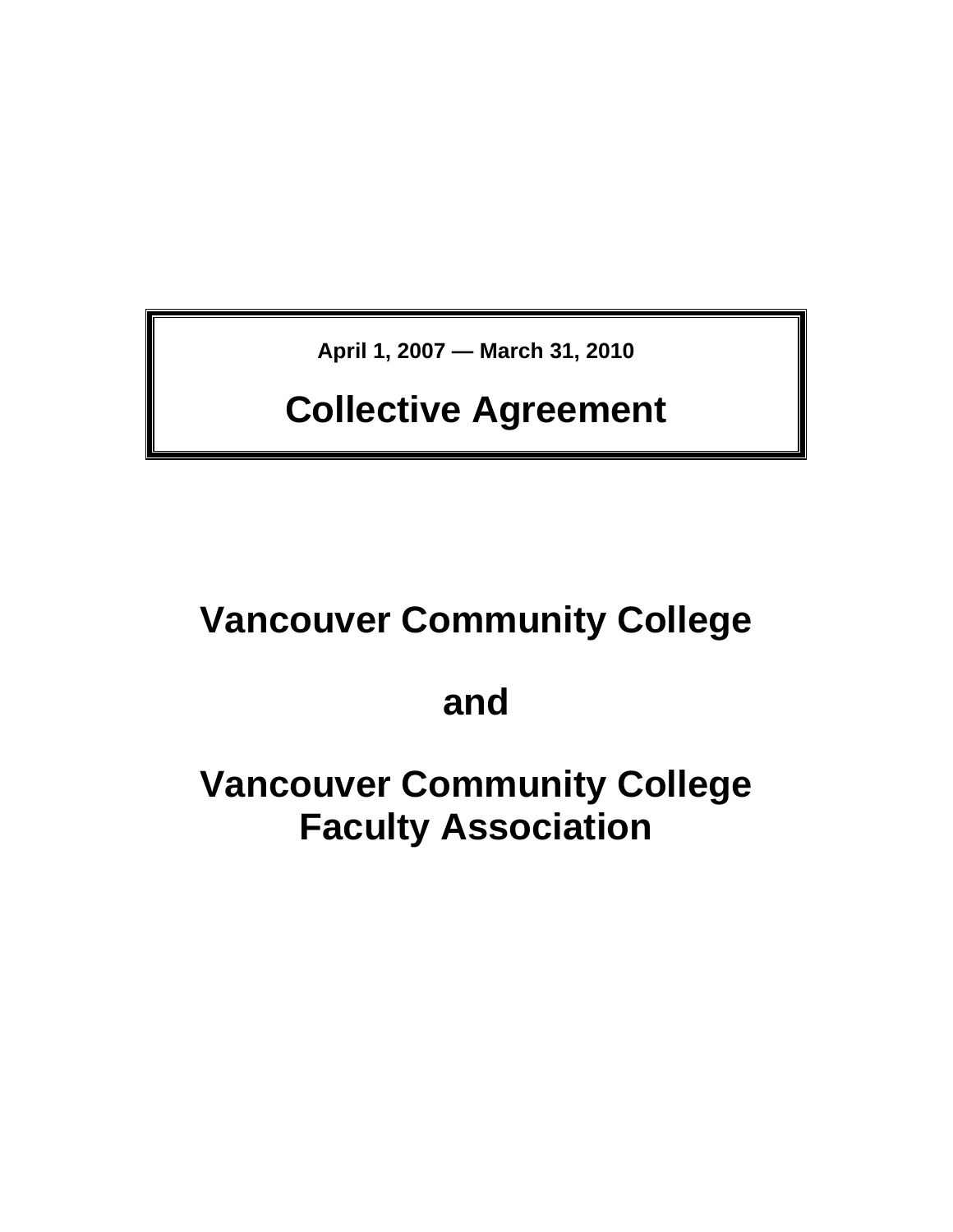# **TABLE OF CONTENTS**

| 1                       |      |                                                         |
|-------------------------|------|---------------------------------------------------------|
|                         | 1.1  |                                                         |
|                         | 1.2  |                                                         |
|                         | 1.3  |                                                         |
| $\overline{\mathbf{2}}$ |      |                                                         |
|                         | 2.1  |                                                         |
|                         | 2.2  |                                                         |
|                         | 2.3  |                                                         |
|                         | 2.4  |                                                         |
|                         | 2.5  |                                                         |
|                         | 2.6  |                                                         |
|                         | 2.7  |                                                         |
|                         | 2.8  |                                                         |
|                         | 2.9  |                                                         |
|                         | 2.10 |                                                         |
|                         | 2.11 |                                                         |
|                         | 2.12 |                                                         |
|                         | 2.13 |                                                         |
|                         | 2.14 |                                                         |
|                         | 2.15 |                                                         |
|                         | 2.16 |                                                         |
|                         | 2.17 |                                                         |
|                         | 2.18 |                                                         |
|                         | 2.19 |                                                         |
|                         | 2.20 |                                                         |
| 3                       |      |                                                         |
|                         | 3.1  |                                                         |
|                         | 3.2  |                                                         |
|                         | 3.3  |                                                         |
|                         | 3.5  |                                                         |
|                         | 3.6  |                                                         |
|                         | 3.7  |                                                         |
|                         | 3.8  |                                                         |
|                         | 3.9  |                                                         |
|                         | 3.10 |                                                         |
|                         | 3.11 |                                                         |
| 4                       |      | <b>QUALIFICATIONS, HIRING, APPOINTMENTS</b>             |
|                         | 4.1  |                                                         |
|                         | 4.2  | Applications for Available Regular or Term Appointments |
|                         |      |                                                         |
|                         |      |                                                         |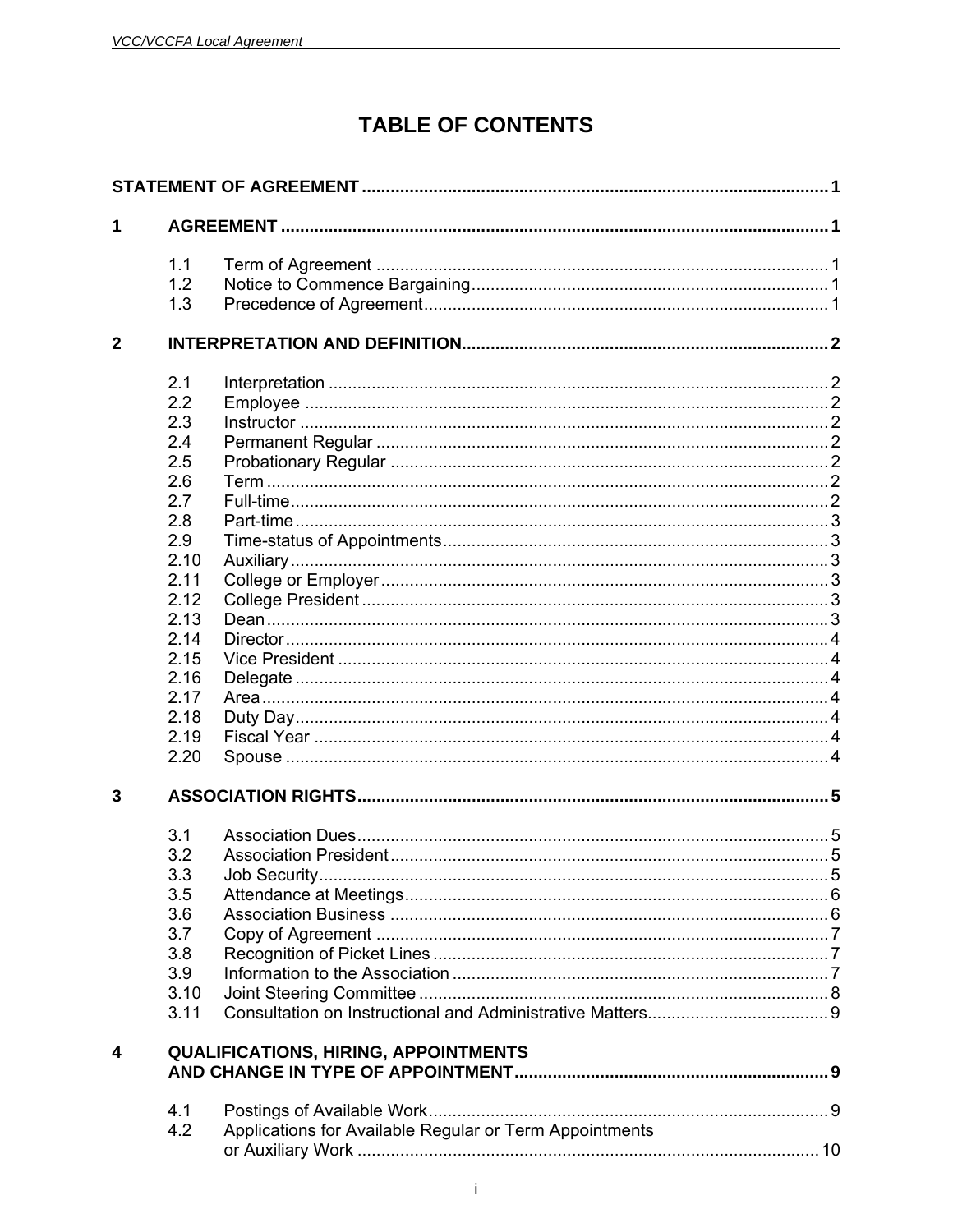#### QUALIFICATIONS, HIRING, APPOINTMENTS  $\overline{\mathbf{4}}$ AND CHANGE IN TYPE OF APPOINTMENT CONT'D

|   | 4.3          | Area Hiring Recommendation Committees' Hiring Process 10                    |  |
|---|--------------|-----------------------------------------------------------------------------|--|
|   | 4.4          |                                                                             |  |
|   | 4.5          |                                                                             |  |
|   | 4.6          |                                                                             |  |
|   | 4.7          |                                                                             |  |
|   | 4.8          |                                                                             |  |
|   | 4.9          |                                                                             |  |
| 5 |              |                                                                             |  |
|   | 5.1          |                                                                             |  |
|   | 5.2          |                                                                             |  |
|   | 5.3          |                                                                             |  |
|   | 5.4          |                                                                             |  |
|   | 5.5          |                                                                             |  |
|   | 5.6          |                                                                             |  |
|   | 5.7          |                                                                             |  |
|   | 5.8          |                                                                             |  |
|   | 5.9          |                                                                             |  |
|   | 5.10         |                                                                             |  |
| 6 |              | <b>ASSIGNED DUTY, WORKING CONDITIONS</b>                                    |  |
|   | 6.1          |                                                                             |  |
|   | 6.2          |                                                                             |  |
|   | 6.3          |                                                                             |  |
|   | 6.4          |                                                                             |  |
|   | 6.5          |                                                                             |  |
|   | 6.6          |                                                                             |  |
| 7 |              |                                                                             |  |
|   | 7.1          |                                                                             |  |
|   | 7.2          |                                                                             |  |
|   | 7.3          |                                                                             |  |
|   | 7.4          |                                                                             |  |
|   | 7.5          |                                                                             |  |
|   | 7.6          |                                                                             |  |
|   | 7.7          |                                                                             |  |
|   | 7.8          |                                                                             |  |
|   | 7.9          |                                                                             |  |
|   | 7.10         | Compulsory Group Life and Accidental Death and Dismemberment Insurance . 32 |  |
|   | 7.12         |                                                                             |  |
|   | 7.13         |                                                                             |  |
|   | 7.14         |                                                                             |  |
|   | 7.15         |                                                                             |  |
|   |              |                                                                             |  |
|   |              |                                                                             |  |
|   | 7.16<br>7.17 |                                                                             |  |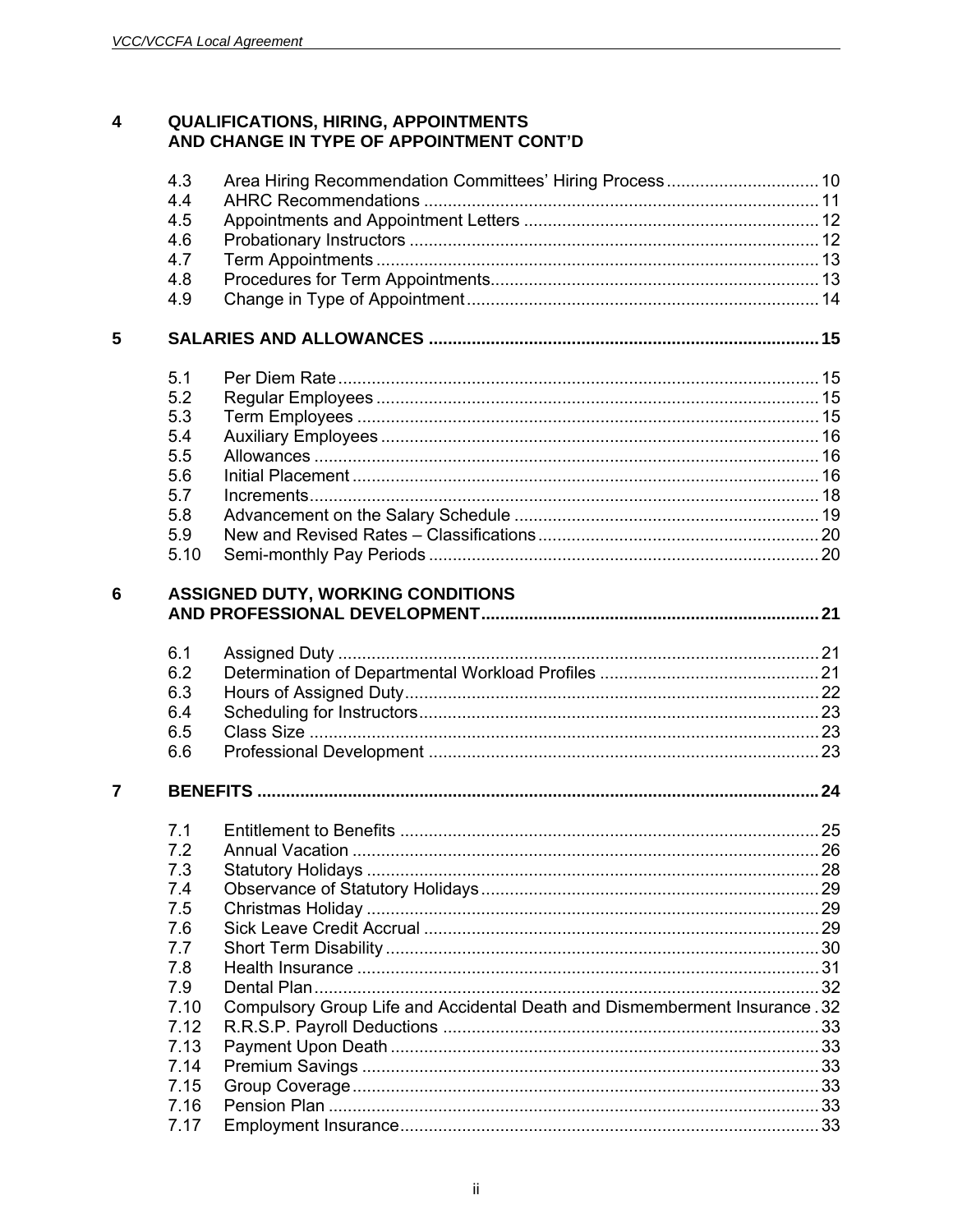| 8  |              |                                                                                                        |    |  |
|----|--------------|--------------------------------------------------------------------------------------------------------|----|--|
|    | 8.1          |                                                                                                        |    |  |
|    | 8.2          |                                                                                                        |    |  |
|    | 8.3          |                                                                                                        |    |  |
|    | 8.4          | Illness or Injury Covered by Workers' Compensation                                                     |    |  |
|    |              |                                                                                                        |    |  |
|    | 8.5          |                                                                                                        |    |  |
|    | 8.6          |                                                                                                        |    |  |
|    | 8.7          |                                                                                                        |    |  |
|    | 8.8          |                                                                                                        |    |  |
|    | 8.9          |                                                                                                        |    |  |
|    | 8.10         |                                                                                                        |    |  |
|    | 8.11<br>8.12 |                                                                                                        |    |  |
|    | 8.13         |                                                                                                        |    |  |
|    | 8.14         |                                                                                                        |    |  |
|    |              |                                                                                                        |    |  |
| 9  |              |                                                                                                        |    |  |
| 10 |              |                                                                                                        |    |  |
|    |              |                                                                                                        |    |  |
|    | 10.1         |                                                                                                        |    |  |
|    | 10.2         |                                                                                                        |    |  |
|    | 10.3         |                                                                                                        |    |  |
| 11 |              |                                                                                                        |    |  |
|    | 11.1         |                                                                                                        |    |  |
|    | 11.2         |                                                                                                        |    |  |
|    | 11.3         |                                                                                                        |    |  |
|    | 11.4         |                                                                                                        |    |  |
|    | 11.5         |                                                                                                        |    |  |
|    | 11.6         |                                                                                                        |    |  |
| 12 |              | <b>GRIEVANCE PROCEDURE</b>                                                                             | 51 |  |
|    | 12.2         |                                                                                                        |    |  |
|    | 12.3         |                                                                                                        |    |  |
|    | 12.4         |                                                                                                        |    |  |
|    | 12.5         |                                                                                                        |    |  |
|    | 12.6         |                                                                                                        |    |  |
|    | 12.7         |                                                                                                        |    |  |
|    | 12.8         |                                                                                                        |    |  |
|    | 12.9         |                                                                                                        |    |  |
| 13 |              | SELECTION AND APPOINTMENT OF INSTRUCTIONAL ASSOCIATES,<br>DEPARTMENT HEADS, ASSISTANT DEPARTMENT HEADS |    |  |
|    |              |                                                                                                        |    |  |
|    | 13.2         |                                                                                                        |    |  |
|    | 13.3         |                                                                                                        |    |  |
|    |              |                                                                                                        |    |  |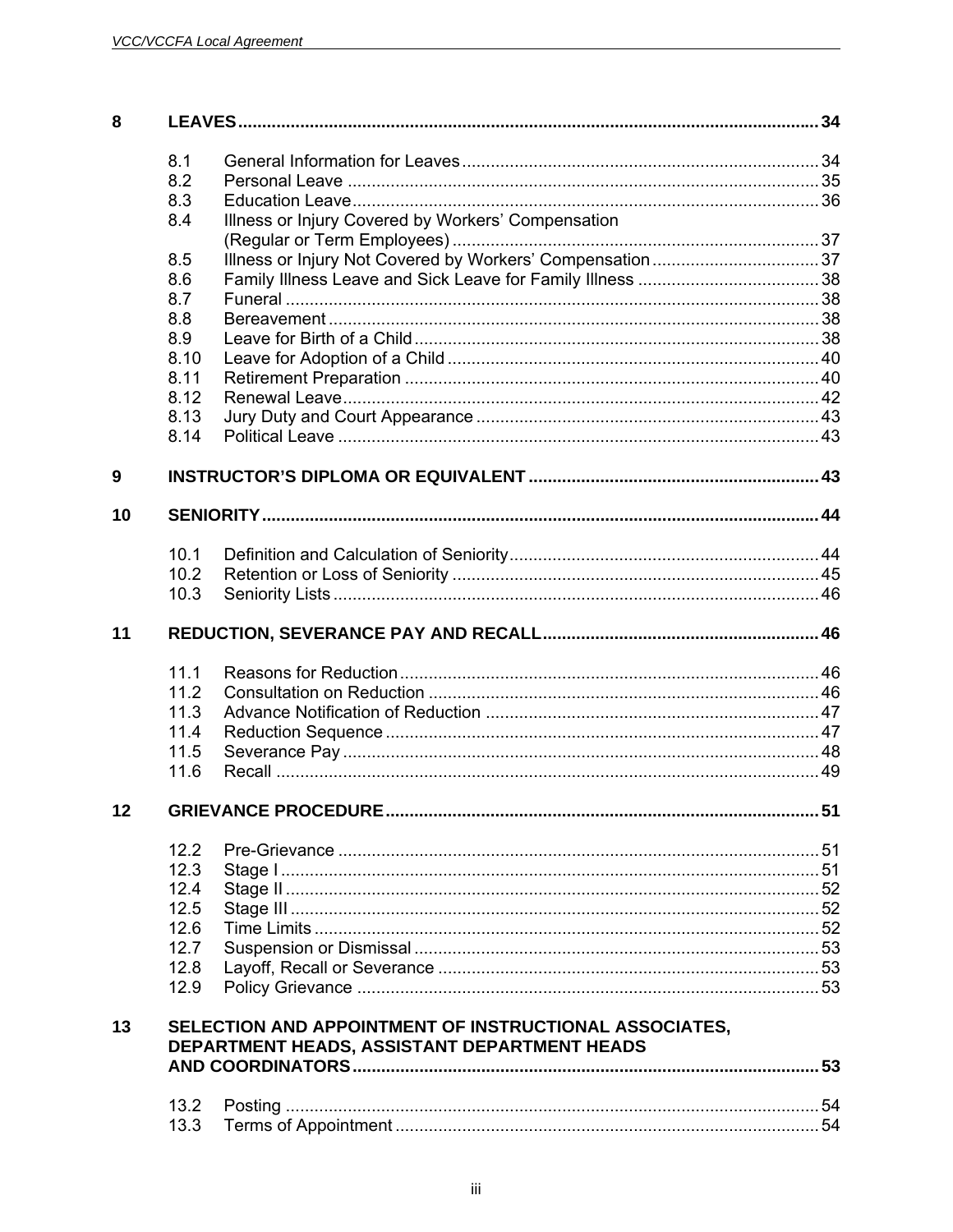# **13 SELECTION AND APPOINTMENT OF INSTRUCTIONAL ASSOCIATES, DEPARTMENT HEADS, ASSISTANT DEPARTMENT HEADS AND COORDINATORS CONT'D**

|    | 13.4                                                            | Choice of Selection Method for Department Heads,                    |  |  |  |
|----|-----------------------------------------------------------------|---------------------------------------------------------------------|--|--|--|
|    |                                                                 |                                                                     |  |  |  |
|    | 13.5                                                            | Election Procedures and Procedural Guidelines for the Election      |  |  |  |
|    |                                                                 | Of Department Heads, Assistant Department Heads and Coordinators 56 |  |  |  |
|    | 13.6                                                            |                                                                     |  |  |  |
|    | 13.7                                                            |                                                                     |  |  |  |
|    | 13.8                                                            |                                                                     |  |  |  |
|    | 13.9                                                            |                                                                     |  |  |  |
|    | 13.10                                                           |                                                                     |  |  |  |
|    | 13.11                                                           |                                                                     |  |  |  |
|    |                                                                 |                                                                     |  |  |  |
| 14 |                                                                 |                                                                     |  |  |  |
|    | 14.1                                                            |                                                                     |  |  |  |
|    | 14.2                                                            |                                                                     |  |  |  |
|    | 14.3                                                            |                                                                     |  |  |  |
|    | 14.4                                                            |                                                                     |  |  |  |
|    | 14.5                                                            |                                                                     |  |  |  |
|    | 14.6                                                            |                                                                     |  |  |  |
|    | 14.7                                                            |                                                                     |  |  |  |
| 15 |                                                                 | PERFORMANCE APPRAISAL OF PERMANENT REGULAR EMPLOYEES  69            |  |  |  |
| 16 | <b>EVALUATION OF PROBATIONARY REGULAR AND TERM EMPLOYEES 70</b> |                                                                     |  |  |  |
|    |                                                                 |                                                                     |  |  |  |
| 17 |                                                                 |                                                                     |  |  |  |
|    |                                                                 |                                                                     |  |  |  |
| 18 |                                                                 |                                                                     |  |  |  |
|    |                                                                 |                                                                     |  |  |  |
|    | 18.2<br>18.3                                                    |                                                                     |  |  |  |
|    | 18.4                                                            |                                                                     |  |  |  |
|    | 18.5                                                            |                                                                     |  |  |  |
| 19 |                                                                 |                                                                     |  |  |  |
| 20 |                                                                 |                                                                     |  |  |  |
|    |                                                                 |                                                                     |  |  |  |
|    | 20.1<br>20.2                                                    |                                                                     |  |  |  |
| 21 |                                                                 |                                                                     |  |  |  |
| 22 |                                                                 |                                                                     |  |  |  |
|    | 22.1                                                            |                                                                     |  |  |  |
|    | 22.2                                                            |                                                                     |  |  |  |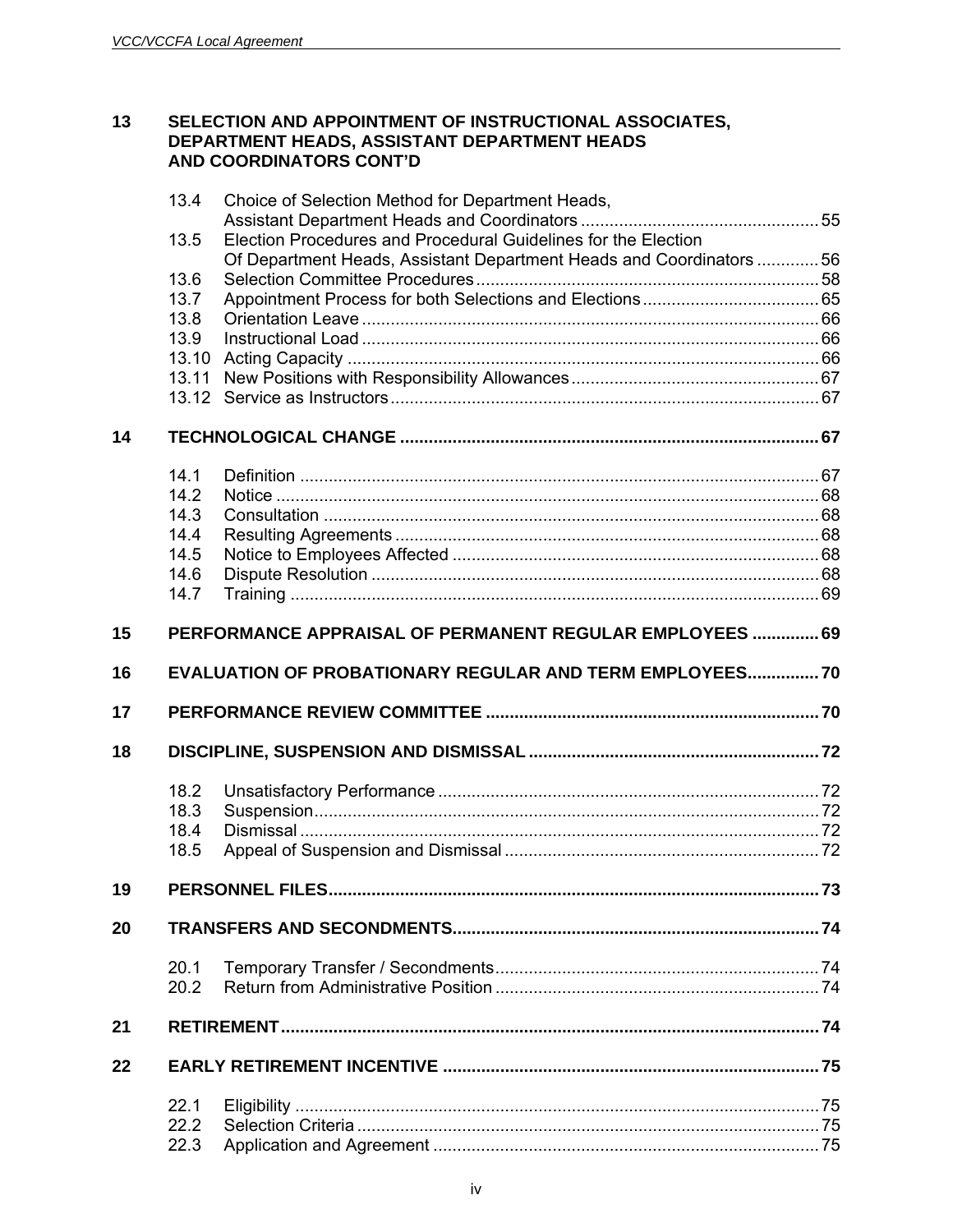# **22 EARLY RETIREMENT INCENTIVE CONT'D**

|    | 22.4<br>22.5<br>22.6<br>22.7 |  |  |
|----|------------------------------|--|--|
| 23 |                              |  |  |
| 24 |                              |  |  |
| 25 |                              |  |  |
|    | 25.3<br>25.4<br>25.5         |  |  |
| 26 |                              |  |  |
| 27 |                              |  |  |
| 28 |                              |  |  |
| 29 |                              |  |  |
| 30 |                              |  |  |

# **APPENDICES**

| <b>APPENDIX I-A</b>   |                                                                                        |  |
|-----------------------|----------------------------------------------------------------------------------------|--|
| <b>APPENDIX I-B</b>   |                                                                                        |  |
| <b>APPENDIX I-C</b>   |                                                                                        |  |
| <b>APPENDIX II</b>    |                                                                                        |  |
| <b>APPENDIX III-A</b> |                                                                                        |  |
| <b>APPENDIX III-B</b> |                                                                                        |  |
| <b>APPENDIX IV</b>    |                                                                                        |  |
| <b>APPENDIX V</b>     | PROFESSIONAL DEVELOPMENT PAY CALCULATION 96                                            |  |
| <b>APPENDIX VI</b>    | <b>GUIDELINES FOR THE PERFORMANCE APPRAISAL</b>                                        |  |
| <b>APPENDIX VII</b>   | <b>GUIDELINES FOR THE EVALUATION OF TERM</b><br>AND PROBATIONARY REGULAR EMPLOYEES 100 |  |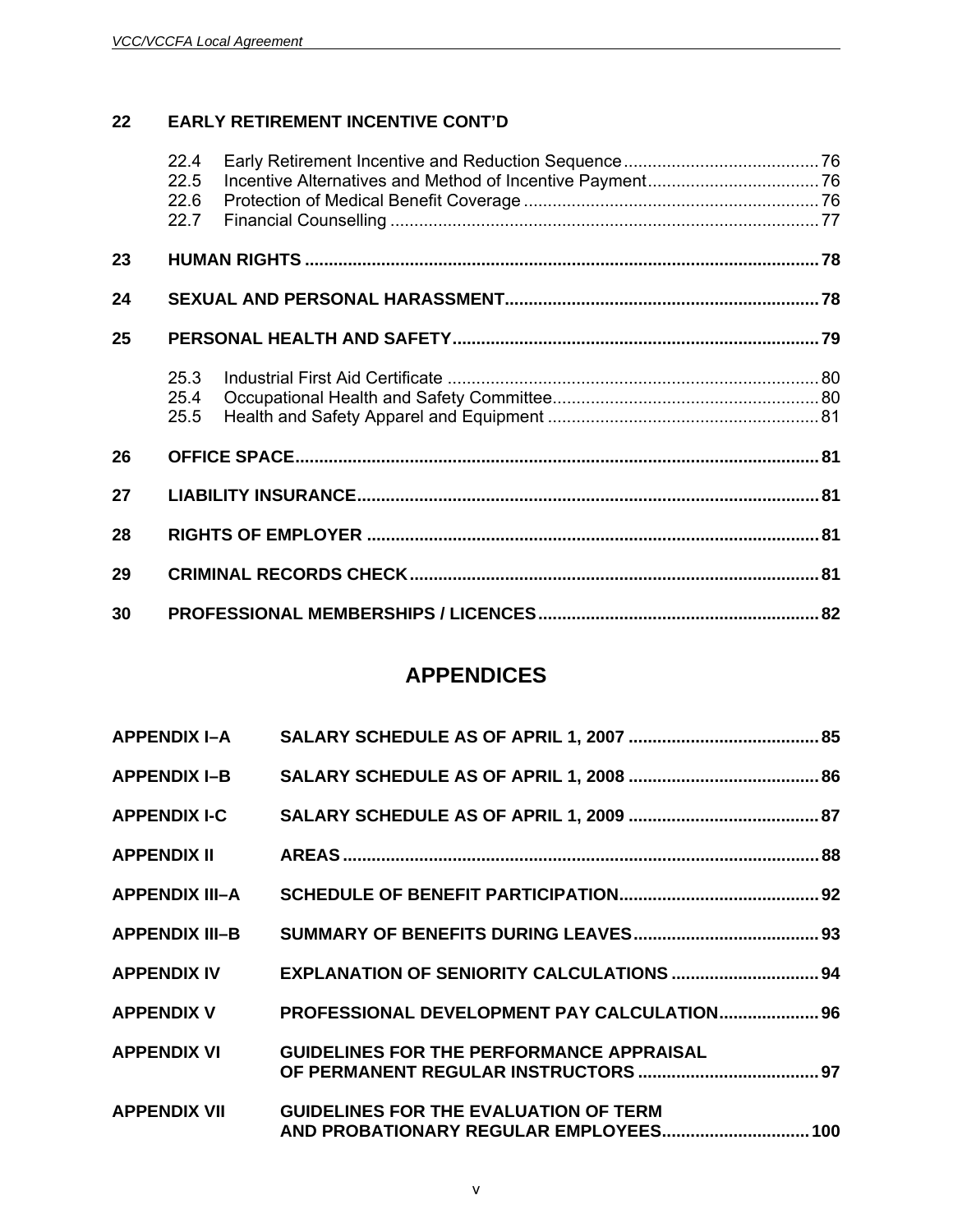| <b>APPENDIX VIII</b>  | <b>GUIDELINES FOR THE EVALUATION AND APPRAISAL</b><br>OF INSTRUCTORS WITH RESPONSIBILITY ALLOWANCES106 |
|-----------------------|--------------------------------------------------------------------------------------------------------|
|                       | <b>GUIDELINES FOR EVALUATION</b>                                                                       |
|                       | GUIDELINES FOR EVALUATION OF DEPARTMENT HEADS,<br>ASSISTANT DEPARTMENT HEADS OR COORDINATORS II 110    |
|                       | GUIDELINES FOR PERFORMANCE APPRAISAL<br>OF DEPARTMENT HEADS, ASSISTANT DEPARTMENT HEADS                |
|                       | GUIDELINES FOR EVALUATION OF COORDINATORS I  116                                                       |
|                       | GUIDELINES FOR PERFORMANCE APPRAISAL                                                                   |
| <b>APPENDIX IX</b>    |                                                                                                        |
| <b>APPENDIX X</b>     | GUIDELINES FOR THE ALLOCATION OF PROFESSIONAL<br>DEVELOPMENT FUNDS FOR VCCFA MEMBERS 122               |
| <b>APPENDIX XI</b>    | ADJUDICATED PROFESSIONAL DEVELOPMENT FUNDS 127                                                         |
| <b>APPENDIX XII</b>   | <b>COMMON FACULTY PROFESSIONAL DEVELOPMENT</b>                                                         |
| <b>APPENDIX XIII</b>  |                                                                                                        |
| <b>APPENDIX XIV</b>   |                                                                                                        |
| <b>APPENDIX XV</b>    | EMPLOYEE AND FAMILY ASSISTANCE PLAN 134                                                                |
| <b>APPENDIX XVI</b>   |                                                                                                        |
| <b>APPENDIX XVII</b>  |                                                                                                        |
| <b>APPENDIX XVIII</b> | ASSISTANCE FOR INSTRUCTORS TEACHING STUDENTS                                                           |
| <b>APPENDIX XIX</b>   | PAYMENT OF PREMIUMS DURING DISABILITY 138                                                              |
| <b>APPENDIX XX</b>    | PHASE OUT OF INITIAL STEP PLACEMENT CAP 139                                                            |
| <b>APPENDIX XXI</b>   |                                                                                                        |
| <b>APPENDIX XXII</b>  | <b>REVIEW OF DEPARTMENT HEAD</b>                                                                       |
|                       |                                                                                                        |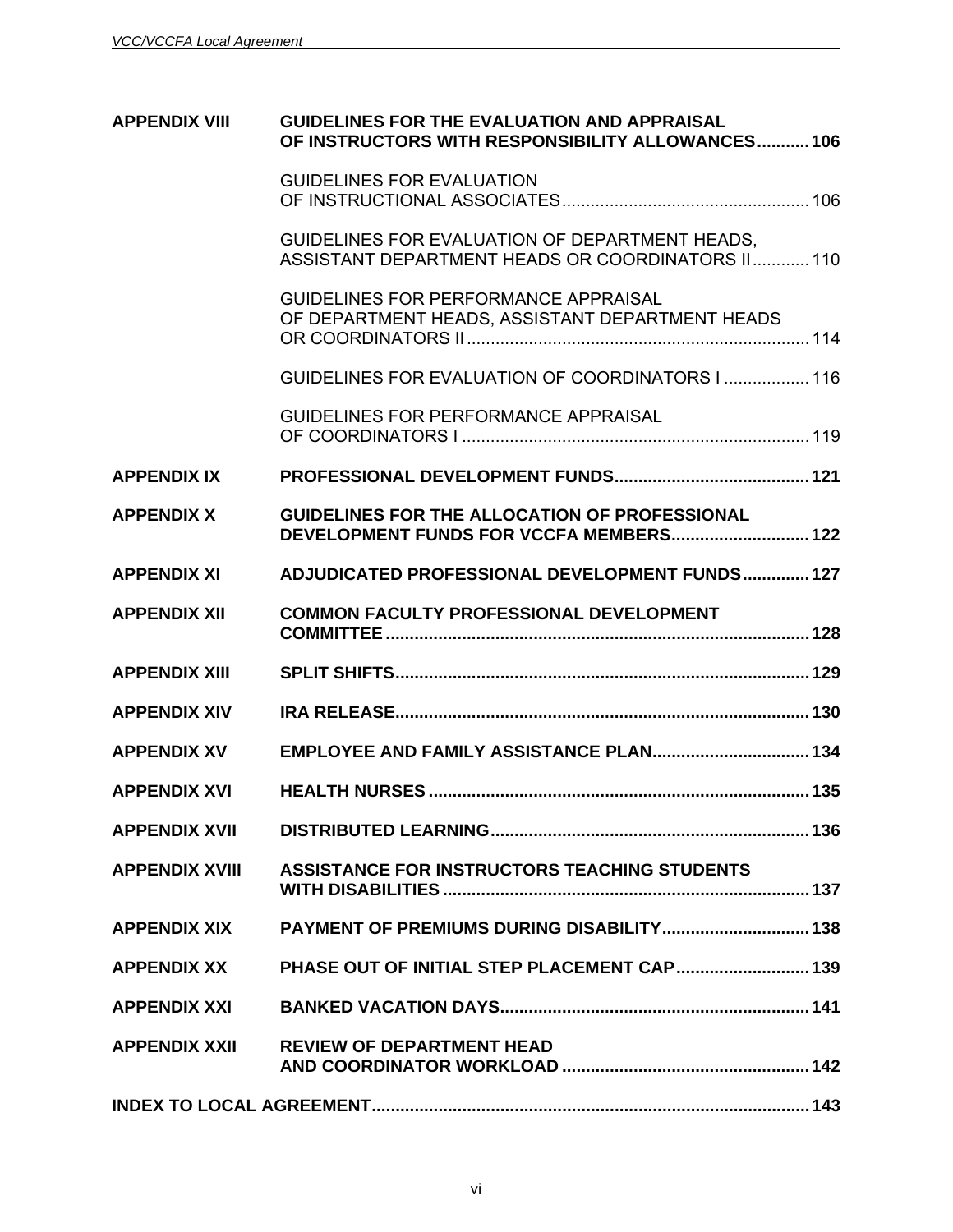# **STATEMENT OF AGREEMENT**

THIS AGREEMENT is effective as of **April 1, 2007**.

BETWEEN:

**Vancouver Community College**, of the City of Vancouver, in the Province of British Columbia,

(hereinafter called "the College")

OF THE FIRST PART;

AND:

The **Vancouver Community College Faculty Association** (King Edward and City Centre campuses and any other designated satellite locations thereof), Vancouver Community College, of the City of Vancouver, in the Province of British Columbia,

(hereinafter called "the Association")

OF THE SECOND PART.

WHEREAS the College is an employer within the meaning of the *Labour Relations Code*;

AND WHEREAS the Association is a trade union within the meaning of the said *Code* and is the bargaining agent for the employees in a unit composed of instructors, counsellors, health nurses and librarians in programs conducted by and at Vancouver Community College City Centre and the King Edward Campus of the College and any other designated satellite locations thereof;

NOW THIS AGREEMENT WITNESSETH that the parties hereto agree each with the other as follows:

# **1 AGREEMENT**

# **1.1 Term of Agreement**

- 1.1.1 This Agreement shall be for a term of 36 months from **April 1, 2007** to **March 31, 2010**, both dates inclusive.
- 1.1.2 If no Agreement is reached at the expiration of this Agreement, this Agreement shall remain in force up to the time a strike or lockout commences, or until a new or renewed Agreement is entered into.

# **1.2 Notice to Commence Bargaining**

 Either party to this Agreement may at any time within 4 months immediately preceding the expiry of this Agreement by written notice require the other party to commence collective bargaining.

 Where notice to commence collective bargaining has been given in writing to the other party, the parties shall, within 10 working days after receipt of said notice, commence to bargain collectively in good faith, and make every reasonable effort to conclude a collective agreement or renewal or revision of it.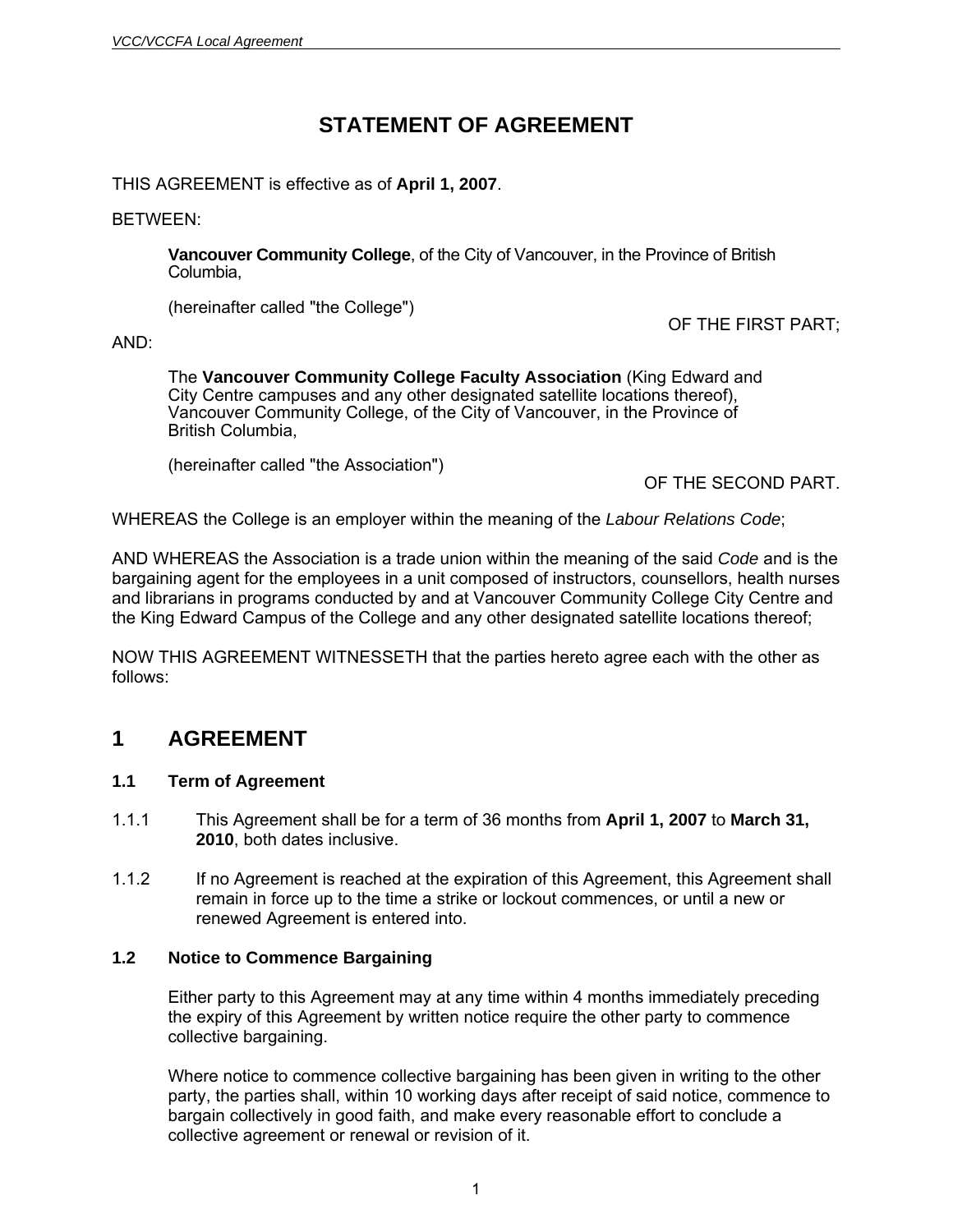# **1.3 Precedence of Agreement**

 In the event that there is a conflict between the contents of this Agreement and any regulations or policies made by the College, this Agreement shall take precedence over the said regulations or policies.

# **2 INTERPRETATION AND DEFINITION**

# **2.1 Interpretation**

 In this Agreement, unless the context otherwise requires, words importing the singular number shall include the plural number and vice versa.

# **2.2 Employee**

"Employee" is any person covered by this Agreement.

#### **2.3 Instructor**

 The term "instructor" includes instructors, counsellors and librarians, where the context so requires, and shall include instructional associates, department heads, assistant department heads and coordinators, and is further understood to include program development faculty.

# **2.4 Permanent Regular**

 "Permanent regular" are those holding half-time or more appointments that are expected to be continuous from year to year.

# **2.5 Probationary Regular**

 "Probationary regular" are those holding half-time or more appointments, who are serving a probationary period of one year, prior to being confirmed in their appointments as permanent regular instructors.

#### **2.6 Term**

- 2.6.1 "Term" are those appointed under written **appointments** of employment which stipulate starting and ending dates.
- 2.6.2 A term appointment does not obligate the College to offer nor the employee to accept subsequent reappointment except as provided in Article 4.8.4 (3) **Appointment Sequence** and Article 4.8 **Procedures for Term Appointments**.

 This provision will not affect the appointment of an instructor eligible for regular appointment in keeping with the provisions of Article 4.9 **Change in Type of Appointment***.*

#### **2.7 Full-time**

"Full-time" are appointments on a full-time basis as per Article 6 **Assigned Duty, Working Conditions and Professional Development**.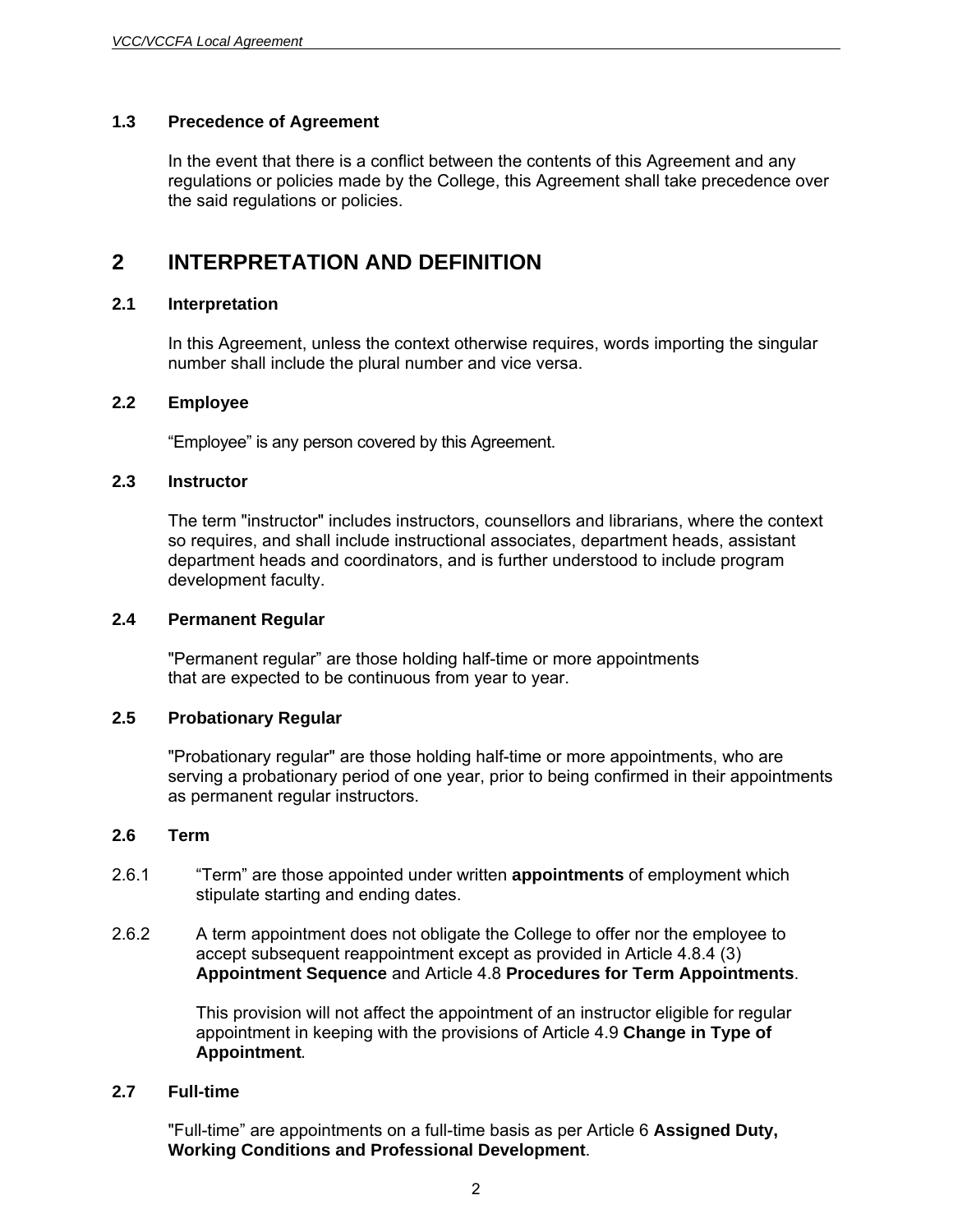# **2.8 Part-time**

 "Part-time" are appointments on a less than full-time basis as per Article 6 **Assigned Duty, Working Conditions and Professional Development**.

#### **2.9 Time-status of Appointments**

 "Time-status" refers to full-time work or portions thereof specified in an instructor's appointment(s) e.g. full-time, half-time, three-quarters time, two-thirds time, etc.

# **2.10 Auxiliary**

 "Auxiliary are those employed for unspecified periods on a day-to-day basis whether for full days or partial days. Auxiliary employment shall not normally exceed 19 consecutive duty days. For those instances where the length of assignment was not accurately predicted, the College will count retroactively the 19 duty days toward regularization. Auxiliary employees are covered by the following provisions:

| Article 1   | <b>Agreement</b>                                                                          | Article 7.5  | <b>Christmas Holiday</b>              |
|-------------|-------------------------------------------------------------------------------------------|--------------|---------------------------------------|
| Article 2   | <b>Interpretation and Definitions</b>                                                     | Article 7.17 | <b>Employment Insurance</b>           |
| Article 3   | <b>Association Rights</b>                                                                 | Article 12   | <b>Grievance Procedure</b>            |
| Article 4   | <b>Qualifications, Hiring, Appointments</b><br>and Change in Type of Appointment          | Article 19   | <b>Personnel Files</b>                |
| Article 5   | <b>Salaries and Allowances</b>                                                            | Article 23   | <b>Human Rights</b>                   |
| Article 6   | <b>Assigned Duty, Working</b><br><b>Conditions and Professional</b><br><b>Development</b> | Article 24   | <b>Sexual and Personal Harassment</b> |
|             | Article 7.2 Annual Vacation                                                               | Article 25   | <b>Personal Health and Safety</b>     |
|             | Article 7.3 Statutory Holidays                                                            | Article 27   | <b>Liability Insurance</b>            |
| Article 7.4 | <b>Observance of Statutory</b><br><b>Holidays</b>                                         | Article 29   | <b>Criminal Records Check</b>         |

# **2.11 College or Employer**

The "College" or "Employer" is the Board of Vancouver Community College.

# **2.12 College President**

The "College President" is the Chief Executive Officer of the College.

# **2.13 Dean**

 A "Dean" is a Dean of the College. This person shall not be a member of the Association.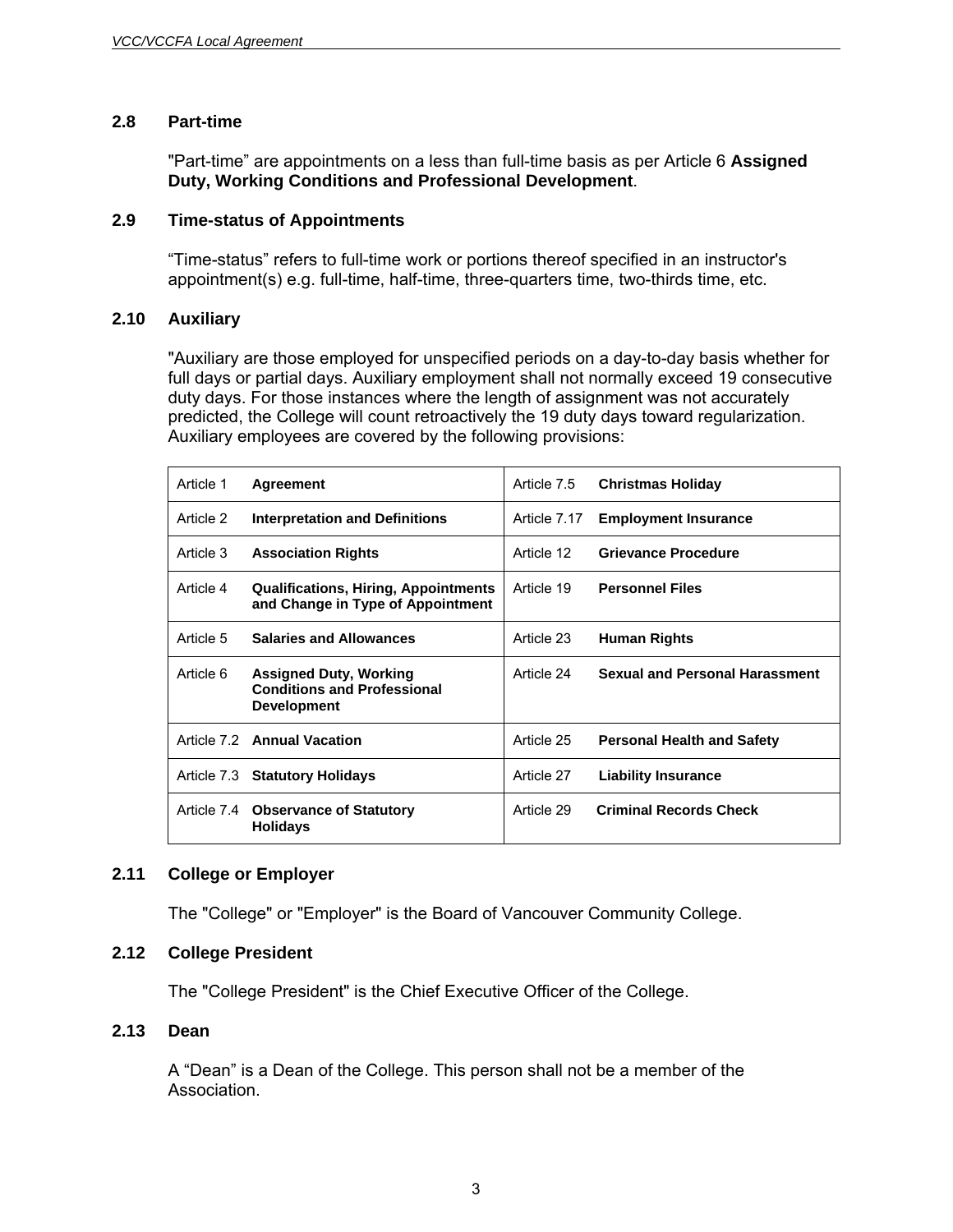# **2.14 Director**

 A "Director" is the Director, Library and Learning Resources **or the Director, School of Music** of the College. This person shall not be a member of the Association.

# **2.15 Vice President**

 A "Vice President" is a Vice President of the College. Where there is no administrative officer with the title "Vice President", the highest ranking administrative officer(s) shall be deemed to be a Vice President.

# **2.16 Delegate**

 A "delegate" refers to a person who has been explicitly designated to the position of Vice President, Dean or Director by a Vice President, Dean or Director as appropriate. This person shall not be a member of the Association.

#### **2.17 Area**

For the purposes of Article 4 **Qualifications, Hiring, Appointments and Change in Type of Appointment** and Article 11 **Reduction, Severance Pay and Recall**, the term "area" shall be the instructional unit(s) listed in Appendix II Areas.

#### **2.18 Duty Day**

 "Duty day" means every day an employee is on assigned duty either full-time or parttime, pursuant to Article 6 **Assigned Duty, Working Conditions and Professional Development***.* 

# **2.19 Fiscal Year**

 A fiscal year begins April 1 of each year and ends on March 31 of the following calendar year. These dates are subject to change through provincial legislation.

#### **2.20 Spouse**

 The term "spouse" shall include a legal or common-law spouse including a spouse of the same gender defined as follows:

- a) the employee's spouse by virtue of a legal marriage; or
- b) the employee's partner who is eligible to be qualified as a spouse under the following terms:
	- a partner who, at the time of the qualification, is publicly maintained and represented as the employee's spouse and has continuously been so maintained and represented for at least the previous 12 months; and
	- provided that there is no regulatory or statutory impediment external to the College's control.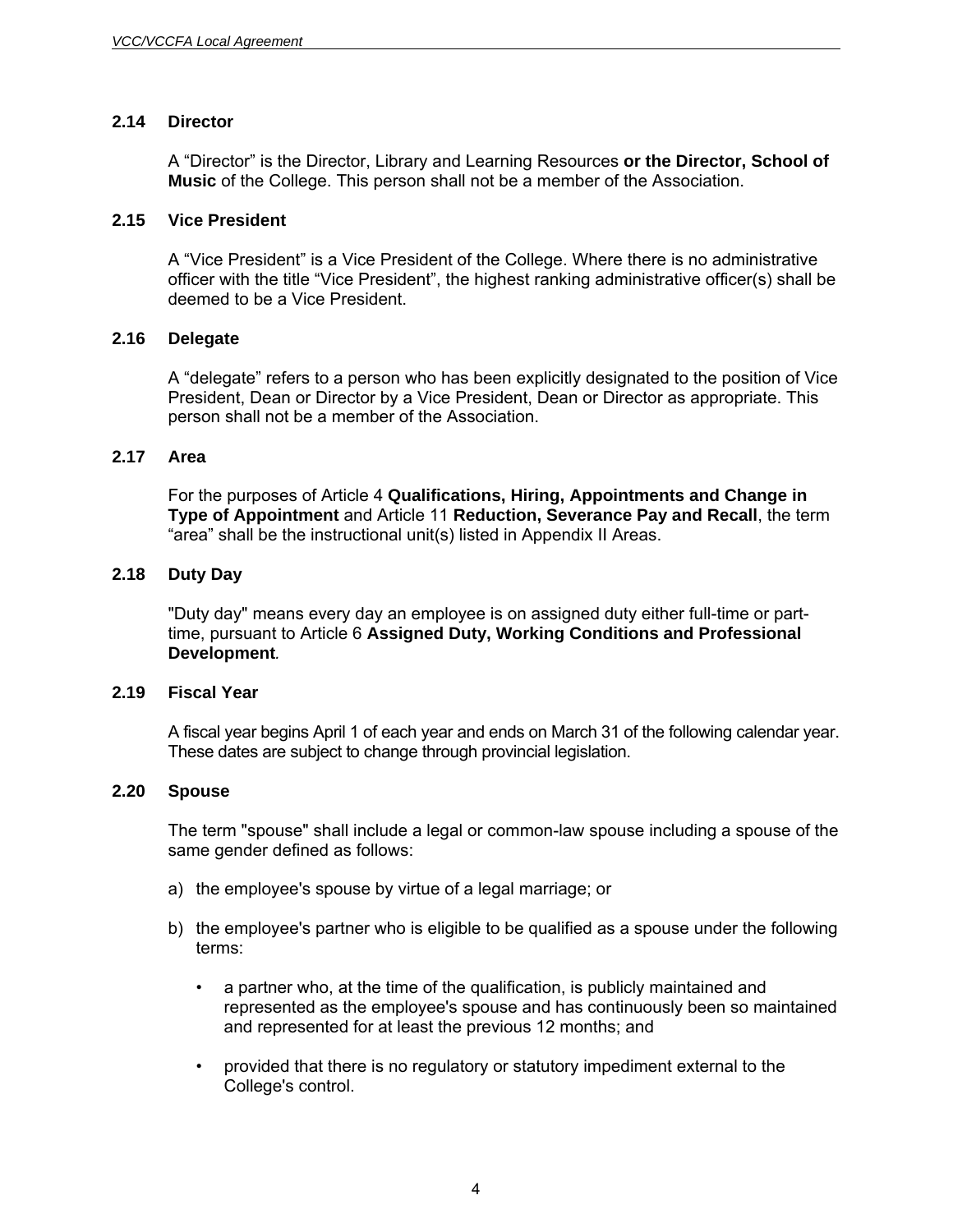# **3 ASSOCIATION RIGHTS**

# **3.1 Association Dues**

 All employees covered by the Association's certificate of bargaining authority shall, as a condition of employment, pay a monthly fee to the Association equal to the monthly dues as determined from time to time in accordance with the by-laws of the Association. Such payment will be made by means of payroll deduction in accordance with the provisions of the *Labour Relations Code* **as amended**. This deduction shall become effective on the first day of the month coincident with or next following the date of appointment.

# **3.2 Association President**

 The Association President is the duly elected chief executive officer of the Vancouver Community College Faculty Association. The Association President shall be considered an employee at all College locations.

# **3.3 Job Security**

- 3.3.1 The College continues to recognize the Vancouver Community College Faculty Association as the bargaining agent for all instructors, counsellors and librarians in programs and services conducted by the Employer at all College locations.
- 3.3.2 The Association recognizes the ongoing need of the College for flexibility in offering courses and programs through the Centre for Continuing Studies.
- 3.3.3 Article 3.3.1 does not apply to courses or programs conducted by the College through the Centre for Continuing Studies prior to August 31, 1990.
- 3.3.4 After August 31, 1990, for courses or programs which are substantially similar to those taught by instructors currently within the jurisdiction of the Vancouver Community College Faculty Association bargaining unit, appropriately qualified persons shall be employed to provide the instruction under the terms and conditions of the current Collective Agreement.
- 3.3.5 After a new full-time program substantially similar to one taught by members of the bargaining unit has been successfully established within the Centre for Continuing Studies it will normally be moved into the appropriate instructional School or Centre\* of the College.

\*Schools and Centres are noted in Appendix II **Areas**

3.3.6 Should it become appropriate to transfer a program to the Centre for Continuing Studies from another instructional School or Centre, Article 3.3.4 above, will apply.

# **3.4 Stewards**

3.4.1 The College shall recognize 12 Association Stewards as representatives of the Association to deal with matters arising from the administration of the Collective Agreement. The College shall also recognize in addition to the aforementioned stewards, the Association Chief Steward as the chief representative of the Association to deal with matters arising from the administration of the Collective Agreement. In the absence of a Steward or the Chief Steward, the College shall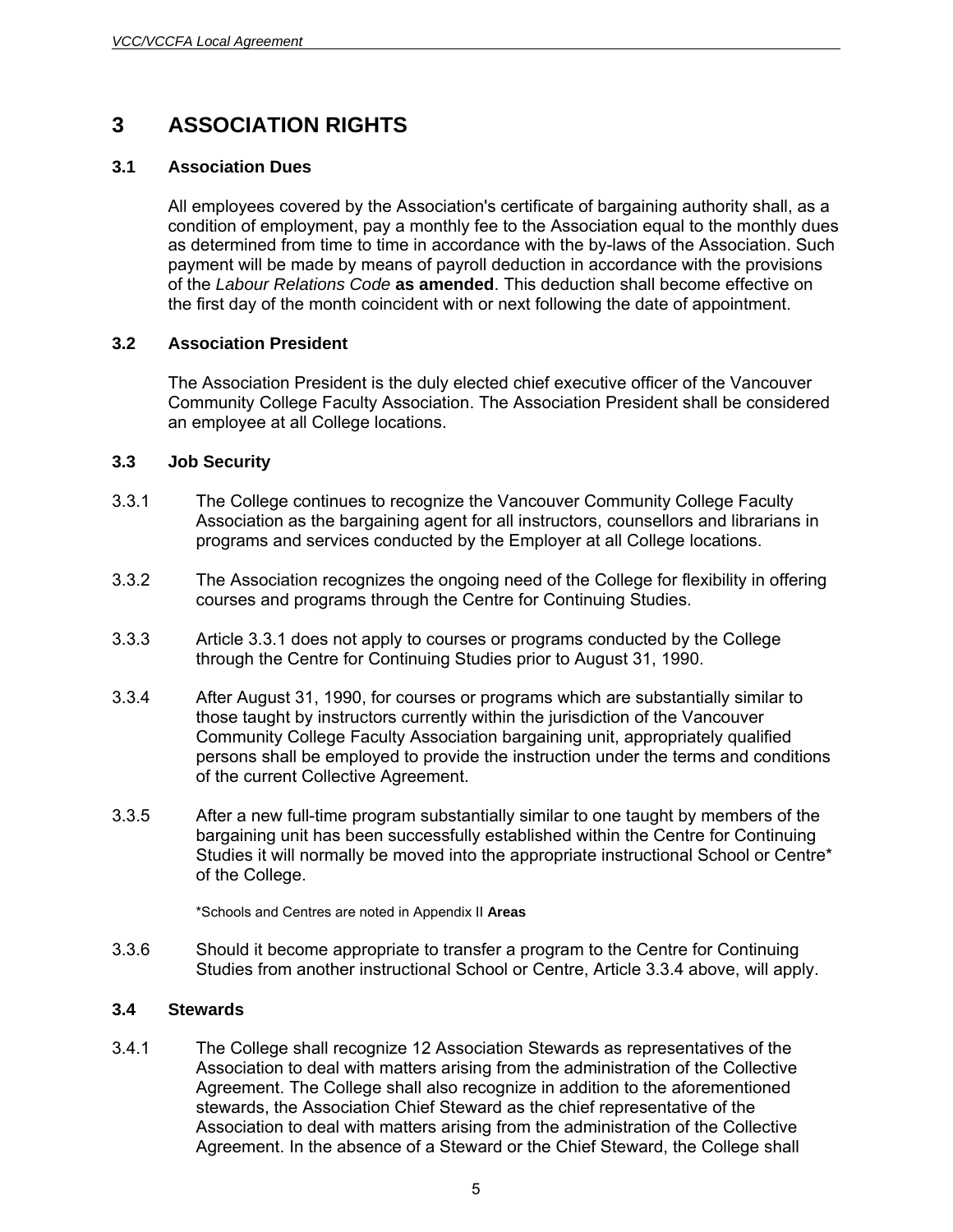recognize an Association-appointed alternate as the representative of the Association.

- 3.4.2 The Chief Steward and Stewards shall be granted a reasonable period of leave from normal duties with full pay and benefits to perform their duties as stewards. They shall make scheduling arrangements with their respective Department Heads to ensure that the needs of the department are met.
- 3.4.3 Notwithstanding the provisions of Article 3.4.2, absences of the Chief Steward for meetings with representatives**\*** of the College pertaining to grievance and/or contract administration shall be with full pay and benefits. However, for other absences of the Chief Steward, the Association shall reimburse the College as per Article 3.6 **Association Business**.
	- **\*** For the purposes of this Article, the representative of the College shall be the appropriate Vice President or delegate.

# **3.4.4 Representing Members**

 Stewards shall have the right to be present and represent members at meetings with management that deal with potential disciplinary action or other issues arising from the interpretation or application of this Agreement.

#### **3.5 Attendance at Meetings**

(See Common Agreement, Article 3.5)

- 3.5.1 The College shall grant paid leave to representatives of the Association for the purpose of carrying on negotiations with the College or attending any meeting connected with management-employee relations. The representatives of the Association shall make scheduling arrangements with their Department Heads in order to ensure that the needs of the department are met.
- 3.5.2 Meetings between the Association and the College as well as Association meetings conducted during duty hours shall be held at times mutually agreed upon.

# **3.6 Association Business**

- 3.6.1 With the approval of the appropriate Vice President, employees delegated by the Association to attend to Association affairs may be granted necessary leave of absence without pay to accommodate such involvement; it being understood that such leave of absence shall be mutually agreed between the Vice President and the Association and that such approval shall not be unreasonably withheld.
- 3.6.2 The College shall, upon request from the Association, grant a full or part-time leave of absence to a member of the Association for the purpose of performing duties with the Association or the Federation of Post Secondary Educators provided that:
	- a) requests for such leave are made, in writing, by the Association President to the **Associate Vice President Human Resources** whenever possible at least 2 months prior to the commencement of such leave;
	- b) such leaves shall not exceed 2 years in length;
	- c) the needs of the Department can be met; and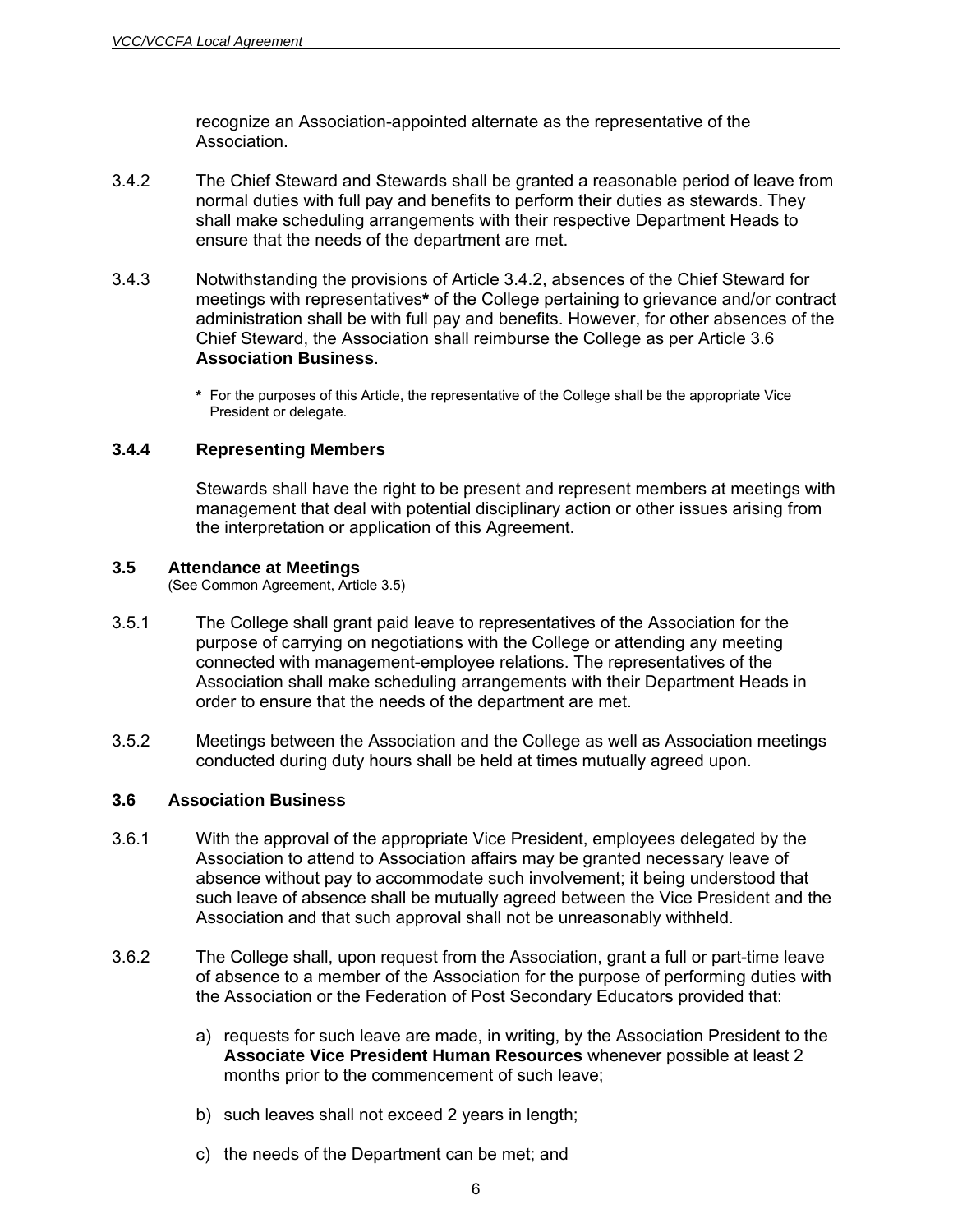- d) the Association shall notify the College 4 months in advance of the return to the College of an employee on leave where such leave is in excess of 4 months.
- 3.6.3 The College shall continue to pay an employee granted leave under Articles 3.6.1 and 3.6.2 full pay and benefits, for which the Association shall reimburse the College as follows:
	- a) leaves of up to and including 10 consecutive days at salary cost;
	- b) leaves of over 10 consecutive days and up to, but not including one year daily rate based on 202 days plus 16%; and
	- c) leaves of one year or longer actual salary and benefits costs for full years and fraction of years on a pro rata basis.
- 3.6.3.1 Should the College incur additional fringe benefit costs as a result of such leaves such costs shall be identified within a reasonable period of time to the Association for their approval and subsequent reimbursement. Such approval shall not be unreasonably withheld.

#### **3.7 Copy of Agreement**

 The College shall provide to the Association sufficient copies of this Agreement so that every employee can receive a copy. The College shall provide newly appointed employees with a copy of this Agreement when they are sent their initial **appointment** or letter of appointment.

 The cost of printing of the Agreement shall be equally shared by the College and the Association.

# **3.8 Recognition of Picket Lines**

 Employees shall not be disciplined, suspended or dismissed by the College for refusing to cross a legal picket line. Where employees refuse to cross a legal picket line at their normal place of duty, they shall be considered absent without pay in accordance with the *Labour Relations Code* **as amended**.

#### **3.9 Information to the Association**

- 3.9.1 The College shall notify the Association of the terms of employment and salaries of all employees who are offered a regular appointment within 5 days of receipt of signed confirmation of their appointment to the position.
- 3.9.2 The College shall notify the Association of the terms of employment and salaries of all employees who are offered term appointments within 5 days of receipt of signed confirmation of their initial appointment to the position. Copies of all subsequent offers of term appointment letters indicating the terms of employment and salaries of employees shall be furnished to the Association within 5 days of issuance of the letter of a term appointment.
- 3.9.3 Upon receipt of a written request from the Association, the College shall, within 60 days, and in any event, once a year in the month of September provide the Association with the following employee and financial information: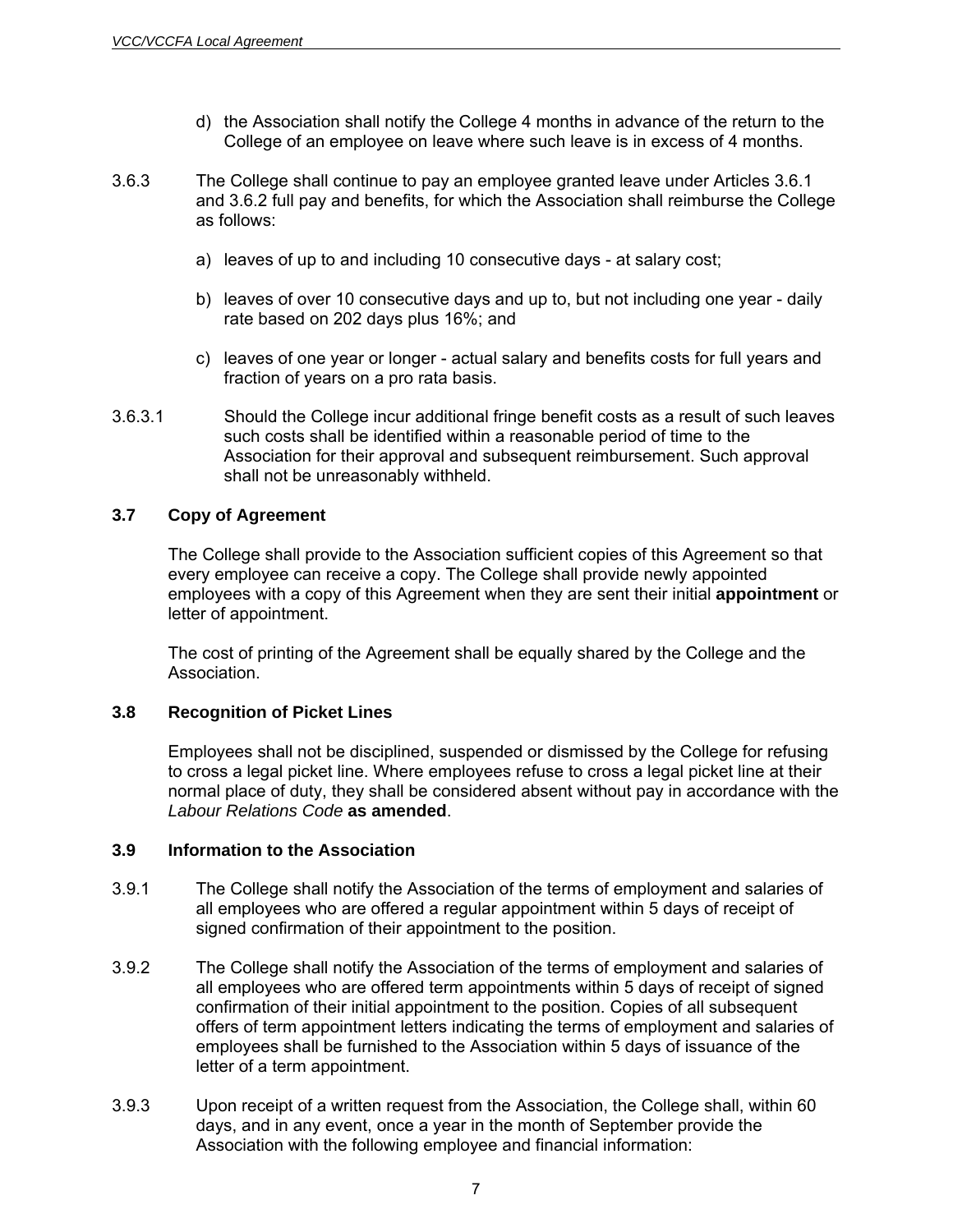- a) listings of current employees to include the name, address, department and area, step on scale, type of appointment(s), time status and rate of pay;
- b) a list of employees who have retired or who have died in the past fiscal year;
- c) a list of employees on leaves of absence indicating type of leave;
- d) a copy of all prepared information of a public nature, including annual financial reports, audits and budgets;
- e) phone numbers (when permission is not withheld by employees); and
- f) number of term **appointments** issued annually.**\***

 **\*** College will provide once computerized system is available.

- 3.9.4 Notwithstanding the provisions of this Agreement, the College will continue to furnish the personal information referenced in Article 3.9.3 to the Association, provided that in doing so the College is not in contravention of the Freedom of Information and Protection of Privacy Act.
- 3.9.5 The College shall provide the Association with the following:
	- a) College Board public meeting agendas and attachments, when issued;
	- b) Minutes of public College and representational committee meetings, when issued; and
	- c) any other information which the College Board, at its discretion, agrees to provide.
- 3.9.6 The College shall copy the Association on any correspondence to employees related to the interpretation and/or application of this Agreement unless confidentiality has been requested by the employees concerned.

# **3.10 Joint Steering Committee**

- 3.10.1 The Joint Steering Committee shall consist of 2 members appointed by the College and 2 members appointed by the Association. These 4 members shall be the quorum for a Joint Steering Committee meeting.
- 3.10.2 The Joint Steering Committee shall be a standing union management committee with a mandate for the following:
- 3.10.2.1 Performance Appraisal to oversee the performance appraisal process for all employees as detailed in the attached Appendix VI **Guidelines for the Performance Appraisal of Regular Instructors** and as per Article 15.
- 3.10.2.2 **Evaluation** to oversee the evaluation process for all employees as detailed in the attached Appendix VII **Guidelines for the Evaluation of Term and Probationary Regular Instructors** and as per Article 16.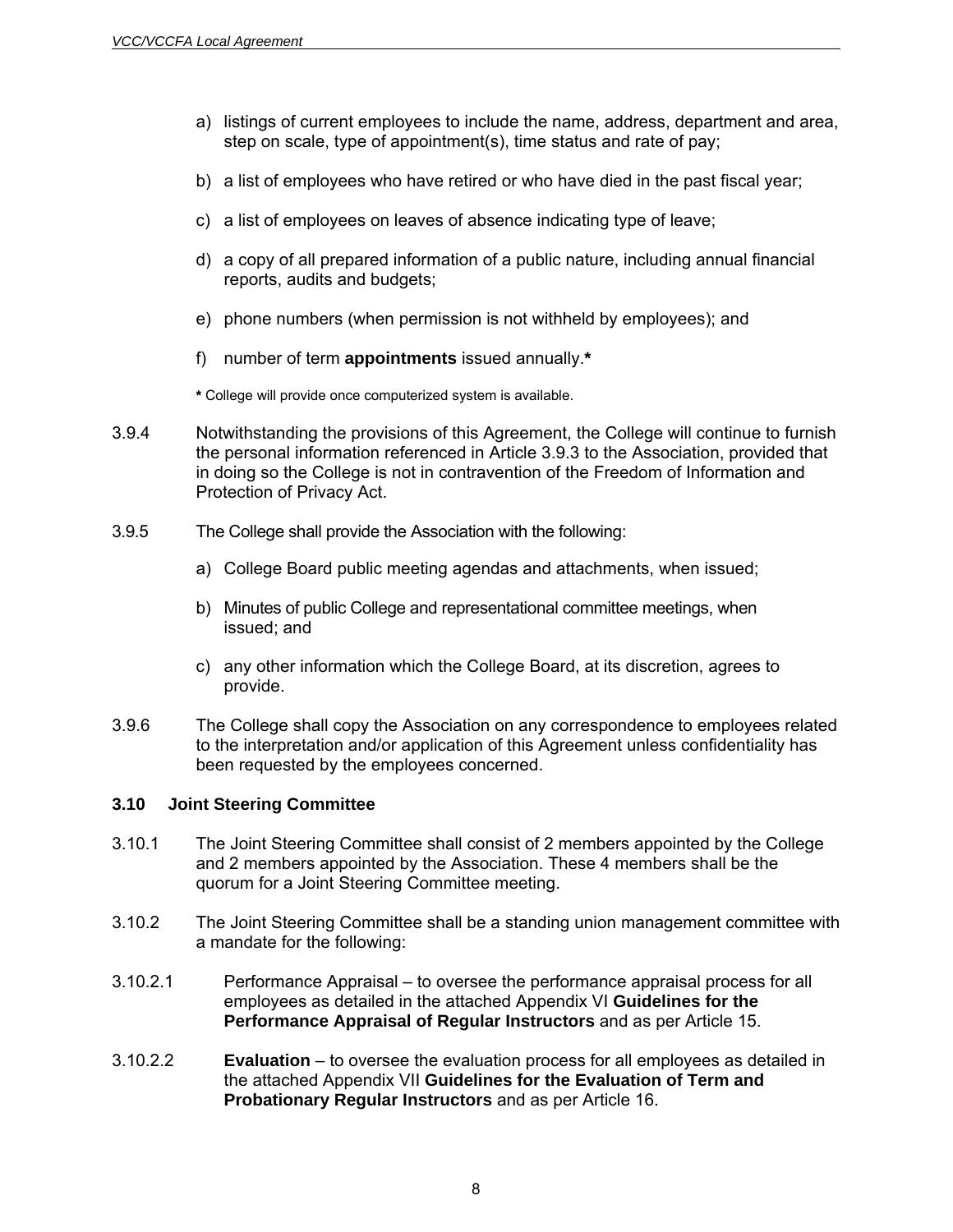- 3.10.2.3 Evaluation and Appraisal of Instructors with Responsibility Allowances to oversee the evaluation and appraisal of Instructors with Responsibility Allowances as detailed in the attached Appendix VIII **Guidelines for the Evaluation and Appraisal of Instructors with Responsibility Allowances** and as per Articles 15 and 16.
- 3.10.3 Human Resources, Research and Strategic Services and the Association shall provide assistance to the departments in the administration of forms and procedures for evaluation and performance appraisal. In the event that these bodies are unable to resolve issues arising from the administration of forms and procedures, such issues as shall be referred to the Joint Steering Committee for resolution.
- 3.10.4 The Joint Steering Committee may make recommendations to the parties on matters arising from its mandate outlined above, and shall make recommendations to the parties on issues and procedures referred to it by the bodies pursuant to Article 3.10.3.
- 3.10.5 The Association appointed members of the Joint Steering Committee shall be granted a reasonable period of paid leave in order to carry out their responsibilities.
- 3.10.6 Should the members of the Joint Steering Committee be unable to reach agreement on any of the matters within its purview, the matter shall, upon request of one of the parties, be referred for resolution under the terms of Article 12.9 **Policy Grievance**.

# **3.11 Consultation on Instructional and Administrative Matters**

- 3.11.1 The effective conduct of the College's operation requires the active and continuing participation of the Association.
- 3.11.2 Where not specified in this Agreement, the management of significant matters affecting the development and implementation of the College's operation shall be carried on through consultative processes. "Significant" shall mean matters in any area identified by either party as being significant to it. "Consultative" shall mean processes that involve the serious exchange of information and ideas before action is taken.
- 3.11.3 The Association shall have representation, with vote, on the Operations Council and any similar council established by the College concerning significant instructional or administrative policy matters.

# **4 QUALIFICATIONS, HIRING, APPOINTMENTS AND CHANGE IN TYPE OF APPOINTMENT**

# **4.1 Postings of Available Work**

- 4.1.1 The College will post, in prominent locations, notices of available work in the following circumstances:
	- a) upon establishing the need for a new regular or term appointment, subject to assigning available term work according to Article 4.8.4 **Appointment Sequence**; and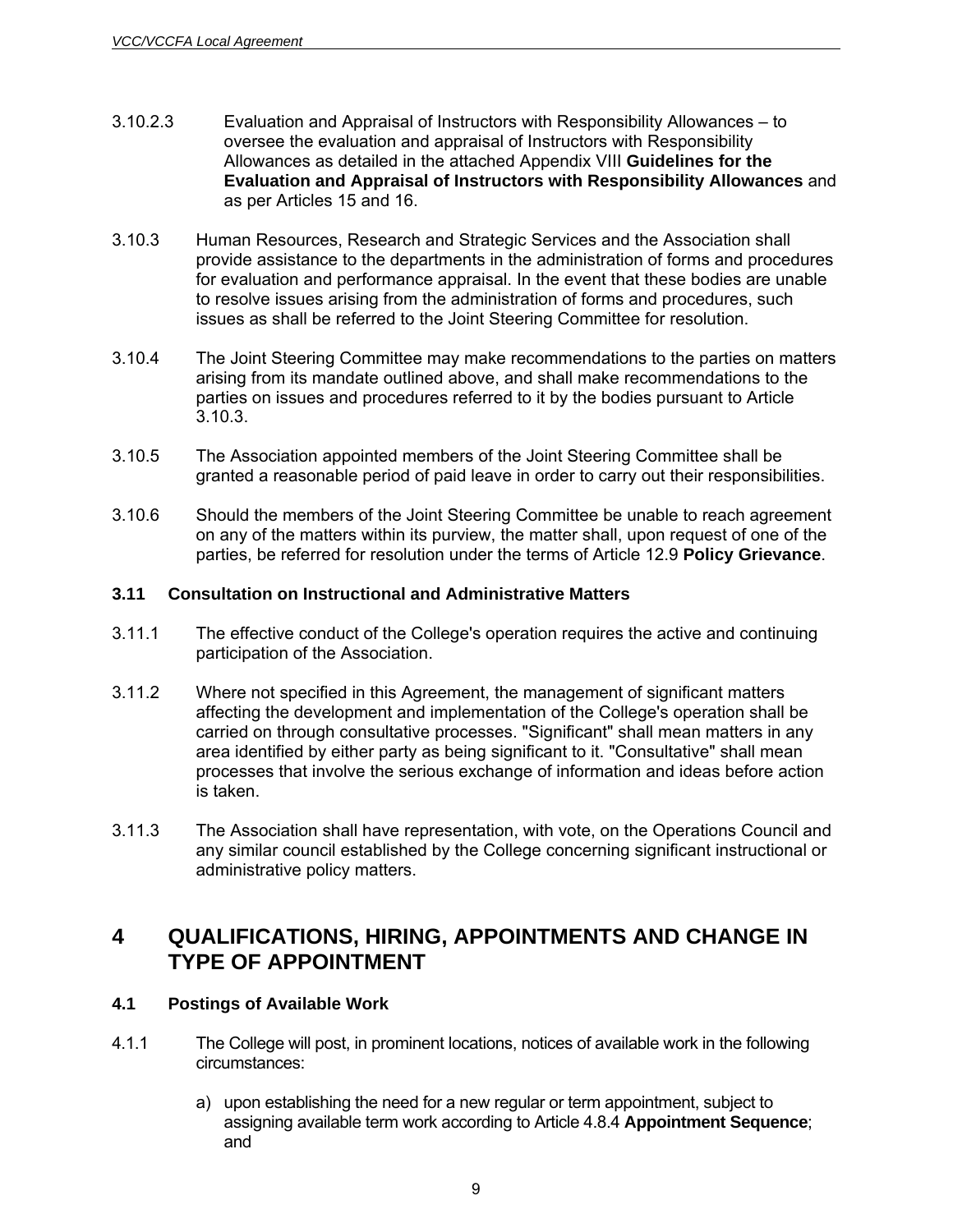- b) upon establishing the need to augment an area's list of potential auxiliary instructors.
- 4.1.2 The postings will include:
	- a) the department, title and area;
	- b) a short description of the duties;
	- c) a statement of the qualifications required;
	- d) for term appointments, the length of the appointment;
	- e) the time status of the appointment; and
	- f) the start date, deadline for application and other relevant information.
- 4.1.3 The Area Hiring Recommendations Committees, established per Article 4.3 **Area Hiring Recommendation Committees' Hiring Process**, will be allowed a reasonable length of time to review and/or write a posting which will be forwarded to Human Resources for review.
- 4.1.4 Except for those permanent regular appointments made pursuant to Article 4.9 **Change in Type of Appointment**, notice of all available regular appointments shall be posted and the Association shall be provided with a copy of the notice at the time of posting.

# **4.2 Applications for Available Regular or Term Appointments or Auxiliary Work**

- 4.2.1 Regular Appointments
- 4.2.1.1 Upon approval of the Dean/Director, the Department Head will request that Human Resources post the notice of a new regular appointment pursuant to Article 4.1 Postings of Available Work.
- 4.2.1.2 Except for those permanent regular appointments made pursuant to Article 4.9 **Change in Type of Appointment**, all individuals, including current term and auxiliary employees, must apply for regular appointments, complete the hiring recommendation process and shall require a recommendation from an AHRC as outlined in Article 4.3.3.
- 4.2.2 Term Appointments or Auxiliary Work

 Prior to being offered a term appointment or auxiliary work, all individuals must complete the hiring recommendation process and be recommended by an AHRC. As long as a term employee's name remains on the seniority list as per Article 10.3.2, only one such recommendation per area shall be required for a term appointment or auxiliary work whether one is first listed as an auxiliary or appointed as a term instructor.

4.2.3 Current employees must apply for additional regular or term appointments or for auxiliary work outside their current area(s) to ensure that each area's AHRC process is followed and that they meet the hiring criteria for any additional area.

# **4.3 Area Hiring Recommendation Committees' Hiring Process**

4.3.1 An Area Hiring Recommendation Committee (AHRC) will be formed to make recommendations for hiring when there is a need for a new term or regular appointment or when there is a need to augment an area's pool of auxiliary instructors.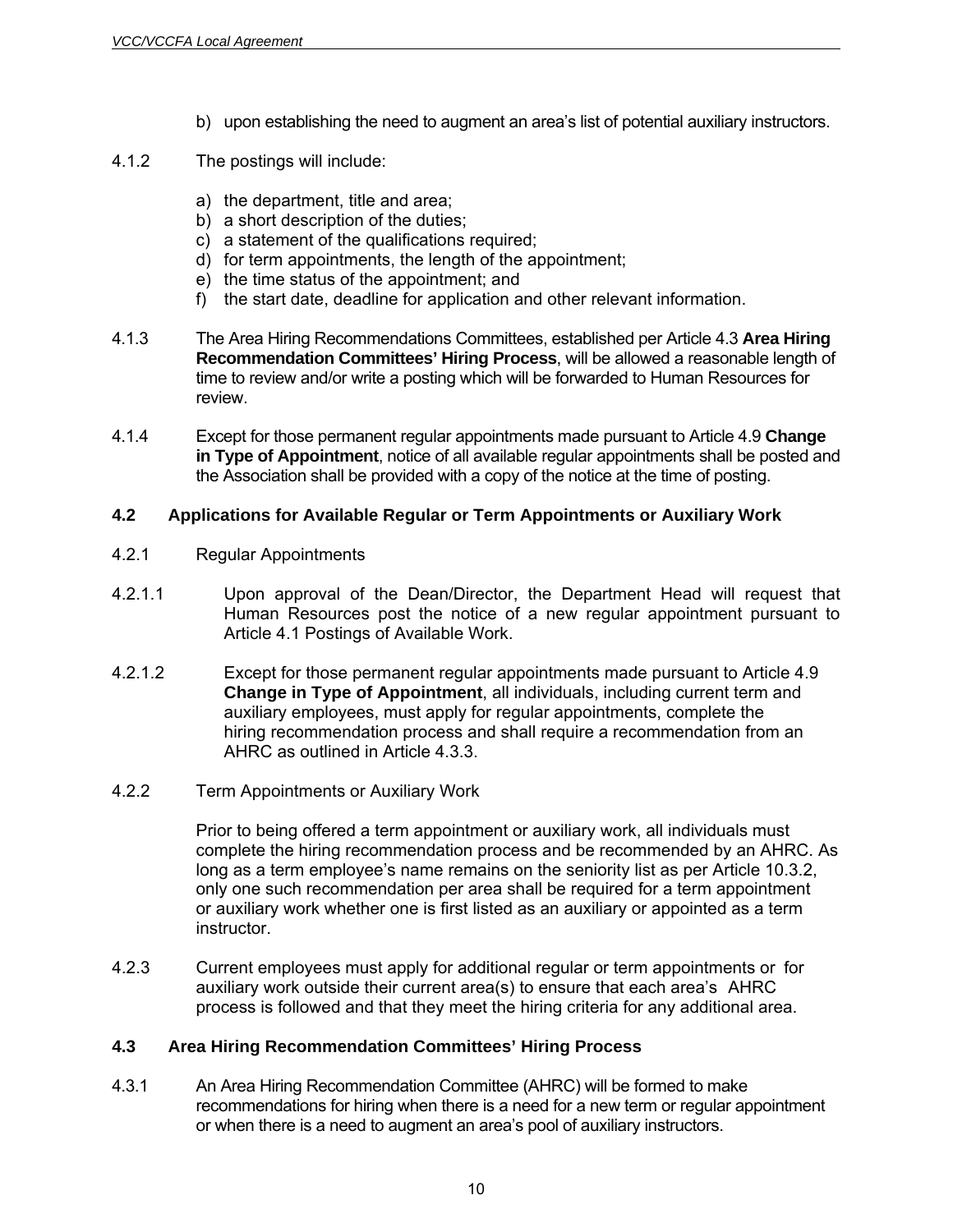# **4.3.2 Hiring Recommendation Process and Qualifications**

- 4.3.2.1 Each area will develop a hiring recommendation process to be used by the AHRC and submit it to the appropriate Dean or Director for approval. In cases where there are multiple areas within a department, the Department Head will coordinate this work.
- 4.3.2.2 Where the Dean/Director or the department, or both, are considering revisions to the hiring qualifications in any area, the Dean or Director shall so advise the Association prior to any revisions being recommended to the appropriate Vice President for approval. All recommendations for revisions to the hiring qualifications for each area shall be submitted by September 30 of each year to the appropriate Vice President for approval.
- 4.3.2.3 The revised hiring qualifications in any area shall not apply to:
	- a) any existing permanent or probationary regular employee in that area; or
	- b) any term instructors who have held appointments in that area at one-half time or more for at least 190 duty days within a continuous 24 month period (or the equivalent amount of duty days for instructors covered under Article 4.9.2).
- 4.3.3 For regular appointments, the AHRC will consist of an Instructional Associate, an appropriate Department Head, Coordinator II or delegate and at least one regular instructor from the area. Alternative arrangements may be made with the agreement of the Association and the College.
- 4.3.4 For auxiliary or term instructors, the AHRC will consist of an appropriate Department Head, Coordinator II or delegate, at least one regular instructor for the area and may include an Instructional Associate. Alternative arrangements may be made with the Agreement of the Association and the College.
- 4.3.5 Members of the AHRC will receive orientation and training regarding the hiring recommendation process.
- 4.3.6 The AHRC will follow the approved hiring recommendation process for all candidates, as per Article 4.3.2 **Hiring Recommendation Process and Qualifications**. Applicants will be advised by the Department Head that it is their responsibility to present all information regarding their qualifications and suitability for the position at the time of application, including original or certified copies of all diplomas, certification and/or degrees.
- 4.3.7 When a new regular appointment is posted, all short-listed applicants, internal and external, will be interviewed by the AHRC.

# **4.4 AHRC Recommendations**

- 4.4.1 When making recommendations to the College, the AHRC will recommend the most suitable candidate(s). The Chair of the AHRC will submit the name(s) of the recommended candidate(s) to the appropriate Vice President or delegate for approval.
- 4.4.2 From time to time, in situations where it is unavoidable, work for unspecified periods may be offered on an auxiliary basis to individuals who have not gone through the AHRC process. In these cases, the individual must be recommended by the Committee within one month of first being employed in order to be eligible for continued or subsequent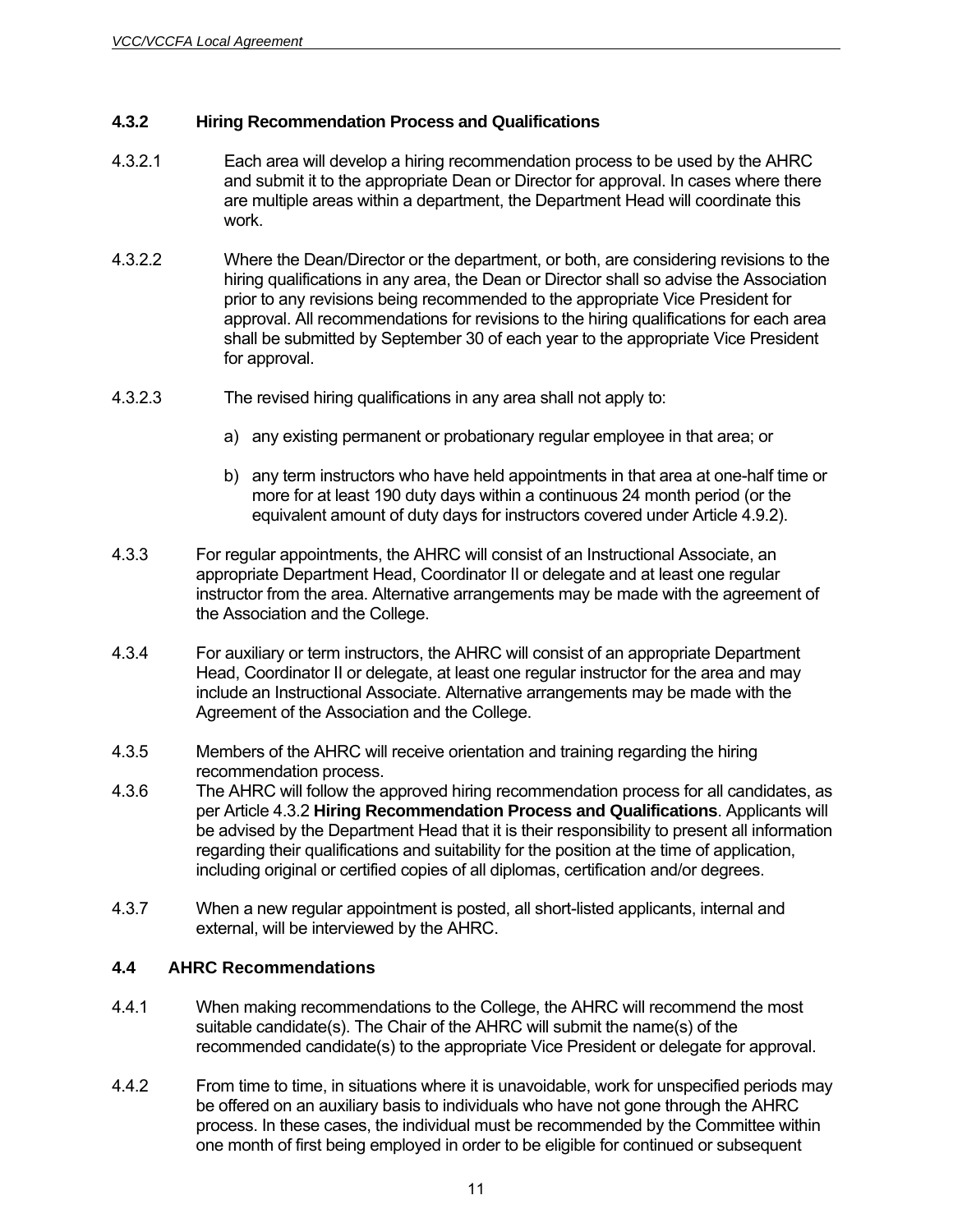employment. The Department Head of the area will be responsible to convene an AHRC for this purpose.

4.4.3 From time to time, in situations where it is unavoidable, work may be offered to individuals who do not meet the qualifications for the area. In their initial letter of appointment, the College will inform them that they do not meet the qualifications for the area and therefore do not have the right to have additional work under Article 4.8.4 (3) or change in type of appointment pursuant to Article 4.9 **Change in Type of Appointment**.

# **4.5 Appointments and Appointment Letters**

- 4.5.1 The College's right to appoint term and part-time regular employees or to employ auxiliary employees is to be exercised only when the nature and requirements of the program or service make it impractical to appoint full-time regular employees.
- 4.5.2 All employees, shall be appointed with a written letter of employment, except as outlined in Article 2.10 **Auxiliary**.
- 4.5.3 Employees who are offered regular appointments shall confirm acceptance by signing and returning one copy of their offer of appointment letter to the College.
- 4.5.4 Employees who are offered term appointments shall confirm acceptance by signing and returning one copy of their initial offer of appointment letter to the College. Subsequent offers of term appointments will be deemed to have been accepted unless the employee concerned duly notifies the College in writing to the contrary within 10 working days of receipt of the offer letter.

# **4.6 Probationary Instructors**

- 4.6.1 Probationary instructors' appointments to regular instructor status outside of the process outlined in Article 4.9 **Change in Type of Appointment** shall have a one year probationary period as per Article 2.5 **Probationary Regular***.*
- 4.6.2 Probationary regular instructors shall be evaluated as per Article 16 **Evaluation of Probationary Regular and Term Instructors** in order to determine their suitability to perform their duties. In extenuating circumstances and with the mutual agreement of both parties, the probationary period may be extended for a period of up to one additional year.
- 4.6.3 The College reserves the right to waive the probationary period requirement of such appointments.

# **4.6.4 Trial Period**

 Except as provided in Article 11 **Reduction, Severance Pay and Recall**, permanent regular instructors who accept an appointment to a different area under this Article shall maintain their permanent regular status but shall be subject to the provisions of Article 16 **Evaluation of Probationary Regular and Term Instructors** as they apply to these positions. At the end of a 12 month trial period, permanent regular instructors who have not received successful evaluations or who do not wish to continue in their new positions shall return to their previous positions with one month's notice.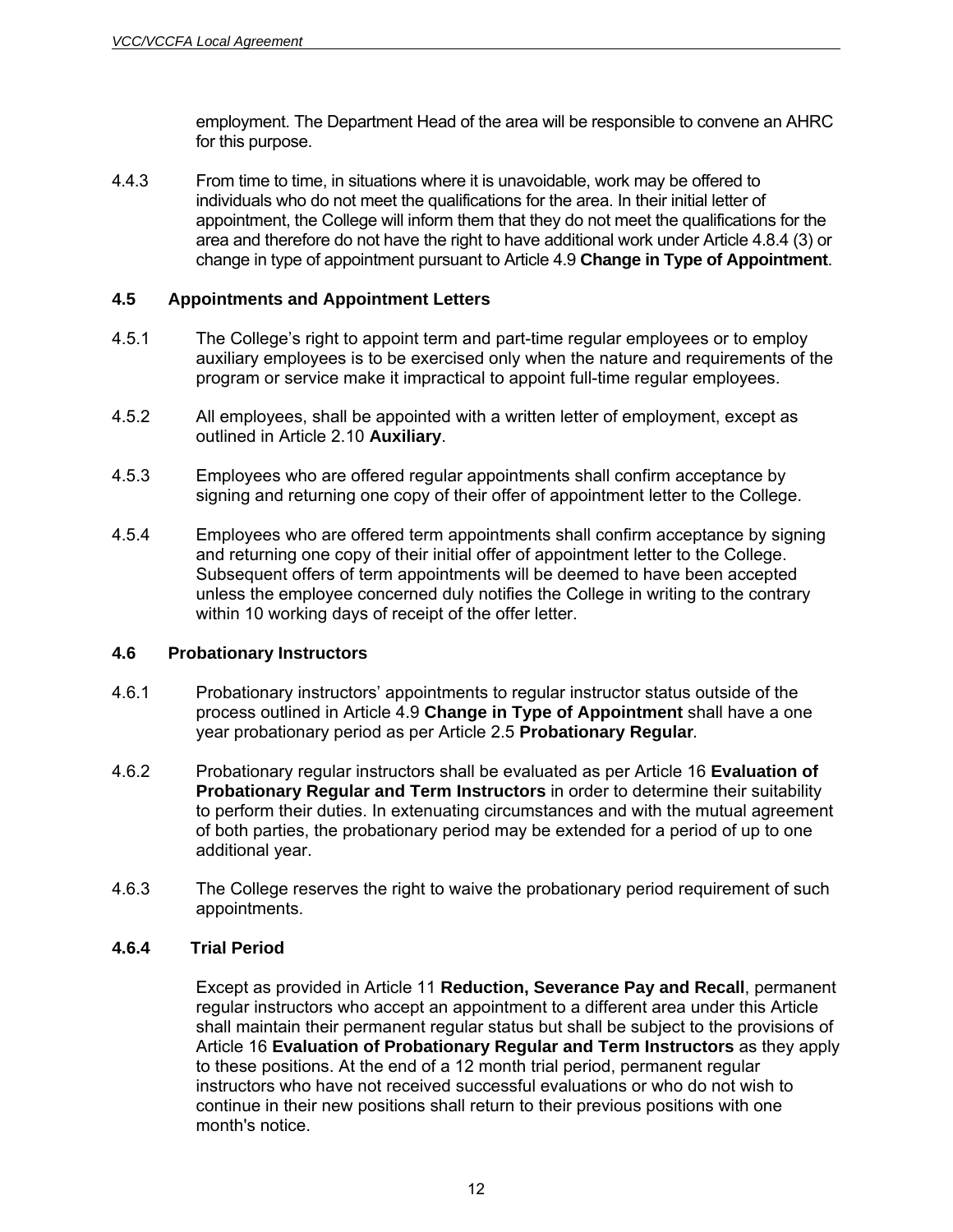# **4.7 Term Appointments**

- 4.7.1 In order to be considered for term appointments an employee must meet the hiring criteria applicable to the available position and not have received an unsuccessful evaluation as per Article 16 **Evaluation of Probationary Regular and Term Employees**.
- 4.7.2 Before any term appointment is made in a department or area, all regular employees who are eligible for recall as per Article 11.6 **Recall** shall be recalled.
- 4.7.3 Term appointments to a maximum of full-time status shall then be offered to interested part-time regular employees within the area concerned on the basis of seniority as defined in Article 10.1 **Definition and Calculation of Seniority***.*
- 4.7.4 Part-time regular employees may indicate their interest in term appointments by writing to the appropriate Dean or Director at least one month prior to the commencement of any appointment to which they are entitled. There shall be no entitlement to work in progress.

# **4.8 Procedures for Term Appointments**

- 4.8.1 Interested part-time regular instructors, as per Article 4.7.3, and all term instructors, as per Article 4.8.4 **Appointment Sequence**, shall make up the pool of instructors entitled to the right of first refusal for term appointments for a given area. The names shall be listed in order of seniority. Upon request, the Association shall receive a copy of this list for any area.
- 4.8.2 Term appointments shall be offered to a maximum of full-time to instructors as per Article 4.8.4 **Appointment Sequence**.
- 4.8.3 Term instructors who refuse offers of work shall remain eligible with undiminished rights for subsequent appointments subject to Article 4.8.4 **Appointment Sequence**.

# **4.8.4 Appointment Sequence**

Available term work within an area will be offered in the following sequence:

- 1) to employees on recall as per Article 11.6 **Recall**;
- 2) to part-time regular employees as per Article 4.7.3;
- 3) to term employees who have held term appointments for a minimum of 6 months in the area, on the basis of seniority; then
- 4) to individuals who have been recommended by an AHRC.
- 4.8.5 Term instructors entitled to right of first refusal for term appointments shall indicate in writing their desire for term appointments in a given area. A generic form for doing so will be developed in consultation with the College and Association. Areas may also develop customized forms in consultation with the College and Association. Completed forms must be submitted to the appropriate Dean or Director and Department Head(s) by May 1 of each year.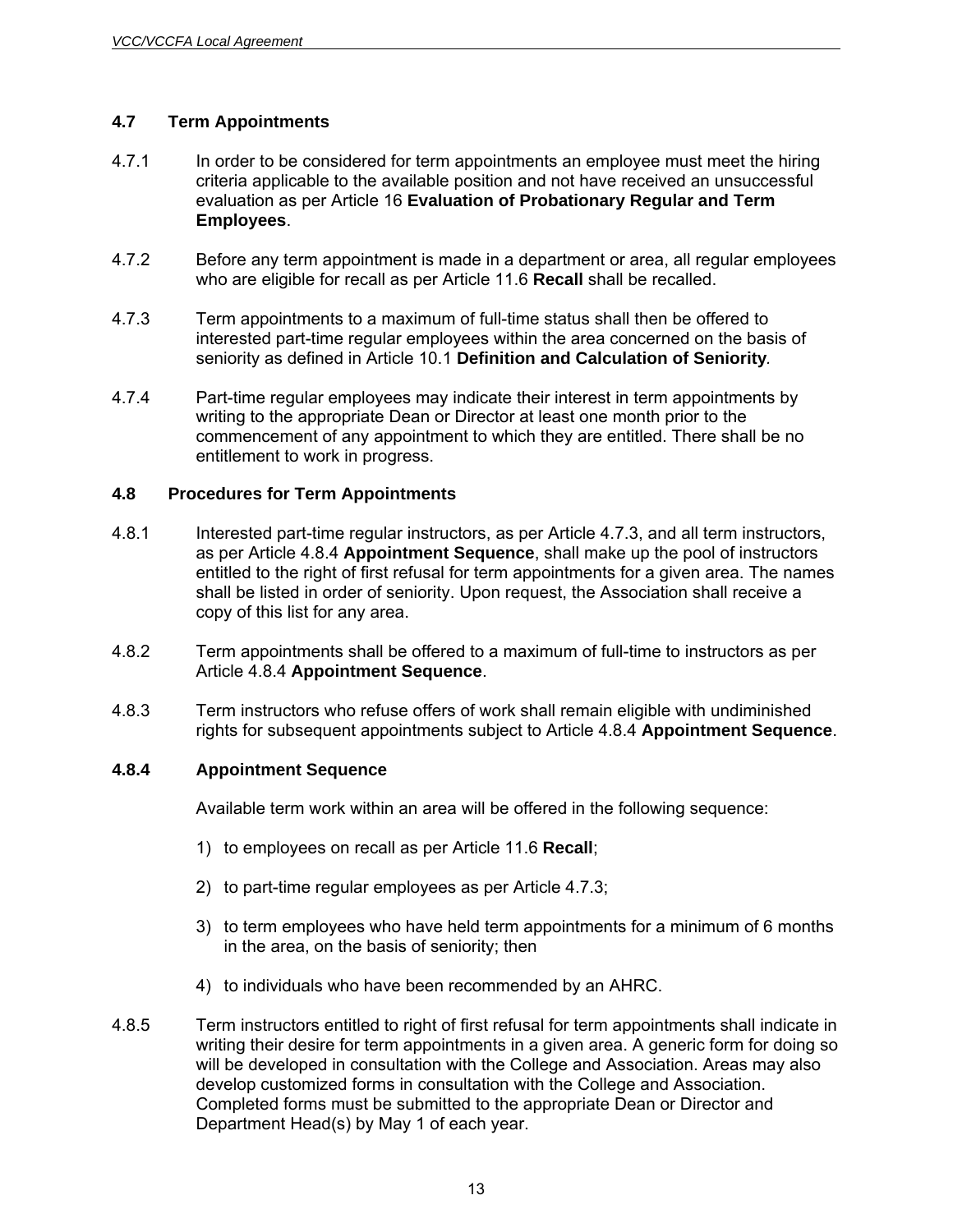- 4.8.6 Instructors have the right to change their appointment requests in writing one month before the assignment begins.
- 4.8.7 When offering term appointments, the College will contact instructors in person, by phone and/or e-mail. Instructors have 24 hours to reply to a direct offer of work made in person or on the phone. Instructors have 48 hours to respond to a phone message or e-mail. If the instructor does not respond within 48 hours, the appointment shall be offered to the next person on the list. These time lines may be shortened if the offering is within one week of the appointment starting. The College will make all reasonable attempts to provide instructors with the maximum response time and to alert instructors to the possibility that an offer exists.
- 4.8.8 In the event of an emergency which occurs within 72 hours of the beginning of an instructor's term appointment and which would prevent the instructor from completing the appointment, the College may offer the replacement appointment in accordance with departmental procedures.
- 4.8.9 Both the College and the instructor shall fulfil their obligation to any current classes. Appointments that would necessitate a change in instructors for a current class shall not be available to currently employed instructors.
- 4.8.10 After any appointment is complete, instructors retain their right to further appointment subject to Article 4.8.4 **Appointment Sequence**.

# **4.9 Change in Type of Appointment**

- 4.9.1 **Subject to Article 4.3.4, term** instructors who have held appointments at one-half time or more for at least 380 days within a continuous 24 month period shall be granted a permanent regular appointment without probation on the first of the month following completion of the said 380 duty days, provided such instructors have received a successful evaluation in keeping with Article 16 **Evaluation of Probationary Regular and Term Instructors***.*
- 4.9.2 In departments or areas where instructors are unable to accumulate 380 duty days within a continuous 24 month period, these instructors shall receive a permanent regular appointment pursuant to Article 4.9.1 where the instructors have undertaken an instructional assignment equal to that of the regular instructional assignment of regular instructor(s) in the department or area.
- 4.9.3 For the purposes of regularization, no instructor may accrue more than 202 duty days in a fiscal year.
- 4.9.4 In the event there is no instructional position available, instructors shall be subject to Article 11 **Reduction, Severance Pay and Recall***.*
- 4.9.5 The time-status of regular appointments granted as per Article 4.9.1 shall be equal to the time-status of appointments maintained by the term instructor for at least 380 days within a continuous 24 month period. Any concurrent term appointments shall be combined for the purpose of calculating time-status.
- 4.9.6 Part-time regular instructors who have held additional term appointments for at least 380 days within a continuous 24 month period shall have the time-status of their regular appointment increased. The increased amount shall be equal to the timestatus of the additional term appointment(s) maintained by the instructor for at least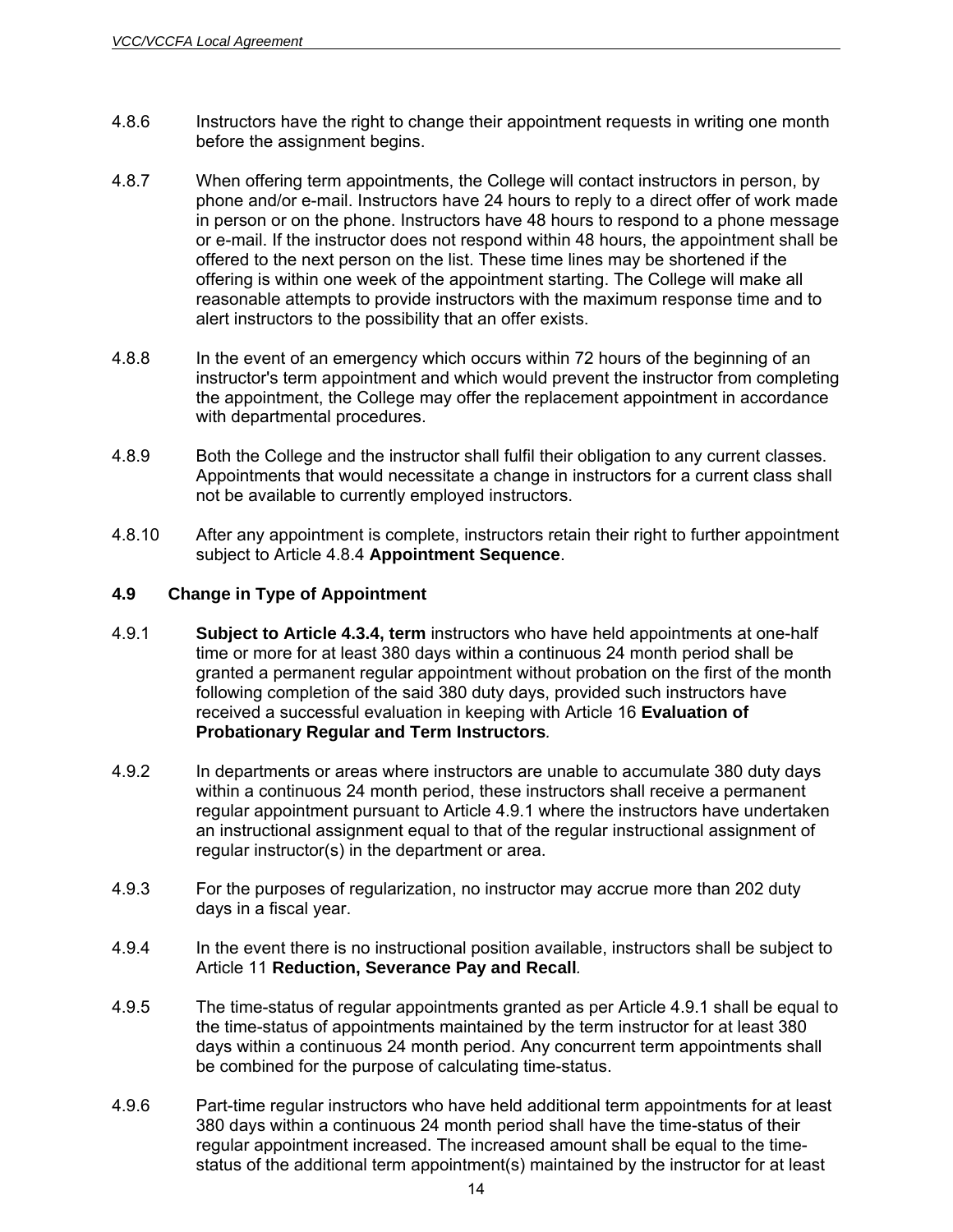380 days within a continuous 24 month period. The increase in time-status shall come into effect on the first of the month following the completion for the said 380 days.

# **5 SALARIES AND ALLOWANCES**

(See Schedules in Appendix I. See Common Agreement, Article 12.)

# **5.1 Per Diem Rate**

 The per diem rate for instructors is calculated by dividing the annual rate by 202. Annual vacation pay, statutory holiday pay and Christmas holiday pay are included in each per diem amount thus calculated.

#### **5.2 Regular Employees**

- 5.2.1 Full-time regular employees shall be paid an annual salary determined in accordance with the per annum rates in Appendix I **Salary Schedules**. The salary shall be payable as per Article 5.9 **Semi-Monthly Pay Period**.
- 5.2.2 Part-time regular employees shall be paid an annual salary determined in accordance with the per annum rates in Appendix I **Salary Schedules** on a pro-rated basis. The salary shall be payable as per Article 5.9 **Semi-Monthly Pay Period**.
- 5.2.3 Regular employees employed for additional duty concurrent with their regular appointment shall be paid at the same step as their current step on Appendix I **Salary Schedules**.

# **5.3 Term Employees**

- 5.3.1 Term employees whose appointments are for a full year shall be paid on the same basis as regular employees.
- 5.3.2 Term instructors whose appointments are for less than a year and who are employed on a full-time basis, shall be paid on a per diem rate according to Appendix I **Salary Schedules** for each assigned duty day worked.
- 5.3.3 Term instructors whose appointments are for less than a year and who are employed on a part-time basis shall be paid at an appropriate portion of the per diem rate payable for the appointment period.
- 5.3.4 When a term employee's appointment is cancelled for any reason within the first 2 weeks after the initial start date of the appointment, the term instructor will be compensated by being paid out at their step on the salary schedule in Appendix I **Salary Schedules** for those days they were scheduled to work within that first 2 week period.

(See also Article 11.4.1 **Reduction Sequence for Term Employees**)

5.3.5 Term instructors employed for additional duty concurrent with or as an extension of their current appointment shall be paid at the same step as for their current appointment.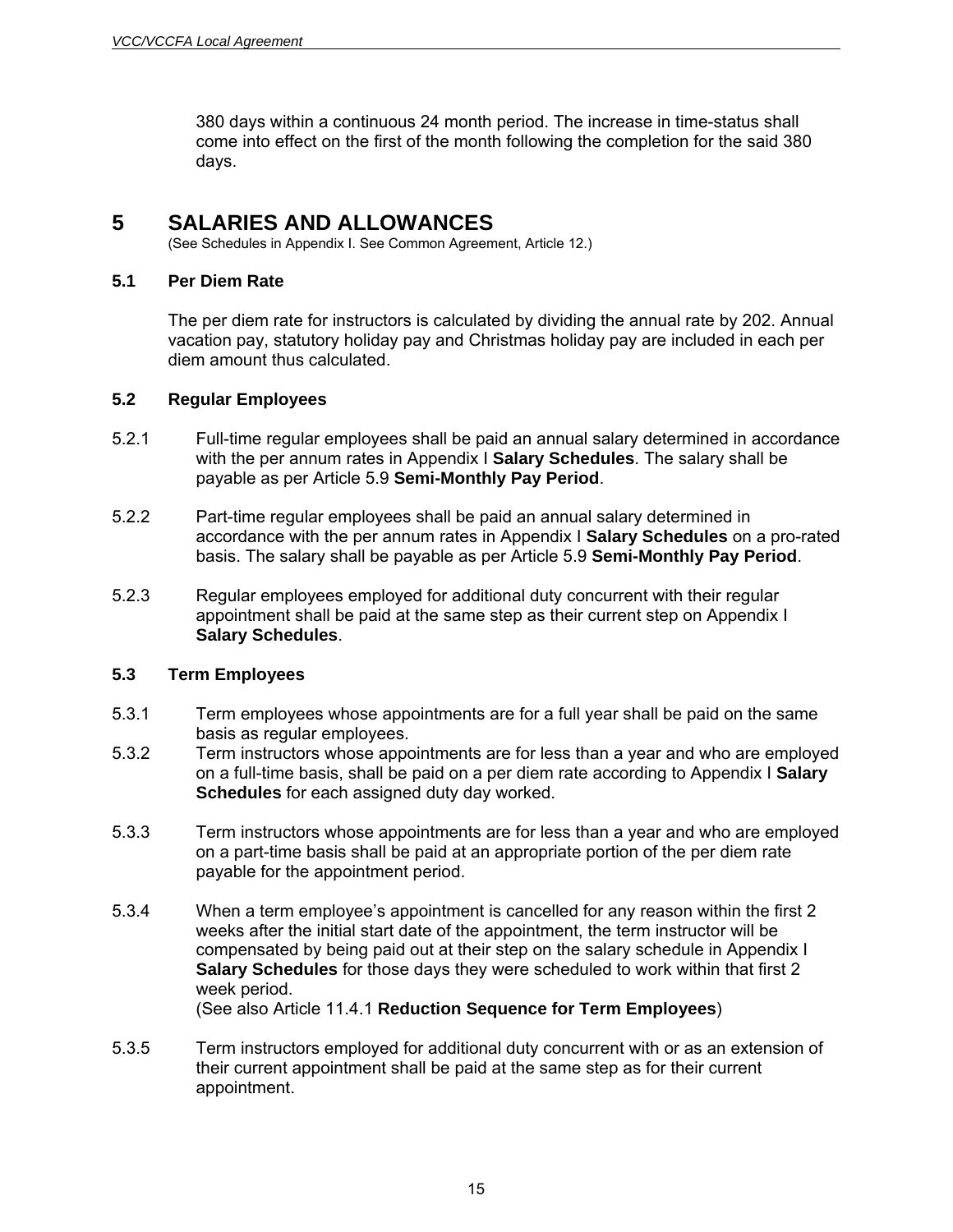# **5.4 Auxiliary Employees**

- 5.4.1 Auxiliary instructors who are employed on a full-time basis shall be paid a per diem rate according to Appendix I **Salary Schedules** for each duty day worked.
- 5.4.2 Auxiliary instructors employed on a part-time basis shall be paid an appropriate portion of the per diem rate payable for the appointment period.
- 5.4.3 Auxiliary instructors shall be employed for a minimum of 3 hours per duty day.

# **5.5 Allowances**

 Annual responsibility allowances are payable to instructors in the following positions in accordance with the rates established in Appendices I-A, B or C **Salary Schedules**:

- Instructional Associates;
- Department Heads;
- Assistant Department Heads and Coordinators III; and
- Coordinators I.
- 5.5.1 Instructors appointed or requested to assume fully the duties of Instructional Associates, Department Heads, Assistant Department Heads or Coordinators on a temporary basis for a period of one month or longer, shall receive the applicable allowance as prescribed in Appendices I-A, B or C **Salary Schedules** for the entire period of temporary assumption of these responsibilities. This clause is not applicable to replacement during the vacation periods of the incumbent being replaced.

# **5.6 Initial Placement**

(See Appendix XX **Phase Out of Initial Step Placement Cap**)

- 5.6.1 Nothing in this Agreement shall prevent employees from being hired on a salary step above the minimum step or above the step placement granted in Article 5.6.5.
- 5.6.2 Auxiliary employee rates shall normally be based on the minimum step of the salary schedule in Appendix I **Salary Schedules** for the first 19 consecutive assigned duty days and thereafter based on the step which reflects appropriate placement for the 20th and each subsequent day in the same discipline. This does not preclude the initial hiring of auxiliary employees at rates higher than the minimum step of the salary schedule.
- 5.6.3 All employees shall have the right to discuss their initial step placements with the appropriate Vice President or delegate. All employees have the right to have an Association representative present at any discussion.
- 5.6.4 It is the responsibility of newly hired employees to provide evidence of their credentials and experience in support of initial placement to Human Resources at the time of hire. The Dean, Director or Department Head shall advise each newly hired employee to provide their credentials and experience to Human Resources. In the event that a new employee does not provide evidence of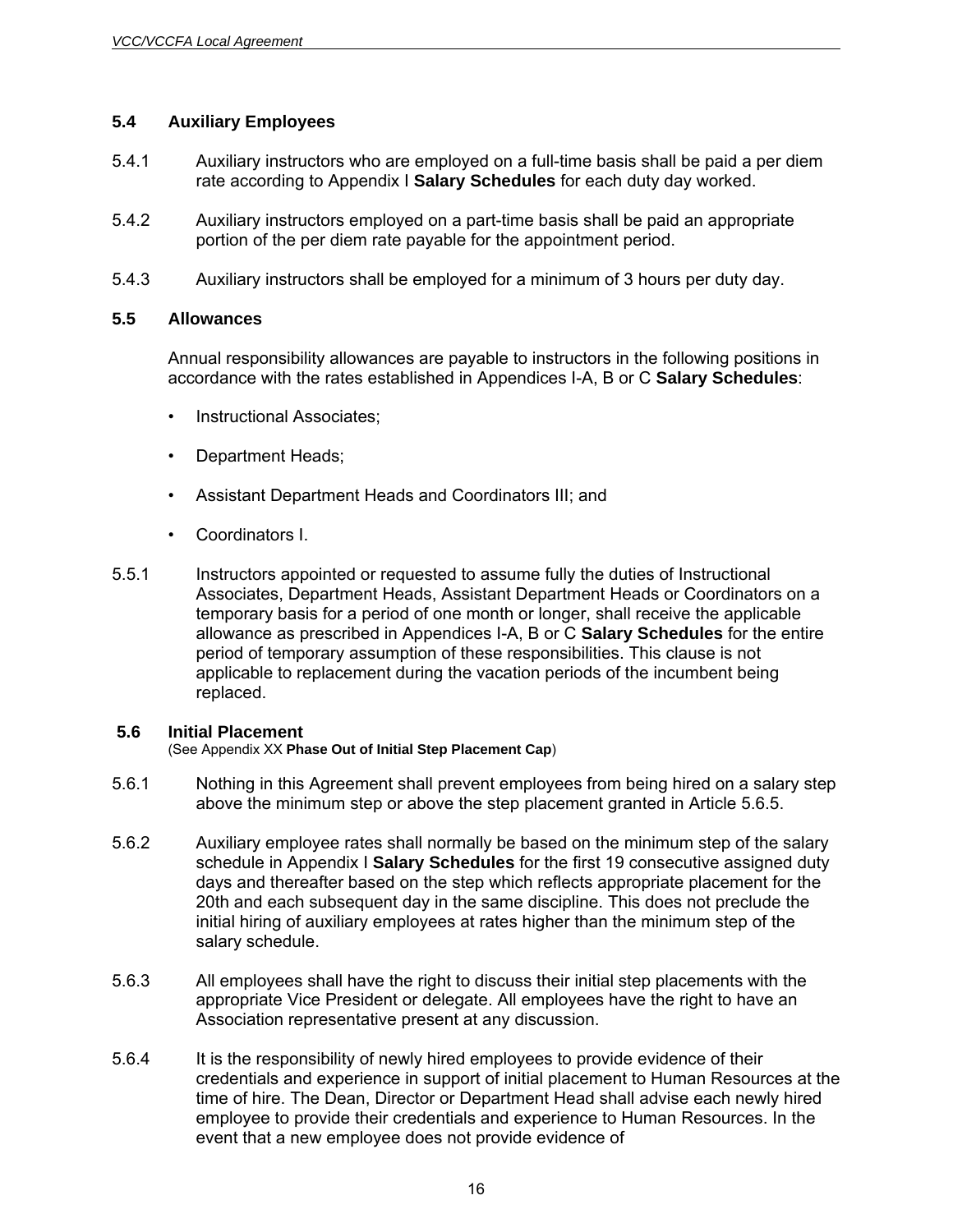their credentials in support of initial placement within one month of the date of receiving their first appointment letter, then Human Resources will determine the employee's initial step placement on the basis of the evidence provided.

#### **5.6.5 Initial Placement Formula**

 Provided an employee meets the hiring criteria of their area(s), the following criteria determines the number of steps beyond the minimum step at which employees will be initially placed.

5.6.5.1 Based on relevant academic, professional, trades or technical credentials from a recognized institution, step credits will be granted as follows:

> a) One step for the equivalent of one year or more of full time equivalent study resulting in a Diploma or Certificate(s); or

b) 2 steps for a Bachelors level degree, Journeyman Certificate or the equivalent of 3 to 4 years of full time equivalent study resulting in a Diploma; or

- c) 3 steps for a Masters degree or equivalent; or
- d) 4 steps for a Doctorate degree.
- e) The appropriate Vice President will determine the relevancy and equivalency of educational credentials referred to in Article 5.6.5.1.
- 5.6.5.2 One additional step will be granted for the Instructor's Diploma, or its equivalent as specified in Article 5.7.7 Increments and Instructor's Diploma and Article 9.5.
- 5.6.5.3 Based on relevant teaching or work experience, additional step credits will be granted as follows:
	- a) One step for each year of teaching or directly related work experience to a maximum of 5 steps.

 b) For Article 5.6.5.3 (a), only a full one year equivalency (FTE) will be credited.

- c) The appropriate Vice President will determine the relevancy and equivalency of teaching and work experience referred to in Article 5.6.5.3.
- 5.6.5.4 Pursuant to Article 5.7.7 Increments and Instructor's Diploma and Article 9.5, employees must have the Instructor's Diploma or equivalent in order to be granted placement at the top step of the salary scale in Appendix I Salary Schedules.
- 5.6.5.5 Notwithstanding Article 5.6.5.4, the appropriate Vice President may grant initial step placement, on an individual basis, upon consideration of special situations not covered by any of the above.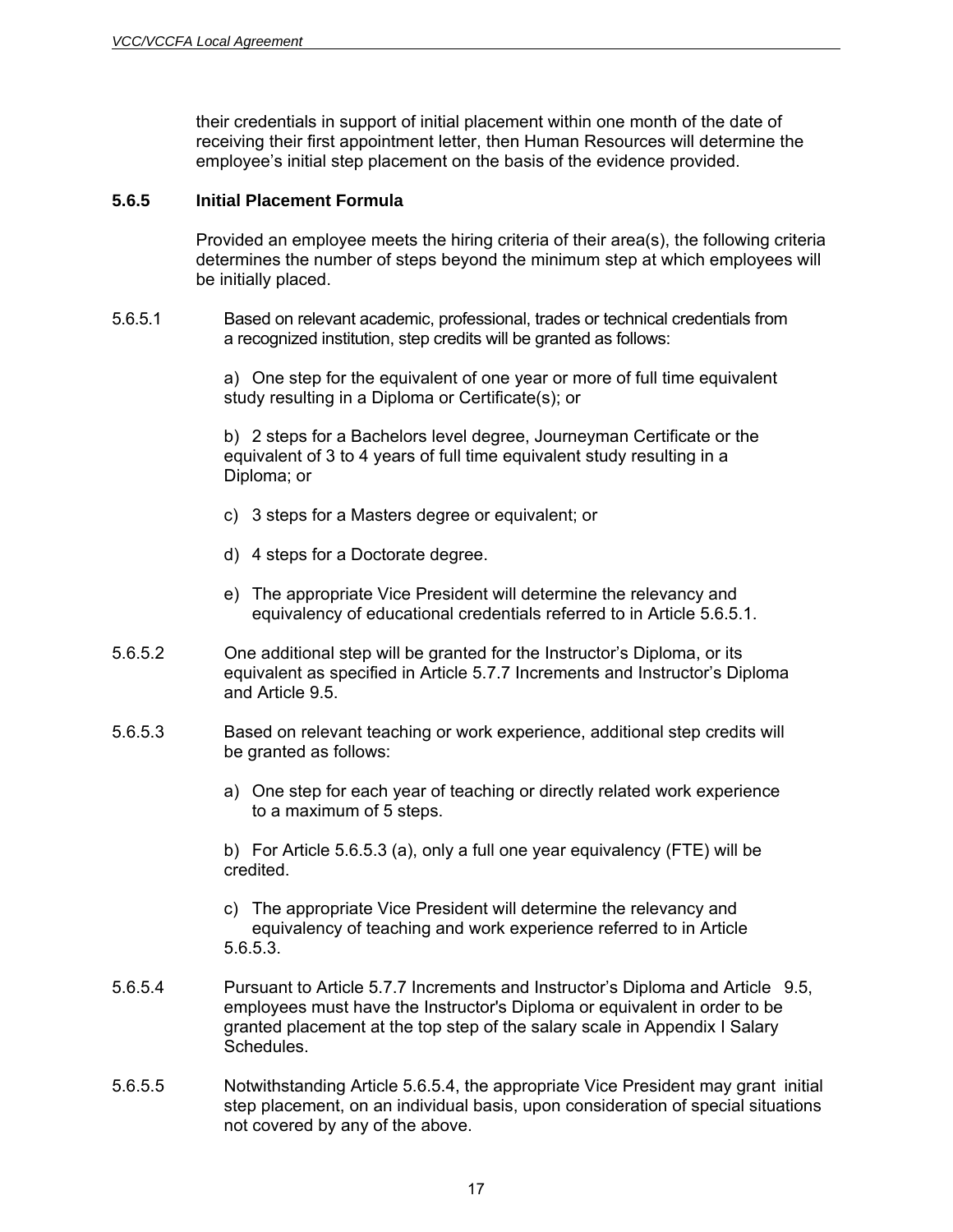- 5.6.6 Not more than one step can be credited to an employee for any given calendar year of educational, instructional or industrial experience.
- 5.6.7 New employees shall receive a written rationale concerning their initial step placement accompanying their letter of initial appointment and the Association shall be copied.

#### **5.6.8 Initial Placement Review**

 Should, within 6 months of initial placement, new employees disagree with their initial step placement, they may review such placement with the appropriate Vice President or delegate, who shall not be the same individual who carried out the initial placement review. At this time employees may submit any additional information that could affect their initial placement.

5.6.9 New employees whose initial step placement is reviewed within the referenced 6 months and adjusted will have any such salary adjustments made effective to the date of commencement of their initial appointment.

#### **5.7 Increments**

- 5.7.1 Employees shall advance one step on the salary schedule in Appendix I **Salary Schedules** on their increment dates subject to other provisions contained in this Agreement. The increment dates are the anniversaries of their appointments provided that: increment dates for employees who commenced employment on or before the 15th day of any month shall be the first day of that month; increment dates of employees who commenced employment after the 15th day of any month shall be the first day of the month following.
- 5.7.2 Part-time service will result in a delay and alteration of the increment dates so that instructors receive their increments at the beginning of the month following the month in which the equivalent of 202 full-time assigned duty days have been accumulated.
- 5.7.3 In the case of absence because of illness, no change in the increment date shall be made for absences totalling 60 or fewer assigned duty days in any fiscal year after the expiration of usable sick leave.
- 5.7.4 The increment date cannot be advanced.
- 5.7.5 Service as auxiliary instructors cannot be used for increment purposes and auxiliary instructors are not eligible for increments.

# **5.7.6 Increments During Leaves**

- 5.7.6.1 Increment entitlement shall be delayed one month for each month of absence or any portion thereof exceeding 10 duty days unless employees are absent without pay as per Article 3.2 **Association President**, Article 5.7.6.2 below, Article 8.9.1 **Maternity Leave and Parental Leave**, Article 8.9.2 **Parental Leave**, and Article 8.10.1 **Adoption Leave***.*
- 5.7.6.2 Pursuant to Article 5.7.6.1, increment dates shall not be delayed for such periods, during leaves of absence without pay, when the purpose of the leave is related to the employee's normal duties and responsibilities. Employees intending to take such leaves shall, at the time of leave application, request that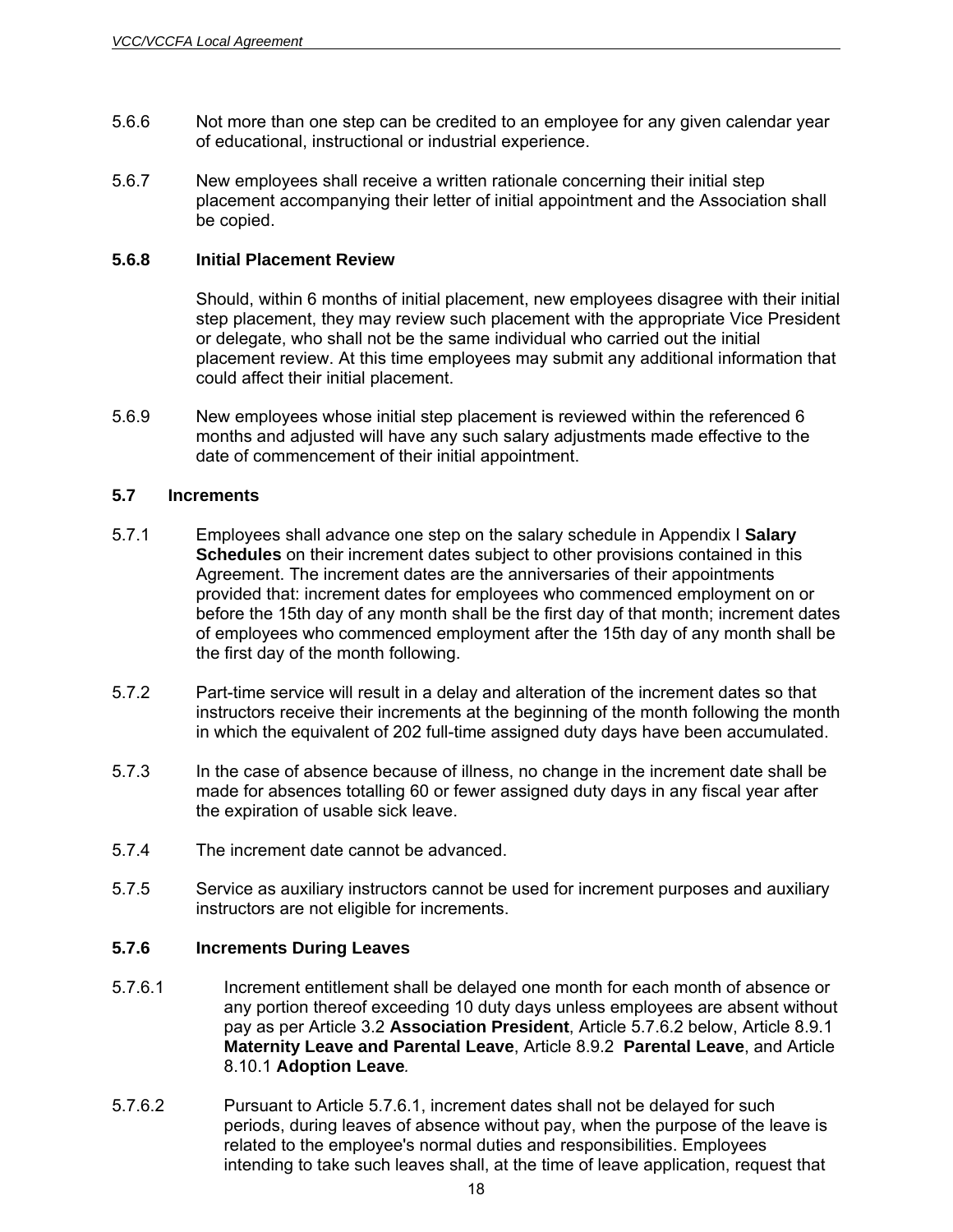their increment dates not be delayed for the duration of the leave. The appropriate Vice President's approval of such requests shall not be unreasonably withheld.

5.7.6.3 Absence from duty with pay will not result in delay in increments.

# **5.7.7 Increments and Instructor's Diploma**

 Pursuant to Article 9.5 **Instructor's Diploma or Equivalent**, instructors must complete the "Instructor's Diploma" or equivalent in order to obtain their 4th salary increment from the time they joined the instructional staff or in order to obtain the top step of the salary scale in Appendix I **Salary Schedules**.

 The College considers the following to be the equivalent of the Provincial Instructor's Diploma:

- valid B.C. Professional Teaching Certificate;
- VCC's Teaching English to Speakers of Other Languages (TESOL) Diploma (formerly known as Teaching English as a Second Language (TESL) Certificate); and
- others as determined by the Vice President or delegate.
- 5.7.7.1 For the purpose of obtaining the 4th increment, some assignments where instruction is not the major activity will be granted exemptions from meeting the Instructor's Diploma requirement by the appropriate Vice President or delegate. Such exemptions will be granted only where the individual meets the hiring criteria. For example in the case of Librarians and Counsellors, a Masters in Library Science and a Masters in Counselling Psychology will respectively be deemed equivalent to qualify an instructor for an exemption.
- 5.7.7.2 Instructors who are granted exemptions and who subsequently transfer to an assignment where instruction is the major activity will be required to obtain the Instructor's Diploma or equivalent in order to obtain their 4th salary increment calculated from the date of transfer to the teaching assignment.

# **5.8 Advancement on the Salary Schedule**

- 5.8.1 When a regular or term employee obtains an academic, professional, trades or technical credential, or equivalent, appropriate to their subject area, and the degree, credential or equivalent has not been credited for initial step placement pursuant to Article 5.6 Initial Placement, the employee may apply to Human Resources to have their step placement reviewed.
- 5.8.2 An employee will advance 1 step on the salary schedule, in addition to their annual increment provided pursuant to Article 5.7 Increments, provided the employee meets the hiring criteria of their area(s) and subject to the following:
- 5.8.2.1 It is recommended that employees obtain approval from Human Resources prior to commencing work on a degree or credential to ensure the credential is appropriate to their subject area and will be considered for advancement on the salary scale.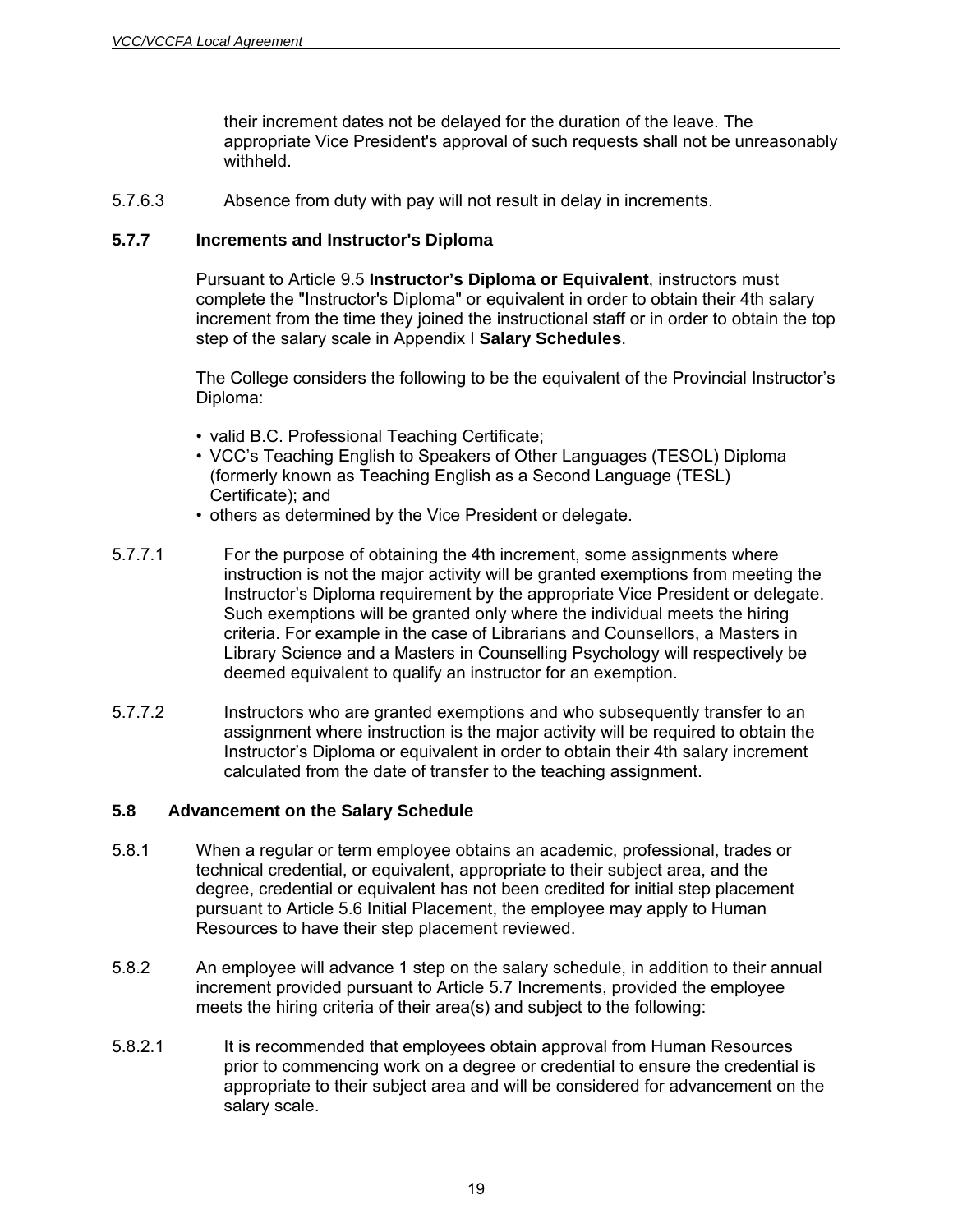- 5.8.2.2 Based on relevant academic, professional, trades or technical credentials from a recognized institution, credential equivalency will be based on at least one year or more of full time equivalent study resulting in a Diploma or Certificate(s), a Journeyman Certificate, or a Bachelors, Masters or Doctorate degree.
- 5.8.2.3 Employees who obtain the Instructor's Diploma or equivalent will be eligible for either:
	- a) advancement of one step pursuant to this Article, provided the employee obtains their Instructor's Diploma or equivalent prior to having their increment level frozen pursuant to Article 9.5, or
	- b) their next increment level pursuant to Article 5.7.7 Increments and Instructor's Diploma and Article 9.5,

#### but not both (a) and (b).

- 5.8.2.4 The appropriate Vice President will determine equivalencies and approve advancement on the salary schedule upon receiving proof of completion of an additional degree or advanced credential by the employee. Documentation of an additional degree or advanced credential must be provided to Human Resources.
- 5.8.3 Salary step advancement shall be effective on the first day of the month following the appropriate Vice President's approval of an employee's advanced step placement.
- 5.8.4 The appropriate Vice President may grant advancement on the salary schedule, on an individual basis, upon consideration of special situations not covered by any of the above.

# **5.9 New and Revised Rates – Classifications**

- 5.9.1 A rate change in the salary schedule in Appendix I **Salary Schedules** or allowance applicable to a classification in which the duties have been altered substantially shall not be put into effect until both parties to this Agreement have approved the change. In the event that agreement cannot be reached within 7 working days, the matter shall be referred to an arbitration board established as provided in the final stage of the grievance procedure (Article 12.5 **Stage III**).
- 5.9.2 Before a rate for a new classification is put into effect, it shall be subject to the agreement of both parties to this Agreement. In the event agreement cannot be reached within 7 working days, the matter of the new rate shall be referred to an arbitration board established as provided in the final stage of the grievance procedure (Article 12.5 **Stage III**).

# **5.10 Semi-Monthly Pay Periods**

 The College agrees to pay all employees on a semi-monthly pay period (24 pay periods per year). The mid-month payment will be approximately half of the net monthly pay. The end of the month payment will be made not later than the last day of each month. All employees shall be paid by direct deposit.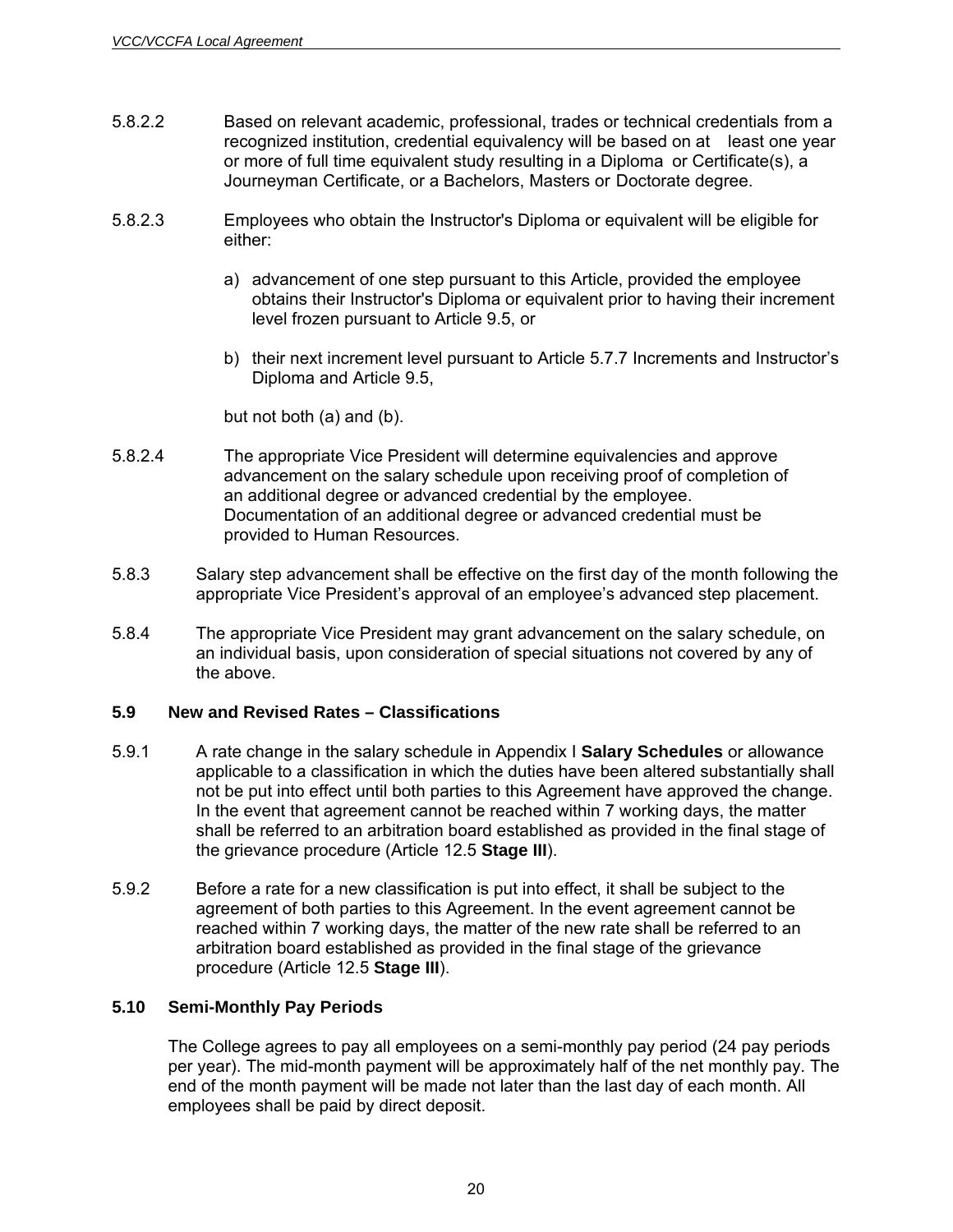# **6 ASSIGNED DUTY, WORKING CONDITIONS AND PROFESSIONAL DEVELOPMENT**

# **6.1 Assigned Duty**

- 6.1.1 The term "assigned duty" refers to the forms of work which are listed below in Articles 6.1.2 and 6.1.3 and which are determined for each instructor under the terms of Articles 6.2.1 and 6.3.1. It is acknowledged that an instructor's professional responsibilities include more than assigned duty.
- 6.1.2 Assigned duty shall consist of one or more of the following forms of work. These forms of work shall be assigned to each instructor under the terms of Articles 6.2.1 and 6.3.1. In the assignment of duties priority shall be given to the instruction of students.
	- class instruction
	- shop instruction
	- lab instruction
	- practicum supervision
	- clinical placement, supervision and instruction
	- library professional services
	- seminars as formal group activity
	- field studies/trips
	- administrative responsibilities for those receiving responsibility allowances
	- counselling professional services
	- tutorials
	- any other form of duty agreed to by the department and appropriate Vice President (or delegate).
- 6.1.3 Assigned duty may also consist of one or more of the following forms of work. These forms of work shall be assigned to each instructor under the terms of Articles 6.2.1 and 6.3.1.
	- student evaluation and/or placement
	- marking
	- office hours
	- provision of information and/or resources to students
	- administrative, School or Centre\*, departmental and/or committee meetings
	- directing or supervising paraprofessionals and/or support staff
	- liaison with industry, community or other agencies
	- course, lesson or program preparation and related routine curriculum development work
	- development of teaching aids and materials
	- previewing and assessing new instructional materials
	- other duties agreed to by the department and appropriate Vice President or delegate.

**\*** Schools and Centres are noted in Appendix II **Areas**

# **6.2 Determination of Departmental Workload Profiles**

6.2.1 In each department, the Department Head shall consult with the instructors in the department in order to determine which of the forms of work listed in Articles 6.1.2 and 6.1.3 shall constitute their assigned duties as well as the number of hours for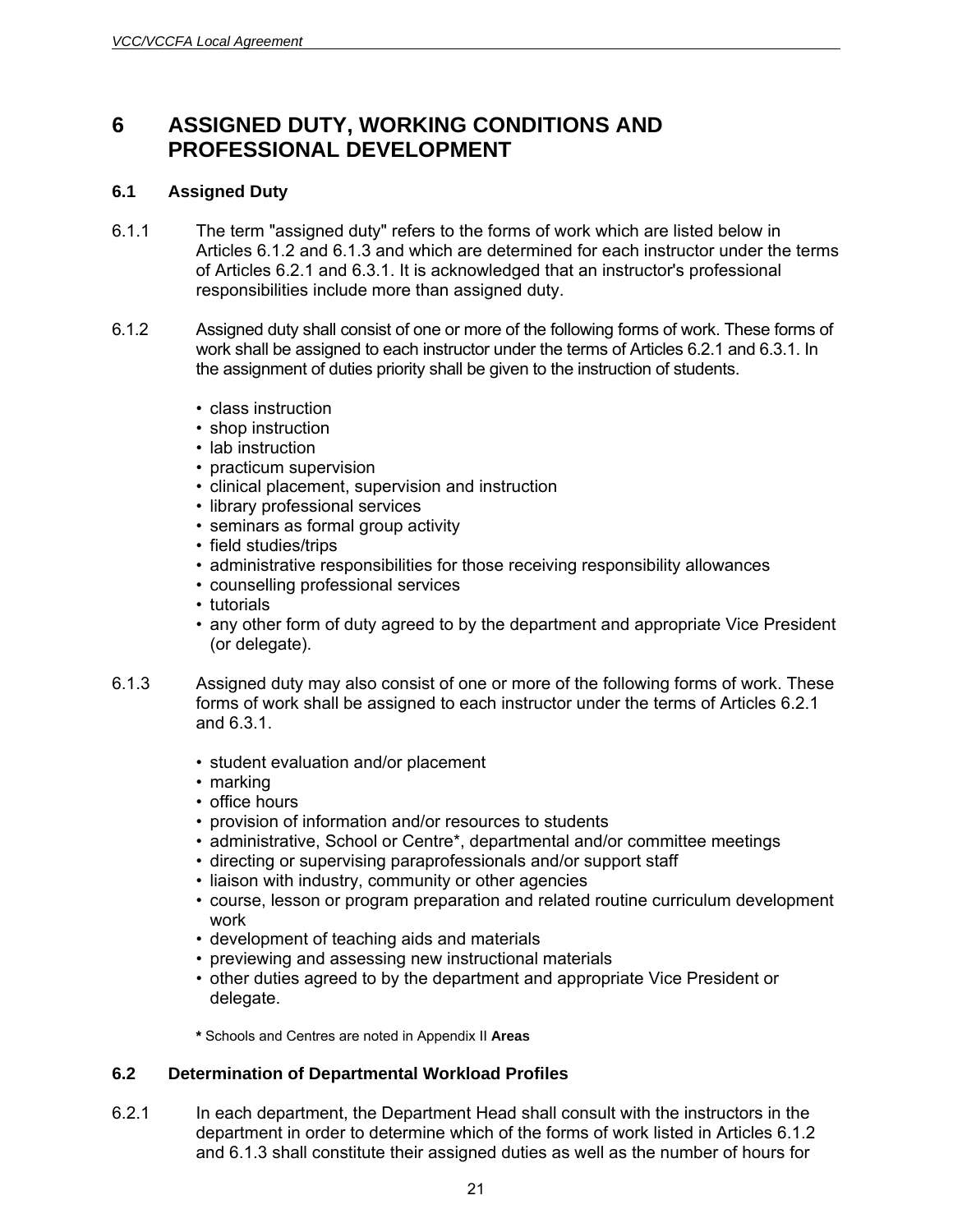each form of work. The decision of the Department Head shall be subject to the approval of the majority of the instructors in the department. The decision of the department shall then be subject to the approval of the appropriate Vice President or delegate. The approval of the appropriate Vice President or delegate shall not be unreasonably withheld.

- 6.2.2 In determining the forms of work that constitute instructors' assigned duties, departments are free to choose any of the forms of work listed in Articles 6.1.2 and 6.1.3 in a manner that meets the objectives of the course or program.
- 6.2.3 Where an instructor's assigned duty includes the forms of work listed in Article 6.1.3, the instructor shall ensure that the students have been given learning assignments normal to the course or program objectives.
- 6.2.4 In order to accommodate the duties listed in Article 6.1.3, instructors may combine classes at parallel or compatible levels of progress for such activities as lectures, labs, audio-visual presentations, presentation to students by guest speakers, field trips or supervision and monitoring of assigned classroom study.
- 6.2.5 The assigned duties of instructors in each department or area in effect as of October 1, 1992 shall be maintained unless changed through the process described in Article 6.2.1 and in accordance with the provisions of Article 6 **Assigned Duty, Working Conditions and Professional Development**.

# **6.3 Hours of Assigned Duty**

- 6.3.1 There shall be a maximum of 25 hours of assigned duty per week for full-time instructors.
- 6.3.2 The maximum number of hours of assigned duty per week for part-time instructors shall be prorated.
- 6.3.3 Under no circumstances shall the number of hours in which an instructor is assigned to duties listed in Article 6.1.2 exceed the level(s) existing in the instructor's department in the 1989-90 fiscal year, nor shall the total number of assigned duty hours per instructor exceed the level(s) existing in the instructor's department in the 1989-90 fiscal year.
- 6.3.4 No instructor shall have more than 5 hours of assigned duty per day or more than 5 consecutive days of assigned duty per week.
- 6.3.5 Arrangements shall be made for a meal break of one hour duration and for two 15 minute breaks each day. The breaks shall not be included as part of an instructor's assigned duty.
- 6.3.6 The foregoing Articles 6.3.4 and 6.3.5 shall be completed within six and one-half consecutive hours.
- 6.3.7 The provisions of Articles 6.3.4, 6.3.5, and 6.3.6 may be waived with the agreement of the Association and the appropriate Dean or Director.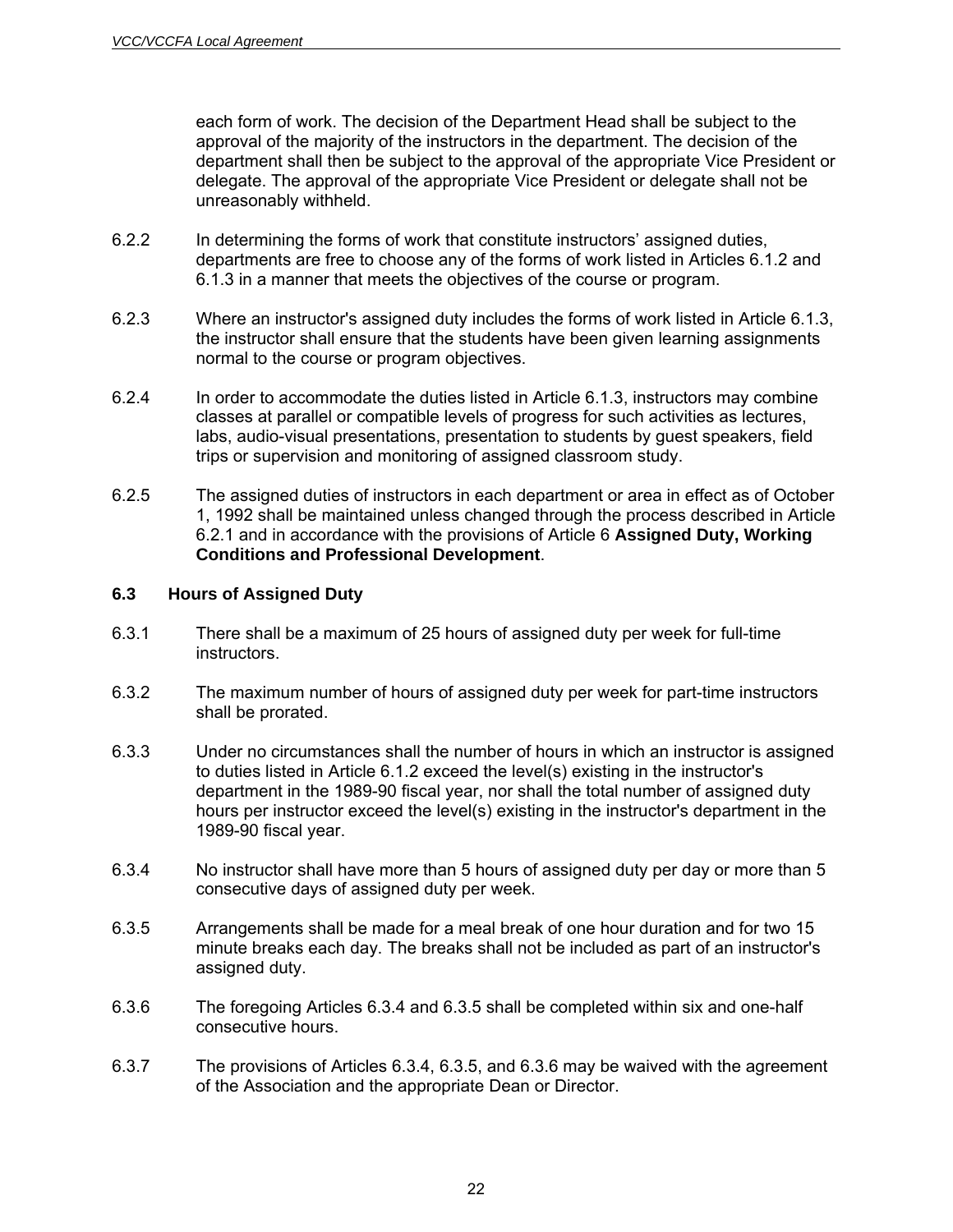# **6.4 Scheduling for Instructors**

- 6.4.1 The Department Head, with the involvement of the instructors of the department, shall determine each instructor's schedule of assigned duty (subject to the terms of Articles 6.2.1 and 6.3.1), professional development, vacation and other leave periods.
- 6.4.1.1 Approval of all such schedules is the responsibility of the appropriate Dean or Director. Consideration shall be given to the commitment of the College, the needs of the department, the desires of the individual and seniority (not listed in order of priority) in determining an instructor's schedule of assigned duty, professional development, vacation and other leave periods.
- 6.4.1.2 A regular instructor assigned to a specific schedule of duty shall have priority for assignment to a different established schedule of duty within the appropriate department, if vacant, on the basis of seniority as defined in Article 10 **Seniority**, provided that the qualifications for that discipline and the criteria set out in Article 6.4.1.2 are met.
- 6.4.1.3 Notwithstanding the provisions of Articles 6.3.1, 6.3.4 and 6.3.6 the Department Head, with the approval of the appropriate Vice President or delegate and the majority of the members of the department, may schedule the equivalent of 10 days of assigned duty over 9 days or the equivalent of 5 days of assigned duty over 4 days.

# **6.5 Class Size**

- 6.5.1 The College agrees to make a reasonable effort to maintain class sizes at existing and historical levels and as fixed from time to time by funding formula guidelines.
- 6.5.2 Class sizes determined by the College may be exceeded for the purposes of Article 6.2.4.

# **6.6 Professional Development**

- 6.6.1 Professional development is an employee-initiated activity intended to develop or improve instructional skills or methods; to develop, improve or review program, course or curriculum materials; to maintain currency in the employee's subject area; or to gain additional knowledge and professional competence in the employee's subject area. The term "Professional Development" allows for different activities among employees, departments and areas as well as for activities not directly or immediately related to the employee's position at the College.
- 6.6.2 Regular and term employees, employed half-time or more, who complete 8 months of any combination of assigned duty, College-paid sick leave and/or short term disability benefits within the fiscal year and providing the employee is fit to return to duty, shall be entitled to professional development, as provided herein. To accommodate the foregoing, the College shall provide to each employee a minimum of 20 working days with pay each fiscal year for professional development purposes.
- 6.6.2.1 The College will provide 15 days of professional development to those employees who have worked half time or more for 7 months but less than 8 months within one fiscal year.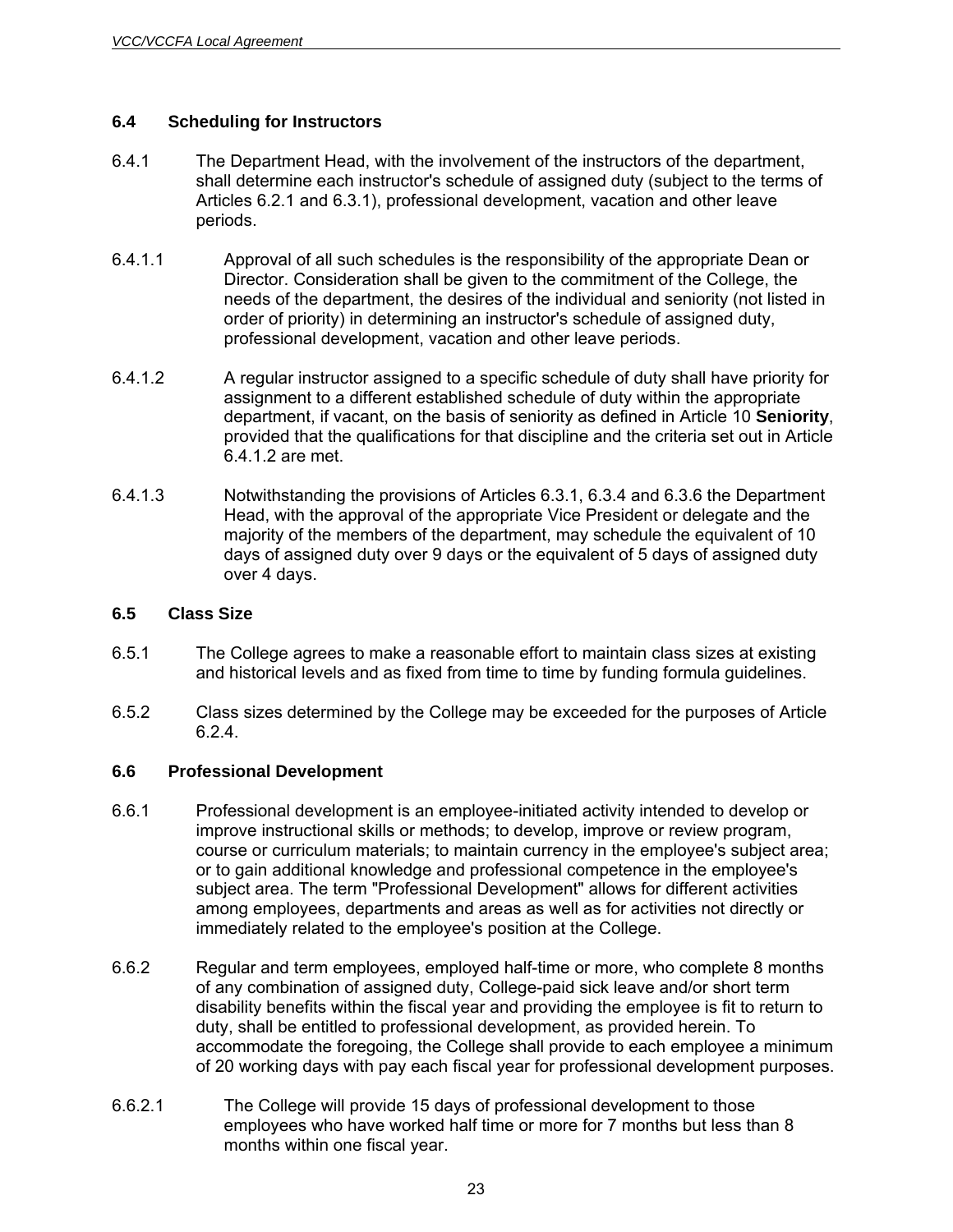6.6.3 The College recognizes that some employees may, pursuant to Articles 6.6.2.1 and 6.6.2.2 above, complete their  $7<sup>th</sup>$  or  $8<sup>th</sup>$  months of any combination of assigned duty in March. In these cases, to accommodate the scheduling, the College shall allow carryover of this Professional Development to the next fiscal year.

> This carried over entitlement will not be considered assigned duty for the determination of subsequent Professional Development entitlement for the next fiscal year.

- 6.6.4 For those employees working less than 100% workload, payment for the above entitlement is prorated based on the percentage of scheduled workload maintained during the best accrual months. In unusual situations, in order to accommodate scheduling concerns of the department and with the approval of the Dean, employees may, subject to the provisions of Article 6.4, be scheduled to a prorated number of days of professional development, at full salary, based on the percentage of scheduled workload maintained during the best accrual months.
- 6.6.5 The College may provide employees with additional working days with pay for professional development purposes beyond the prescribed minimum. Any such days shall be granted on the basis of individual application, need and merit.
- 6.6.6 Employees must complete and submit professional development proposals setting out how the time will be used to their advantage and to that of the College. All professional development proposals must be approved by the appropriate Dean or Director. The College reserves the right to suggest alternate activities for the employee's consideration. Upon completion, employees shall account for their activities during their professional development.
- 6.6.7 With the prior written approval of the appropriate Dean or Director, any professional development during an employee's vacation period will result in the equivalent number of vacation days being scheduled in accordance with Article 6.4 **Scheduling***.*
- 6.6.8 In order to accommodate professional development, the College shall provide funding in accordance with the attached Letters of Agreement: Appendix IX **Professional Development Funds,** Appendix XI **Adjudicated Professional Development Funds** and Appendix XII **Common Faculty Professional Development Committee**.

# **7 BENEFITS**

 The College shall provide all employees with relevant documentation regarding the Basic Medical, Extended Health, Dental, Life Insurance and College Pension plans at the commencement of their employment.

 The above documentation shall also be available to employees upon request through Human Resources.

 In addition to the details on employee benefits provided below, see Appendix III **Schedule of Benefit Participation** and **Summary of Benefits During Leaves**.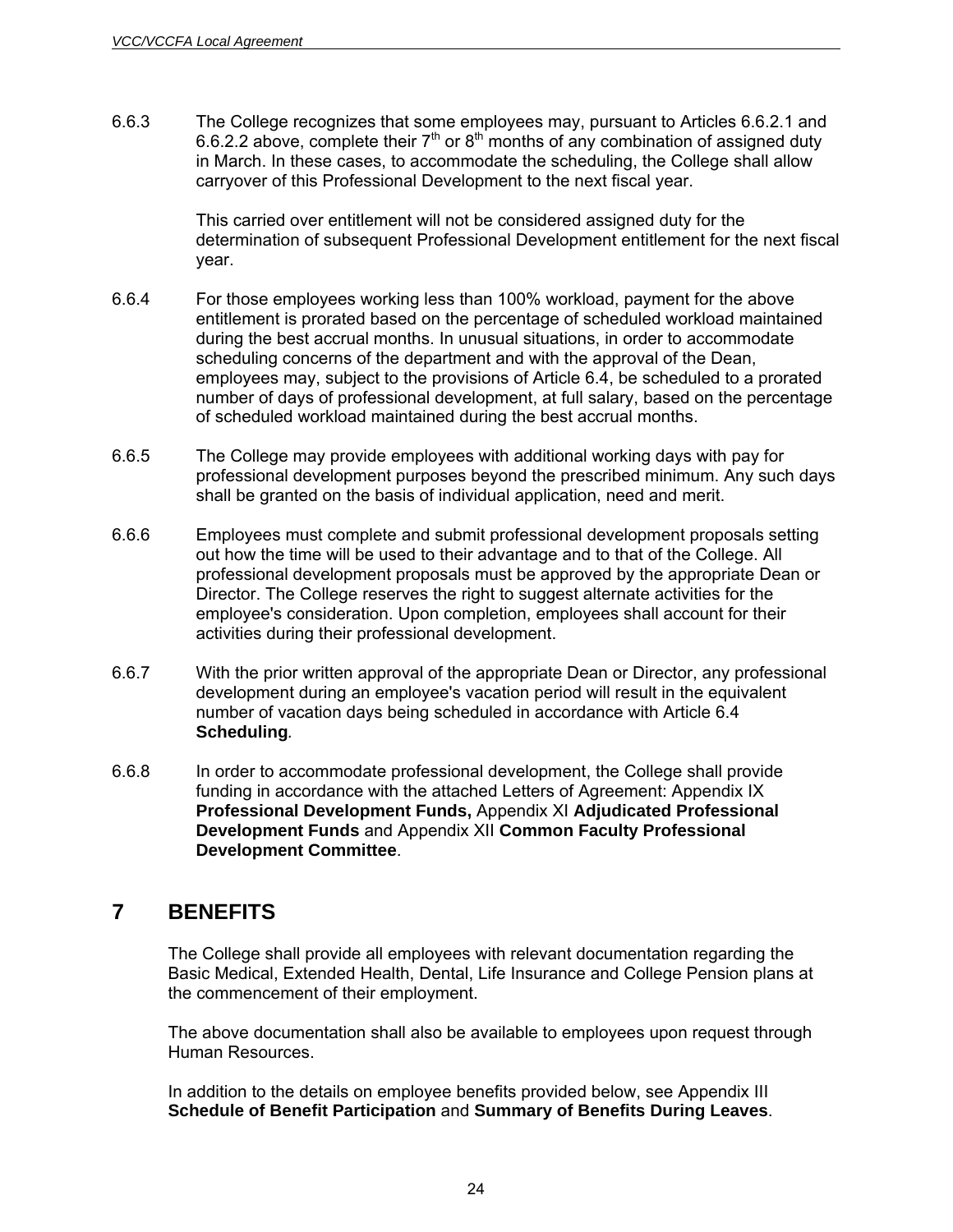# **7.1 Entitlement to Benefits**

#### **7.1.1 Regular Employees**

- 7.1.1.1 Permanent regular employees and probationary regular employees are entitled to annual vacation, general holidays, Christmas holidays, sick leave and all health and welfare insurance benefits in accordance with the terms of this Agreement. Eligibility periods for health, disability and life insurance benefits are as follows:
	- Basic Medical and Extended Health Insurance:
		- effective the first complete calendar month of employment
	- Dental, Short Term Disability and Accidental Death and Dismemberment, Long Term Disability and Group Life Insurance:
		- effective the first of the month following completion of one month of service. Participation in these plans is mandatory upon eligibility. However, employees may waive participation in the Dental plan provided they have alternate coverage. Should their other dental coverage cease, employees must immediately apply for coverage under the College's Dental plan.
- 7.1.1.2 Regular employees on layoff having recall rights may have access to the following benefits in accordance with the terms of the policies during the period of recall up to a maximum of 24 months:
	- Medical Services Plan of BC (Basic Medical), provided they maintain eligibility under the terms of the plan
		- Note: The plan will only cover out-of-country expenses for up to 12 months.
	- Extended Health Benefits provided Medical Services Plan of BC coverage is maintained
	- **Dental**

 Such benefits will be maintained for employees provided they pay the full cost of the premiums in advance by monthly post-dated cheques according to the terms of the policies. Failure to do so will result in the cessation of benefit coverage.

# **7.1.2 Term Employees**

- 7.1.2.1 Term employees holding a one-year appointment at half time or more are entitled to annual vacation, general holidays, Christmas holiday, sick leave and all health and welfare insurance benefits in accordance with the terms of this Agreement (except Article 7.13 **Payment on Death**). Eligibility periods for health, disability and life insurance benefits are as follows:
	- Basic Medical and Extended Health Insurance:
		- effective the first complete calendar month of employment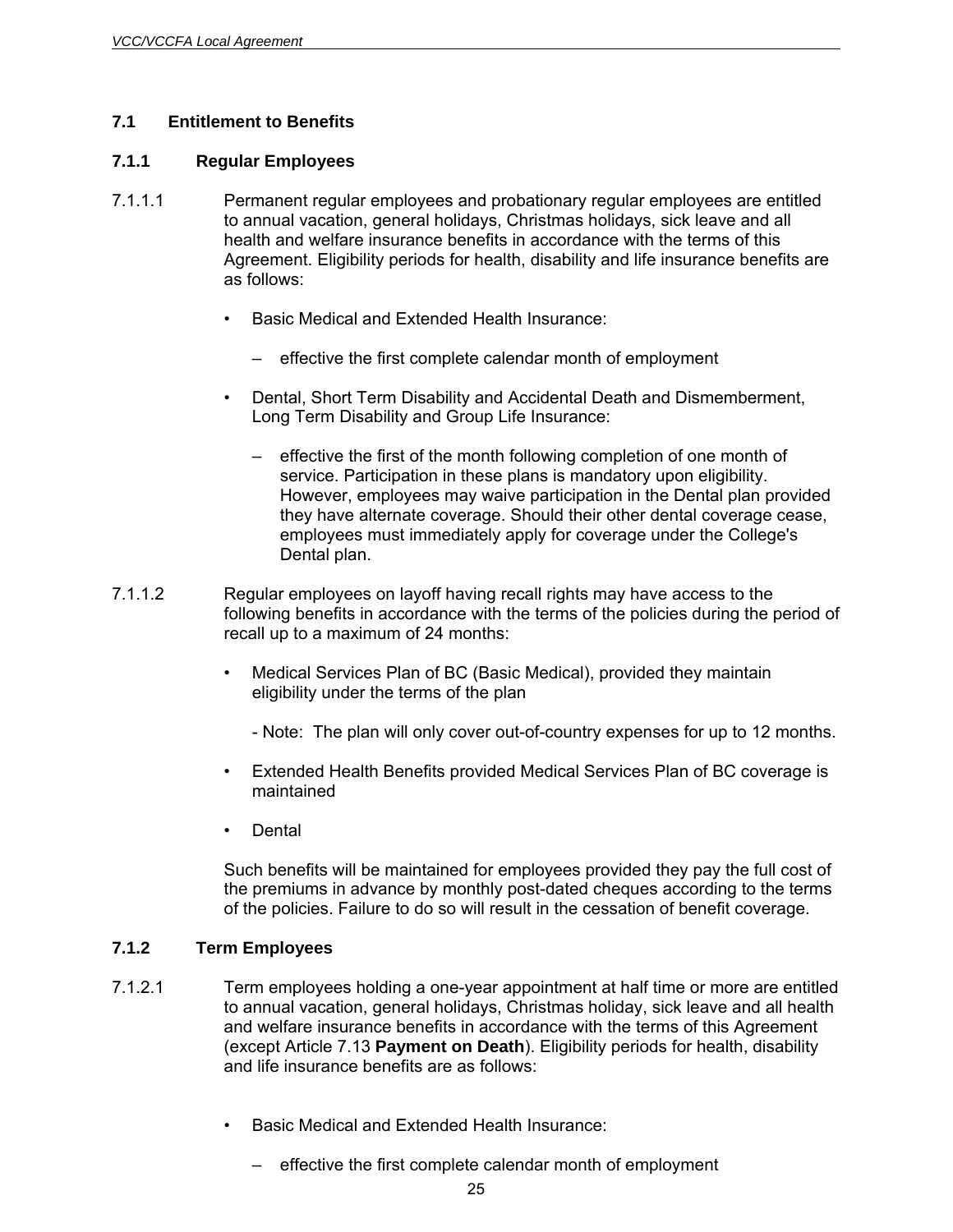- Dental, Short Term Disability, Long Term Disability and Group Life Insurance:
	- effective the first of the month following the day on which they complete 10 months of duty within a consecutive 12 month period at half-time or more. Participation in these plans is mandatory upon eligibility. However, employees may waive participation in the Dental plan provided they have alternate coverage. Should their other dental coverage cease, employees must immediately apply for coverage under the College's Dental plan.
- 7.1.2.2 Term employees appointed on the basis of half-time or more and whose appointments span more than a calendar month each but less than one year in length have annual vacation pay, general holiday pay and Christmas holiday pay included within the per diem rate of pay (see Article 5.1 **Per Diem Rate**), sick leave and all health and welfare insurance benefits in accordance with the terms of this Agreement (excepting Article 7.13 **Payment on Death**). Eligibility periods for health, disability and life insurance benefits are as follows:
	- Basic Medical and Extended Health Insurance:
		- effective the first complete calendar month of employment
	- Dental, Short Term Disability, Long Term Disability, Accidental Death and Dismemberment and Group Life Insurance:
		- effective the first of the month following the day on which they complete 10 months of duty within a consecutive 12 month period at half-time or more. Participation in these plans is mandatory upon eligibility. However, employees may waive participation in the Dental plan provided they have alternate coverage. Should their other dental coverage cease, employees must immediately apply for coverage under the College's Dental plan.
- 7.1.2.3 Other term instructors are entitled only to annual vacation pay and general holiday pay which is included within the per diem rate of pay (see Article 5.1 **Per Diem Rate**).

# **7.2 Annual Vacation**

7.2.1 Number of Vacation Days

 The annual vacation in a complete fiscal year for all regular instructors is 44 duty days (equivalent to 220 hours) and pro-rata.

- 7.2.2 Scheduling of Vacation
- 7.2.2.1 The annual vacation will normally be taken on the basis of one of the following options and, whenever possible, within the fiscal year in which it is earned:
	- One period of 44 consecutive working days (equivalent to 220 hours); or
	- 2 periods of approximately 22 consecutive working days (equivalent to 110 hours).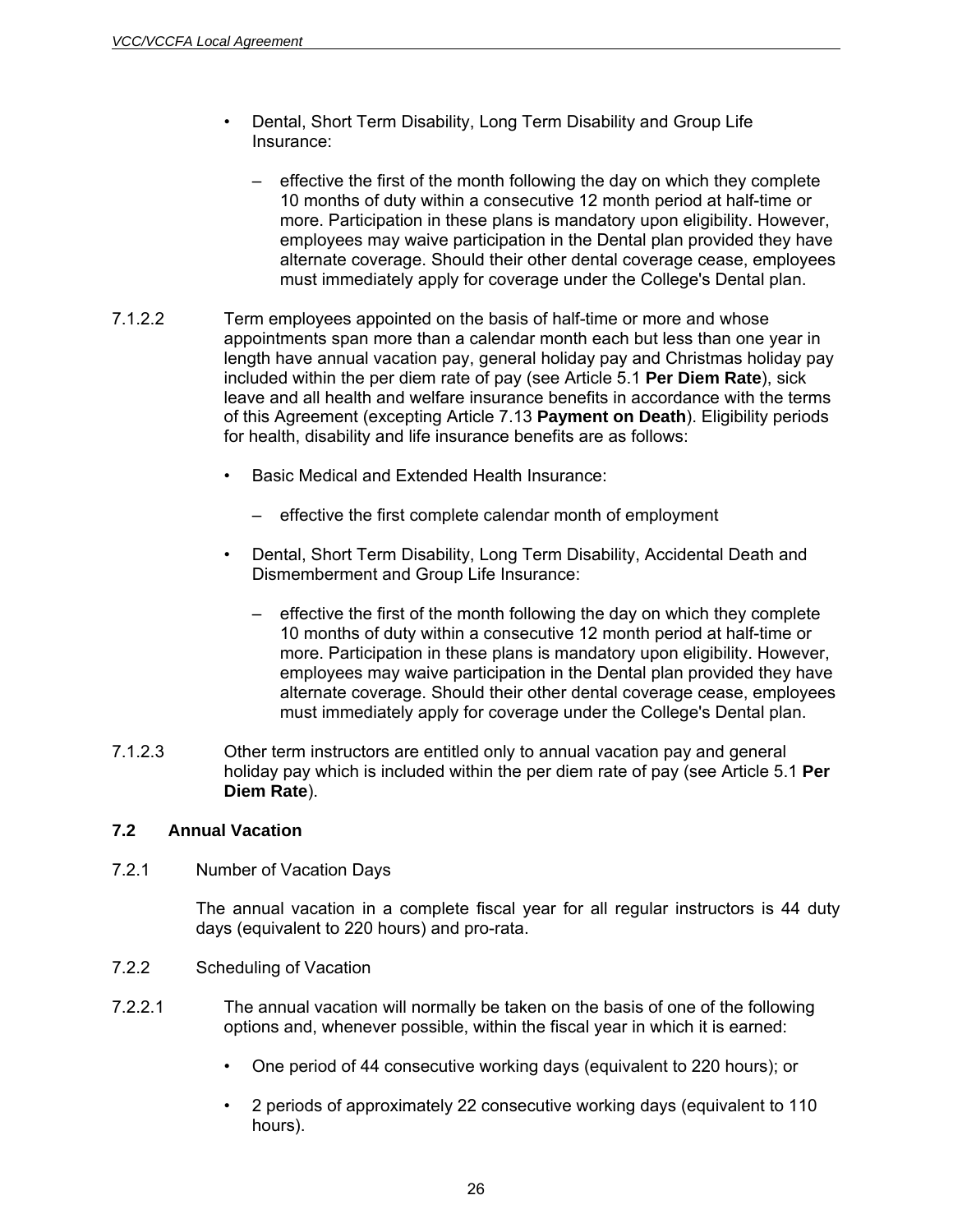Employees are expected to take their annual vacation entitlement each fiscal year.

- 7.2.2.2 Pursuant to Article 6.4 **Scheduling for Instructors**, before the start of each fiscal year Department Heads should establish a departmental schedule of each instructors' annual vacation period, with the involvement of the instructors**.** For this purpose, Department Heads will first identify which of the options referred to in Article 7.2.2.1 is being requested by each instructor; second, schedule the vacation accordingly; and then schedule residual days, if any.
- 7.2.2.3 Provided the commitment of the College to instruction is met, vacation periods other than as provided in Article 7.2.2.1 above, may be accommodated on the recommendation of the Department Head and with the approval of the appropriate Dean or Director.
- 7.2.2.4 Should scheduling of vacation result in there being a residue of vacation time, this will normally be scheduled and taken in one single period, as best meets the needs of the department.
- 7.2.2.5 A request to carry over residual vacation days to the following fiscal year should be submitted on or before December 1<sup>st</sup>. Carry over requests will be considered on the basis of the recommendation of the Department Head and with the approval of the appropriate Dean or Director.
- **7.2.2.6** A statutory holiday which occurs during a vacation block is not considered to be part of the annual vacation entitlement.
- 7.2.3 Vacation Credit Accrual
- 7.2.3.1 Full-time Regular Instructors

 Full-time regular instructors shall accrue vacation credit within a fiscal year at the rate of 3 and 2/3**\*** days (44**\*** vacation days divided by 12) per month of assigned duty, including professional development, vacation and paid leaves. Payment for vacation days accrued shall be adjusted to reflect the time status at which the days were accrued throughout the fiscal year.

\*Note: 3 and  $2/3$  days = 18.33 hours 44 days = 220 hours

7.2.3.2 Part-time Regular Instructors

 Part-time regular instructors shall accrue vacation credit within a fiscal year at the same rate as full-time regular instructors specified in Article 7.2.3.1, but shall have payment for vacation days accrued adjusted to reflect the time status at which the days were accrued throughout the fiscal year.

- 7.2.3.3 Term Instructors
	- a) Term instructors on annual appointments shall accrue vacation credit at the same rate as regular instructors. Payment for vacation days accrued shall be adjusted to reflect the time status at which the days were accrued throughout the fiscal year.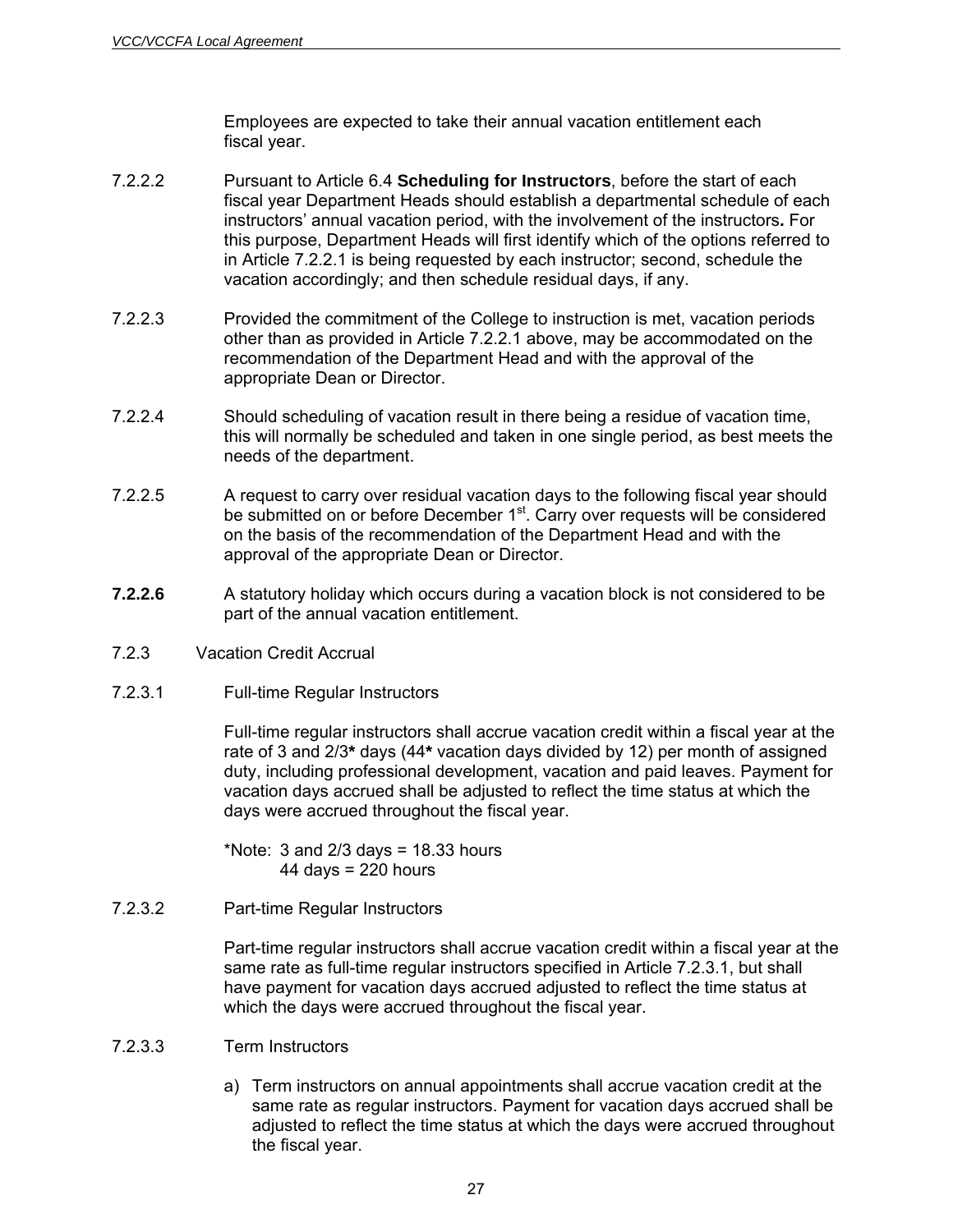- b) Other term instructors shall not accrue vacation credit. Their per diem salary rate for their period of appointment is calculated to reflect an annual salary paid out over a 10-month assigned duty year.
- 7.2.3.4 Vacation Credit for Partial Months

An instructor who commences employment during a period from the  $1<sup>st</sup>$  to the  $15<sup>th</sup>$  of the month, shall be credited with a full credit for that month.

An instructor who commences employment from the  $16<sup>th</sup>$  to the end of the month, shall not be given credit for that month.

An instructor who terminates employment during a period from the  $1<sup>st</sup>$  to the  $15<sup>th</sup>$ of the month, shall not be given credit for that month. If an instructor terminates employment from the  $16<sup>th</sup>$  to the end of the month, s/he shall be credited with full credit for that month.

7.2.3.5 Conversion of Vacation Credits

Employees who change from full-time to part-time status or from part-time to full-time status will have their accrued vacation hours taken on the basis of a vacation day earned equals a vacation day taken, regardless of the employee's time status. Payment for vacation days taken will reflect the time status at which the days were accrued throughout the fiscal year.

7.2.4 Vacation Credit While on Leave

 Except for periods of Maternity, Parental or Adoption Leave, provided for in Article 8.9.1 **Maternity Leave and Parental Leave**, Article 8.9.2 **Parental Leave** and Article 8.10.1 **Adoption Leave**, employees who are on leave of absence without pay in one calendar month shall be subject to the following provisions with respect to annual vacation credits:

Period of leave of absence:

- up to and including 15 calendar days full credit; and
- 16 calendar days and more no credit.

# **7.3 Statutory Holidays**

7.3.1 Approved statutory holidays are as follows:

 New Year's Day, Good Friday, Easter Monday, Victoria Day, Canada Day, B.C. Day, Labour Day, Thanksgiving Day, Remembrance Day, Christmas Day, Boxing Day and any day so proclaimed by federal or provincial legislation.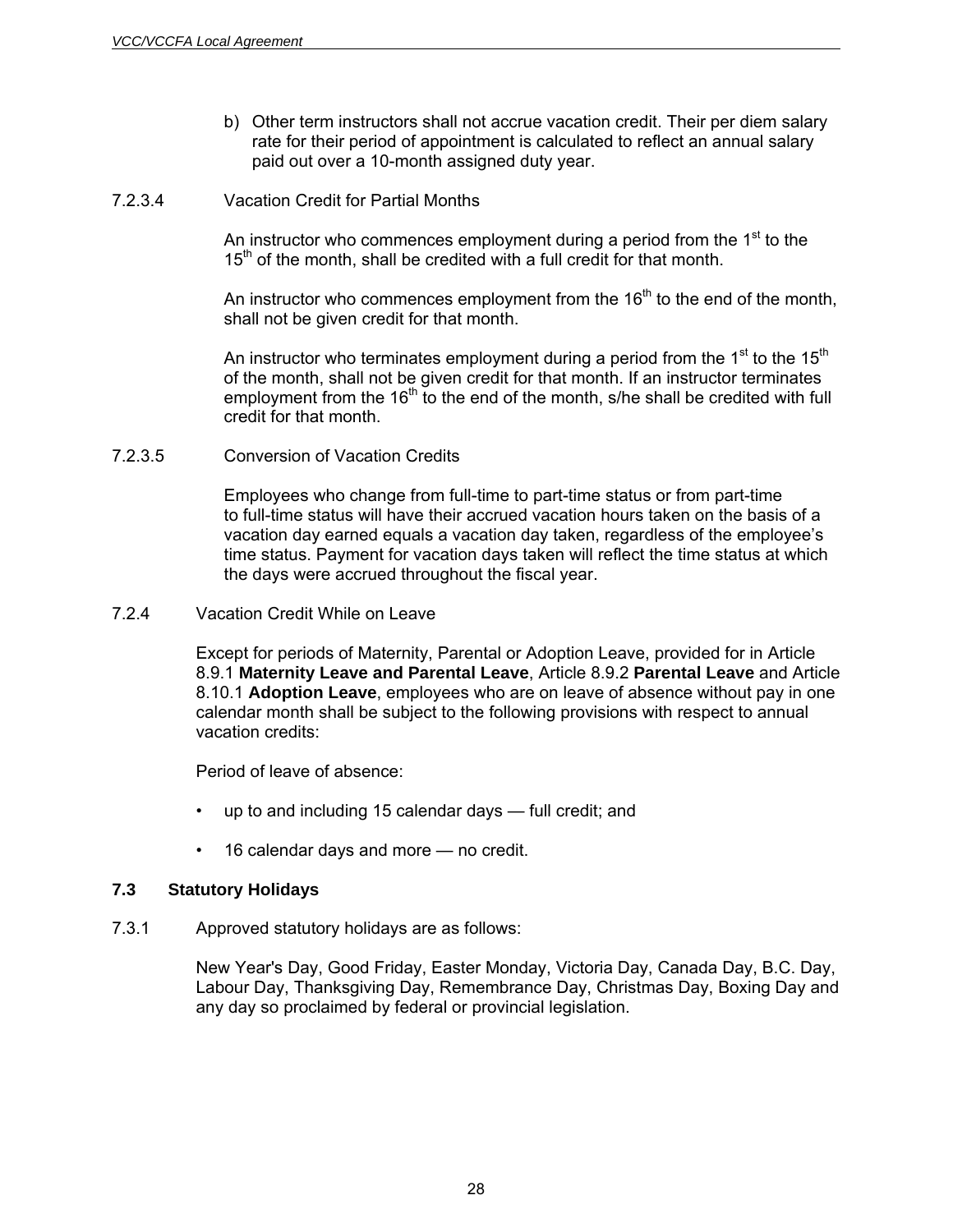| <b>Statutory Holiday</b> | 2007-2008                                       | 2008-2009                 | 2009-2010                                       |
|--------------------------|-------------------------------------------------|---------------------------|-------------------------------------------------|
| Good Friday              | Friday, April 6                                 | Friday, March 21          | Friday, April 10                                |
| Easter Monday            | Monday, April 9                                 | Monday, March 24          | Monday, April 13                                |
| Victoria Day             | Monday, May 21                                  | Monday, May 19            | Monday, May 18                                  |
| Canada Day               | Monday, July 2 (in lieu of<br>July 1)           | Tuesday, July 1           | Wednesday, July 1                               |
| B.C. Day                 | Monday, August 6                                | Monday, August 4          | Monday, August 3                                |
| Labour Day               | Monday, September 3                             | Monday, September 1       | Monday, September 7                             |
| Thanksgiving Day         | Monday, October 8                               | Monday, October 13        | Monday, October 12                              |
| Remembrance Day          | Monday, November 12 (in lieu<br>of November 11) | Tuesday, November 11      | Wednesday, November 11                          |
| Christmas Day            | Tuesday, December 25                            | Thursday, December 25     | Friday, December 25                             |
| <b>Boxing Day</b>        | Wednesday, December 26                          | Friday, December 26       | Monday, December 28 (in<br>lieu of December 26) |
| New Years Day            | Tuesday, January 1, 2008                        | Thursday, January 1, 2009 | Friday, January 1, 2010                         |

| 7.3.2 | The following statutory holidays will be observed as follows (listed by fiscal year): |  |  |  |  |
|-------|---------------------------------------------------------------------------------------|--|--|--|--|
|-------|---------------------------------------------------------------------------------------|--|--|--|--|

# **7.4 Observance of Statutory Holidays**

When a statutory holiday occurs on a Saturday or Sunday, the following Monday shall be deemed to be a holiday(s) in lieu thereof.

# **7.5 Christmas Holiday**

- 7.5.1 A Christmas holiday shall be granted from December 24 to New Year's Day inclusive as a minimum, and exclusive of the statutory holidays which fall on a weekday within this period.
- 7.5.2 When Christmas Day and/or Boxing Day fall on a Saturday and/or Sunday, the duty day(s) prior to December 24 shall be deemed to be a holiday(s) in lieu thereof.

# **7.6 Sick Leave Credit Accrual**

(See also Article 8.4 **Illness or Injury Covered by Workers' Compensation (Regular and Term Employees)** and Article 8.5 **Illness or Injury Not Covered by Workers' Compensation**)

- 7.6.1 Full-time regular and term employees shall accrue sick leave credits at the rate of 1<sup>1/2</sup> days for each month in which they are on duty for 50% or more of the designated duty days for that month.
- 7.6.2 Employees employed half-time or more shall accrue sick leave credits on a pro-rated basis.
- 7.6.3 An employee who commences employment during a period from the  $1<sup>st</sup>$  to the 15<sup>th</sup> of the month, shall accrue full credit for that month.

An employee who commences employment from the  $16<sup>th</sup>$  to the end of the month, shall not accrue credit for that month.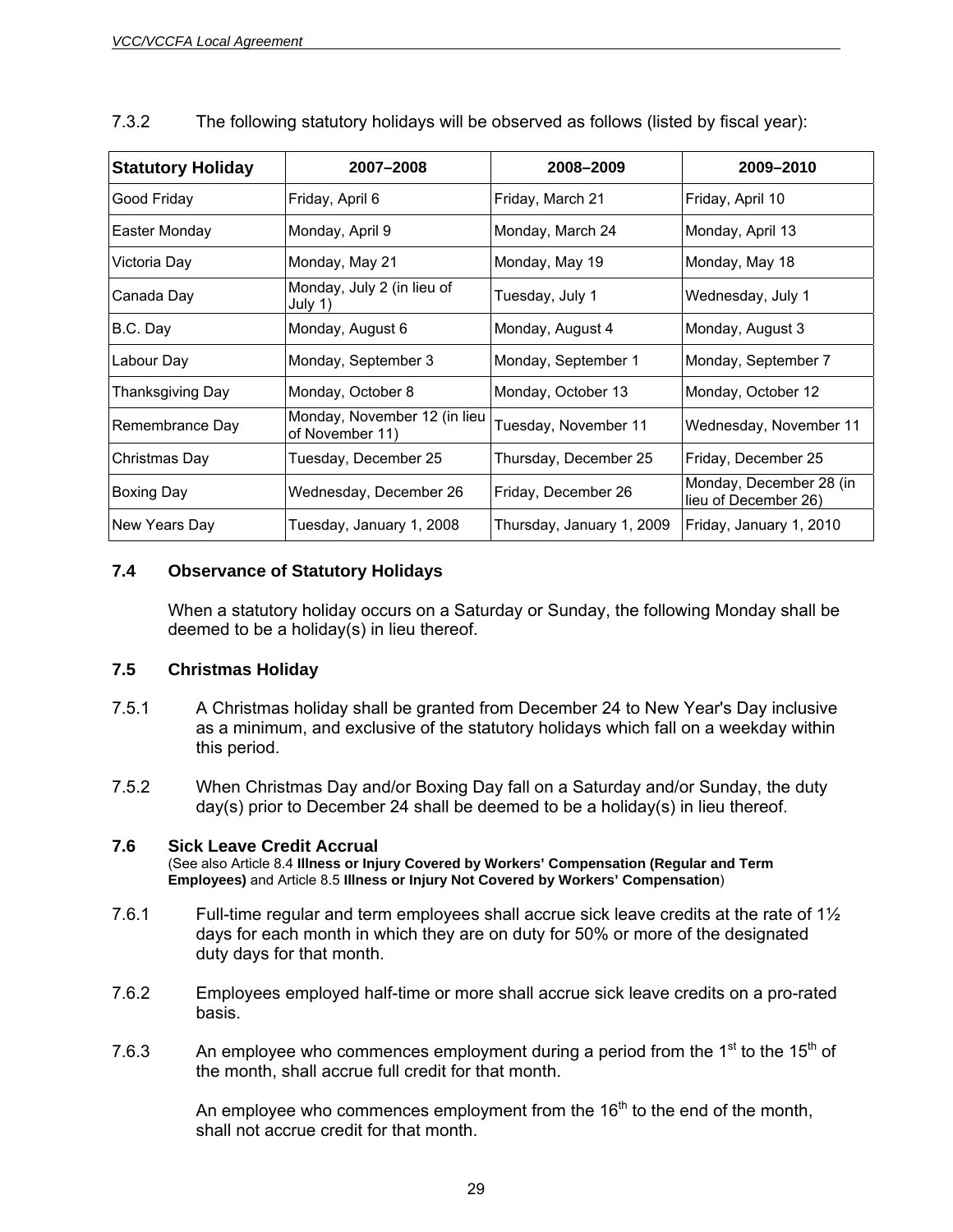- 7.6.4 An employee who terminates employment during a period from the 1<sup>st</sup> to the 15<sup>th</sup> of the month, shall not accrue credit for that month. An employee who terminates employment from the  $16<sup>th</sup>$  to the end of the month, shall accrue full credit for that month.
- 7.6.5 When employees are not on duty, the accrual of sick leave credits will continue only if the absence is with pay.
- 7.6.6 Except for periods of Maternity, Parental or Adoption leave provided for in Article 8.9.1 **Maternity Leave and Parental Leave**, Article 8.9.2 **Parental Leave** and Article 8.10.1 **Adoption Leave**, employees who are on leave of absence without pay in any one calendar month, shall be subject to the following provisions with respect to sick leave credits:

Period of leave of absence:

- up to and including 15 calendar days full credit; and
- 16 calendar days or more no credit.
- 7.6.7 Sick leave credits may be accrued to a maximum of 261 working days.
- 7.6.8 Accrued sick leave credit is lost on termination of employment.

#### **7.7 Short Term Disability**

- 7.7.1 Sick Leave Advance / Short Term Disability Transition
- 7.7.1.1 Upon becoming ill, permanent employees who have insufficient sick leave credits to accommodate the 10 working day waiting period to be eligible for short term disability benefits will be given an advance up to the required 10 days.
- 7.7.1.2 Term employees will be advanced the number of sick leave credits they would earn to the end of their appointment to a maximum of 10 days.

#### **7.7.2 Short-Term Disability Benefit**

(See Appendix XIX **Payment of Premiums During Disability**)

- 7.7.2.1 Short-term Disability coverage is provided in accordance with the terms of the contract with the insuring company on the following general basis:
	- amount of benefit 70% of salary to a maximum of \$800 per week;
	- duration of benefit 52 weeks; and
	- benefit effective upon expiration of sick leave credit or after 10 working days, whichever last occurs.
- 7.7.2.2 The premium cost of Short-term Disability coverage shall be borne entirely by employees and shall be paid by means of payroll deduction.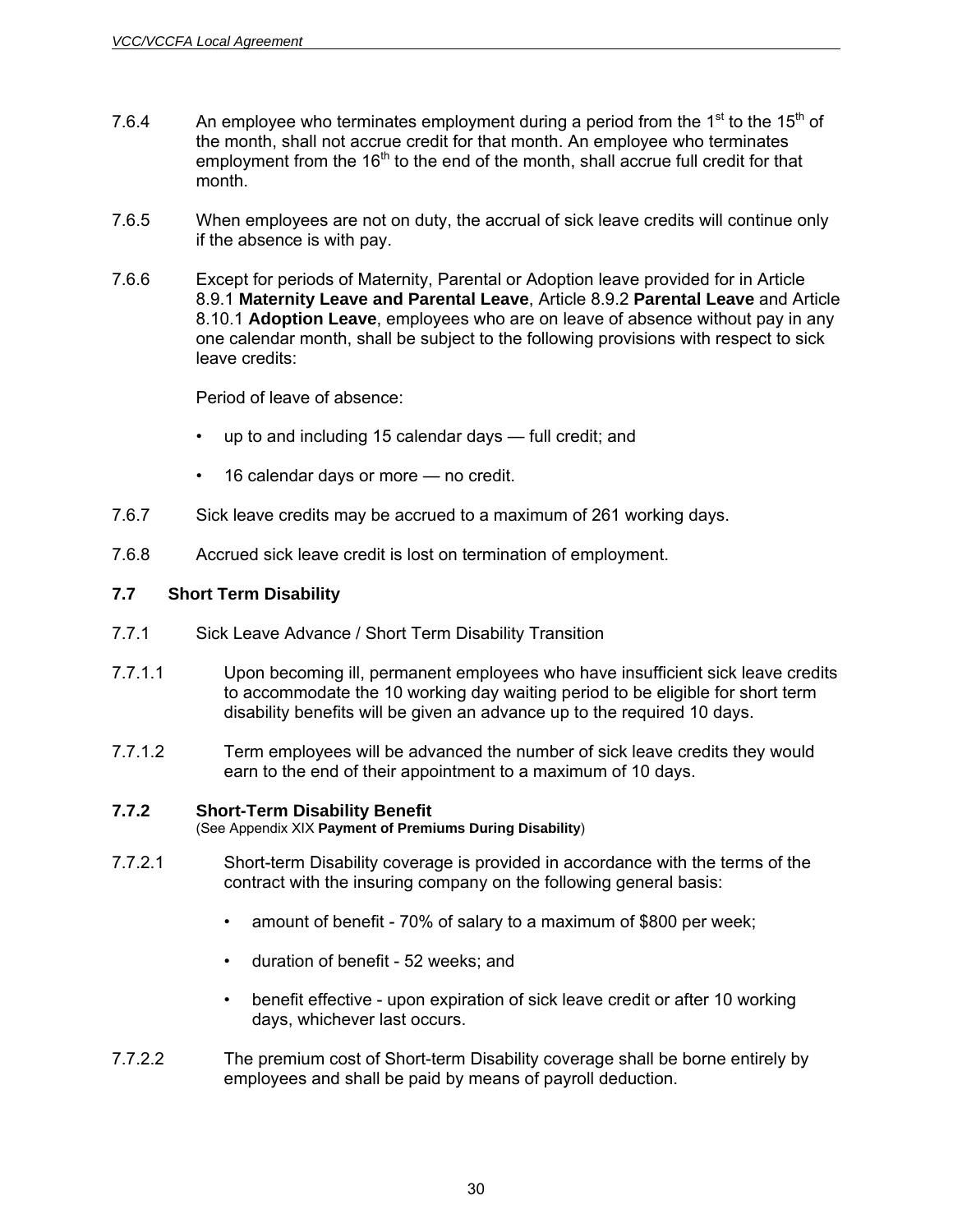### **7.7.3 Long-Term Disability**

(See Appendix XIX **Payment of Premiums During Disability**)

- 7.7.3.1 Long-term Disability coverage is provided in accordance with the terms of the contract with the insurance company on the following general basis:
	- amount of benefit 70% of salary to a maximum of \$4,300 per month;
	- duration of benefit until retirement or as otherwise provided; and
	- benefit effective upon expiration of Short-term Disability coverage.
- 7.7.3.2 The College shall pay the entire premium cost of Long-term Disability.
- 7.7.4 The College will not reduce the benefit entitlements of the insured Short-term or Long-term Disability benefit plans without the approval of the Association.

#### **7.8 Health Insurance**

7.8.1 Basic Health Benefits

 The College shall pay 100% of the cost of monthly premiums for employees employed half-time or more. Coverage shall commence at the beginning of the first complete calendar month.

7.8.2 Extended Health Benefits (See Common Agreement, Article 9.2.1(b))

> The College will pay 100% of the cost of monthly premiums for employees employed half-time or more. Extended Health coverage shall be in accordance with the terms of the contract between the College and the insurance carrier and shall include:

- a) 95% reimbursement on the first \$1,000 in-province eligible expenses in excess of the \$25 per family deductible and 100% thereafter in the same year.
- b) The lifetime maximum amount of benefits payable for any one member or dependent shall be unlimited.
- c) Vision care charges for the purchase of corrective lenses and frames or contact lenses. The maximum benefit payable shall be \$500 per person in 2 calendar years.
- d) One eye examination every 2 years to a maximum of \$75.
- e) Hearing aids in the amount of \$600 every 4 years for any one member or dependent.
- 7.8.3 The College will not reduce the benefit entitlements of the insured Extended Health benefit plan without the approval of the Association.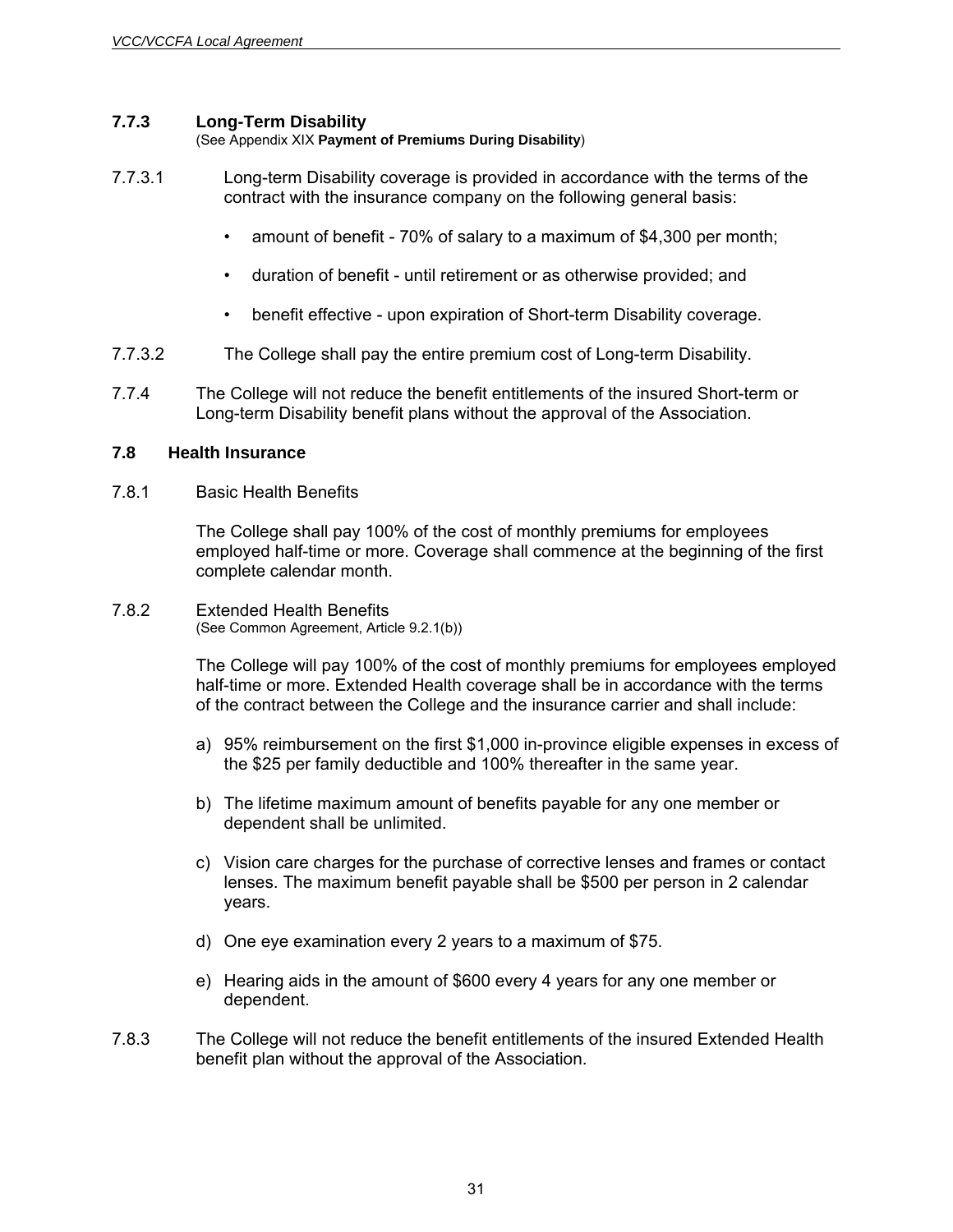#### **7.9 Dental Plan**

(See Common Agreement, Article 9.2.1(d))

- 7.9.1 The College shall pay 100% of the cost of the monthly premiums for the Dental plan.
- 7.9.2 A Dental plan shall be provided in accordance with the terms of the contract with the insuring company on the following general basis:
	- a) basic dental services (Plan A) paying for 100% of the eligible expenses;
	- b) prosthetics, crowns and bridges (Plan B) paying for 50% of the eligible expenses; and
	- c) orthodontics (Plan C) paying for 50% of the eligible expenses to a maximum of \$2,500 per person.
- 7.9.3 The College will not reduce the benefit entitlements of the insured Dental benefit plan without the approval of the Association.

#### **7.10 Compulsory Group Life and Accidental Death and Dismemberment Insurance**

- 7.10.1 The following employees shall participate in the Group Life plan:
	- All regular employees shall be covered from the beginning of the first complete calendar month of employment.
	- All term employees who are employed half-time or more shall be covered from the beginning of the first complete calendar month following completion of 10 months of service within a consecutive 12 month period.
- 7.10.2 The College will pay 100% of the cost of monthly premiums for both Group Life Insurance and Accidental Death and Dismemberment Insurance. The Group Life Insurance plan provides a benefit level of 3 times the annual maximum salary of the employee. The Accidental Death and Dismemberment Insurance plan provides a benefit of up to 3 times the annual maximum salary of the employee.
- 7.10.3 An employee who retires at or beyond the age of 55 years and who is in receipt of a pension under the provisions of the *Public Sector Pension Plans Act* shall continue to receive Group Life Insurance coverage in the amount of \$10,000 for a period of 5 years from the date of retirement. The premium cost of the continuing insurance shall be borne by the College.
- 7.10.4 Term employees who are participating in the Group Life Insurance plan, and whose appointment drops to less than one-half time, may continue on the plan, on a costshared (50-50) basis, as long as they remain employed by the College.
- 7.10.5 Employees covered by Group Life Insurance as provided in this Article, may, at the time of termination of coverage, continue to receive coverage without medical proof of insurability, to the maximum benefit in effect at the time of termination of coverage. Arrangements must be made with the insurance company and employees are responsible for the payment of the entire premium cost, based on their age at the time of application.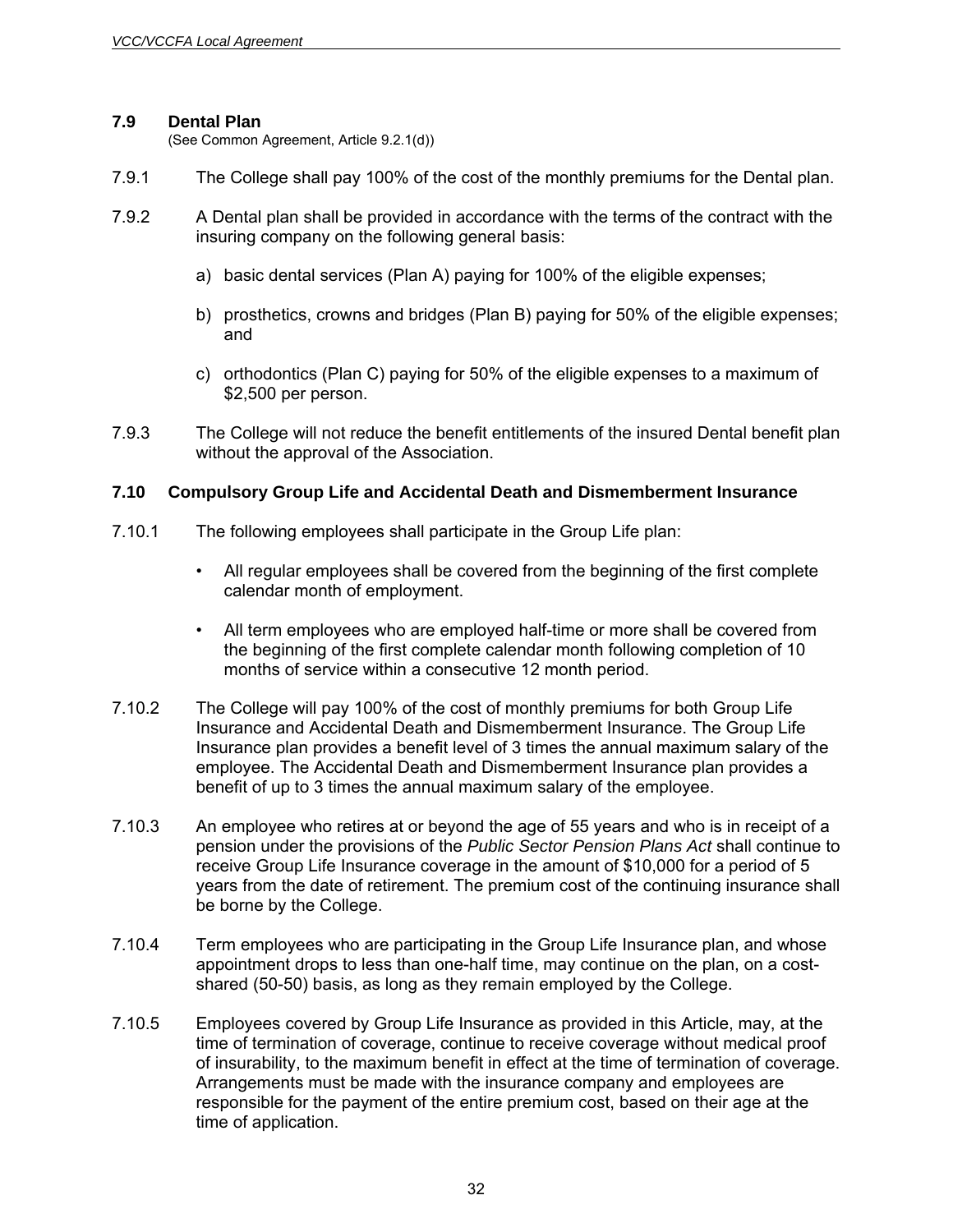# **7.11 Voluntary Life Insurance Coverage**

 By payment of the necessary premiums through payroll deductions, employees who are participating in the group life insurance plan may elect additional Group Life Insurance coverage for themselves and/or their spouses, in increments of \$10,000 to a maximum of \$300,000 in accordance with the terms of the contract with the insuring company.

## **7.12 R.R.S.P. Payroll Deductions**

 Employees may authorize the College to deduct specified amounts from their wages each month for R.R.S.P.'s. Tax deductions at source will be adjusted to accommodate the deductions. In authorizing such deductions, employees shall absolve the College of any responsibility for such funds following their remittance to the trust company. The College will, on behalf of the employees, remit to a single designated trust company, by the  $10<sup>th</sup>$  of the month following, the funds which have been deducted. It shall be the responsibility of employees to direct the trust company concerning the investment of such funds.

## **7.13 Payment Upon Death**

 In the event of death of regular employees, the College will pay to their spouse, or if there is no spouse, to the estate of those deceased, one month's salary exclusive of any amount already earned by those deceased up to the date of which they last served.

#### **7.14 Premium Savings**

 It is hereby understood and agreed that premium savings accrued by virtue of Human Resources Development Canada assessment shall be used to offset partially the costs of disability and future benefit improvements.

# **7.15 Group Coverage**

 For the purpose of these benefit plans, the total group covered by the plans will, where advantageous, be a coalition of members of the Vancouver Community College Faculty Association, College staff, administrators and other College-related groups, which may include employees of Langara College. Under such a coalition, determination of a percentage of group participation shall be a deployment or interpretation of the group or subgroup composition for the best advantage to the greatest numbers.

#### **7.16 Pension Plan**

(See Common Agreement, Article 10)

 Employees are eligible for coverage in accordance with the *Public Sector Pension Plans Act.* (See summary documents provided by the College).

#### **7.17 Employment Insurance**

Employees shall be covered for employment insurance insofar as the statutes permit.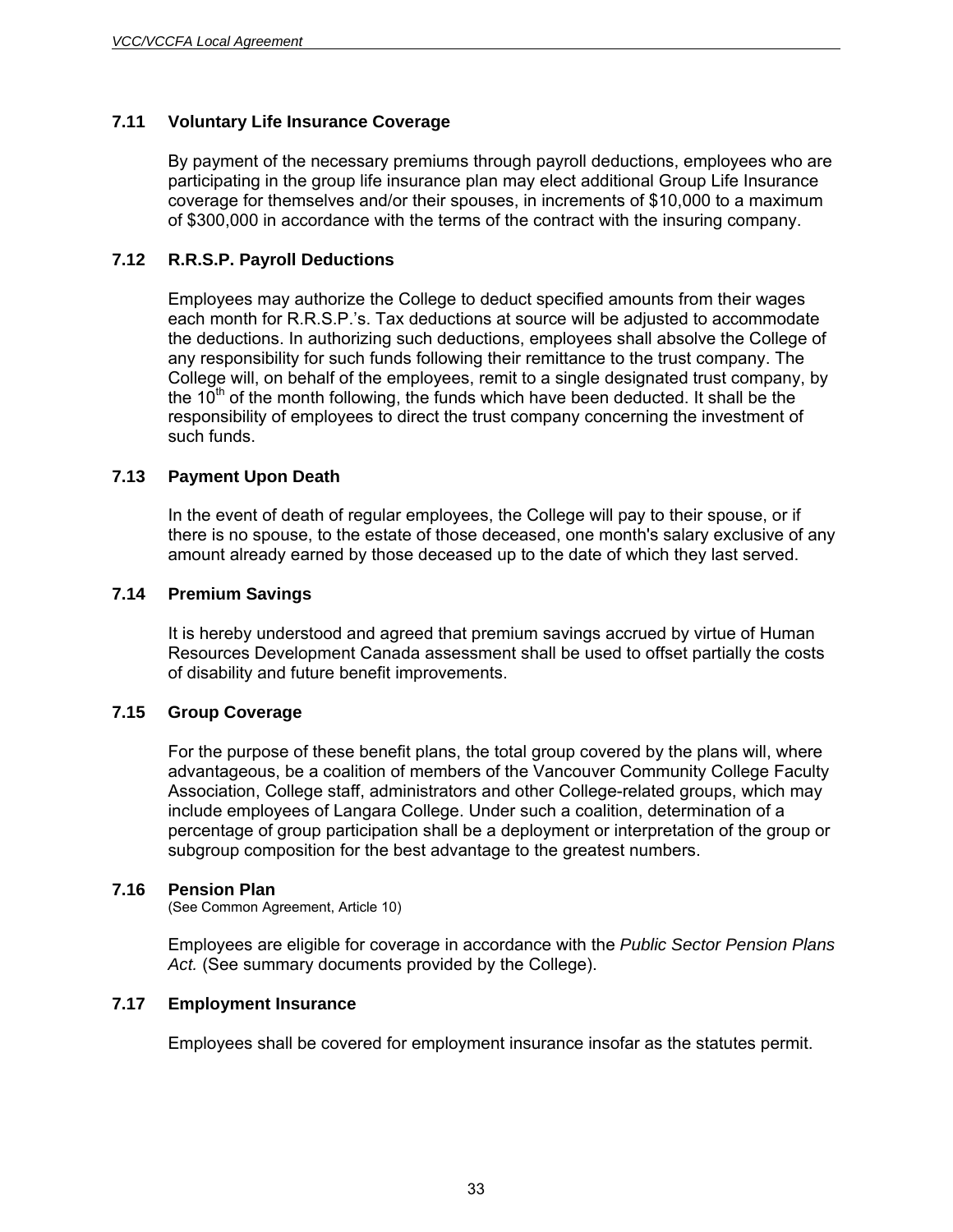# **8 LEAVES**

#### **8.1 General Information for Leaves**

(See Common Agreement, Articles 7 and 8)

## **8.1.1 Application and Scheduling for Leaves**

- 8.1.1.1 Written application for leaves, as provided hereunder, must be submitted in writing prior to the start of the requested leave indicating the purpose for the leave and detailing supporting reasons.
- 8.1.1.2 Application for leave may include application for a change from full-time to part-time status for a given period of time (part-time leave). Approval of part-time leaves shall be on the same basis as approval of full-time leaves except for:
	- Article 8.9.1 **Maternity Leave and Parental Leave**;
	- Article 8.9.2 **Parental Leave**;
	- Article 8.10.1 **Adoption Leave**; and
	- Article 8.12 **Renewal Leave**.

These leaves may only be taken as full-time leaves.

- 8.1.1.3 Scheduling of all leaves shall be done by Department Heads as provided in Article 6.4 **Scheduling for Instructors***.*
- 8.1.2 Return from Leaves

 Upon return from an approved leave, an employee shall be entitled to assume the same or equivalent position they held at the time of leave.

- 8.1.3 Benefits and Entitlements While on Leave (See Appendix III–B **Summary of Benefits During Leaves**)
- 8.1.3.1 Seniority

An employee's seniority shall continue to accrue during any period of approved leave.

8.1.3.2 Increments and Benefits During Paid Leave

Employees on paid leave shall continue to receive all employee benefits as provided for in Article 7 **Benefits** and the leave shall count as service for increment purposes.

- 8.1.3.3 Increments and Benefits During Unpaid Leave
	- a) Increments

 Employees on unpaid leave shall not receive increment entitlement except as provided in Article 5.7.6 **Increments During Leaves**, Article 8.9.1 **Maternity**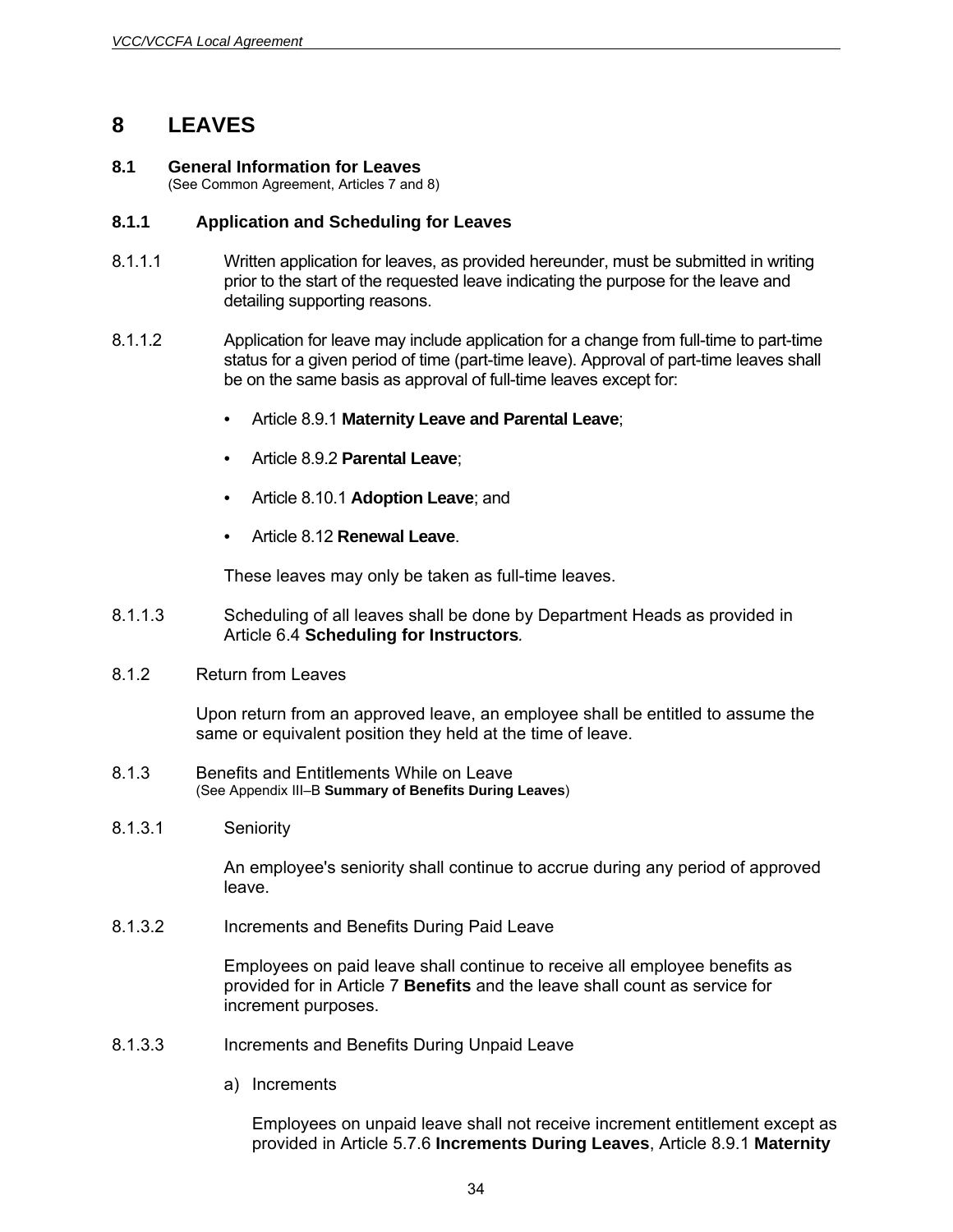### **Leave and Parental Leave**, Article 8.9.2 **Parental Leave** and Article 8.10.1 **Adoption Leave**.

b) Continuance of Benefits

 Employees on unpaid leave in any one calendar month shall be subject to the following provisions with respect to benefits depending upon the period of leave of absence:

- Up to and including 15 calendar days all employee benefits continue;
- 16 calendar days or more no benefits except as provided in Article 8.9.1 **Maternity Leave and Parental Leave**, Article 8.9.2 **Parental Leave**, Article 8.10.1 **Adoption Leave**, Article 8.11 **Retirement Preparation Leave** and Article 8.12 **Renewal Leave**. However, employees on unpaid leave of 16 calendar days or more may, upon approval of the leave and subject to the provisions of Article 7 **Benefits**, opt for the continuance of the following benefits by payment of the necessary premiums and contributions, both employee and employer shares:
	- Article 7.8 **Health Insurance** - for Basic and Extended Health Benefits;
	- Article 7.9 **Dental Plan**;
	- Article 7.10 **Compulsory Group Life and Accidental Death and Dismemberment Insurance**;
	- Article 7.7.2 **Short-Term Disability Benefit** - for up to 2 months;
	- Article 7.7.3 **Long-Term Disability**; and - for up to 2 months
	- Article 7.16 **Pension Plan**.
- 8.1.4 When employees request, or are requested to take, leave for curriculum development, articulation meetings, seminars, conferences or workshops as part of their assigned duty, such leave may be taken either at or away from the College, but, in either case, such time will not be considered leave of absence from duty.
- 8.1.4.1 When employees are taking such leave, all approved expenses will be assumed by the College. Curriculum development includes new course preparation and revision of a program or course, whether undertaken by an individual or by a group.

# **8.2 Personal Leave**

- 8.2.1 With the approval of the appropriate Vice President or delegate, an employee may be granted leave for reasons other than those specified in this Agreement (e.g. study, compassionate, travel, religious) or additional leave beyond the limits specified for adoption, parental or other specific leaves.
- 8.2.2 This leave shall be without pay unless otherwise authorized.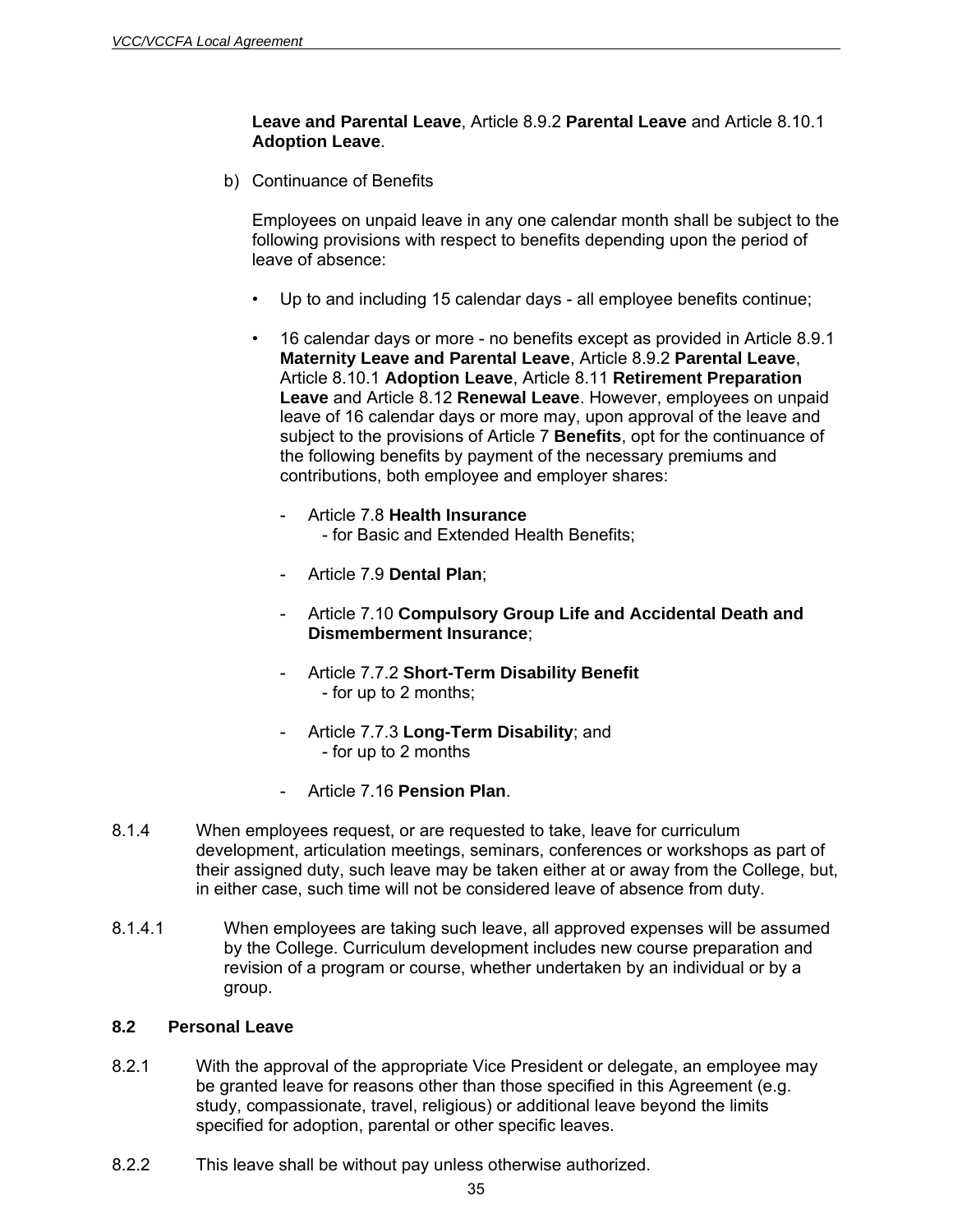# **8.3 Education Leave**

8.3.1 The College shall grant upon application 2.75 full-time equivalent (FTE) Education Leaves per fiscal year. One full-time equivalent is deemed to represent 12 months of time within a fiscal year.

> The joint College and faculty Education Leave Committee shall review and amend, as necessary, the mutually agreed upon process and procedure for making application, including time-lines for both long-term and short-term education leaves which may modify the terms of Articles 8.3.6.5 and 8.3.7.4 herein.

- 8.3.2 Education leave is granted through the authority of the College Board. The welfare of the College and the professional competence of employees are among the prime considerations in approving leaves for approved study or research.
- 8.3.3 Requests for education leaves must be made to the appropriate Vice President concerned and must be accompanied by an outline of the purpose of the leaves. The Education Leave Committee shall review and recommend education leave applications, at least once a year, to the appropriate Vice President.
- 8.3.4 Approved education leave shall be at the rate of 70% of salary and allowances; contributions for employee benefits will be continued during education leave by the College and the employee, and the leave period will count in full for increment purposes.
- 8.3.5 Employees, within one month of their return to duty from education leave, must submit to the appropriate Vice President satisfactory evidence of having carried out the purposes for which the leaves were granted. In the event of failing to do so, employees shall refund the amount paid to them by the College during such leaves.

#### **8.3.6 Long-Term Education Leave**

- 8.3.6.1 Leaves of more than 4 months to one calendar year shall be considered long term leaves.
- 8.3.6.2 In order to be granted long-term education leave, employees must have been permanent regular employees for at least 3 years.
- 8.3.6.3 Employees undertake to remain in the service of the College for a minimum of 3 years immediately following their return from long-term education leave.
- 8.3.6.3.1 In the event that employees fail to remain in the service of the College as required in Article 8.3.6.3, then employees shall refund to the College the amount paid to them by the College during such leave on the following basis:
	- (a) failing to remain one complete year, they shall refund the full amount paid;
	- (b) failing to remain 2 complete years, they shall refund ⅔ of the amount paid; and
	- (c) failing to remain 3 complete years, they shall refund ⅓ of the amount paid.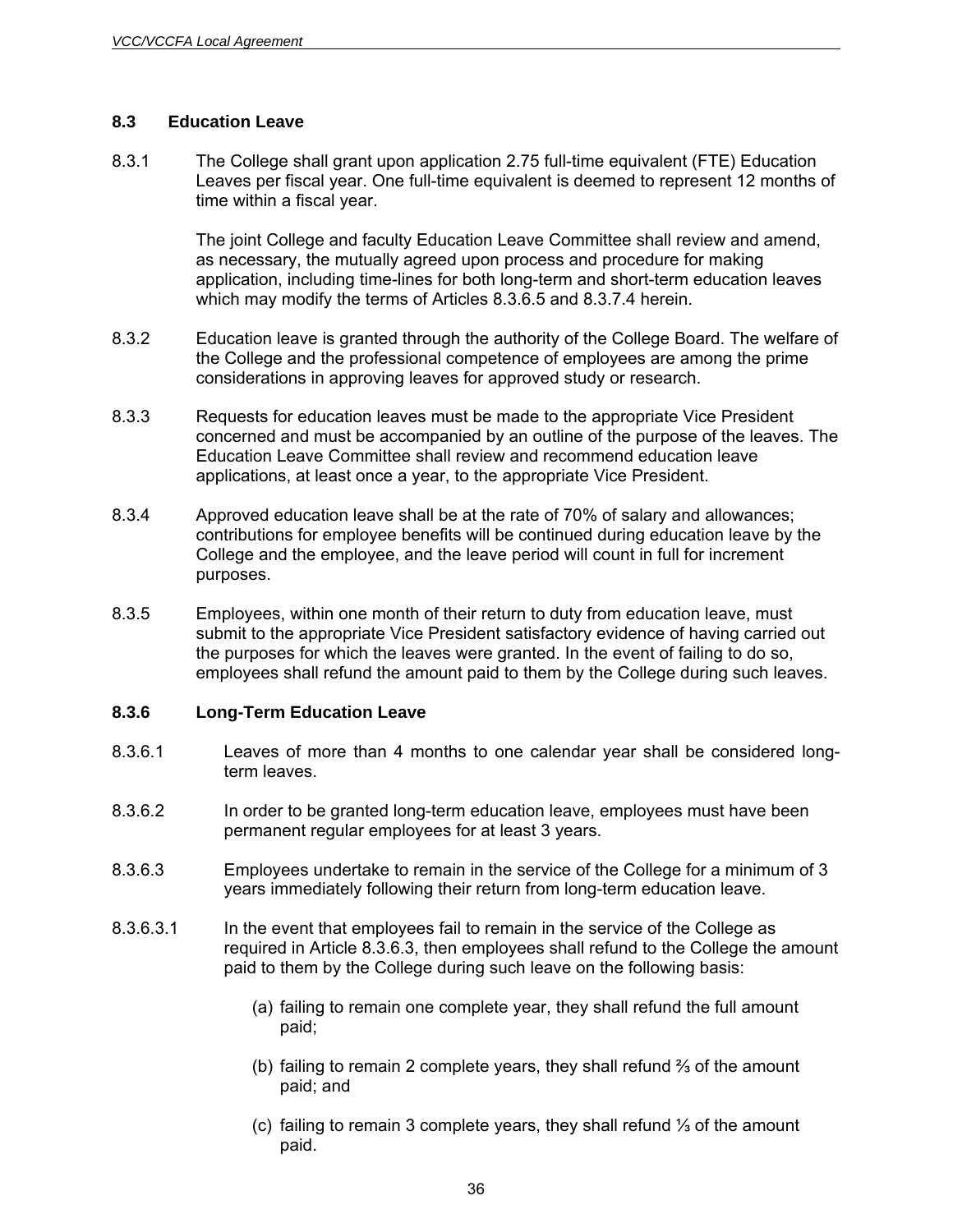- 8.3.6.4 Normally, employees shall not be eligible for subsequent long-term education leaves until a period of 6 years has elapsed since the completion of the previous leave.
- 8.3.6.5 A request for long-term education leave must be made at least 6 months prior to the proposed commencement date of the leave. The applicant will receive a preliminary reply at least 4 months prior to the requested commencement date and a final reply at least 3 months prior to it.
- 8.3.7 Short-Term Education Leave
- 8.3.7.1 Leaves of up to 4 months shall be considered short-term leaves.
- 8.3.7.2 In order to be granted short-term education leaves, employees must have been permanent regular employees for at least 2 years.
- 8.3.7.3 Employees undertake to remain in the service of the College for a minimum of one year immediately following return from such leaves and, in the event of failing to do so, shall refund the amount paid to them by the College during the leaves.
- 8.3.7.4 A request for short-term education leave must be made at least 2 months prior to the proposed commencement date of the leave. The applicant will receive a reply at least one month prior to the requested commencement date.
- 8.3.7.5 Normally, employees shall not be eligible for subsequent short-term education leaves until a period of 2 years has elapsed since the completion of the previous leave.

#### **8.4 Illness or Injury Covered by Workers' Compensation (Regular or Term Employees)**

- 8.4.1 If an employee is entitled to Workers' Compensation benefits, such benefits are to be paid directly to the College. In turn the College shall make corresponding payment to the employee thus ensuring all employee benefits and pension benefit coverage and, in addition, pay to the employee the difference between the benefit and salary.
- 8.4.2 Any employee absent because of illness or injury covered by Workers' Compensation may be required, upon being given advance notice, to produce a certificate from a duly qualified medical practitioner licensed to practice certifying that such employee is unable to carry out their duties due to illness or to confirm their fitness to return to work.

#### **8.5 Illness or Injury Not Covered by Workers' Compensation**

- 8.5.1 Absence resulting from illness or injury not covered by Workers' Compensation shall be with pay for a period not exceeding the employee's accrued sick leave credit. See also Article 8.9.1 **Maternity Leave and Parental Leave**; Article 8.9.2 **Parental Leave**; Article 8.10.1 **Adoption Leave** and Article 7.6 **Sick Leave Credit Accrual**.
- 8.5.2 In keeping with the provisions of the salary indemnity insurance contract with the insuring company, any amount of sick leave benefits paid under this Article that is ultimately recovered under a contract of motor vehicle insurance shall be repaid to the College by either the motor vehicle insurance company or by the employee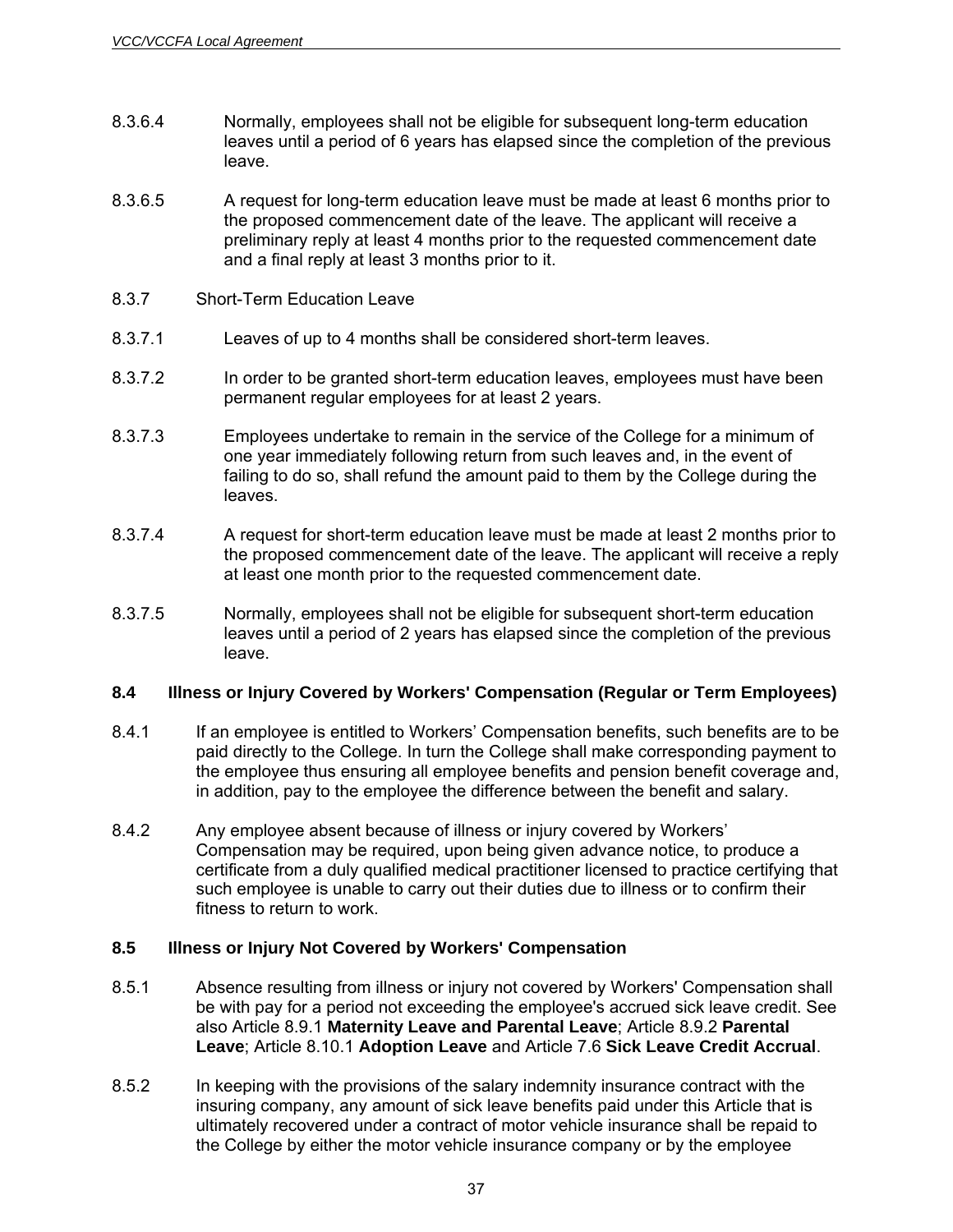concerned and the corresponding number of sick leave credits shall be restored to that employee.

- 8.5.3 Any employee absent because of illness may be required, upon being given advance notice, to produce a certificate from a duly qualified medical practitioner licensed to practice certifying that such employee is unable to carry out their duties due to illness or to confirm their fitness to return to work.
- 8.5.4 Medical certificates will normally be requested only where an absence exceeds 5 days or where it appears that a pattern of constant or frequent absences from work is developing.

#### **8.6 Family Illness Leave and Sick Leave for Family Illness**

(See Common Agreement, Articles 7.7 **Family Illness Leave** and 7.8 **Compassionate Care Leave**)

- 8.6.1 Entitlement for up to 5 days per year of family illness leave is established in Article 7.7 of the Common Agreement. The College may require submission of a certificate from a duly qualified medical practitioner, or recognized equivalent, certifying the illness of the immediate family member. For the purposes of this Article, "immediate family member" shall be defined as per Article 7.1 in the Common Agreement.
- 8.6.2 The appropriate Dean or Director may approve the use of up to 3 days per year of sick leave to attend to the illness of any other relative if living in the same household. Such approval shall not be unreasonably withheld.

#### **8.7 Funeral**

With the approval of the appropriate Dean or Director, funeral leave of  $\frac{1}{2}$  day will be granted, with pay, but not in addition to bereavement leave.

#### **8.8 Bereavement**

(See Common Agreement, Article 7.6)

- 8.8.1In the case of death in the immediate family, bereavement leave shall be granted with pay for a period not to exceed 5 working days, provided the bereaved employee has notified the immediate supervisor. For the purposes of this Article, "immediate family" shall be defined as per Article 7.1 in the Common Agreement.
- 8.8.2 The appropriate Vice President may grant bereavement leave in the case of death of any other person.

#### **8.9 Leave for Birth of a Child**

(See Common Agreement, Article 8)

## **8.9.1 Maternity Leave and Parental Leave**

- 8.9.1.1 For the benefits of the *Employment Standards Act* to apply during the statutory periods set out by the *Act*, employees must ensure that the appropriate certificate indicated in that Act is signed by a duly qualified medical practitioner and submitted to the appropriate Dean or Director.
- 8.9.1.2 The College shall grant maternity leave without pay in accordance with the provisions of the *Employment Standards Act* for a period up to a maximum of 52 consecutive weeks without termination of appointment. Upon return from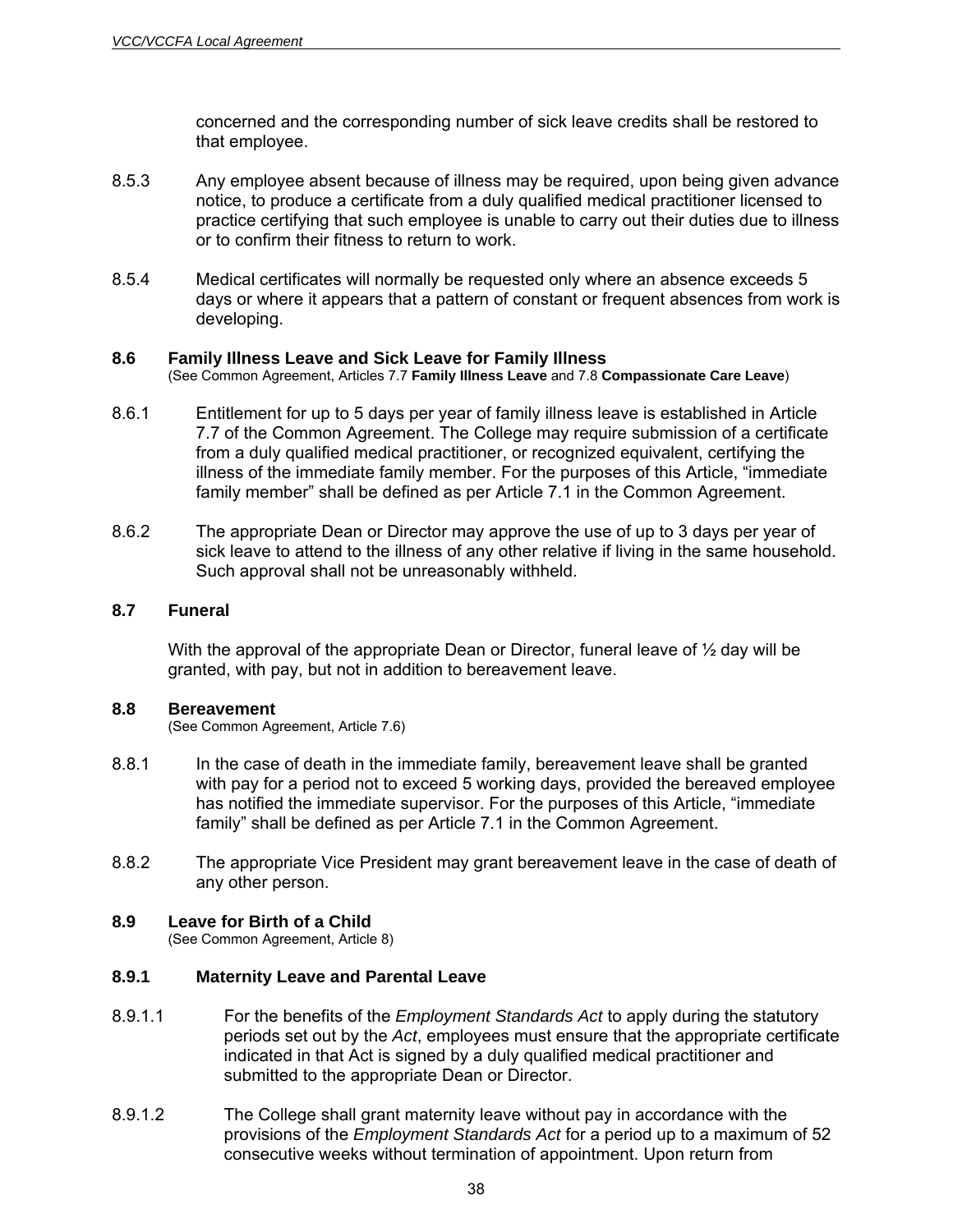maternity leave, the employee is entitled to assume the instructional position she would have held had the leave not occurred.

- 8.9.1.3 Within the 52 week leave period granted under Article 8.9.1.2, weeks 18 through 52 inclusive shall be considered statutory parental leave.
- 8.9.1.4 The College shall make its premium contributions for Pension, Medical, Extended Health, Group Life and Dental plan insurance in accordance with the provisions of the *Employment Standards Act* for the entire duration of the maternity leave. Vacation and sick leave benefits and increment entitlement will accrue only for the duration of the maternity and parental leaves falling within the time limits prescribed in the *Employment Standards Act* and provided the employee returns to duty at the completion of the maternity leave.
- 8.9.1.5 Employees on maternity leave may opt for the continuance of Short-term Disability by payment of the necessary premiums. Long-term Disability premiums are paid by the College during the *Employment Standards Act* statutory period only. Employees wishing to continue Long-term Disability coverage beyond this period must make arrangements to remit the appropriate amount of premium to the College to continue coverage.
- 8.9.1.6 Employees wishing to return to duty prior to the expiration of 6 weeks following the actual date of birth of the child shall give the College one week's notice, in writing, of such intention.
- 8.9.2 Parental Leave
- 8.9.2.1 For the benefits of the *Employment Standards Act* to apply, employees must ensure that the appropriate certificate indicated in that Act is signed by a duly qualified medical practitioner and submitted to the appropriate Dean or Director.
- 8.9.2.2 The College shall grant parental leave without pay in accordance with the provisions of the *Employment Standards Act* for a period of 37 weeks. This leave must be taken within 52 weeks of the birth of his child. A written request must be submitted no later than 4 weeks prior to the commencement of the leave.
- 8.9.2.3 The College shall make its premium contributions for Pension, Medical, Extended Health, Group Life and Dental plan insurance in accordance with the provisions of the *Employment Standards Act* for the entire duration of the parental leave. Vacation and sick leave benefits and increment entitlement will accrue only for the duration of the parental leave falling within the time limits prescribed in the *Employment Standards Act* and provided the employee returns to duty at the completion of the parental leave.
- 8.9.2.4 Employees on parental leave may opt for the continuance of Short-term Disability by payment of the necessary premiums. Long-term Disability premiums are paid by the College during the Statutory Period only.
- 8.9.3Paid Parental Leave (Spousal)

 Upon the birth of his/her spouse's child, an employee shall, upon application to the appropriate Dean or Director, be entitled to 3 days paid parental leave. Such leave shall be charged against the employee's sick leave credits to the extent said credits will accommodate.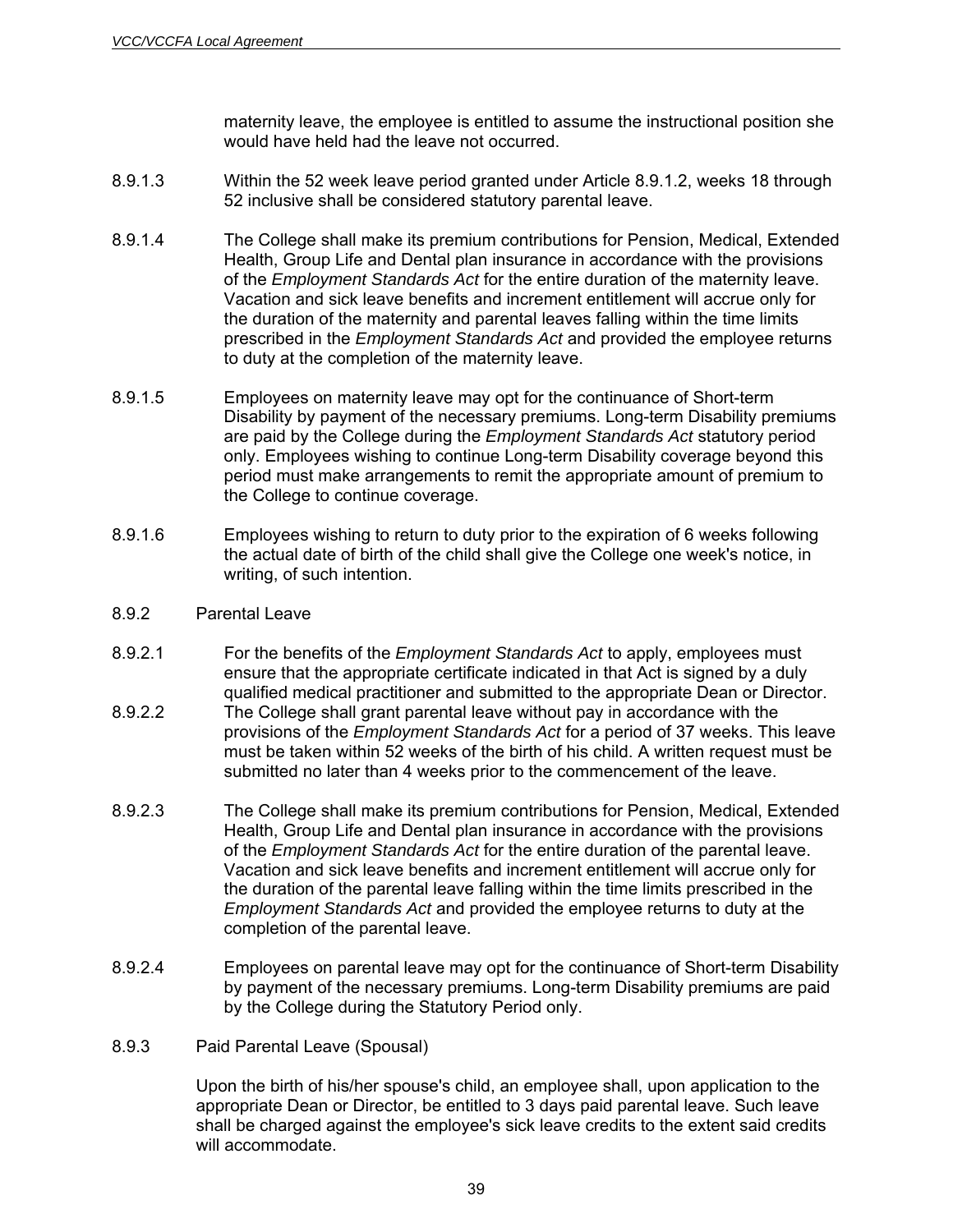## **8.10 Leave for Adoption of a Child**

(See Common Agreement, Article 8)

- 8.10.1 Adoption Leave
- 8.10.1.1 An employee applying for adoption leave must furnish proof of legal adoption of a child. Where both parents are employees, only one employee shall be entitled to leave under the provisions of this Article.
- 8.10.1.2 The College shall grant an unpaid leave for adoption of a child in accordance with the provisions of the *Employment Standards Act* for a period of up to a maximum of 52 weeks without termination of appointment. Upon return from such leave the employee is entitled to assume the instructional position the employee held at the time of leave.
- 8.10.1.3 Within the 52 week period granted under Article 8.10.1.2, weeks one through 37 shall be considered statutory parental leave.
- 8.10.1.4 The College shall make its premium contributions for Pension, Medical, Extended Health, Group Life and Dental plan insurance in accordance with the provisions of the *Employment Standards Act* for the entire duration of the leave for adoption. Vacation and sick leave credits and increment entitlement will accrue for the duration of the leave for adoption falling within the time limits prescribed in the *Employment Standards Act* and provided the employee returns to duty at the completion of the adoption leave.
- 8.10.1.5 Employees taking adoption leave may opt for the continuance of Short-term and Long-term Disability by the payment of the necessary premiums. Long-term Disability premiums are paid by the College during the *Employment Standards Act* statutory period only. Employees wishing to continue Long-term Disability coverage beyond this period must make arrangements to remit the appropriate amount of premium to the College to continue coverage.
- 8.10.2Paid Parental Leave (Adoption)

 Upon the adoption of a child, an employee shall, upon application to the appropriate Dean or Director, be entitled to 3 days paid parental leave. Such leave shall be charged against the employee's sick leave credits to the extent said credits will accommodate.

 An employee applying for adoption leave must furnish proof of legal adoption of a child. Where both parents are employees, only one employee shall be entitled to leave under the provisions of this Article.

#### **8.11 Retirement Preparation**

- 8.11.1 In order to allow an employee nearing retirement age to prepare for retirement, and with the approval of the appropriate Vice President, an employee shall be granted a leave of absence of between 3 and 12 consecutive months providing the following qualifications are met:
	- a) The employee has been a regular employee for a minimum of 5 years;
	- b) The employee is at least 50 years old;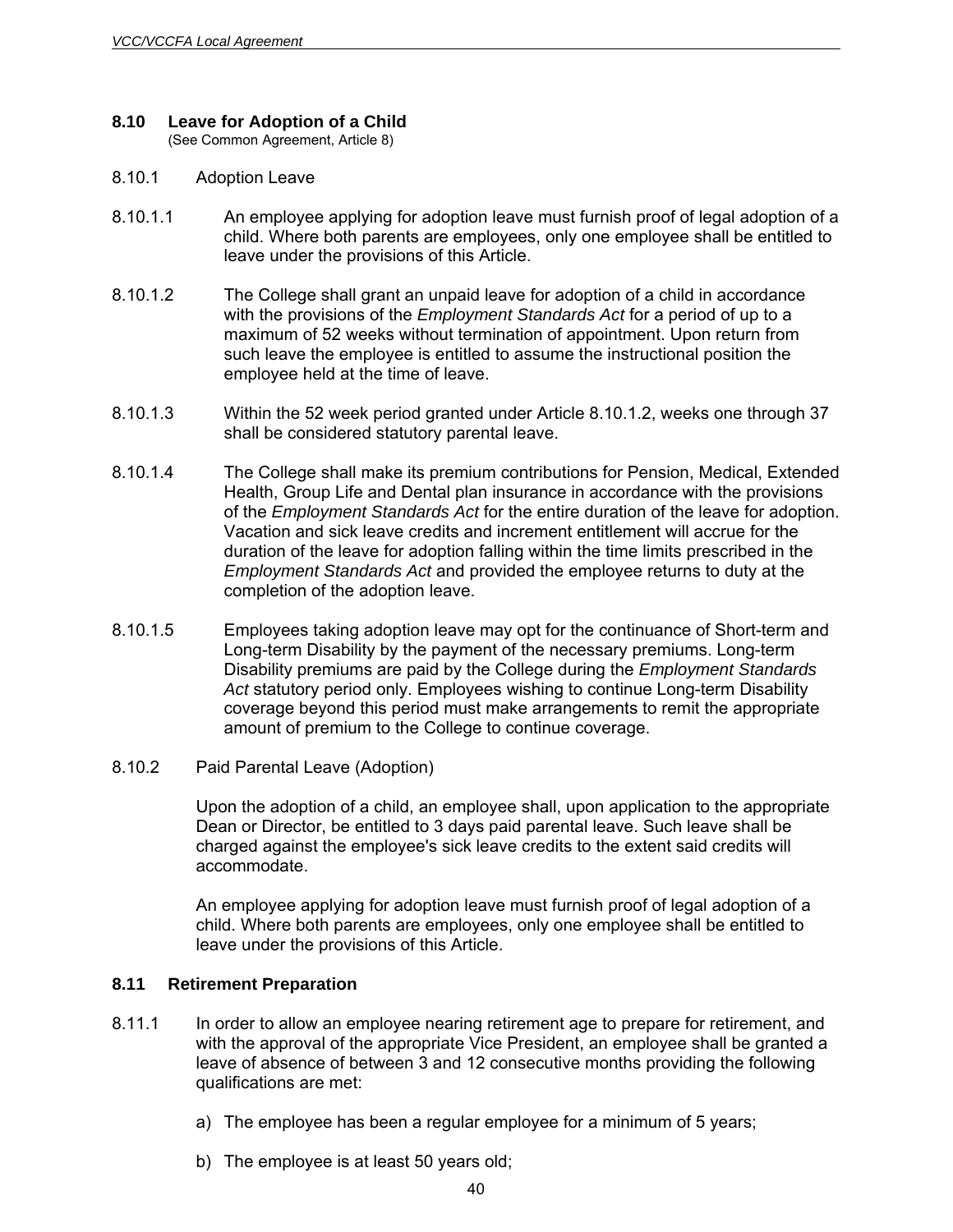- c) The employee should be on the maximum salary step, or have 10 years of service; and
- d) An appropriately qualified replacement employee, if required, is available. The ultimate replacement employee shall be identified and, wherever possible, be at the minimum step of the salary schedule.
- 8.11.2 A maximum of 20 employees shall be granted retirement preparation leave per fiscal year. The procedure for application and allocation shall be as follows:
- 8.11.2.1 Employees shall submit written applications for retirement preparation leave not later than December 31 for the following fiscal year.
- 8.11.2.2 Should the total number of leaves applied for under Article 8.11.1 exceed the maximum specified in Article 8.11.2, allocation of the 20 retirement preparation leaves shall be on the basis of seniority.
- 8.11.2.3 Should the maximum allowable number of leaves (20) not be reached through the process outlined above, further retirement preparation leaves shall be granted during the fiscal year in which the leave(s) is to commence, provided the employee submits a written application for the leave a minimum of 3 months prior to the commencement of the leave. Such leaves shall be granted on a first-come, first-served basis.
- 8.11.2.4 Eligible employees may take this leave at either 50% or 100% of full-time to a maximum of one year. Alternate time status leaves over 50% may be available subject to the scheduling requirements of the department or area.
- 8.11.3 Retirement preparation leave shall be unpaid, but shall carry with it the following benefits:
	- Medical, Extended Health, Dental and Group Life benefits;
	- Provided the employee elects to purchase the period of leave for pension purposes and is given permission to do so by the Pension Corporation, the College shall pay its share of pension contributions for the period of leave being purchased;
	- A stipend of \$1,000 per month for full-time employees and pro-rata for part-time employees and employees on part-time leave; and
	- Employees taking retirement preparation leave may opt for the continuance of Short-term and Long-term Disability by payment of the necessary premiums.
- 8.11.4Stipulations
- 8.11.4.1 An employee on unpaid retirement preparation leave who becomes disabled and who has accumulated sick leave credit, shall, concurrent with the commencement of said disability, be placed on sick leave as per Article 7.6 **Sick Leave Credit Accrual** and Article 8.5 **Illness or Injury Not Covered by Workers' Compensation**, and the retirement preparation leave shall immediately cease.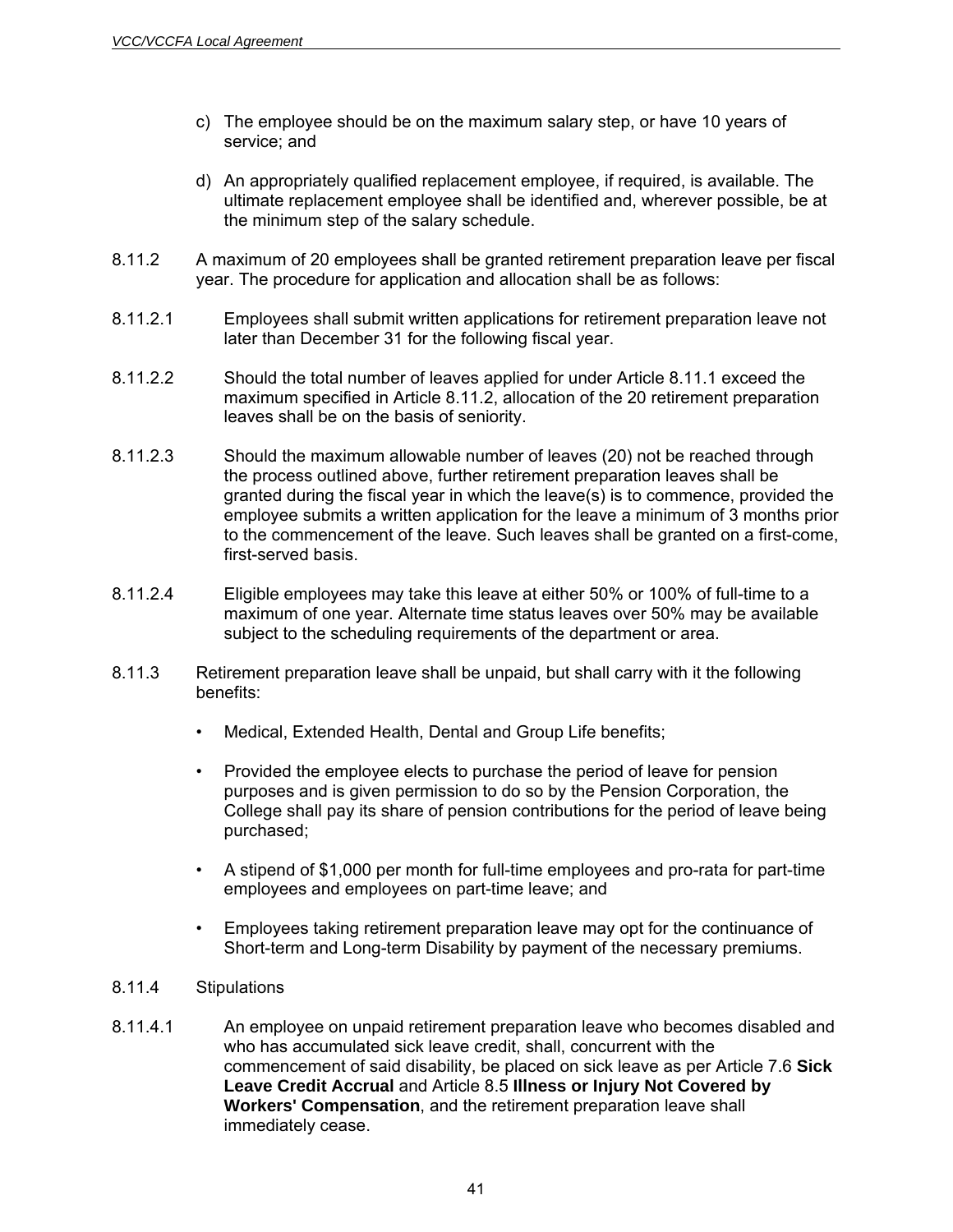8.11.4.2 An employee who works elsewhere while on retirement preparation leave and has any of the insurance benefits listed in Article 8.11.3 provided at a rate of contributions equal to or superior to the College's contributions shall notify the College and take the benefits available elsewhere.

#### **8.12 Renewal Leave**

- 8.12.1 In order to provide employees with an opportunity for renewal, the College shall, with the approval of the appropriate Vice President, grant renewal leaves of between 6 and 12 months, provided the following conditions are met:
	- a) the employee is a permanent regular employee at commencement of leave granted hereunder;
	- b) the employee should be on the maximum of the salary step, or have 10 years of service;
	- c) an appropriately qualified replacement is available to assume the employee's responsibilities; and
	- d) the ultimate replacement employee is identified and, wherever possible, shall be at the minimum step of the salary range.
- 8.12.1.1 Employees may apply for renewal leave of less than 6 months. Renewal leaves of less than 4 months must be taken in combination with professional development, vacation or other leaves so that their combined total is at least 4 months. Approval of such applications will not be unreasonably denied.
- 8.12.2 A maximum of 30 employees shall be granted renewal leave per fiscal year. The procedure for application and allocation shall be as follows:
- 8.12.2.1 Employees shall submit written applications for renewal leave no later than December 31 for the following fiscal year.
- 8.12.2.2 Should the total number of leaves applied for under 8.12.1 exceed 30, the allocation of 30 renewal leaves shall be on the basis of seniority.
- 8.12.2.3 Should the maximum allowable quota of leaves not be reached through the process outlined above, further renewal leaves shall be granted during the fiscal year in which the leave(s) is to commence, provided the employee submits a written application for the leave a minimum of 3 months prior to the commencement of the leave. Such leaves shall be granted on a first-come, firstserved basis.
- 8.12.3 Renewal leave shall be unpaid, but shall carry with it the following benefits:
	- A stipend of \$1,200 per month for full-time employees and pro-rata for part-time employees and employees on part-time leave.
	- Medical, Extended Health, Dental and Group Life benefits.
	- Employees taking renewal leave may opt for the continuance of Short-term and Long-term Disability by payment of the necessary premiums.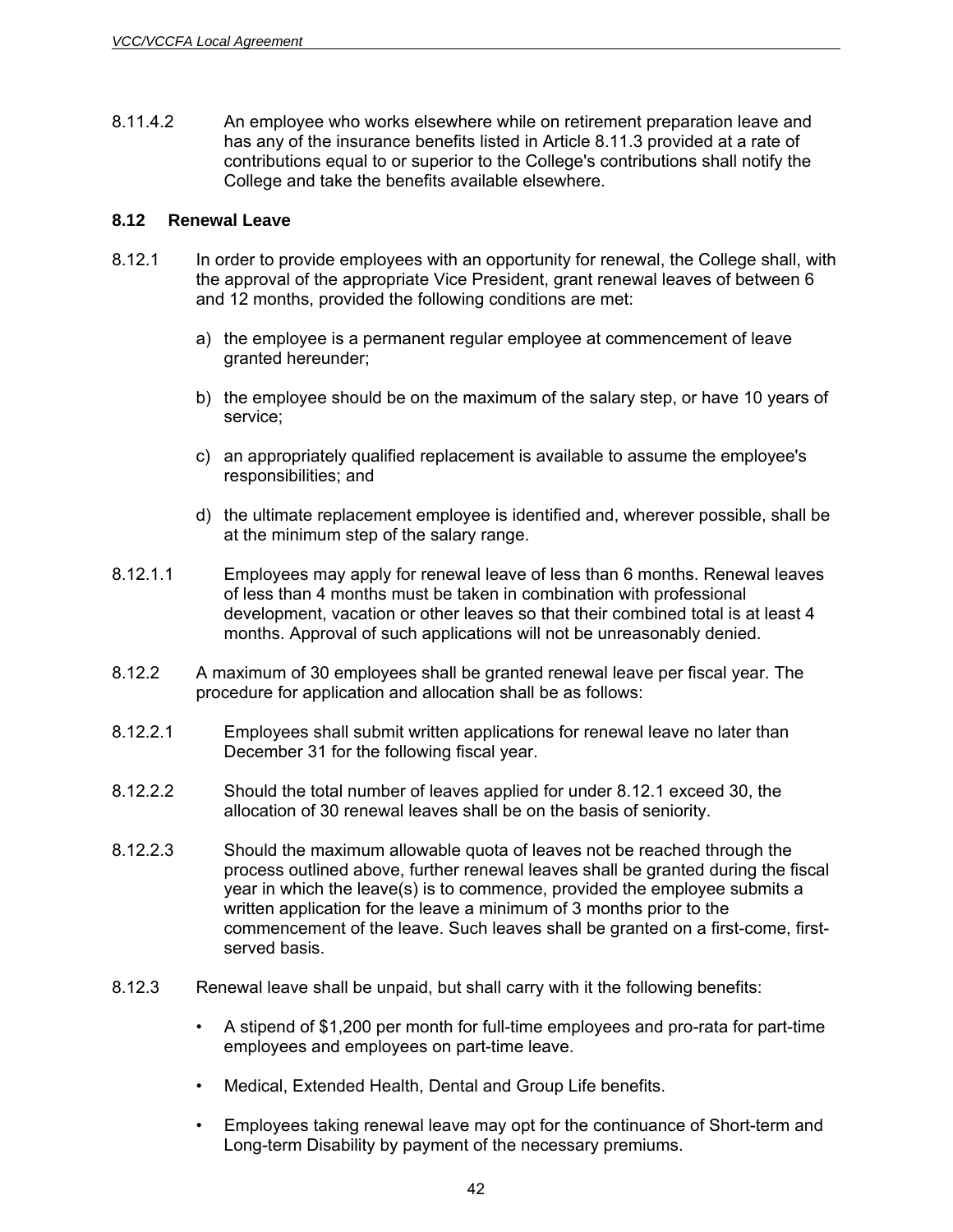## 8.12.4 Stipulations

- 8.12.4.1 An employee on unpaid renewal leave must advise the College, in writing, no later than 2 months prior to expiration of the leave confirming intention to return to duty.
- 8.12.4.2 An employee who works elsewhere while on leave and has any of the insurance benefits listed in Article 8.12.3 provided at a rate of contributions equal to or superior to the College's contribution is required to notify the College and take the benefits available elsewhere.
- 8.12.4.3 An employee on unpaid renewal leave who becomes disabled and who has accumulated sick leave credit, shall, concurrent with the commencement of said disability, be placed on internal sick leave and the renewal leave shall immediately cease.

## **8.13 Jury Duty and Court Appearance**

(See Common Agreement, Article 7.9)

- 8.13.1 When summoned to serve on a jury; when subpoenaed as a witness in criminal proceedings, or as a witness in a civil action if not a party thereto; when appearing as a defendant in a criminal or traffic case if acquitted therefrom; the employee, to qualify for permission from the appropriate Dean or Director to be absent with pay, shall produce the summons or subpoena or submit such other evidence showing the necessity for the court appearance.
- 8.13.2 Employees shall also provide statements from officials of the Court of the time taken and the fees (if any) paid to them and shall pay all such fees to the College.

# **8.14 Political Leave**

(See Common Agreement, Article 7.10)

- 8.14.1 In order to enable an employee to contest a federal, provincial or municipal election, the College shall grant the employee an unpaid leave of absence for a period of up to 2 months.
- 8.14.2 In the event that an employee is elected to a federal, provincial or municipal office, the employee, upon application, shall be granted an unpaid leave of absence for the term of the political office. The maximum leave the College is prepared to grant shall be 2 consecutive terms of political office

# **9 INSTRUCTOR'S DIPLOMA OR EQUIVALENT**

- 9.1 The Provincial Instructor's Diploma Program consists of the following component parts:
	- Instructional and Curriculum Design;
	- Elements of Instruction;
	- Use and Design of Instructional Media; and
	- Evaluation of Learning and Instruction.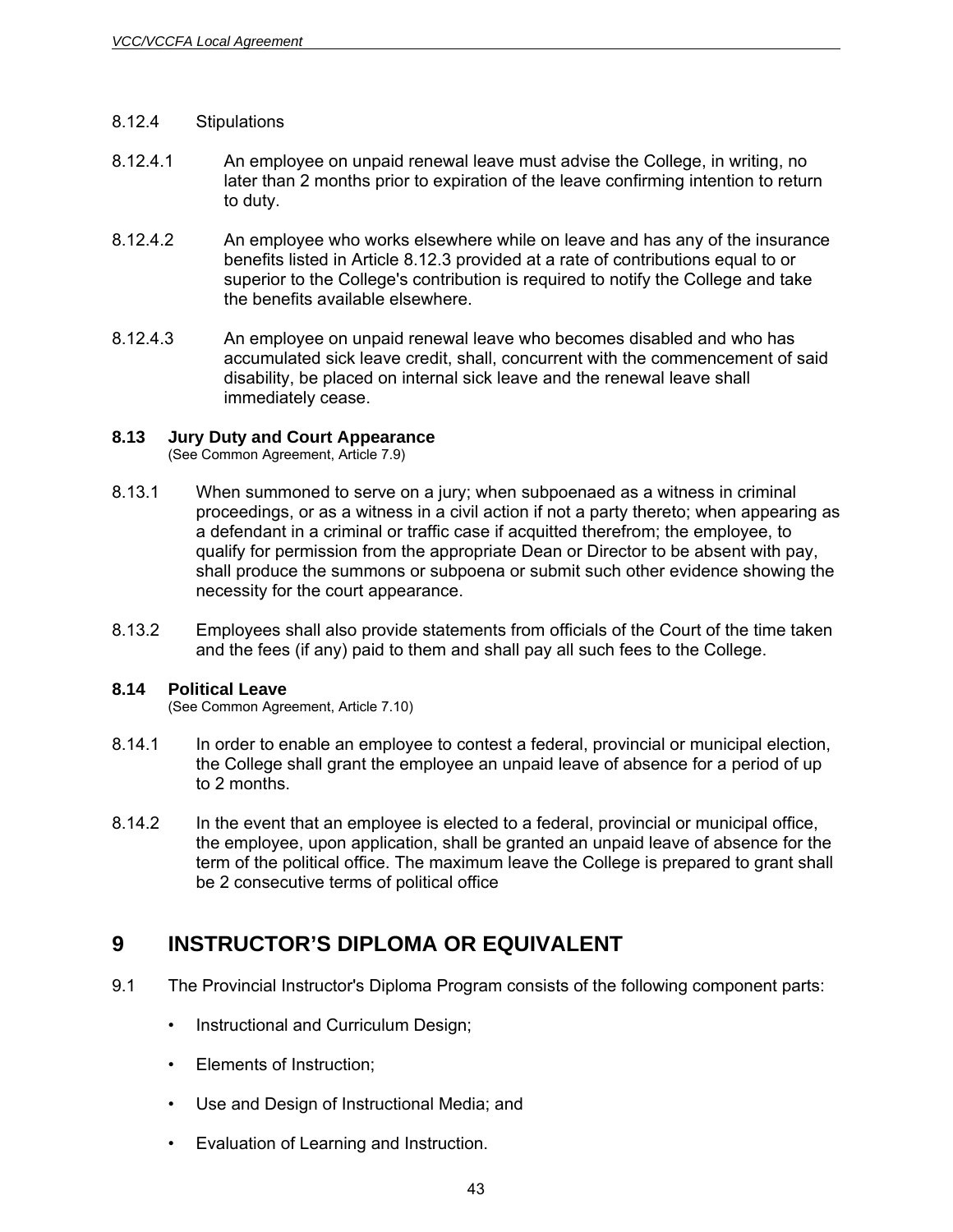- 9.1.1 The College and the Association recognize that the components of the Instructor's Diploma Program may be changed by the appropriate Ministry from time to time.
- 9.1.2 The College considers the following to be the equivalent of the Provincial Instructor's Diploma:
	- valid B.C. Professional Teaching Certificate;
	- VCC's Teaching English to Speakers of Other Languages (TESOL) Diploma (formerly known as Teaching English as a Second Language (TESL) Certificate); and
	- others as determined by the Dean or Director.
- 9.2 At the time of their initial appointment, new instructors shall receive written notification regarding their status with respect to the Instructor's Diploma or equivalent. The notification shall include the following information:
	- a) the components of the Instructor's Diploma or their equivalents, if any, that the instructor is determined to have completed;
	- b) the rationale used in the determination; and
	- c) the components of the Instructor's Diploma or their equivalents, if any, that the instructor must complete in order to acquire the total credential.
- 9.3 Upon completion of one year's service, instructor's progress toward acquisition of total credentials or their equivalent shall be monitored and the instructor shall be advised.
- 9.4 In the event instructors are dissatisfied with the evaluation under the provisions of this Article, they may re-submit their credentials to the appropriate Vice President for reevaluation.
- 9.5 Instructors on staff who have been denied their  $4<sup>th</sup>$  increment because they have not obtained the Instructor's Diploma or its equivalent (see Article 5.7.7 **Increments and Instructor's Diploma**), will be considered "frozen". In any event, instructors will be denied their increment to the top step of the salary scale without the Instructor's Diploma certificate or equivalent and will be considered "frozen" until they complete the Instructor's Diploma or its equivalent. Instructors will be granted the next increment level, effective the first of the month immediately following receipt by Human Resources of reasonable proof of completion of the Instructor's Diploma or the certification of its equivalent.
- 9.6 Notwithstanding the above, the date for other increments shall remain as outlined in Article 5.7 **Increments***.*

# **10 SENIORITY**

(See Appendix IV **Explanation of Seniority Calculations** for examples of seniority calculations. See also Common Agreement.)

**10.1 Definition and Calculation of Seniority**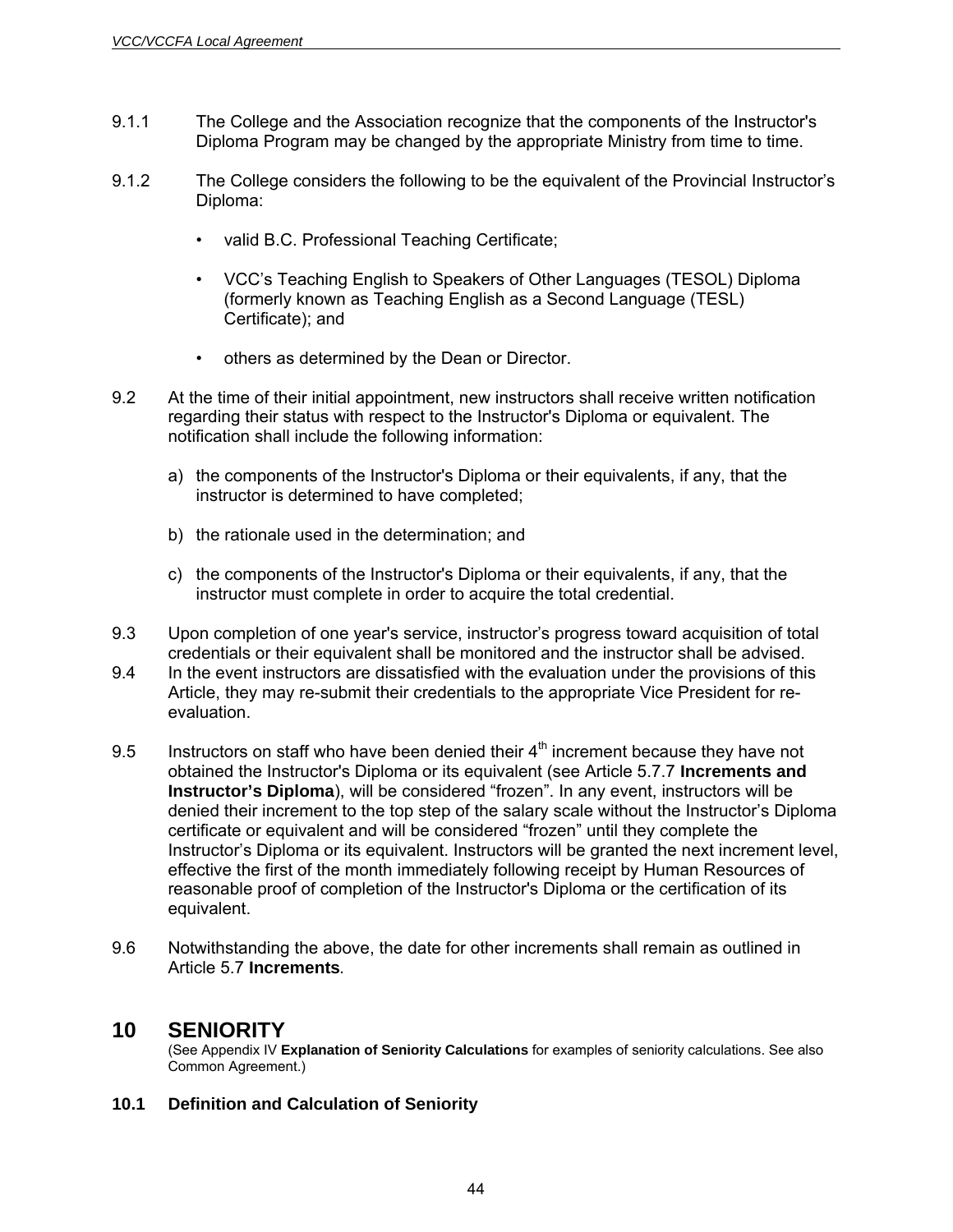- 10.1.1 Seniority is established on that date at which time a regular or term instructor became subject to the Vocational Instructors' Association or Vancouver Community College Faculty Association Collective Agreement.
- 10.1.2 Seniority is defined as an instructor's accrued service under the terms of this Agreement and shall be calculated as provided in Article 10.1.3 **Regular Instructors** and Article 10.1.4 **Term Instructors**.
- 10.1.3 Regular Instructors

 Effective April 1, 1992, all regular instructors, both full-time and part-time, shall accrue 261 full days of service per fiscal year.

 Notwithstanding the above provision, in the case of instructors whose employment as regular instructors commences during a fiscal year, service as a regular instructor in that fiscal year shall be pro-rated for seniority purposes.

 Laid off instructors who are on recall shall accrue seniority on the same basis as other regular instructors.

 In any event, regular instructors shall not accrue more than 261 days of service per fiscal year.

- 10.1.4 Term Instructors
- 10.1.4.1 Term instructors shall accrue up to a maximum of 261 full-time equivalent (FTE) days of service per fiscal year. Part-time service by such instructors shall be prorated.
- 10.1.4.2 Seniority for term instructors shall be calculated by multiplying the number of fulltime equivalent duty days of service by such instructors by the following ratio:

$$
\frac{261}{202}
$$

10.1.4.3 All auxiliary work done concurrent with and after an instructor's initial term appointment shall be counted as service for the purpose of seniority, subject to retention of seniority as per Article 10.2 **Retention or Loss of Seniority**. Such auxiliary service shall be pro-rated.

#### **10.2 Retention or Loss of Seniority**

- 10.2.1 Regular and term employees shall retain and accrue seniority while in the employ of the College.
- 10.2.2 Laid off employees who are on recall shall retain and accrue seniority while on the recall list.
- 10.2.3 Term employees shall retain seniority for 24 months from the last day of their employment.
- 10.2.4 Employees who sever employment of their own volition shall forfeit accrued seniority.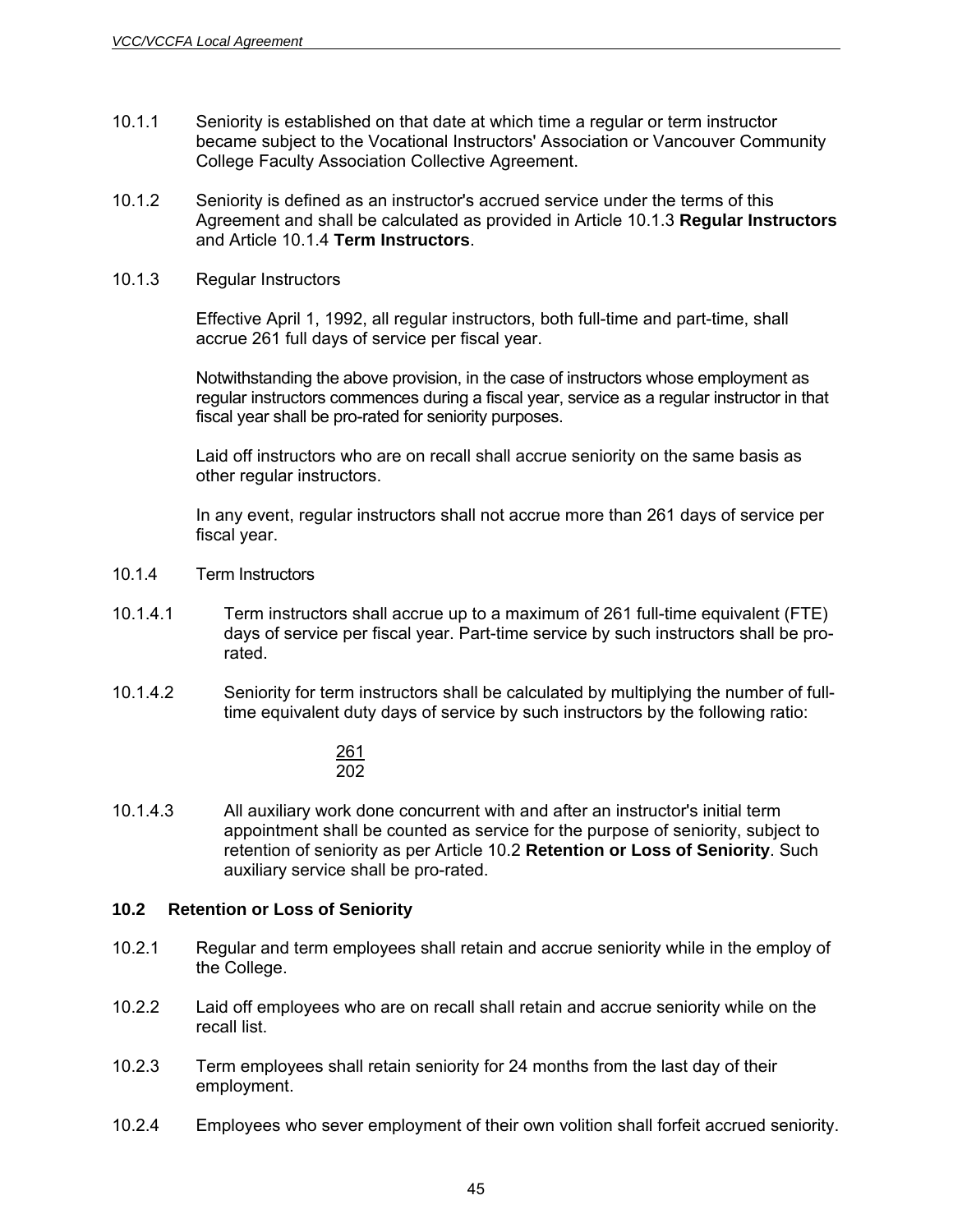### **10.3 Seniority Lists**

- 10.3.1 On the basis of Article 10.1 **Definition and Calculation of Seniority** and Article 10.2 **Retention or Loss of Seniority,** a seniority list shall be produced by the College each year. The list shall be updated on April 1 each year and posted within one month. The College shall provide the Association and each department with a copy of the list.
- 10.3.2 The seniority list shall include all regular employees in the employ of the College, including those on the recall list as per Article 11.6 **Recall**. The list shall also include term employees whose seniority is retained as per Article 10.2.3.
- 10.3.4 The list shall show, in order of seniority, the type of appointment(s) held by each employee, the time-status of the appointment(s), the department or area to which the employee has been assigned, the commencement date of service and the aggregate length of accumulated service in FTE days.
- 10.3.5 Notwithstanding employees' aggregate length of service on the seniority list, Article 11 **Reduction, Severance Pay and Recall** shall take precedence in the reduction of employees.

# **11 REDUCTION, SEVERANCE PAY AND RECALL**

#### **11.1 Reasons for Reduction**

 From time to time, the College may determine that a reduction in the number of employees is necessary. Reasons for such employee reduction include:

- a) decreased enrolment;
- b) elimination or reduction of a program or activity;
- c) shortage of funds; and
- d) organizational change.

#### **11.2 Consultation on Reduction**

(See Common Agreement, Article 6.4.2 **Menu of Labour Adjustment Strategies**)

- 11.2.1 After identifying the specific area or areas of reduction and prior to giving advance notification of layoff the College shall engage in discussion and consultation with the Association on the intended reduction in an effort to minimize the impact on the employees so affected.
- 11.2.2 These discussions shall include the possibilities of early retirement incentive offers as per Article 22.4 **Early Retirement Incentive and Reduction Sequence** and transfers as per Articles 11.4.2.4 and 11.4.3.4.
- 11.2.3 The College agrees to take into account Association concerns regarding the scope, content and timing of calls for interest in the items listed in Article 11.2.2 and the process for responses.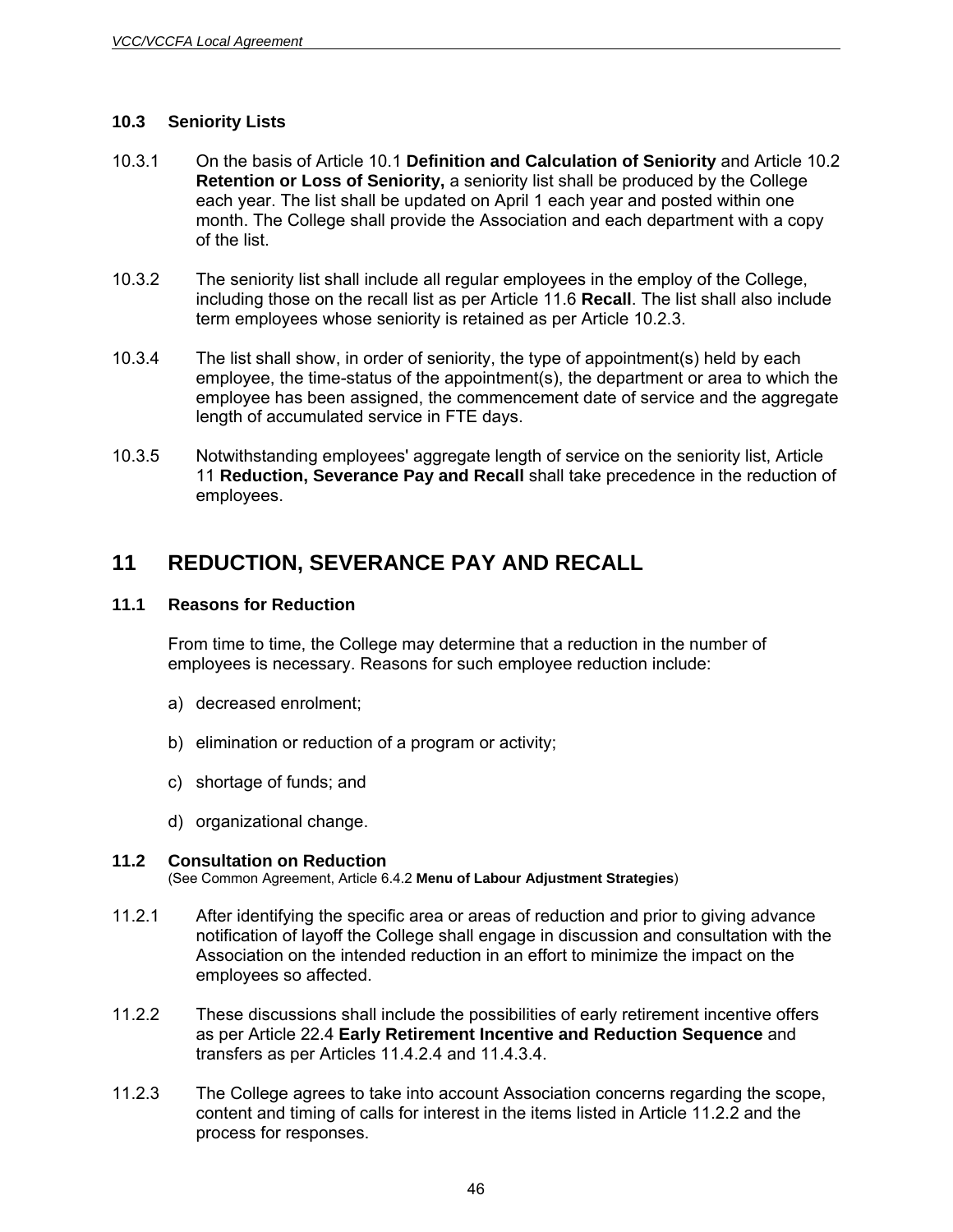## **11.3 Advance Notification of Reduction**

- 11.3.1 The College shall, as soon as possible in advance, and no later than one month prior to the date of transfer or notice of layoff determined by Article 11.4 **Reduction Sequence** notify the Association and any regular employees whose employment may be affected. The notification shall be in writing and shall specify the reasons for the intended change and shall refer the affected regular employees to the Association regarding their rights under Article 10 **Seniority**.
- 11.3.2 As per Article 22.4 **Early Retirement Incentive and Reduction Sequence**, early retirement incentive offers that may offset the impact of the Article 11.4 **Reduction Sequence** shall be made simultaneously with advance notification.
- 11.3.3 Within one week of their request, employees under advance notice of termination shall have access to the hiring criteria of departments or areas to which they may wish to be considered for transfer.
- 11.3.4 Consultation between the College and the Association as per Article 11.2 **Consultation on Reduction** shall continue subsequent to any advance notification. Within 5 duty days of the date of the advance notification, the Association shall have the right to present written submissions to the College on the proposed changes and their effects.

#### **11.4 Reduction Sequence**

 Any reductions in the number of employees, reductions in workload or transfers within or between affected areas shall be accomplished to the extent required only as part of the following sequence:

11.4.1 For Term Employees (See also Article 5.3.4 **Term Employees**)

> Terminating those on term appointments according to length of service with the College under this Agreement with one month's notice unless they are in the first 10 duty days of the appointment.

- 11.4.2 For Probationary Regular Employees
- 11.4.2.1 Within one week of having received notice of termination, employees shall identify area(s) to which they wish to be considered for transfer.
- 11.4.2.2 The College shall reply within one week as to whether or not the employee meets the hiring criteria of the area(s) being considered for transfer.
- 11.4.2.3 By the end of the third week following notice of termination, employees shall confirm their choice of area to which they may be transferred and the transfer shall be affected by the College.
- 11.4.2.4 Transferring probationary regular employees from the specific area to other areas where the duties are within the employees' abilities and provided the employee involved meets the hiring criteria applicable to the department to which the employee is being transferred. Transfer shall take place according to length of service with the College under this Agreement.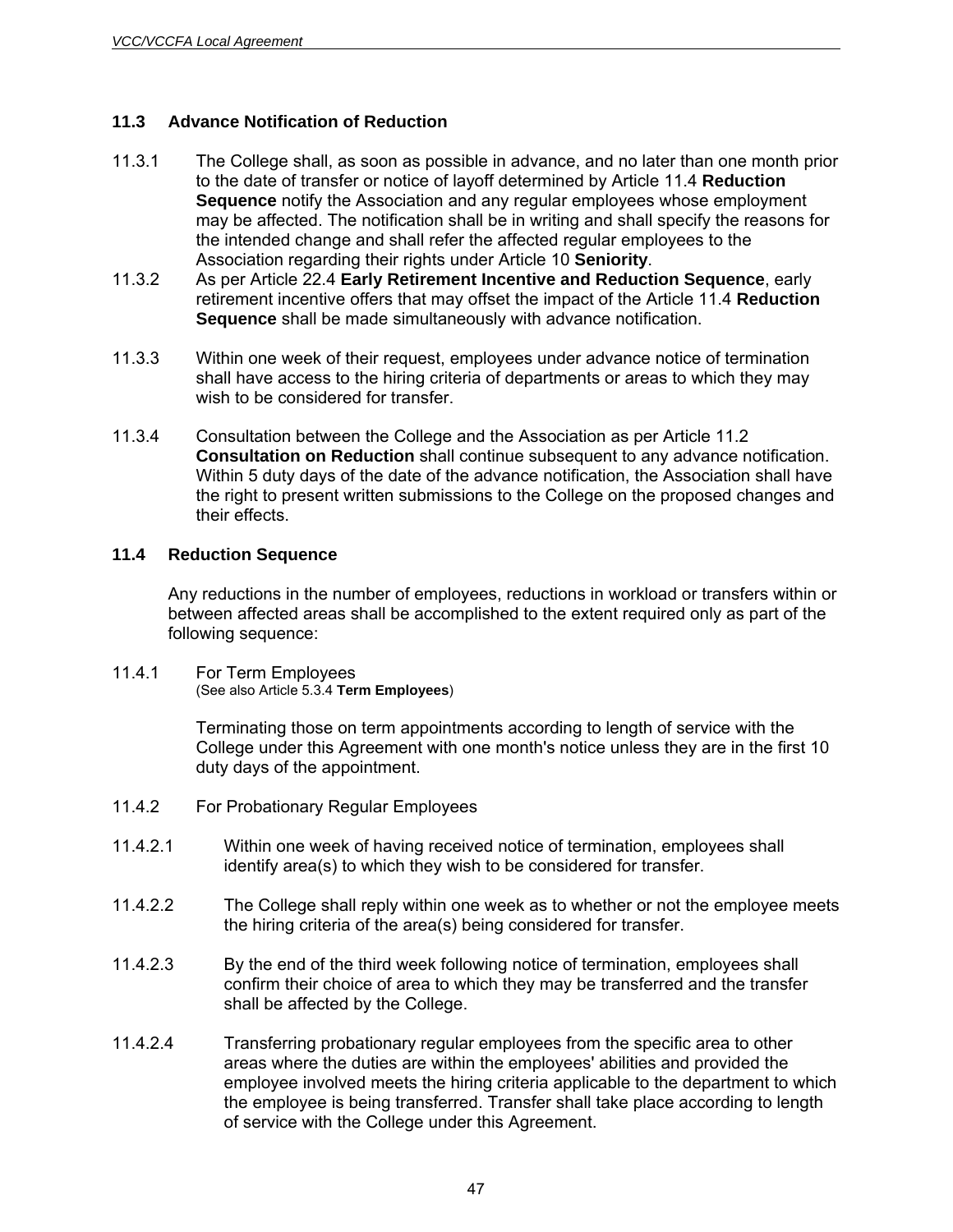- 11.4.2.5 Terminating those on probationary regular appointments with one month's notice according to length of service with the College under this Agreement.
- 11.4.3 For Regular Employees
- 11.4.3.1 Within one month of having received notice of termination, employees shall identify area(s) to which they wish to be considered for transfer.
- 11.4.3.2 The College shall reply within 2 weeks as to whether or not the employee meets the hiring criteria of the area(s) being considered for transfer.
- 11.4.3.3 By the end of the second month following notice of termination, employees shall confirm their choice of area to which they may be transferred and the transfer shall be affected by the College.
- 11.4.3.4 Transferring permanent regular employees from the specific area to other areas where the duties are within the employees' abilities and provided the employee involved meets the hiring criteria applicable to the department to which the employee is being transferred. Transfer shall take place according to length of service with the College under this Agreement.
- 11.4.3.5.1 Terminating other permanent regular employees with 3 months' notice according to length of service with the College under this Agreement.
- 11.4.3.5.2 When the College does not issue notice of termination to a permanent regular employee within 3 months of the date of the advance notice issued to that employee pursuant to Article 11.3.1, then the College will withdraw the advance notice issued to that employee.
- 11.4.4 For Employees Affected by Transfers
- 11.4.4.1 Probationary and permanent regular instructors displaced by a transferring employee shall be also subject to the provisions of Article 11.2 **Consultation on Reduction**, Article 11.3 **Advance Notification of Reduction** and Article 11.4 **Reduction Sequence**.
- 11.4.4.2 It is expected that transferring employees will use their annual professional development time to orient and prepare themselves for their new assignments. If the annual professional development entitlement has already been used or if additional time over and above the professional development time is required, the College will consider requests for additional professional development time on a case-by-case basis. Such requests will not be unreasonably denied.

# **11.5 Severance Pay**

- 11.5.1 Severance Pay Entitlement
- 11.5.1.1 All permanent regular employees shall be entitled to severance pay should their employment be terminated by the employer in accordance with Article 11 **Reduction, Severance Pay and Recall**.
- 11.5.1.2 Instructors who receive permanent regular appointments as per Article 4.9 **Change in Type of Appointment** shall be entitled to severance pay 3 years after appointment to permanent regular status.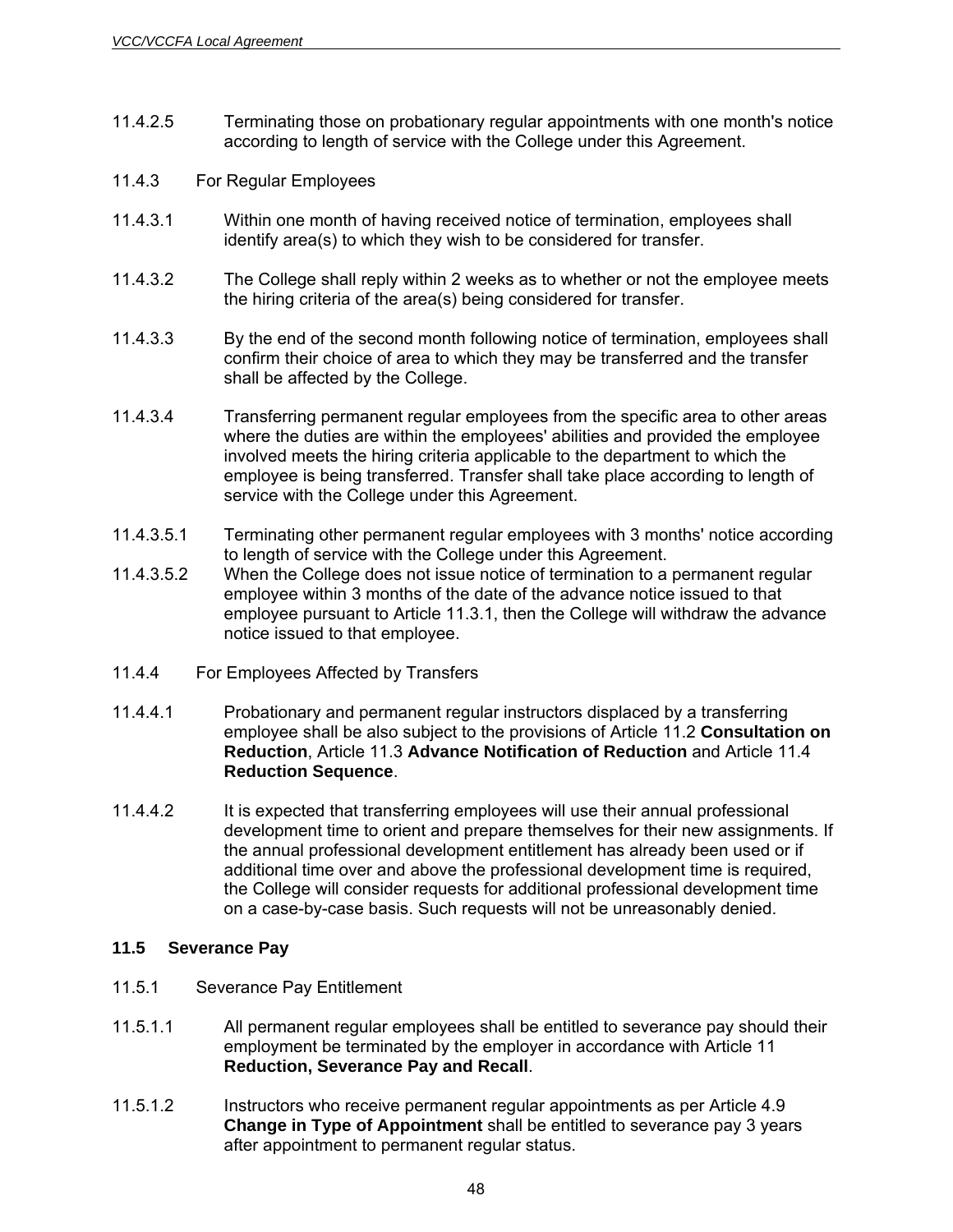- 11.5.1.3 Probationary regular instructors shall be entitled to severance pay immediately upon appointment to permanent regular status.
- 11.5.1.4 Employees eligible for severance pay shall have the option to take severance pay: at the time of layoff; at the expiration of their recall period or during their recall period.

Employees who take severance pay shall forfeit all rights to recall.

11.5.1.5 Severance pay shall not be granted to permanent regular employees whose employment as employees is discontinued and who, of their own volition, transfer to other continuous employment with the College.

## **11.5.2 Calculation of Severance Pay**

- 11.5.2.1 Immediately upon appointment, permanent regular employees are entitled to be paid one month's severance pay should their employment, as a result of the discontinuance of the course for which they are employed or the reduction of the number of employees required for the course, be terminated by the employer within one year of their appointment as permanent regular employees. Should such severance occur after one year, the employees' entitlement to severance pay shall be increased by one month's salary every additional year of employment with the College and pro-rated monthly, up to a maximum of 5 months for the first 5 years and further pro-rated monthly by one month for each 3 years of employment thereafter to a combined total of 10 months. Such severance pay shall be based on the rate of pay of which the terminated employees are in receipt at the date notices are received.
- 11.5.2.2 Those who were hired as term employees and who have subsequently become permanent regular employees, will have their rights to severance pay dated back to the date on which their continuous employment commenced.
- 11.5.2.3 Severance pay, as outlined above, is in addition to notice as required by Article 11 **Reduction, Severance Pay and Recall** or pay in lieu thereof.

#### **11.6 Recall**

- 11.6.1 When the College determines that the number of employees in any specific areas of reduction can be increased, reappointment shall be made from a recall list of regular employees who meet the applicable hiring criteria. Such reappointment shall be based on length of service as per the seniority list in effect at the time of reappointment. Laid off employees who are not eligible to exercise transfer rights, but who meet the hiring criteria for more than one area, may be eligible for recall to any of those areas.
- 11.6.2 Names of eligible employees shall remain on the recall list for a maximum of 2 years from the effective date of layoff. A copy of this list will be provided to employees whose names appear thereon and to the Association. All job postings will be mailed to employees on the recall list.
- 11.6.3 To remain eligible for recall/reappointment under this Article, laid-off employees must keep Human Resources informed of their mailing addresses and telephone numbers, promptly report any changes and accept or reject notices of reappointment from the College within 15 days of receipt of such notices. In the event an employee rejects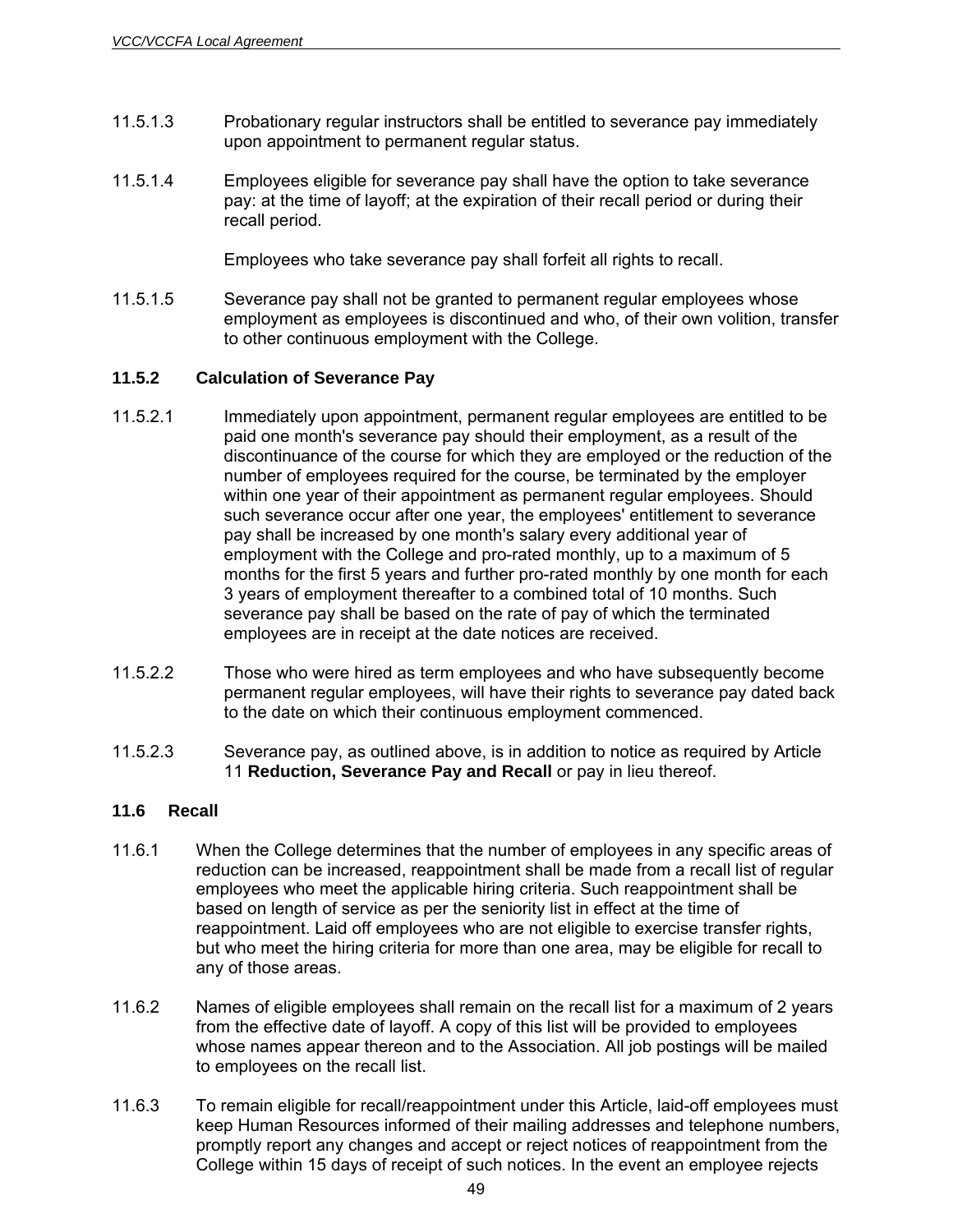an offer of reappointment to an area pursuant to Article 11.6.1, all further rights to recall for that area are lost and the employee will be removed from the recall list for that area.

- 11.6.4 Upon temporary recall or recall/reappointment of an employee by the College, the College shall reinstate accrued sick leave credits and salary step placement as at the time of layoff. Seniority provisions shall be as per Article 10.2.2.
- 11.6.5 Temporary Recall

 Temporary recall rights may be exercised by employees to accept offers of appointments as defined herein. Such appointments do not affect the status of employees as regular instructors except for seniority calculations as per Article 10.1.3 **Regular Instructors**.

11.6.5.1 Definition

 Temporary recall is the acceptance by employees on the recall lists as per Article 11.6.1 of offers of appointment with:

- a) less time status than the time status of the appointments they formerly held; or
- b) the same time status but of less than 4 months duration; or
- c) either the same or less time status but of indeterminate length as a result of replacing employees on leave pursuant to Article 8.4 **Illness or Injury Covered by Workers' Compensation**, Article 8.5 **Illness or Injury Not Covered by Workers' Compensation** or Article 8.13 **Jury Duty and Court Appearance**.
- 11.6.5.2 Employees who accept offers as per Article 11.6.5.1(a) shall:
	- a) complete the class to which they have been temporarily recalled before exercising their recall rights to equivalent time-status appointments;
	- b) accrue all benefit entitlements and if the temporary recall is for less than 4 months have their period of recall entitlement extended by an amount equal to the period of the temporary recall appointment; and
	- c) be entitled to a new 2-year recall period when they are temporarily recalled for periods of 4 months or longer and are subsequently laid-off.
- 11.6.5.3 Employees who accept offers as per Article 11.6.5.1(b) shall:
	- a) complete the class to which they have been temporarily recalled before exercising their recall rights to appointments;
	- b) accrue all benefit entitlements and have their period of recall entitlement extended by an amount equal to the period of the temporary recall appointment; and
	- c) be entitled to a new 2-year recall period if they are temporarily recalled for periods of 4 months or longer and are subsequently laid-off.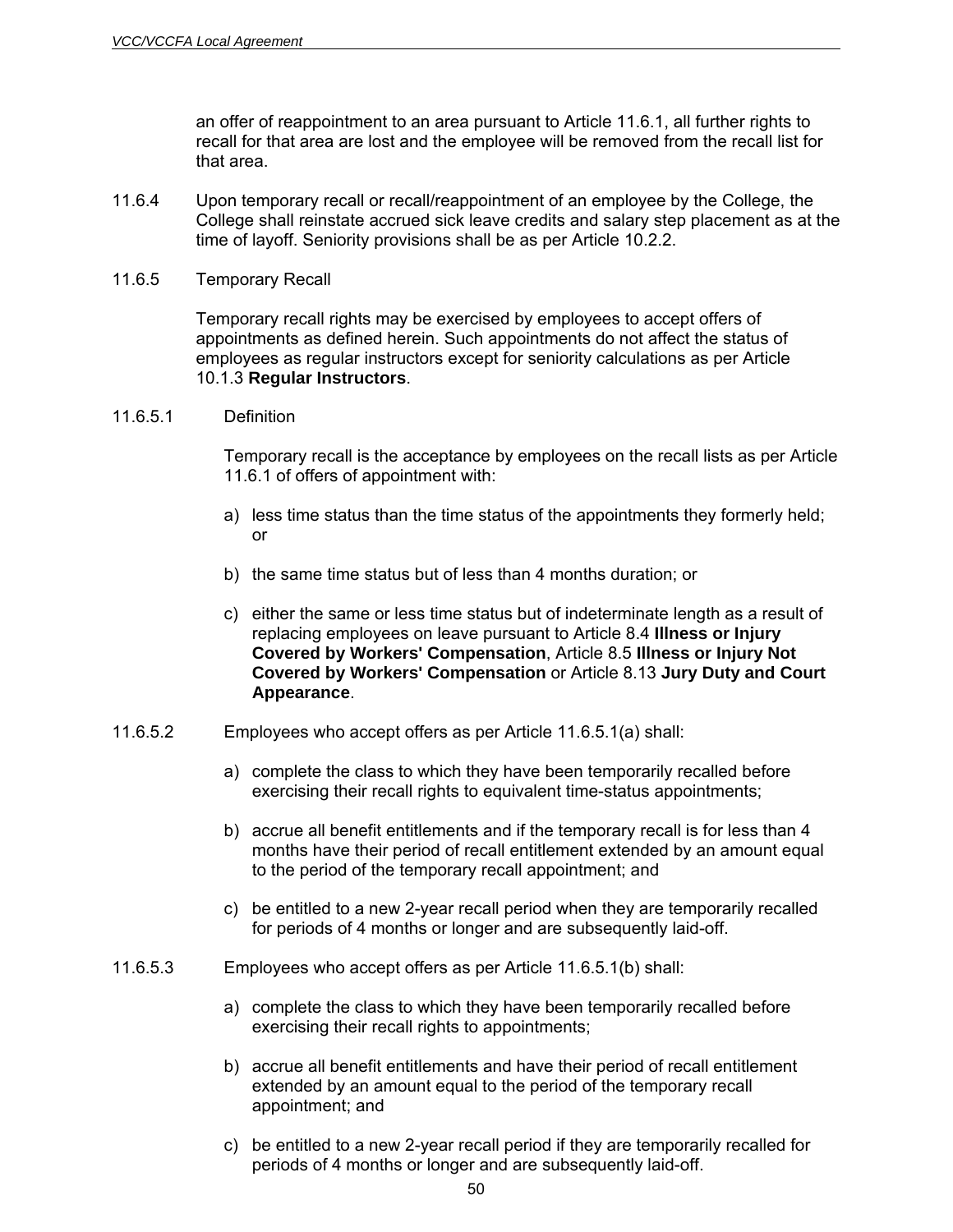- 11.6.5.4 Employees who accept offers as per Article 11.6.5.1(c):
	- a) may, if their temporary recall appointments are or become periods of 4 months or greater, exercise their recall rights to equivalent time status appointments before completing the classes to which they have been temporarily recalled;
	- b) shall be considered to be on temporary recall without rights to further notice of layoff and a new 2-year recall period until the employees being replaced return to duty or until recall or reappointments become available, whichever occurs first; and
	- c) shall accrue all benefit entitlements and have their period of recall entitlement extended by an amount equal to the period of the temporary recall appointment.
- 11.6.5.5 Employees who have accepted temporary recall appointments of less than 4 months shall not be entitled to notice of layoff from such appointments. Employees will not receive notice if the combination of individual temporary recall appointments exceed 4 months. This is without prejudice to the Association's right to challenge the appropriateness of the term of the individual assignments.

# **12 GRIEVANCE PROCEDURE**

12.1 The aggrieved party and/or the Association shall first exhaust all remedies available under this Article before pursuing other remedies available.

 Any difference arising between the parties bound by this Agreement concerning its interpretation, application, operation or any alleged violation thereof, including any question as to whether any matter is arbitrable, shall be resolved without work stoppage and the following stages shall be undertaken without delay:

#### **12.2 Pre-Grievance**

- 12.2.1 The aggrieved employee, alone or with a steward of the Association, may first, take up the matter with the appropriate Dean involved, alone or with any other member of the College staff, within 30 working days of the date on which the incident giving rise to the grievance occurred or of the time when the grievor could have reasonably been expected to become aware of the incident, whichever is later. This stage shall not exceed 7 working days.
- 12.2.2 Any informal resolution of a grievance shall be consistent with this Agreement but shall not be binding on the College, the Association or any other employee.
- 12.2.3 The Association may initiate a grievance concerning any informal resolution.

## **12.3 Stage I**

12.3.1 A formal written grievance may be advanced to the College through the appropriate Dean or delegate by the aggrieved employee with a steward of the Association. The Association will forward a copy of any formal written grievance to Human Resources.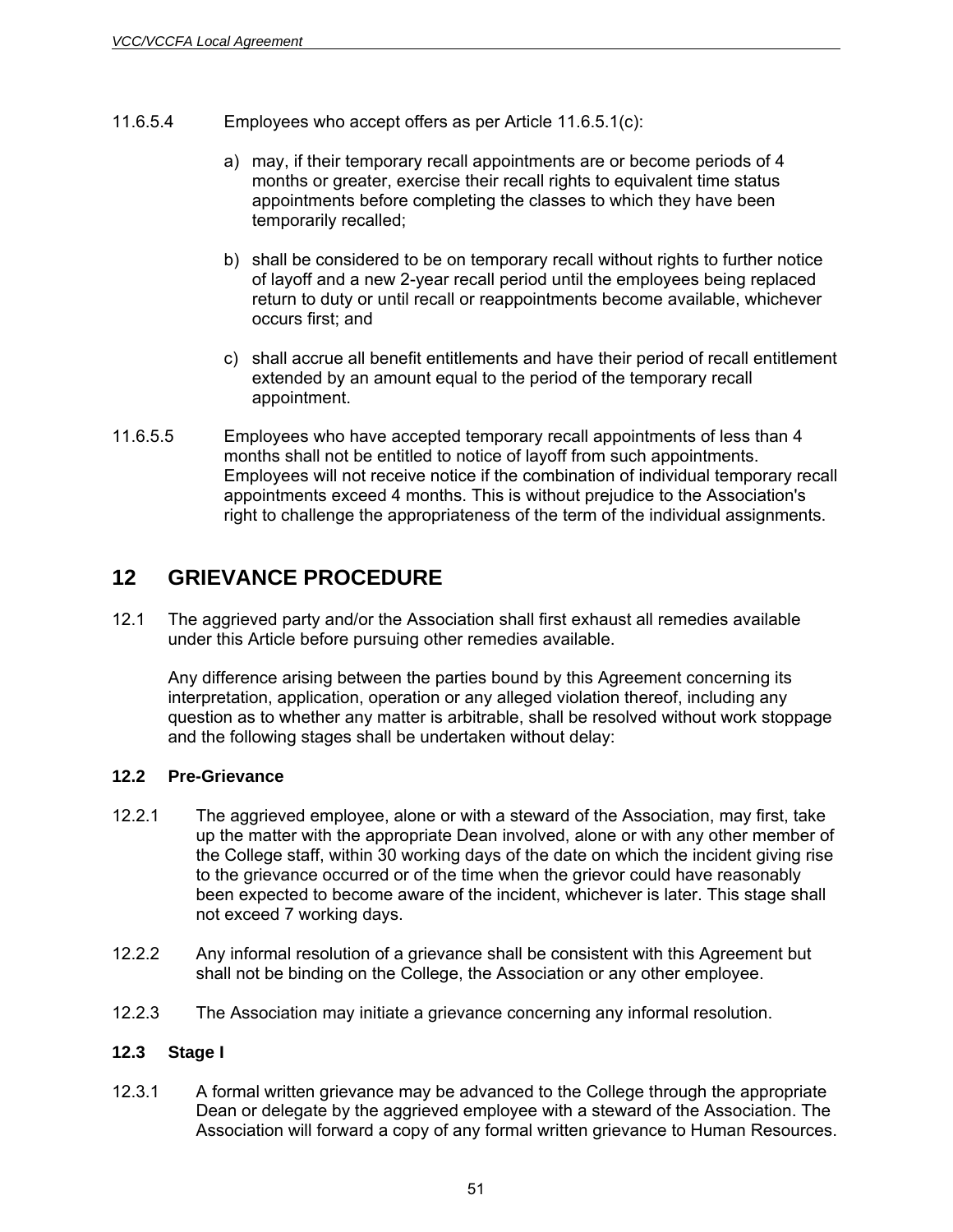- 12.3.2 This shall be done within 30 working days of the date on which the incident giving rise to the grievance occurred or of the time the grievor could have reasonably been expected to become aware of the incident or within 7 days of receiving a response under Article 12.2.1 above, whichever is later.
- 12.3.3 The written grievance shall state the alleged violation(s) and remedy(ies) sought.
- 12.3.4 This stage shall be considered as the official commencement of the grievance procedure. If the matter is not resolved within 7 working days it may be advanced to Stage II.

#### **12.4 Stage II**

 The grievance shall be advanced by the Chief Steward of the Association or delegate to the appropriate Vice President or delegate. If the matter is not resolved within 7 working days it may be advanced to Stage III.

#### **12.5 Stage III**

- 12.5.1 Should no settlement be made, the difference may be referred by the grieving party (either the Association or the College) to a single arbitrator whose decision shall be final and binding and enforceable on all parties. Each party shall pay its own expenses and costs of arbitration and one-half of the compensation and expenses of the arbitrator.
- 12.5.2 Notwithstanding the foregoing, the College and the Association may, by mutual consent, waive the provision to refer the grievance to a single arbitrator and elect to take the grievance to an Arbitration Board for final and conclusive settlement. The Arbitration Board shall consist of 3 members. One member is to be appointed by the Association and one member by the College. The third member, who will be the Chair, will be appointed by the other 2. Failing agreement by them within 7 working days, either party may apply to the Minister of Labour to make such appointment. The decision of the arbitrators, or any 2 of them, made in writing, shall be final and binding on both parties. Each party shall pay: its own expenses and costs of arbitration; the remuneration and disbursements of its appointee to the Arbitration Board and one-half of the compensation and expenses of the Chair and of stenographic and other expenses of the Arbitration Board.
- 12.5.3 The arbitration decision shall be made and transmitted to both parties within 15 working days from the date of the appointment of the arbitrator/Arbitration Board Chair.

## **12.6 Time Limits**

- 12.6.1 The party responsible for advancing the grievance to each succeeding step shall do so by notifying the other party in writing, not later than 7 working days from the expiration of the previous stage. The succeeding stage shall commence the day following receipt of such notice. If such notice is not given, the grievance shall be deemed to be abandoned and all recourse to the grievance procedure shall be at an end.
- 12.6.2 Extensions of the time periods in the steps shall be made only by agreement of the parties concerned.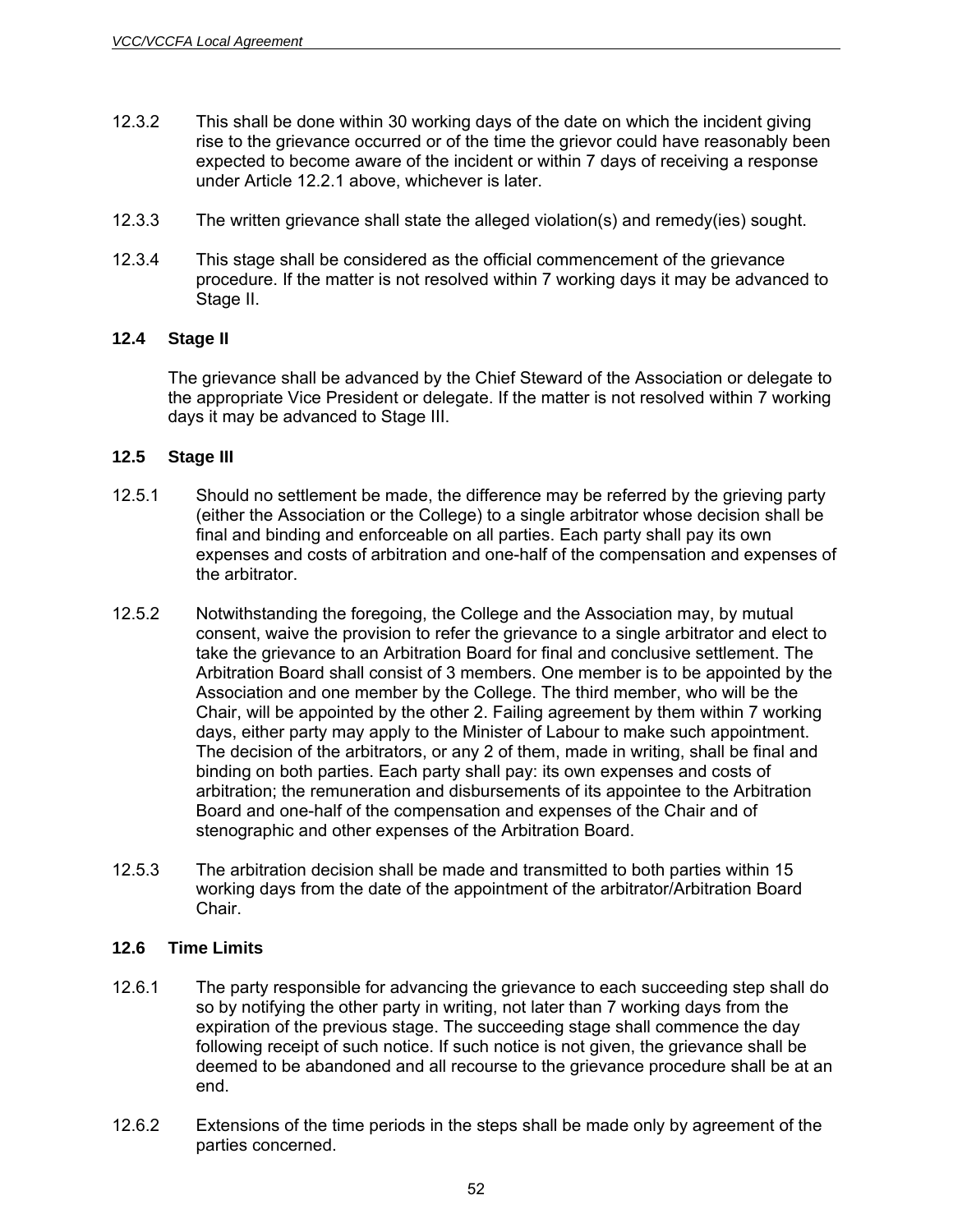# **12.7 Suspension or Dismissal**

 Any employee bound by this Agreement who alleges suspension or dismissal for other than proper cause, shall be entitled to have such grievance settled in accordance with the grievance procedure set forth above, commencing at Stage II.

 If the grievance is not resolved at Stage II, it may be referred by either party to an arbitrator mutually agreed to by the parties, for a final and binding determination. If such employee is found by the arbitrator to have been suspended or dismissed for other than proper cause, the arbitrator shall make an order in accordance with the *Labour Relations Code*.

## **12.8 Layoff, Recall or Severance**

 Any difference arising between the parties concerning the application, operation or any alleged violations of Article 11.4 **Reduction Sequence**, Article 11.5 **Severance Pay** and Article 11.6 **Recall** shall be settled in accordance with the grievance procedure set forth above, commencing at Stage II. If the grievance is not resolved at Stage II, it may be referred by either party to an arbitrator mutually agreed to by the parties for final and binding determination.

## **12.9 Policy Grievance**

 Where either party disputes the general application, interpretation or alleged violation of an Article of this Agreement, the dispute shall be discussed initially with the appropriate Vice President or delegate or the President of the Association or delegate, as the case may be, within 30 working days of the date on which the incident giving rise to the grievance occurred or of the time when the party could have reasonably been expected to become aware of the incident, whichever is later. Where no satisfactory agreement is reached, either party may refer the dispute to the grievance procedure commencing at Stage III.

# **13 SELECTION AND APPOINTMENT OF INSTRUCTIONAL ASSOCIATES, DEPARTMENT HEADS, ASSISTANT DEPARTMENT HEADS AND COORDINATORS**

- 13.1 An Instructional Associate, Department Head, Assistant Department Head or Coordinator must simultaneously be a full-time regular instructor.
- 13.1.1 For Department Heads, Assistant Department Heads and Coordinators I and II, the selection/appointment process shall include either a selection committee or an election procedure.
- 13.1.2 For Instructional Associates, the selection/appointment process shall be by selection committee.
- 13.1.3 An applicant does not have to be a full-time regular instructor at the time of the interview. The applicant, if appointed to the posted position, shall automatically become a full-time regular instructor at the time of appointment.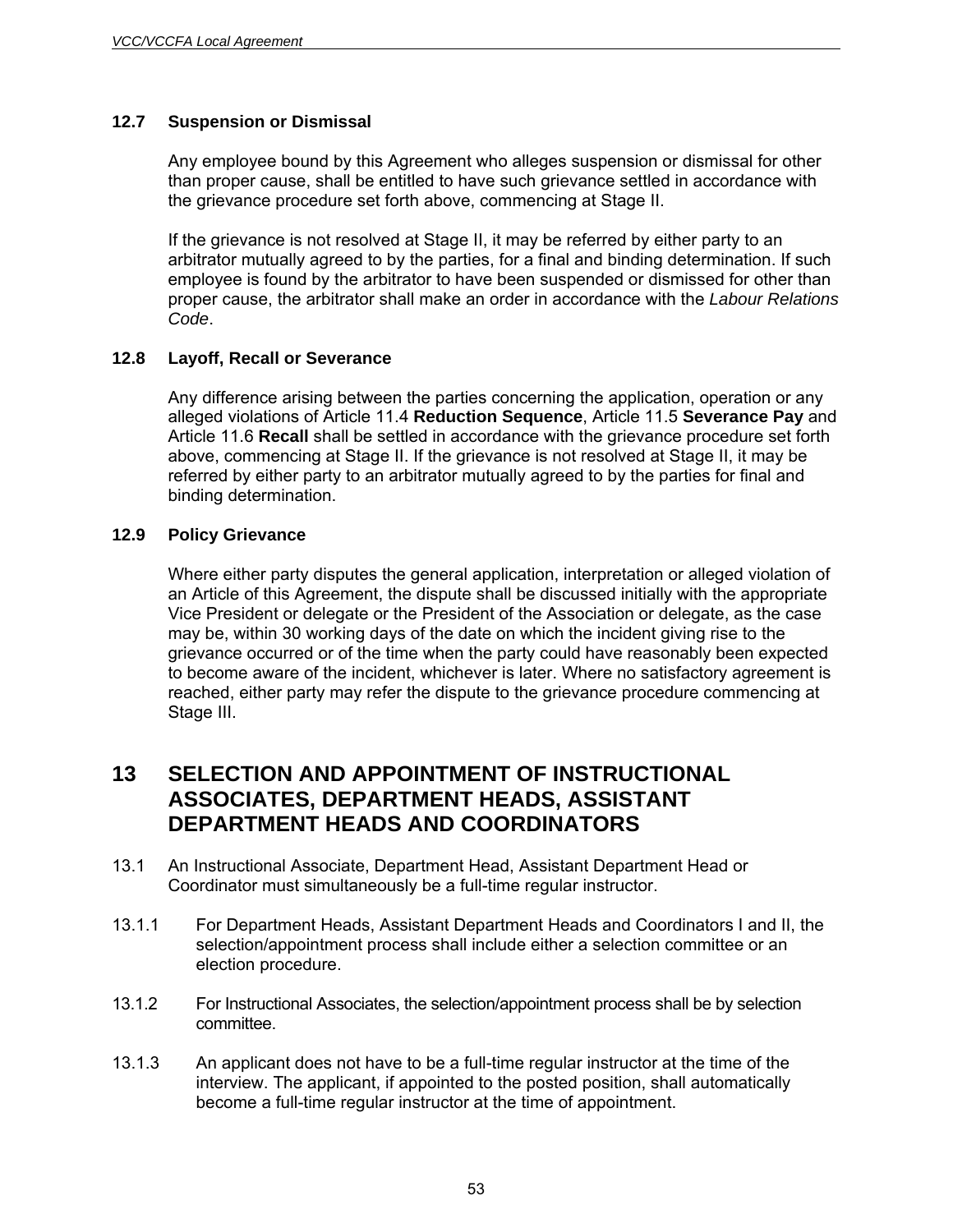# **13.2 Posting**

- 13.2.1 The appropriate Dean or Director shall initiate the selection/appointment process no less than 8 weeks before the date of vacancy as per Article 13.3 **Terms of Appointment**.
- 13.2.1.1 The selection/appointment process will commence with a posting for the vacant position. The posting period will be for 6 weeks and will close at 11:55 p.m. on the closing date. A waiver in full, or in part, of the 6 week posting period requires the agreement of the College and the Association.
- 13.2.2 The posting shall indicate the procedure being used to fill it and the internal or external status of the competition. The posting shall be available in the public area within the department, School or Centre\* and area concerned throughout the process.

#### **\*** Schools and Centres are noted in Appendix II **Areas**

- 13.2.2.1 Prior to the distribution of a job posting, Human Resources shall forward a copy of the posting, including an indication as to whether the posting is to be internal or external, to the Association President for cross referencing against the previous posting for that position. The Association President must respond to Human Resources within 5 working days, if there are any concerns about the posting.
- 13.2.2.2 Copies of all postings with the attached job descriptions shall be maintained on file in Human Resources for future reference.
- 13.2.3 Extension of the application deadline shall be at the discretion of the appropriate Vice President for all postings. Where the deadline for application has been extended, all applicants shall be notified in writing of the circumstances.
- 13.2.4 Applicants should respond to a posting with a complete vitae. The College shall not be asked to take information from applicants' Personnel Files.

# **13.3 Terms of Appointment**

13.3.1 The terms of appointment as Instructional Associates, Department Heads, Assistant Department Heads or Coordinators, shall conform to 3-year cycles that end on December 31 for Department Heads and Coordinators II and on June 30 for Assistant Department Heads, Coordinators I and Instructional Associates. Appointments that commence at unusual times will be extended so as to conform to the term cycle as referenced above.

# 13.3.1.1 **Choice of Term Cycle**

 At least 4 months prior to the end of the current term cycle, departments may choose to change the end date of their term cycle from June 30 to December 31, or vice-versa. Any change in the end date, and the commencement of such a change, shall be determined using the process outlined in Articles 13.4.2, 13.4.3, 13.4.4 and 13.4.5.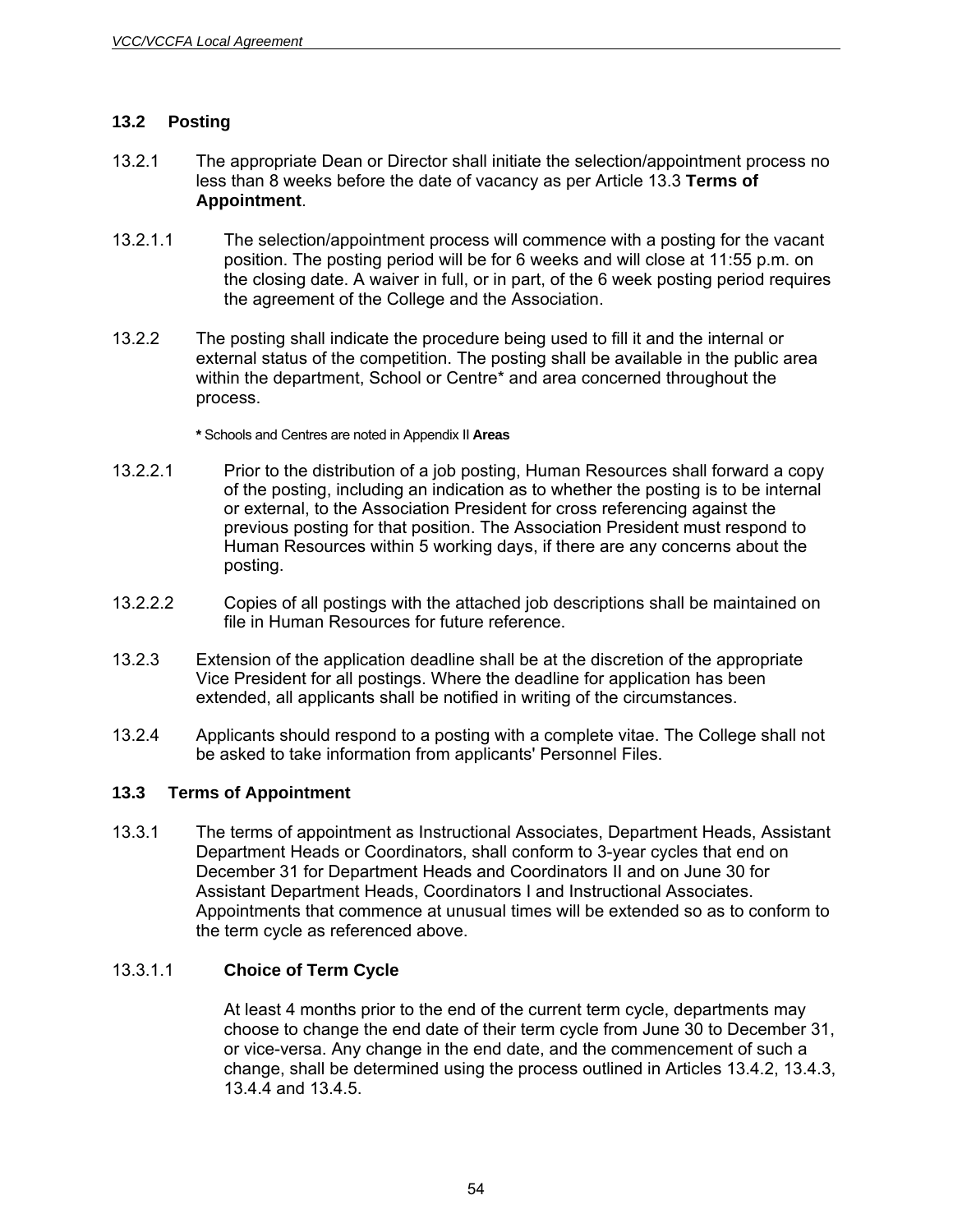- 13.3.2 The terms of appointment as Instructional Associates, Department Heads, Assistant Department Heads or Coordinators, shall be initially for a one-year probationary period. Instructors with these appointments shall be evaluated during the probationary period.
- 13.3.2.1 The criteria, methods and procedure to be used for the evaluation shall be established through the Joint Steering Committee as per Article 3.10.2.1.3 **Evaluation and Appraisal of Instructors with Responsibility Allowances** and Appendix VIII **Guidelines for the Evaluation and Appraisal of Instructors with Responsibility Allowances**.
- 13.3.3 In the case of Instructional Associates, upon satisfactory completion of the probationary period and on the recommendation of the appropriate Vice President, the appointee shall be confirmed for the remainder of the term of appointment. At the end of the 3 year term, Instructional Associates shall return to their previous positions as instructors.
- 13.3.4 In the case of Department Heads, Assistant Department Heads and Coordinators, upon satisfactory completion of the probationary period the appointee shall be confirmed for the remainder of the term of appointment. The instructor may be appointed to one further 3-year term, without evaluation, provided the selection/appointment process chosen under the terms of Article 13.4 **Choice of Selection Method for Department Heads, Assistant Department Heads and Coordinators** is followed.
- 13.3.4.1 After completing 6 consecutive years as Department Head, Assistant Department Head or Coordinator, instructors shall not be eligible to be appointed to the position they have held for a period of at least 3 years. This provision may be waived for a Department Head, Assistant Department Head or Coordinator in departments or areas of 3 or fewer full-time equivalent instructors.

## **13.4 Choice of Selection Method for Department Heads, Assistant Department Heads and Coordinators**

- 13.4.1 Initially, and thereafter as needed, each department or area with more than 3 fulltime equivalent instructors shall meet to decide which of 2 methods:
	- a) election, or
	- b) selection committee

 will be used to select an instructor to fulfil the responsibilities of Department Head, Assistant Department Head, Coordinator I or Coordinator II.

- 13.4.2 The choice made under the terms of this Article shall remain in force unless changed by secret ballot of the instructors concerned at a meeting called under the terms of Article 13.4 **Choice of Selection Method for Department Heads, Assistant Department Heads and Coordinators**. Such a change requires a two-thirds majority of those voting to be effected.
- 13.4.3 Such meetings shall be initiated and chaired by Association designated Stewards or delegates, who shall be responsible for administrating the voting process. When necessary to cover extended shifts, more than one meeting may be called within one department or area.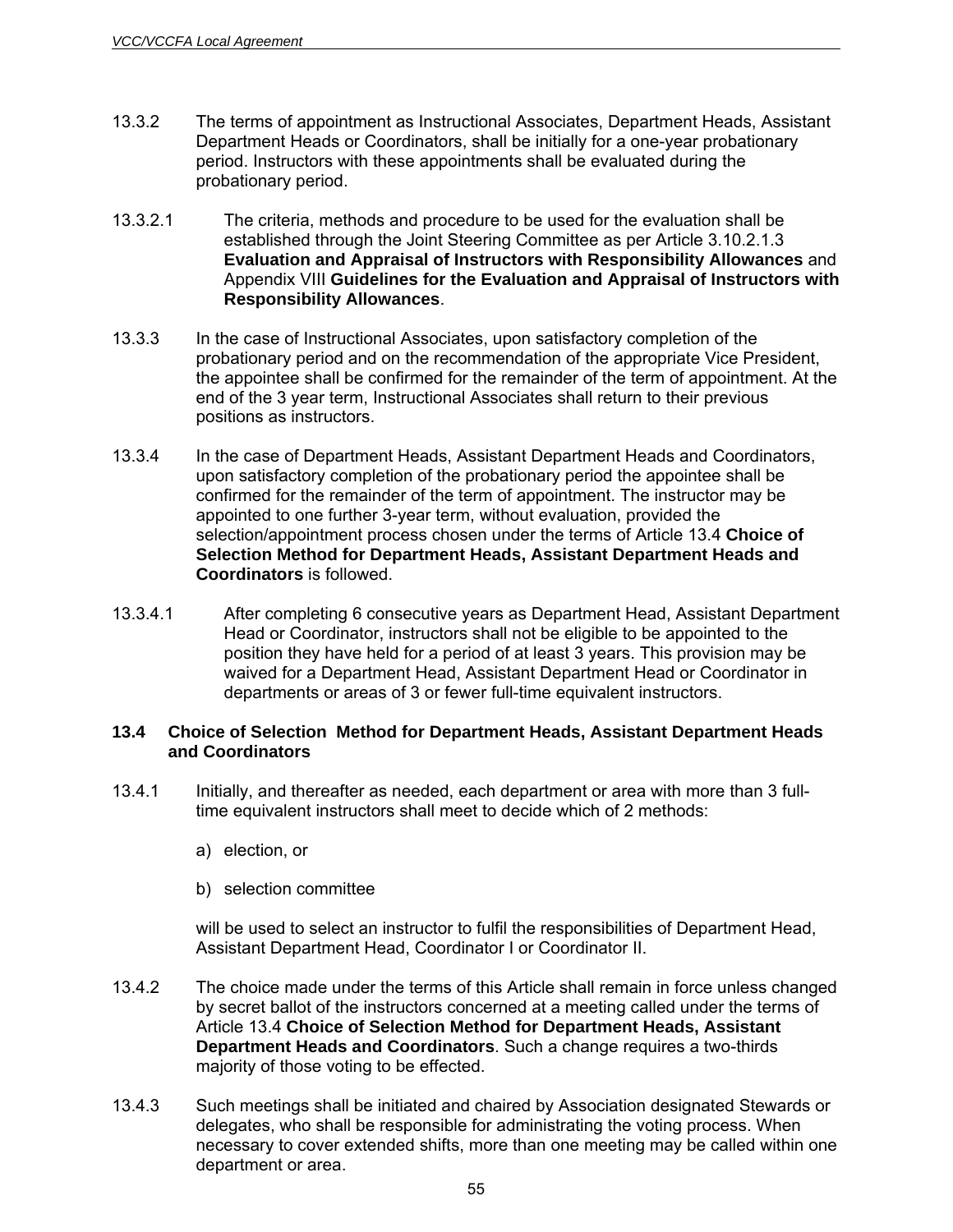- 13.4.4 All instructors in an area or department who in the month of the meeting hold or held term or regular appointments; who are on vacation accrued while they were members of the department or who are on approved leaves of absence shall be eligible to attend and vote.
- 13.4.5 Voting shall be by secret ballot of those at the meeting(s). The method receiving the higher number of votes shall be used. In case of ties, the vote shall be repeated.
- 13.4.6 There shall be a ballot on the choice of selection committee or election for each position in a department or area. The designated Steward or delegate shall inform the Association and the College of the results.
- 13.4.7 Departments or areas of 3 or fewer full-time equivalent instructors shall only use selection committees.

### **13.5 Election Procedures and Procedural Guidelines for the Election of Department Heads, Assistant Department Heads and Coordinators**

 The election of instructors to fulfil the responsibilities of Department Head, Assistant Department Head, Coordinator I or Coordinator II shall be conducted as per the procedural guidelines in this Article.

- 13.5.1 Prior to the distribution of a job posting, the College shall forward a copy of the posting to the Association for review. The Association shall respond within 5 working days.
- 13.5.2 The posting takes place as per Article 13.2 **Posting**. All timelines may only be waived with the mutual approval of the Association and the College.
- 13.5.3 Within the posting period, the Association shall notify the appropriate Dean or Director of the Steward or delegate who will chair the election.
- 13.5.4 The Chair of the election shall, within the posting period, consult with the department or area members, to set the election, to be held no later than 3 weeks prior to the commencement of an appointment. Two week**'**s notice of the meeting shall be given.
- 13.5.4.1 The College shall provide clerical support to the election process.
- 13.5.5 All instructors in an area or department who in the month of the meeting hold or held term or regular appointments; who are on vacation accrued while they were members of the department or who are on approved leaves of absence shall be eligible to attend and vote.
- 13.5.6 The Chair shall meet with an Instructional Associate to review the applications in order to ensure that the minimum qualifications for the position have been met.
- 13.5.7 The Chair shall, in writing, advise all instructors concerned of the candidates' names in alphabetical order and that arrangements can be made through the appropriate Dean's or Director's office to make the resumes available for review.
- 13.5.7.1 All candidates will be notified of the meeting time and that they will have an opportunity to speak for up to 5 minutes.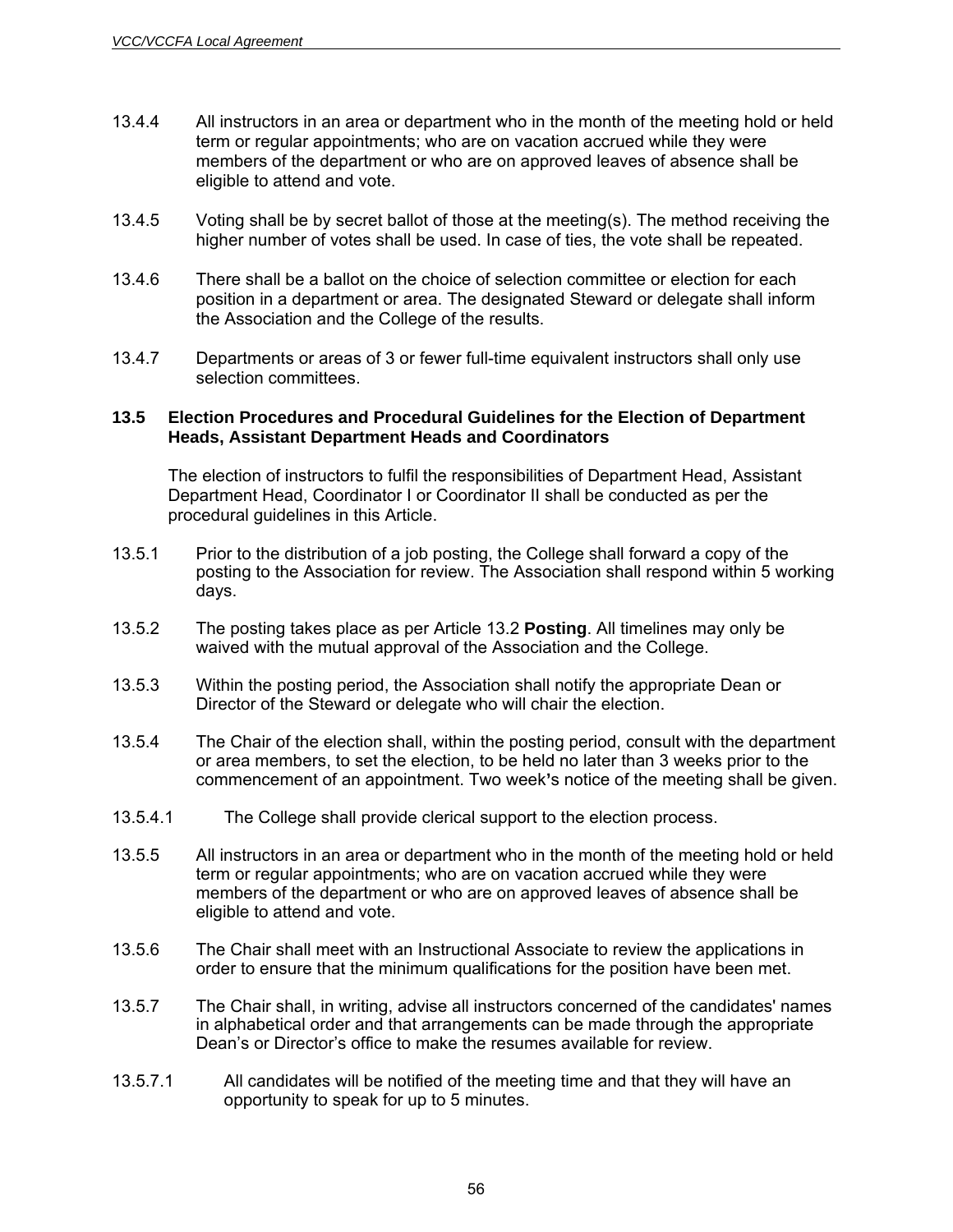## 13.5.8 Election Meeting

- 13.5.8.1 Candidate resumes will be available at the meeting place for a half-hour prior to the meeting.
- 13.5.8.2 After the opening statements of each candidate, the Chair shall then conduct a question and answer period. All candidates shall have the opportunity to respond to each question.
- 13.5.8.3 Once the question period has concluded the candidates may offer closing statements of up to 2 minutes.
- 13.5.9 Voting Process
- 13.5.9.1 Voting commences immediately following closing statements and is conducted by secret ballot. When necessary to accommodate extended shifts, the period of balloting may be extended by the meeting.
- 13.5.9.2 Valid ballots shall be marked with the name of the candidate chosen or the word "no" if no candidates are deemed satisfactory; when there is only one candidate, ballots shall be marked either "yes" or "no".
- 13.5.9.3 Any spoiled or blank ballots shall not be considered valid.
- 13.5.9.4 Only those eligible as per 13.5.5 above may vote. There is no proxy voting.
- 13.5.9.5 A candidate named on more than 50% of the valid votes cast on a ballot; or, in the case of a single candidate, with more than 50% of the valid ballots marked "yes" shall be considered elected and the meeting is adjourned. (See Article 13.5.10)
- 13.5.9.6 When there are more than 2 candidates and no candidate receives more than 50% of the valid votes cast then the candidate with the least votes is eliminated and another ballot is held.
- 13.5.9.7 When there are 4 or more candidates and no candidate receives more than 50% of the valid votes cast and a tie occurs between those with the least votes then the tied candidates are eliminated and another ballot is held.
- 13.5.9.8 When there are 3 candidates and no candidate receives more than 50% of the valid votes cast and a tie occurs between those with the least votes then another ballot is held with all 3 candidates remaining on the ballot.
- 13.5.9.9 When there are 2 candidates and both candidates receive the same number of valid votes then another ballot is held; if they remain tied, the meeting shall be adjourned and reconvened at a convenient time as per Article 13.5.8 **Election Meeting** and then Article 13.5.9 **Voting Process**. The Chair shall so advise the Association and the appropriate Dean or Director.
- 13.5.9.10 When a single candidate does not receive more than 50% of the valid votes cast, the voting process shall be considered complete and the meeting is adjourned. (See Article 13.5.10)
- 13.5.10 The Chair shall only advise the department or area whether the voting process is complete or not.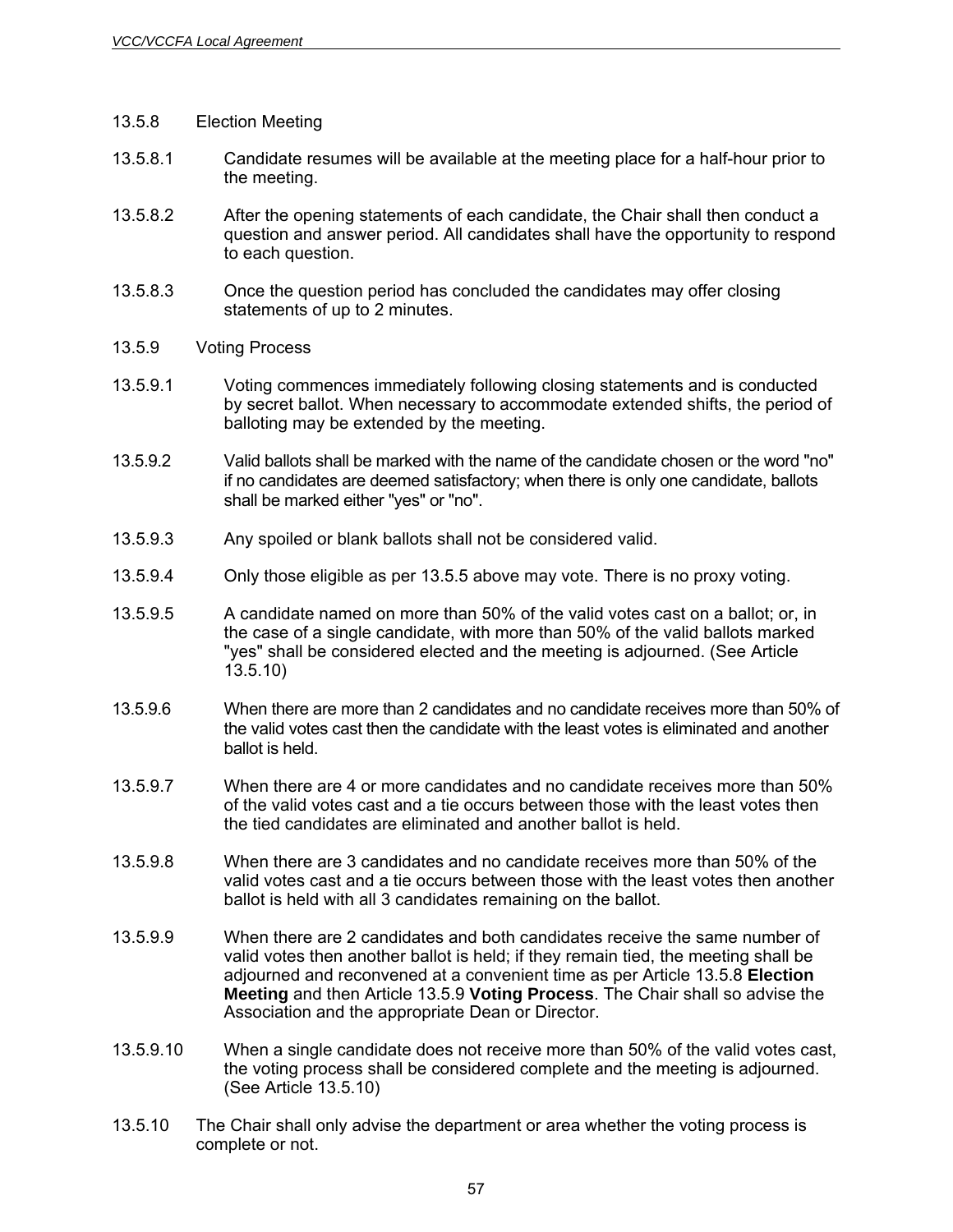- 13.5.11 Immediately following the meeting, the Chair shall validate the ballot count with a Steward before destroying the ballots.
- 13.5.12 The Chair shall only advise the appropriate Dean or Director of the name of the successful candidate or if no candidate was successful.

#### **13.6 Selection Committee Procedures**

- 13.6.1 When a position has been posted for Instructional Associate and for other positions of Department Head, Assistant Department Head or Coordinator where this method has been chosen, a selection committee shall be formed. All applications will be referred to it. A full job description of the position for which the selection is to be made shall be posted and given to the committee members at the time the committee is struck.
- 13.6.2 Committee members shall be informed at least 10 duty days in advance of the date, time and place of the interviews.
- 13.6.3 Applications and supporting documents will be available, in confidence, to committee members at least 10 days prior to the interviews and will be given to committee members at least one day prior to interviews.
- 13.6.4 The committee shall meet prior to the interviews allowing sufficient time to ensure an understanding of the applicable provisions of this Agreement and to determine the application of the procedural guidelines.
- 13.6.5 Overview of the Selection Committee's Work

Selections shall be conducted as per the following procedures:

The committee's work consists of 3 phases:

1) Pre-interview Meeting

 All applications are reviewed at the pre-interview meeting; a short list is made if necessary; interview questions are decided upon; the order of members' questions and candidate appearance is decided and the procedural guidelines are reviewed.

 After the pre-interview meeting, but before the interview meeting, the faculty selection committee delegates shall seek input about candidates, relative to the job description and posting from appropriate departments' or areas' faculty.

2) Interview Meeting

 At the interview meeting, the various short-listed candidates are interviewed by the committee.

3) Decision Process

 The process of deciding who is to be selected is undertaken after all of the appropriate candidates have been interviewed.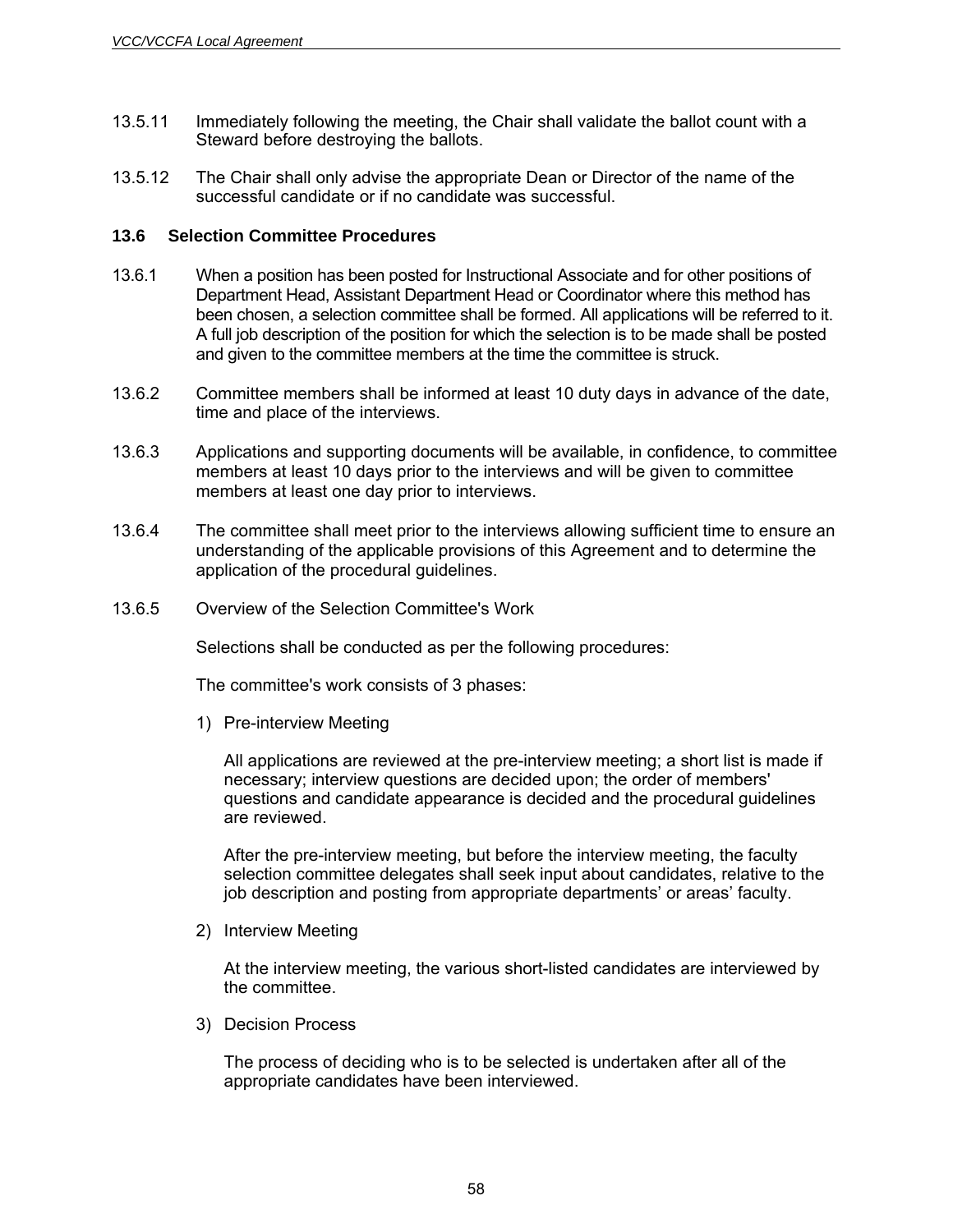#### 13.6.6 Selection Committee Composition

#### 13.6.6.1 Instructional Associate

 The nominee of the College President as Chair; the appropriate Vice President or delegate; **\***a regular instructor selected by the Association and 2 regular instructors selected by the instructors.

 **\*** The instructor selected by the Association will have voice but no vote in the selection process.

13.6.6.2 Department Head and Coordinator II

 An administrator named by the appropriate Vice President; an Instructional Associate in the capacity of Chair; **\***a regular instructor selected by the Association who is not an instructor in the School or Centre concerned and an instructor from outside the department involved chosen by the instructors in the department concerned. Where the number of instructors in the department concerned exceeds 4 in number, an instructor from within the department who is not a candidate for the position shall be added to the committee and shall be selected by the instructors in the department concerned.

 **\*** The instructor selected by the Association will have voice but no vote in the selection process.

13.6.6.3 Assistant Department Head and Coordinator I

 An Instructional Associate in the capacity of Chair; the Department Head; **\***a regular instructor selected by the Association who is not an instructor in the department concerned and an instructor from outside the department involved chosen by the instructors in the department concerned. Where the number of instructors in the department concerned exceeds 4 in number, an instructor from within the department who is not a candidate for the position shall be added to the committee and shall be selected by the instructors in the department concerned.

 **\*** The instructor selected by the Association will have voice but no vote in the selection process.

13.6.6.4 Selection of Selection Committee Members

Association Delegate

- a) Depending on the position under consideration either the College President or the Dean or Director shall request in writing from the Association President that an Association delegate to the selection committee be appointed. This delegate shall assume the responsibility for conducting a department or area meeting for the selection of an instructor(s) to sit on the selection committee, as per Articles 13.6.6 through 13.6.6.3.
- b) Confirmation of the Association delegate must be forwarded by the Association President to the College President or appropriate Dean or Director in a timely manner. The confirmation letter shall be copied to all constituent groups.
- c) It is the responsibility of the Association President to ensure that the Association delegate understands the meeting rules of order and any other items related to the delegate's duties as outlined in these guidelines.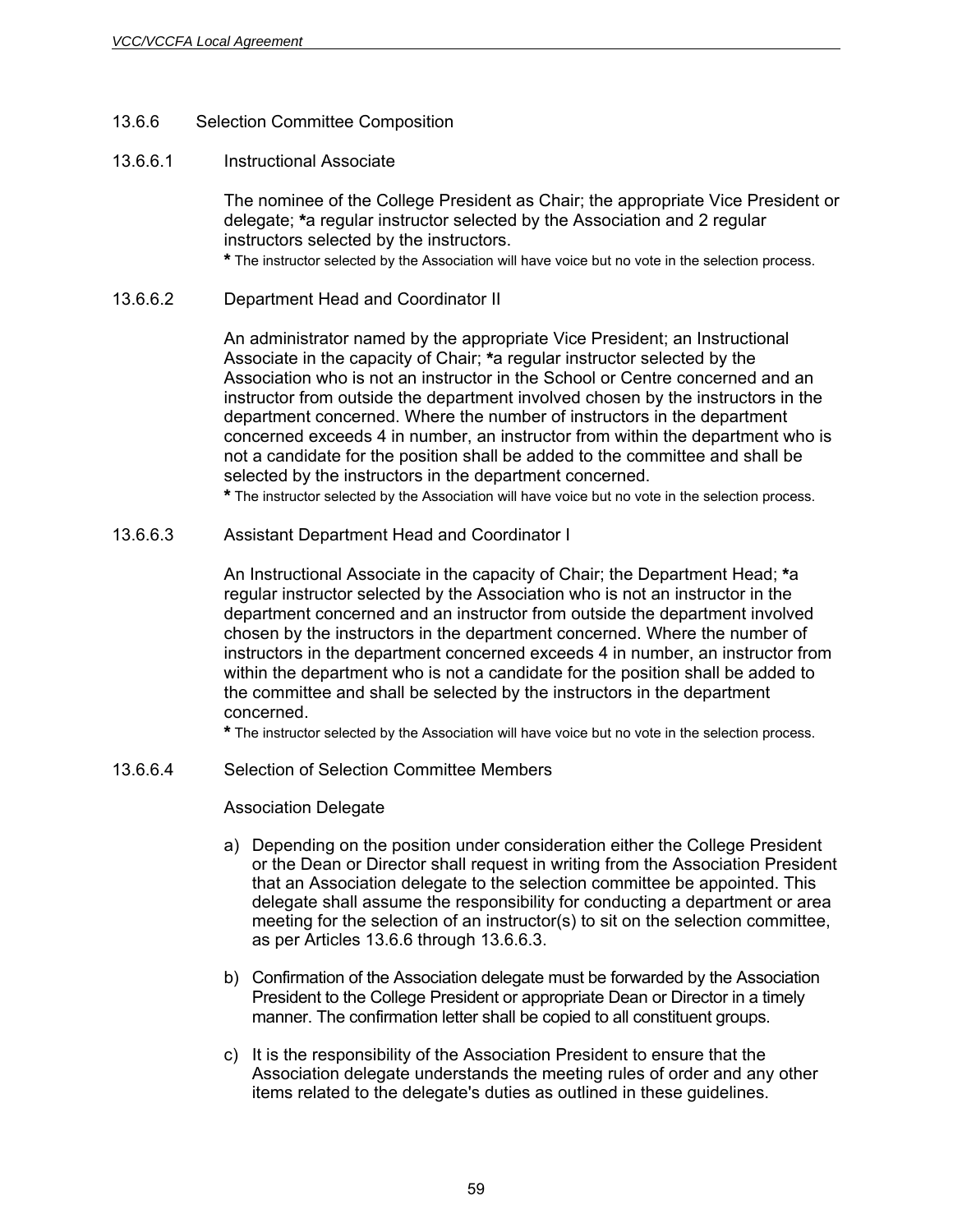## 13.6.6.5 Department or Area Meeting

- a) A meeting shall be convened by the Association delegate after the closing date for applications. The purpose of the meeting is to provide a forum for discussion and to select members from the department or area for service on the selection committee in accordance with this Agreement. As well, alternates for each delegate must be selected. To ensure maximum attendance, the Association delegate shall give 5 working days notice of the meeting in writing to each constituent by delivering this notice through the College mail.
- b) The Association delegate shall chair the meeting. Instructors in a department or area who currently hold term or regular appointments shall be eligible to attend and vote.
- c) Applicants may attend and vote.
- d) Voting is by secret ballot. The person(s) with the greatest number of votes is the selection committee delegate(s); the person(s) with the next greatest number of votes is the alternate(s). The Association delegate must reinforce the principle of confidentiality and state very clearly that all selection committee members must adhere to this principle. The Association delegate shall inform the selection committee chair in writing of the name(s) of the delegate(s) and alternate(s).
- e) If a selected delegate to the selection committee cannot attend the preinterview meeting or the interview meeting, then the alternate must carry through to the conclusion of the selection committee proceedings. Adequate notice of the selection committee meeting schedules shall be provided to the alternate delegates by the selection committee chair.
- 13.6.6.6 Chair of Selection Committee

 For positions of Coordinators, Assistant Department Heads and Department Heads, the Instructional Associate is selection committee chair.

#### 13.6.6.7 Pre-Interview Meeting

 It is the responsibility of the selection committee chair to set up the pre-interview meeting by alerting all members of the selection committee of the time and place and also to follow up with a confirming memo.

At the pre-interview meeting the following shall be accomplished:

- Review of the position posting including the duties, responsibilities and qualifications;
- Determine criteria and process for the short-listing of candidates;
- Review of all applications, both internal and external, in order to determine which applicants meet the criteria;
- Prepare a short-list(s) of the candidates that meet the prescribed criteria;
- Determine the questions to be asked of the applicants that shall be interviewed; and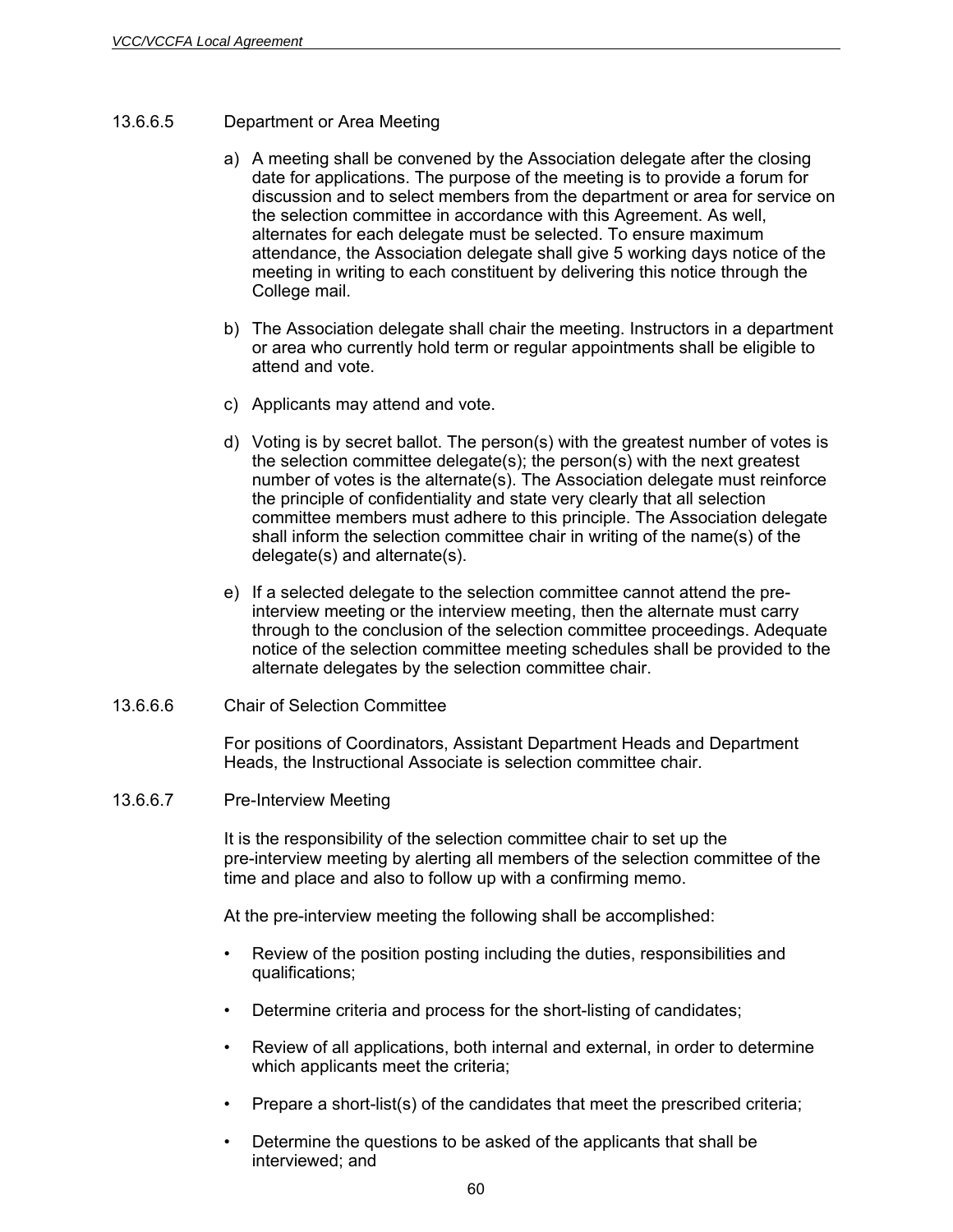Determine the order in which the questions shall be asked.

 At the end of the pre-interview meeting, the chair shall collect all the documentation pertaining to the applicants and the process and remind the delegates that the information is confidential.

13.6.6.8 Short-listing of Candidates

 The selection committee delegates at the pre-interview meeting shall determine the process and establish the criteria which determine who will be short-listed.

 All candidates who, in the selection committee's judgement, meet the criteria shall be short-listed. Three short-lists shall be made: one for candidates from within the bargaining unit; one for other employees of the College and one for external candidates.

Short-listed candidates shall be interviewed in the following order:

- 1) those from within the bargaining unit; if no candidate is found suitable for the position, then
- 2) those who are not within the bargaining unit but who are employees of the College; if no candidate is found suitable for the position, then
- 3) external candidates.

 If the Selection Committee selects a candidate as per 13.6.6.8 (1) then interviewing of candidates on the next short-list shall not proceed.

 A secret ballot shall, upon request of any member of the selection committee, be used to determine the short-lists if this appears helpful.

The short-listing of at least one candidate is sufficient for the process to continue.

 If at the conclusion of the pre-interview meeting, the delegates determine that there are no applicants who meet the criteria, the chair shall retain all documentation and forward said documentation along with a memo to the College President or appropriate Vice President, indicating that no suitable candidates were found. The memo shall be signed by all selection committee delegates. Minority opinions on the matter, can if so requested by a delegate(s), be forwarded as well.

 The College President or appropriate Vice President shall reconvene the selection committee to discuss the non-suitability of applicants.

#### 13.6.6.9 Release of Names

 All short-listed candidates (internal and external) shall be contacted by the chair and be asked for permission to release their names to the public.

 If permission is denied by any short-listed candidate, the candidate's application must be considered as confidential.

 Candidate's permission to release their names shall be announced to the selection committee delegates by the chair.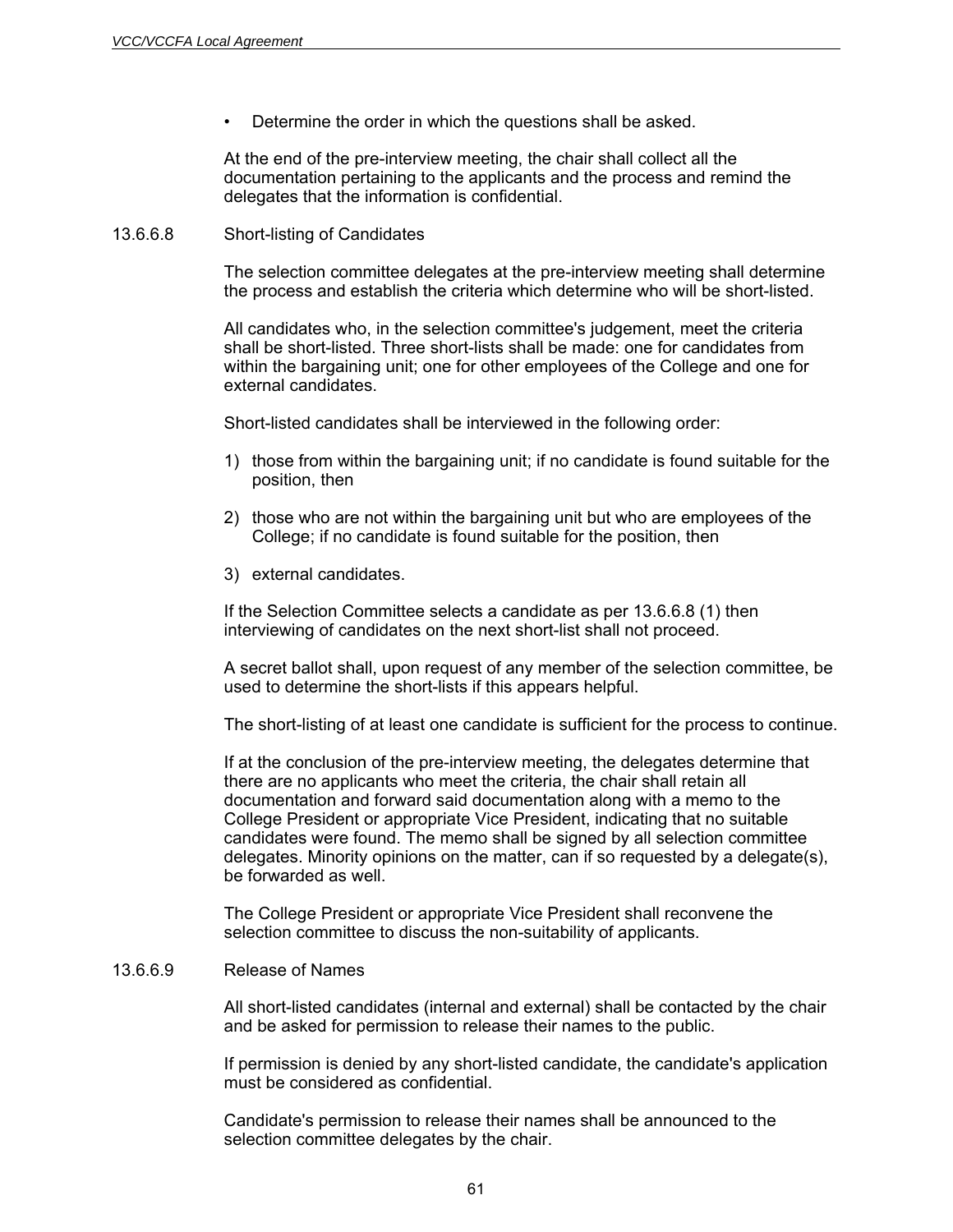#### 13.6.6.10 Preparation for Interviewing

 All questions to be asked by each delegate are determined. These questions shall be typed and distributed to each delegate at the interview meeting.

#### 13.6.6.11 After the Pre-Interview Meeting

 Within 3 days after the pre-interview meeting, the selection committee chair shall inform all candidates of their status in the competition.

 The selection committee chair, pursuant to Articles 13.6.2 and 13.6.3, shall confirm with the candidates and the committee members a convenient and reasonable date and time for the interview(s), following up with a memo of confirmation to candidates and committee members.

 The selection committee chair shall make applications and supporting documents available in confidence to committee members at least 10 days prior to the interview and shall give each member a copy of them at least one day prior to the interview.

- 13.6.6.12 Proceedings at the Interview Meeting
	- a) The chair shall welcome the interviewee to the proceedings and introduce each committee member by name and area of representation.
	- b) It shall be explained to the interviewee by the chair, that this is a selection committee; but that the candidate, if successful, will be appointed by the appropriate Vice President, Dean or Director.
	- c) The selection committee's decision making process shall be explained to the interviewee by the chair.
	- d) The interviewee shall be informed that the selection committee process is confidential and under the control of the chair.
	- e) The interviewee shall be given an explanation of how the "round-robin" interview process is to take place. That is, each delegate shall be given the opportunity to ask questions as agreed upon at the pre-interview meeting and that there may be a possibility of the committee asking the interviewee to leave the room while the selection committee discusses procedural matters.
	- f) Each delegate shall ask their particular set of pre-agreed upon questions, in the same manner, to each interviewee. Some variation in the questioning may be required depending on the background of the interviewee.
	- g) Adjunct (connected or follow-up) questions may be asked, but delegates must first seek permission of the chair.
	- h) The chair shall ask the interviewee if there are any points that need clarification.
	- i) The interviewee shall be given the opportunity, with the chair's permission, to ask questions of clarification throughout the interview process. At the end of the interview, the interviewee shall, with the chair's permission, have the opportunity to ask delegates follow-up questions or make a final statement.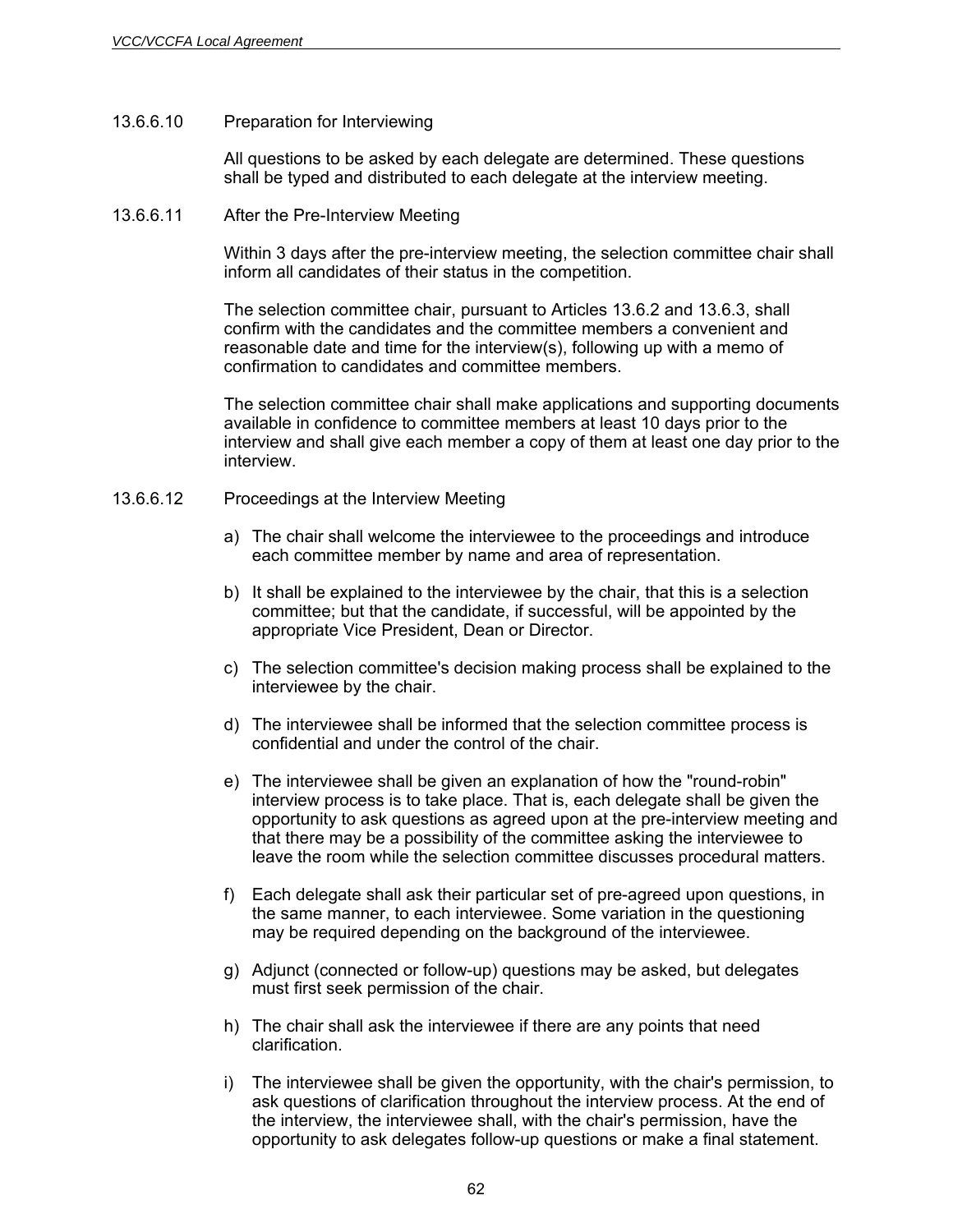- j) It is appropriate to discuss procedural questions after each interview if clarification is needed, but discussion of applicants shall not occur between interview sessions.
- k) The above processes are repeated until all the short-listed candidates have been interviewed.
- 13.6.6.13 Decision Process
- 13.6.6.13.1 Decision by Majority Vote and Appointment of the Selected Candidate
	- a) Normally, there shall be 2 ballots to confirm a committee's selection. After all candidates have been interviewed and prior to any discussion, a secret ballot shall be conducted by the chair. Delegates shall be asked to indicate their choice. The chair shall then count the ballots and indicate the results after every ballot. The ballots are then destroyed. Members may return a blank ballot.
	- b) A discussion shall then ensue under the chair's direction during which each delegate (in order of interview) shall explain their decision relative to the criteria agreed upon.
	- c) After all delegates are satisfied that full discussion has taken place, a second secret ballot shall be called by the chair. If there is a majority for a candidate on this second ballot, then that candidate shall be the selection of the committee and the process proceeds as follows in Article 13.6.6.13.1(v). If there was not a majority vote, then the process proceeds as in the next Article below.
	- d) If there was a unanimous first ballot; and after the discussion described in Article 13.6.6.13.1(ii), and all delegates agree the second ballot shall be waived; then the choice for the first ballot shall be selection of the committee.
	- e) The chair then terminates this part of the interview process, thanks the delegates and collects all confidential documents. The delegates may keep their summary notes. These are considered confidential and shall be destroyed after the actual appointment is made or the selection committee stands down.
	- f) The chair then drafts a memo addressed to the individual who shall make the appointment. This memo states the position name, the date of the interview process, the names of the delegates and, as per Article 13.7 **Appointment Process for both Selections and Elections**, the decision of selection committee.
	- g) If the selected person is not appointed, the person responsible for the appointment shall meet with the selection committee to attempt to reach accord as per Articles 13.7.1 and 13.7.2.2.
	- h) In instances where the selection committee has selected an applicant who is not currently a member of the Association, the College President or appropriate Dean or Director shall request Human Resources to conduct a thorough reference check (at least 2 references should be contacted). Any concerns shall be brought back to the selection committee.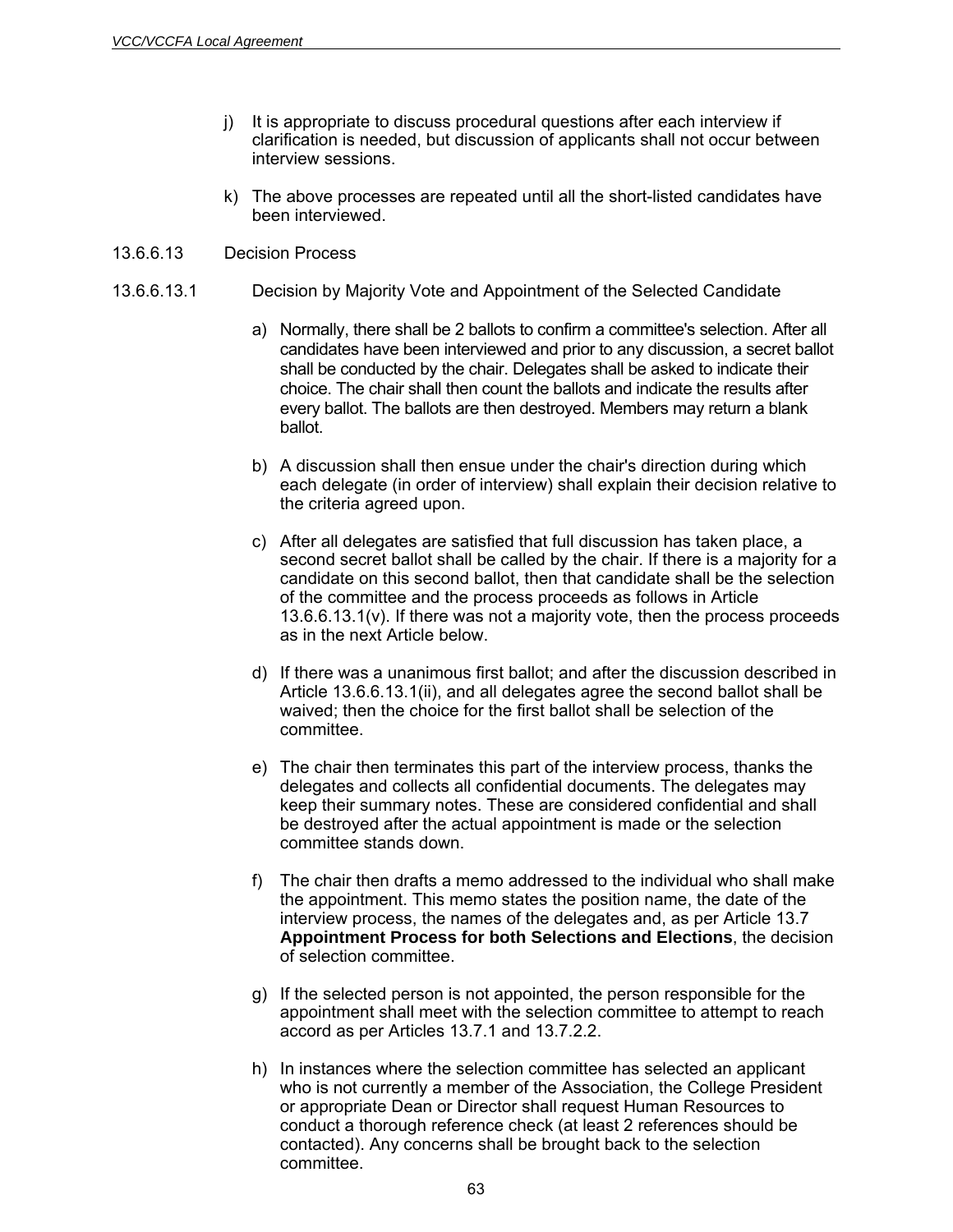- i) Upon official announcement of the appointment (by the appropriate Dean/ Director, appropriate Vice President or College President or delegate, as appropriate) and the standing down of the selection committee, the actual number of applications for the position shall be released by the chair.
- 13.6.6.13.2 No Majority Decision Reached or No Candidate Recommended
	- a) Split Decision

 If after a second vote, the selection committee does not have a majority decision, a second round of discussion and voting is in order. If the third ballot does not result in a majority decision, the chair shall draft a memo to the College President or appropriate Vice President, outlining the split decision and recommending a course of action. All selection committee delegates sign this memo, and the resumes and applications of all shortlisted applicants are attached to it.

b) No Candidate Recommended

 Procedure is the same as in Article 13.6.6.13.2(i) above, but a recommendation from the selection committee for another posting (internal, external or both) or another course of action may be included in the memo. The memo is to be signed by all selection committee delegates, with the resumes and applications of all short-listed applicants attached.

c) Adjournment

 In some instances, especially after a lengthy discussion process, the selection committee may suggest an adjournment. If the selection committee determines that it is necessary, the chair shall adjourn the proceedings for not longer than 24 hours. If a weekend is involved, then it would be the next working day in the following week.

d) Re-interview One or More Candidates

 As an alternative to rendering a "split decision" in Article 13.6.6.13.2( i) above or "no candidate selected" decision in Article 13.6.6.13.2(ii) above, the committee may determine that one or more of the candidates should be re-interviewed. If the selection committee so determines, the chair shall arrange a re-interview. At the re-interview, the chair shall explain the reason(s) for the re-interview to the candidate(s) and the interview process shall continue as in Article 13.6.6.12 **Proceedings at the Interview Meeting** above. The outcome of the re-interview shall follow the guidelines described in Article 13.6.6.13 **Decision Process** above.

e) Position Re-posted

 In cases where the selection committee cannot select any applicant and the appropriate Vice President, Dean or Director re-posts the position, it is suggested that the same selection committee continue its function for the second round of applicants as this committee has already gained experience relative to the posting. There are 3 conditions for the continuance of the same selection committee: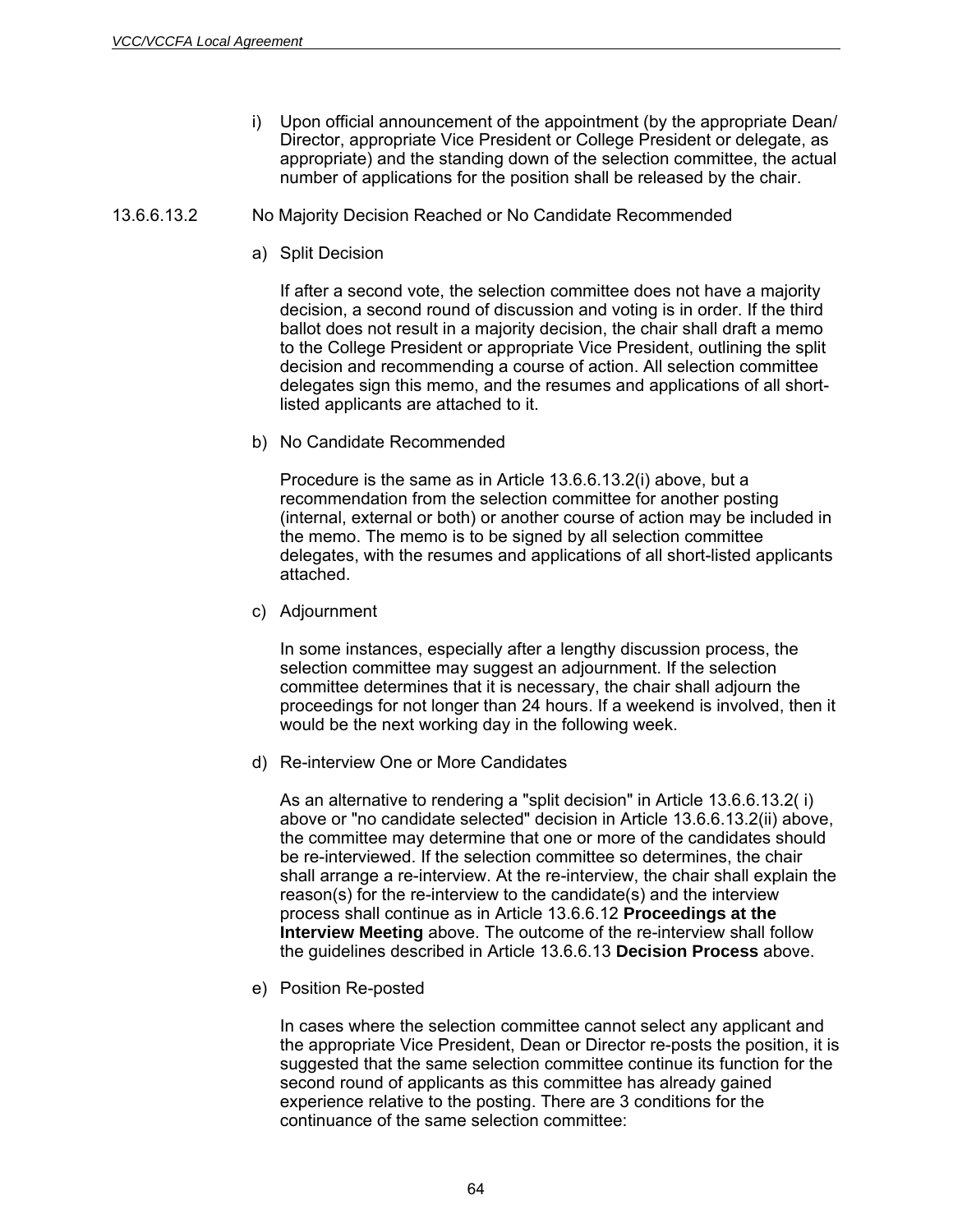- 1) the individual responsible for the appointment wishes to continue with the same selection committee;
- 2) the lapse between the selection committee's recommendation and the posting does not exceed 3 months; and
- 3) the selection committee members or their alternates wish to continue for the second round of interviews.
- 13.6.6.13.3 Informing Candidates of the Decision
	- a) Informing the candidates of the decision to appoint is strictly the obligation of the individual receiving the recommendation (College President, appropriate Vice President or appropriate Dean/Director). All selection committee members must maintain strict confidentiality.
	- b) A verbal offer of appointment must be made to the selected candidate followed as soon as possible by an official offer in writing, before the other candidates are contacted.
	- c) The appointee shall, at the time of being informed by the College President**,** appropriate Vice President or appropriate Dean/Director, be instructed to maintain confidentiality of the offer until his/her acceptance has been received by the College and all non-selected candidates have been advised or the appointment is announced by the College.
	- d) As soon as the selected candidate has accepted the written offer, the unsuccessful candidates shall be informed, preferably verbally, followed by a note of thanks for their interest in applying.

#### **13.7 Appointment Process for both Selections and Elections**

- 13.7.1 In the case of Instructional Associates, the selection committee will make its selection known to the appropriate Vice President who will make the appointment and advise the College President. In the event that the Vice President is a member of the selection committee, the recommendation for selection will be forwarded to the College President. The committee selection shall be in writing and signed by all committee members who shall each receive a copy thereof. If the Vice President is not willing to appoint the person selected, the Vice President shall meet with the selection committee and an attempt shall be made to come to an agreement. Should agreement not be reached, the position shall be immediately re-posted as per Article 13.2 **Posting**.
- 13.7.2 In the case of Department Heads, Assistant Department Heads or Coordinators, the selection committee chair or the chair of the election process will inform the appropriate Vice President of the selected instructor. The appropriate Vice President will appoint this instructor to the position.
- 13.7.2.1 The selection shall be in writing and signed by all selection committee members or by the chair of the election process. All signatories shall receive a copy.
- 13.7.2.2 If the appropriate Vice President is not willing to make the appointment, the appropriate Vice President shall meet with the selection committee or with the instructors eligible to vote in the election process. An attempt shall be made to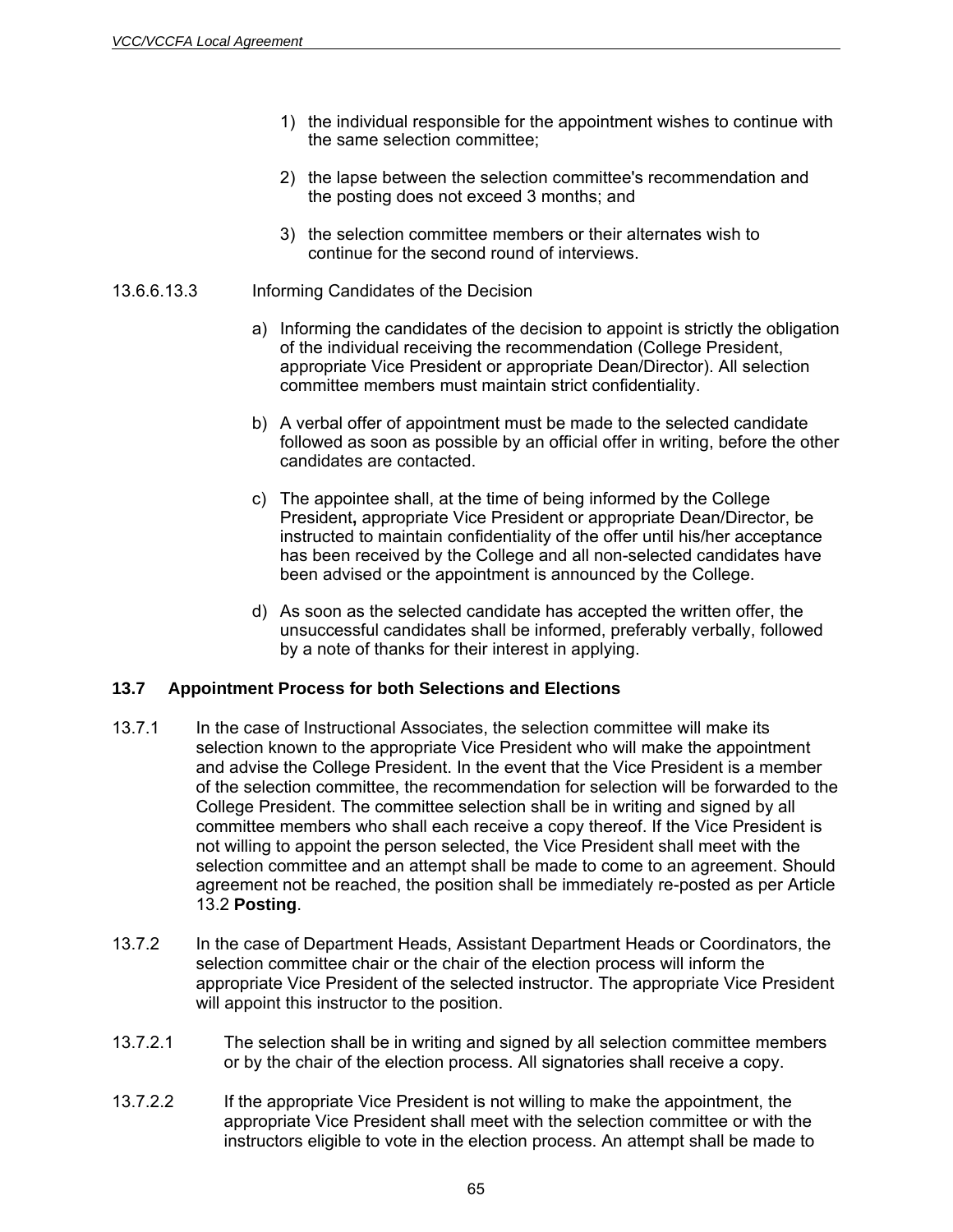come to accord. Should accord not be reached the position shall immediately be re-posted as per Article 13.2 **Posting**.

#### **13.8 Orientation Leave**

- 13.8.1 Instructors when first appointed to positions under the terms of this Article shall receive a minimum of 2 full duty days of paid orientation leave to be taken as close to the commencement of their appointments as possible. Additional leave may be approved upon application.
- 13.8.2 The College and the Association shall co-ordinate the orientation and make every effort to ensure that instructors are oriented to the full range of the required duties and responsibilities of their new positions.

#### **13.9 Instructional Load**

- 13.9.1 A Department Head normally shall instruct one-half of full-time.
- 13.9.2 An Instructional Associate, Assistant Department Head or Coordinator shall not normally instruct full-time.
- 13.9.3 The determination of actual instructional time for each instructor with responsibility appointments outlined in Article 13 **Selection and Appointment of Instructional Associates, Department Heads, Assistant Department Heads and Coordinators**, will be made by the appropriate Dean or Director in consultation with the individual involved in order to meet the needs of the School or Centre or department in question.

### **13.10 Acting Capacity**

- 13.10.1 When it becomes necessary for the appropriate Dean or Director or their delegate to replace instructors appointed as Department Heads, Assistant Department Heads and Coordinators for periods of up to 3 months, a replacement instructor shall be chosen by secret ballot by those in the area or department holding current term or regular appointments.
- 13.10.1.1 A Steward or alternate shall chair a meeting for the purposes of voting and shall inform the Association and the College of the result.
- 13.10.2 Article 13.10.1 does not apply to replacement during the vacation, any leave of less than one month or professional development periods of the incumbent.
- 13.10.3 With the mutual agreement of the Association and the College, a replacement instructor who has been elected under the terms of Article 13.10.1 may continue in the position for periods of longer than 3 months but only if the position has been posted.
- 13.10.4 As soon as it is known that the incumbent will have to be replaced for a period of longer than 3 months the position shall be posted as per Article 13.2 **Posting**.
- 13.10.4.1 Any such posting shall indicate that the appointment will terminate, given the provisions of the probationary period are satisfied, 3 years after the June 30 or December 31, as appropriate, that follow the appointment.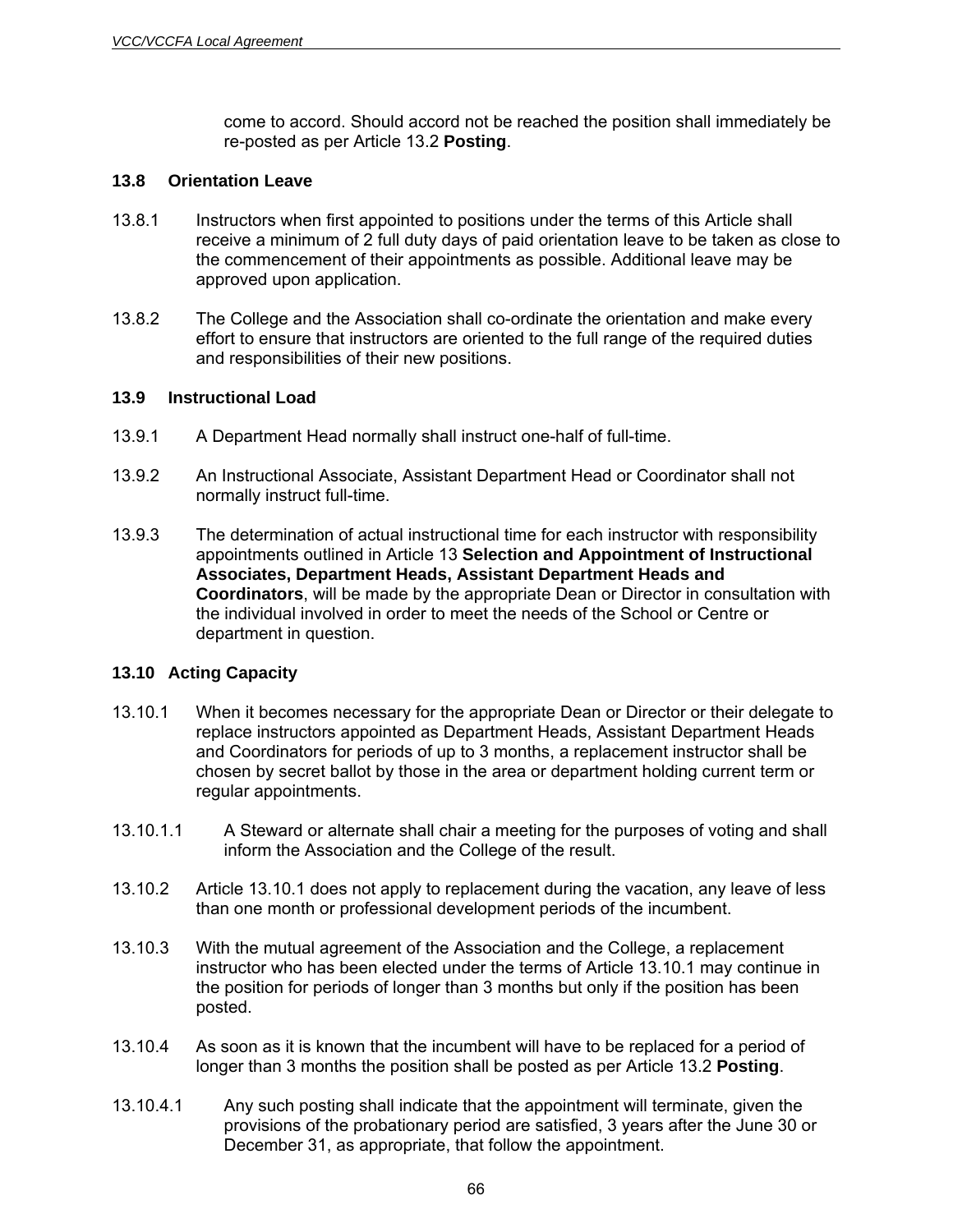Any such additional time shall not be included in the determinations required by Article 13.3.4.1.

- 13.10.4.2 Notwithstanding Articles 13.10.3, 13.10.4 and 13.10.4.1, when an incumbent has to be replaced for a period longer than 3 months because of illness or other extenuating circumstances, and with the mutual agreement of the Association and the College, a replacement instructor who has been elected under the terms of Article 13.10.1 may continue in the position for additional periods of 3 months without the position being posted. Such agreements shall be reviewed one month prior to the expiry of each 3 month appointment.
- 13.10.5 All service that results from the application of Article 13.10 **Acting Capacity** shall be with release time and allowances as stipulated in this Agreement.
- 13.10.5.1 Furthermore, such service shall not be included in the determinations required by Article 13.3.4.1.

### **13.11 New Positions with Responsibility Allowances**

- 13.11.1 When it becomes necessary for the appropriate Vice President or delegate to create new Instructional Associate, Department Head, Assistant Department Head or Coordinator positions, the position shall be posted as per Article 13.2 **Posting**.
- 13.11.2 If a choice of selection method is necessary and as soon as it is known that such a posting will occur, a Steward or delegate shall initiate the process as per Article 13.4 **Choice of Selection Method for Department Heads, Assistant Department Heads and Coordinators**.
- 13.11.2.1 The choice of selection method shall be made before the posting of such positions.
- 13.11.3 Any such posting shall indicate that the appointment will terminate, given the provisions of the probationary period are satisfied, 3 years after the June 30 or December 31, as appropriate, that follows the appointment.
- 13.11.3.1 Any such additional time shall not be included in the determinations required by Article 13.3.4.1.

#### **13.12 Service as Instructors**

 Service as an Instructional Associate, Department Head, Assistant Department Head, or Coordinator shall be considered as service as an instructor. The appointment as an Instructional Associate, Department Head, Assistant Department Head or Coordinator ceases when the appointee is no longer a full-time regular instructor.

# **14 TECHNOLOGICAL CHANGE**

### **14.1 Definition**

 "Technological change" is a change in the use of equipment or material which significantly affects the terms and conditions of employment of members of the bargaining unit or alters the basis on which this Agreement was negotiated. Layoffs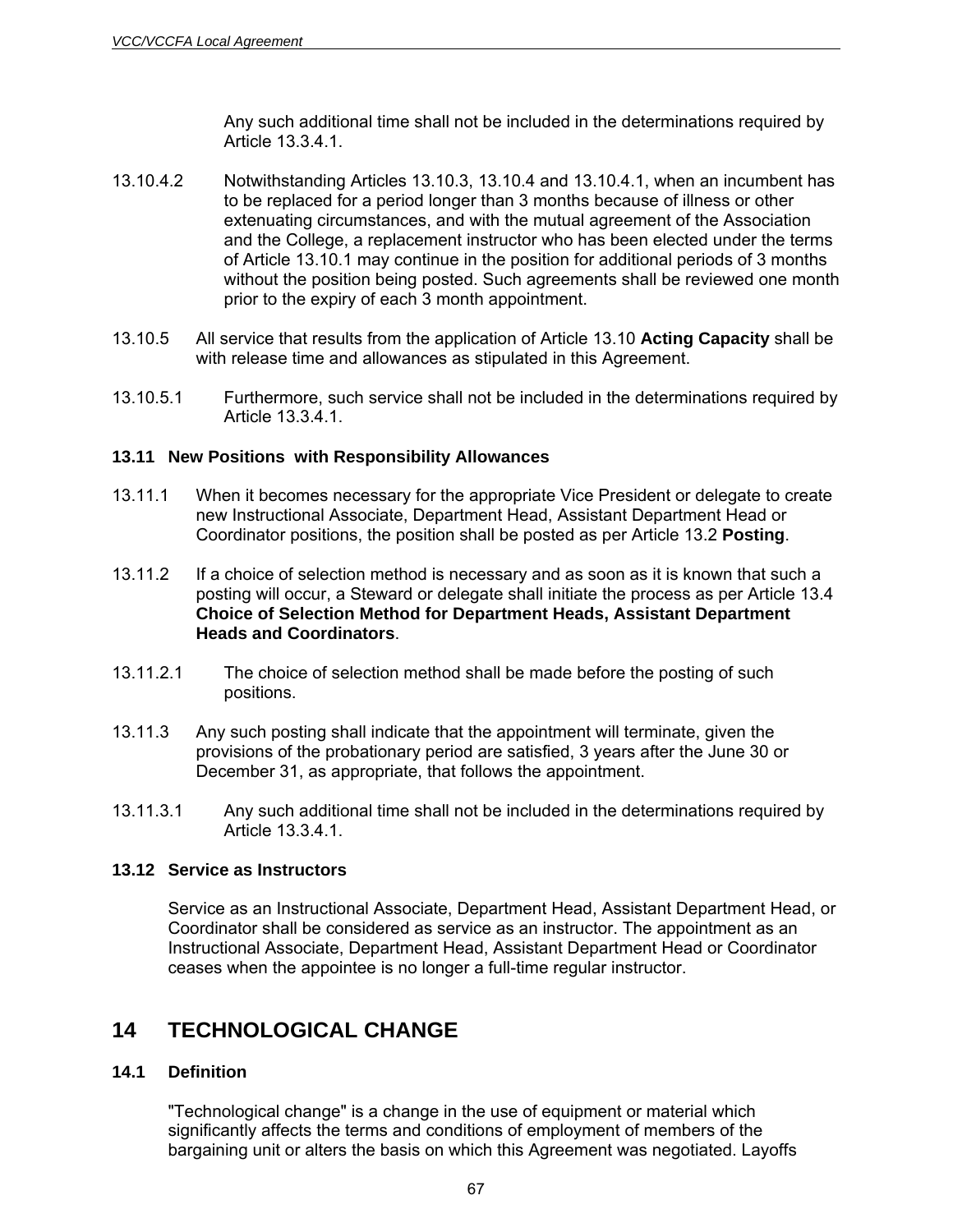caused by budget limitations, decreases in enrollment or elimination of programs shall not be interpreted as being the result of technological change.

### **14.2 Notice**

 The College shall notify the Association as far in advance as possible, in writing, of an intended technological change and its potential effect on members of the bargaining unit. Such notice shall be given at least 120 days before introducing the intended technological change and shall consist of a detailed description of the change; a proposed implementation date; the approximate number, type and location of employees likely to be affected by the change and the possible effect of working conditions and terms of employment.

#### **14.3 Consultation**

 When the Association has received notice of the intended technological change, the parties to this Agreement undertake to meet within the next 30 days to discuss potential problems and attempt to reach agreement on solutions which will minimize the impact of the technological change on employees affected thereby.

#### **14.4 Resulting Agreements**

 Agreements reached during discussions between the parties shall be set out in a Memorandum of Agreement which shall have the same force and effect as the provisions of this Agreement.

#### **14.5 Notice to Employees Affected**

 At least 90 days before introducing a technological change, employees potentially affected by the intended change shall be notified of the impending change by the College and advised of any agreements reached under Article 14.4 **Resulting Agreements** hereof.

#### **14.6 Dispute Resolution**

- 14.6.1 In the event the foregoing procedure does not produce agreement or should there be a dispute as to whether or not the change is, in fact, a technological change, either party may refer the matter directly to arbitration, pursuant to Article 12 **Grievance Procedure**, bypassing all other steps of the Grievance Procedure.
- 14.6.2 The Arbitration Board shall decide whether or not the College has introduced or intends to introduce, a technological change and, upon deciding that the College has introduced, or intends to introduce, a technological change, the Arbitration Board shall inform the Minister of Labour of its finding and may then, or later, make any one or more of the following orders:
	- that the change be made in accordance with the terms of this Agreement unless the change alters significantly the basis upon which this Agreement was negotiated;
	- that the College will not proceed with the technological change, for such period, not exceeding 90 days, as the Arbitration Board considers appropriate;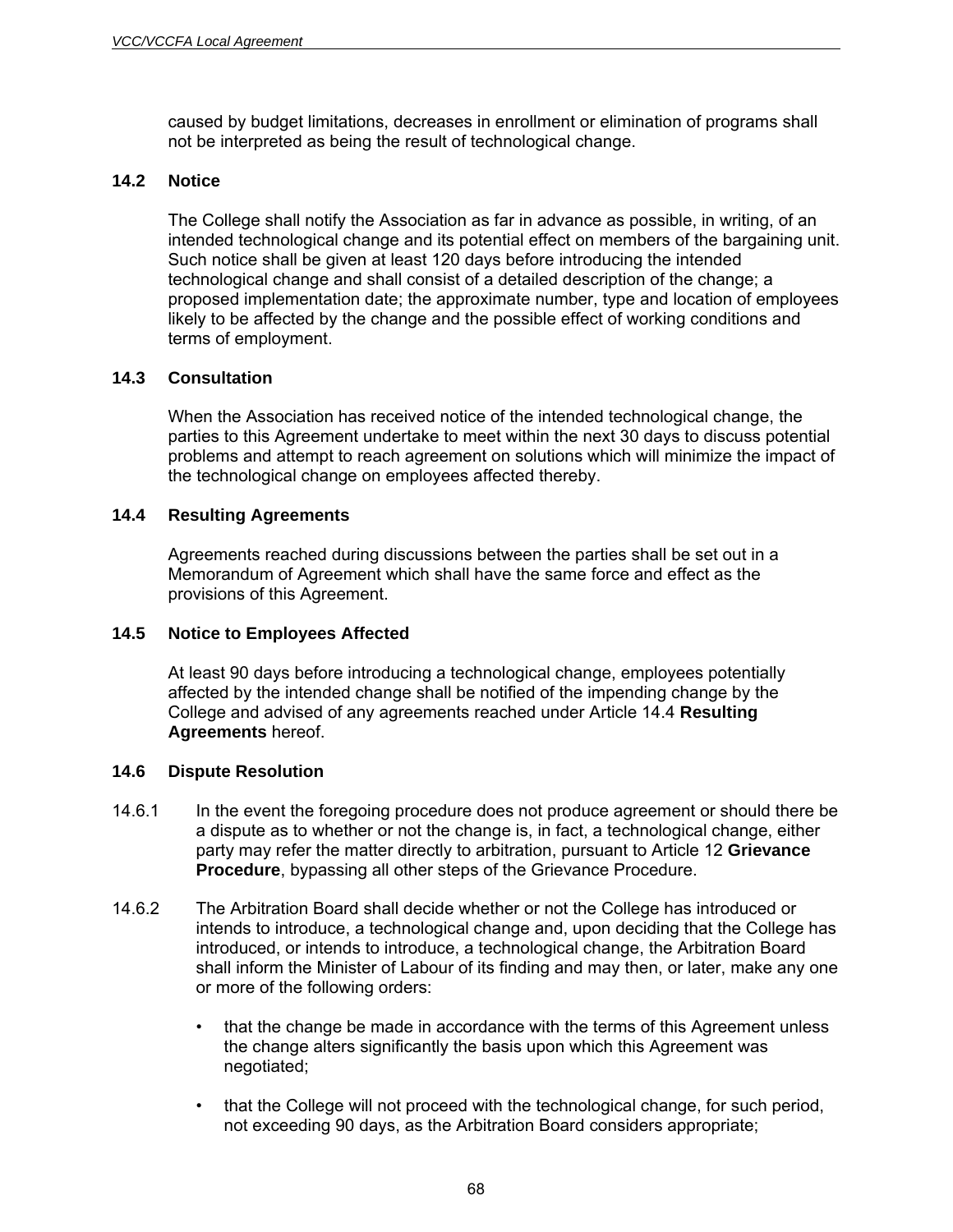- that the College re-instate any employees displaced by reason of the technological change;
- that the College pay to any re-instated employee such compensation in respect of his/her displacement as the Arbitration Board considers reasonable; and
- that the matter be referred to the Labour Relations Board per the *Labour Relations Code*.

### **14.7 Training**

 Where technological change may require additional knowledge and skill on the part of a regular employee, such regular employee shall be given the opportunity to study, practice and train to acquire the knowledge and skill necessary to retain employment, provided the regular employee can qualify for the new work within a reasonable training period. The College agrees to pay regular employees at their prevailing rate of pay with benefits during such training period.

# **15 PERFORMANCE APPRAISAL OF PERMANENT REGULAR EMPLOYEES**

- 15.1 At the request of the appropriate Dean or Director or upon their own request, the performance of permanent regular instructors may be appraised. The performance appraisal is intended to identify the strengths and development needs of employees, improve the professional competence of employees and maintain a high degree of excellence within the College.
- 15.2 Performance appraisals of permanent regular instructors shall be carried out according to Appendix VI **Guidelines for the Performance Appraisal of Permanent Regular Instructors**.
- 15.3 Performance appraisals of instructors in their roles as Instructional Associates, Department Heads, Assistant Department Heads or Coordinators shall be carried out according to the guidelines in Appendix VIII **Guidelines for the Evaluation and Appraisal of Instructors with Responsibility Allowances** established by the Joint Steering Committee.
- 15.4 In the case of the above employees (Articles 15.2 and 15.3), their performance appraisal reports and development plan shall be included in the Performance Appraisal File of the employee concerned. The sole purpose of these documents is to provide for appraisal and development. Neither party to this Agreement shall use or rely upon these documents as evidence in any proceedings contemplated by this Agreement.
- 15.4.1 Performance Appraisal Files shall be kept confidential and access shall be limited to the employee concerned, Vice Presidents or their designates, who are not members of the Association. The College shall not release information contained in an employee's Performance Appraisal File to unauthorized individuals without the written consent of the employee concerned.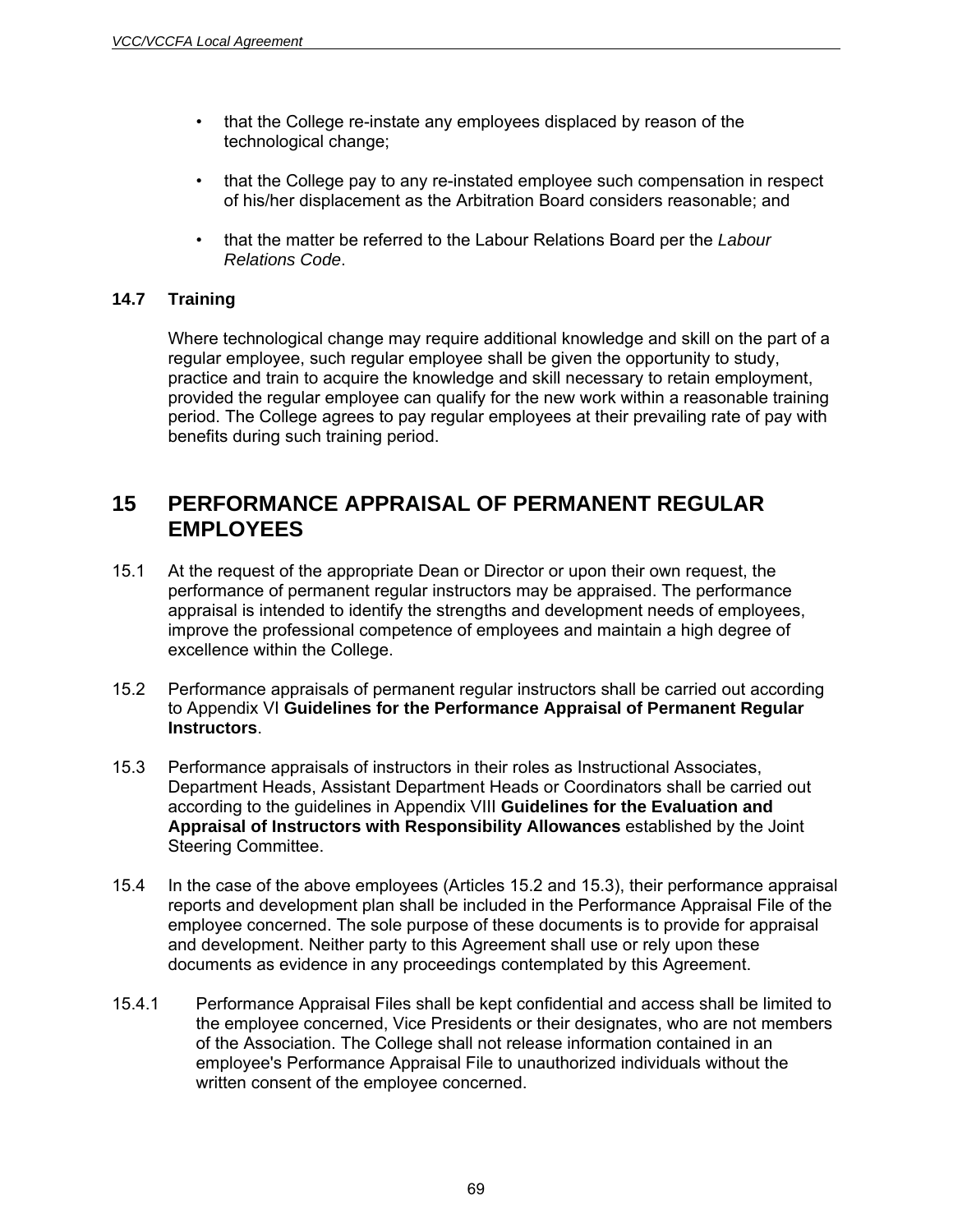# **16 EVALUATION OF PROBATIONARY REGULAR AND TERM EMPLOYEES**

- 16.1 The performance of probationary regular and term employees shall be evaluated in order to determine their suitability for continued/subsequent employment.
- 16.2 Evaluations of probationary regular and term employees shall be carried out according to the attached Appendix VII **Guidelines for the Evaluation of Term and Probationary Regular Instructors**.
- 16.3 Evaluation of instructors during the probationary period of appointments as Instructional Associates, Department Heads, Assistant Department Heads or Coordinators shall be carried out according to the guidelines in Appendix VIII **Guidelines for the Evaluation and Appraisal of Instructors with Responsibility Allowances** established by the Joint Steering Committee.
- 16.4 The evaluation reports, in writing, and duly signed by the employee and the evaluator, shall be included in the official Personnel File of the employee concerned and shall be considered by the College President, appropriate Vice President or delegate in determining whether or not subsequent offers of appointment will be made.

# **17 PERFORMANCE REVIEW COMMITTEE**

- 17.1 a) Where there are concerns regarding the performance of a regular instructor, the Vice President, the instructor and a representative of the Association shall meet to discuss the concerns.
	- b) Any one of the Vice President, the instructor or the Association representative may request an appraisal using the process established in Appendix VI **Guidelines for the Performance Appraisal of Permanent Regular Instructors** except as amended by Article 17.1(c) and (d) below.
	- c) The administration of any questionnaires under this Article will be invigilated by a person mutually agreed to between the Vice President and the Association. Research and Strategic Services will tabulate the data and return copies of the questionnaires and the data summary to the Vice President, the instructor and the Association representative.
	- d) The results of such an appraisal will be used by the 3 parties in any problem solving discussions under Article 17.2 and shall not be used for any other purpose.
- 17.2 Prior to referral to a performance review committee, the appropriate Vice President, the instructor and the Association President or delegate, shall meet and endeavour to agree upon a plan of action to remedy the concerns. This stage shall not last more than 5 duty days but may be extended with the mutual agreement of the parties. If agreement is reached, it shall be in writing and signed by all 3 parties. Referral to a performance review committee shall, in such instances, be deferred pending the outcome of the action plan. If agreement cannot be reached, the matter shall be referred to a performance review committee.
- 17.3 The performance review committee shall consist of the nominee of the appropriate Vice President, as chair, an instructor from the same or related area chosen by the instructor being reviewed, an instructor from outside the department or area named by the Association and an instructor at large named by the members of the department or area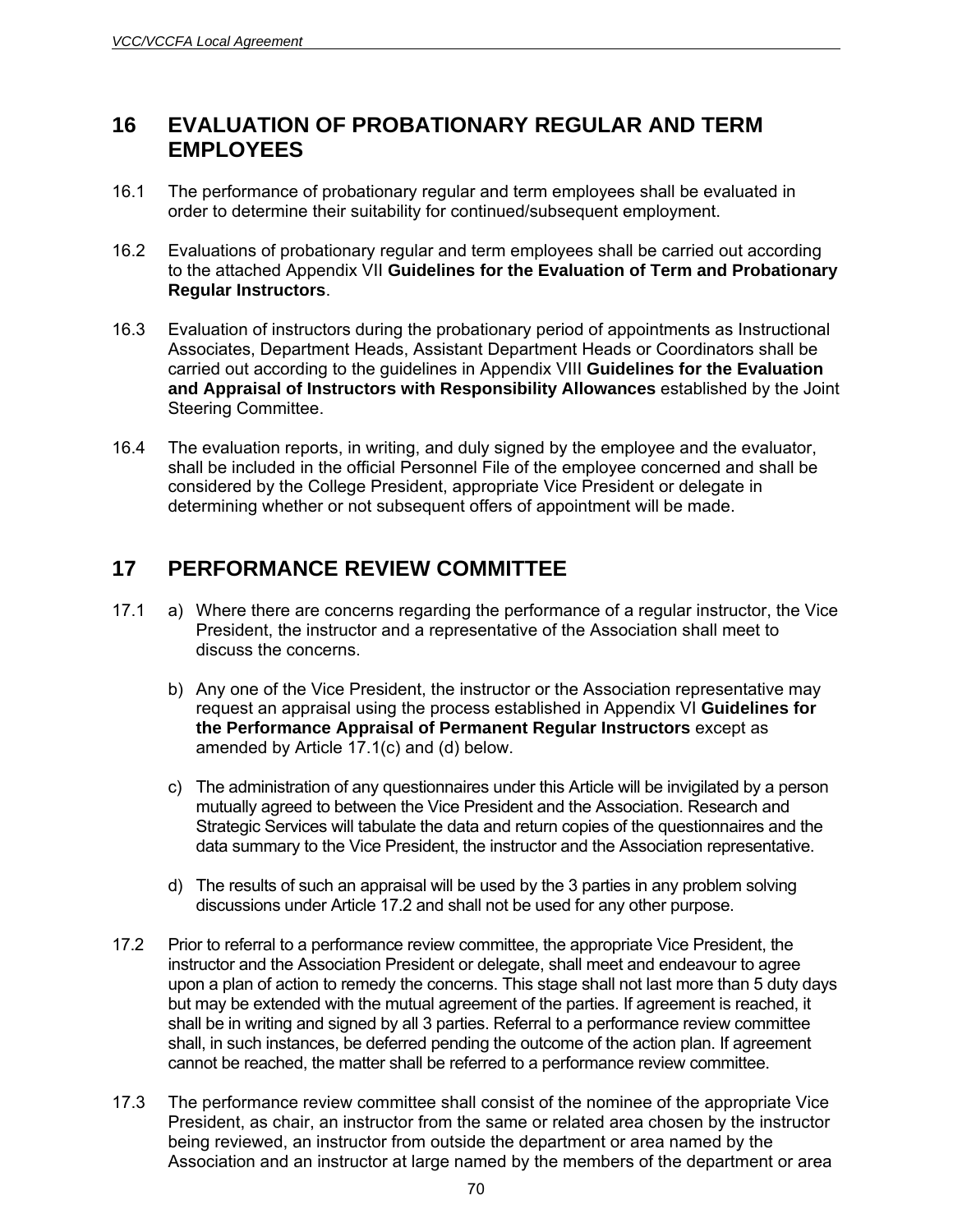by secret ballot. The performance review committee shall not include a person who intends to make a submission to the committee.

- 17.4 To ensure impartiality, consistency and confidentiality, all submissions, classroom observations, reports and minutes of committee meeting, etc. shall be placed in an Evaluation File. The Evaluation File shall not contain any written submission or report predating the formation of the performance review committee. Only the instructor concerned and members of the performance review committee shall have access to the Evaluation File during the proceedings of the performance review committee. The instructor shall be given the opportunity to respond to any submissions contained in the Evaluation File and any such responses shall be included therein.
- 17.5 The committee shall solicit and receive written and signed submissions from the instructor concerned and from others who have observed the instructor's performance. Where instructional competence is the concern, each member of the committee shall make at least one independent observation of the performance of the instructor concerned. Two of the independent observations shall be unannounced and the remainder with 3 duty days notice.
- 17.6 All discussions and information pertaining to the proceedings of the performance review committee shall be held in the strictest confidence.
- 17.7 The performance review committee shall submit a report of its findings, without recommendation, to the appropriate Vice President within 2 months of being officially constituted. This time period may be extended with the mutual agreement of the appropriate Vice President and the instructor concerned.
- 17.8 The report of the performance review committee shall be based upon only the materials in the Evaluation File and upon the following criteria:
	- Instructional Competence;
	- Contribution to Students;
	- Professional Competence; and
	- Participation in the department, School or Centre and the College.
- 17.9 The committee shall also consider any extenuating circumstances relating to the concerns which may have affected the performance of the instructor.
- 17.10 The instructor concerned shall receive a copy of the report of the committee duly signed by all members at least 10 working days in advance of its formal submission to the appropriate Vice President to allow the instructor concerned the opportunity to make a written response to the committee.
- 17.11 The report(s) of the performance review committee shall be included in the Evaluation File of the instructor concerned. The contents of the Evaluation File shall be included in the official Personnel File of the instructor and shall be considered by the College President in determining an appropriate course of action.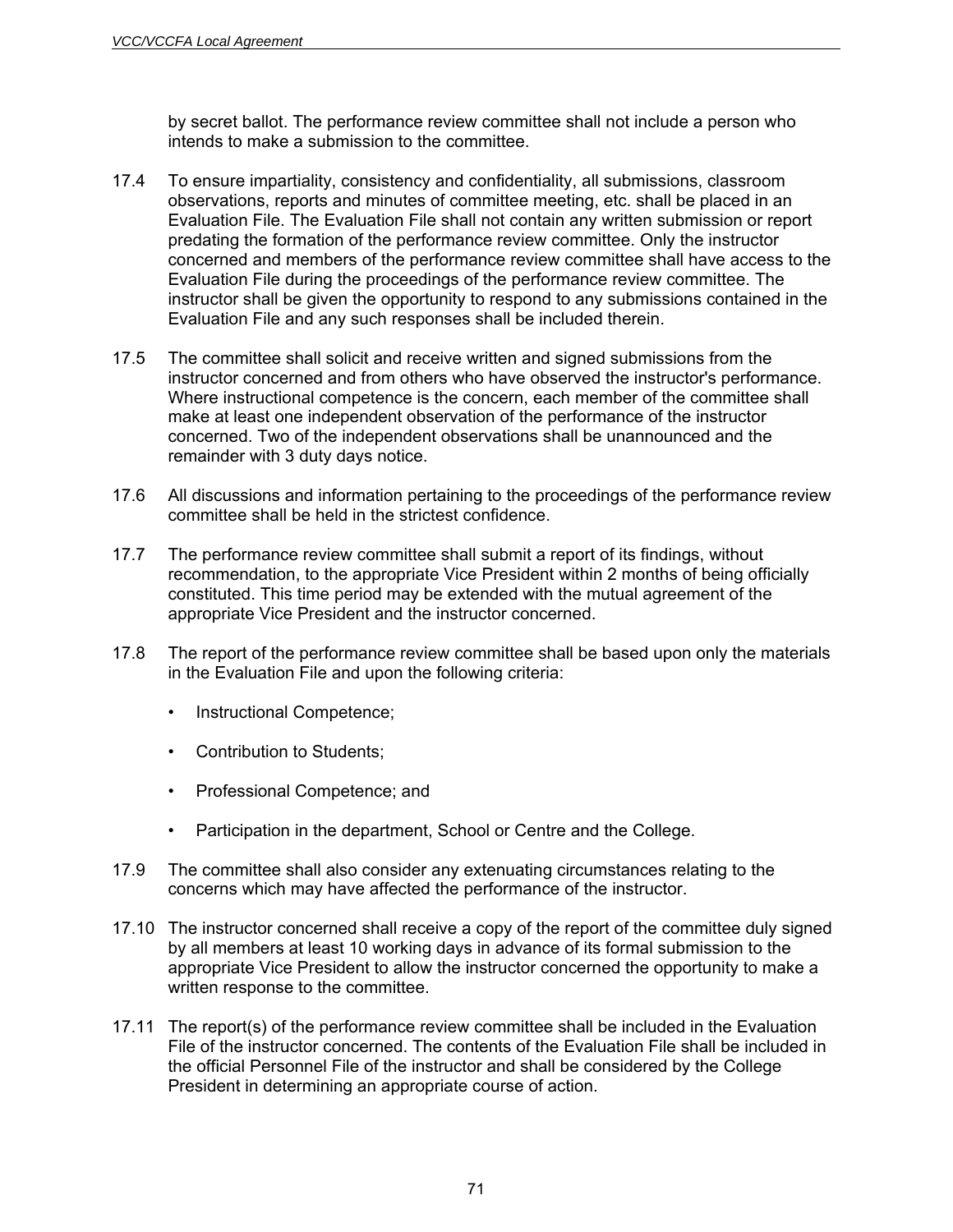# **18 DISCIPLINE, SUSPENSION AND DISMISSAL**

(See Common Agreement, Article 3.2.6)

- 18.1 The Association acknowledges the right of the College to discipline, suspend or dismiss employees for just cause.
- 18.1.1 The College shall advise the employee and the Association in advance that a meeting is intended to be disciplinary or has the potential for discipline and will advise the employee of their right to have a witness or a Steward present. Where a meeting, without notice, becomes a disciplinary meeting, the College will inform the employee of their right to temporarily adjourn the meeting and to arrange for a witness or a Steward of the Association to be present.

#### **18.2 Unsatisfactory Performance**

- 18.2.1 Suspension or dismissal of a regular employee for unsatisfactory performance can be justified only when adequate alerting and guidance to the necessary improvement have failed to result in a satisfactory level of service.
- 18.2.2 Suspension or dismissal shall only occur after the appropriate Vice President has obtained a report from a performance review committee pursuant to Article 17 **Performance Review Committee**.

#### **18.3 Suspension**

- 18.3.1 In accordance with the *College and Institute Act*, the President may suspend an employee for just cause.
- 18.3.2 Prior to exercising the power of suspension, the President shall inform both the employee concerned and the Association, in writing, giving the reasons for the suspensions and shall immediately report the action to the College Board.

#### **18.4 Dismissal**

- 18.4.1 The College may dismiss an employee for just cause.
- 18.4.2 At the time of a dismissal, the President shall inform both the employee concerned and the Association in writing, giving the reasons for the dismissal.

### **18.5 Appeal of Suspension and Dismissal**

- 18.5.1 The employee, in accordance with the *College and Institute Act*, may appeal the suspension or dismissal to the College Board.
- 18.5.2 The College may pay salary to an employee and continue benefit coverage during a period of suspension. Upon being suspended without pay, the employee may immediately exercise the option of continuing medical and insurance benefits by payment of the necessary premiums, both employee and employer shares.
- 18.5.3 An employee who alleges wrongful suspension or dismissal shall be entitled to have such grievance settled in accordance with Article 12.7 **Suspension or Dismissal***.*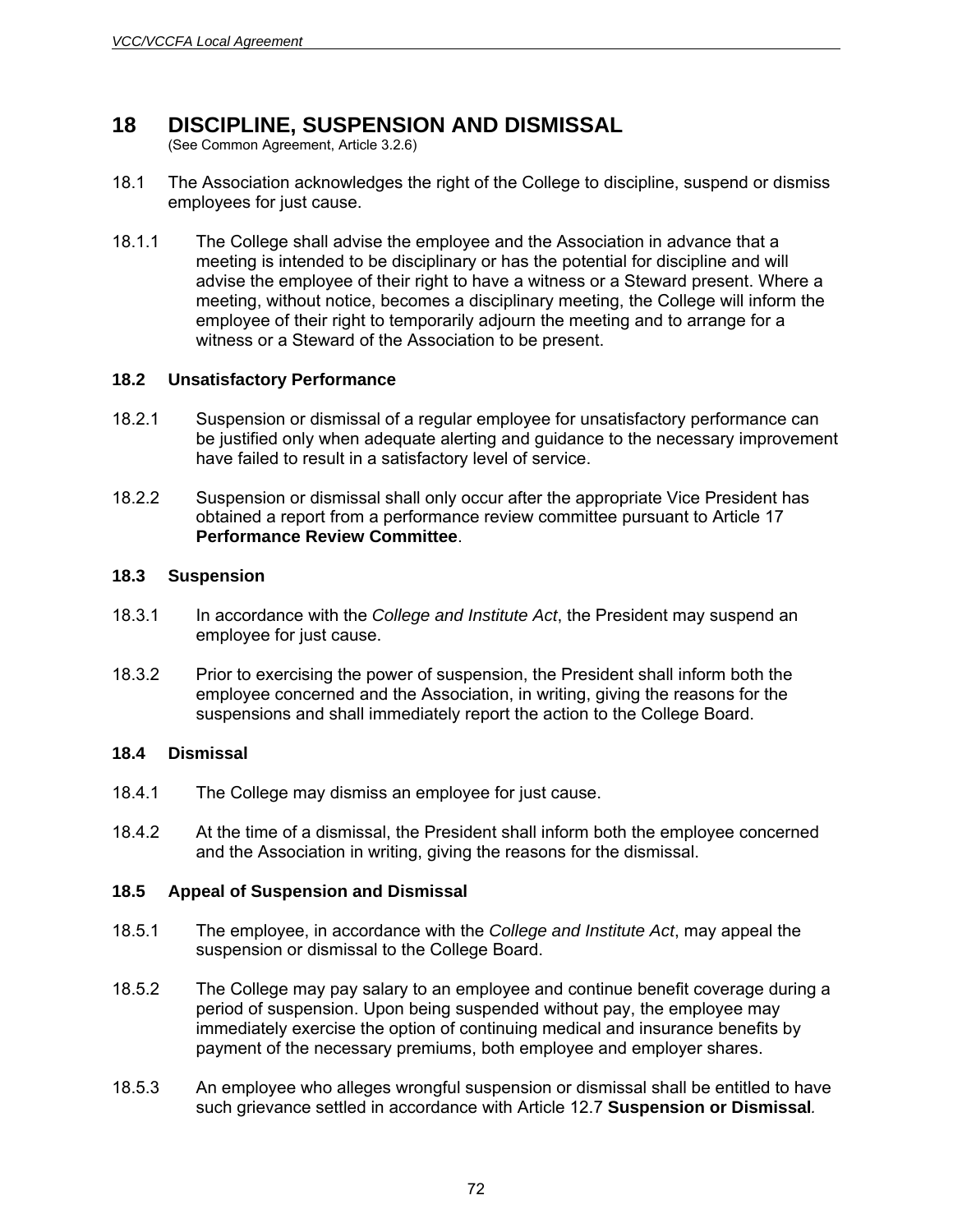# **19 PERSONNEL FILES**

- 19.1 There shall be one official Personnel File maintained in Human Resources for every term and regular employee. Personnel Files shall also be maintained for those auxiliary employees for whom there is documentation pertaining to any matter that is grievable under Article 12 **Grievance Procedure**.
- 19.2 Personnel Files will be kept confidential and access will be limited to the College President, the Associate Vice President Human Resources, appropriate Vice Presidents or their respective designates who are not members of the Association acting on their behalf. The College shall not release information contained in an employee's Personnel File to unauthorized individuals without the written consent of the employee concerned.
- 19.3 During normal working hours and in the presence of the Associate Vice President Human Resources or delegate, every employee has the right of access to their Personnel File alone or accompanied by the President of the Association. Upon request, the employee is entitled to a copy of any material in the Personnel File.
- 19.4 The employee shall be provided, at the time of filing, with a copy of each document that is to be placed in the employee's Personnel File. Each document shall be filed within a reasonable period of time after the occurrence of the incident giving rise to the document.
- 19.4.1 Each such document directed to the official Personnel File which constitutes disciplinary action or might be the basis of disciplinary action shall be signed by the employee as evidence that a copy has been received. The employee's signature does not indicate agreement with the contents of the document.
- 19.4.2 Refusal on the part of the employee to sign such documents shall not preclude their placement in the Personnel File. In the event of such refusal, the College shall provide the Association with a copy of the document and the Association shall acknowledge receipt.
- 19.4.3 The appropriate Vice President or delegate shall inform the employee that such material is to be placed in the Personnel File and the employee is entitled to respond, in writing, to documents placed in the Personnel File at the time of filing.
- 19.4.4 The employee's written response shall be made within a reasonable period after the document has been filed and shall also be placed in the employee's Personnel File.
- 19.5 An employee who disputes any entry on their Personnel File shall be entitled to recourse through the grievance procedure and the eventual resolution shall become part of their Personnel File. Any such disputed document shall be removed from their Personnel File after the expiration of 24 months from the date it was issued provided there has not been a further infraction of a similar nature.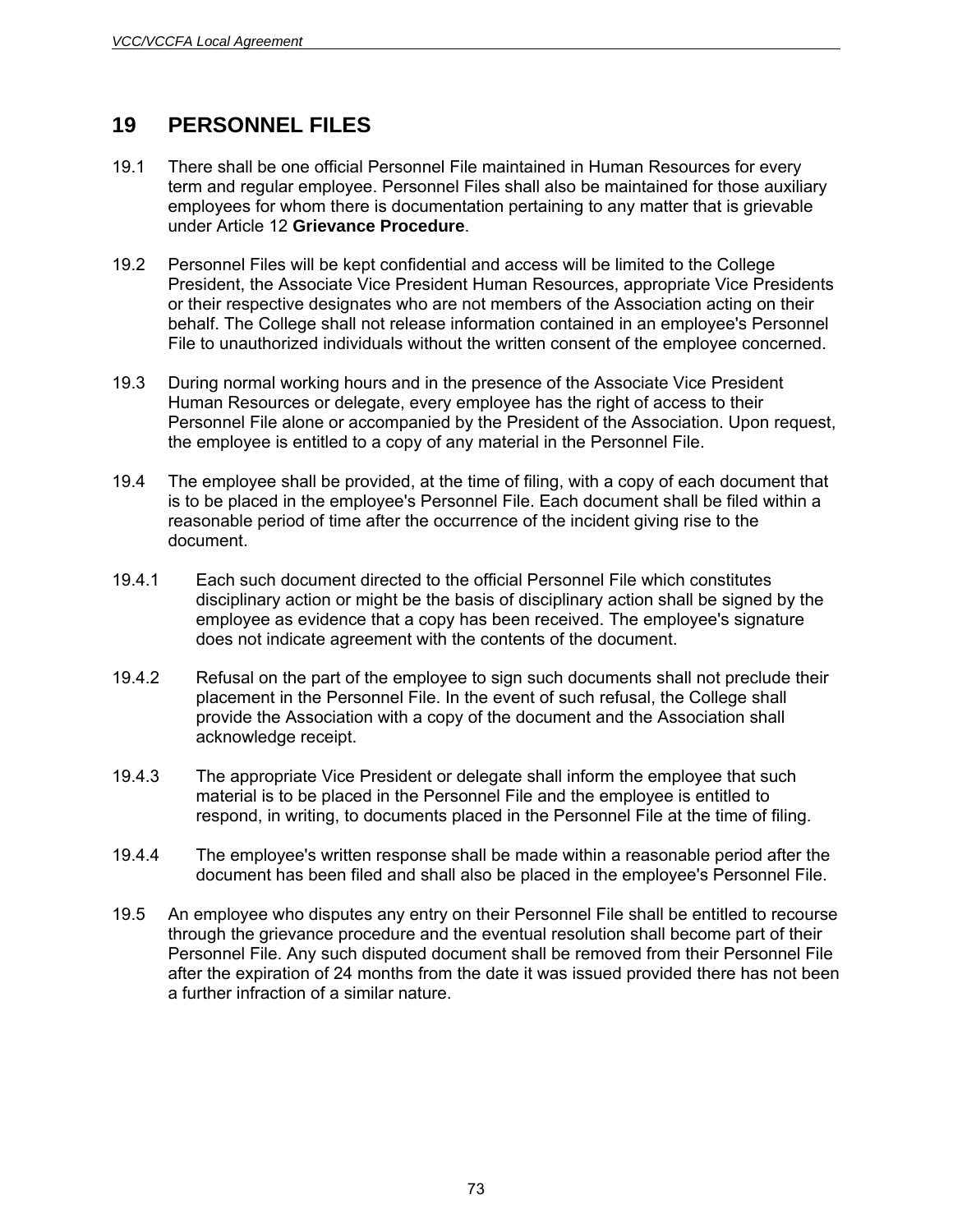# **20 TRANSFERS AND SECONDMENTS**

#### **20.1 Temporary Transfer / Secondments**

- 20.1.1 Employees who have received an offer of temporary transfer/secondment outside of the bargaining unit shall be, for the period of transfer/secondment, as a minimum, under the terms and conditions of this Agreement except as specified herein.
- 20.1.2 The hours of work may vary from those specified in this Agreement.
- 20.1.3 Employees on transfer/secondment shall, upon their return, be entitled to return to the same position within the bargaining unit that they would have held had the transfer/secondment not occurred.
- 20.1.4 In the event of necessary employee reduction, pursuant to Article 11 **Reduction, Severance Pay and Recall**, the transferred/seconded employee shall be covered by the provisions of Article 11 **Reduction, Severance Pay and Recall**.

#### **20.2 Return from Administrative Position**

 Regular employees who have filled administrative positions in the College outside the scope of this Agreement shall, at their discretion or the discretion of the College, upon completion of a maximum of 2 years in the administrative position, have the option of returning to their former instructional assignment if that assignment is still available, or to another instructional assignment. Such return shall be subject to 4 months notice by either party. Upon their return to such instructional assignments, duty time worked in the administrative position(s) shall be considered as if they had been regular employees.

# **21 RETIREMENT**

21.1 Employees shall retire in accordance with the provisions of the *Public Sector Pension Plans Act*. In the event of election of early retirement, instructors' dates of retirement shall coincide with the end of the College year, the College term or the working assignment. Arrangements for early retirement must be concluded by the instructors with the appropriate Vice President at least 6 months in advance of the applicable retirement date.

For instructors, it is understood and agreed that retirement shall occur no later than the end of the fiscal year in which they attain their  $65<sup>th</sup>$  birthday. (The fiscal year is defined in the *Public Sector Pension Plans Act* as September 1 to August 31.) Arrangements for retirement at the end of the fiscal year in which instructors attain the age of 65 must be concluded by the instructors with the appropriate Vice President at least 6 months in advance of the applicable retirement date.

21.2 Employees may be employed beyond retirement age in accordance with the policy of the College Board.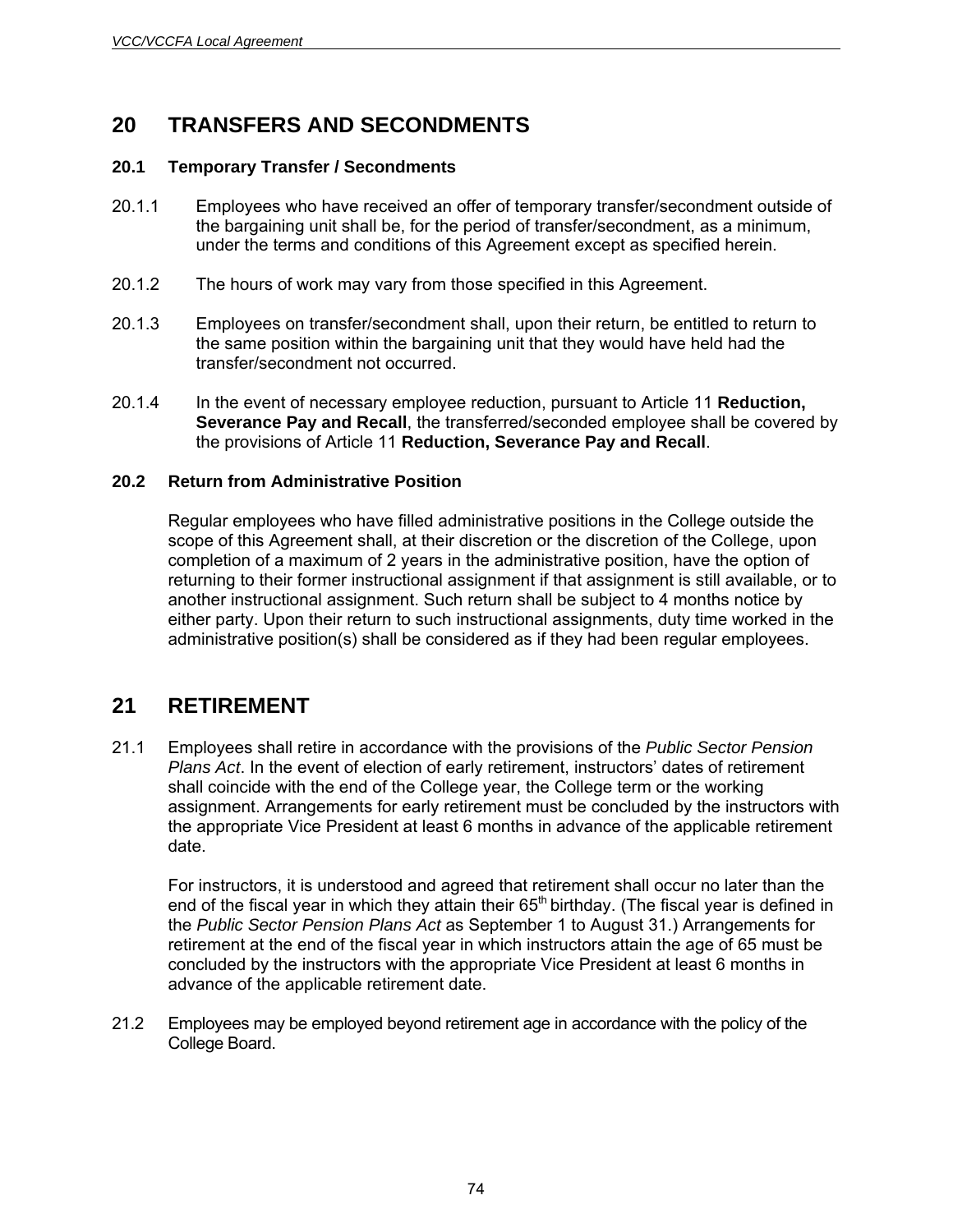# **22 EARLY RETIREMENT INCENTIVE**

(See Common Agreement, Article 11)

 The College may offer to an employee or an employee may request a choice of one of the early retirement incentive alternatives described herein, provided the employee meets the following criteria. The Association shall be advised in writing of any offer of early retirement made to an employee.

#### **22.1 Eligibility**

 An employee who possesses the following qualifications shall be eligible for an early retirement incentive:

- a) is a permanent regular employee at the time of early retirement;
- b) is age 55 or over;
- c) has a minimum of 10 years contributory service under the *Public Sector Pension Plans Act* or as a permanent regular employee with the College;
- d) is on the maximum step of the salary scale; and
- e) resigns for the purpose of retirement.

#### **22.2 Selection Criteria**

 In considering applications for early retirement incentive from eligible faculty, should the College determine it will be unable to offer an incentive to all who have applied, it will use the following criteria in ascertaining the faculty members to whom such offers should be given:

- a) employees with the greater combination of age and seniority; and
- b) in the event that 2 or more employees have the same amount of time remaining prior to retirement, then employees with greater seniority shall be given preference.

#### **22.3 Application and Agreement**

- a) Application is voluntary. An employee who wishes to be considered for an early retirement incentive shall do so in keeping with the procedures and dates described in the College's annual "letter of interest" sent to eligible employees. Such application would then be considered a standing application for the following 12 month period. Applications must be submitted annually in response to the College's "letter of interest." The Association shall be advised in writing of all applications made by employees.
- b) An employee has the right to accept or decline an early retirement incentive offer made by the College within 30 days of the offer being proposed unless that period is extended by mutual agreement.
- c) In the event of acceptance of an offer of early retirement incentive, an employee's date of retirement shall be effective on a date mutually agreed upon between the employee and the appropriate Vice President, in keeping with legislation and the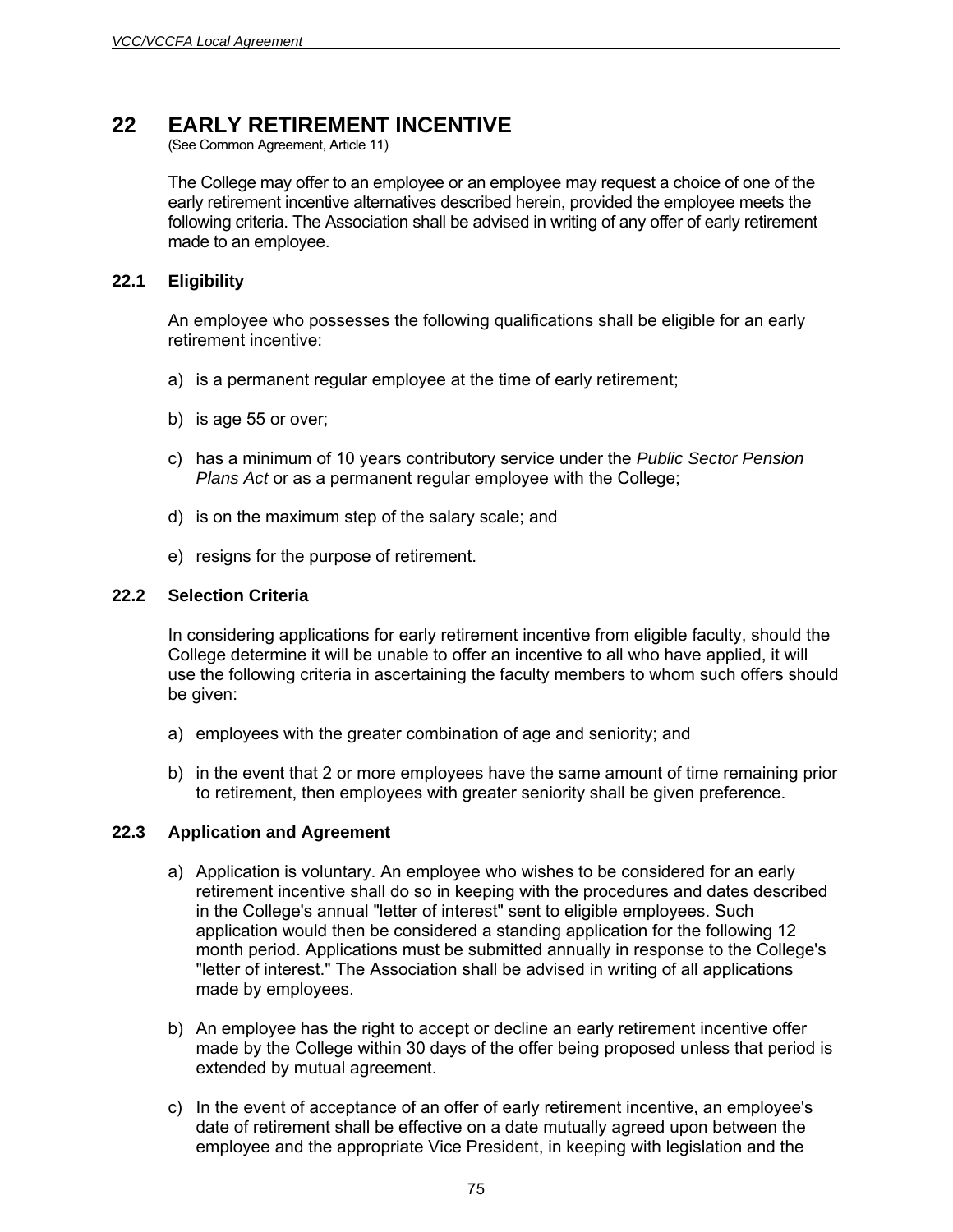maintenance of full years to retirement upon which the incentive was calculated. All earned vacation entitlements (other than the "banked" 11 day credit preserved by some employees) shall be utilized prior to the date of retirement.

 d) The individual early retirement incentive agreement shall be in writing and shall specify the early retirement date, the agreed-upon incentive option, payment dates and specific dollar amount of the incentive. The Association shall be copied on all agreements.

#### **22.4 Early Retirement Incentive and Reduction Sequence**

- a) Where it is deemed possible to offset the impact of Article 11.4 **Reduction Sequence** through the offering of early retirement incentive to an employee (who qualifies as per Article 22.1 **Eligibility**), an incentive shall be offered if the cost of such incentive is the same as or no more than the cost that would be incurred through layoff or transfer of another regular employee.
- b) Such offers may be made at any time during the year and need not be part of the exercise described in Article 22.3 **Application and Agreement**.
- c) Notwithstanding the possibility of effecting an early retirement, advance notification of layoff or transfer pursuant to Article 11 **Reduction, Severance Pay and Recall** may be given to the affected regular employee while the employee to whom early retirement has been offered is considering that offer.

#### **22.5 Incentive Alternatives and Method of Incentive Payment**

a) Lump Sum Payments

 The retiring allowance shall be paid in annual instalments, to a maximum of 3 instalments of one-third of annual salary, to be paid on agreed-upon dates acceptable to the employee and shall be based on scale salary**\*** without allowances at the date of retirement (i.e. last day worked) in the following amounts:

| <b>Full Years to Retirement</b> | Payout                 |
|---------------------------------|------------------------|
|                                 | 20% of annual salary   |
|                                 | 40% of annual salary   |
| 3                               | 60% of annual salary   |
|                                 | 80% of annual salary   |
| 5 or more                       | 100% of annual salary* |
|                                 |                        |

 **\*** This amount could be subject to change by virtue of a new or renewed Collective Agreement that provided a salary increase applicable on the last day worked.

#### b) Monthly Payments

 The retirement allowance determined in keeping with the above shall be paid into a predesignated Registered Retirement Savings Plan (within legislated allowable levels) or Trust Fund in the name of the retired employee, to provide, at the discretion of the retired employee, a bridging pension income on or after age 55.

 Payments in the Plan or Trust Fund shall be made monthly and shall be in the amount of 20% of the retiring employee's pre-retirement monthly salary without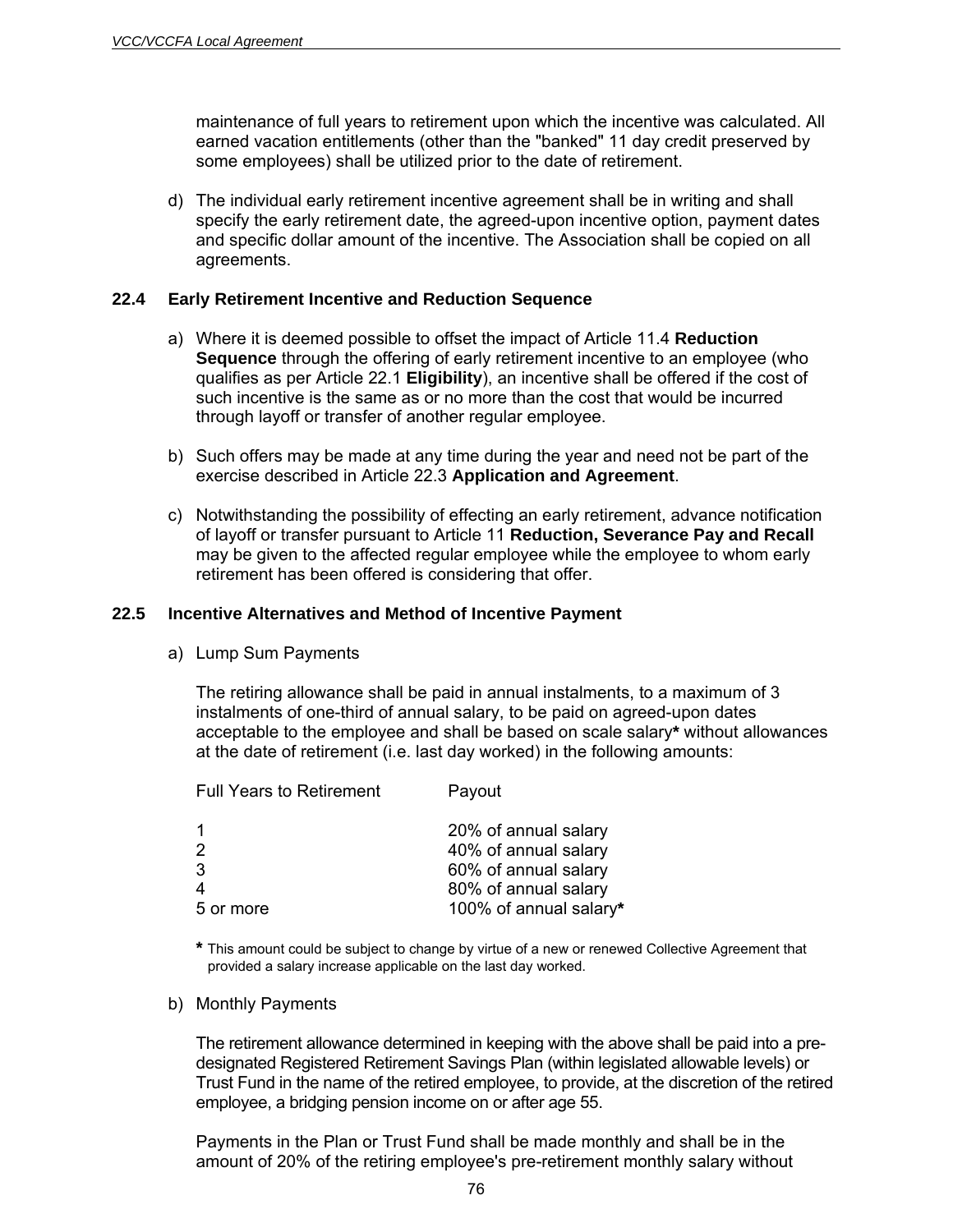allowance, and shall continue until the full retirement allowance is paid or, in the case of a Registered Retirement Savings Plan, until the legislated allowable limit for deposit has been reached or until the full retirement allowance is paid, whichever comes first. In the event the legislated allowable limit for deposit is reached and payments remain outstanding, the remaining funds will be payable as a lump sum to the retired employee in accordance with Article 22.5(a) above.

 Payments into the Plan or Trust Fund shall commence on the first day of the month coincident with, or next following, the date of early retirement. In the event the retired employee dies prior to the full retirement allowance being paid into the Plan or Trust Fund, any payments outstanding shall be payable by the College in a lump sum amount to the estate of the deceased.

#### **22.6 Protection of Medical Benefit Coverage**

 a) Early retiring employees in receipt of a pension may obtain Basic Medical, Dental and Extended Health benefit coverage through the Pension Corporation when filing a claim for pension.

 Retired employees in receipt of a pension are not allowed to choose to join these plans at a later date.

- b) Early retiring employees not immediately commencing receipt of a College pension may elect to continue their Basic Medical, Extended Health and Dental benefit coverage**\*** through the College during the period preceding receipt of pension, but in any event, not longer than 5 years following retirement, provided that:
	- i) written notification of the intent to continue these benefits is provided to Human Resources 6 weeks prior to date of early retirement;
	- ii) the individual maintains B.C. residency; and
	- iii) the participant prepays all premium costs.
	- **\*** Coverage for retirees will be under a separate group at a reduced level and may be subject to a higher premium.

#### **22.7 Financial Counselling**

 Each employee who is offered an early retirement incentive is entitled to receive personal financial counselling conducted by a firm of qualified financial consultants selected by the College. A lifetime total of 3 hours of consultation is available and the fees for such consultation(s) will be paid by the College. After obtaining the necessary Certificate of Entitlement from Human Resources, each employee will be free to schedule these consultations in whatever manner is most beneficial or convenient to that employee.

 In addition, each employee who is offered early retirement incentive is eligible to attend one of several College-sponsored pre-retirement planning workshops held annually.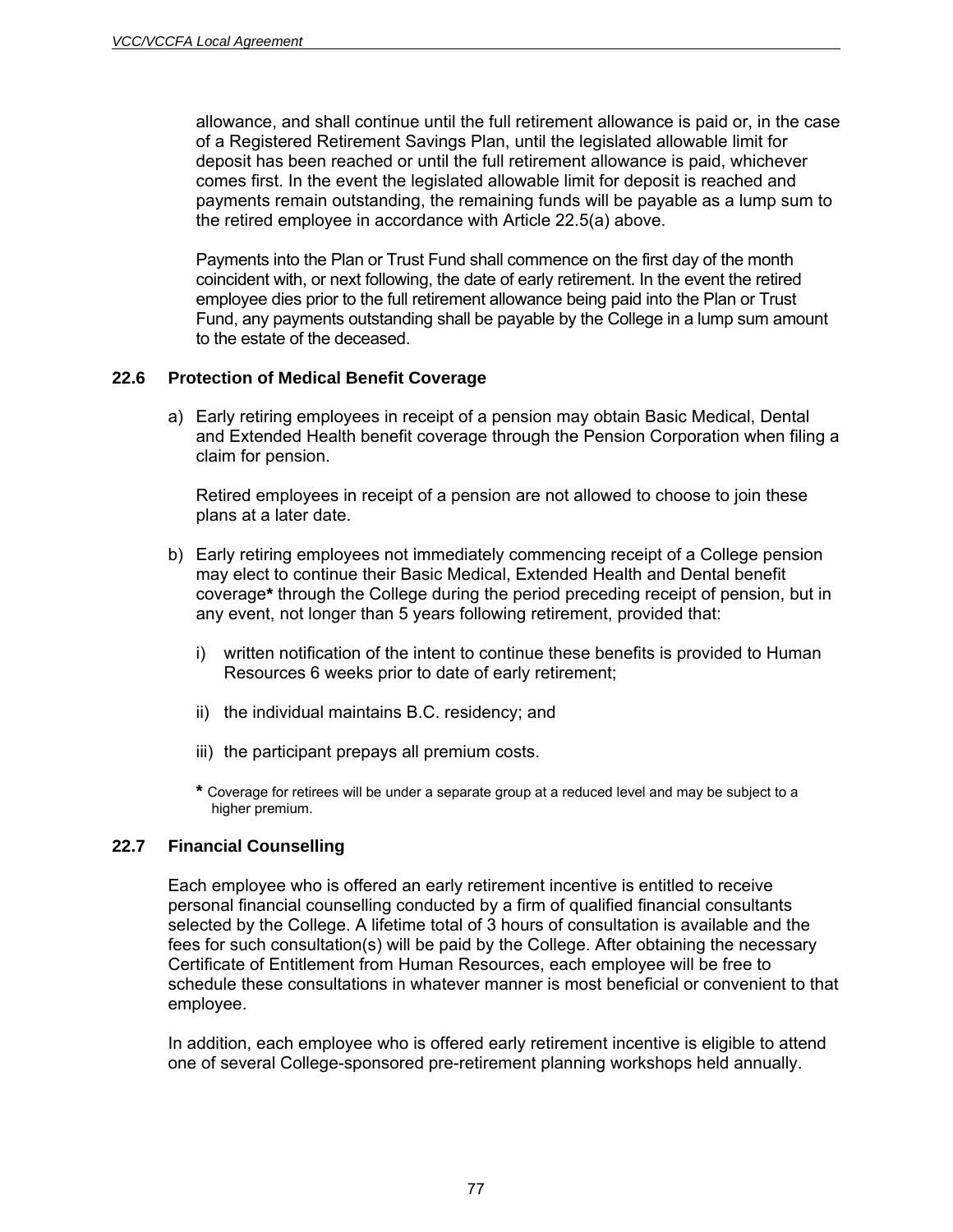# **23 HUMAN RIGHTS**

 The College and the Association agree that the provisions of section 13 of the *Human Rights Code* apply as though in, and forming part of, this Agreement. Further, the parties agree that there shall be no discrimination without reasonable cause. Without limiting the generality of the foregoing, the following factors shall not constitute reasonable cause: personal lifestyle, sexual orientation, psychological problems unrelated to job performance, number of dependents, participation in the Association, participation in community or political affairs, creed and parental status.

# **24 SEXUAL AND PERSONAL HARASSMENT**

(See Common Agreement, Article 2)

- 24.1 The parties agree that the College will follow the procedures in Articles 2.3 to 2.6 inclusive of the Common Agreement for all harassment complaints defined under Article 23 **Human Rights** in respect of personal harassment. Employees are encouraged to make use of the services and processes available within the College to informally resolve complaints. It is acknowledged that the use of informal services and processes within the College is voluntary.
- 24.2 The procedures in Article 2 **Harassment** of the Common Agreement do not restrict:
	- a) the Employer's right to take disciplinary action; and
	- b) the Association's right to grieve such disciplinary action or to grieve an alleged violation of this Article.
- 24.3 The College shall provide all employees a work environment free from sexual and personal harassment. Employees have the right to be free from sexual and personal harassment.
- 24.3.1 As part of its commitment to providing an environment free of sexual and personal harassment, the College will provide the opportunity for all new and existing term and regular employees to attend a workshop on the College Human Rights Policy as part of their assigned duty. All employees are expected to attend this workshop. Failure to attend this workshop will not be advanced as a defence to a complaint of harassment filed against the employee.
- 24.4 Notwithstanding the definition(s) of harassment that may from time to time appear in the College Human Rights Policy, for the purposes of this Article, sexual harassment is defined as follows:
	- unwanted sexual attention made by a person who knows or ought reasonably to know that such attention is unwanted;
	- unwanted physical contact such as touching, patting, pinching or punching;
	- implied or expressed promise of reward for complying with a sexually oriented request;
	- implied or expressed threat of reprisal, in the form either of actual reprisal or the denial of opportunity, for refusal to comply with a sexually oriented request;
	- the display of pornographic material; or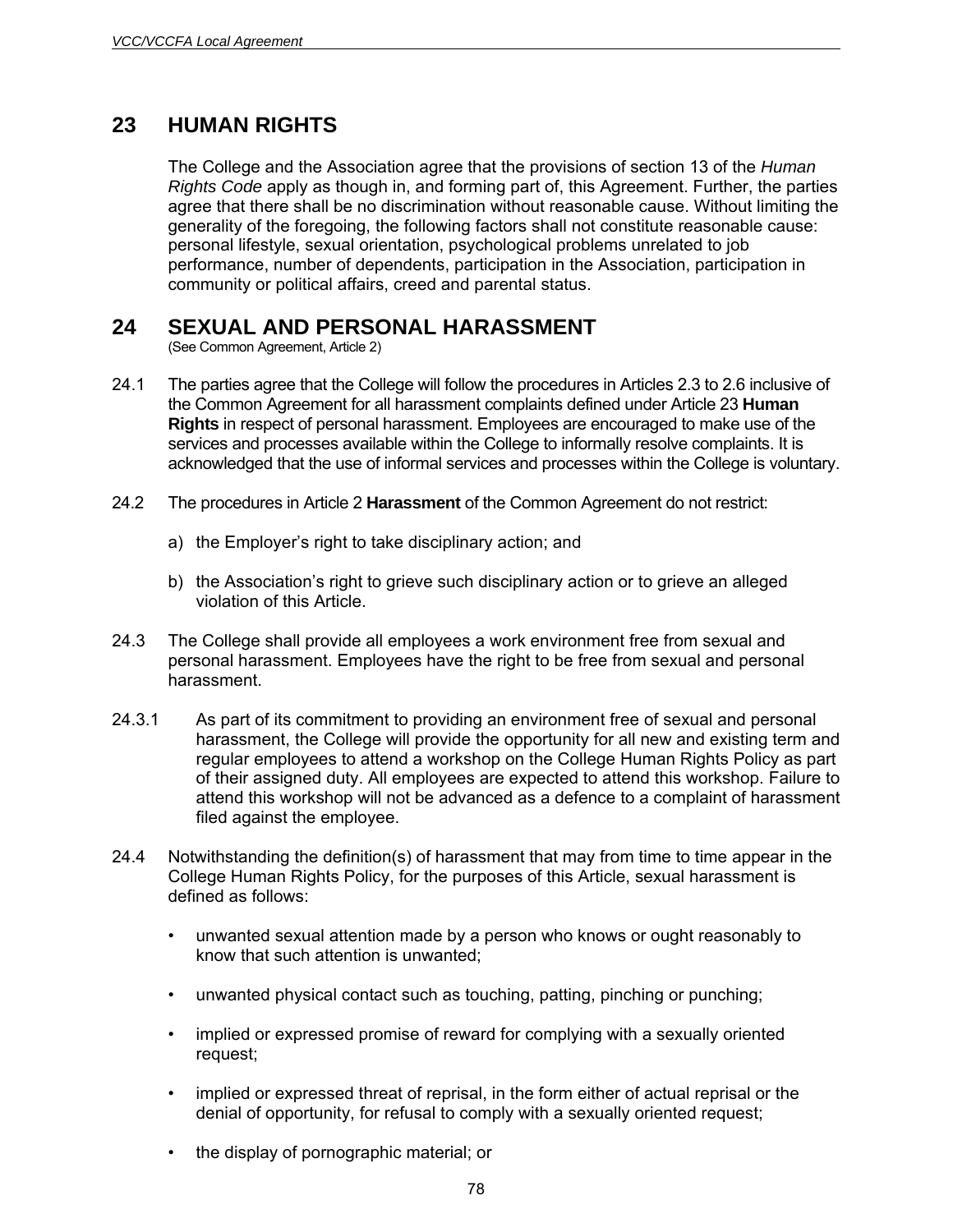- remarks or behaviour which may reasonably be perceived to create a negative psychological and emotional environment for work and study.
- 24.5 Notwithstanding the definition(s) of harassment that may from time to time appear in the College Human Rights Policy, for the purposes of this Article, personal harassment is defined as follows:
	- physical threat, intimidation or assault or unwelcome physical contact such as touching, patting, pinching and punching;
	- unwelcome behaviour or comment that is directed at, or offensive to any employee that demeans, belittles, causes personal humiliation or embarrassment to that employee or any employees;
	- implied or expressed promise of reward or threat of reprisal or the denial of opportunity for refusal to comply with a request which is unrelated to an employee's assigned duties; or
	- the improper use of power and authority inherent in the position held, to endanger an employee's position, threaten the economic livelihood of the employee or in any way interfere with or influence the career of such an employee.

# **25 PERSONAL HEALTH AND SAFETY**

- 25.1 No employee shall be disciplined or suffer a loss in pay for refusing to perform an assigned duty where the refusal is based on a reasonable apprehension of danger for the employee's personal health and safety.
- 25.1.1 Where the employee has refused to perform an assigned duty because of a reasonable concern for their health and safety, the concern or situation shall be investigated and resolved by:
	- a) the employee and the employee's direct supervisor, or if the matter cannot be resolved to the satisfaction of the employee,
	- b) the employee's representative on the appropriate Occupational Health and Safety Committee and the Coordinator of Occupational Health and Safety, or
	- c) the Coordinator of Occupational Health and Safety and such regulatory inspectors as is deemed necessary.
- 25.2 The College shall make all reasonable provision for the occupational health and safety of employees.

Employees have the right to be informed of any known risk to their health and safety.

 Employees have the right to know when they are exposed to a risk of violence in the work place. The employer shall inform employees of risk from persons known to have a history of violent behaviour and whom employees are likely to encounter in the course of their work.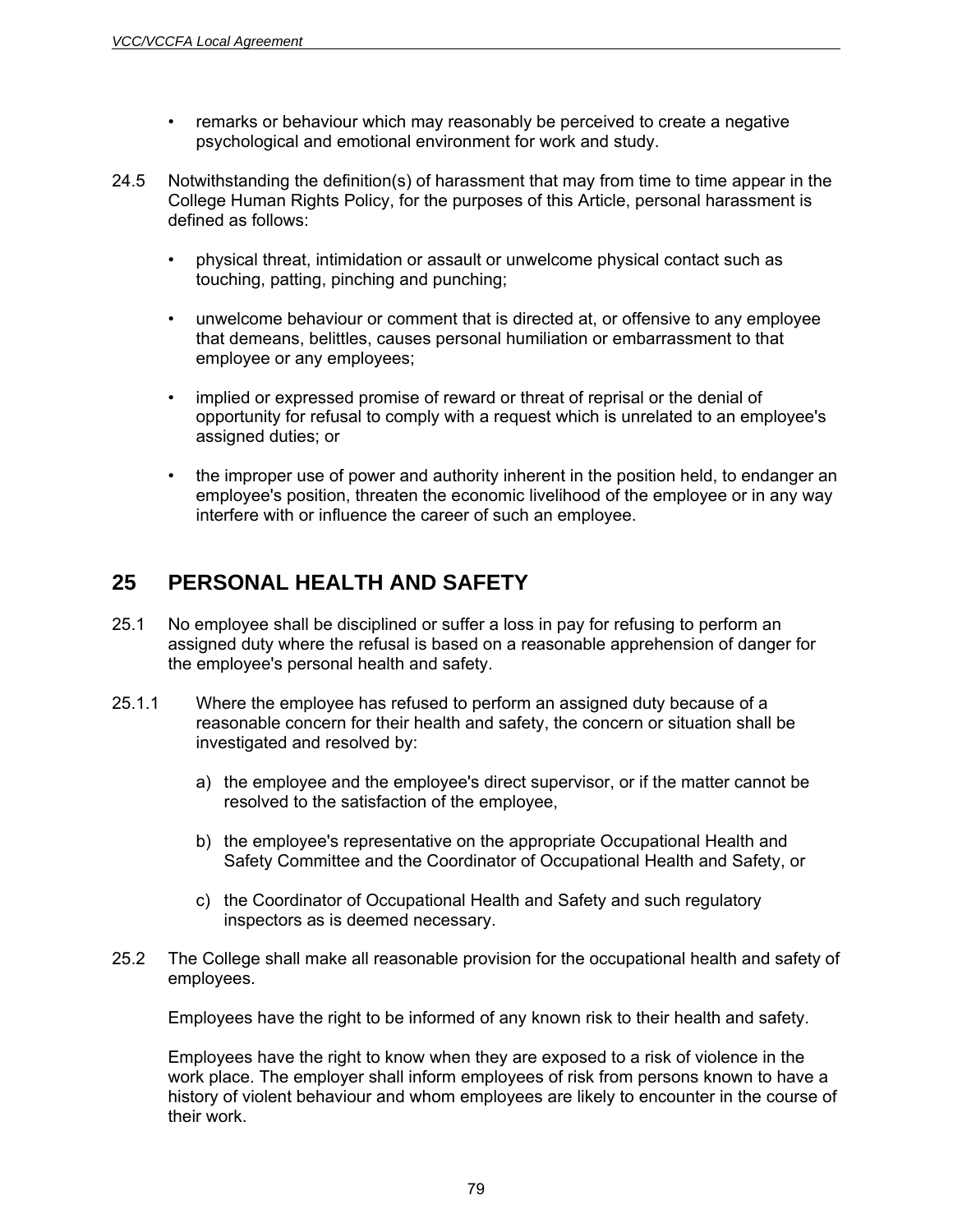Employees have the right to remove themselves from any situation, if they have reasonable grounds to believe there is an immediate threat of violence to themselves until a risk assessment is completed in accordance with the WCB regulations.

 An employee who takes action as outlined above, must report the fact to the appropriate supervisor as soon as possible, along with relevant details. The College shall investigate without delay and take remedial action or conduct a risk assessment in accordance with WCB regulations or inform the employee that the work is not unsafe within the guidelines set out in the *Workers' Compensation Act*.

Note: On the matters outlined above, the *Workers' Compensation Act* contains a right to appeal a decision of the employer to the WCB.

#### **25.3 Industrial First Aid Certificate**

- 25.3.1 Where the College requires employees to obtain, renew or upgrade Industrial First Aid Certificates, any fees, tuition or costs of course material shall be borne by the College and the employees shall be granted paid leave to take such training.
- 25.3.2 Where the College requires employees to be designated Industrial First Aid Attendants, the employee shall be paid a stipend in recognition of being a designated Attendant.

#### **25.4 Occupational Health and Safety Committee**

- 25.4.1 The College undertakes to establish and maintain an Occupational Health and Safety Committee at each campus in keeping with the *Industrial Health and Safety Regulations* of the Workers' Compensation Board and to ensure that such Committee carries out all duties and responsibilities in accordance with said Regulations.
- 25.4.2 There shall be no less than 2 representatives of the Association at each campus on said Committee.
- 25.4.3 Any employee who serves as an Association representative on the Occupational Health and Safety Committee shall be granted paid leave for attending such meetings or matters arising from such meeting.
- 25.4.4 The College shall arrange appropriate training for members of the Occupational Health and Safety Committees. Where possible, such training shall be provided during normal working hours, with no loss of pay.
- 25.4.5 The Occupational Health and Safety Committee has the right to inspect health and safety conditions in accordance with the *Workers' Compensation Act* and to consult as may be necessary with persons who are professionally or technically qualified to advise the Committee on such matters. The Committee has the right to review employer records considered relevant to the health and safety concerns, exclusive of medical or Personnel Files.
- 25.4.5.1 The Committee shall be notified of each incident, complaint or concern regarding health and safety and shall investigate and report in writing on the nature and cause of each.
- 25.4.5.2 Both the Association and the College shall receive copies of any minutes, reports or correspondence pertaining to the Committee or its operation.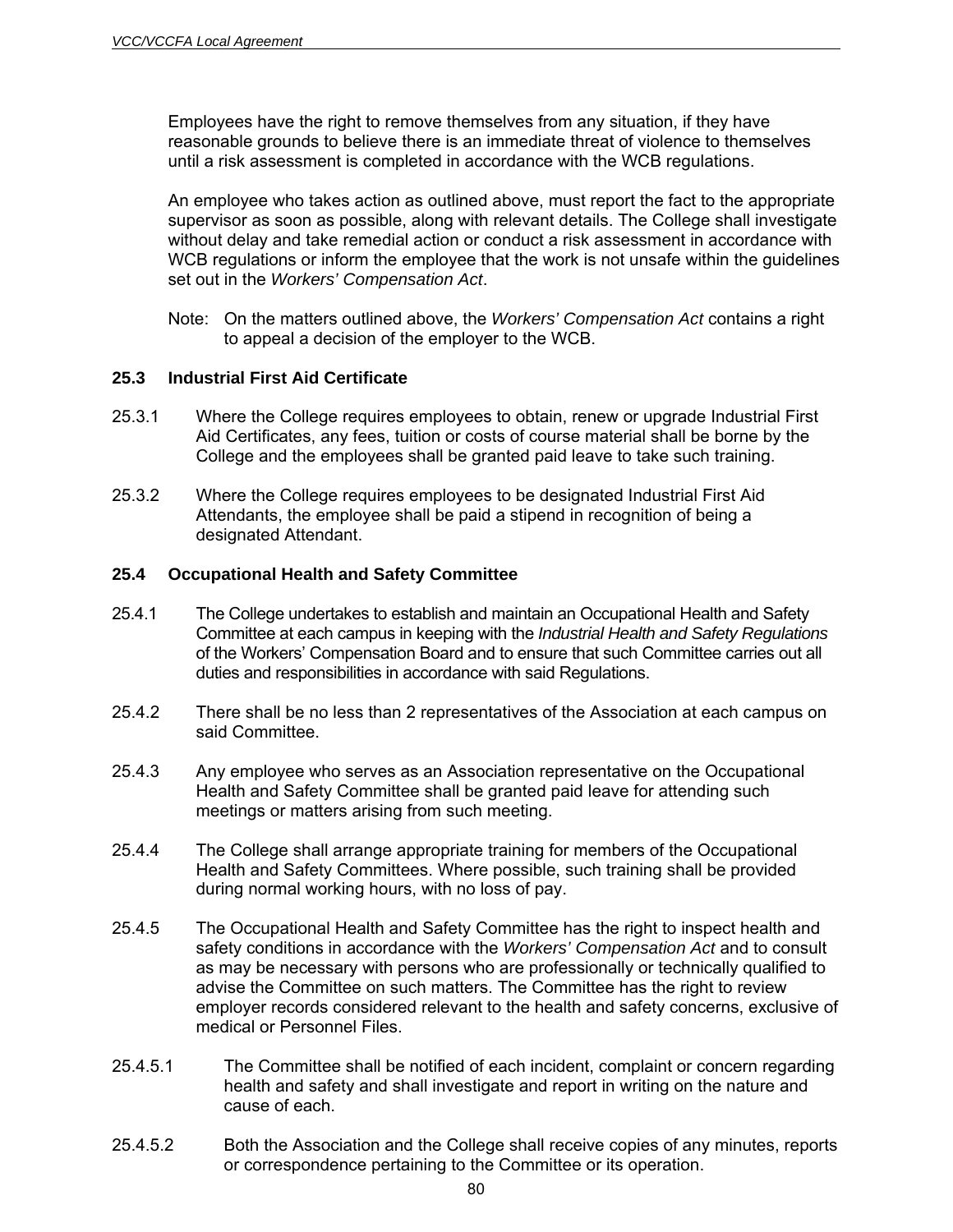25.4.6 The Occupational Health and Safety Committee will post in each classroom notices regarding emergency procedures and phone numbers.

#### **25.5 Health and Safety Apparel and Equipment**

 The College agrees to supply at no cost to the faculty all pieces of health and safety apparel and equipment required by Workers' Compensation.

# **26 OFFICE SPACE**

 The College acknowledges that there is a need for additional office space for employees and will make a reasonable effort to provide such space in any future expansion of the College facilities or their annexes.

# **27 LIABILITY INSURANCE**

 The College shall maintain, for its own benefit and, to the extent it does so, for the benefit of the Association and its members:

- a) the College's Self-Insured Comprehensive General Liability Coverage under the University, College and Institute Protection Program, including the extension of general liability coverage thereunder to administrators, faculty or other employees to the extent liability arises from activities in connection with the College; or
- b) such similar general liability insurance as it may obtain from time to time.

To the extent that such coverage is available, the College shall:

- a) exempt and save harmless each current and former employee from any liability action arising from the proper performance of duties for the College; and
- b) assume all costs, legal fees and other expenses arising from any such action.

# **28 RIGHTS OF EMPLOYER**

 Any rights of the Employer which are not specifically mentioned in this Agreement and which are not contrary to its terms shall continue in full force and effect for the duration of this Agreement, always provided that such rights shall be exercised fairly, reasonably and in good faith.

# **29 CRIMINAL RECORDS CHECK**

- 29.1 The College will, only with the written authorization of the employee, notify the Association when the College has received notice that a criminal records check reveals that an employee has been charged with or convicted of a "relevant offence" under the *Criminal Records Review Act*.
- 29.2 When a criminal records check has the potential to negatively impact an employee's employment status, the College will advise the employee of their right to Association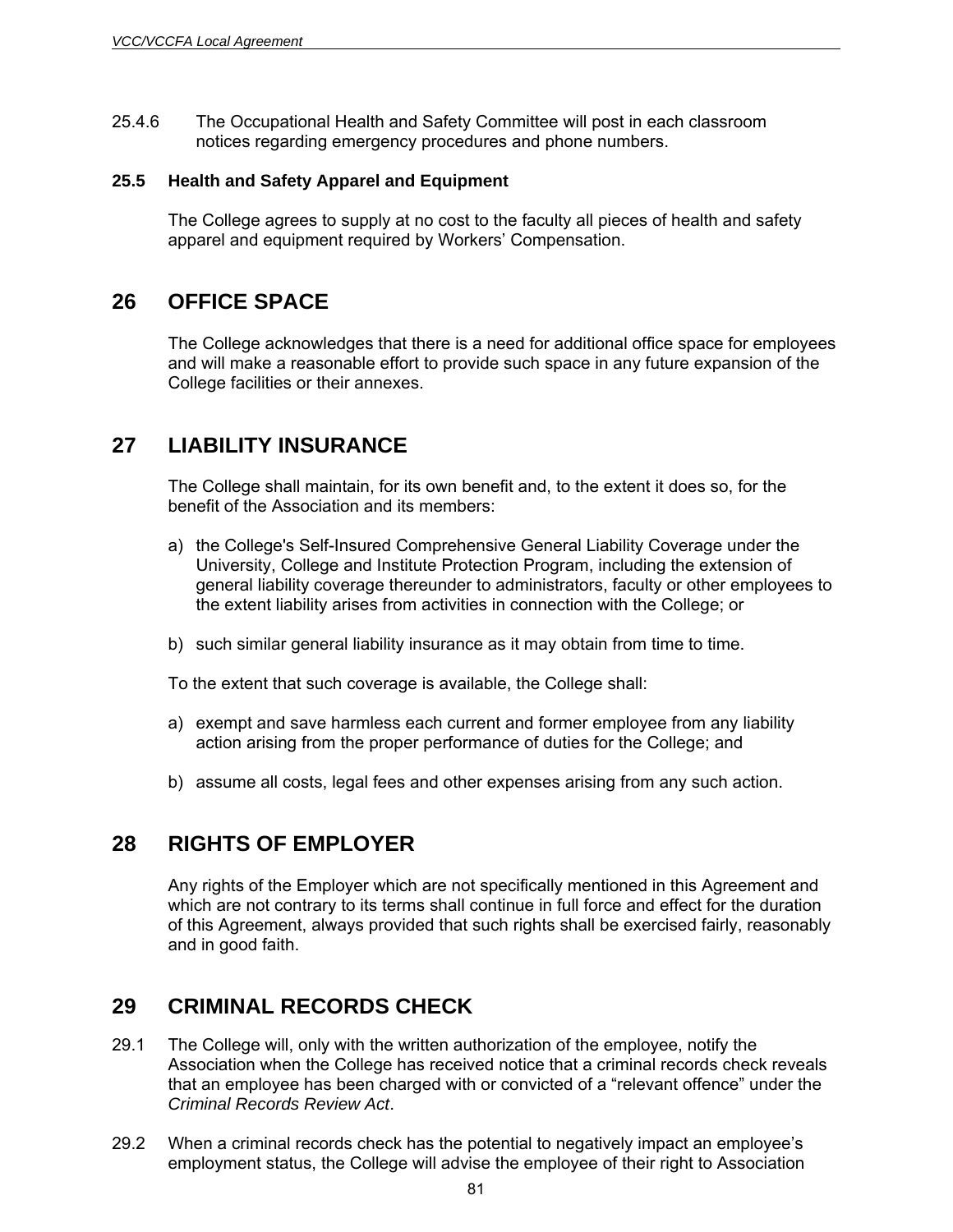representation, and further advise that the employee's written authorization is required to enable Association representation to deal with the potential negative impact on the employee's employment status.

# **30 PROFESSIONAL MEMBERSHIPS / LICENCES**

30.1 Where the College requires, as a condition of employment, that a regular employee maintain a specified professional association membership or licence, the College will pay the annual dues or annual licencing fees required to maintain such membership or licence.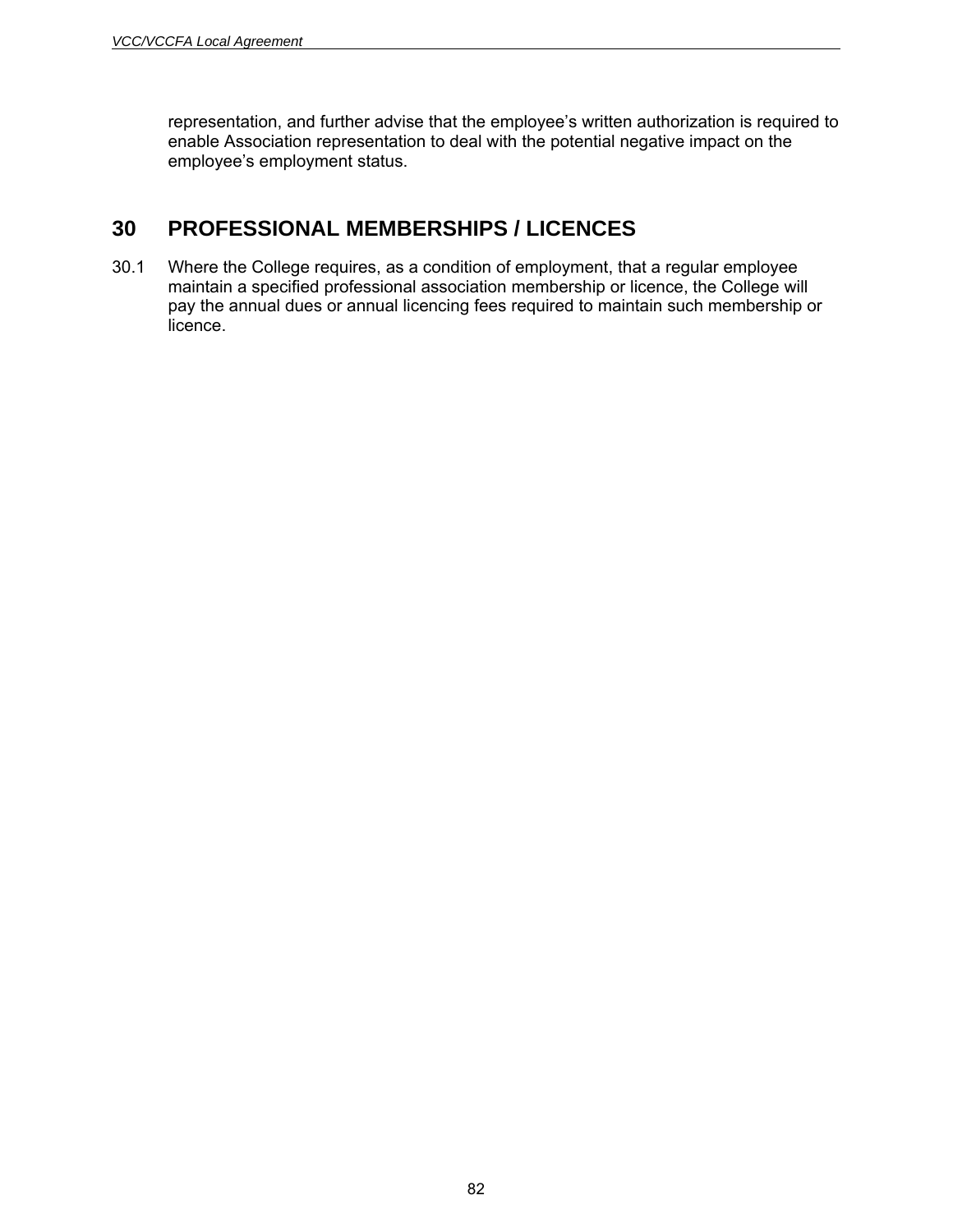IN WITNESS WHEREOF the Board of Vancouver Community College has caused the name and seal of Vancouver Community College to be affixed hereto in the presence of the Chair of the Vancouver Community College Board and the College President and the Association has caused these presents to be executed under the hands of its proper officers duly authorized in that behalf the day and year first written below.

ASSOCIATION, in the presence of: AFFIXED in the presence of:

SIGNED, SEALED AND THE NAME AND SEAL OF VANCOUVER DELIVERED BY THE COMMUNITY COLLEGE WAS HEREUNTO

President – Frank Cosco **Board Chair – Mark Stock** 

 $\overline{a}$ 

 $\overline{a}$ 

 $\overline{a}$ 

 $\overline{a}$ 

 $\overline{a}$ Secretary – Virginia Monk College President – Dale Dorn

Chief Negotiator – Maggi Trebble Chief Negotiator – Gail Schmalz

 $\overline{a}$ Negotiator – Rose-Marie Watson Negotiator – Sandra Bailey

 $\overline{a}$ 

 $\overline{a}$ Negotiator – Karen Shortt

Negotiator – Malcolm Cant

This 1<sup>st</sup> day of April, 2007 in the City of Vancouver in the Province of British Columbia.

Negotiator – Ingrid Kolsteren Negotiator – Rob Henderson

Negotiator – Mark Goertz **PSEA Chair Board of Directors –** Dr. Nick Rubidge

83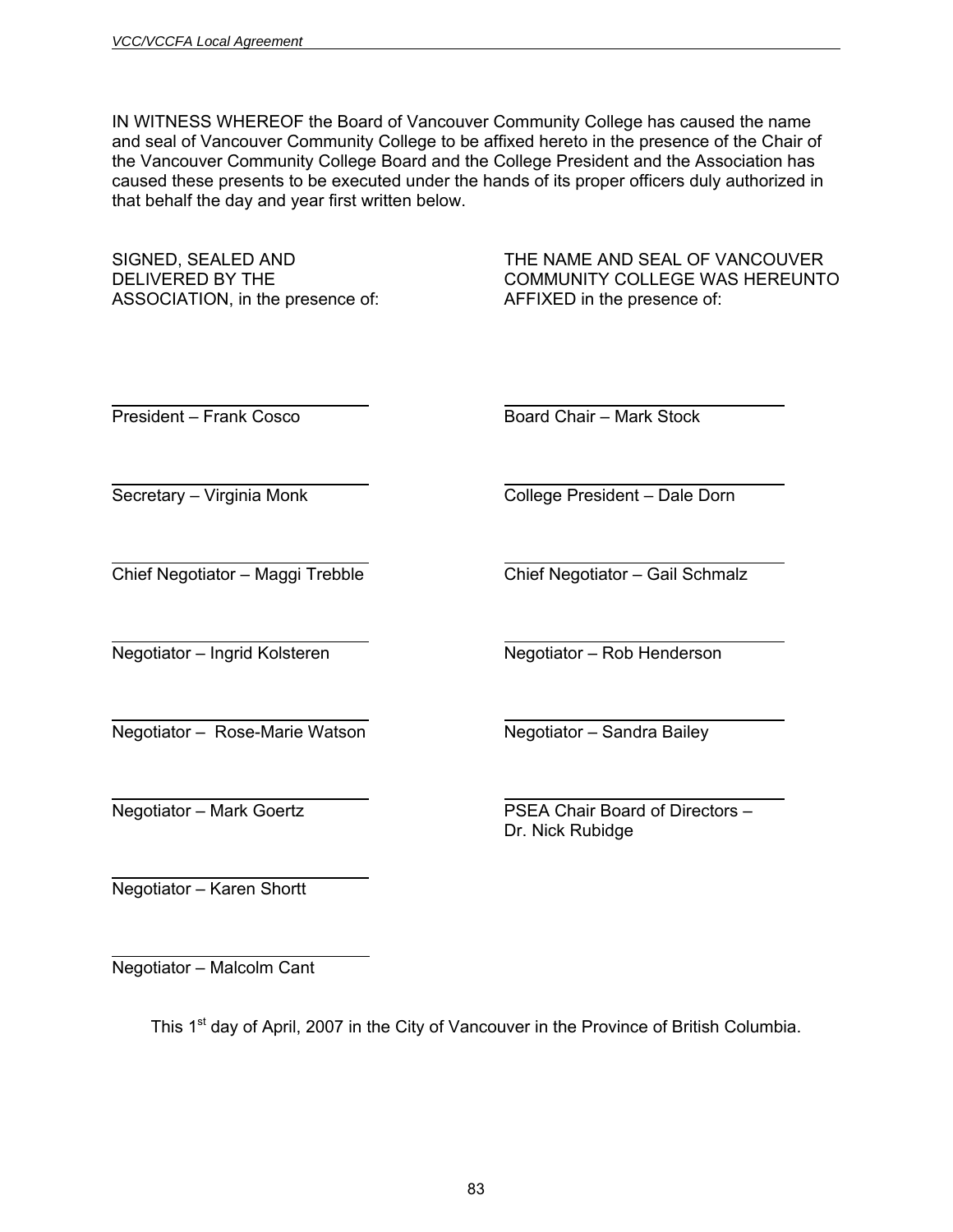**This page intentionally left blank.**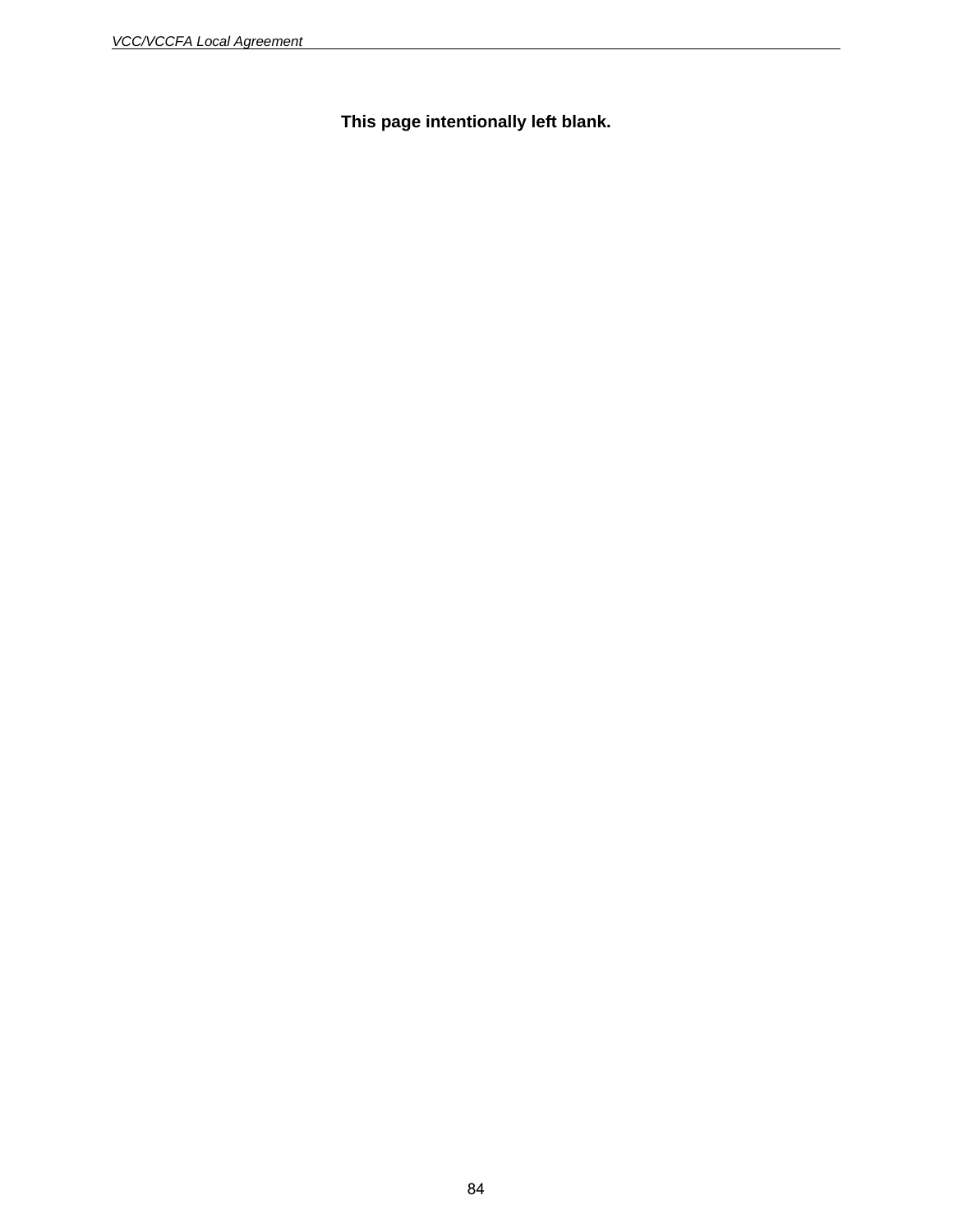# **APPENDIX I–A**

### **SALARY SCHEDULE AS OF APRIL 1, 2007 (New Appendix)**

| <b>Step</b> | <b>Annual Salary</b> | <b>Per Diem</b><br>Annual ) 202 Days | Per Diem Hourly*<br>Per Diem ) 5 Hours | <b>Semi-Monthly Rate</b><br>Annual ) 24 Pay Periods |
|-------------|----------------------|--------------------------------------|----------------------------------------|-----------------------------------------------------|
|             |                      |                                      |                                        |                                                     |
| 1           | \$78,729             | \$389.75                             | \$77.9500                              | \$3,280.38                                          |
| 2           | \$74,795             | \$370.28                             | \$74.0560                              | \$3,116.46                                          |
| 3           | \$69,671             | \$344.91                             | \$68.9820                              | \$2,902.96                                          |
| 4           | \$66,819             | \$330.79                             | \$66.1580                              | \$2,784.13                                          |
| 5           | \$64,372             | \$318.68                             | \$63.7360                              | \$2,682.17                                          |
| 6           | \$61,925             | \$306.56                             | \$61.3120                              | \$2,580.21                                          |
| 7           | \$59,477             | \$294.45                             | \$58.8900                              | \$2,478.21                                          |
| 8           | \$57,030             | \$282.33                             | \$56.4660                              | \$2,376.25                                          |
| 9           | \$54,583             | \$270.22                             | \$54.0440                              | \$2,274.29                                          |
| 10          | \$52,135             | \$258.10                             | \$51.6200                              | \$2,172.29                                          |
| 11          | \$49,688             | \$245.99                             | \$49.1980                              | \$2,070.33                                          |

*Notes:* **Semi Monthly Rate** = Annual Salary ÷ 24 **Per Diem Rate** = Annual Salary ÷ 202 days and **Per Diem Hourly Rate** further ÷ 5 hours

**Per Diem Hourly Rate\*** = Annual Salary ÷ 202 ÷ 5 hours

**\*Note:** This is used by the Banner System only.

| <b>Instructor Responsibility Allowance</b>   | Annual | <b>Semi-Monthly</b> |
|----------------------------------------------|--------|---------------------|
| Instructional Associate                      | 6,193  | 258.05              |
| Department Head                              | 2,836  | 118.17              |
| Assistant Department Head and Coordinator II | 1.824  | 76.00               |
| Coordinator I                                | 908    | 37.84               |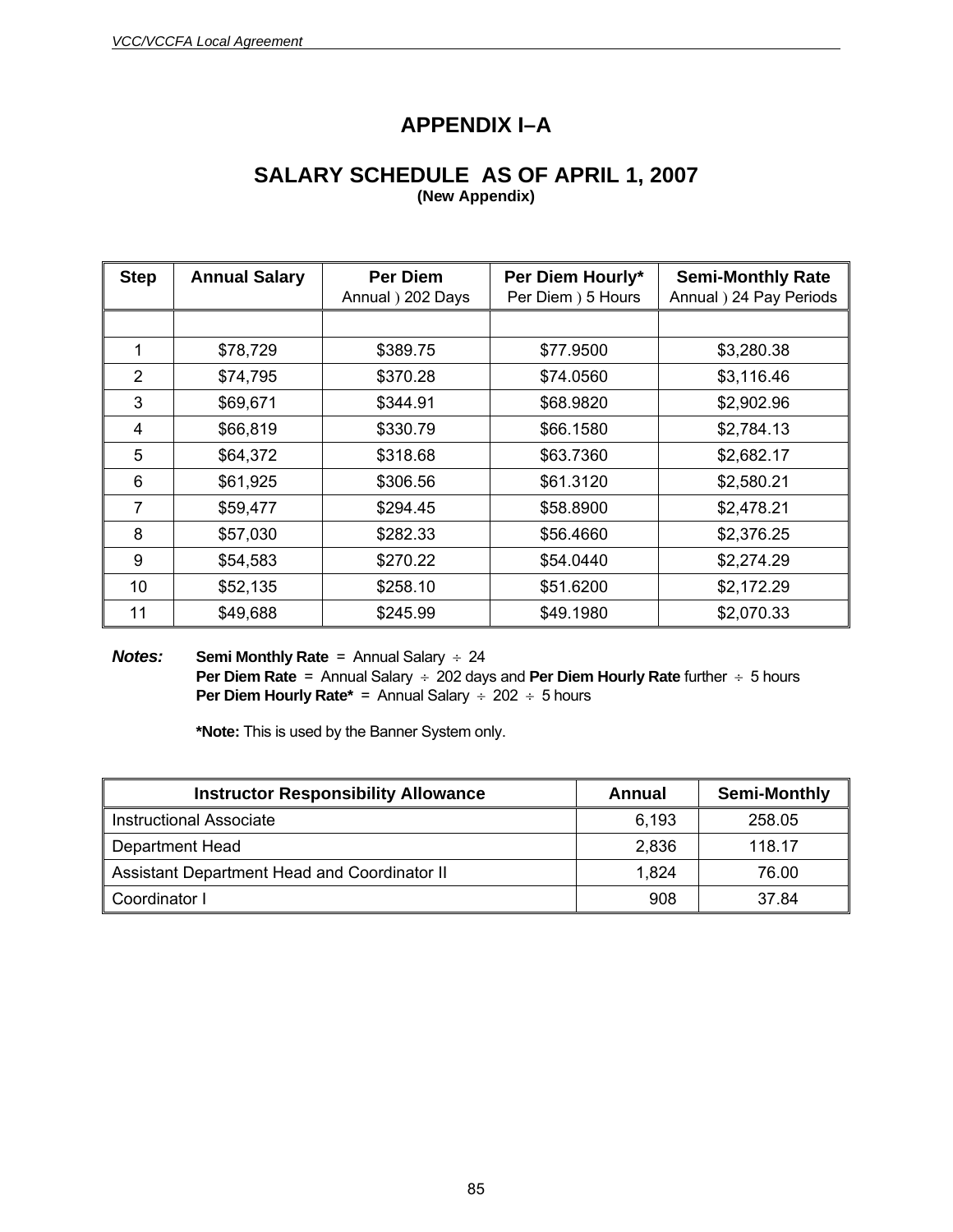# **APPENDIX I–B**

# **SALARY SCHEDULE AS OF APRIL 1, 2008**

| <b>Step</b> | <b>Annual Salary</b> | <b>Per Diem</b><br>Annual ) 202 Days | Per Diem Hourly*<br>Per Diem ) 5 Hours | <b>Semi-Monthly Rate</b><br>Annual ) 24 Pay Periods |
|-------------|----------------------|--------------------------------------|----------------------------------------|-----------------------------------------------------|
|             |                      |                                      |                                        |                                                     |
| 1           | \$80,972             | \$400.86                             | \$80.1720                              | \$3,373.83                                          |
| 2           | \$76,366             | \$378.05                             | \$75.6100                              | \$3,181.92                                          |
| 3           | \$71,134             | \$352.15                             | \$70.4300                              | \$2,963.92                                          |
| 4           | \$68,223             | \$337.74                             | \$67.5480                              | \$2,842.63                                          |
| 5           | \$65,724             | \$325.37                             | \$65.0740                              | \$2,738.50                                          |
| 6           | \$63,225             | \$313.00                             | \$62.6000                              | \$2,634.38                                          |
| 7           | \$60,726             | \$300.63                             | \$60.1260                              | \$2,530.25                                          |
| 8           | \$58,228             | \$288.26                             | \$57.6520                              | \$2,426.17                                          |
| 9           | \$55,729             | \$275.89                             | \$55.1780                              | \$2,322.04                                          |
| 10          | \$53,230             | \$263.52                             | \$52.7040                              | \$2,217.92                                          |
| 11          | \$50,731             | \$251.15                             | \$50.2300                              | \$2,113.79                                          |

**(New Appendix)**

*Notes:* **Semi Monthly Rate** = Annual Salary ÷ 24 **Per Diem Rate** = Annual Salary ÷ 202 days and **Per Diem Hourly Rate** further ÷ 5 hours **Per Diem Hourly Rate\*** = Annual Salary ÷ 202 ÷ 5 hours

**\*Note:** This is used by the Banner System only.

| <b>Instructor Responsibility Allowance</b>   | Annual | <b>Semi-Monthly</b> |
|----------------------------------------------|--------|---------------------|
| Instructional Associate                      | 6,323  | 263.46              |
| Department Head                              | 2,896  | 120.67              |
| Assistant Department Head and Coordinator II | 1,862  | 77.59               |
| Coordinator I                                | 927    | 38.63               |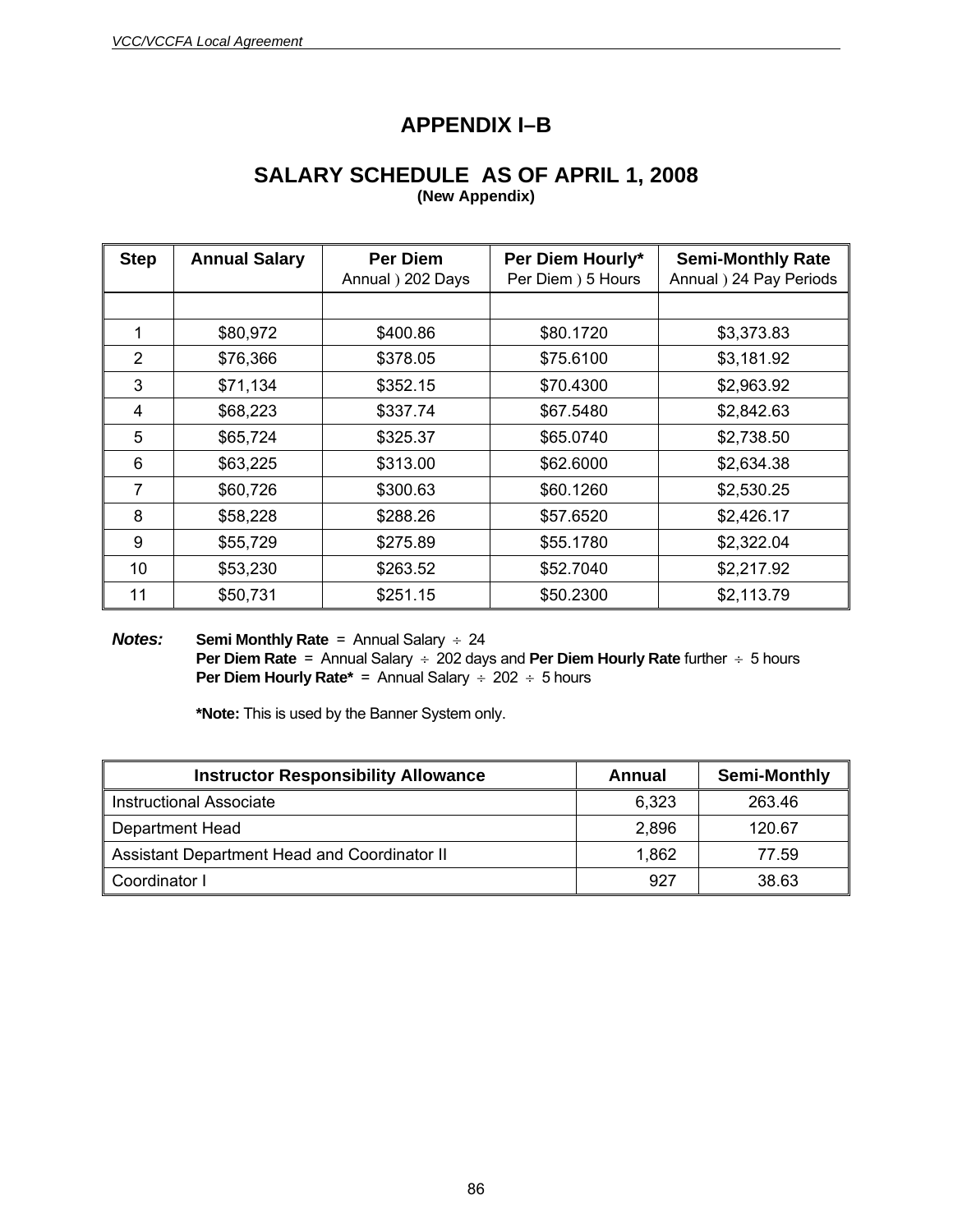# **APPENDIX I–C**

# **SALARY SCHEDULE AS OF APRIL 1, 2009 (New Appendix)**

| <b>Step</b> | <b>Annual Salary</b> | <b>Per Diem</b><br>Annual ) 202 Days | Per Diem Hourly*<br>Per Diem ) 5 Hours | <b>Semi-Monthly Rate</b><br>Annual ) 24 Pay Periods |
|-------------|----------------------|--------------------------------------|----------------------------------------|-----------------------------------------------------|
|             |                      |                                      |                                        |                                                     |
|             | \$83,231             | \$412.04                             | \$82.4080                              | \$3,467.96                                          |
| 2           | \$77,970             | \$386.00                             | \$77.2000                              | \$3,248.75                                          |
| 3           | \$72,628             | \$359.55                             | \$71.9100                              | \$3,026.17                                          |
| 4           | \$69,655             | \$344.83                             | \$68.9660                              | \$2,902.29                                          |
| 5           | \$67,104             | \$332.20                             | \$66.4400                              | \$2,796.00                                          |
| 6           | \$64,553             | \$319.57                             | \$63.9140                              | \$2,689.71                                          |
| 7           | \$62,002             | \$306.95                             | \$61.3900                              | \$2,583.42                                          |
| 8           | \$59,450             | \$294.31                             | \$58.8620                              | \$2,477.08                                          |
| 9           | \$56,899             | \$281.68                             | \$56.3360                              | \$2,370.79                                          |
| 10          | \$54,348             | \$269.05                             | \$53.8100                              | \$2,264.50                                          |
| 11          | \$51,797             | \$256.43                             | \$51.2860                              | \$2,158.21                                          |

*Notes:* **Semi Monthly Rate** = Annual Salary ÷ 24 **Per Diem Rate** = Annual Salary ÷ 202 days and **Per Diem Hourly Rate** further ÷ 5 hours **Per Diem Hourly Rate\*** = Annual Salary  $\div$  202  $\div$  5 hours

**\*Note:** This is used by the Banner System only.

| <b>Instructor Responsibility Allowance</b>   | Annual | <b>Semi-Monthly</b> |
|----------------------------------------------|--------|---------------------|
| <b>Instructional Associate</b>               | 6.456  | 269.00              |
| Department Head                              | 2.957  | 123.21              |
| Assistant Department Head and Coordinator II | 1.901  | 79.21               |
| Coordinator I                                | 946    | 39.42               |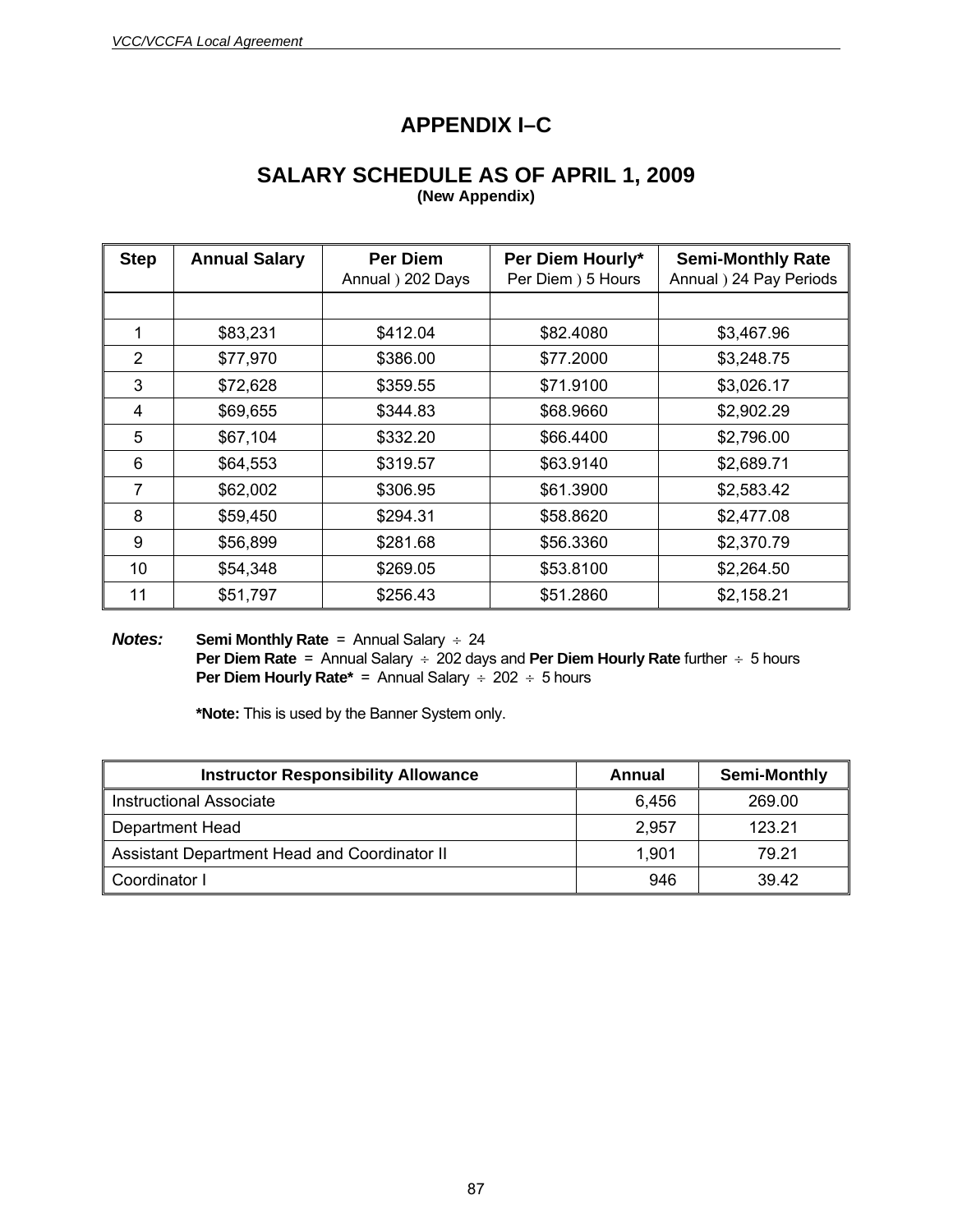# **APPENDIX II**

# **AREAS**

### **Process for Establishing and Revising Areas**

A mutually agreed process developed by the parties for establishing or revising the areas in a School, Centre or Instructional Service Department is available through the VCCFA, the area's Dean or Director or Human Resources.

| <b>Centre for Business Studies</b>     |                                                            |  |
|----------------------------------------|------------------------------------------------------------|--|
| <b>Departments</b>                     | <b>Areas</b>                                               |  |
| <b>Business Management</b>             | Accounting<br><b>Transportation Logistics</b>              |  |
| <b>Office and Legal Administration</b> | Administrative Assistant<br>Legal Administrative Assistant |  |

| Design, Technology & Trades             |                                                                                       |  |
|-----------------------------------------|---------------------------------------------------------------------------------------|--|
| <b>Departments</b>                      | <b>Areas</b>                                                                          |  |
| <b>Centre for Design</b>                |                                                                                       |  |
| <b>Digital Graphic Design</b>           | Digital Graphic Design<br>$\bullet$                                                   |  |
| <b>Hair Design / Esthetics</b>          | <b>Esthetics</b><br>٠<br>Hair Design                                                  |  |
| <b>Jewellery Art and Design</b>         | Jewellery Art and Design<br>٠                                                         |  |
| <b>Centre for Technology</b>            |                                                                                       |  |
| <b>Computer Technology (CT)</b>         | CT - Accounting<br>$\bullet$<br>CT - Networking<br>CT - Programming<br>CT - Technical |  |
| <b>Drafting</b>                         | Civil / Structural<br>٠<br>Industrial<br><b>Steel Detailing</b>                       |  |
| <b>Electronics</b>                      | Telecommunications                                                                    |  |
| <b>Centre for Transportation Trades</b> |                                                                                       |  |
| <b>Automotive Collision Repair</b>      | Automotive Collision<br>Automotive Refinishing / Preparation<br>$\bullet$             |  |
| <b>Automotive Service Technician</b>    | Automotive Service Technician<br>٠                                                    |  |
| <b>Diesel Technician</b>                | Diesel Technician<br>$\bullet$                                                        |  |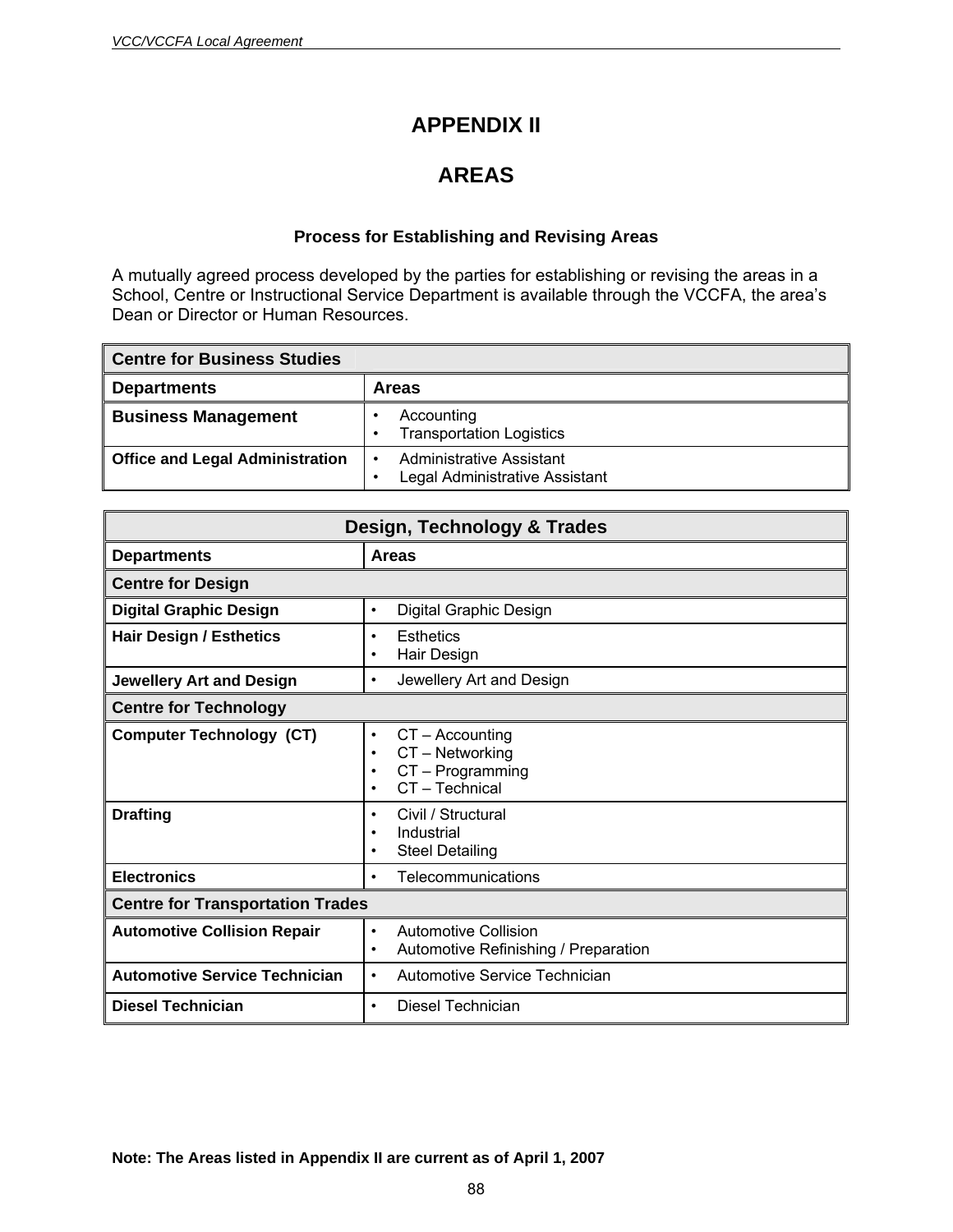| <b>School of Art &amp; Sciences</b>     |                                                                                                                                                                                                                                                            |  |
|-----------------------------------------|------------------------------------------------------------------------------------------------------------------------------------------------------------------------------------------------------------------------------------------------------------|--|
| <b>Departments</b>                      | <b>Areas</b>                                                                                                                                                                                                                                               |  |
| <b>Basic Education</b>                  | <b>Basic Education</b><br>٠                                                                                                                                                                                                                                |  |
| <b>College &amp; Career Access</b>      | <b>ABE Youth</b><br>$\bullet$<br>EEAW & ACE Program<br>٠<br>English & Social Sciences<br>$\bullet$<br>Math & Science<br>$\bullet$<br><b>ABE Computer Lab</b><br>$\bullet$                                                                                  |  |
| <b>Community &amp; Career Education</b> | <b>Food Service Careers</b><br>$\bullet$<br><b>General Skills CACE</b><br>$\bullet$                                                                                                                                                                        |  |
| <b>Humanities</b>                       | Economics<br>$\bullet$<br>Economics - UT<br>$\bullet$<br>English Literature / Reading & Study Skills / Writing Skills<br>$\bullet$<br>$English - UT$<br>Law<br>$\bullet$<br>Psychology<br>$\bullet$<br>Psychology - UT<br>٠<br>Sociology - UT<br>$\bullet$ |  |
| <b>Mathematics</b>                      | <b>Mathematics</b><br>$\bullet$<br>Mathematics - UT<br>$\bullet$                                                                                                                                                                                           |  |
| <b>Science</b>                          | Anatomy & Physiology - UT<br>$\bullet$<br><b>Biology</b><br>$\bullet$<br>Biology - UT<br>$\bullet$<br>Chemistry<br>$\bullet$<br>Chemistry - UT<br>$\bullet$<br>Physics<br>$\bullet$<br>Physics - UT<br>$\bullet$                                           |  |
| <b>Visually Impaired</b>                | Visually Impaired ABE & PS<br>٠                                                                                                                                                                                                                            |  |

| <b>School of Hospitality</b>    |                                                                                                                                                                                                                                                                                                                                                                                                                                                                                                                                                                                                                                     |  |  |
|---------------------------------|-------------------------------------------------------------------------------------------------------------------------------------------------------------------------------------------------------------------------------------------------------------------------------------------------------------------------------------------------------------------------------------------------------------------------------------------------------------------------------------------------------------------------------------------------------------------------------------------------------------------------------------|--|--|
| <b>Departments</b>              | <b>Areas</b>                                                                                                                                                                                                                                                                                                                                                                                                                                                                                                                                                                                                                        |  |  |
| <b>Asian Culinary Arts</b>      | <b>Asian Culinary Arts</b>                                                                                                                                                                                                                                                                                                                                                                                                                                                                                                                                                                                                          |  |  |
| <b>Baking &amp; Pastry Arts</b> | Baking & Pastry Arts<br>٠                                                                                                                                                                                                                                                                                                                                                                                                                                                                                                                                                                                                           |  |  |
| <b>Culinary Arts</b>            | Chefs<br>$\bullet$<br><b>Restaurant Management</b><br>٠                                                                                                                                                                                                                                                                                                                                                                                                                                                                                                                                                                             |  |  |
| <b>Hospitality Management</b>   | Food Service / Restaurant Management - Chefs<br>٠<br>Food Service / Restaurant Management - Restaurant<br>$\bullet$<br>Management<br>Hospitality Management - Accounting<br>٠<br>Hospitality Management - Business Communication /<br>٠<br><b>Public Speaking</b><br>Hospitality Management - Computer Application Software<br>٠<br>Hospitality Management - Hotel Management<br>٠<br>Hospitality Management - Human Resources<br>$\bullet$<br>Organizational Behaviour<br>Hospitality Management - Marketing / Law<br>٠<br>Hospitality Management - Micro-Economics / Statistics<br>٠<br><b>Hospitality Management Degree</b><br>٠ |  |  |

**Note: The Areas listed in Appendix II are current as of April 1, 2007**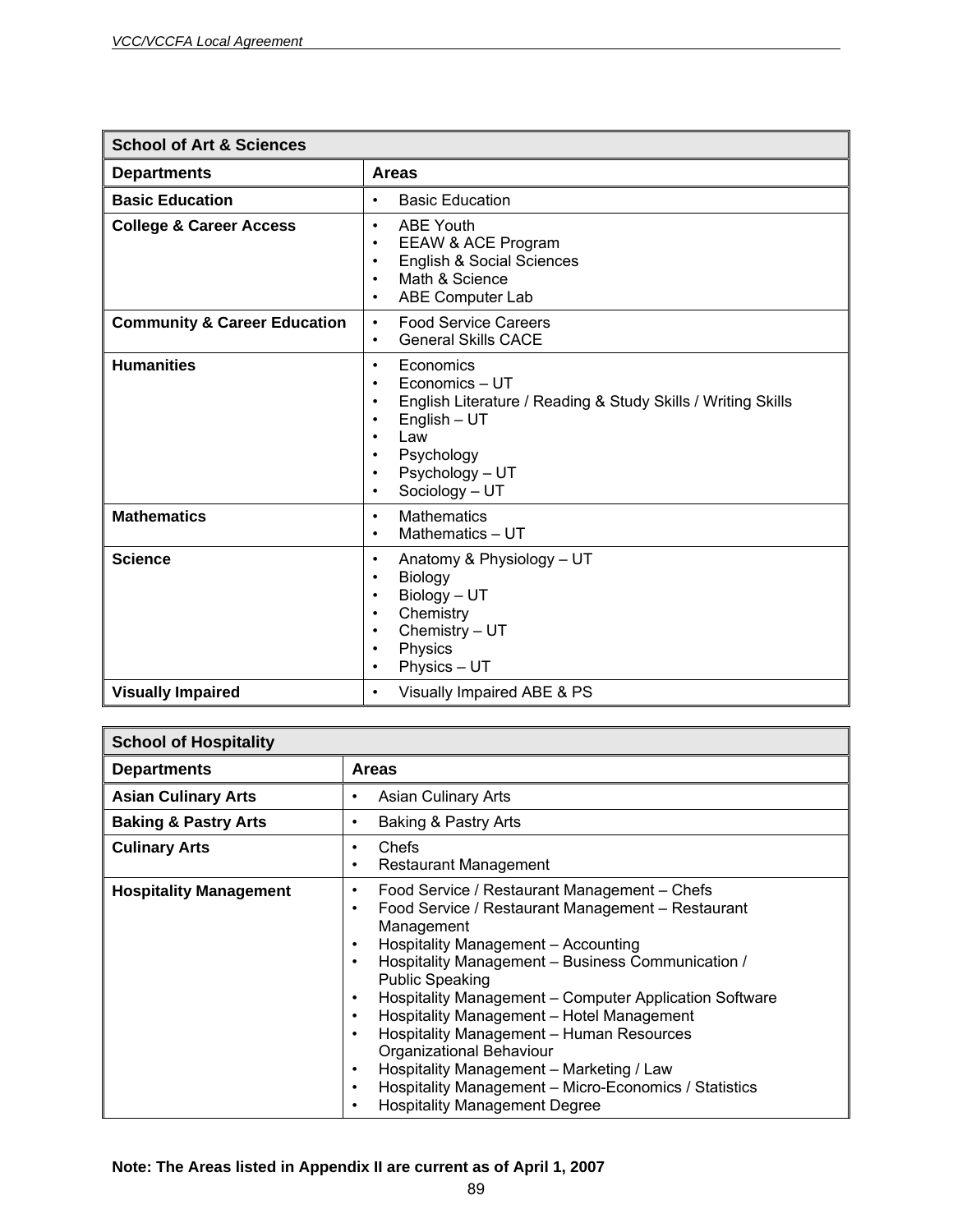| <b>School of Health Sciences</b>                                           |                                                                                                                                                                                                                                                                                                                                 |  |  |
|----------------------------------------------------------------------------|---------------------------------------------------------------------------------------------------------------------------------------------------------------------------------------------------------------------------------------------------------------------------------------------------------------------------------|--|--|
| <b>Departments</b>                                                         | <b>Areas</b>                                                                                                                                                                                                                                                                                                                    |  |  |
| <b>Allied Health</b>                                                       | $\bullet$<br>Aboriginal Health Science<br><b>Hospital Pharmacy Technician</b><br><b>Occupational Therapy</b><br>Pharmacy Technician<br><b>Physical Therapy</b><br>$\bullet$                                                                                                                                                     |  |  |
| <b>Bachelor of Science in Nursing</b>                                      | $\bullet$<br>Nursing                                                                                                                                                                                                                                                                                                            |  |  |
| <b>Continuing Care</b>                                                     | Acute Care Skills for HS / RCA<br>$\bullet$<br>Autopsy Technician<br><b>Computer Skills Training (Health Programs)</b><br>Home Support / Resident Care Attendant<br>Human Relations (Communications)<br>Medical Laboratory Assistant Electrocardiography<br>$\bullet$<br>Medical Laboratory Assistant Venipuncture<br>$\bullet$ |  |  |
| <b>Certified Dental Assisting / Dental</b><br><b>Reception Coordinator</b> | <b>Certified Dental Assisting</b><br>$\bullet$<br>Certified Dental Assisting (Distance Delivery)<br>Certified Dental Assisting - Registered Dental Hygenist<br><b>Dental Reception Coordinator</b><br>$\bullet$                                                                                                                 |  |  |
| <b>Dental Hygiene</b>                                                      | <b>Behavioural and Biomedical Sciences</b><br>$\bullet$<br><b>Clinical Dentistry</b><br>$\bullet$<br>Dental Hygiene<br>$\bullet$<br>Dental Hygiene Distributed Learning                                                                                                                                                         |  |  |
| <b>Dental Technology</b>                                                   | <b>Biological Sciences</b><br>$\bullet$<br><b>Business Management for Dental Programs</b><br><b>Clinical Dentistry</b><br>$\bullet$<br><b>Dental Technician</b><br>$\bullet$<br><b>Denturist</b><br>$\bullet$                                                                                                                   |  |  |
| <b>HealthCare Communication</b><br>Management<br><b>Practical Nursing</b>  | <b>Basic Medical Terminology</b><br>$\bullet$<br><b>Computer Training for Nursing Unit Clerk</b><br><b>Human Relations</b><br><b>Medical Office Assistant</b><br><b>Medical Transcriptionist</b><br>$\bullet$<br><b>Nursing Unit Clerk</b><br>$\bullet$<br><b>Practical Nursing</b>                                             |  |  |
|                                                                            |                                                                                                                                                                                                                                                                                                                                 |  |  |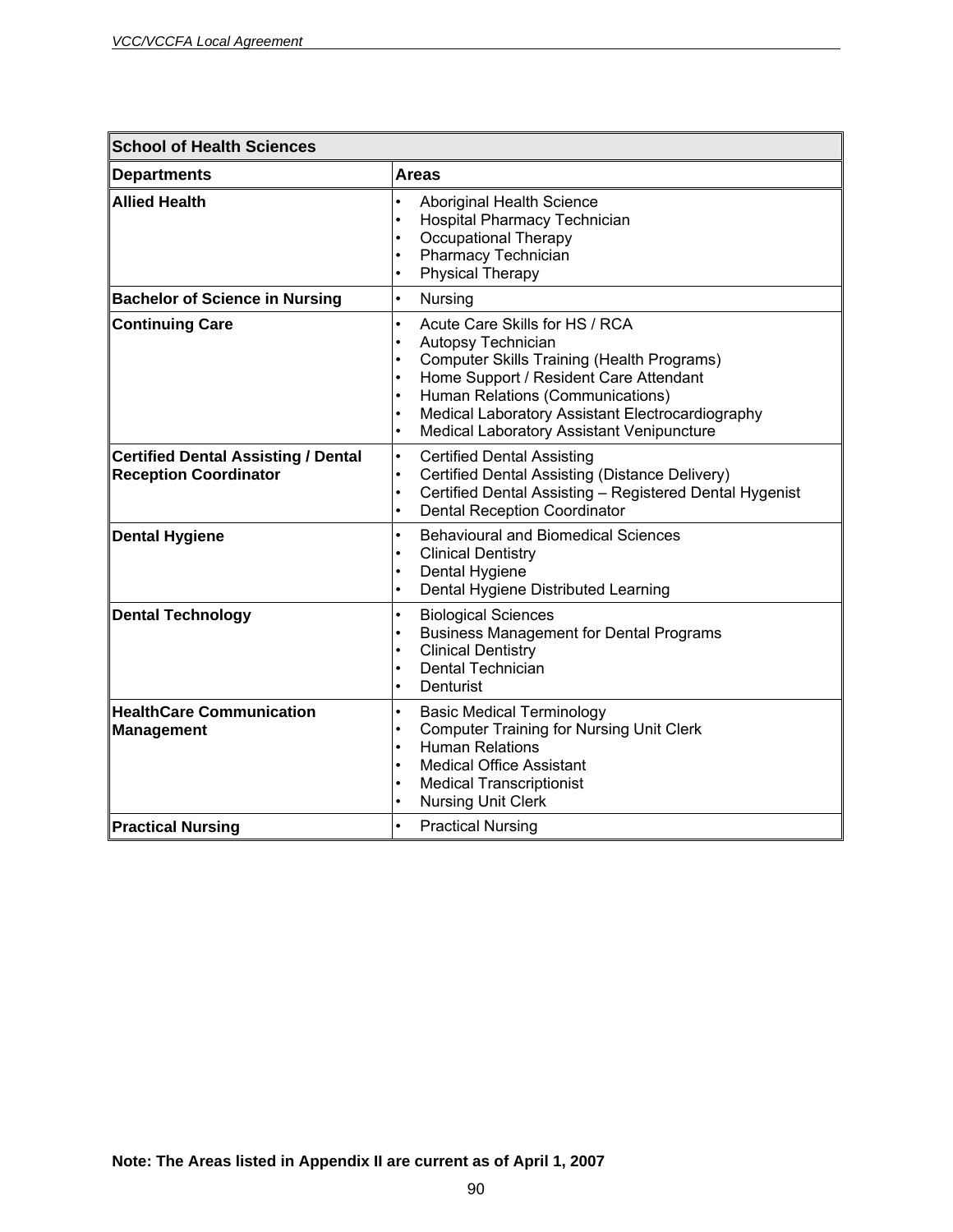| <b>School of Language Studies</b>        |                                                                                                                                                                     |  |  |
|------------------------------------------|---------------------------------------------------------------------------------------------------------------------------------------------------------------------|--|--|
| <b>Departments</b>                       | <b>Areas</b>                                                                                                                                                        |  |  |
| <b>ASL &amp; Deaf Studies</b>            | ASL & Deaf Studies<br>٠<br><b>Public Speaking</b><br>$\bullet$                                                                                                      |  |  |
| Deaf & Hard of Hearing                   | ASL for Deaf & Hard of Hearing<br>$\bullet$<br>English / Numeracy Upgrading<br>٠<br><b>Job Readiness</b><br>$\bullet$<br>Speechreading / Oral Language<br>$\bullet$ |  |  |
| <b>English Language Skills</b>           |                                                                                                                                                                     |  |  |
| <b>ELSA</b>                              |                                                                                                                                                                     |  |  |
| <b>International Education</b>           | <b>ESL</b>                                                                                                                                                          |  |  |
| Outreach                                 |                                                                                                                                                                     |  |  |
| <b>Professional &amp; Career English</b> |                                                                                                                                                                     |  |  |
| <b>College Preparatory English</b>       |                                                                                                                                                                     |  |  |
| <b>College Preparatory English</b>       | $UT - ESL$<br>$\bullet$                                                                                                                                             |  |  |

| <b>School of Instructor Education</b> |                      |  |  |
|---------------------------------------|----------------------|--|--|
| <b>Departments</b>                    | <b>Areas</b>         |  |  |
| <b>Instructor Education</b>           | Instructor Education |  |  |

| <b>Instructional Service Departments</b> |                                              |  |  |
|------------------------------------------|----------------------------------------------|--|--|
| <b>Departments</b>                       | <b>Areas</b>                                 |  |  |
| <b>Counselling</b>                       | Counselling<br><b>Disability Counselling</b> |  |  |
| <b>Library Public Services</b>           | <b>Library Public Services</b>               |  |  |
| <b>Library Technical Services</b>        | <b>Library Technical Services</b>            |  |  |
| <b>Library Systems</b>                   | <b>Library Systems</b>                       |  |  |
| <b>Learning Centre</b>                   | Learning Centre                              |  |  |

| <b>School of Music</b> |                                                                                                                                                                                                                                                                                                                                                                                                              |  |  |  |
|------------------------|--------------------------------------------------------------------------------------------------------------------------------------------------------------------------------------------------------------------------------------------------------------------------------------------------------------------------------------------------------------------------------------------------------------|--|--|--|
| <b>Departments</b>     | <b>Areas</b>                                                                                                                                                                                                                                                                                                                                                                                                 |  |  |  |
| <b>Music</b>           | Academic – Bachelor of Applied Music<br>Academic - Music Diploma<br>Ensembles - Bachelor of Applied Music<br>٠<br>Ensembles - Music Diploma<br>٠<br>Individual Instruction (Instrument / Vocal) - Bachelor of Applied<br>٠<br>Music<br>Individual Instruction (Instrument / Vocal) - Music Diploma<br>٠<br><b>Orff Teacher Training</b><br>٠<br>Skills - Bachelor of Applied Music<br>Skills - Music Diploma |  |  |  |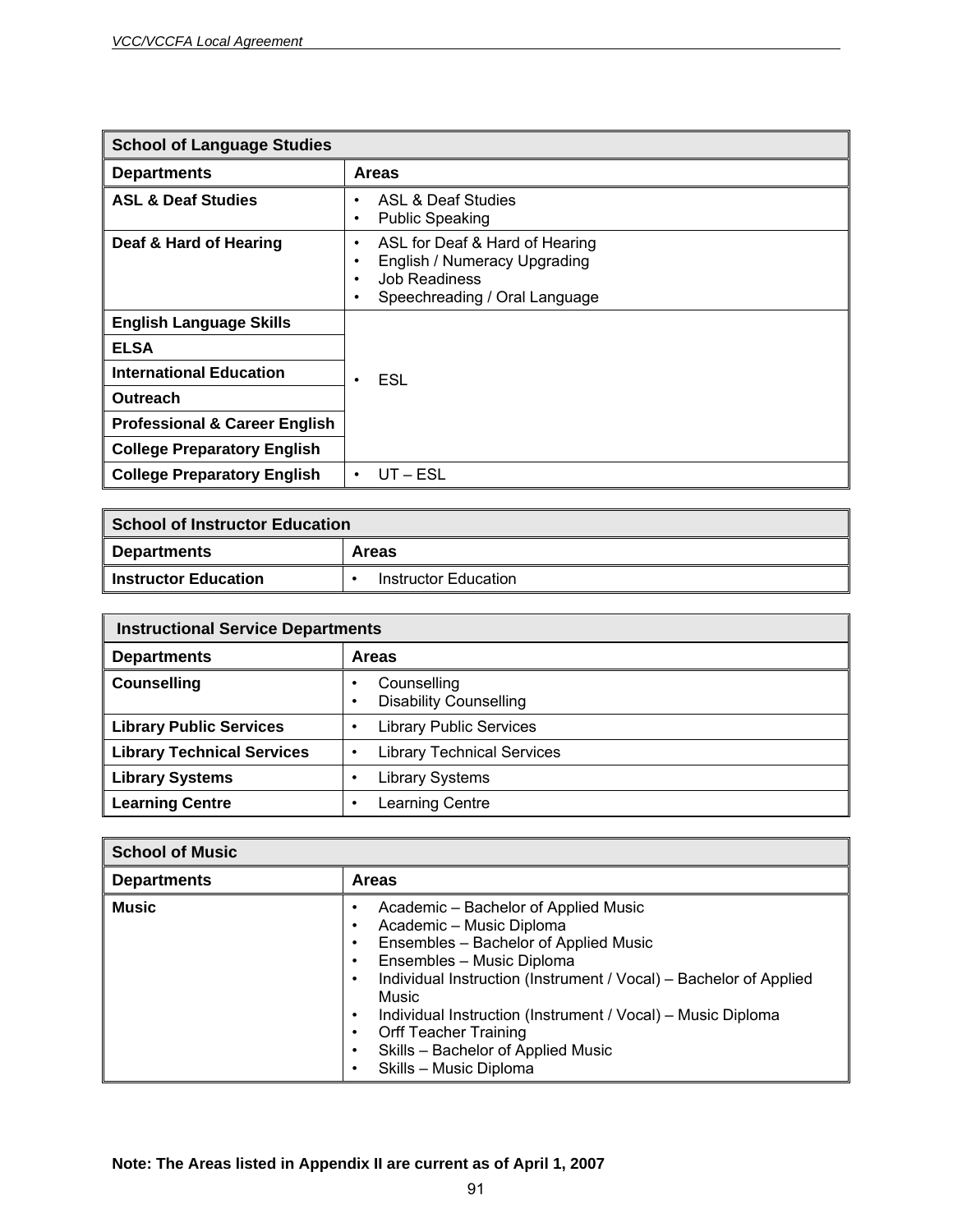# **APPENDIX III–A**

|                                                                                | General<br>(Statutory)<br><b>Holidays</b> | Annual<br><b>Vacation Leave</b> | <b>Sick</b>  | <b>M.S.P.</b><br>and<br><b>Extended</b><br>Health | <b>Short</b><br>Term<br><b>Disability</b><br>(STD) | Long<br><b>Term</b><br><b>Disability</b><br>(LTD) | Group Life /<br><b>Accidental</b><br>Death and<br><b>Dismemberment</b> | <b>Voluntary</b><br>Life | <b>Dental</b>  |
|--------------------------------------------------------------------------------|-------------------------------------------|---------------------------------|--------------|---------------------------------------------------|----------------------------------------------------|---------------------------------------------------|------------------------------------------------------------------------|--------------------------|----------------|
| <b>Auxiliary</b>                                                               | $\checkmark_1$                            | $\checkmark_1$                  | X            | X                                                 | X                                                  | X                                                 | $\pmb{\times}$                                                         | X                        | X.             |
| Term - Less<br>than half time                                                  | $\checkmark_1$                            | $\checkmark_1$                  | X            | X                                                 | X                                                  | X                                                 | X                                                                      | X                        | X              |
| Term - <i>Half</i><br>time or more<br>and one<br>month or<br>more in<br>length | $\checkmark_1$                            | $\checkmark_1$                  | $\checkmark$ | $\checkmark_2$                                    | $\checkmark_4$                                     | $\checkmark_4$                                    | $\sqrt{4}$                                                             | $\checkmark_5$           | $\sqrt{4}$     |
| Term - Half<br>time or more<br>and one year<br>in length                       | ✓                                         | $\checkmark$                    | $\checkmark$ | $\checkmark_2$                                    | $\checkmark_4$                                     | $\sqrt{4}$                                        | $\sqrt{4}$                                                             | $\checkmark_5$           | $\checkmark_4$ |
| Regular-<br>Pobationary<br>or Permanent                                        | ✓                                         | ✓                               | $\checkmark$ | $\checkmark_2$                                    | $\checkmark$                                       | $\checkmark_3$                                    | $\sqrt{3}$                                                             | $\checkmark_5$           | $\checkmark$   |

# **SCHEDULE OF BENEFIT PARTICIPATION**

### **Legend:** 9 **Eligible X Not Eligible**

### **Footnotes:**

- 1 Included in Rate of Pay
- 2 Beginning of first complete calendar month of employment
- 3 Mandatory following completion of one month of service in a Regular position
- 4 Mandatory upon completion of 10 months of service in a consecutive 12 month period at half time or more
- 5 Optional benefit, available only if covered under Group Life Benefits

**Canada Pension Plan, E.I.** and **W.C.B.** are available to all employees in accordance with statutory requirements.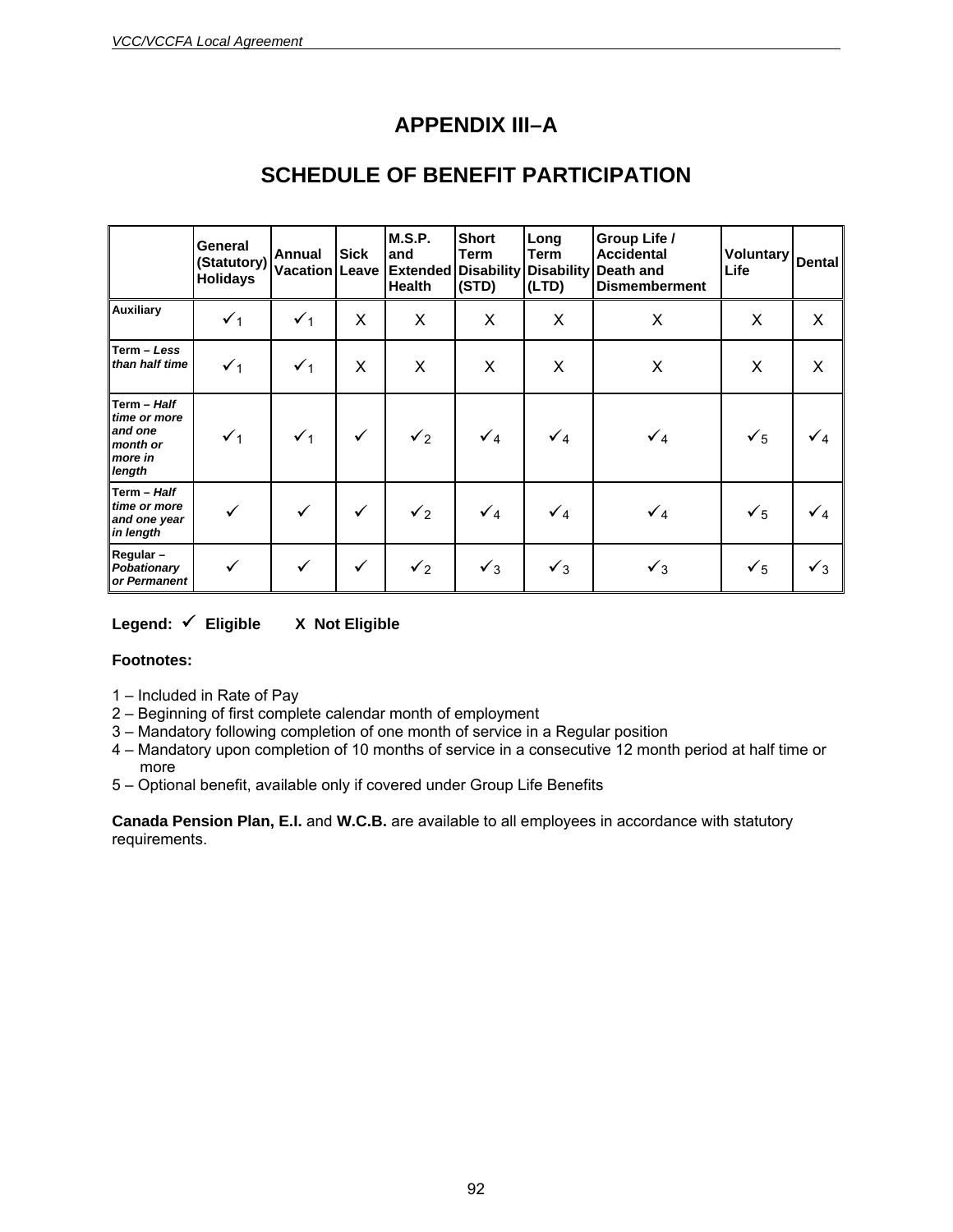# **APPENDIX III–B**

# **SUMMARY OF BENEFITS DURING LEAVES**

|                                                        | <b>Seniority</b><br><b>Accrual</b> | <b>Increment</b><br><b>Accrual</b>                    | Health,<br><b>Dental &amp; Life</b><br><b>Insurance</b> | Vacation<br><b>Accrual</b>                 | <b>Sick Leave</b><br>Accrual               | STD/LTD <sup>2</sup>          |
|--------------------------------------------------------|------------------------------------|-------------------------------------------------------|---------------------------------------------------------|--------------------------------------------|--------------------------------------------|-------------------------------|
| Paid Leaves 1                                          |                                    |                                                       | ✓                                                       |                                            |                                            | ✓                             |
| Maternity and Parental<br>Leave                        | ✓                                  | ✓<br>Up to<br>104 weeks                               |                                                         | ✓<br>Up to<br>104 weeks                    | ✓<br>Up to<br>104 weeks                    |                               |
| Parental Leave/<br><b>Adoption Leave</b>               |                                    | $\checkmark$<br>Up to<br>89 weeks                     | ✓                                                       | $\checkmark$<br>Up to<br>89 weeks          | $\checkmark$<br>Up to<br>89 weeks          |                               |
| Renewal Leave/<br>Retirement Preparation<br>Leave      | ✓                                  | X                                                     | ✓                                                       | X                                          | X                                          | ✓                             |
| <b>Association Business</b><br>e.g. President Release  | ✓                                  | ✓                                                     | ✓                                                       | ✓                                          | $\checkmark$                               | $\checkmark_3$                |
| <b>Other Unpaid Leaves</b><br>e.g. Political, Personal | ✓                                  | $\mathsf{x}$<br>Unless leave<br>is 10 days or<br>less | $\checkmark$                                            | X<br>Unless leave<br>is 15 days or<br>less | X<br>Unless leave<br>is 15 days or<br>less | ✓<br>Up to $2$<br>months only |
| <b>Short-Term Disability</b>                           | ✓                                  | $\checkmark$<br>For first<br>60 days                  |                                                         | X                                          | X                                          |                               |
| Long-Term Disability                                   | ✓                                  | $\times$                                              | ✓                                                       | X                                          | X                                          | ✓                             |
| <b>Part-Time Leaves</b>                                |                                    | $\sqrt{4}$                                            | $\checkmark_5$                                          | $\checkmark_4$                             | $\checkmark_4$                             |                               |

#### **Legend:** 9 **Eligible X Not Eligible**

*This is intended as a quick reference. Further details may apply in certain situations. Ask the VCCFA Office or Human Resources for information or further details. Also see Articles 7 and 8 in the Agreement.* 

Employees on leave may make pension contributions subject to the provisions of the *Employment Standards Act* and the College Pension Plan. The College is also required to make pension contributions for employees on maternity, parental, adoption leave or retirement preparation leave who make their share of pension contributions for the period of the leave.

Check with the VCCFA Office or Human Resources

#### **Footnotes:**

- 1 Examples: Education Leave, Sick Leave, Funeral, Bereavement, Jury Duty, Parental (as defined in Article 8.9.3 **Paid Parental Leave (Spousal)**) and Sick Leave for Family Illness.
- 2 In order to be eligible for STD, an employee must be making premium contributions at the time of disability. Disability payments for both STD and LTD are based on the employee's salary at the time of disability.
- 3 For such unpaid leaves which are longer than 15 days, the employee must make full contributions in order to maintain Health, Dental and Life Insurance benefits. For unpaid leaves 15 days or shorter, Employer continues to pay premiums for eligible employees.
- 4 Benefit is prorated.
- 5 If employee continues to work half-time or more during leave, Employer pays premiums. If employee is working less than half-time during leave, employee must pay full premiums in order to maintain benefit.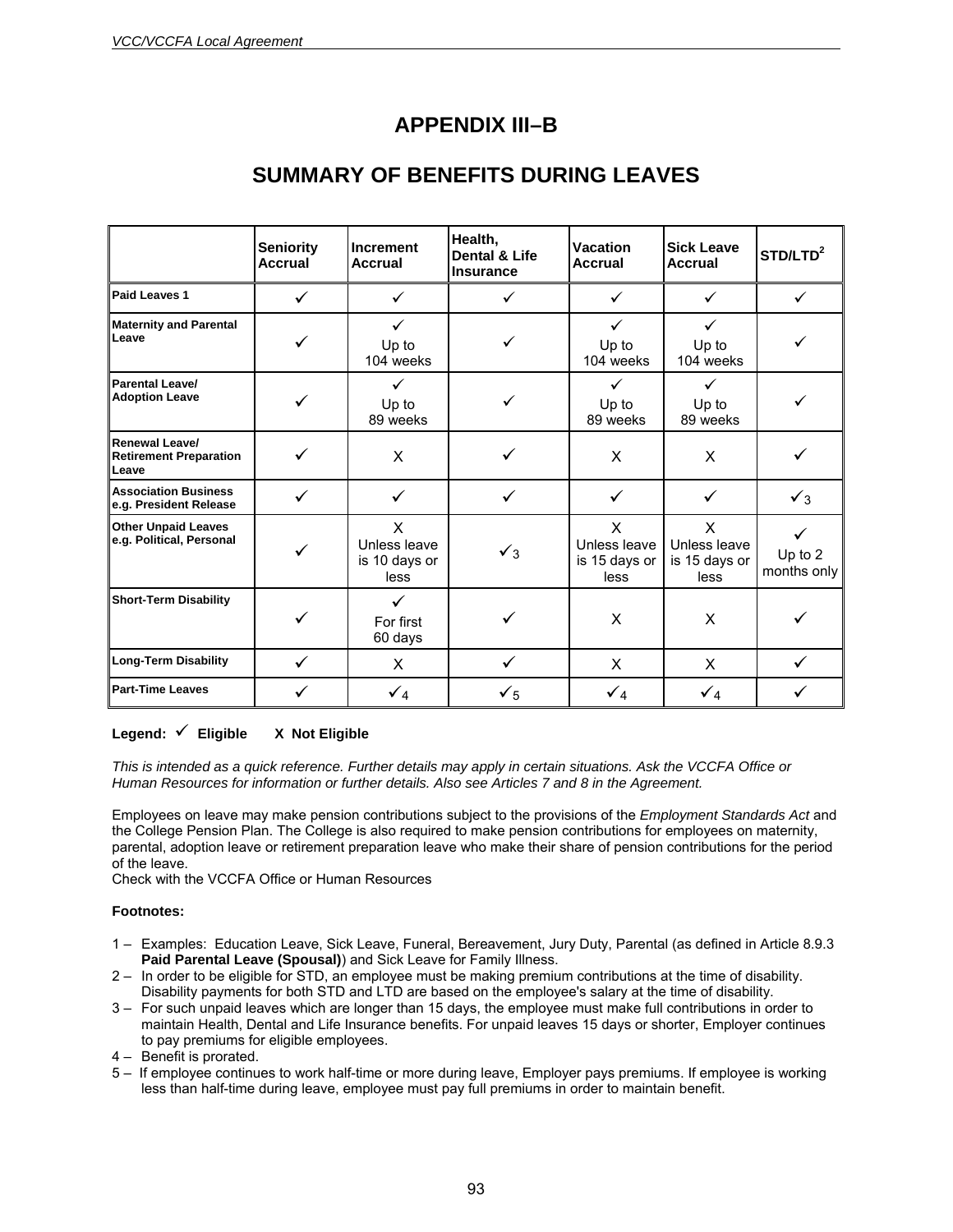# **APPENDIX IV**

# **EXPLANATION OF SENIORITY CALCULATIONS**

The Association and College have agreed that, pursuant to Article 10.1 **Definition and Calculation of Seniority**, seniority will be calculated as follows:

### **1. FOR REGULAR INSTRUCTORS**

A*.* Both part-time and full-time regular instructors will receive the same number of full days of service, that is 261, per fiscal year. (365 days per year – 104 weekend days per year  $= 261$ ).

### Example 1

 Mary is a part-time regular instructor at 60% workload. Mary shall receive a total of 261 days of service in a fiscal year.

### Example 2

 Peter is a full-time regular instructor at 100% workload. Peter shall receive a total of 261 days of service in a fiscal year.

B. Regular instructors who commence employment during a fiscal year shall have their service pro-rated.

### Example 1

 Jane is a full-time regular instructor who has been hired as of September 4, 2007. For the period from September 4, 2007 to March 31, 2008 Jane's seniority will be:

7 months x 261 full days of service  $\div$  12 months = 152.25 days Rounded off = 152 days

### Example 2

 Jean is a part-time (75%) regular instructor who has been hired as of October 18, 2007. For the period from October 18, 2007 to fiscal year end March 31, 2008 Jean's seniority will be:

5.459 months x 261 full days of service  $\div$  12 months = 118.62 days Rounded off = 119 days

 C. Laid off instructors who are on recall shall retain and accrue seniority on the same basis as other regular instructors. See A. above.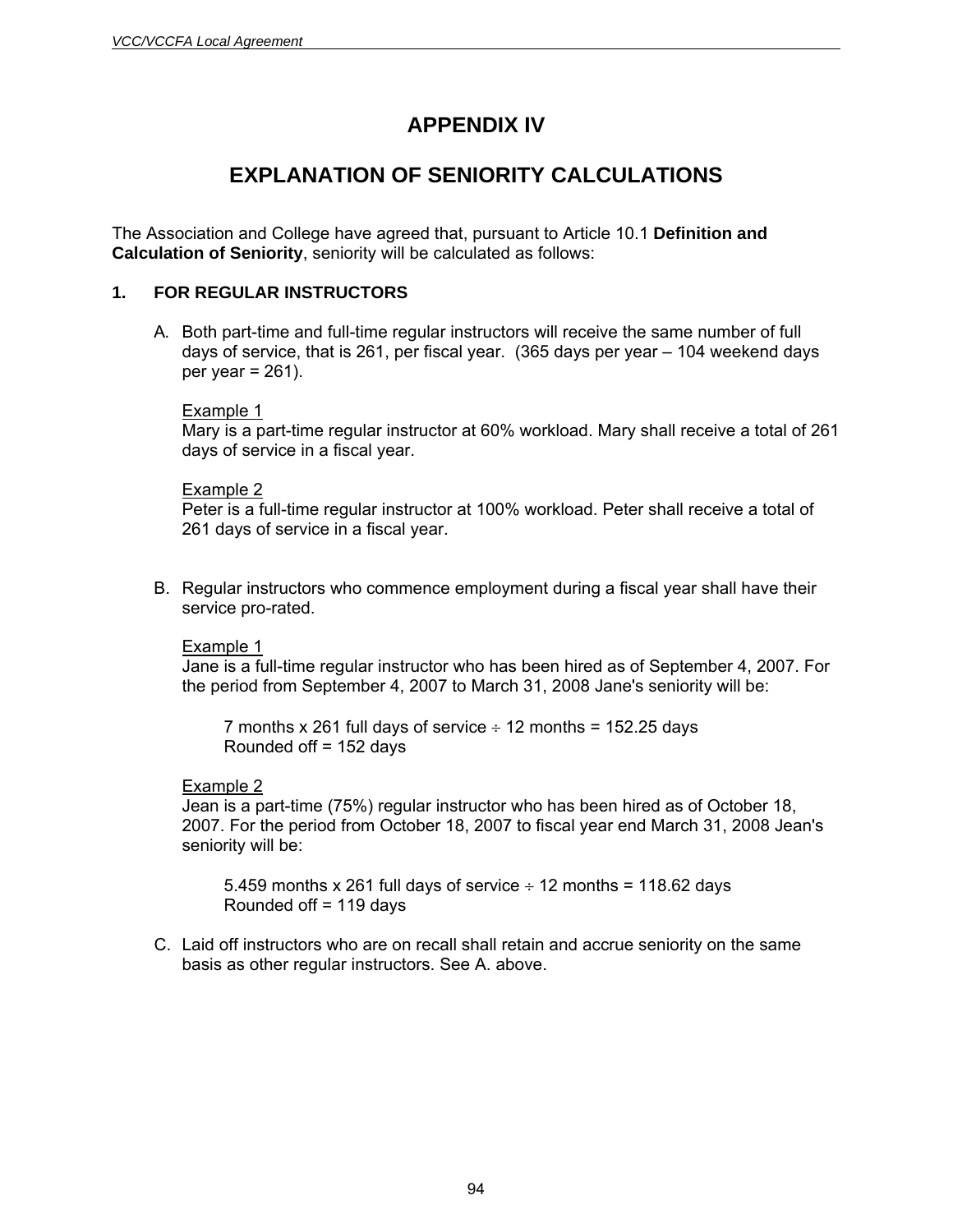### **2. FOR TERM INSTRUCTORS**

 All term instructors can accumulate up to 261 days of service per fiscal year. For each instructor, days of service are determined in the following manner:

Term appointments, expressed in duty days, will be prorated to a full-time equivalent (FTE) amount of duty days. This amount will be multiplied by a ratio of 261 days of service per year divided by the maximum number of duty days per year (202) as follows:

FTE TOTAL  $x$  261  $\div$  202 = DAYS OF SERVICE

Example 1

John works 180 days at half time. His FTE total is 90 (180 days  $\div$  2). John will be credited with:

90 FTE total x  $261 \div 202 = 116.28$  days of service Rounded off = 116 days

#### Example 2

Joan works 200 days at full-time. Her FTE total is 200. Joan will be credited with:

200 FTE total x 261  $\div$  202 = 258.41 days of service Rounded off = 258 days

#### Example 3

 Jack works 8 sessions of one hour each and 4 sessions of 3 hours each. His total number of hours is  $20 \div 5$  hours per duty day = 4 FTE days. Jack will be credited with:

4 FTE days x 261  $\div$  202 = 5.16 days of service Rounded off  $=$  5 days

#### **3. FOR AUXILIARY WORK**

 All auxiliary work concurrent with and following an instructor's first appointment will be prorated and included in calculating an instructor's FTE total. This amount is multiplied by the same formula used above for Term instructors.

Example 1

Joan has a 180 day half-time term appointment (180 days  $\div$  2 = 90 FTE total). She is called for part-time subbing (at the minimum call out of 3 hours) 20 times (20  $\times$  3 = 60.0 hours  $\div$  5 hours per duty day = 12 FTE total). Joan will be credited with:

102 FTE total x  $261 \div 202 = 131.79$  days of service Rounded off = 132 days

Example 2

 John completes a 100 day full-time term appointment. Later, he is called in to sub for someone for 10 full days. His FTE total is 110 days. John will be credited with:

110 FTE total x 261  $\div$  202 = 142.12 days of service Rounded off = 142 days

This "Explanation" will be attached to each department's copy of the Seniority List.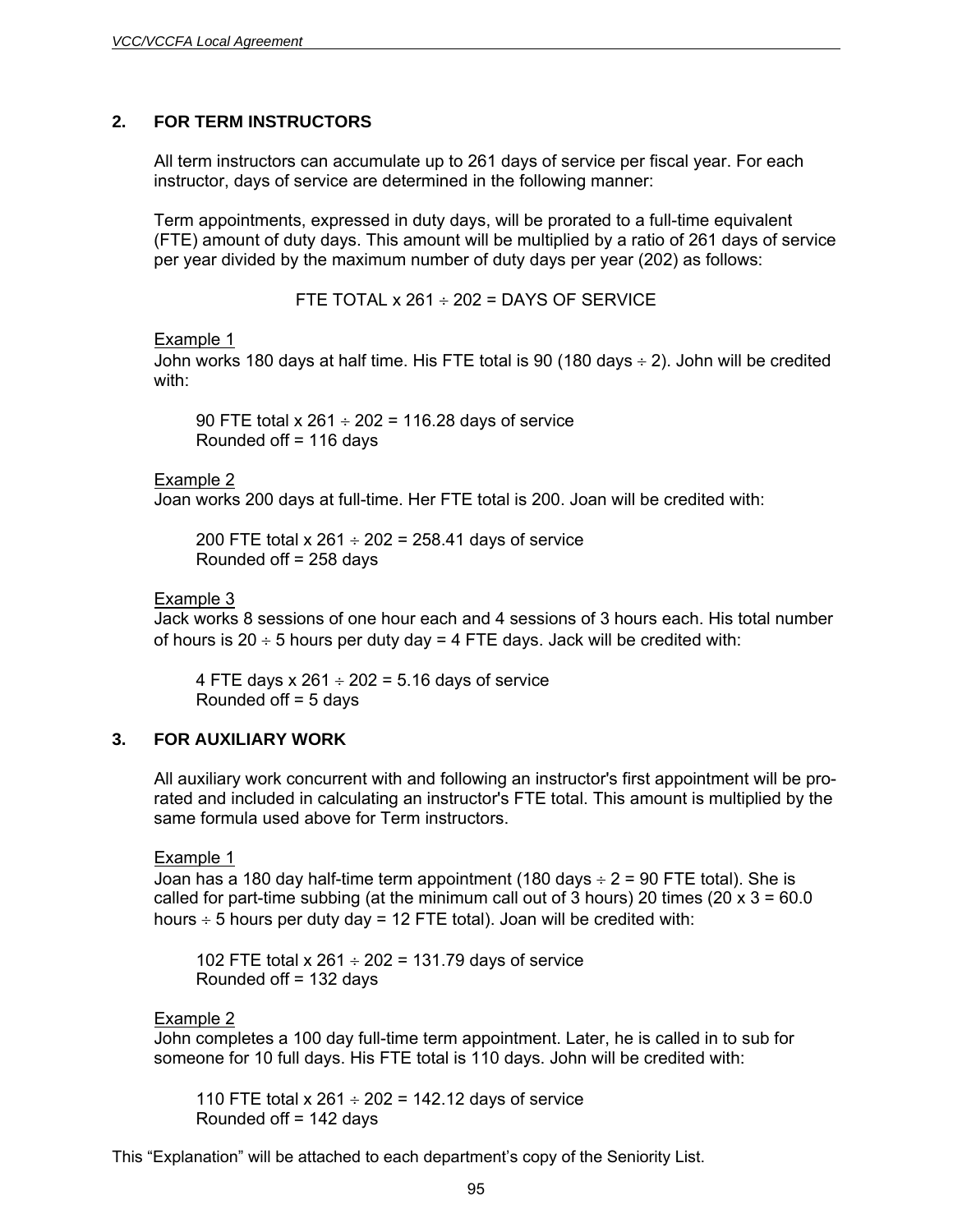# **APPENDIX V**

# **PROFESSIONAL DEVELOPMENT PAY CALCULATION**

| <b>Month</b> | % Workload | <b>Salary Entitlement</b><br>for PD Days |
|--------------|------------|------------------------------------------|
| April        | 100%       | 100%                                     |
| May          | 50%        | 50%                                      |
| June         | 60%        | 60%                                      |
| July         | 75%        | 75%                                      |
| August       | 40%        | 0%                                       |
| September    | 60%        | 60%                                      |
| October      | 0%         | 0%                                       |
| November     | 100%       | 100%                                     |
| December     | 100%       | 100%                                     |
| January      | 100%       | 100%                                     |
| February     | 75%        | 75%                                      |
| March        | 0%         | 0%                                       |
|              |            |                                          |
| <b>TOTAL</b> |            | 83.75%1                                  |

# **For Employee "X"**

#### **Footnotes:**

1 – This calculation is based on the 8 "best" accrual months, so May, October and March will be dropped.

Employee "X" may alternatively be scheduled to 83.75% x 20 days = 16.75 days at full salary.

 The calculation is a **SAMPLE ONLY** based on 8 months. A similar calculation would be used for a 7 month eligibility period.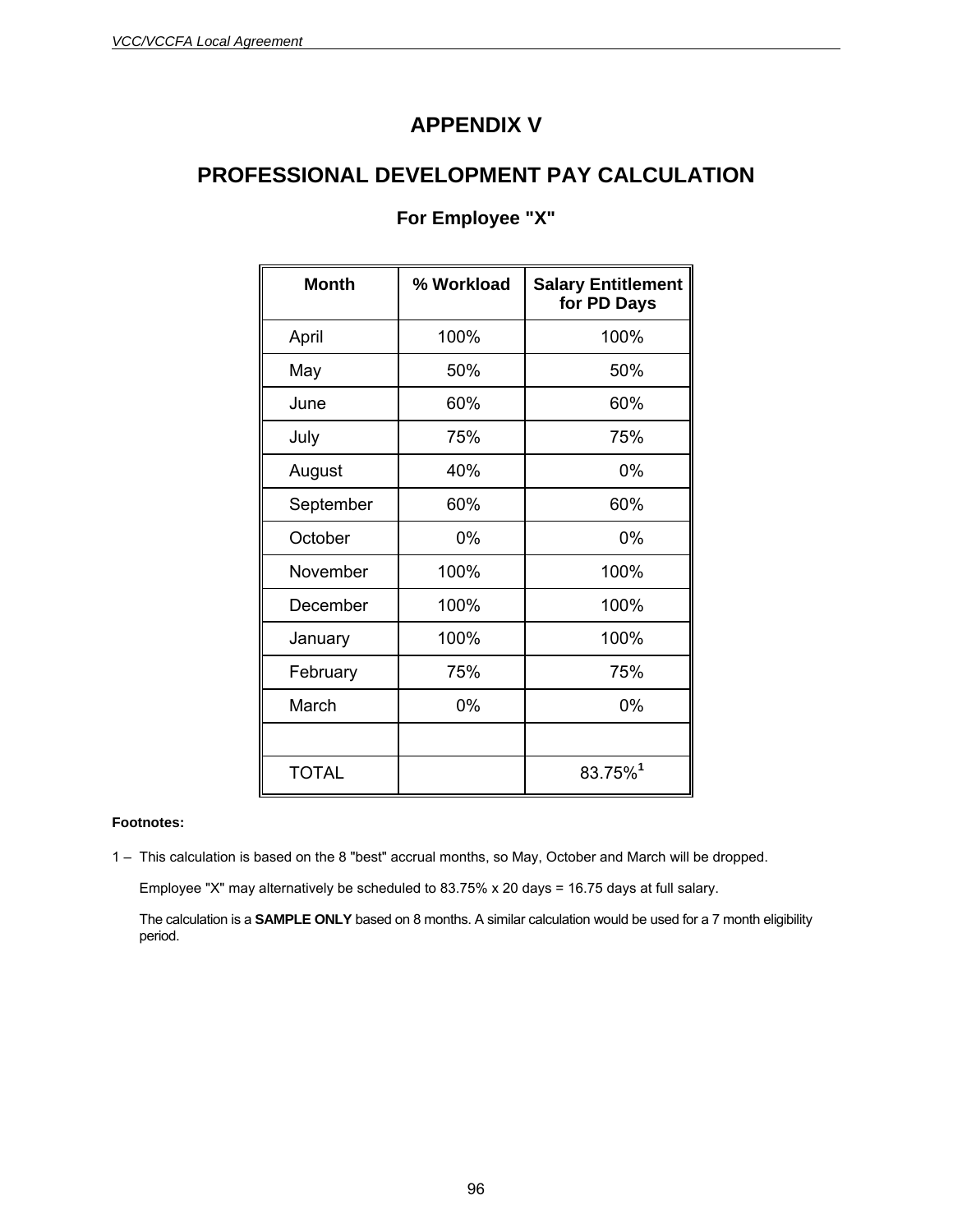# **APPENDIX VI**

# **GUIDELINES FOR THE PERFORMANCE APPRAISAL OF PERMANENT REGULAR INSTRUCTORS**

### **1 Performance Appraisal Criteria**

### **1.1 Contribution to Students**

- 1.1.1 Each student is treated with demonstrated respect and genuine interest.
- 1.1.2 Instructors evidence an approach to learning designed to reach the diversity of students in the College. Adequate attention is given to the different learning needs of individual students.
- 1.1.3 Students are encouraged to develop an inquiring, critical and independent attitude, to help each other as appropriate and not to be unduly dependent on the instructor.
- 1.1.4 Instructors make use of student services and other resource departments as appropriate in order to ensure that adequate attention is paid to the needs of students who are experiencing difficulties in learning.
- 1.1.5 Within the first week of the start of a course or program, instructors provide students with written course or program objectives including a description of the course or program content and the method of evaluation to be used.
- 1.1.6 Classroom or other presentations are organized, well prepared, clear and effective.

### **1.2 Professional Competence**

- 1.2.1 It is recognized that the College has an obligation, within the constraints of budget, to assist and support instructors regarding professional development in the area of professional competence. Instructors should understand and be knowledgeable in current developments in their field. Where appropriate, this should be demonstrated in their approach to teaching. It is recognized that in fields of rapidly changing technology where renewal time is not adequate, an instructor may not be able to achieve mastery of current developments; however, such instructors are expected to be aware of the general nature of these developments and to communicate this to students as appropriate. It is recognized that the College has an obligation to assist and support instructors regarding Professional Development in this area.
- 1.2.2 Instructors should design and deliver instructional materials and other resources in a way that takes into account current offerings of secondary institutions and be compatible with the requirements of post-secondary institutions and/or the Employer and community.

### **1.3 Collegial Contribution**

1.3.1 Instructors should be willing to exchange ideas and to be supportive of each other professionally. Instructors are expected to work harmoniously with colleagues.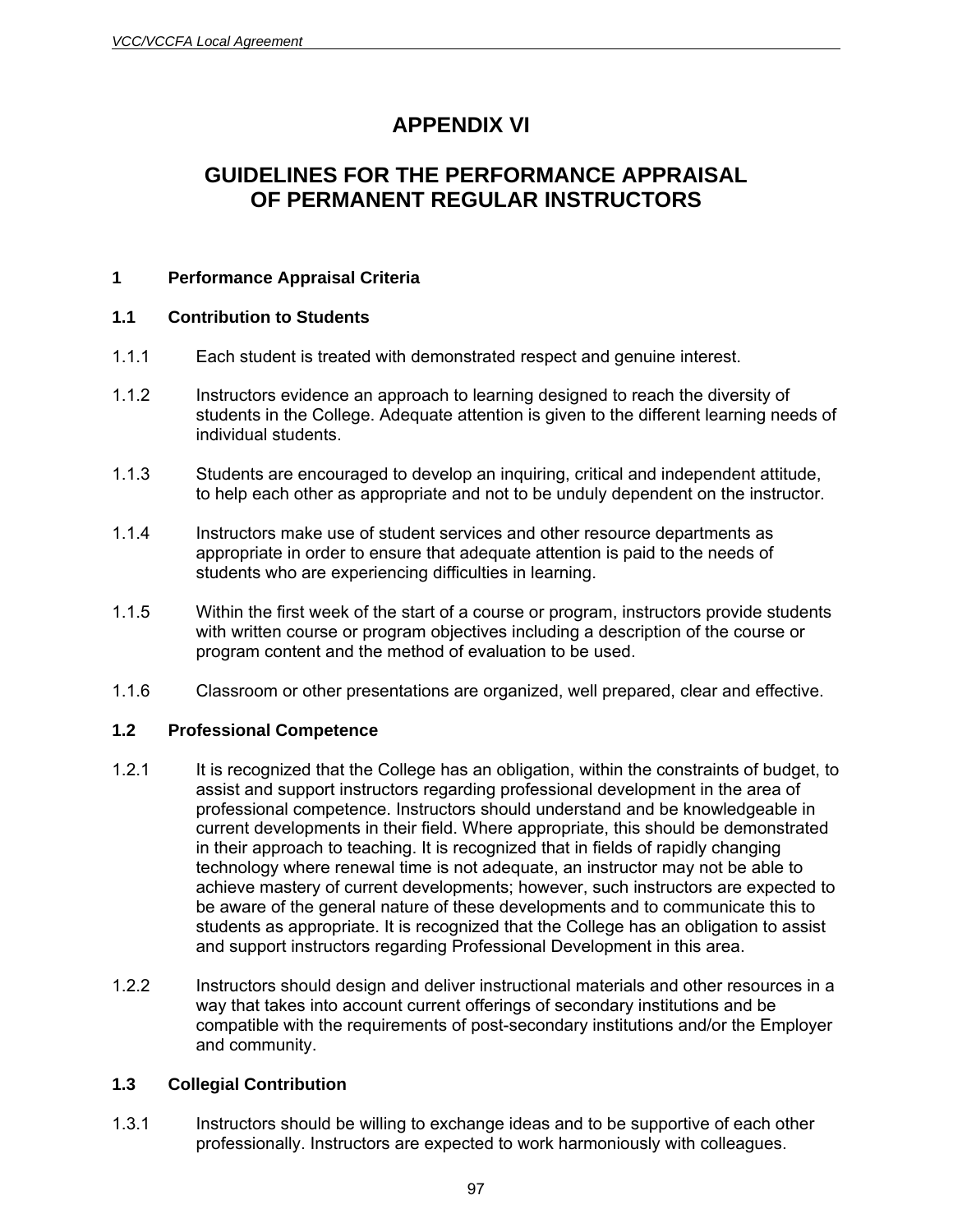### **1.4 Participation in the Department, School or Centre and College**

- 1.4.1 As part of their professional obligations, instructors are expected to participate in departmental meetings, student consultations and in such other activities from which students, the instructors and the College as a whole may reasonably be expected to benefit. "Such other activities" will be set according to departmental, School or Centre and College norms, goals and objectives.
- 1.4.2 In their relationship with students and in their assigned duties and College activities, instructors should make a continuing contribution to the objectives of the department, the School or Centre and the College.

### **2 Methods of Performance Appraisal**

- 2.1 Instructors may make a submission to the appropriate Dean or Director and the Association regarding alternate appraisal instruments and the application of these instruments in their departments or areas.
- 2.2 Based on criteria described in these Guidelines and subject to the approval of the appropriate Dean or Director and the Association, performance appraisal shall be based on information gathered through a combination of at least 2 of the following methods:
	- Questionnaires filled in by the students;
	- Observations of performance by Department Heads or designated alternates;
	- Self appraisal;
	- Observations of performance by colleague(s); or
	- Approved alternate appraisal instrument.
- 2.2.1 Departments or areas where instruction is the major activity must select "Questionnaires filled in by the students" as one appraisal method for its instructors who instruct for at least one-quarter of their load at the time of appraisal. When there are compelling reasons, departments may apply to the appropriate Dean or Director and the Association for exemptions from this provision.
- 2.3 New departments, or those who wish to change their method of appraisal will, by majority secret ballot of the permanent regular instructors within the department, select which of the appraisal methods described in Point 2.2 its members will use. Probationary regular, term and auxiliary instructors may attend and take part in any discussions at any department meetings on performance appraisal but may not vote.
- 2.4 In departments or areas with fewer than 5 permanent regular instructors, the instructors may not choose the appraisal method of "Observations of Performance by Colleagues".
- 2.5 All new procedures and instruments of performance appraisal shall be approved by the Joint Steering Committee before being implemented. Such approval shall not be unreasonably denied.

### **3 Frequency of Appraisals**

- 3.1 All permanent instructors will be appraised only once every 4 years.
- 3.2 IRA's returning to instructional duties will not be appraised for at least 2 years following their return as a non-IRA.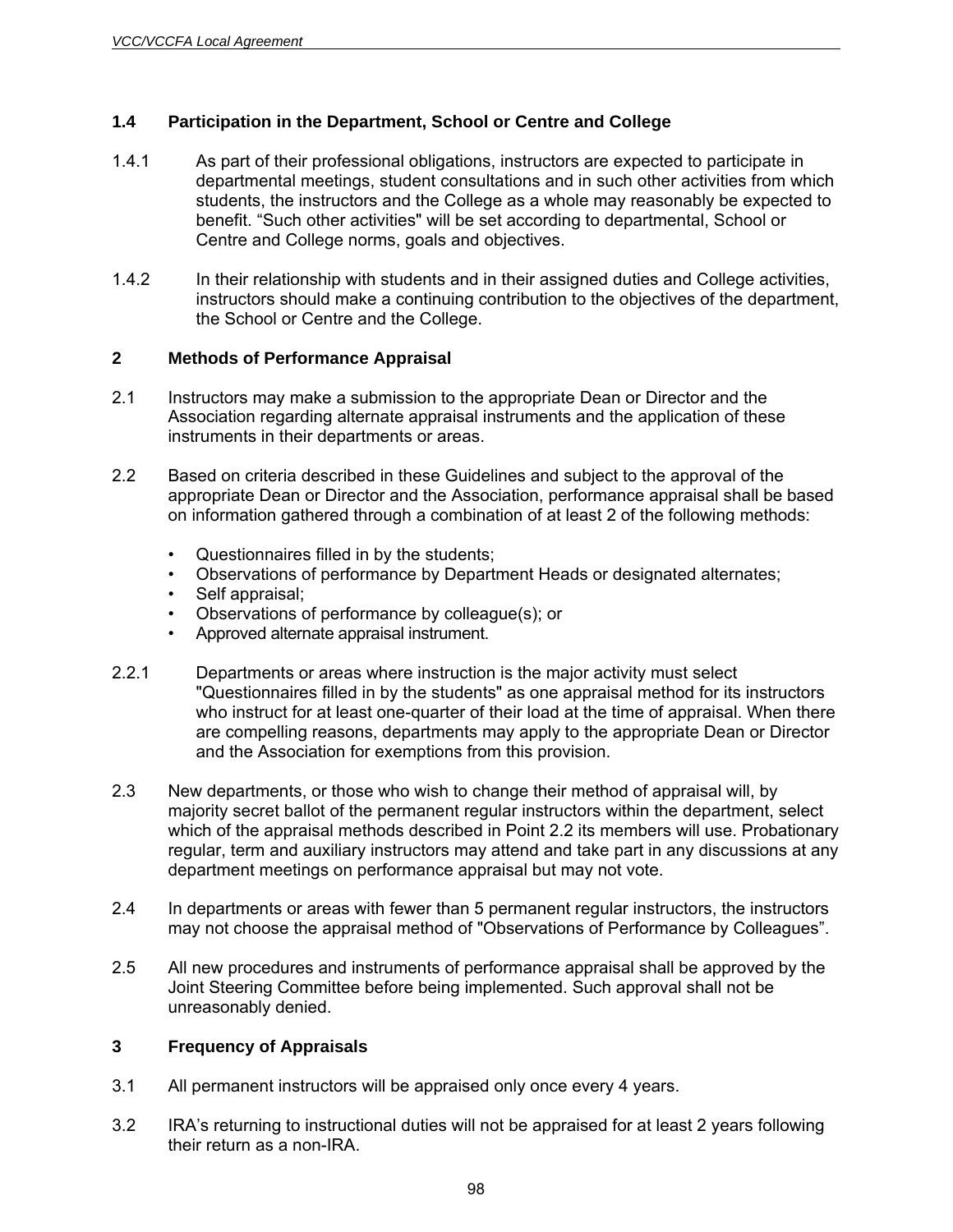### **4 Facilitation of Performance Appraisal**

- 4.1 Each year departments or areas will select at least 25% of their instructors for performance appraisal and submit the instructors' names to Human Resources by January 31. Human Resources will provide an appraisal package to the selected instructors. Instructors will complete the appraisal in accordance with the following. In consultation with their Department Head, the instructor will prepare an individual development plan in consideration of the appraisal results.
- 4.2 When questionnaires are used, instructors will leave the classroom while their students complete the questionnaire. Completed student questionnaires will be forwarded by the instructor to Research and Strategic Services for tabulation. Where the questionnaires and/or questionnaire data requires translation, Research and Strategic Services will arrange for professional translation services for the facilitation of the performance appraisal. Research and Strategic Services will tabulate the data and return the questionnaires and the data summary to the instructor.
- 4.3 If "Self Appraisal" is the method of appraisal selected, the instructor being appraised will complete a self appraisal instrument which is referenced to the relevant criteria of Point 1.0 and which will include comparison with an objective standard.
- 4.4 If "Observation of Performance by the Department Head or Alternate" is the method selected, they will complete an observational performance appraisal instrument which is referenced to the relevant criteria of Point 1.0.
- 4.5 If "Observation of Performance by Colleague(s)" is the method selected, the colleague(s) will complete an observational performance appraisal instrument which is referenced to the relevant criteria of Point 1.0
- 4.6 The instructor will then prepare a performance appraisal report which indicates the instructor's areas of strength, areas for development and will include an individual development plan. The instructor, together with the Department Head, will review the materials and discuss the report. All appraisals and data reports will be handled and stored in accordance with Articles 15.4 and 15.4.1.
- 4.7 All reports, data and documents arising from the appraisal process shall be kept confidential by those involved.

### **5 Monitoring**

 The Joint Steering Committee agrees to jointly monitor and review this Appendix as needed and agree that it may be updated from time to time by mutual agreement.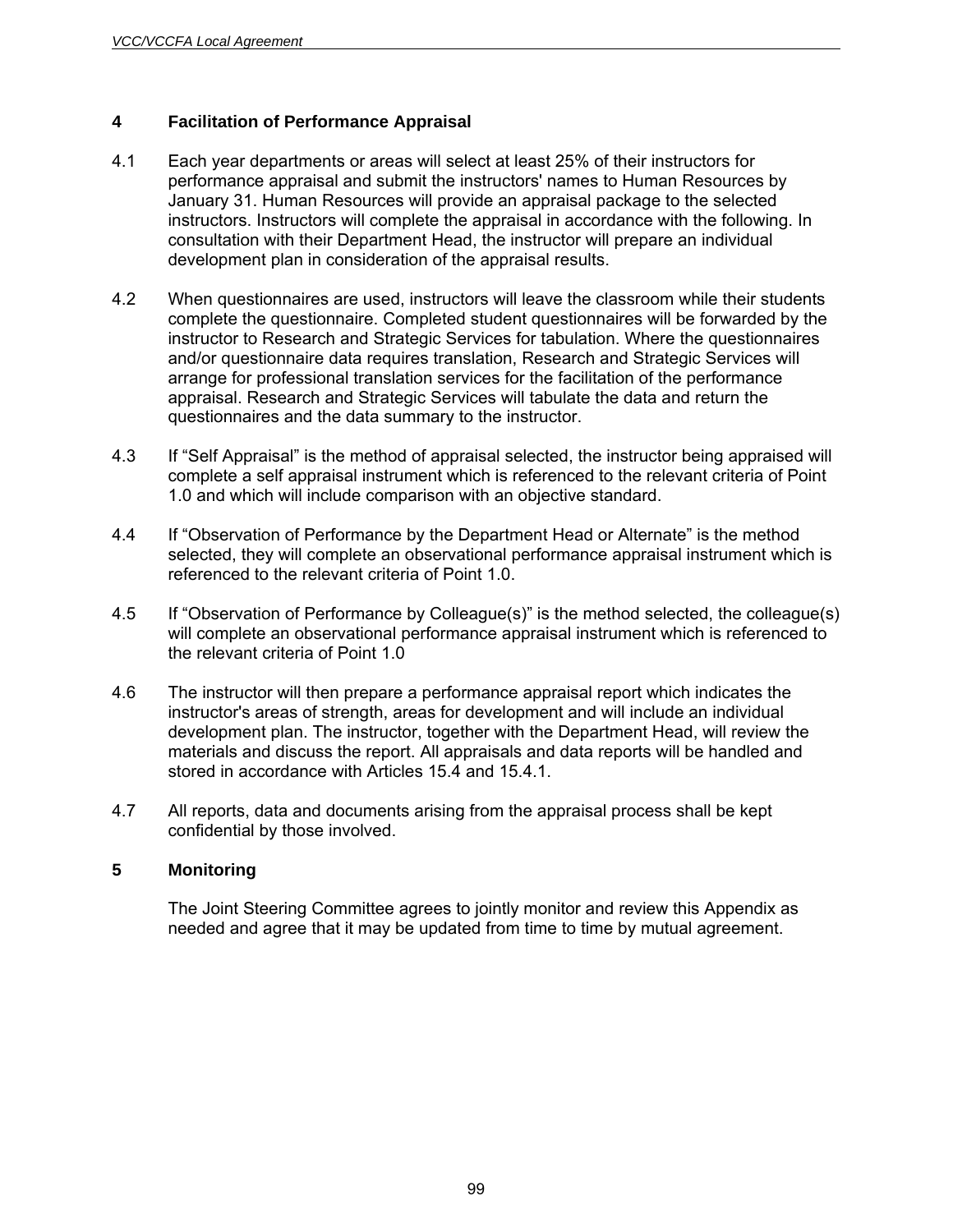# **APPENDIX VII**

# **GUIDELINES FOR THE EVALUATION OF TERM AND PROBATIONARY REGULAR EMPLOYEES**

(Pursuant to Article 16 **Evaluation of Probationary Regular and Term Employees**)

### **1 Evaluation Process**

- 1.1 The evaluation process shall be conducted in a similar manner for all term and probationary regular instructors in a department or area.
- 1.2 The evaluation process shall be conducted primarily by the Department Head or Coordinator II. The responsibility may be delegated to an Assistant Department Head.
- 1.3 The evaluation process shall be based on the criteria listed in Point 2 of these Guidelines.

### **2 Criteria for Evaluation**

### **2.1 Contribution to Students**

- 2.1.1 Each student is treated with demonstrated respect and genuine interest.
- 2.1.2 Instructors evidence an approach to learning designed to reach the diversity of students in the College. Adequate attention is given to the different learning needs of individual students.
- 2.1.3 Students are encouraged to develop an inquiring, critical and independent attitude, to help each other as appropriate and not to be unduly dependent on the instructor.
- 2.1.4 Instructors make use of student services and other resource departments as appropriate in order to ensure that adequate attention is paid to the needs of students who are experiencing difficulties in learning.
- 2.1.5 Within the first week of the start of a course or program, instructors provide students with written course or program content and the method of evaluation to be used.
- 2.1.6 Classroom or other presentations are organized, well prepared, clear and effective.

### **2.2 Professional Competence**

2.2.1 It is recognized that the College has an obligation, within the constraints of budget, to assist and support instructors regarding professional development in the area of professional competence. Instructors should understand and be knowledgeable in current developments in their field. Where appropriate, this should be demonstrated in their approach to teaching. It is recognized that in fields of rapidly changing technology where renewal time is not adequate, an instructor may not be able to achieve mastery of current developments; however, such instructors are expected to be aware of the general nature of these developments; and to communicate this to students as appropriate.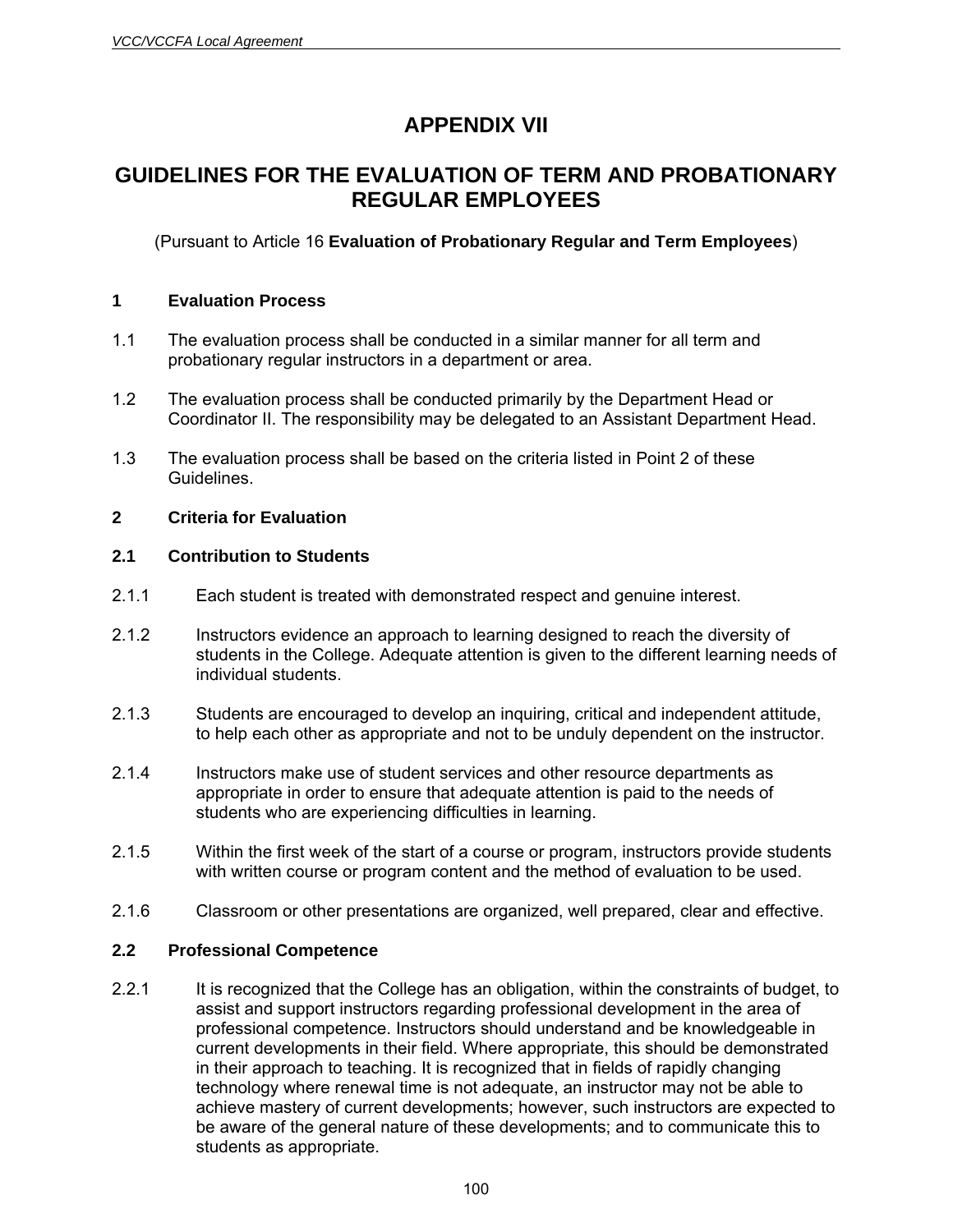2.2.2 Instructors should design and deliver instructional materials and other resources in a way that takes into account current offerings of secondary institutions and be compatible with the requirements of post-secondary institutions and/or the Employer and community.

#### **2.3 Collegial Contribution**

2.3.1 Instructors should be willing to exchange ideas and to be supportive of each other professionally. Instructors are expected to work harmoniously with colleagues.

#### **2.4 Participation in the Department, School or Centre and College**

- 2.4.1 As part of their professional obligations, instructors are expected to participate in departmental meetings, student consultations and in such other activities from which students, the instructors and the College as a whole may reasonably be expected to benefit. "Such other activities" shall be set according to departmental, School or Centre and College norms, goals and objectives.
- 2.4.2 In their relationship with students and in their assigned duties and College activities, instructors should make a continuing contribution to the objectives of the department, the School or Centre and the College.

#### **3 Methods of Evaluation**

- 3.1 The evaluation process shall use 2 methods:
- 3.1.1 Questionnaires filled in by an instructors' students or an equivalent instrument for counsellors, librarians and, with the approval of the Joint Steering Committee, other instructors; and
- 3.1.2 Observations of performance by Department Heads, Coordinator II's or Assistant Department Heads.

#### **4 Joint Steering Committee**

- 4.1 The methods listed in Point 3 above shall be applied through procedures and instruments, which have been approved by the Joint Steering Committee. The College will provide professional translation services where necessary for the development and processing of student questionnaires.
- 4.2 The Joint Steering Committee shall be responsible for approving the procedures and instruments of evaluation. Master copies of each department or area's evaluation instruments shall be maintained in the offices of Human Resources.
- 4.3 The Joint Steering Committee shall follow fair and consistent principles for the evaluation of term and probationary instructors. The Joint Steering Committee shall be involved in the clarification of procedures but not in the monitoring of departmental and area processes.
- 4.4 Instructors may make submissions to the Joint Steering Committee regarding the evaluation instruments and their application in their department or area.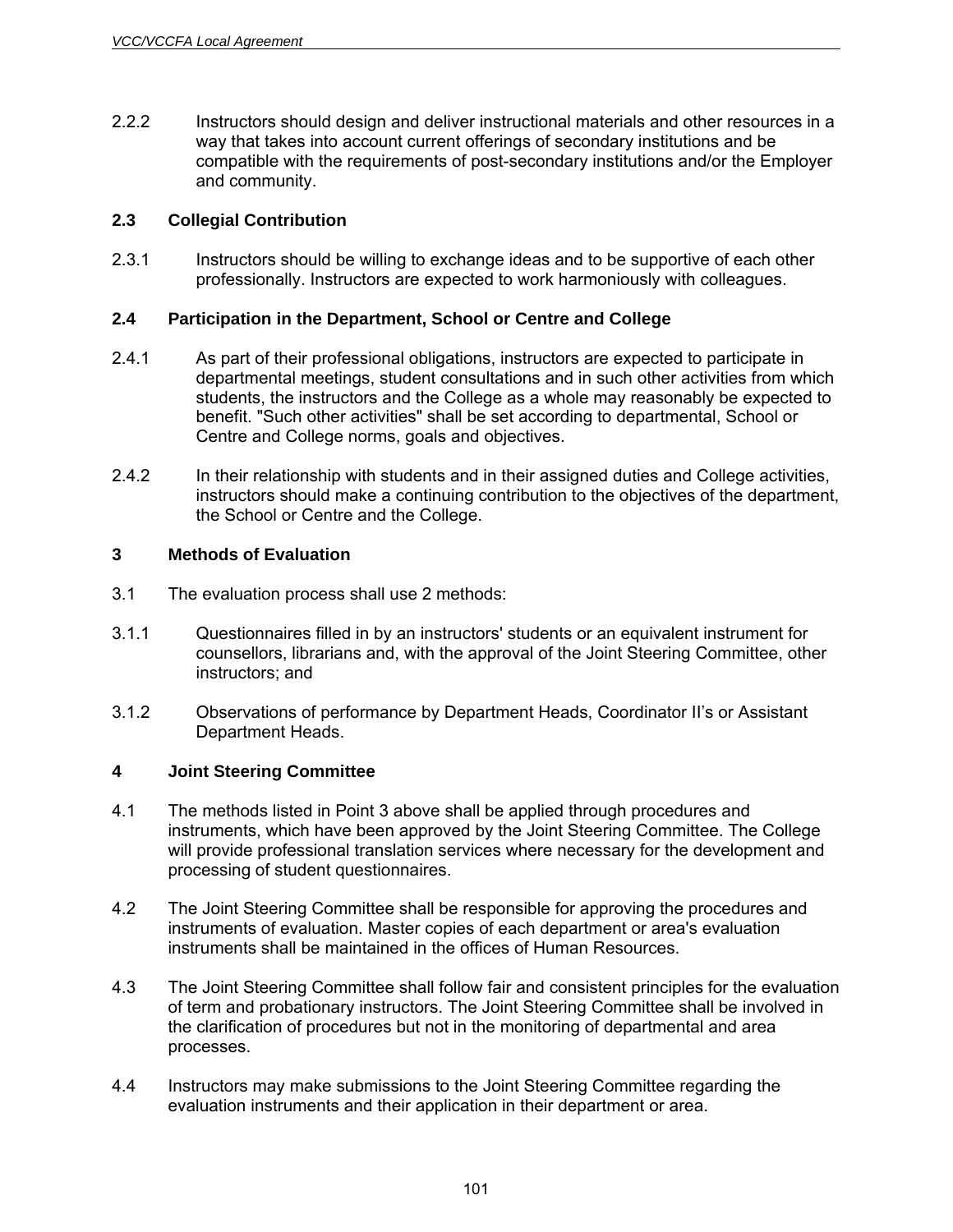4.5 The Joint Steering Committee may make revisions to these Guidelines. The Joint Steering Committee shall notify the College and the Association of any revisions it makes.

#### **5 Orientation, Frequency and Timing of Evaluation**

- 5.1 Evaluations shall be initiated by the responsible Department Head, Assistant Department Head where so delegated or Coordinator II. This person is designated as the "evaluator". Every effort should be made to maintain the same evaluator throughout the entire process of each evaluation.
- 5.2 At the beginning of the probationary period or the term instructor's first term of appointment, the Department Head or Coordinator II shall orient the probationary regular or term instructor to the College, its resources, the department or area and program. The Department Head or Coordinator II shall provide the instructor with these Guidelines for evaluation and for the applicable evaluation process and shall explain these to the instructor to ensure that they are understood.
- 5.3 The frequency and timing of the evaluation shall be as follows:
- 5.3.1 For probationary regular and term instructors, half-time or more on term appointments exceeding 8 months, the evaluation process referred to in Point 3.1 shall be completed before the mid-point of the term appointment or of the probationary period. Should the first evaluation show the need for improvement, a follow-up observation (as referred to in Point 5.3.4) shall be initiated no later than the three-quarter point of the term appointment or probationary period.
- 5.3.2 For term instructors, half-time or more, on term appointments of less than 8 months, the evaluation process as referred to in Point 3.1 shall be completed no later than 6 months into a period of appointment or 6 months into a period of cumulative appointments. Should the first evaluation show need for improvement and should a subsequent offer be made, a follow-up observation (as referred to in Point 5.3.4) shall be initiated no later than the mid-point of the subsequent period of appointment.
- 5.3.3 For term instructors less than half-time, the evaluation process as referred to in Point 3.1 shall be completed within the first 60 accumulated duty days of employment with the College. Should the first evaluation show need for improvement and should a subsequent offer be made, a follow-up observation (as referred to in Point 5.3.4) shall be initiated no later than the mid-point of the subsequent period of appointment.
- 5.3.4 When necessary, the evaluator shall alert the term or probationary regular instructor to possible areas requiring improvement and through a mutually approved plan of action, shall assist the instructor on ways and means of improvement. A follow-up observation may be conducted by the evaluator who completed the first evaluations. An evaluation report shall be made for any such follow-up observations.
- 5.3.5 For the purpose of evaluation, instructors appointed for curriculum development will have the time period in Points 5.3.1, 5.3.2, 5.3.3 commence upon the instructors undertaking non-curriculum development duties.
- 5.3.6 Within any 2 year period, term or probationary instructors who have achieved 2 successful evaluations within a department or area are deemed to have completed the evaluation process. If, because of transfers or discontinuous employment, further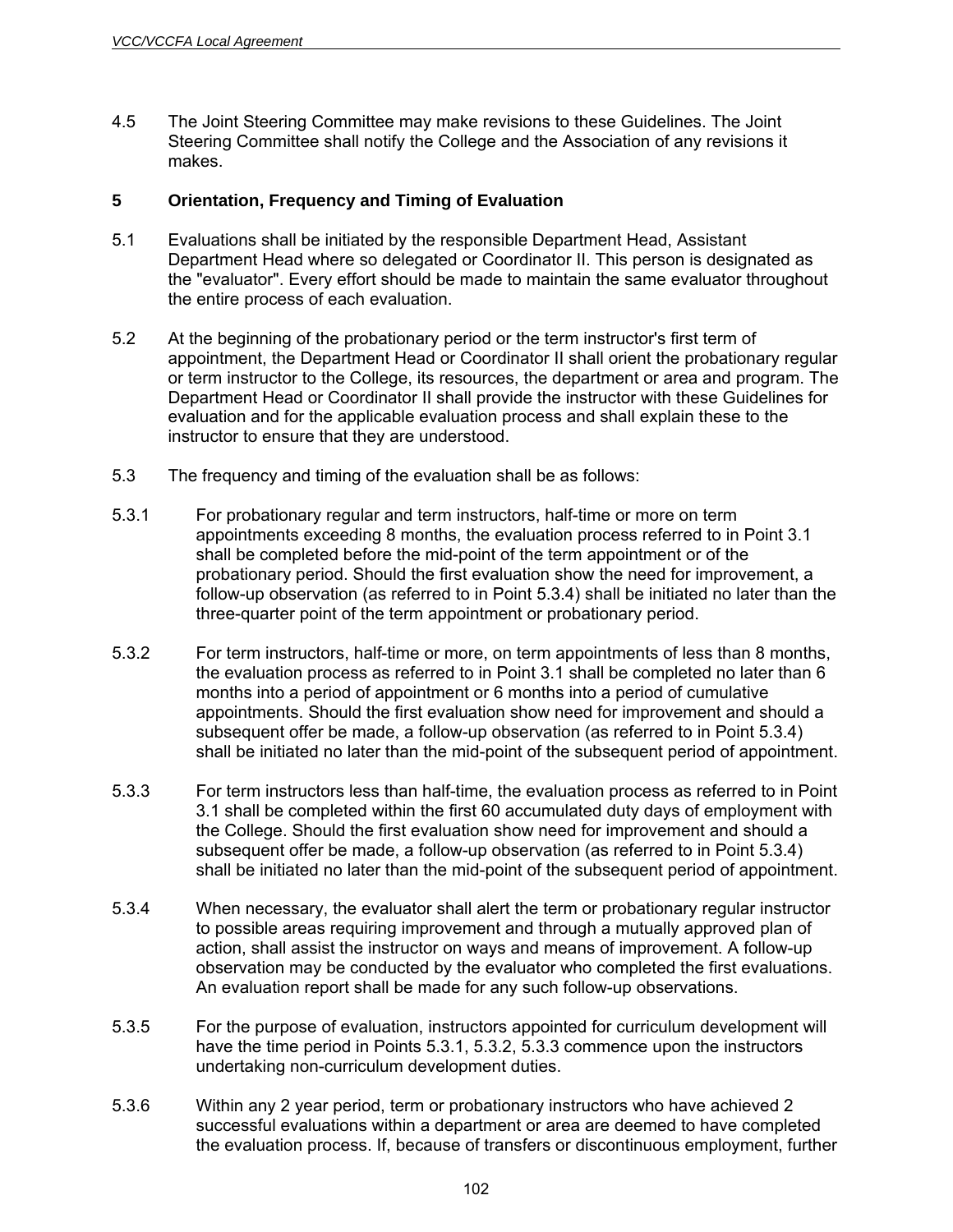evaluations are required then following any 2 successful evaluations, term instructors shall be evaluated once every 3 years.

5.3.6.1 A term instructor will be deemed to have received a satisfactory evaluation if one has not been undertaken by the employer before regularization.

#### **6 Summary of Evaluator's Responsibilities**

- 6.1 Make sure that the department has selected invigilators. Orient your invigilators as to their role and provide a copy of "Directions to Invigilators".
- 6.2 Request an evaluation package from Human Resources for the instructor to be evaluated. Check for completeness. Package should contain: (i) Evaluation Report; (ii) Observation of Performance; (iii) student questionnaires. Make sure there are sufficient student questionnaires for all of the students the instructor currently teaches.
- 6.3 Schedule a department invigilator to administer the student questionnaires. In most cases, the invigilator will exchange classes with the instructor being evaluated for the time when the questionnaires are being completed.
- 6.4 After the invigilator has returned the sealed package of student questionnaires, keep the package secure. Arrange for the package to be delivered to Research and Strategic Services for tabulation of data.
- 6.5 Provide approximately one week's notice to the instructor being evaluated before observing instruction.
- 6.6 Observe instruction and complete the observation report.
- 6.7 Meet with the instructor to review the observation report and tabulated student data.
- 6.8 Complete the evaluation report, sign and have the instructor sign.
- 6.9 Upon completion of the evaluation report, send the student questionnaires to Human Resources.
- 6.10 Forward the completed evaluation to the Dean or Director. (Include the evaluation report, the observation report and the tabulated student data).

#### **7 Invigilators**

- 7.1 The department or area concerned shall democratically decide upon the method, election or selection, of choosing those regular instructors who will be asked to administer questionnaires. This decision shall include the term, the number of invigilators, etc. The selected invigilators shall have no other role in the evaluation process and understand the limits of their task. Wherever possible they will be asked to "switch" their class with the instructor being evaluated for the time when the questionnaires are being completed. In unusual situations a request for release time may be made to the appropriate Dean or Director. Such requests will not be unreasonably made or denied.
- 7.2 The invigilators shall only be selected from those who have accepted such nomination.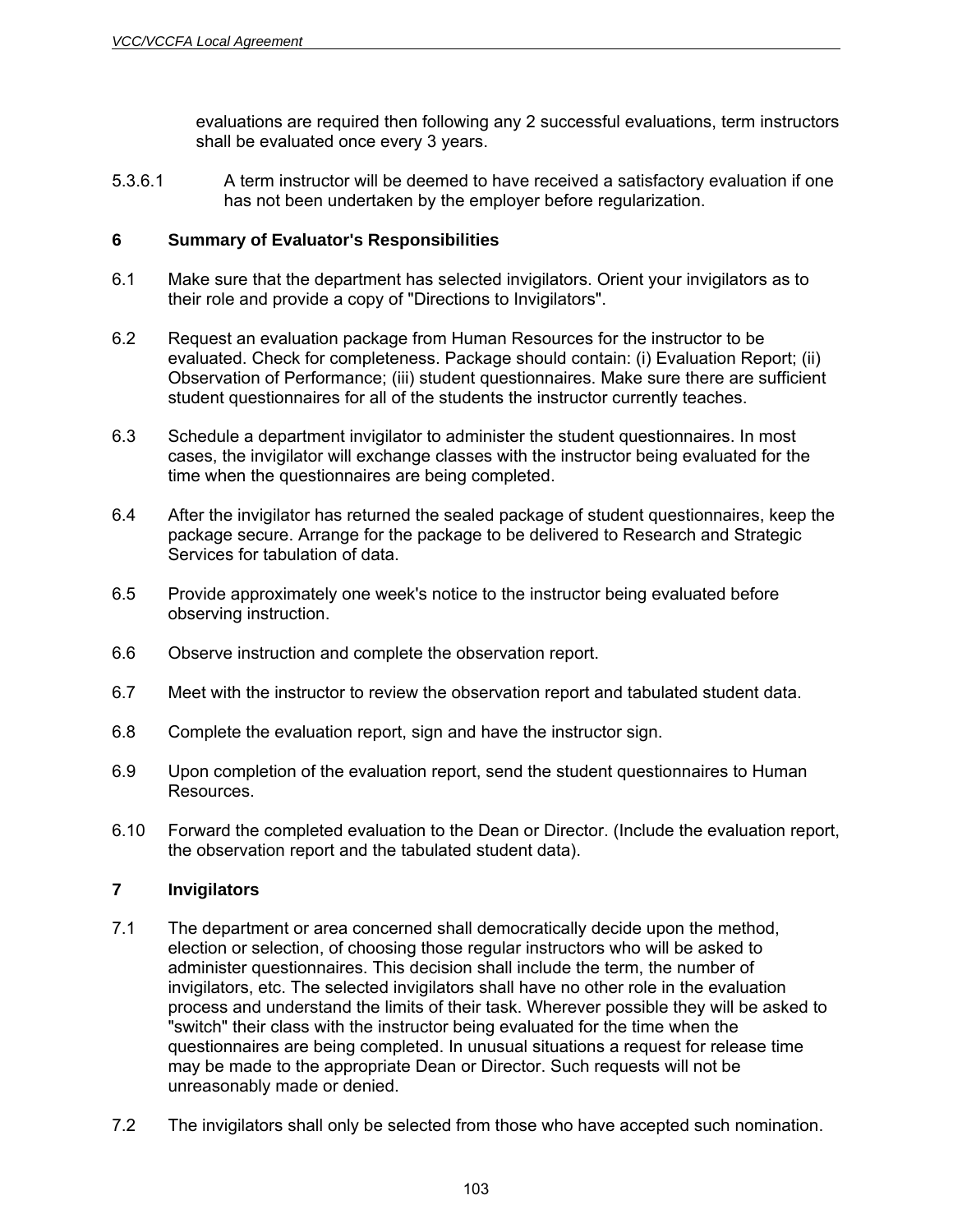- 7.3 The invigilators shall carry out their functions for a period determined by the instructors as per Point 7.1, which shall not exceed 3 years. One month prior to the expiry of their terms, or in the event of an invigilator withdrawing from these functions, the process of selection shall be re-initiated.
- 7.4 Upon selection of invigilators, the Department Heads shall inform the employees in their Department and Human Resources of the names of the selected invigilators. Department Heads shall ensure that the invigilators are advised of the limits of their responsibilities, the necessity for confidentiality and the procedures for handling student questionnaires.
- 7.5 If an invigilator is unable to fulfill their responsibilities, the Department Head will seek approval from their Dean or Director for an alternate invigilator. The Dean or Director will obtain agreement from the Association prior to approving the alternate.

#### **8 Handling of Student Questionnaires and Questionnaire Data**

#### **8.1 Initiation and Confidentiality**

 The evaluator shall request that Human Resources have packaged an adequate number of student questionnaires for a particular evaluation. Upon receiving a request as above, Human Resources shall ensure that the identity of the instructor being evaluated is protected. Only Human Resources, the evaluator and the invigilator are to be made aware of the identity of the instructor being evaluated.

#### **8.2 Questionnaire Completion**

- 8.2.1 The evaluator shall give the package to the invigilating instructor and make arrangements for its secure delivery to Research and Strategic Services immediately upon completion or, if that is not possible because of scheduling difficulties, its secure storage until delivery at the first opportunity.
- 8.2.2 The instructor being evaluated shall not be in the room while questionnaires are being distributed, completed and collected.
- 8.2.3 Invigilating instructors shall explain the process and forms to the students. They shall explain that students are not to identify themselves. They may answer clarification questions but shall not influence the students in any way.
- 8.2.4 They shall ensure that students are filling out the questionnaires in a manner that will allow them to be read by the scanning device. They should make prior arrangements to ensure that students will have adequate time and adequate materials (paper/pencils) to complete the forms.
- 8.2.5 When the questionnaires are completed the students will place them in the envelope provided. The invigilator shall seal the envelope and return it to the evaluator as soon as possible.
- 8.2.6 Invigilator instructors must keep all proceedings, both verbal and written, confidential.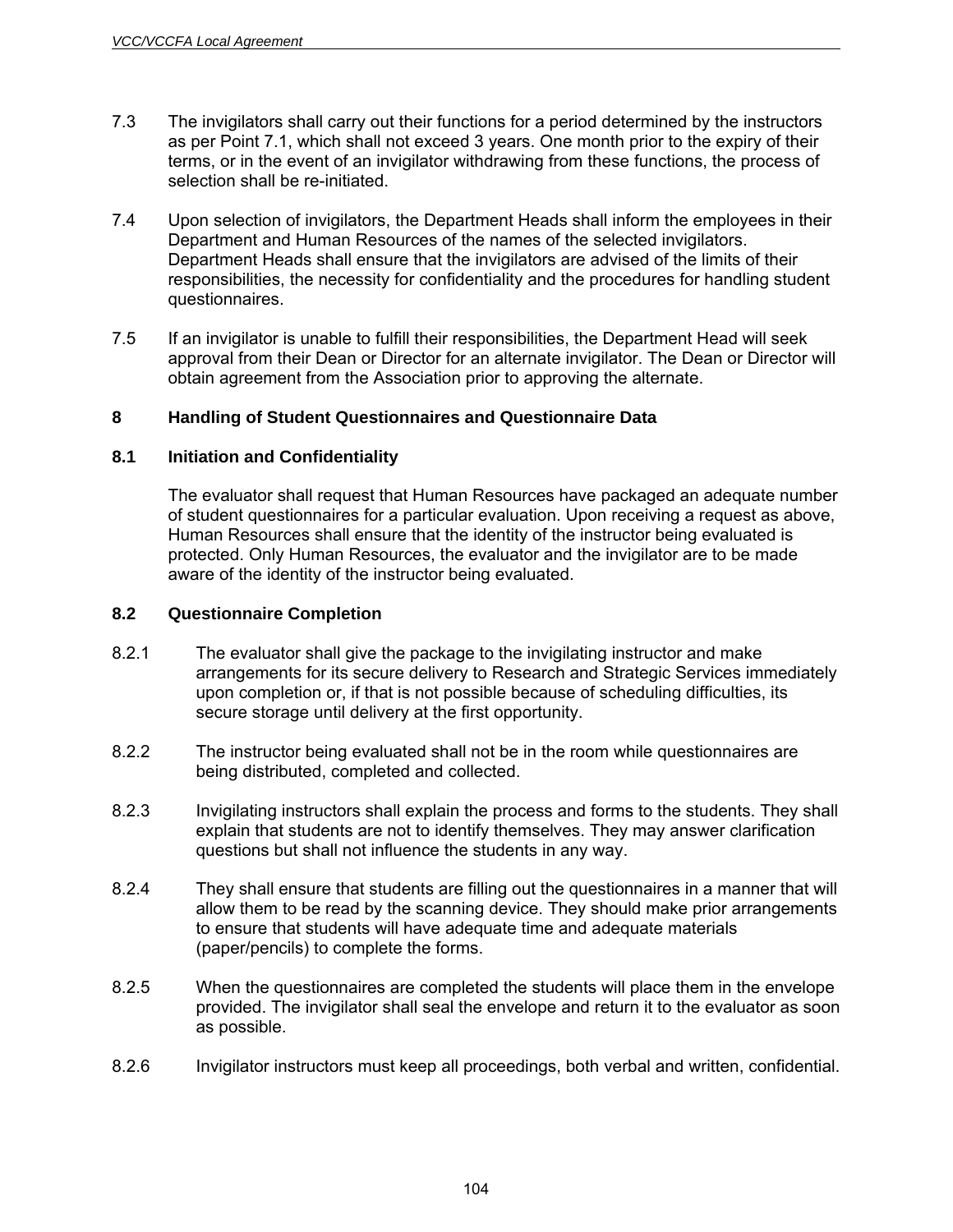#### **8.3 Data Processing**

- 8.3.1 Research and Strategic Services has been designated as the neutral processor of the questionnaires. Research and Strategic Services are advised of their responsibilities, the necessity for confidentiality and the procedures for processing student questionnaires, as recommended by the Joint Steering Committee.
- 8.3.2 Upon receipt of completed packages, the processor's primary responsibility is to prepare a form that provides totals and averages of student responses and transcriptions of student comments. The averages requested will be determined by the Joint Steering Committee. The processor shall make only one copy of this form and sign both it and the original. The original and copy shall be delivered to the evaluator who will pass the copy on to the instructor concerned.
- 8.3.3 The processor shall re-seal the questionnaires and return them to the evaluator. The evaluator shall keep them sealed and upon completion of the final evaluation report send them to Human Resources for retention in accordance with the College's Freedom of Information and Protection of Privacy (FOIPOP) policy. If the instructor concerned requests their confirmation only the evaluator may review the forms as per Point 10.2 of these Guidelines.
- 8.3.4 Research and Strategic Services will expunge all electronic records of student questionnaires in accordance with the College's FOIPOP policy.

#### **9 Handling of Data Obtained Through Observation of Performance**

The evaluator shall complete and sign an observational evaluation instrument which is referenced to the relevant criteria of Point 2. Only one copy of the completed instrument shall be made. The original and the copy shall be signed by the instructor and the original shall be given to the instructor being evaluated.

#### **10 Evaluation Reports**

- 10.1 Based on the data gathered under Point 5 of these Guidelines the evaluator shall discuss the instructor's performance with the instructor and then prepare an evaluation report which shall include all the data collected and be signed by the instructor as evidence of having been read and that the evaluation process has been completed.
- 10.2 The instructor being evaluated may, upon request, have the evaluator review the questionnaires and confirm that the results correspond with the completed form received from the neutral processor. After this viewing, they shall be resealed and kept by the evaluator as per Point 8.3.3.
- 10.3 The form of the report shall conform to the Joint Steering Committee approved instrument.
- 10.4 The report with recommendation shall be submitted to the appropriate Vice President or delegate for approval and decision pursuant to Article 16.1 of the Agreement. In cases where there is a follow-up observation and a subsequent evaluation report as per Points 5.5.3 and 5.3.4 of these Guidelines, the decision shall be reserved until all reports have been submitted. All reports shall be placed in the instructor's Personnel File under the terms of Article 16.4 of the Agreement.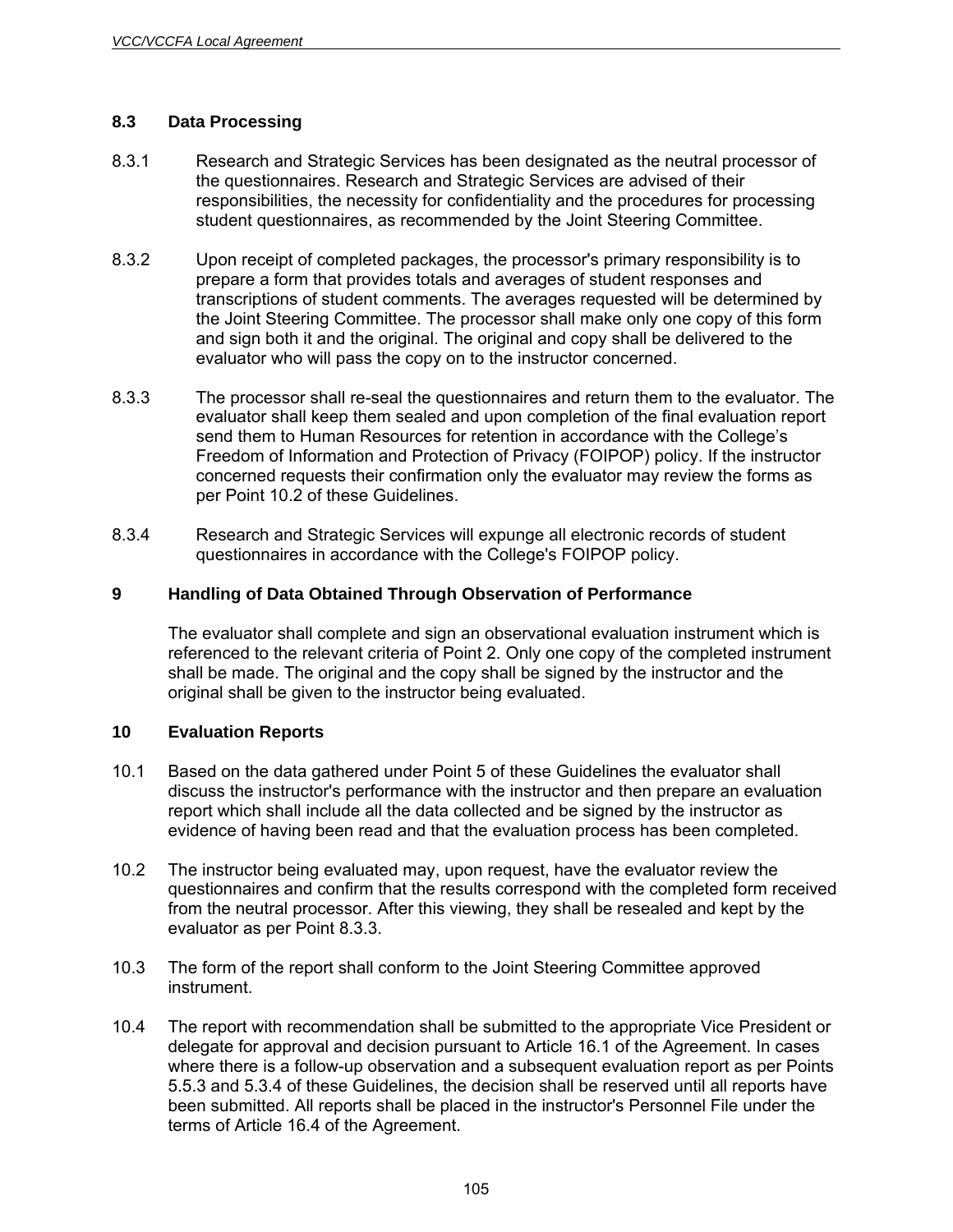## **APPENDIX VIII**

### **GUIDELINES FOR THE EVALUATION AND APPRAISAL OF INSTRUCTORS WITH RESPONSIBILITY ALLOWANCES**

#### **GUIDELINES FOR EVALUATION OF INSTRUCTIONAL ASSOCIATES**  (Pursuant to Articles 3.10.2, 13.3.2.1 and 16.3)

#### **1 Orientation and Timing**

At the beginning of the appointment, an Instructional Associate will be provided with an orientation to the position which includes a discussion of the evaluation criteria and process. For Instructional Associates, the appropriate Dean or Director will fulfill this role. Evaluation will be completed in the second half of the initial probationary year of appointment.

#### **2 Criteria for Evaluation**

### **2.1 Contribution to Learning Environment**

- 2.1.1 Fosters quality in instruction;
- 2.1.2 Guides and coordinates the development of curriculum materials;
- 2.1.3 Recommends desired changes in courses and/or programs to the appropriate governance and administrative bodies;
- 2.1.4 Facilitates the process for submission of new curriculum, courses and programs for approval by governance bodies; and
- 2.1.5 Assists in the provision of adequate instructional facilities and equipment.

#### **2.2 Contribution to Department Heads, Assistant Department Heads and Coordinators**

- 2.2.1 Mentors other IRA's individually and in groups;
- 2.2.2 Participates in IRA Orientation; and
- 2.2.3 Provides and recommends workshops and other in-service activities for IRA's.

#### **2.3 Contribution to Faculty and Staff**

- 2.3.1 Assists and supports staff and faculty professional development;
- 2.3.2 As appropriate, supports faculty and staff in their work;
- 2.3.3 Assists in keeping departments and/or programs informed about College developments; and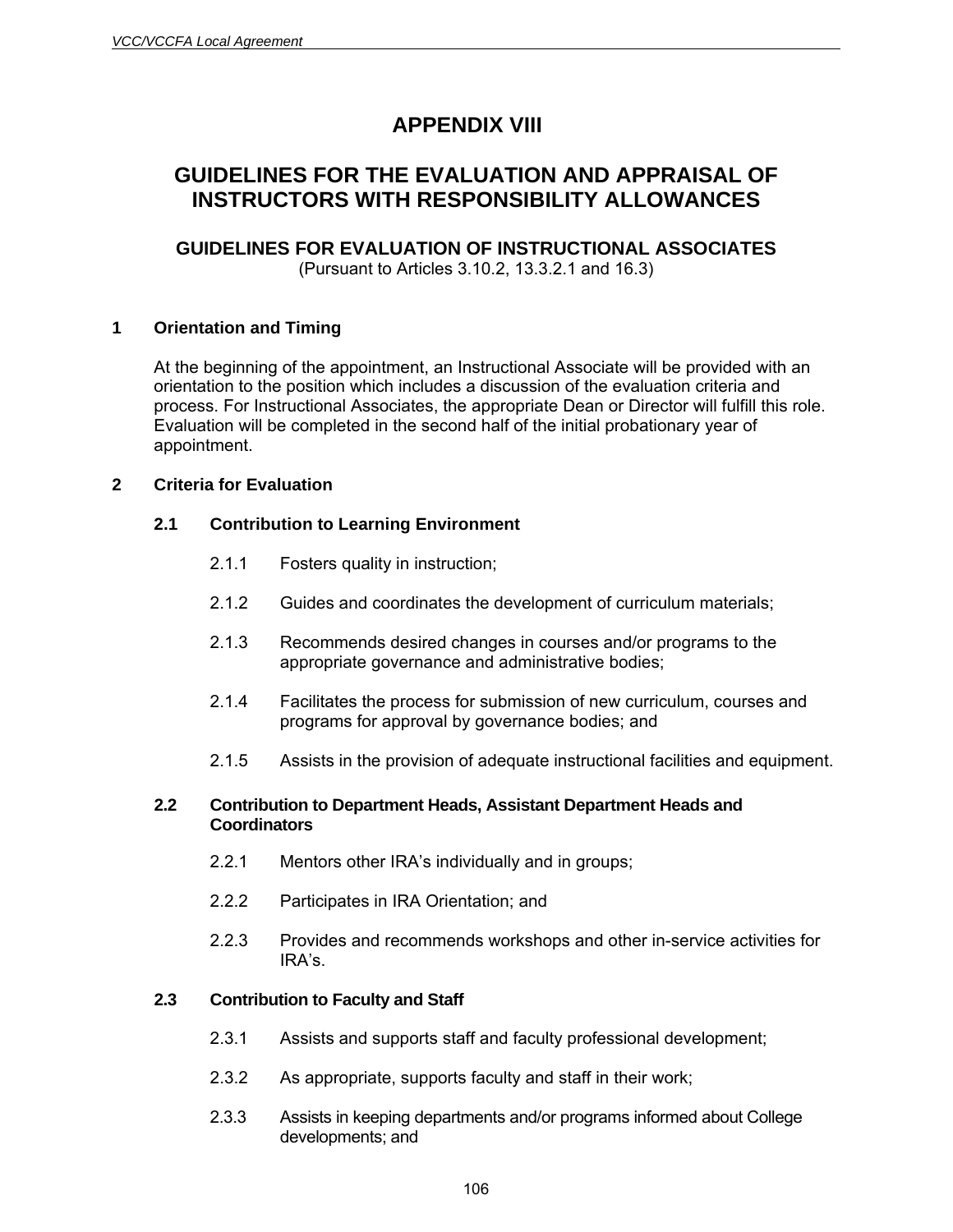2.3.4 Informs Dean(s) and Directors, as appropriate, of emerging program, faculty, staff and student needs .

#### **2.4 Leadership**

- 2.4.1 Communicates well verbally and in writing;
- 2.4.2 Demonstrates understanding of the College as a whole;
- 2.4.3 Deliberates before making a decision;
- 2.4.4 Consults appropriately;
- 2.4.5 Takes action in an effective manner;
- 2.4.6 Fulfills responsibility relevant to position;
- 2.4.7 Demonstrates commitment to the programs and the College;
- 2.4.8 Works cooperatively and effectively with others;
- 2.4.9 Takes initiative and is proactive in carrying out the responsibilities of the role;
- 2.4.10 Conducts effective meetings; and
- 2.4.11 Demonstrates leadership relevant to the position.

#### **2.5 Coordination and Process**

- 2.5.1 Chairs selection committees effectively;
- 2.5.2 Liaises effectively internally and externally;
- 2.5.3 Works cooperatively and effectively with committees relevant to the role;
- 2.5.4 Participates actively in the coordination and process of program review; and
- 2.5.5 Encourages and facilitates cooperation among programs and schools.

#### **2.6 Planning and Development**

- 2.6.1 Participates actively in planning for Schools, Centres and programs;
- 2.6.2 As appropriate, assists with planning for programs;
- 2.6.3 Conducts and coordinates research projects that are thorough and relevant; and
- 2.6.4 Shows leadership in carrying out action plans from program review.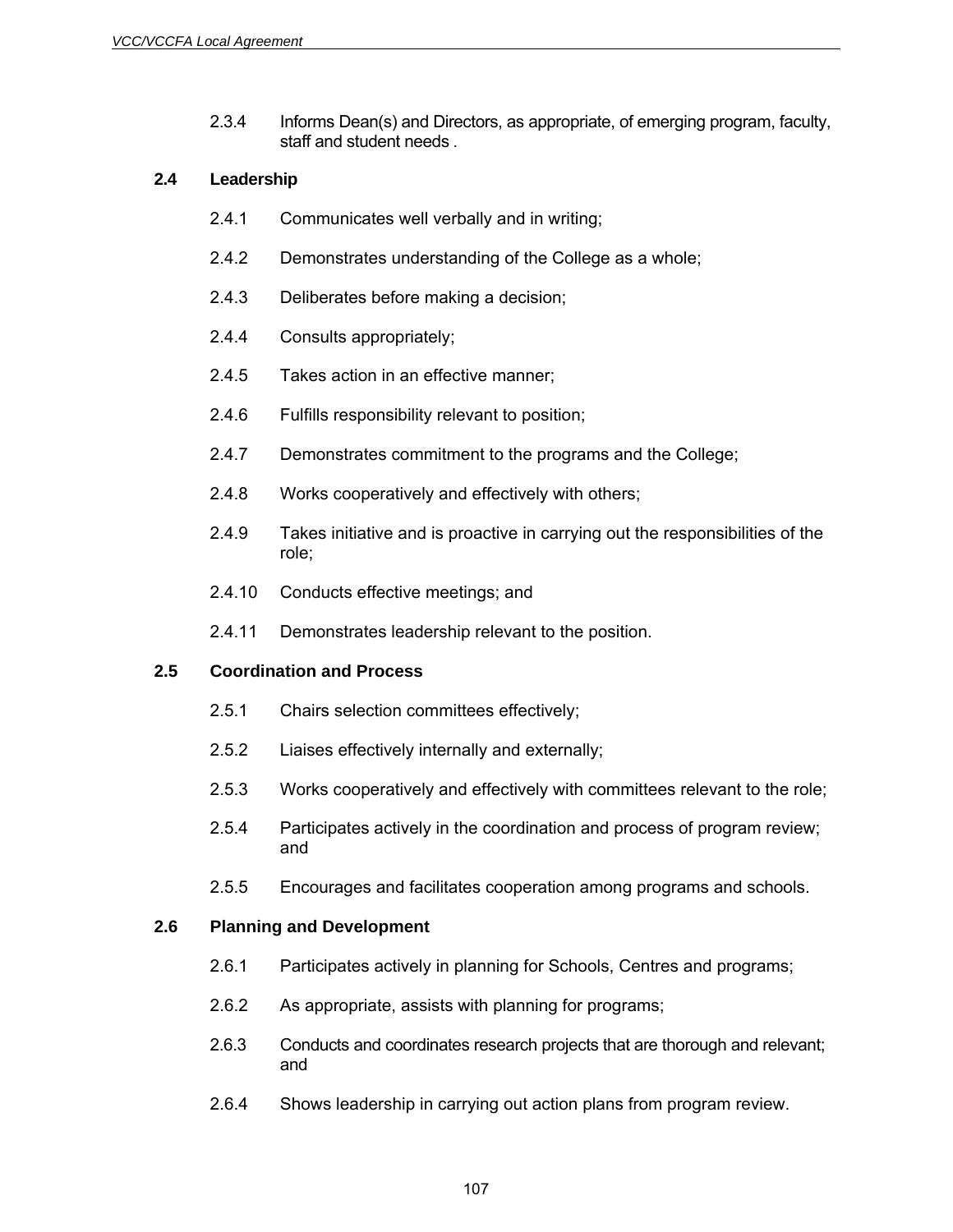#### **2.7 Contribution to College and Community**

- 2.7.1 Maintains effective liaison with other Instructors with Responsibility Allowance throughout the College and with College services;
- 2.7.2 Maintains effective liaison with other institutions;
- 2.7.3 Maintains effective liaison with industry, business and government, as appropriate;
- 2.7.4 As appropriate, represents Schools, Centres and programs effectively; and
- 2.7.5 Initiates and maintains good public relations for the College, as appropriate, and for Schools, Centres and programs relevant to the position.

#### **3 Evaluation Process**

- 3.1 For an Instructional Associate, the evaluation process will be initiated and administered by an appropriate Dean or Director. The evaluation process will be supported by Human Resources and Research and Strategic Services. All comments and documentation will be kept strictly confidential and in accordance with Freedom of Information and Protection of Privacy requirements.
- 3.2 A confidential survey questionnaire based on Joint Steering Committee approved criteria will be distributed amongst the agreed-to list of respondents.
	- 3.2.1 All Department Heads, Assistant Department Heads and Coordinators within the appropriate cluster of programs and services, as well as all Deans and Directors in the cluster will be included (except for the Dean or Director who will be writing the evaluation report).
	- 3.2.2 The Instructional Associate will also provide a list of employees from other areas of the College that they wish to have included.
	- 3.2.3 The College may suggest a list that would be appropriate for Instructional Associates to consider for inclusion.
- 3.3 Research and Strategic Services will tabulate the responses to the questionnaires and forward the tabulated results to the Instructional Associate. A copy of the tabulated results will also be sent to the Dean or Director who will be writing the evaluation report and the 2 parties will meet to discuss the results.
- 3.4 The Dean or Director will make a recommendation as to whether the evaluation is either satisfactory or not satisfactory pursuant to Article 13.3.3 and provide a rationale when an evaluation is deemed unsatisfactory.
- 3.5 The Instructional Associate may prepare a response or commentary on the results and recommendation.

#### **4 Evaluation Report**

 4.1 The tabulated results, any response or commentary by the Instructional Associate, and the recommendation of the Dean or Director will form the evaluation report. It shall be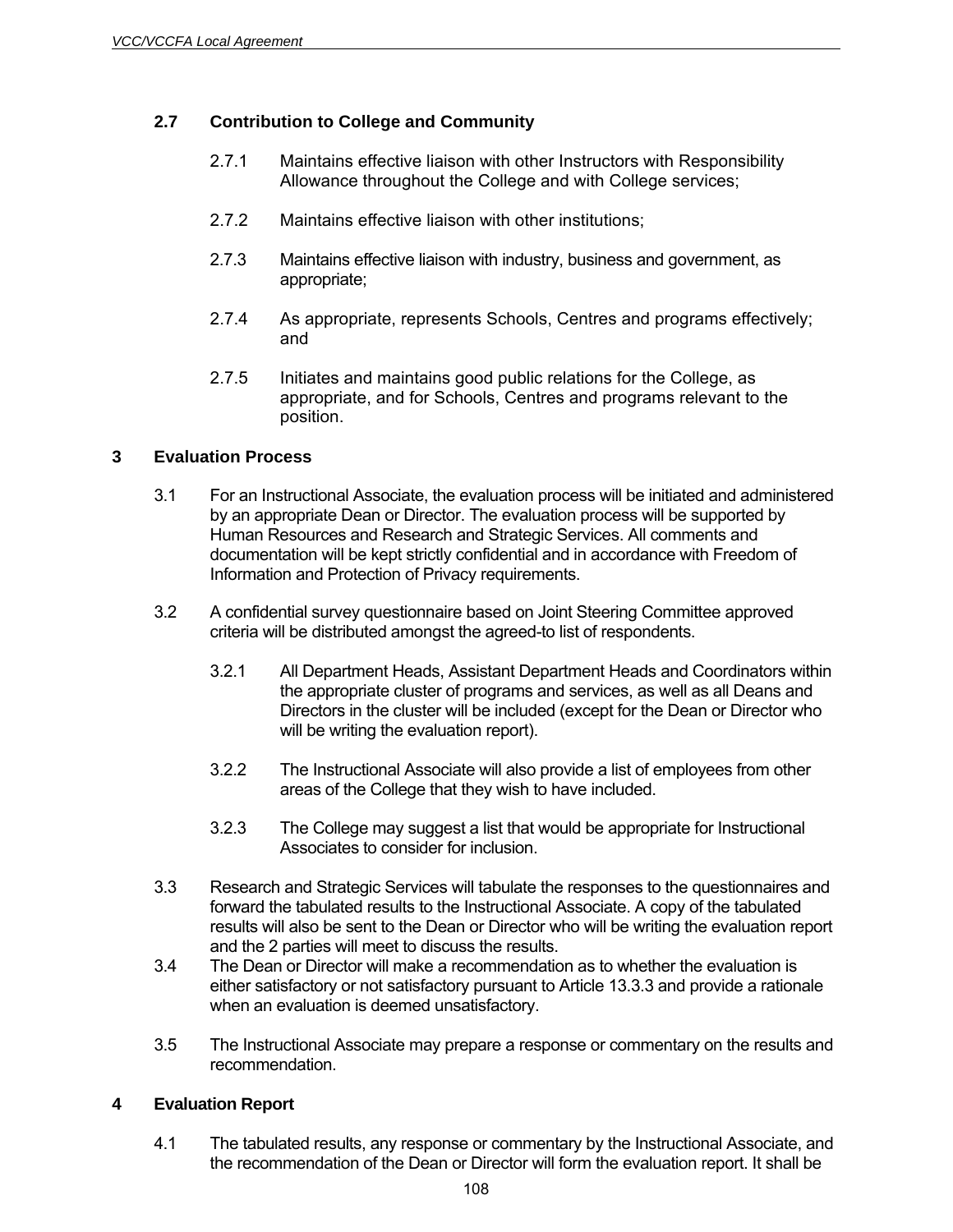signed by the Dean or Director and the Instructional Associate and shall be included in the Instructional Associate's official Personnel File. The Instructional Associate's signature only indicates evidence of the report having been read.

- 4.2 The Dean or Director who has written the recommendation will forward the evaluation report to the appropriate Vice President. The Vice President or delegate will consider the evaluation report in determining whether the Instructional Associate is confirmed for the remainder of the term of appointment pursuant to Article 13.3.3. The Vice President will provide a written rationale when the evaluation is deemed to be unsatisfactory.
- 4.3 Instructional Associates will be deemed to have received a satisfactory evaluation if an evaluation has not been completed within the first year of their appointments.

#### **5 Joint Steering Committee**

The Joint Steering Committee shall be responsible for approving the instruments and procedures of evaluation and will hear any submissions on their efficacy. The Joint Steering Committee may make revisions to the instruments and procedures and shall notify the College and Association when it does so.

**6** These procedures shall be subject to the grievance procedure in the Agreement.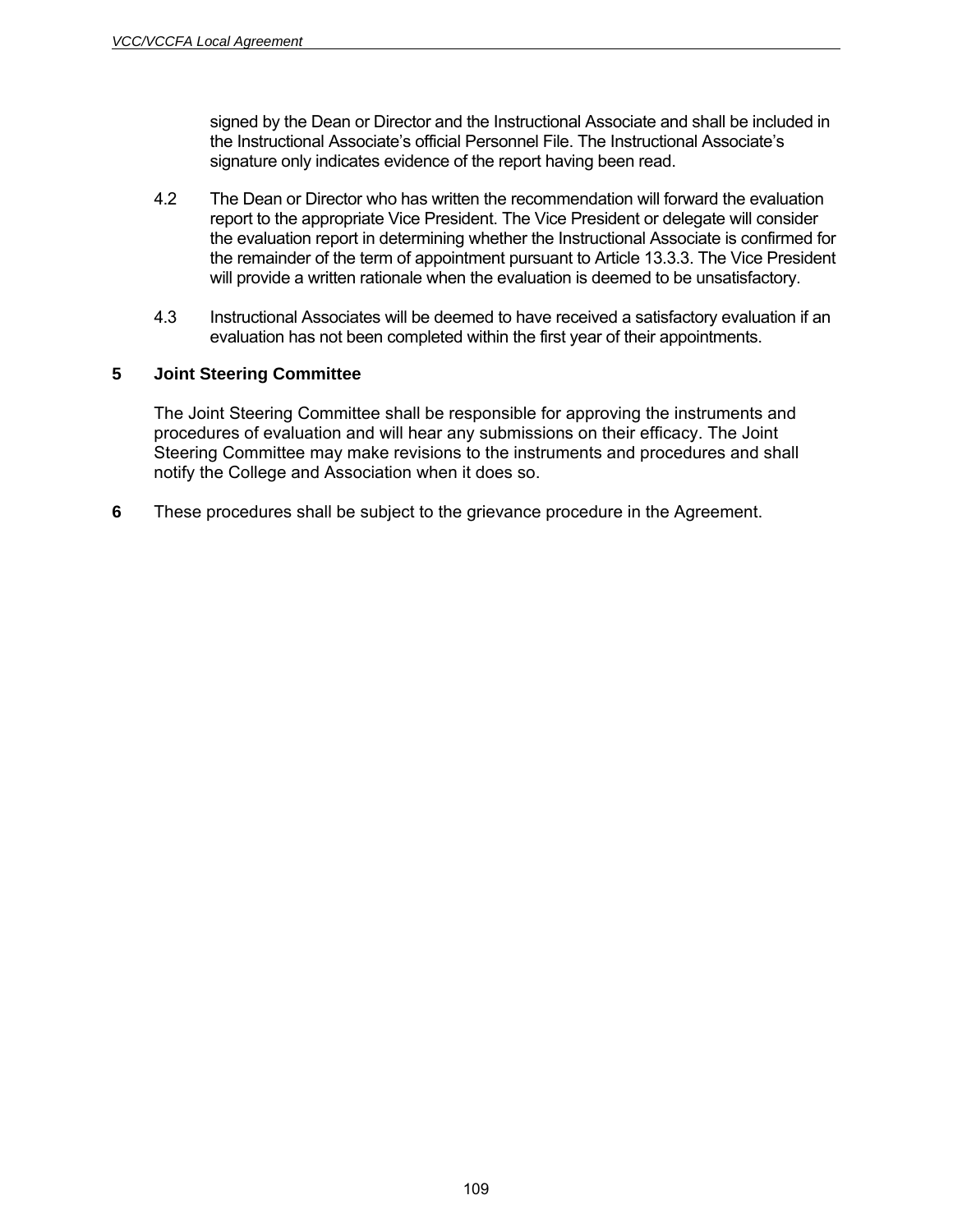### **GUIDELINES FOR EVALUATION OF DEPARTMENT HEADS, ASSISTANT DEPARTMENT HEADS OR COORDINATORS II**

(Pursuant to Articles 3.10.2, 13.3.2.1 and 16.3)

#### **1 Orientation and Timing**

At the beginning of the initial appointment, a Department Head, Assistant Department Head or Coordinator II will be provided with an orientation to the position which includes a discussion of the evaluation criteria and process. For Department Heads or Coordinators II, the appropriate Dean or Director will fulfill this role; for Assistant Department Heads, the orientation will be done by the appropriate Department Head. Evaluation will be completed in the second half of the initial probationary year of appointment.

#### **2 Criteria for Evaluation**

#### **2.1 Contribution to Learning Environment**

- 2.1.1 Fosters quality in instruction;
- 2.1.2 Ensures course and curriculum objectives are achieved;
- 2.1.3 Ensures appropriate methods of assessment are in place;
- 2.1.4 Guides the development of course and curriculum materials;
- 2.1.5 Recommends desired changes in courses and/or programs to the appropriate governance and administrative bodies; and
- 2.1.6 Assists in the provision of adequate instructional facilities and equipment.

#### **2.2 Contribution to Student Success**

- 2.2.1 Treats students with respect and interest;
- 2.2.2 Deals with students in ways that recognize their diversity;
- 2.2.3 Advises students of available College resources; (student support, financial aid, admissions, etc.)
- 2.2.4 Advises students appropriately for admissions/course placements;
- 2.2.5 When appropriate, aids in placing graduates in employment; and
- 2.2.6 Deals effectively with student issues.

#### **2.3 Contribution to Faculty and Staff**

- 2.3.1 Encourages participation in departmental committees and activities;
- 2.3.2 Assists and supports staff and faculty professional development;
- 2.3.3 Supports faculty and staff in their work; and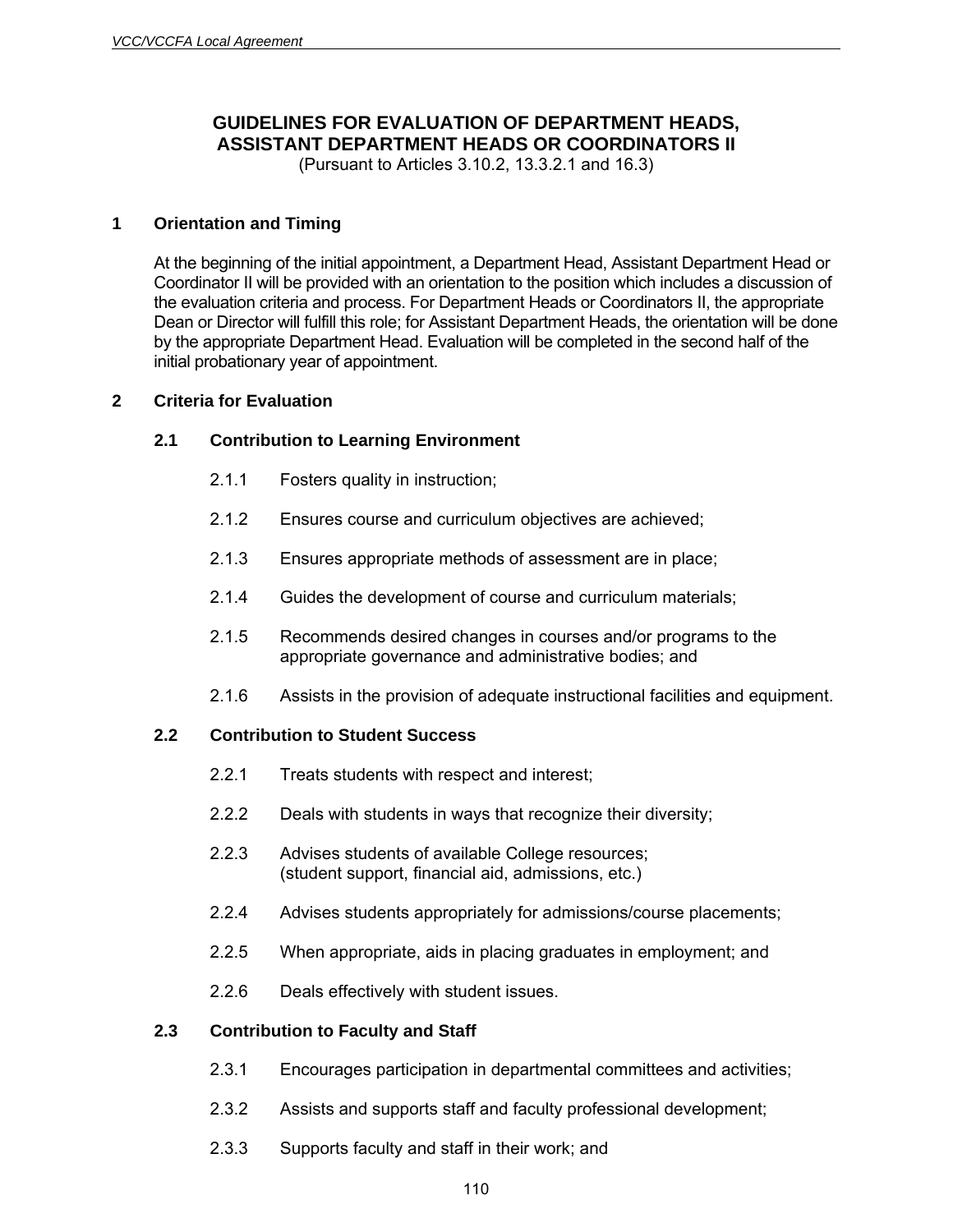2.3.4 Keeps members of the department and/or program informed about College developments.

#### **2.4 Leadership**

- 2.4.1 Communicates well verbally and in writing;
- 2.4.2 Demonstrates understanding of the College as a whole;
- 2.4.3 Deliberates before making a decision;
- 2.4.4 Consults appropriately;
- 2.4.5 Takes action in an effective manner;
- 2.4.6 Fulfills responsibility relevant to position; and
- 2.4.7 Demonstrates commitment to the department and the College.

#### **2.5 Department Management**

- 2.5.1 Supervises faculty and staff appropriately;
- 2.5.2 Responds in a timely manner;
- 2.5.3 Actively participates in the recruitment and renewal of the faculty and staff complement;
- 2.5.4 In cooperation with faculty and staff, effectively schedules all duty, leave, holidays and professional development activities;
- 2.5.5 Conducts effective department meetings;
- 2.5.6 Coordinates and delegates appropriate duties and responsibilities;
- 2.5.7 Effectively orients new faculty and staff to the department, the School, Centre and the College;
- 2.5.8 Prepares and monitors the departmental budget;
- 2.5.9 Participates in the evaluation and appraisal procedures set out for faculty and staff effectively and appropriately; and
- 2.5.10 Resolves conflict effectively and fairly.

#### **2.6 Department Planning and Development**

- 2.6.1 Initiates departmental planning;
- 2.6.2 Supports faculty in planning; and
- 2.6.3 Participates in ongoing program review.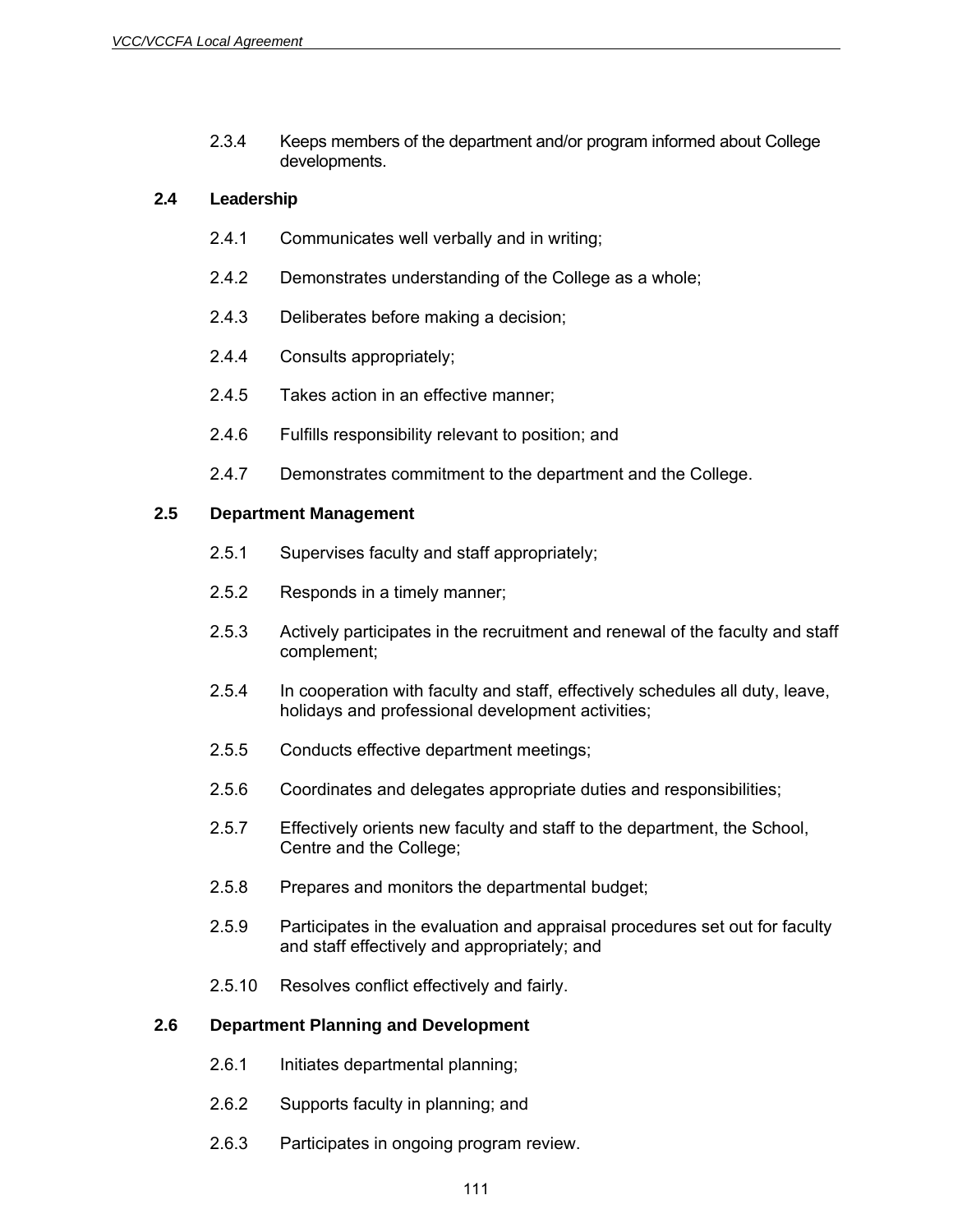#### **2.7 Contribution to College and Community**

- 2.7.1 Maintains effective liaison with other Instructors with Responsibility Allowance and College services;
- 2.7.2 Maintains effective liaison with other institutions;
- 2.7.3 Maintains effective liaison with industry, business and government, as appropriate;
- 2.7.4 Ensures appropriate representation at Program Advisory and other provincial committees;
- 2.7.5 Represents the department effectively; and
- 2.7.6 Maintains good public relations for the College, as appropriate, and for departmental programs.

#### **3 Evaluation Process**

- 3.1 For a Department Head or Coordinator II, the evaluation process will be initiated and administered by the appropriate Dean or Director. For an Assistant Department Head, the appropriate Department Head will fulfill this role. The evaluation process will be supported by Human Resources and Research and Strategic Services. All comments and documentation will be kept strictly confidential and in accordance with Freedom of Information and Protection of Privacy requirements.
- 3.2 A confidential survey questionnaire based on Joint Steering Committee approved criteria will be distributed amongst the agreed-to list of respondents.
	- 3.2.1 All faculty and staff within the person's department will be included on the list.
	- 3.2.2 The Department Head, Assistant Department Head or Coordinator II will also provide a list of employees from outside the department that they wish to have included.
	- 3.2.3 The College may suggest a list that would be appropriate for most Department Heads, Assistant Department Heads or Coordinators II to consider for inclusion.
- 3.3 Research and Strategic Services will tabulate the results of the questionnaire and send the results to the evaluee.
	- 3.3.1 For a Department Head or Coordinator II, a copy of the tabulated results will also be sent to the appropriate Dean or Director and the two parties will meet to discuss the results. The Dean or Director will make a determination as to whether the evaluation is either satisfactory or not satisfactory pursuant to Article 13.3.4 and provide a rationale when an evaluation is deemed unsatisfactory.
	- 3.3.2 For an Assistant Department Head, a copy of the tabulated results will also be sent to the appropriate Department Head and they will meet to discuss the results. The Department Head will make a determination as to whether the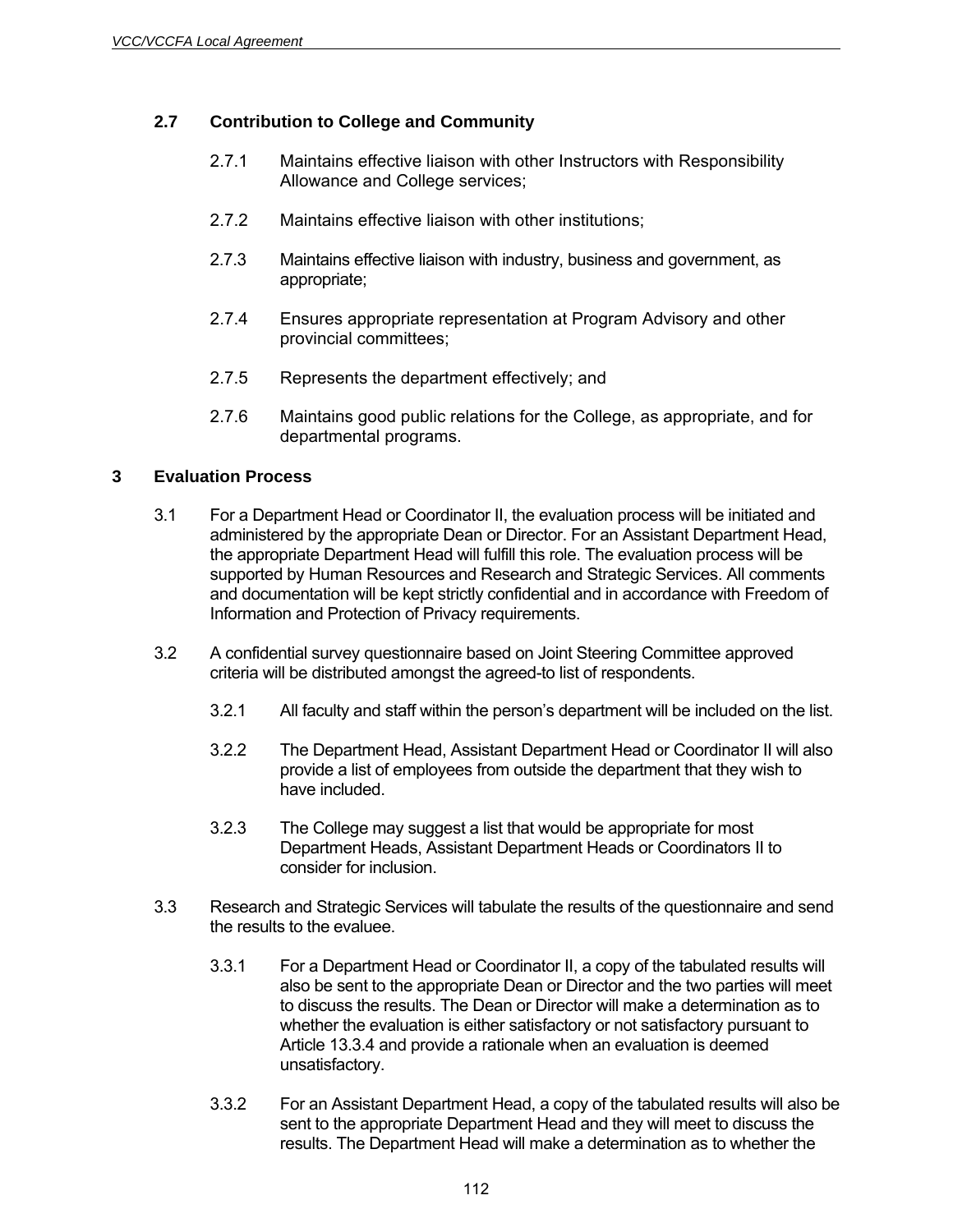evaluation is either satisfactory or not satisfactory pursuant to Article 13.3.4 and provide a rationale when an evaluation is deemed unsatisfactory.

 3.3.3 The Department Head, Assistant Department Head or Coordinator II may prepare a response or commentary on the results and recommendation.

### **4 Evaluation Report**

- 4.1 The tabulated results of the questionnaire, any response or commentary by the Department Head, Assistant Department Head or Coordinator II and the decision of the appropriate evaluator will form the evaluation report. It shall be signed by the appropriate evaluator and the evaluee and shall be included in the evaluee's official Personnel File. The evaluee's signature only indicates evidence of the report having been read.
- 4.2 The evaluation report shall be considered by the appropriate Vice-President or delegate in determining whether the Department Head, Assistant Department Head or Coordinator II is confirmed for the remainder of the term of appointment pursuant to Article 13.3.4.
- 4.3 A Department Head, Assistant Department Head or Coordinator II will be deemed to have received a satisfactory evaluation if one has not been completed within the first year of their appointment.

### **5 Joint Steering Committee**

The Joint Steering Committee shall be responsible for approving the instruments and procedures of evaluation and will hear any submissions on their efficacy. The Joint Steering Committee may make revisions to the instruments and procedures and shall notify the College and Association when it does so.

**6** These procedures shall be subject to the grievance procedure contained in the Agreement.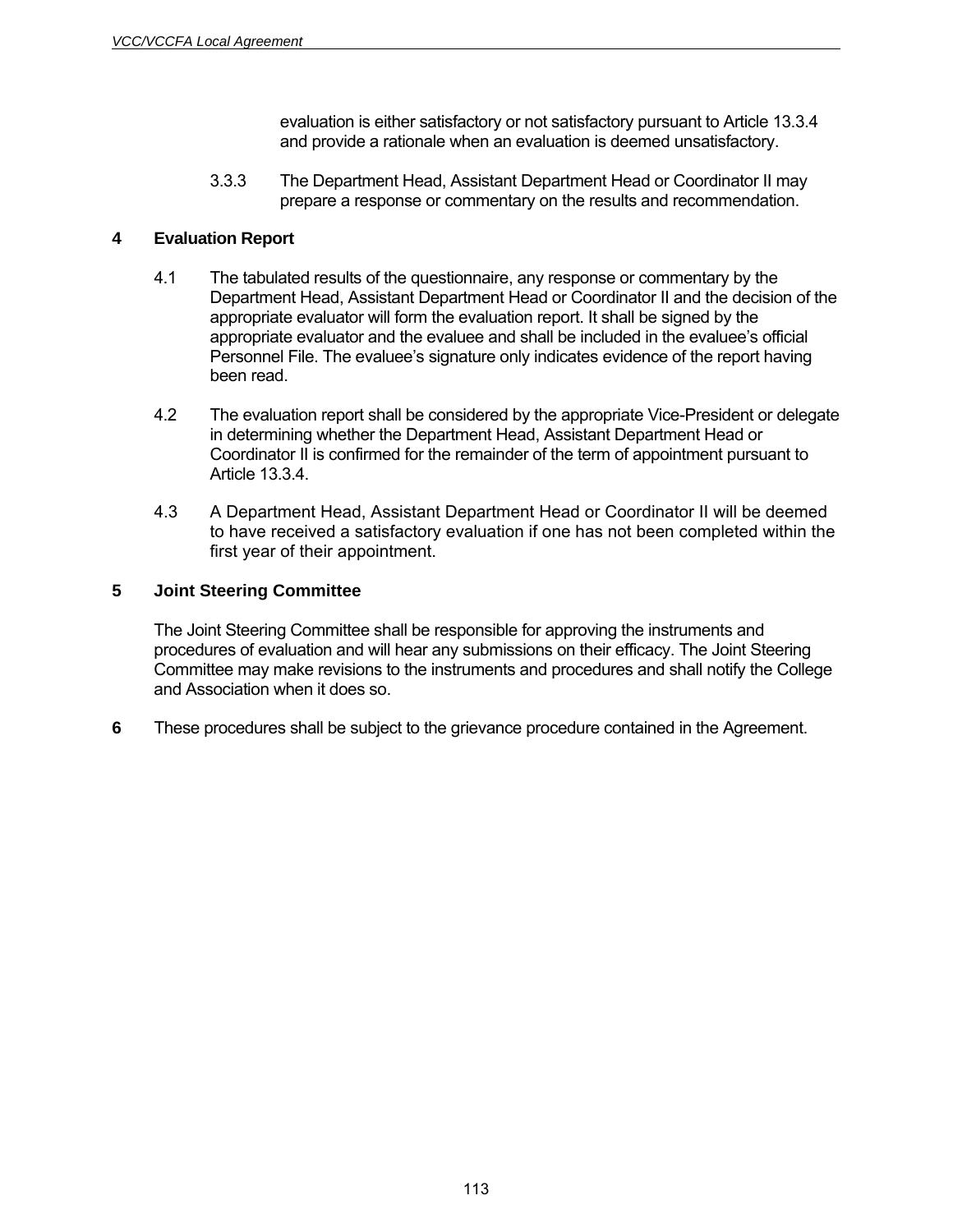### **GUIDELINES FOR PERFORMANCE APPRAISAL OF DEPARTMENT HEADS, ASSISTANT DEPARTMENT HEADS OR COORDINATORS II**

(Pursuant to Articles 3.10.2, 13.3.2.1 and 16.3)

#### **1 Orientation and Timing**

 At the beginning of the second or subsequent 3-year term of appointment, a Department Head, Assistant Department Head or Coordinator II shall be informed of the performance appraisal criteria and process. For Department Heads and Coordinators II, this shall be done by the appropriate Dean or Director; for Assistant Department Heads it shall be done by the appropriate Department Head. The performance appraisal survey will be completed before the end of the first year of the second term or subsequent 3-year of appointment.

#### **2 Criteria for Performance Appraisal**

 The performance appraisal criteria shall be the same as the criteria for evaluation in Point 2 of the **Guidelines for Evaluation of Department Heads, Assistant Department Heads or Coordinators II** in this Appendix.

#### **3 Performance Appraisal Process**

- 3.1 For a Department Head or Coordinator II, the performance appraisal process will be initiated and administered by the appropriate Dean or Director. For an Assistant Department Head, the appropriate Department Head will fulfill this role. The performance appraisal process will be supported by Human Resources and Research and Strategic Services. All comments and documentation will be kept strictly confidential and in accordance with Freedom of Information and Protection of Privacy requirements.
- 3.2 A confidential survey based on Joint Steering Committee approved criteria will be distributed amongst the agreed-to list of respondents.
	- 3.2.1 All faculty and staff within the person's department will be included on the list.
	- 3.2.2 The Department Head, Assistant Department Head or Coordinator II will also provide a list of employees from outside the department that they wish to have included.
	- 3.2.3 The College may suggest a list that would be appropriate for most Department Heads, Assistant Department Heads or Coordinators II to consider for inclusion.
	- 3.2.4 The Department Head, Assistant Department Head or Coordinator II will also complete the survey as a self-appraisal prior to receiving the results of the other respondents.
- 3.3 Research and Strategic Services will collate and transcribe the responses of the survey and send a copy of the collated and transcribed responses to the Department Head, Assistant Department Head or Coordinator II. The Department Head, Assistant Department Head or Coordinator II will prepare a development plan in response to the survey results and self-appraisal.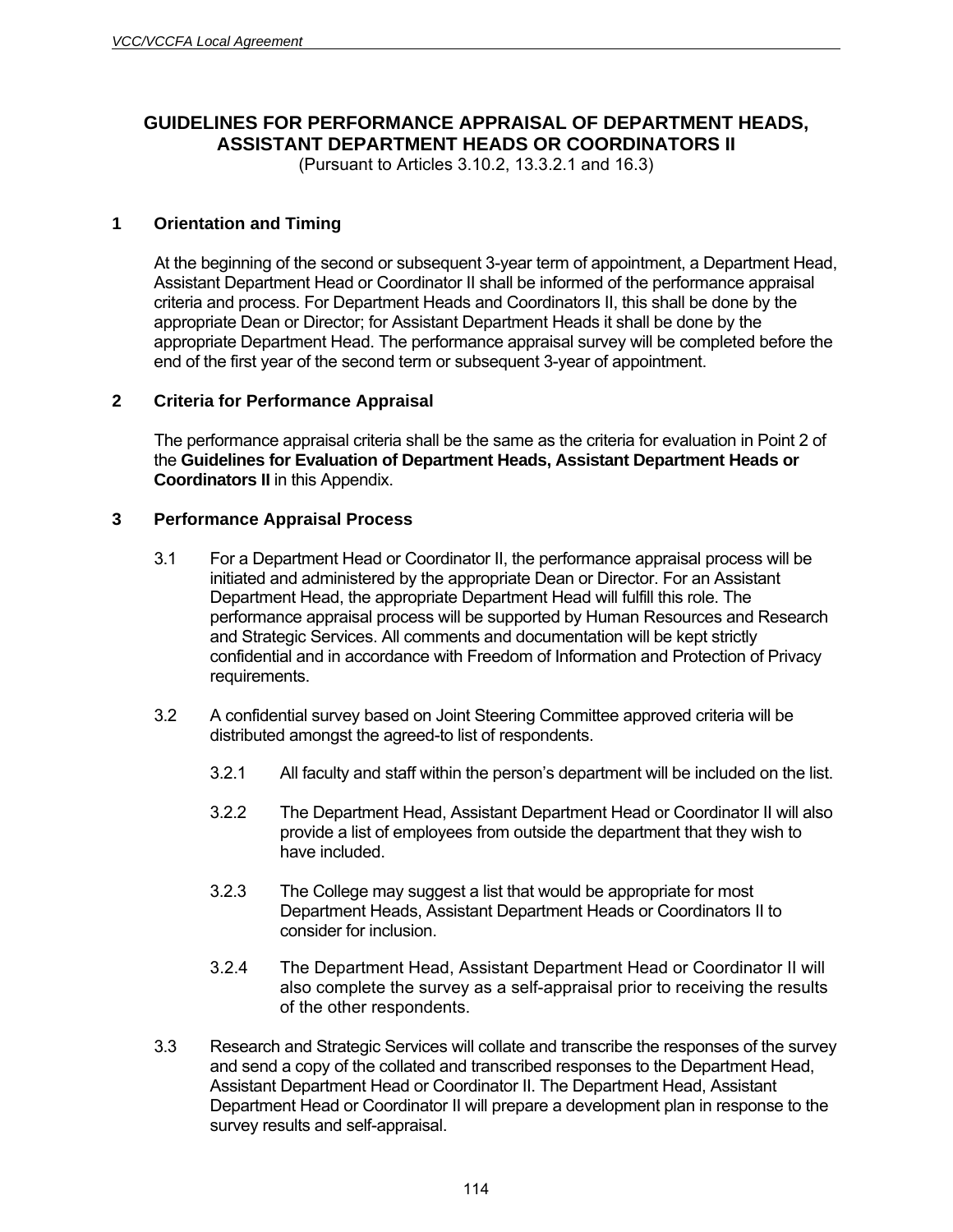- 3.3.1 For a Department Head or Coordinator II, a copy of the survey results will also be sent to the appropriate Dean or Director and the 2 parties will meet to discuss the results and the development plan.
- 3.3.2 For an Assistant Department Head, a copy of the survey results will also be sent to the appropriate Department Head. The Assistant Department Head and Department Head will meet to discuss the results and the development plan.

### **4 Performance Appraisal Report**

- 4.1 The survey results and a copy of the Department Head, Assistant Department Head or Coordinator II's self-appraisal and development plan will form the performance appraisal report. The report for a Department Head or Coordinator II shall be signed by the appropriate Dean or Director and the Department Head or Coordinator II. The report for an Assistant Department Head shall be signed by the appropriate Department Head and the Assistant Department Head. The signatures on the report would indicate that the performance appraisal process has been completed. The report shall be included in the Department Head, Assistant Department Head or Coordinator II's performance appraisal file as per Articles 15.4 and 15.4.1.
- 4.2 A Department Head, Assistant Department Head or Coordinator II will be deemed to have received a performance appraisal if one has not been completed within the first year of the second or subsequent 3-year term of appointment.

#### **5 Joint Steering Committee**

The Joint Steering Committee shall be responsible for approving the instruments and procedures of performance appraisal and will hear any submissions on their efficacy. The Joint Steering Committee may make revisions to the instruments and procedures and shall notify the College and Association when it does so.

6 These procedures shall subject to the grievance procedure in the Agreement.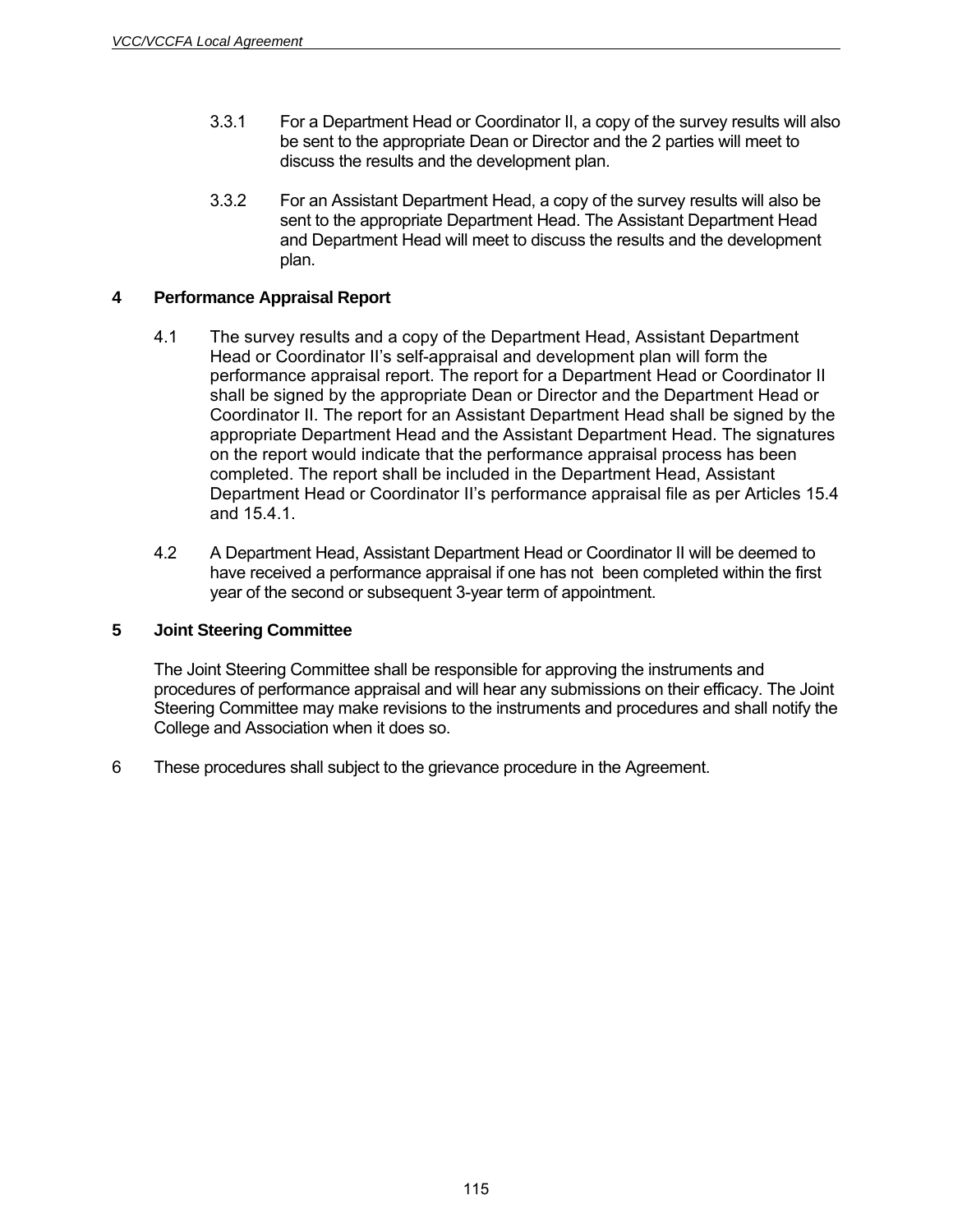### **GUIDELINES FOR EVALUATION OF COORDINATORS I**

(Pursuant to Articles 3.10.2, 13.3.2.1 and 16.3)

#### **1 Orientation and Timing**

At the beginning of the initial appointment, a Coordinator I will be provided with an orientation to the position which includes a discussion of the evaluation criteria and process. This orientation will be done by the appropriate Department Head. Evaluation will be completed in the second half of the initial probationary year of appointment.

#### **2 Criteria for Evaluation**

#### **2.1 Assisting with Faculty Development**

- 2.1.1 As appropriate, assists with faculty and staff recruitment, selection and development;
- 2.1.2 Orients new faculty to the level, area or program; and
- 2.1.3 Provides instructional support to faculty.

#### **2.2 Coordinating Curriculum Development**

- 2.2.1 Promotes information-sharing about current and new developments;
- 2.2.2 Ensures that adequate learning materials and resources are available for the use of faculty;
- 2.2.3 Searches out new learning resources and materials;
- 2.2.4 Evaluates new learning resources and materials; and
- 2.2.5 Ensures that the programs are relevant to student needs.

#### **2.3 Contribution to Student Access and Success**

- 2.3.1 Within the context of College and departmental policies and objectives, establishes and/or maintains policies and procedures for:
	- a) student evaluation;
	- b) student referral; and
	- c) student promotion;
- 2.3.2 Monitors student attendance and progress within the area;
- 2.3.3 Advises students, as needed, when their progress is unsatisfactory;
- 2.3.4 Advises students, as needed, when their conduct is unsatisfactory;
- 2.3.5 Provides students, as needed, with support and advice on achieving their goals;
- 2.3.6 Advises students of available College resources;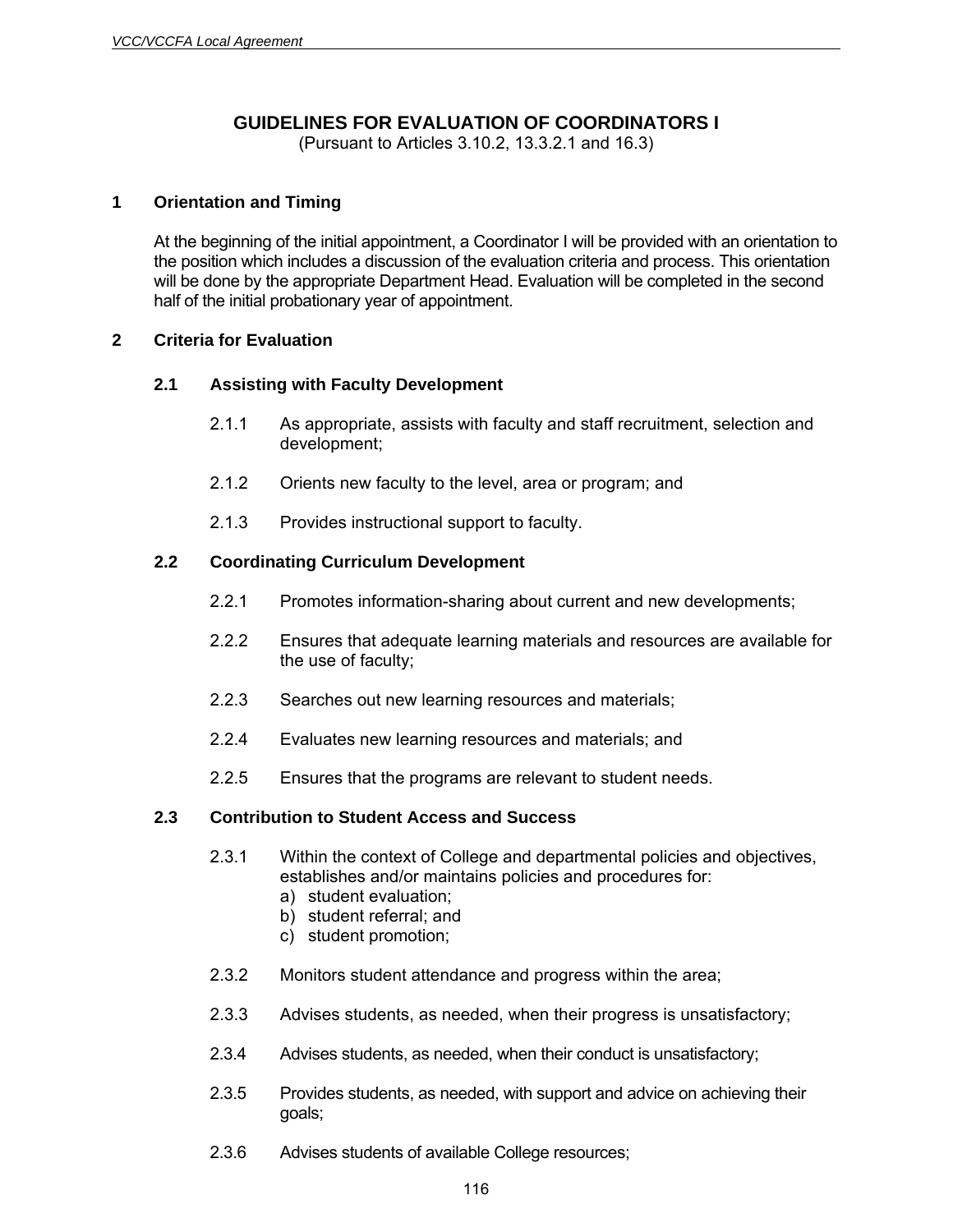- 2.3.7 Treats students with respect and interest;
- 2.3.8 Deals with students in ways that recognize their diversity;
- 2.3.9 Advises students, as needed, on their registration options; and
- 2.3.10 Conducts student orientation and intake interviews.

#### **2.4 Promotion of Effective Communication**

- 2.4.1 Conducts effective faculty meetings as required;
- 2.4.2 Promotes effective communication among faculty as appropriate;
- 2.4.3 Is available for consultations;
- 2.4.4 Consults appropriately;
- 2.4.5 Communicates well, verbally and in writing; and
- 2.4.6 As appropriate, liaises well with College services, other departments and outside agencies.

#### **2.5 Contribution to Progress Assessment and Testing**

- 2.5.1 Assists in the development and administration of progress assessments; and
- 2.5.2 Assists in the development and administration of department progress or proficiency tests.

#### **2.6 Leadership**

- 2.6.1 Deliberates before making a decision;
- 2.6.2 Takes action in an effective manner;
- 2.6.3 Fulfills responsibility relevant to the position;
- 2.6.4 Effectively supports and contributes to the departmental registration process;
- 2.6.5 Demonstrates commitment to the department and the College;
- 2.6.6 Effectively assumes duties of Department Head when necessary; and
- 2.6.7 Schedules instructors as applicable.

#### **3 Evaluation Process**

 3.1 The evaluation process for a Coordinator I will be initiated and administered by the appropriate Department Head and supported by Human Resources and Research and Strategic Services. All comments and documentation will be kept strictly confidential and in accordance with Freedom of Information and Protection of Privacy requirements.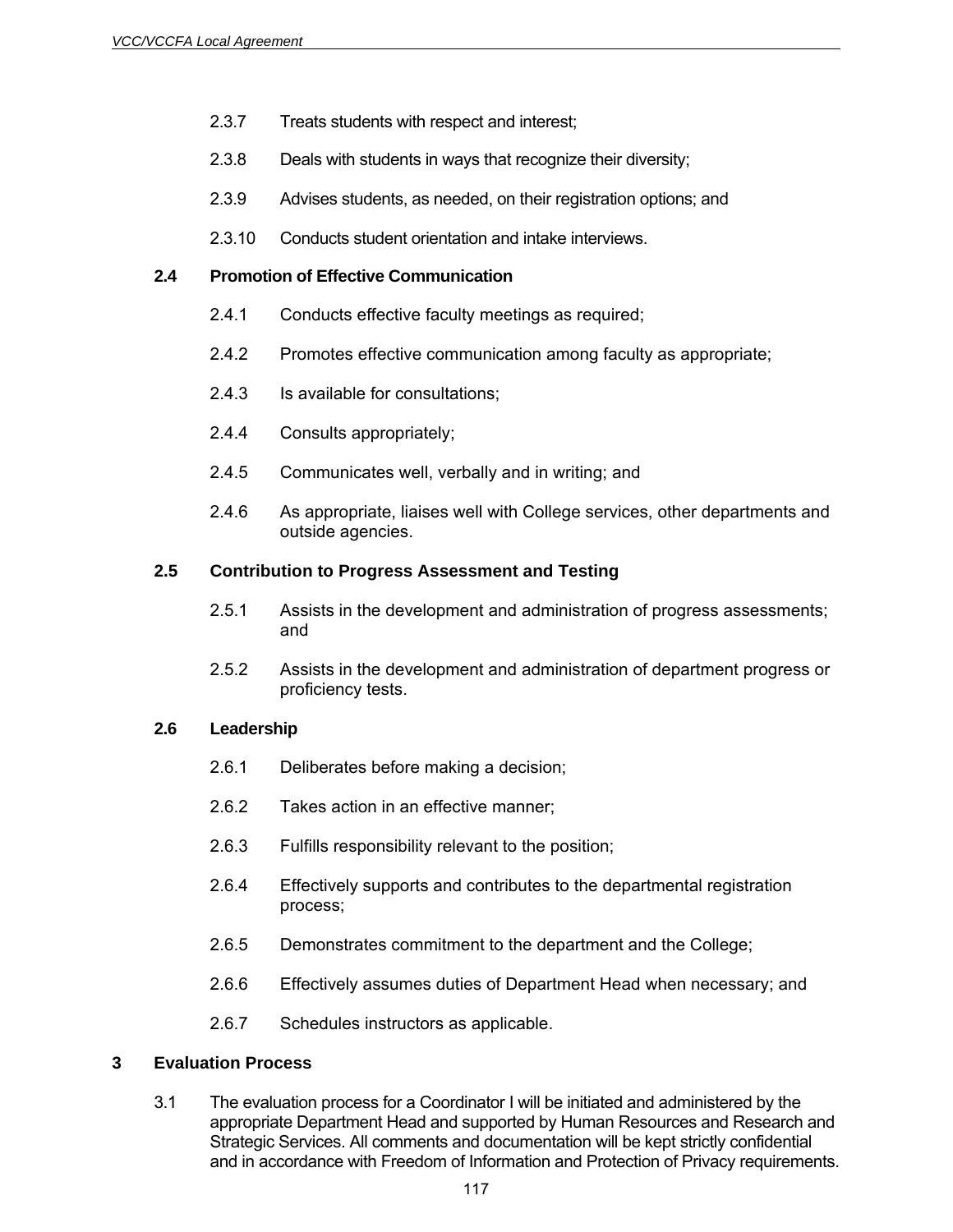- 3.2 A confidential survey questionnaire based on Joint Steering Committee approved criteria will be distributed amongst the agreed-to list of respondents.
	- 3.2.1 All faculty and staff within the Coordinator I's department will be included on the list.
	- 3.2.2 The Coordinator I will also provide a list of employees from outside the department that they wish to have included.
	- 3.2.3 The College may suggest a list that would be appropriate for most Coordinators I to consider for inclusion.
- 3.3 Research and Strategic Services will tabulate the results of the questionnaire and send the results to the Coordinator I. A copy of the tabulated results will also be sent to the appropriate Department Head and the 2 parties will meet to discuss the results. The Department Head will make a determination as to whether the evaluation is either satisfactory or not satisfactory and provide a rationale when an evaluation is deemed unsatisfactory. The Coordinator may prepare a response or commentary on the results and recommendation.

#### **4 Evaluation Report**

- 4.1 The tabulated results, any response or commentary by the Coordinator I and the decision of the Department Head will form the evaluation report. It shall be signed by the Department Head and the Coordinator I and shall be included in Coordinator I's official Personnel File. The Coordinator I's signature only indicates evidence of the report having been read.
- 4.2 The evaluation report shall be considered by the appropriate Vice President or delegate in determining whether the Coordinator I is confirmed for the remainder of the term of appointment pursuant to Article 13.3.4
- 4.3 A Coordinator I will be deemed to have received a satisfactory evaluation if one has not been completed within the first year of their appointment.

#### **5 Joint Steering Committee**

The Joint Steering Committee shall be responsible for approving the instruments and procedures of evaluation and will hear any submissions on their efficacy. The Joint Steering Committee may make revisions to the instruments and procedures and shall notify the College and Association when it does so.

6 These procedures shall be subject to the grievance procedure in the Agreement.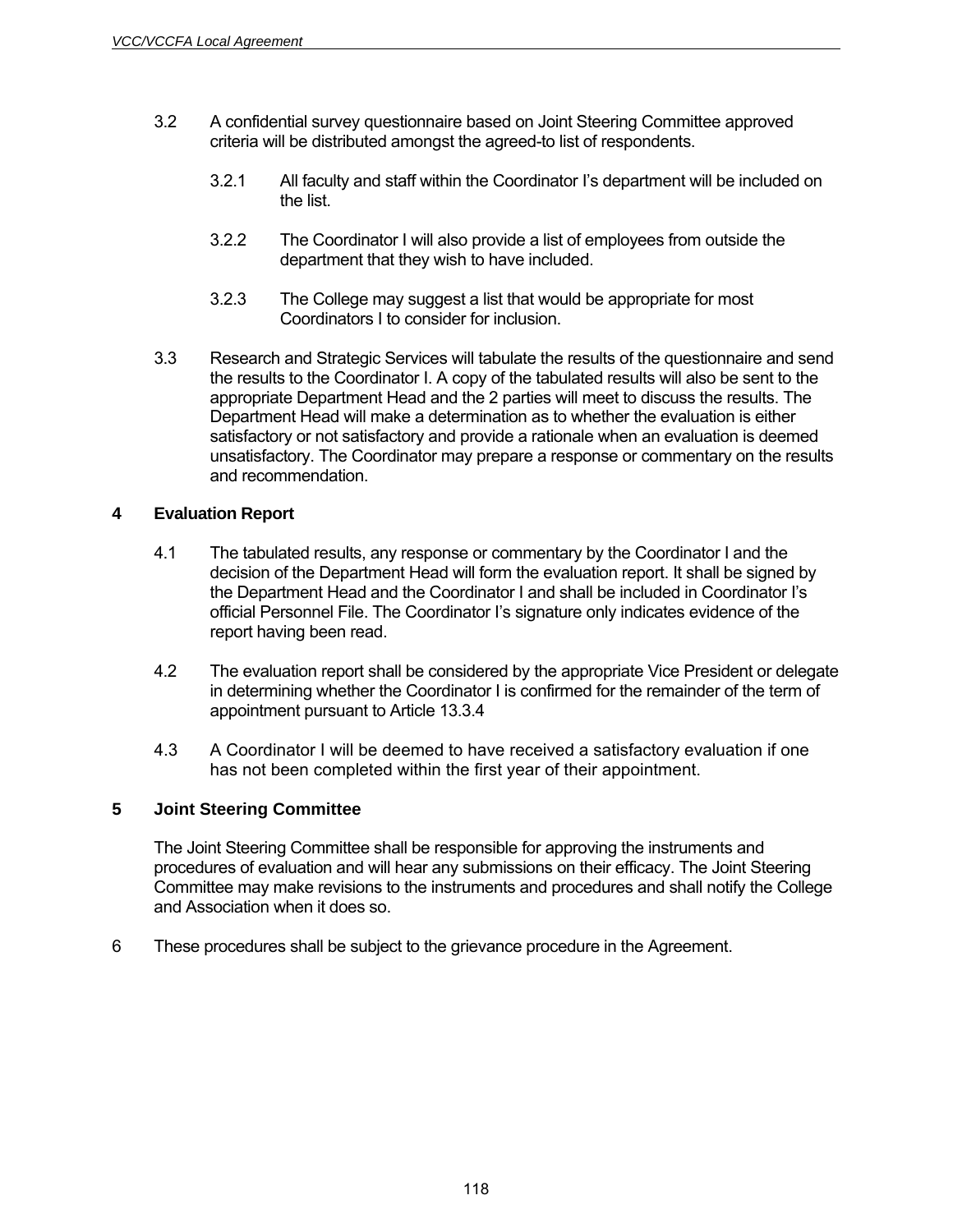### **GUIDELINES FOR PERFORMANCE APPRAISAL OF COORDINATORS I**

(Pursuant to Articles 3.10.2, 13.3.2.1 and 16.3)

### **1 Orientation and Timing**

At the beginning of the second or subsequent 3-year term of appointment, a Coordinator I shall be informed of the performance appraisal criteria and process. This shall be done by the appropriate Department Head. The performance appraisal survey will be completed before the end of the first year of the second term or subsequent 3-year term of appointment.

### **2 Criteria for Performance Appraisal**

The performance appraisal criteria shall be the same as the criteria for evaluation in Point 2 of the **Guidelines for Evaluation of Coordinators I** in this Appendix.

#### **3 Performance Appraisal Process**

- 3.1 The performance appraisal process for a Coordinator I will be initiated and administered by the appropriate Department Head and supported by Human Resources and Research and Strategic Services. All comments and documentation will be kept strictly confidential and in accordance with Freedom of Information and Protection of Privacy requirements.
- 3.2 A confidential survey based on Joint Steering Committee approved criteria will be distributed amongst the agreed-to list of respondents.
	- 3.2.1 All faculty and staff within the Coordinator I's department will be included on the list.
	- 3.2.2 The Coordinator I will also provide a list of employees from outside the department that they wish to have included.
	- 3.2.3 The College may suggest a list that would be appropriate for most Coordinators I to consider for inclusion.
	- 3.2.4 The Coordinator I will also complete the survey as a self-appraisal prior to receiving the results of the other respondents.
- 3.3 Research and Strategic Services will collate and transcribe the responses of the survey and send a copy of the collated and transcribed responses to the Coordinator I. The Coordinator I will prepare a development plan in response to the survey results and self-appraisal. The survey results will also be sent to the appropriate Department Head who will meet with the Coordinator I to discuss the results and the development plan.

#### **4 Performance Appraisal Report**

 4.1 The survey results and a copy of the Coordinator I's self-appraisal and development plan will form the performance appraisal report. The report shall be signed by the appropriate Department Head and Coordinator I to indicate that the performance appraisal process has been completed. The report shall be included in the Coordinator I's performance appraisal file as per Article 15.4 and 15.4.1.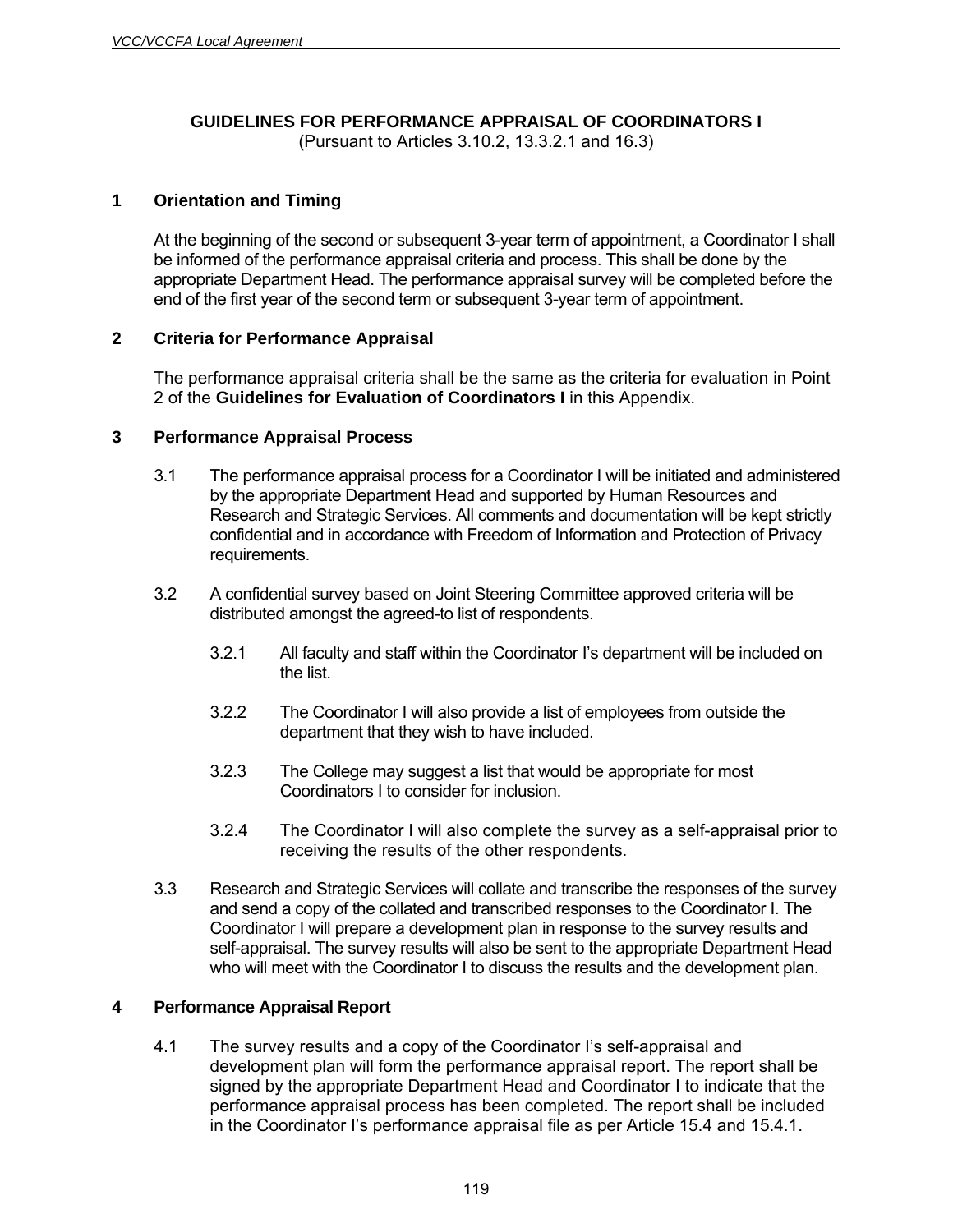4.2 A Coordinator I will be deemed to have received a performance appraisal if one has not been completed within the first year of the second or subsequent 3-year term of appointment.

#### **5 Joint Steering Committee**

The Joint Steering Committee shall be responsible for approving the instruments and procedures of performance appraisal and will hear any submissions on their efficacy. The Joint Steering Committee may make revisions to the instruments and procedures and shall notify the College and Association when it does so.

**6** These procedures shall subject to the grievance procedure in the Agreement.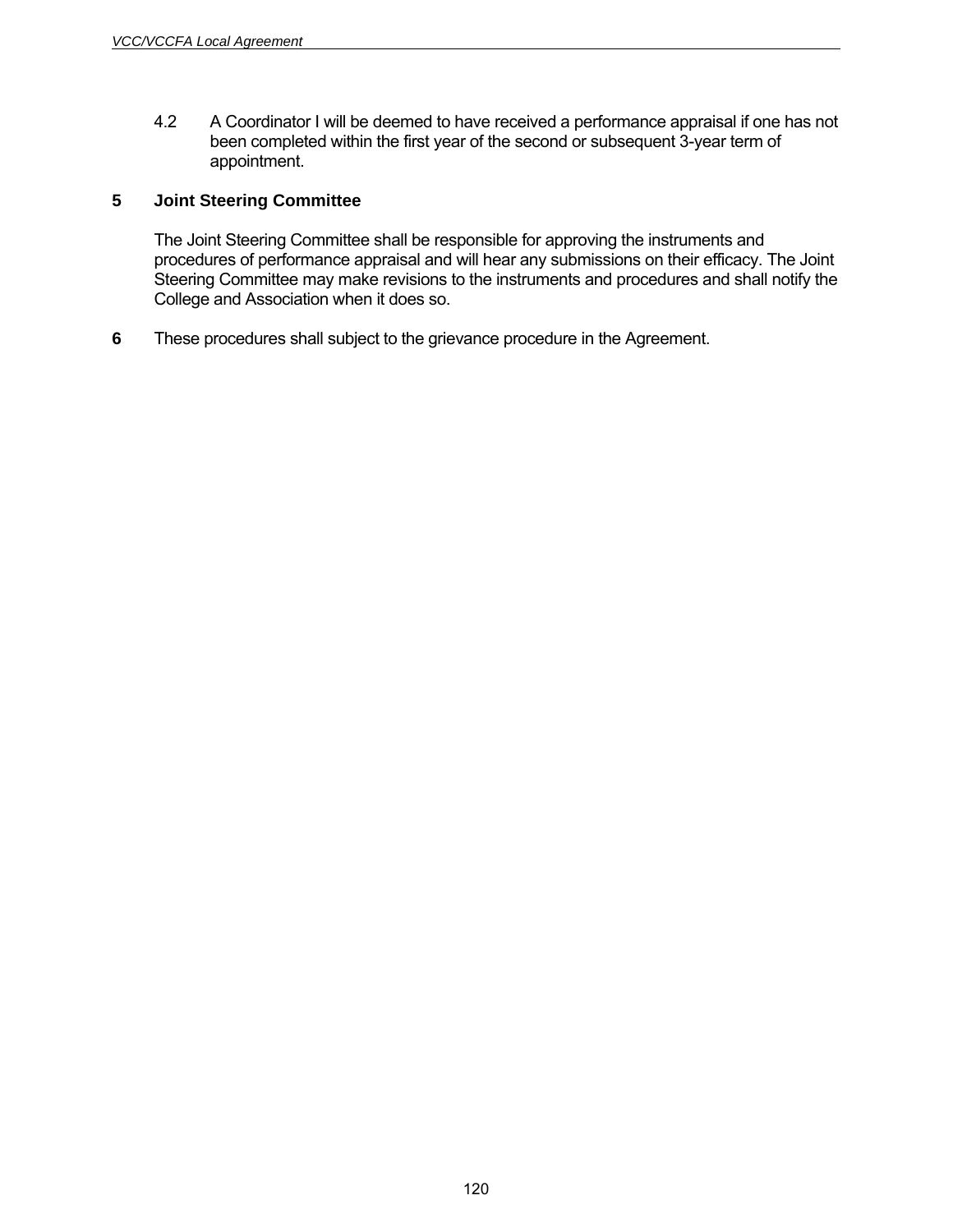# **APPENDIX IX**

# **PROFESSIONAL DEVELOPMENT FUNDS**

### **LETTER OF AGREEMENT**

(Pursuant to Article 6.6.8)

- 1. The College shall maintain a Non-Salary Cost Budget Line for the purpose of providing instructors with professional development funds for the term of the Agreement.
- 2. The Budget Line shall be established at a level of \$100,000 for each fiscal year of the Agreement. The College agrees to allow for carry-over of a maximum of 20% of the allocation in any one year to the following fiscal year.
- 3. The Professional Development Non-Salary Cost Budget Line shall be located in the budget for each campus (City Centre and King Edward Campus) but administered by a 3 person committee of the Association. There shall be 2 such Committees.
- 4. The College shall provide an amount of \$5,000 to pay for release time for members serving on the Committees.
- 5. The Committees shall be responsible for the approval and allocation of professional development funds in accordance with the criteria and procedures outlined in Appendix X **Guidelines for the Allocation of Professional Development Funds for VCCFA Members**.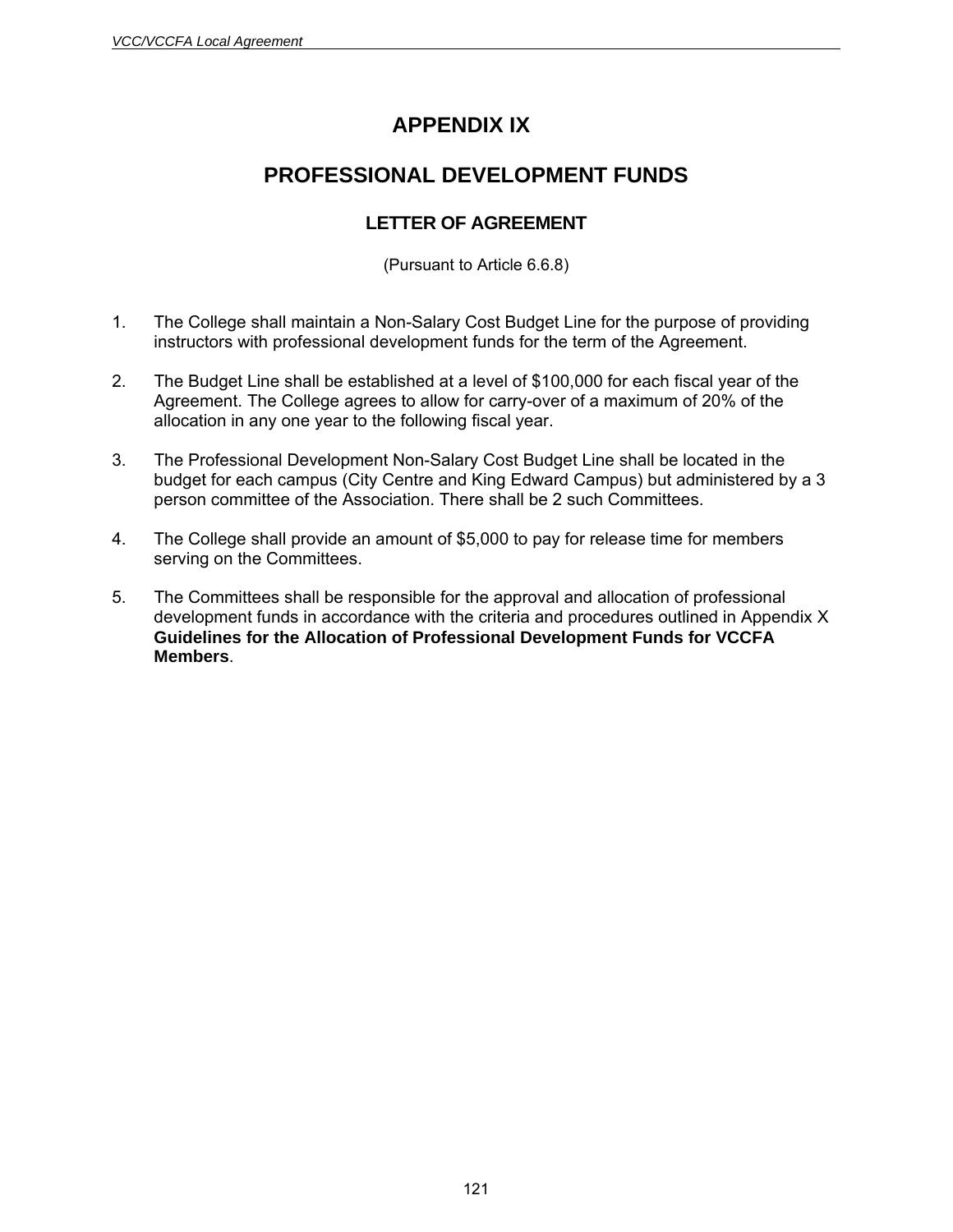# **APPENDIX X**

## **GUIDELINES FOR THE ALLOCATION OF PROFESSIONAL DEVELOPMENT FUNDS FOR VCCFA MEMBERS**

### **1 Agreement**

- 1.1 These Guidelines are pursuant to Appendix IX **Professional Development Funds**.
- 1.2 Any dispute arising out of the application or interpretation of these Guidelines shall be grievable under the terms of Article 12 **Grievance Procedures** of the Agreement.

### **2 Introduction**

- 2.1 The policies, procedures and overall allocation of the PD funds budget shall be administered by a 6-person committee of the Association. This committee shall meet to discuss policy and procedural issues. There shall be 2 subcommittees of the aforementioned group, consisting of 3 members from each campus, who shall be responsible for monitoring allocations at their respective campus.
- 2.2 Four members of the PD Funds Committee must be present to establish a quorum; 2 members of the Subcommittees must be present. Members can transfer between Subcommittees to supply numbers to maintain quorum.

#### **3 General**

- 3.1 Professional development funds are for the purpose of providing financial assistance for expenses incurred by activities related to or involving eligible professional development endeavours. According to Article 6.6.1 "professional development is employee-initiated activity intended to develop or improve instructional skills or methods; to develop, improve or review program, course or curriculum materials; to maintain currency in the employee's subject area; or, to gain additional knowledge and professional competence in the employee's subject area".
- 3.2 The funds may be used to assist in registration, transportation, accommodation or eligible purchases related to professional development activities which are relevant to an employee's professional development. Funds allocated may not be sufficient to cover the entire cost of an event or expenditure.

#### **4 Eligible Activities**

- 4.1 The definition of professional development activities for fund allocation includes the following:
	- Applied Research/Publishing;
	- Conferences;
	- Courses/Programs (including those required to complete a diploma or degree program)**\***;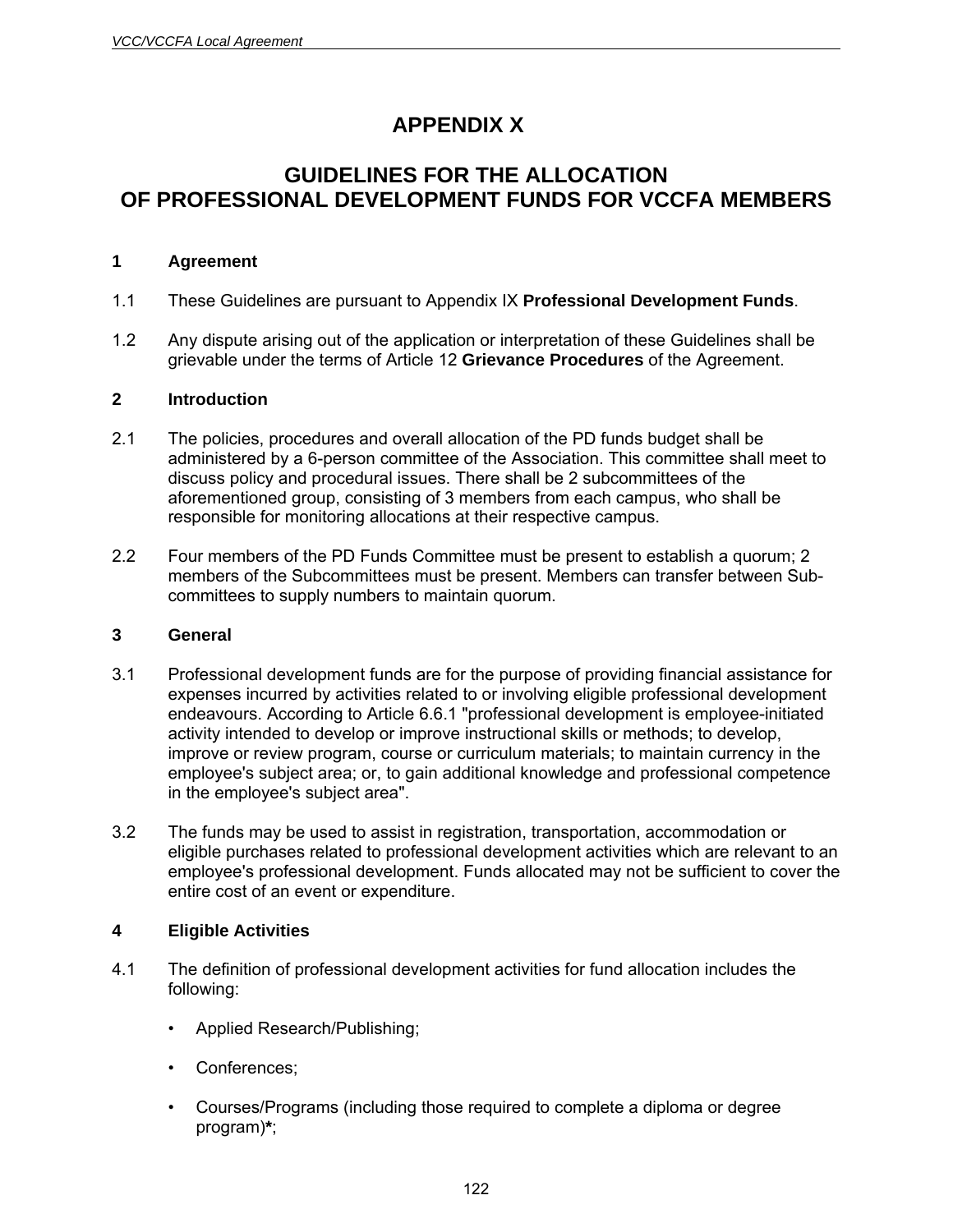- Liaison/Visits with Industry;
- Memberships/Subscriptions: **\*\***
- Performing/Presenting;
- Purchase of books;
- Purchase of software;
- Purchase of specialized supplies necessary for workshops or other specific professional development activities;
- Seminars/Workshops;
- Study of new techniques and technology; and
- Other approved activities.
- **\*** Most courses offered through the College (within regular programs and the Centre for Continuing Studies) have tuition fees waived. Courses pertaining to the employees' Instructor's Diploma have tuition reimbursed after successful completion. Fees for other regular College programs may also be reimbursed. The PD Funds budget does not cover tuition fees that have been waived or are eligible for reimbursement through other College funds.
- **\*\*** All attempts should be made to have departmental budgets pay for memberships so all may benefit. Departmental and institutional memberships should also be sought. Where funds are not available in department budgets, the PD Funds Budget will fund individuals to purchase memberships that publish materials that enhance professional knowledge. Some journals and newsletters are made available through the library.
- 4.2 When materials are purchased from individual professional development funds, the ownership of the item(s) purchased resides with the College and the control of usage remains with the individual. Items purchased will reside in the employee's department after the individual determines the expiration of their professional project or activity.

#### **5 Ineligible Expenses**

- 5.1 The PD Funds Budget does not cover office supplies such as paper, disks, ribbons, pens, etc.
- 5.2 Items may not be purchased by pooling of funds.
- 5.3 The PD Funds Budget does not cover travelling expenses or accommodation when employees' main reason for travel is vacation which includes attending a professional development event. Specific fees such as registration and books will be covered for the professional development activity.
- 5.4 The PD Funds Budget does not cover the payment of professional dues such as licenses, recertification, etc.
- 5.5 PD Funds are not to be used to cover the cost of a substitute employee.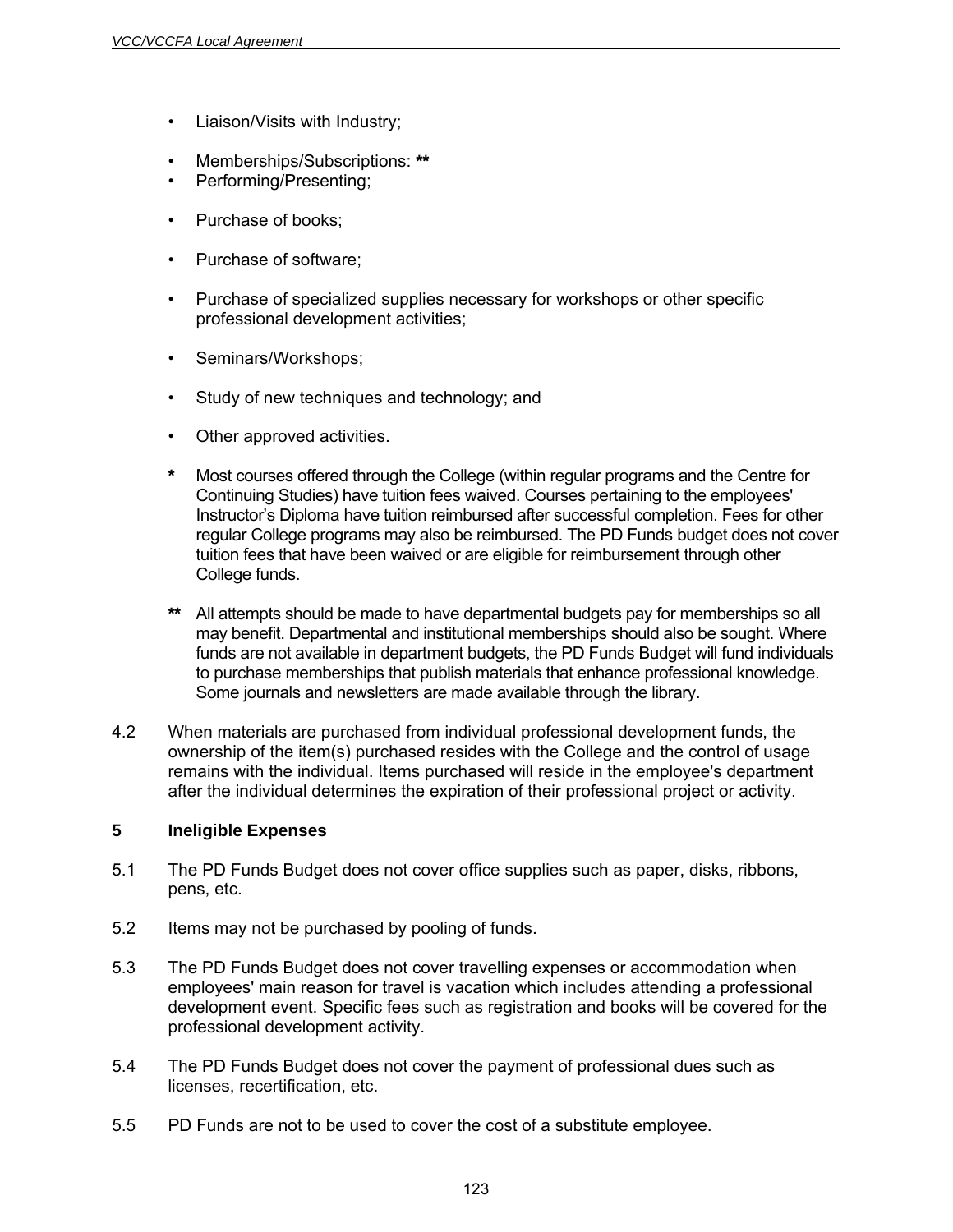### **6 Eligible Employees**

- 6.1 Regular and term employees, employed half-time or more, who complete 7 months of service within the fiscal year shall be entitled to professional development, as described in Article 6.6.2 of the Agreement.
- 6.2 Employees returning from leave are not eligible for PD and PD funds unless they are able to perform 7 months of duty within the fiscal year.
- 6.3 Department Heads will be contacted on May 1 of each fiscal year to supply an estimate of the number of faculty in the department eligible for professional development funding.

#### **7 Allocation of Funds**

- 7.1 The allocation for each fiscal year will be determined by the PD Funds Committee and the membership will be informed of their allocation.
- 7.2 All activities receiving funding approval must be carried out within one fiscal year. Requests may be approved by the PD Funds Subcommittee for activities taking place in the next fiscal year but payment would come from the following fiscal year's PD funds budget. Payment will be available only after the allocation of the new fiscal year has been determined.

#### **8 Responsibilities**

- 8.1 Only members of the PD Funds Committee will have the authority to approve or deny a PD funds request, including requests for advanced funds. Only members of the PD Funds Committee will have the authority to release funds from the Association PD Funds budget.
- 8.2 The PD Funds Committee shall be solely responsible for approving applications from employees for funds to be utilized with respect to professional development and the disbursement of such funds. The chair of each PD Funds Subcommittee, or delegate, will sign as approving each request and will provide a budget number for Financial Services.
- 8.3 The PD Funds Subcommittees will monitor the use of the funds and will keep records of the allocations in cooperation with Financial Services. The Subcommittees will meet on a regular basis to adjudicate applications. Approval for PD funds may take up to 4 weeks.
- 8.4 Approval for PD funds for members serving on the PD Funds Committees shall be handled by the Association Executive if there is not consensus within the Subcommittees regarding the request.

#### **9 Application Procedure**

9.1 All professional development requests for funds must be presented, in writing, in the form of a project or activity which enhances professional knowledge. To receive professional development funds, these projects may utilize all or part of the 15 or 20 days of professional development (Article 6.6.2) OR may take place on the employee's own time.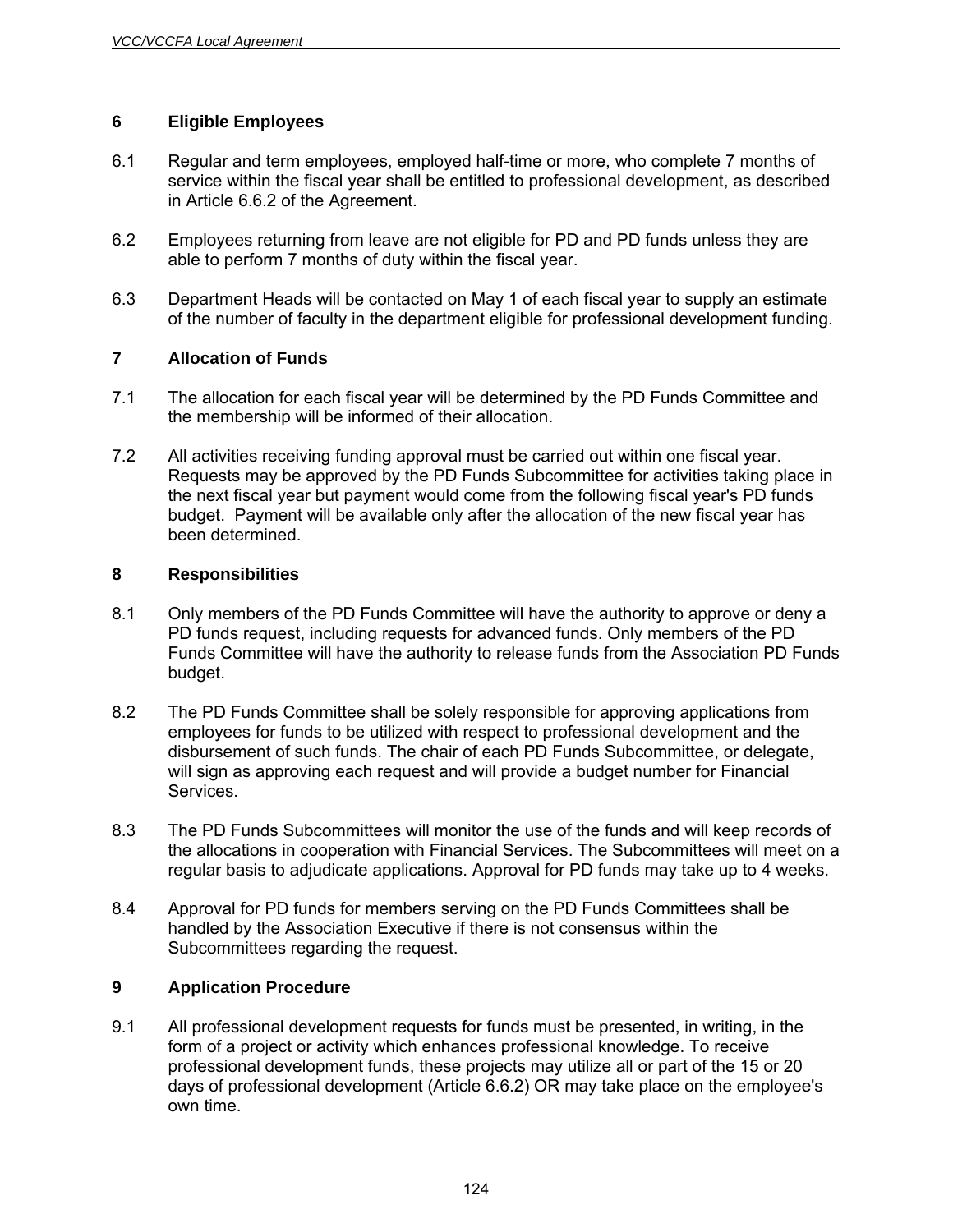- 9.2 An employee will request professional development time and/or funds through the "Leave & Expense Report Form". In order to receive funds from the PD Funds budget, applicants complete the VCCFA Professional Development Funds Money Request form. An employee may request his/her allotment of PD funds with any professional development activity as long as the individual's annual allocation has not been exceeded. A PD Funds request must pertain to or be related to professional development. A brief description must be included in the funds request.
- 9.3 When a PD request is approved (see Article 6.6.6) and an application for funds has been made, copies of the "Leave & Expense Report Form" will be sent by the appropriate Dean or Director to the PD Funds Committee for approval. The PD Funds Subcommittees will review the application and inform the employee whether their request for funds has been approved.
- 9.4 Within one month of the completion of professional development, employees who have received approval to use PD funds shall submit their receipts to the PD Funds Subcommittee with a copy of their approved request. Official receipts, cancelled cheques or credit card receipts will be required. The receipts will be forwarded to Financial Services.
- 9.5 In some situations where an employee requires an advance of funds, monies will be forwarded as soon as possible and receipts will be supplied to the PD Funds Subcommittee upon completion of the activity. Employees will reimburse the College for any funds received in excess of expenditures. All requests for advanced funds must be approved by the PD Funds Committee.
- 9.6 Prior approval must be received from the PD Funds Committee for all purchases. Any exceptions will be considered on an individual basis and will require appropriate documentation and description.
- 9.7 Employees may be required to complete purchase order requisitions for specific materials or equipment. The PD Subcommittee will inform employees when such documentation is required.
- 9.8 Under no circumstances will PD funds be used to purchase equipment or materials for departmental or classroom use.

#### **10 Pooling of PD Funds**

- 10.1 PD Funds are intended for individual professional development. However, under certain circumstances, pooling of funds may be desirable.
- 10.2 After discussion, employees may pool all or part of an employee's PD funds to finance large endeavours such as an employee attending an event outside the province, bringing a special guest in for a seminar or workshop or organizing a group professional development activity. Requests for pooling must first be made to the PD Funds Subcommittee and approved. ALL employees involved in the merging of funds must voluntarily sign the request to signify agreement with the plan.
- 10.3 Requests must be \$100 minimum per employee
- 10.4 Requests for purchases cannot be pooled.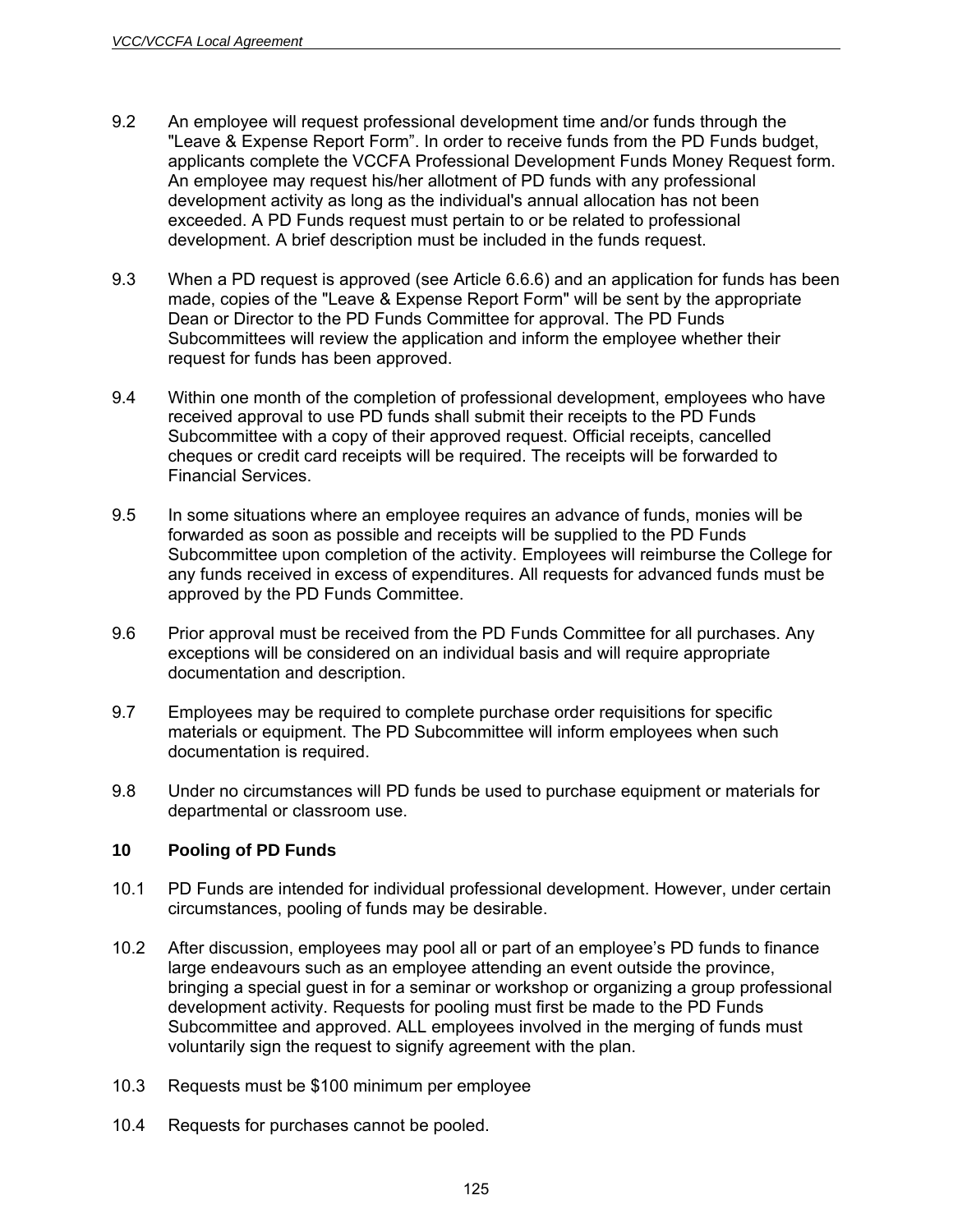10.5 All plans to pool PD funds must be restricted to the current fiscal year and must not impact on future years. The PD Funds Subcommittee will not be a party to pooling arrangements that affect subsequent years.

### **11 Timelines for Requests for PD Funds**

- 11.1 All requests for PD funds must be made by the last day of February of each fiscal year.
- 11.2 All receipts must be submitted to the PD Funds Subcommittee by March 15 to be included in the current fiscal year.

#### **12 Unused Funds**

12.1 Any PD funds remaining as of March 31 will be used to provide "top-up" to employees. "Top-up" funds shall be provided equally to employees who have requested PD funds and who have spent more than the maximum amount allocated to them prior to March 31.

#### **13 Appeal Procedure**

13.1 Written appeals of any decision by the PD Committee or Subcommittee will be addressed by the Board of the Association.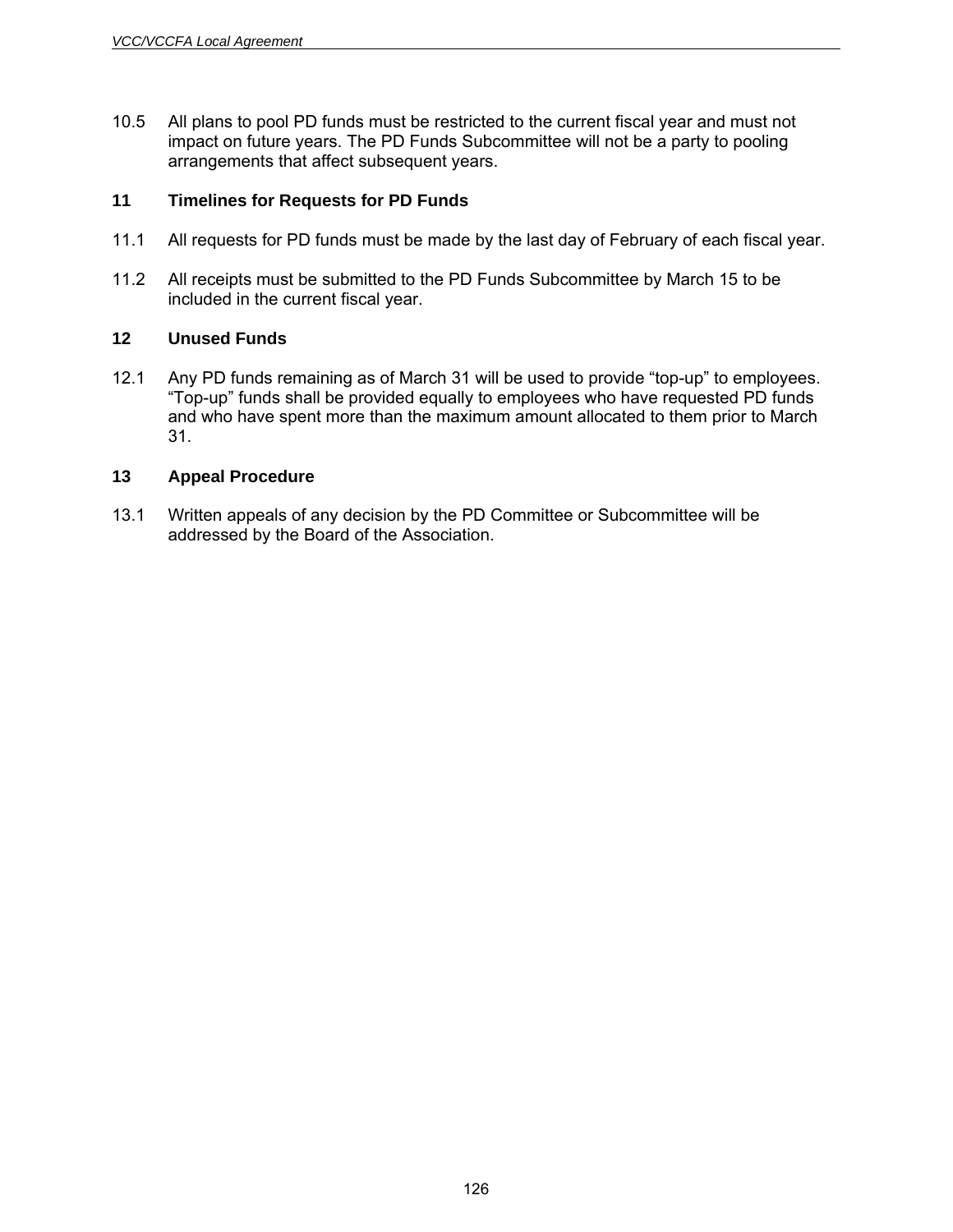# **APPENDIX XI**

# **ADJUDICATED PROFESSIONAL DEVELOPMENT FUNDS**

(Pursuant to Article 6.6.8)

- 1. The College shall maintain a Non-Salary Cost Budget Line for the purpose of providing employees with Adjudicated Professional Development Funds for the term of the Agreement.
- 2. The Budget Line shall be established at the amount of \$50,000 for each fiscal year of the Agreement.
- 3. These funds will be administered by a joint committee of at least 2 representatives of the College and 2 representatives of the Association.
- 4. This Committee will develop a mutually agreed upon process and procedure based on the following:
	- employees must apply to the Committee for the funds;
	- disbursement will be by an adjudication process; and
	- monies are only available for "hard costs" (for example: costs for courses and conferences) directly related to the employee's program or area.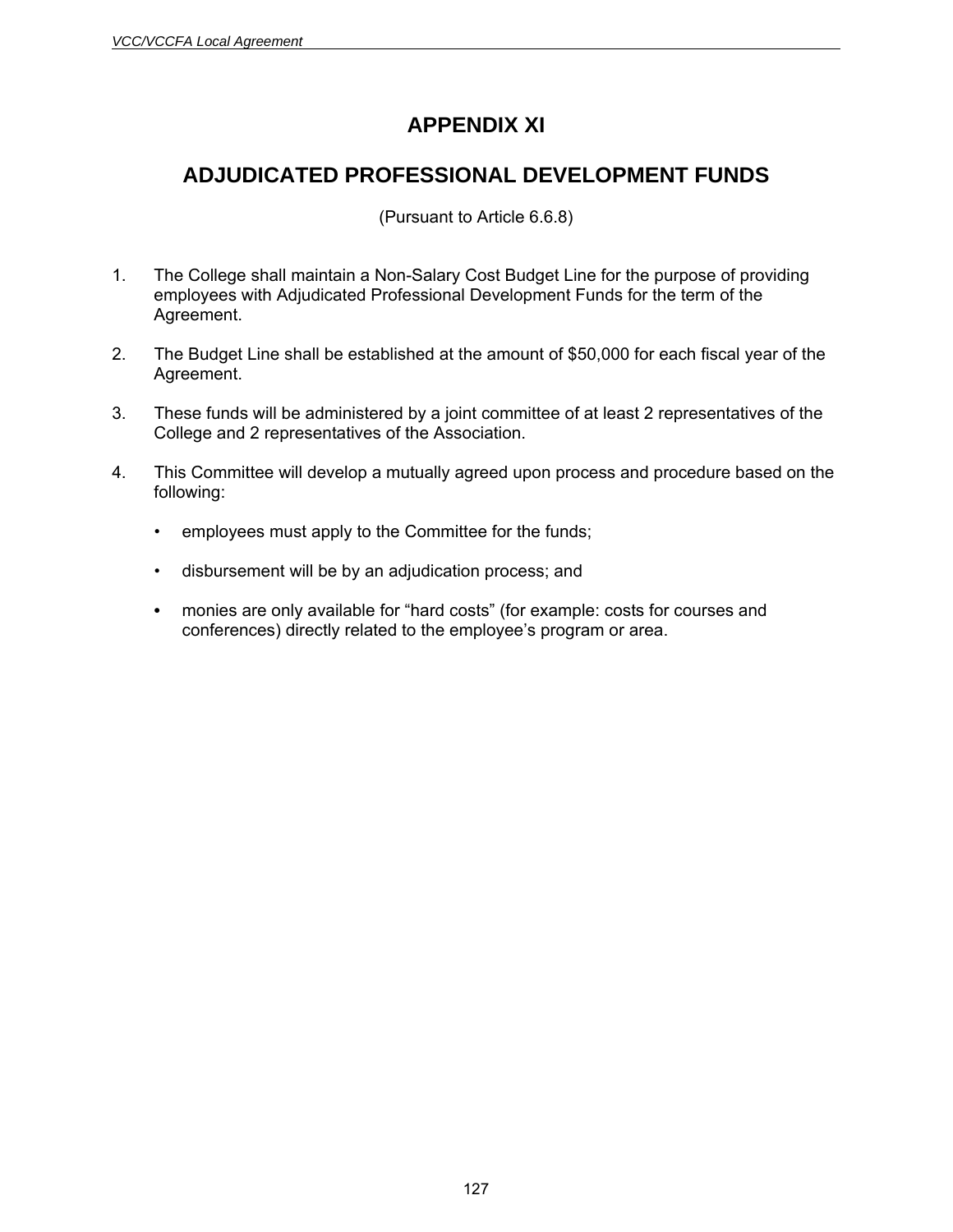# **APPENDIX XII**

# **COMMON FACULTY PROFESSIONAL DEVELOPMENT COMMITTEE**

### **LETTER OF UNDERSTANDING**

Pursuant to Letter of Understanding 6 of the Common Agreement effective April 1, 2004 to March 31, 2007 establishing a Common Faculty Professional Development Fund, the parties agree to the following:

- 1. The Common Faculty Professional Development Fund process will include the establishment of a joint committee of at least one representative of the College and one representative of the Association, to a maximum of 2 representatives each. The joint committee will adjudicate applications and make recommendations for approval to the College's applicable senior administrator(s).
- 2. This Committee will operate on the basis of mutually agreed process and criteria established in Guidelines which the parties will annually review and amend as necessary.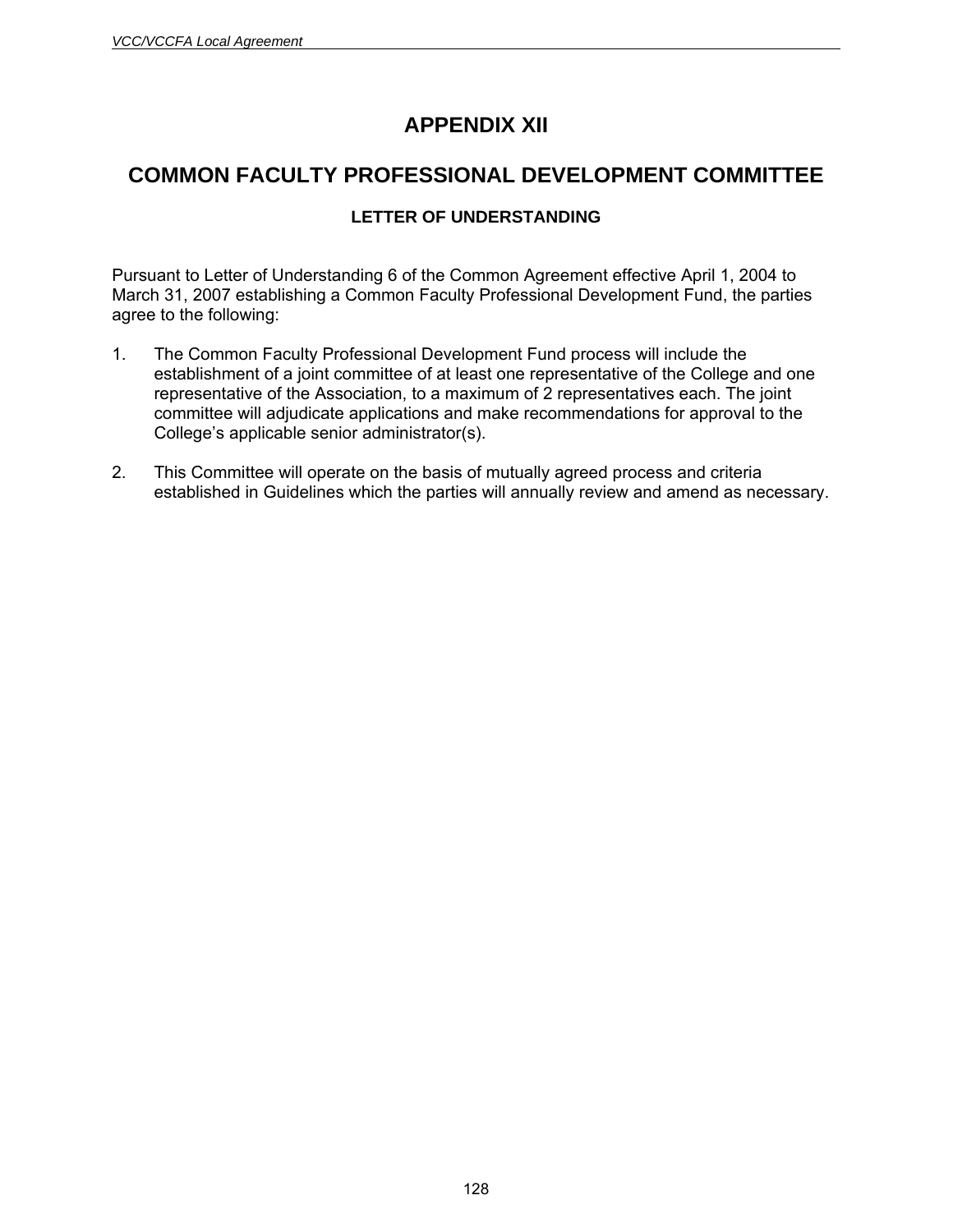### **APPENDIX XIII**

# **SPLIT SHIFTS**

### **LETTER OF AGREEMENT**

The College in consultation with the Association will endeavour to improve the working conditions of those whose assigned duty is split, causing a work day which is not completed within 6.5 hours.

- 1. The College will provide access to clean and safe change rooms with shower facilities at each campus.
- 2. The College will provide a lounge space on each campus where employees can relax during the time between shifts.
- 3. The College will provide office space at each campus and access to telephone, computer and photocopier.
- 4. The parties agree to establish a joint committee consisting of 2 members of College administration and 2 members of the Association to consider all issues affecting employees working evening, weekend and split shifts including but not limited to:
	- resources available
	- services, hours or work, and
	- implication of working unsociable shifts.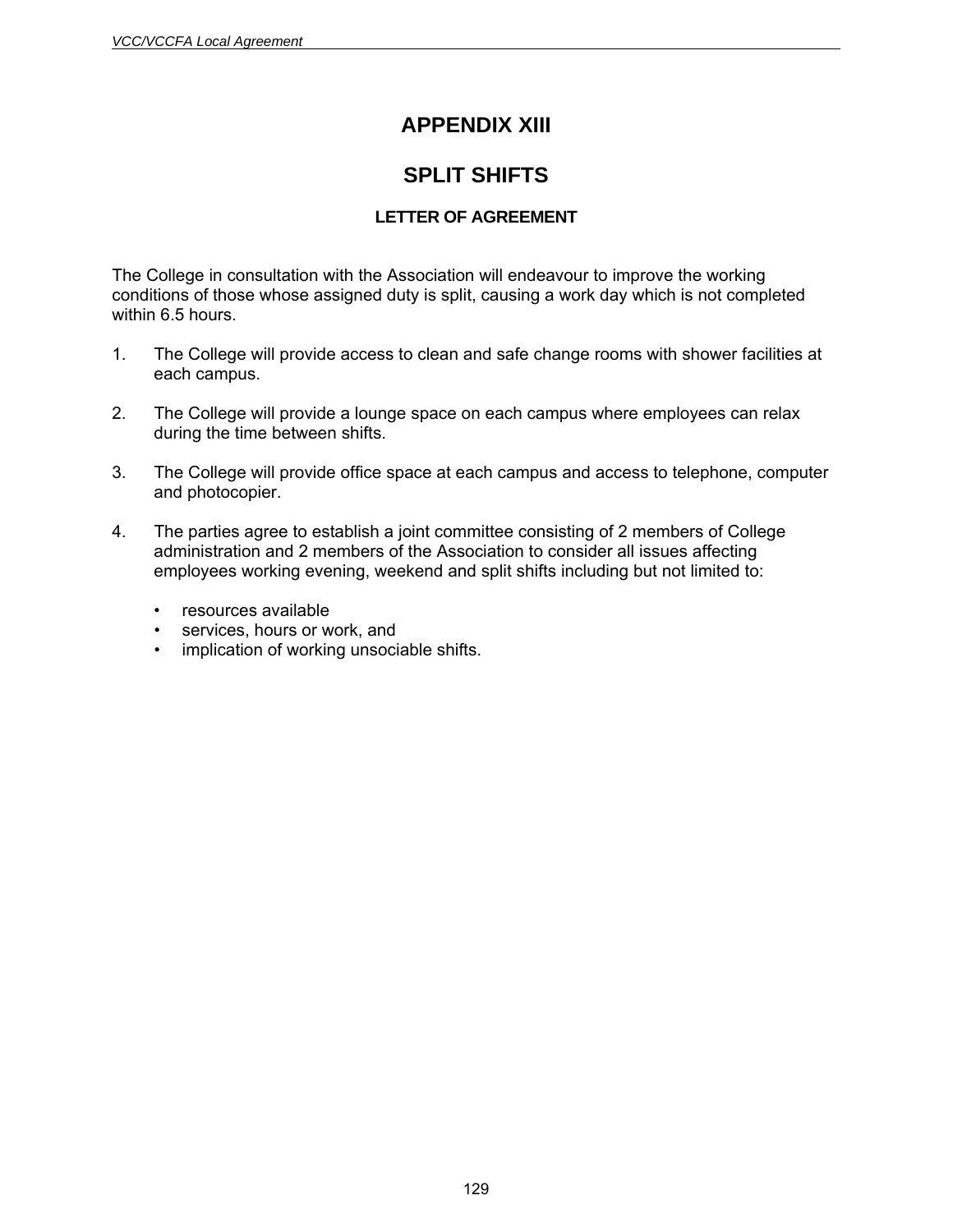# **APPENDIX XIV**

# **IRA RELEASE**

### **LETTER OF UNDERSTANDING**

Effective November 1, 2005, the total amount of IRA release time available for distribution is 5428 days.

- 1. The total amount shall be allocated as per the following IRA Release Chart.
	- a) Instructional departments will get a minimum of 35 days.
	- b) Instructional service departments and School of Instructor Education will get a minimum of 25 days.
	- c) Departments with retail activities will be recognized.
- 2. It is not the intention of the College to alter the current IRA release allocation. Any decision by the Board to alter the existing budget allocation for IRA release will be based on significant program changes and will only be taken after consultation between the College and the Association. Any subsequent adjustments required will be made in a way that results in the least possible impact to the affected department or area.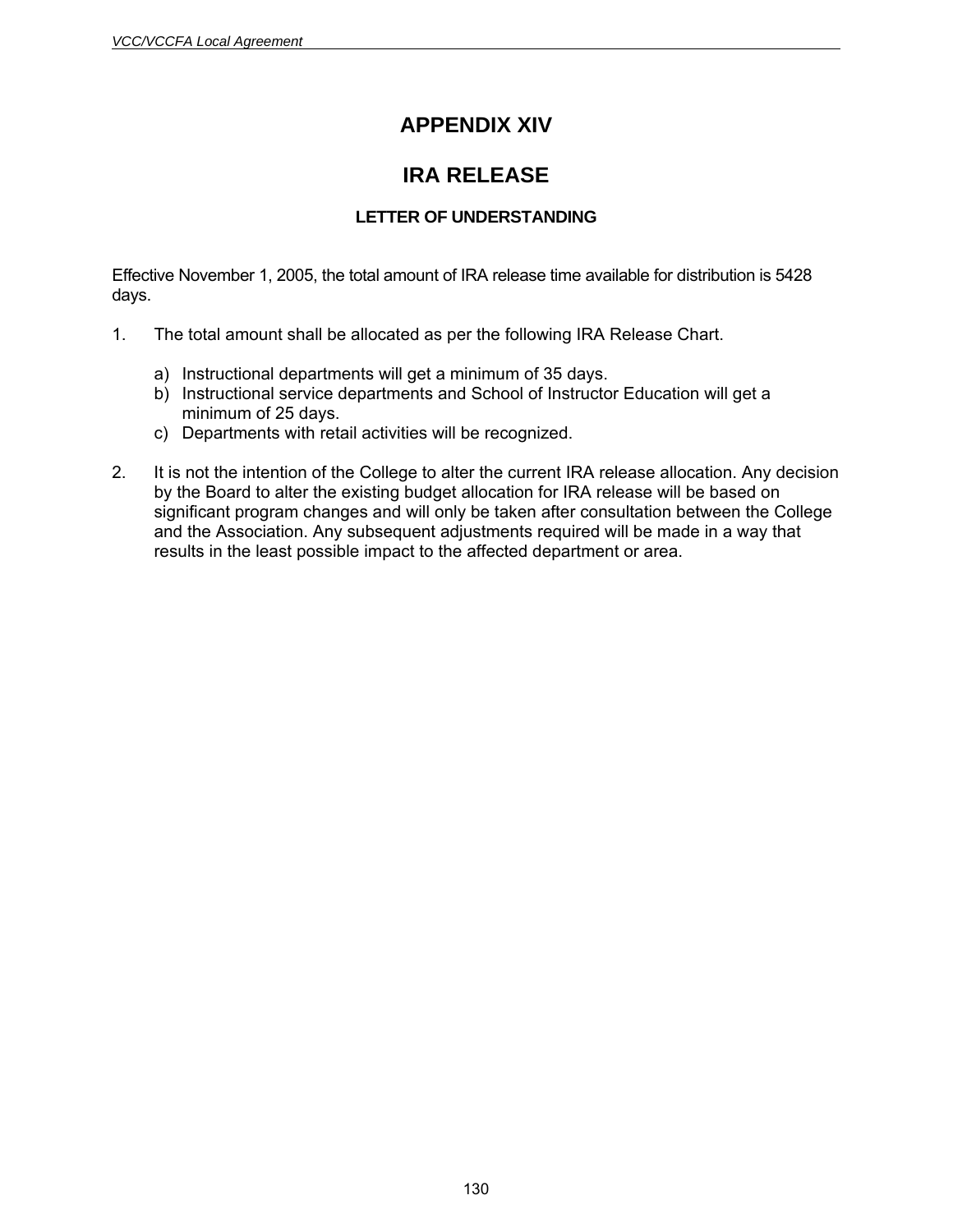|                | <b>Instructional Departments</b>                                                                                                 | <b>Release Days</b> |
|----------------|----------------------------------------------------------------------------------------------------------------------------------|---------------------|
| 1              | <b>Visually Impaired</b>                                                                                                         | 50                  |
| 2              | Community & Career Education (CACE)                                                                                              | 101                 |
| 3              | College & Career Access (CCA)<br>$\cdot$ CCA – EEAW<br>• ABE Youth Programs<br>• ABE Lab<br>• BC Online Campus ABE Developmental | 329                 |
| 4              | <b>Basic Education</b>                                                                                                           | 180                 |
| 5              | <b>Humanities</b><br>• Humanities UT                                                                                             | 90                  |
| 6              | <b>Mathematics</b><br>• Mathematics UT                                                                                           | 90                  |
| $\overline{7}$ | Science<br>• Science UT                                                                                                          | 135                 |
| 8              | Deaf & Hard of Hearing                                                                                                           | 67.5                |
| 9              | <b>ASL &amp; Deaf Studies</b><br>• ASL & Deaf Studies Part-time                                                                  | 69                  |
| 10             | <b>PACE</b><br>• Resident Care Attendant ESL<br>• Accounting ESL<br>• Baking ESL<br>• Culinary Arts ESL<br>• Hairdressing ESL    | 135                 |
| 11             | English Language Skills (ELS)                                                                                                    | 360                 |
| 12             | $ELS - IE$<br>• ESL Electives IE                                                                                                 | 135                 |
| 13             | <b>College Preparatory English (CPE)</b><br>$\cdot$ CPE – IE<br>$\bm{\cdot}$ CPE – UT                                            | 300                 |
| 14             | Outreach                                                                                                                         | 382.5               |
| 15             | Electronics                                                                                                                      | 115                 |
| 16             | Jewellery Art & Design                                                                                                           | 45                  |
| 17             | Drafting                                                                                                                         | 90                  |
| 18             | <b>Auto Collision Repair</b><br>• Auto Collision Repair Apprentice                                                               | 135                 |
| 19             | <b>Automotive Technician</b><br>• Automotive Technician Apprentice                                                               | 135                 |
| 20             | Diesel Technician<br>• Diesel Technician Apprentice                                                                              | 90                  |
| 21             | <b>Computer Graphics</b>                                                                                                         | 44                  |

### **IRA Release Chart**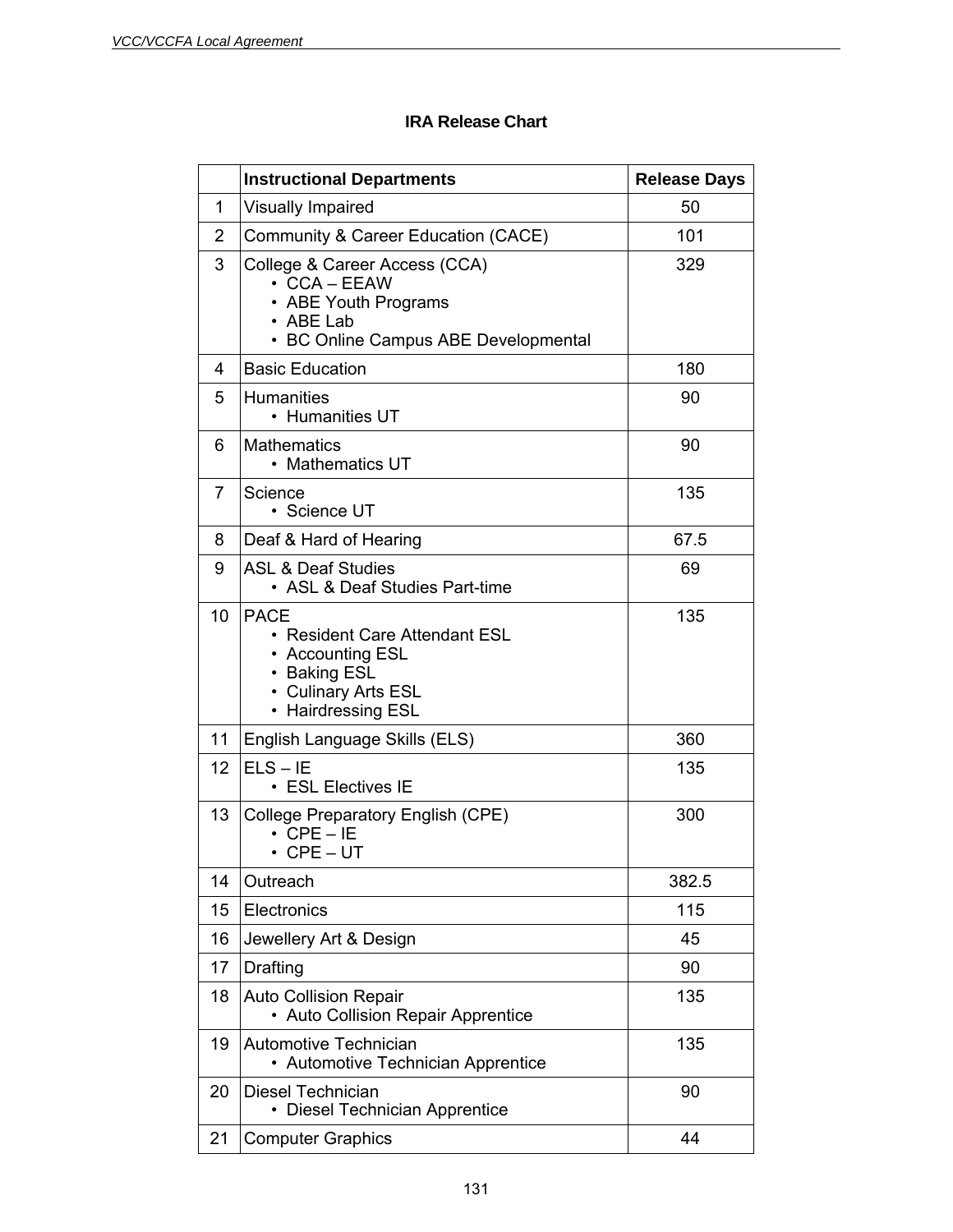| 22 | <b>Computer Technology</b>                                                                                                             | 90    |
|----|----------------------------------------------------------------------------------------------------------------------------------------|-------|
| 23 | Hair Design<br>• Esthetics<br>• Hair Design ESL                                                                                        | 135   |
| 24 | <b>Medical Office Careers</b><br>• Nursing Unit Clerk<br>• Nursing Unit Clerk Part-Time                                                | 112.5 |
| 25 | Home Support / Resident Care Attendant<br>• Resident Care Attendant ESL<br><b>Medical Lab Assistant</b><br>• CC&AH Part-Time           | 180   |
| 26 | <b>Practical Nursing</b><br>• Access to Practical Nursing<br>• PN Refresh/Transition                                                   | 270   |
| 27 | Pharmacy Technician<br>• Occupational/Physiotherapy Assistant<br><b>Hospital Pharmacy Technician</b><br>• Community Pharmacy Assistant | 90    |
| 28 | Dental Hygiene                                                                                                                         | 90    |
| 29 | Dental Assisting<br>• Dental Receptionist<br>• Distance Dental Assisting                                                               | 135   |
| 30 | Dental Technology<br>• Denturist                                                                                                       | 67.5  |
| 31 | Office & Legal Administration                                                                                                          | 81    |
| 32 | Accounting<br>• Transportation Logistics<br>• Financial Management (Part-time)<br>• Accounting ESL<br>• CGA Degree                     | 180   |
| 33 | Baking & Pastry Arts<br>• Baking ESL<br><b>Baking &amp; Pastry Arts Part-Time</b><br><b>Baking &amp; Pastry Apprentice</b>             | 104   |
| 34 | <b>Culinary Arts</b><br>• Culinary Arts ESL<br>• Culinary Arts Apprentice                                                              | 270   |
| 35 | <b>Asian Culinary Arts</b>                                                                                                             | 45    |
| 36 | <b>Hospitality Management</b><br>Hospitality Management - Bachelor Degree                                                              | 180   |
| 37 | <b>Music</b>                                                                                                                           | 135   |
|    | <b>Sub-Total: Instructional Departments</b>                                                                                            | 5243  |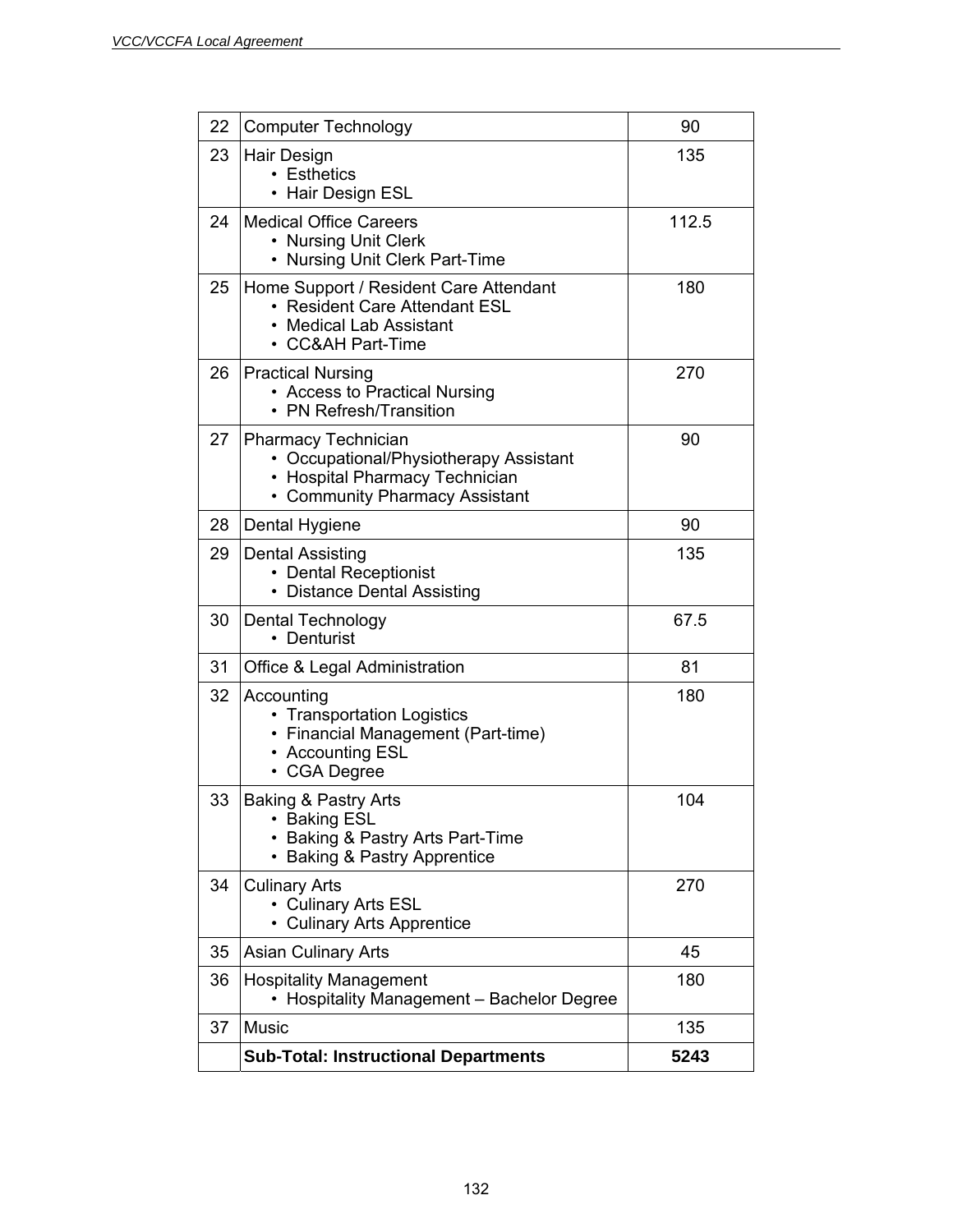|    | <b>Instructional Service Departments &amp; SIE</b> |      |
|----|----------------------------------------------------|------|
| 38 | Counselling                                        | 90   |
| 39 | Library                                            | 45   |
| 40 | Learning Centre                                    | 25   |
| 41 | School of Instructor Education (SIE)               | 25   |
|    | <b>Sub-Total: Instructional Services &amp; SIE</b> | 185  |
|    |                                                    |      |
|    | <b>TOTAL: RELEASE DAYS</b>                         | 5428 |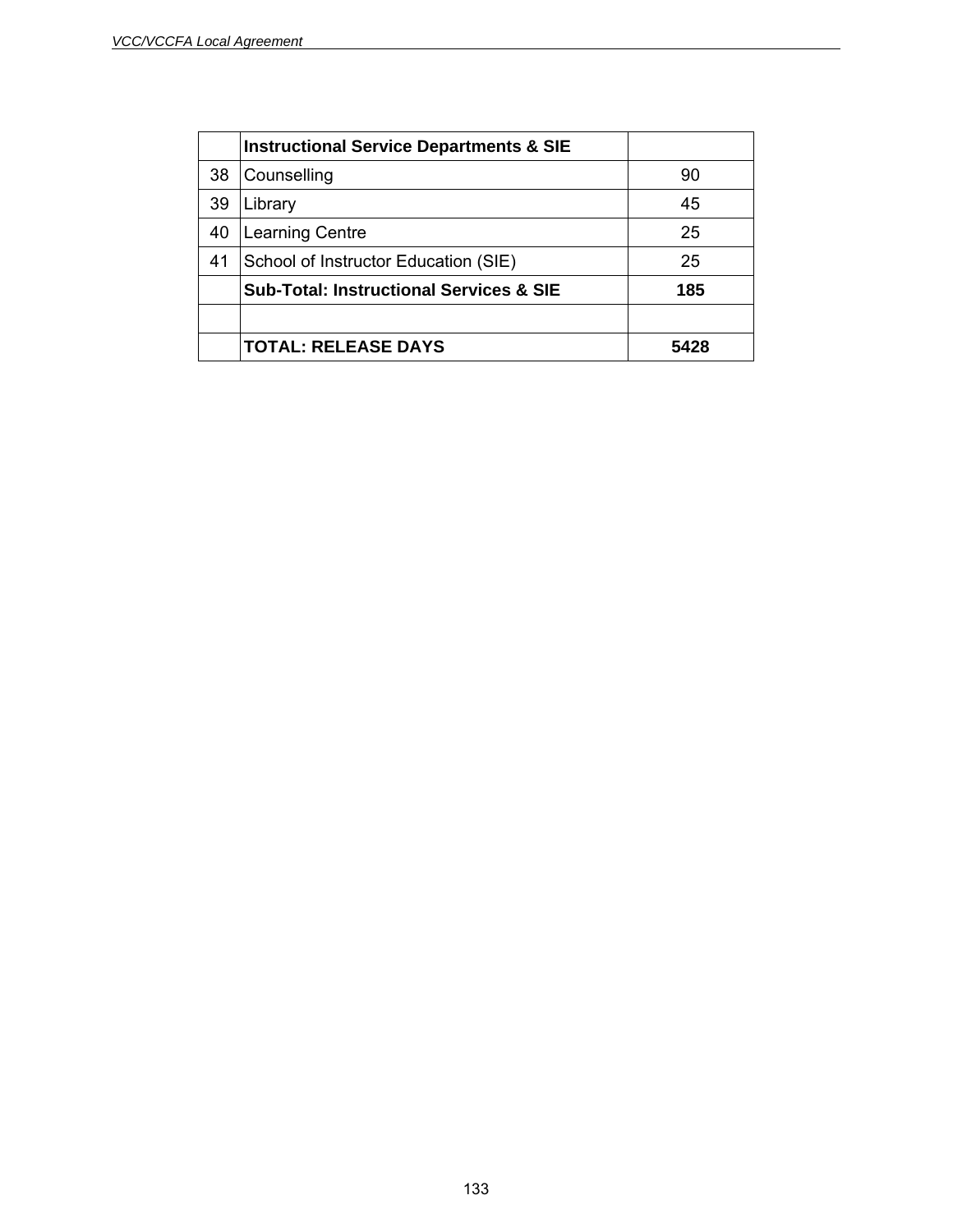## **APPENDIX XV**

# **EMPLOYEE AND FAMILY ASSISTANCE PLAN**

### **LETTER OF AGREEMENT**

The College and Association agree to explore the feasibility of implementing an Employee and Family Assistance Plan.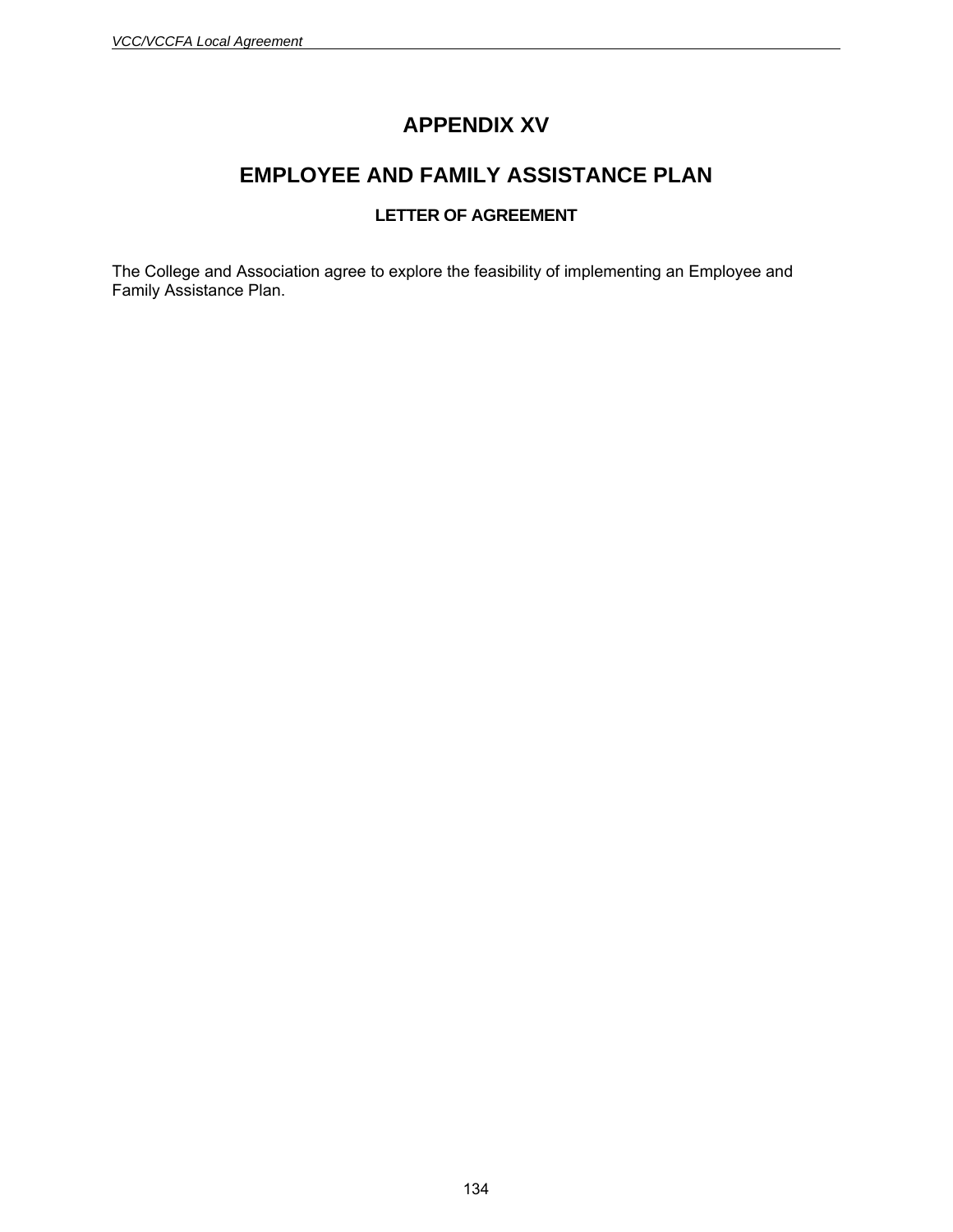# **APPENDIX XVI**

# **HEALTH NURSES**

### **LETTER OF UNDERSTANDING**

The parties have agreed to delete the definition of and references to Health Nurses, temporary and casual employees and the associated Articles from this Agreement for the term April 1, 2007 to March 31, 2010.

In the event the College re-establishes health nurse positions, the parties further agree that:

- a) the definition of and references to Health Nurses, temporary and casual employees in the local Collective Agreement dated April 1, 2001 to March 31, 2004 will be used as a reference for the parties and understood to be incorporated into the local Collective Agreement in force at the time; and
- b) the associated Articles applying to Health Nurses, temporary and casual employees in the local Collective Agreement dated April 1, 2001 to March 31, 2004 will be incorporated into the local Collective Agreement in force at the time. When incorporating the associated Articles, the parties agree to make changes to articles to achieve consistency with the parallel articles for instructors. Any changes to the Articles will be made by mutual agreement.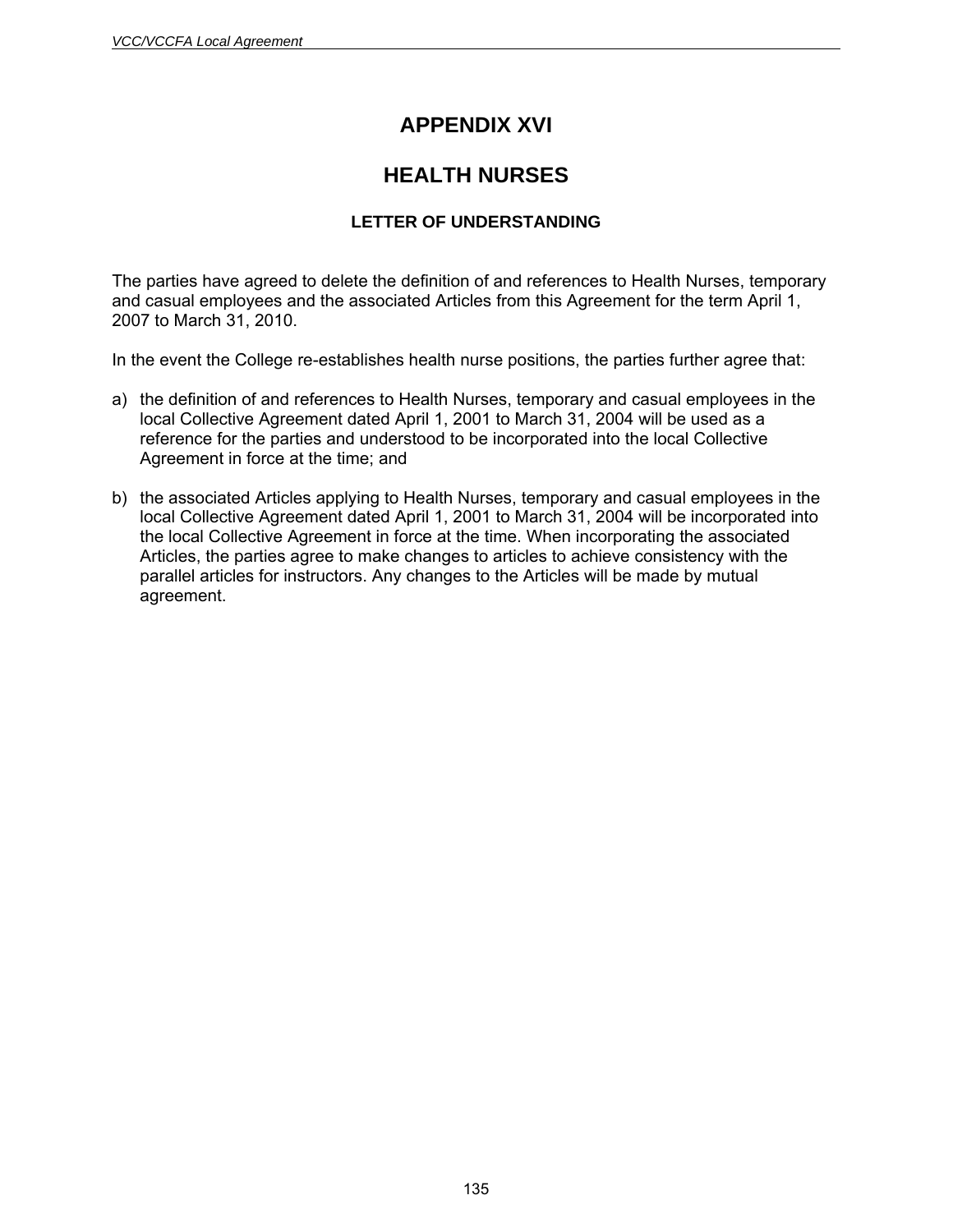# **APPENDIX XVII**

# **DISTRIBUTED LEARNING**

### **LETTER OF UNDERSTANDING**

The parties support applications of distributed learning that enhance student access and choice within the framework of a broad and comprehensive range of face-to-face learning opportunities.

Pursuant to Article 6.6.3 of the Common Agreement, the College agrees to the following principles regarding the use of distributed learning:

- Distributed learning courses, whether, paper based, hybrid or on-line may require more marking time, administration and preparation time per student than face-to-face classroom instruction. The assignment of workload for all distributed learning development or delivery will be agreed between the College and the Association prior to the work assignment being made, in consultation with the Dean and the employees involved.
- All provisions of this Agreement including workload, duty days, hiring, copyright, evaluation and appraisals shall apply.
- Employees designing or revising courses or programs for distributed classroom, may apply for College curriculum development funding.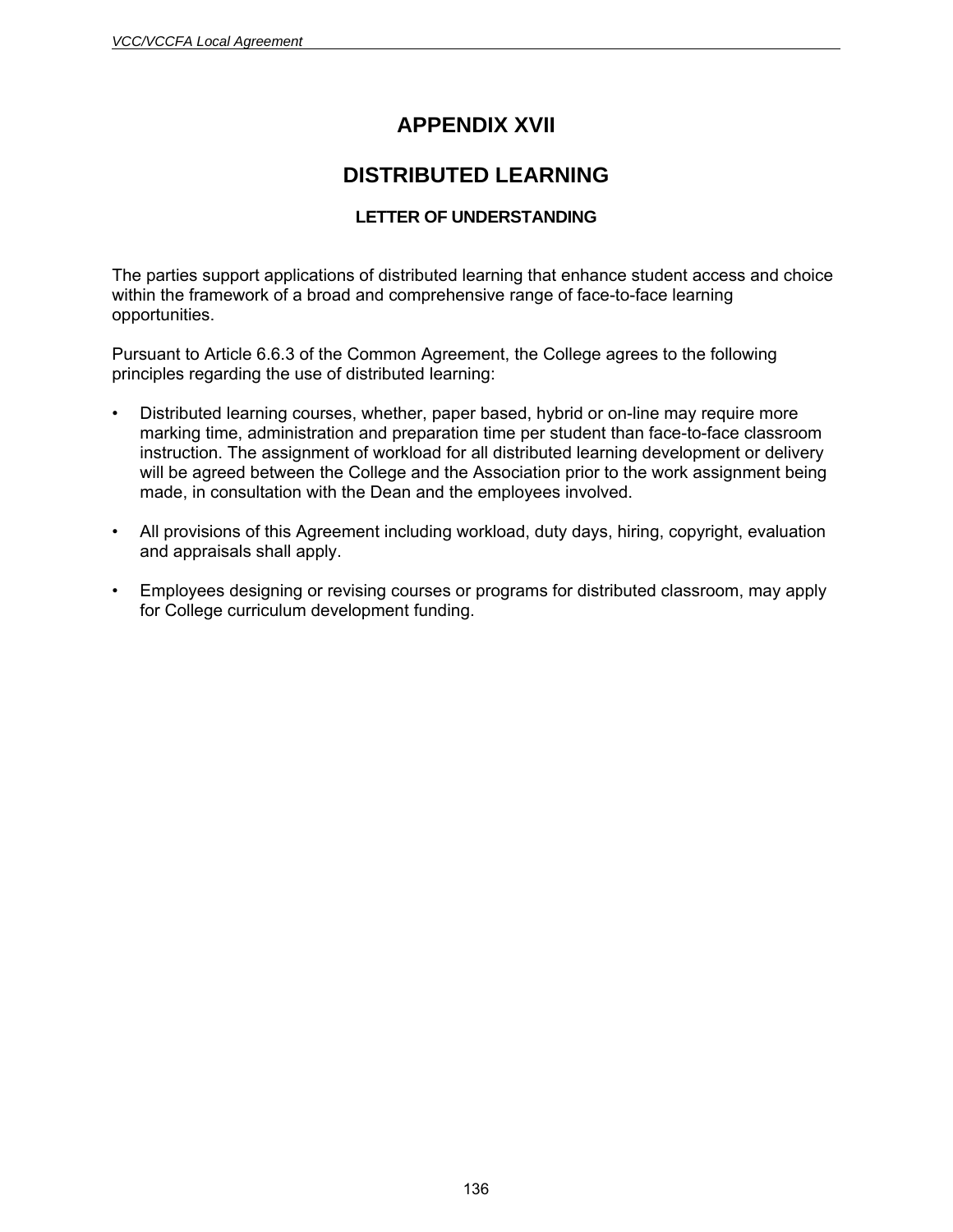## **APPENDIX XVIII**

## **ASSISTANCE FOR INSTRUCTORS TEACHING STUDENTS WITH DISABILITIES**

### **LETTER OF UNDERSTANDING**

The College acknowledges that some instructors may require additional resources to provide an appropriate learning environment for students with disabilities.

To assist instructors working with students with disabilities, the College will:

- 1. Provide workshops to assist instructors in achieving success for students with disabilities that include the accommodation process, available resources for students and instructors, classroom-student-instructor management and instructional support.
- 2. Provide mentoring, assistance or training for instructors who teach students with disabilities.
- 3. Review existing procedures and establish processes for accessing and providing support.
- 4. Identify available instructional support and services for instructors teaching students with disabilities.
- 5. Produce and distribute information bulletins or brochures that identify all available instructional support and services available for instructors teaching students with disabilities.
- 6. Conduct a survey of instructors to obtain comments on how best to meet their needs related to working with students with disabilities.
- 7. Consult with the Association on the previous points.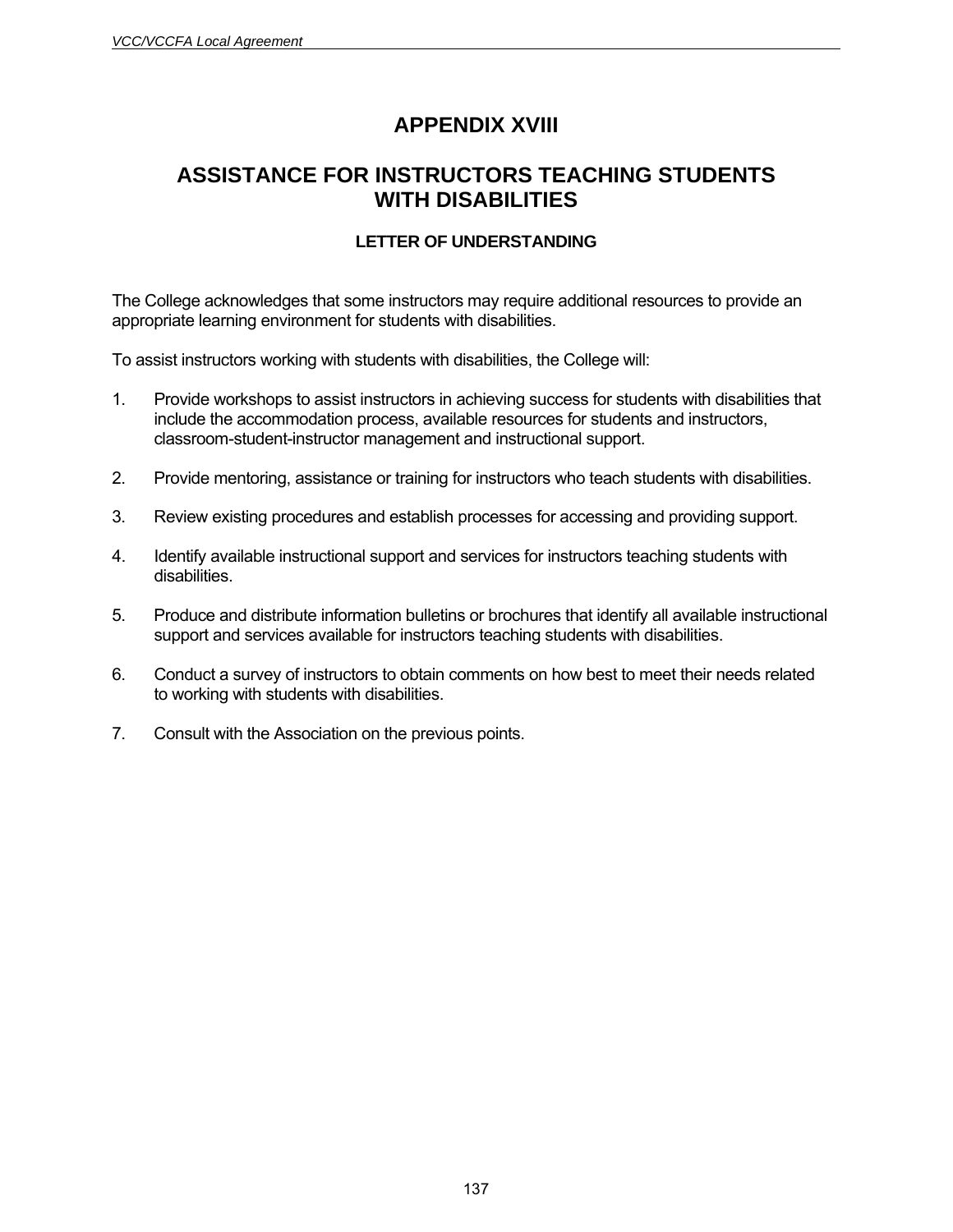## **APPENDIX XIX**

## **PAYMENT OF PREMIUMS DURING DISABILITY**

### **LETTER OF UNDERSTANDING**

The College will pay the premiums for benefits on behalf of employees who are receiving Short Term Disability or Long Term Disability benefits.

The benefit premiums covered are:

- Group Life Insurance, where Sun Life does not provide a premium waiver;
- MSP;
- Extended Health;
- Dental Plan;
- Long Term Disability; and
- Short Term Disability.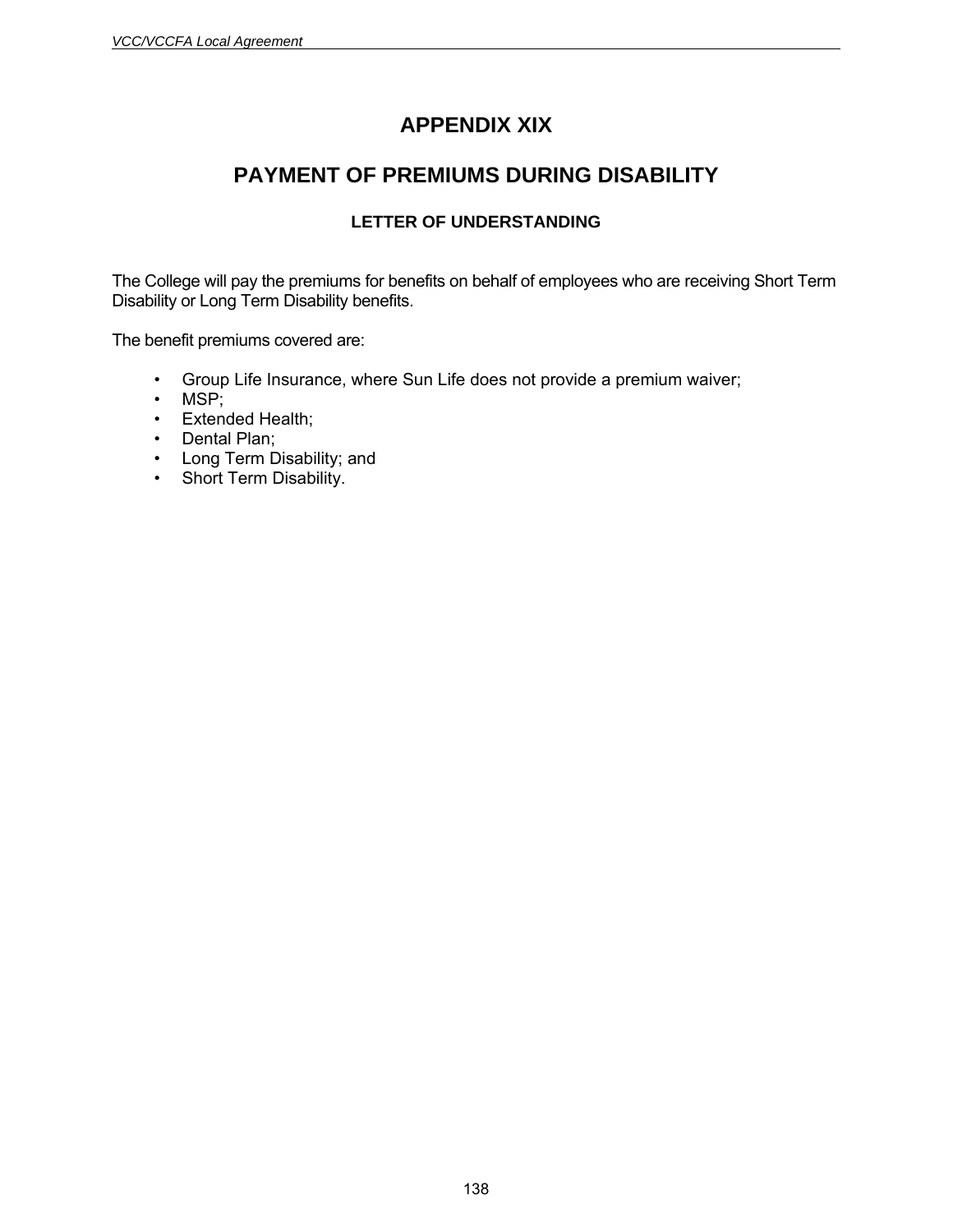## **APPENDIX XX**

## **PHASE OUT OF INITIAL STEP PLACEMENT CAP**

### **LETTER OF UNDERSTANDING**

- 1. For the purposes of this Letter of Understanding, the Salary Schedule referred to herein is understood to be Appendix A of the Provincial Salary Scale in the Common Agreement also included as Appendices 1-A, 1-B and 1-C, effective April 1<sup>st</sup> of 2007, 2008 and 2009 respectively, in this Collective Agreement between the parties of April 1, 2007 to March 31, 2010.
- 2. The College will continue to phase out its practice of capping initial step placement for new hires on the following basis:
	- a) Effective from April 1, 2007, the cap on initial step placement will be at Step 4 (per Appendix I-A Salary Schedule effective April 1, 2007);
	- b) Effective from April 1, 2008, the cap on initial step placement will be at Step 3 (per Appendix I-B Salary Schedule effective April 1, 2008);
	- c) Effective from April 1, 2009, the cap on initial step placement will be at Step 2 (per Appendix I-C Salary Schedule effective April 1, 2009); and
	- d) Effective from April 1, 2010, the cap on initial step placement will be fully phased out by moving up one step, based on one step movement on the Salary Schedule effective April 1, 2010 (Appendix 1-C).
- 3.
- a) Effective as of September 1, 2005, then current full-time employees (both regular and term) and part-time employees (both regular and term) who were hired after April 1, 2003, and who were subject to the cap at Step 6, were moved up to Step 5 (per Appendix I A **Salary Schedule** effective April 1, 2004) on their next anniversary date. For the purposes of this Letter of Understanding, the College confirms that thereafter, these employees shall move up one step each year on their anniversary date until they reach the step placement they would have held absent the cap.
- b) Effective from April 1, 2006, current full-time employees (both regular and term) and current part-time employees (both regular and term) who were hired after April 1, 2003, who were subject to the cap at the old Step 5 (per Appendix I A **Salary Schedule** effective April 1, 2004) were moved up to the new Step 5 (per Appendix I B **Salary Schedule** effective April 1, 2006) on their next anniversary date. For the purposes of this Letter of Understanding, the College confirms that **t**hereafter, these employees shall move up one step each year on their anniversary date until they reach the step placement they would have held absent the cap.
- c) The application of Articles 5.7.1, 5.7.2 and 5.7.4 shall be suspended for these employees outlined in points 3 (a) and (b) above until they reach the step placement they would have held absent the cap.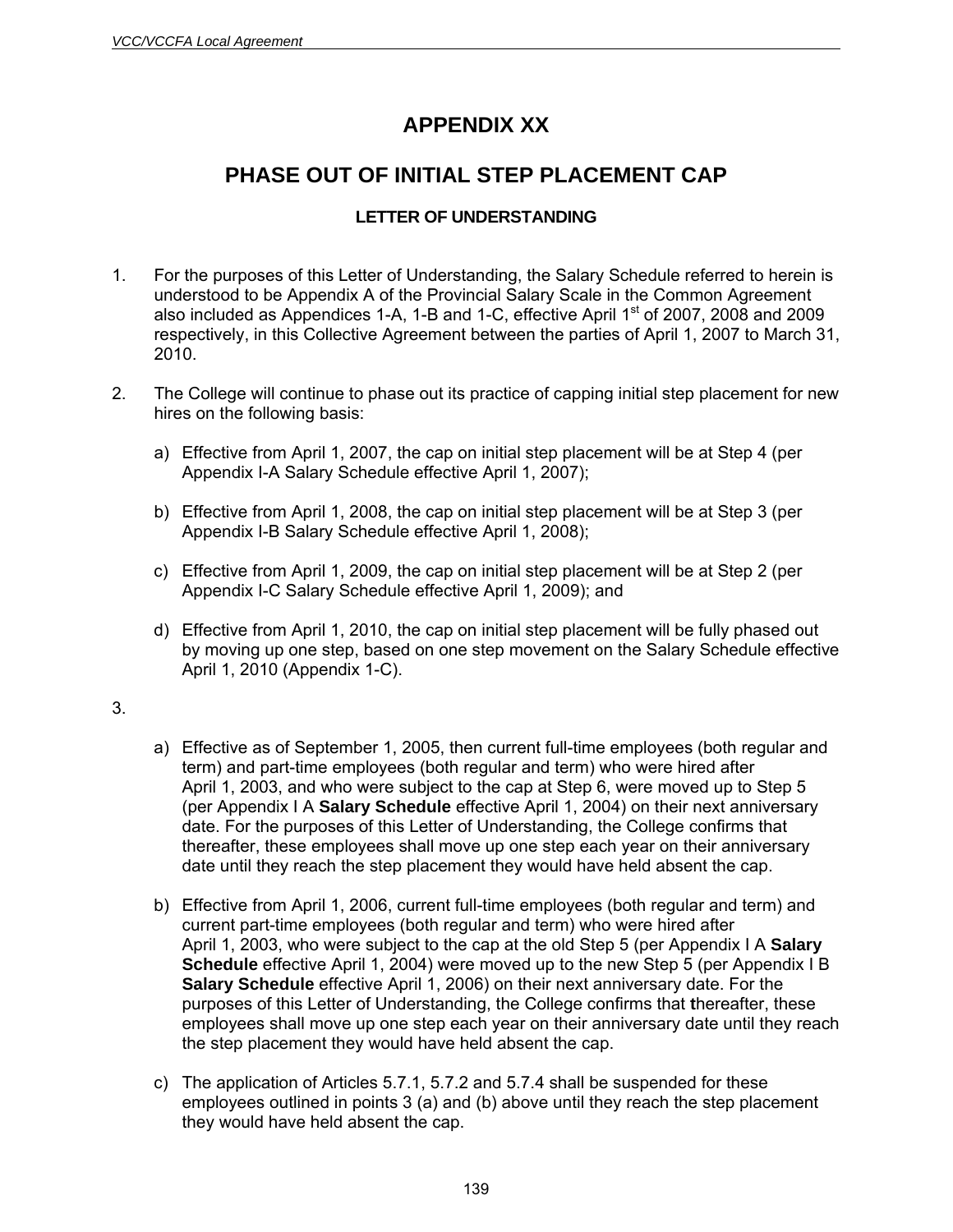d) Employees who are not affected by the cap as outlined in points 3 (a) and (b) ab**ove** will increment in accordance with Article 5.7 **Increments**.

4. The College will retain the Instructor's Diploma (ID) or equivalent requirement as a "bar" to advancement on the salary schedule per Article 5.7.7 **Increments and Instructor's Diploma** and Article 9.5 for instructors who do not have the ID so that instructors cannot, in any event, increment to the top step of the then current scale without the ID, and will be "frozen" at Step 2 per Appendices 1-A, I-B and 1-C **Salary Schedule** effective April 1st of 2007, 2008 and 2009 respectively or any future Salary Schedule.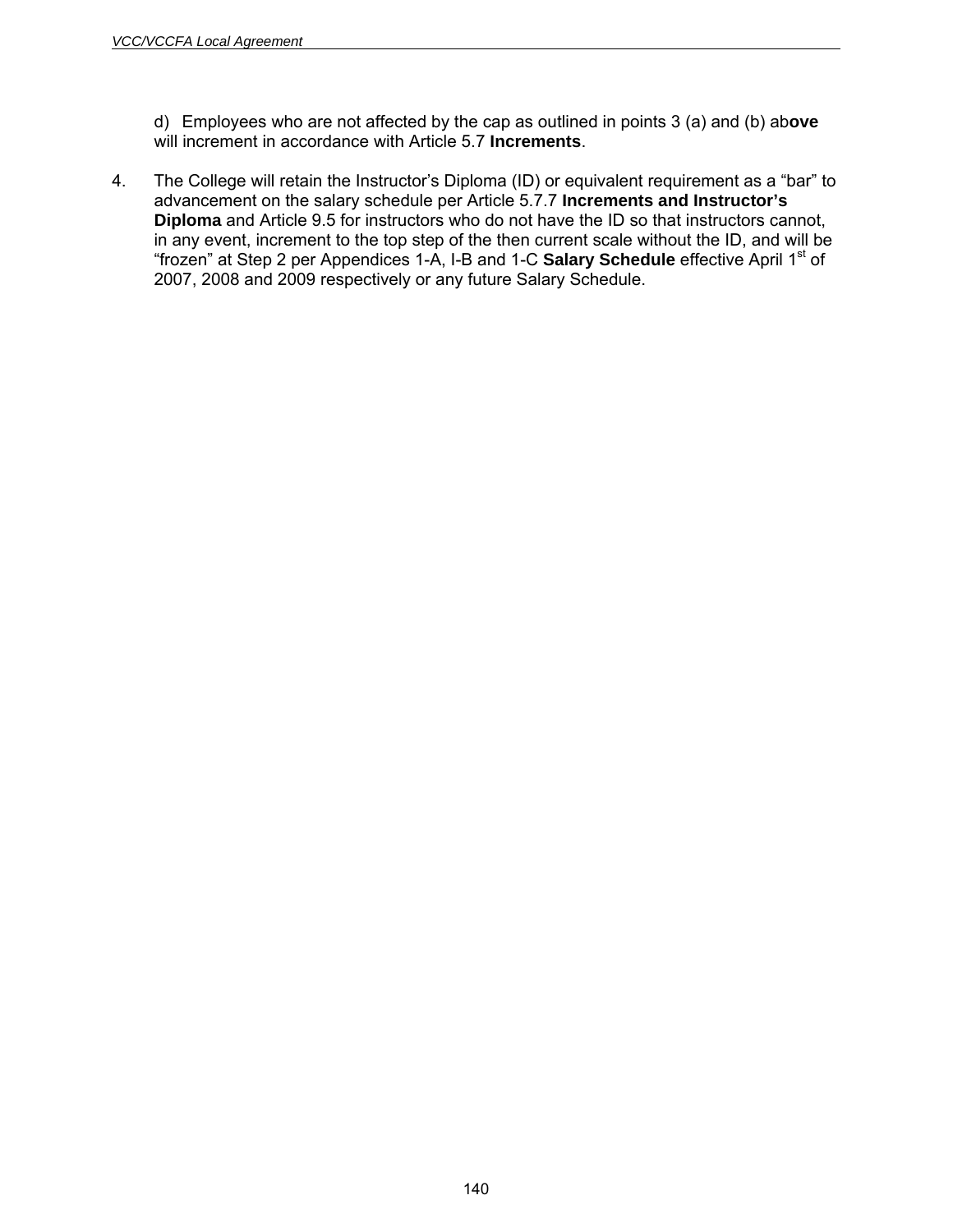## **APPENDIX XXI**

### **BANKED VACATION DAYS (New Appendix)**

From January 1, 1982 to March 31, 1983, instructors earned 55 days vacation entitlement but only utilized 44 days of annual vacation entitlement. The parties have agreed that the remaining 11 days shall be banked for those affected instructors. It is intended that the affected instructors may either have the banked 11 days paid out upon termination; or may utilize the days, in addition to annual vacation, with the approval of the appropriate Vice President or delegate.

The parties will maintain a list of the affected instructors.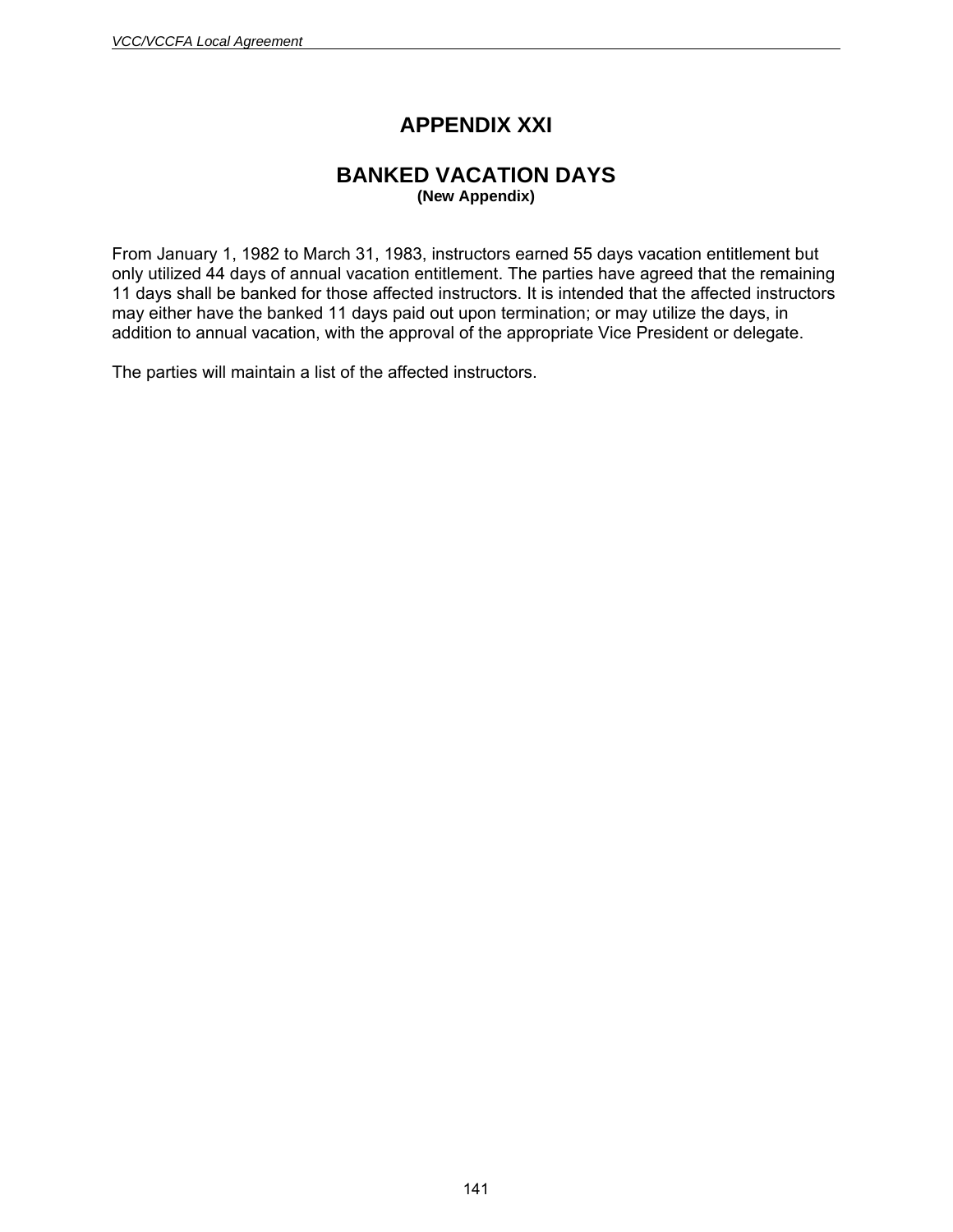## **APPENDIX XXII**

### **REVIEW OF DEPARTMENT HEAD AND COORDINATOR WORKLOAD (New Appendix)**

### **LETTER OF UNDERSTANDING**

The parties acknowledge that the Department Heads, Assistant Department Heads and Coordinators provide a valuable role at the College. The current responsibilities and duties of Department Heads, Assistant Department Heads and Coordinators vary widely across the College.

The Association and the College will review and establish mutually agreed upon recommendations to address the following:

- 1. Ability of Department Heads, Assistant Department Heads and Coordinators to access their vacation, professional development time or other leave periods, including replacements for these periods.
- 2. Factors affecting the workload of Department Heads, Assistant Department Heads and Coordinators.
- 3. Allocation and availability of support**,** including clerical support, to Departments and the Department Heads, Assistant Department Heads and Coordinators.
- 4. Orientation and training needs of Department Heads, Assistant Department Heads and Coordinators.

The review will be conducted by a sub-committee under Article 3.11 **Consultation on Instructional and Administrative Matters** and will be comprised of at least one representative of the College and one representative of the Association, to a maximum of 2 representatives each. The sub-committee will establish a mutually agreed upon meeting schedule.

The goal of the sub-committee will be to conduct the review and provide a report to the parties outlining its findings and recommendations regarding the above points in a timely manner.

This Letter of Understanding will expire on the date of completion of the sub-committee's report or March 31, 2010, whichever occurs first.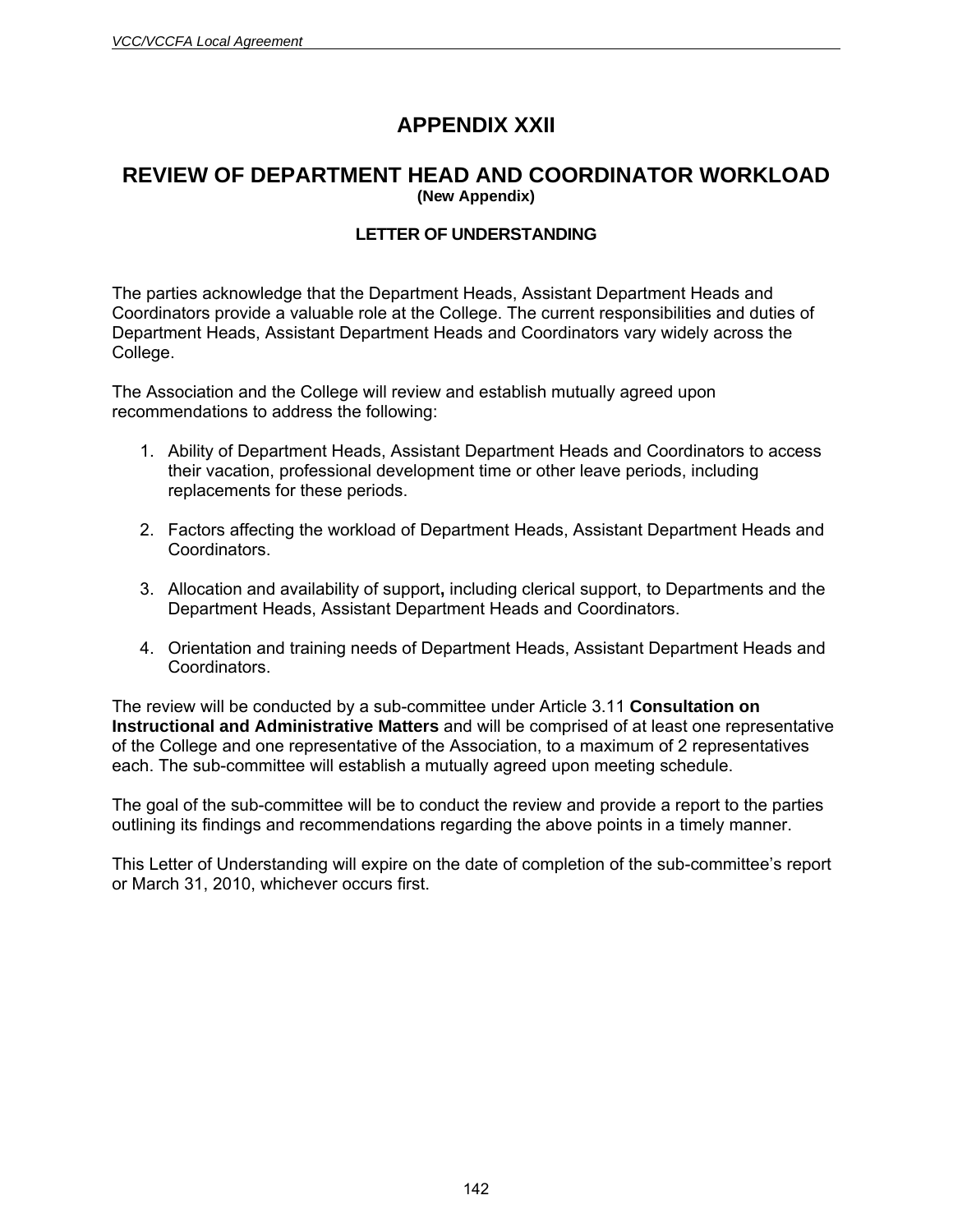| <b>Acting Capacity for Department Heads, Assistant Department Heads</b>      |  |
|------------------------------------------------------------------------------|--|
|                                                                              |  |
| Adjudicated Professional Development Funds (Appendix XI)                     |  |
|                                                                              |  |
|                                                                              |  |
|                                                                              |  |
|                                                                              |  |
|                                                                              |  |
|                                                                              |  |
|                                                                              |  |
|                                                                              |  |
|                                                                              |  |
| <b>Allowances (Responsibility)</b>                                           |  |
|                                                                              |  |
|                                                                              |  |
|                                                                              |  |
|                                                                              |  |
|                                                                              |  |
|                                                                              |  |
|                                                                              |  |
|                                                                              |  |
|                                                                              |  |
|                                                                              |  |
|                                                                              |  |
|                                                                              |  |
|                                                                              |  |
|                                                                              |  |
|                                                                              |  |
|                                                                              |  |
|                                                                              |  |
|                                                                              |  |
|                                                                              |  |
|                                                                              |  |
|                                                                              |  |
| Postings for Department Heads, Assistant Department Heads and Coordinators55 |  |
|                                                                              |  |
|                                                                              |  |
|                                                                              |  |
|                                                                              |  |
|                                                                              |  |
|                                                                              |  |
|                                                                              |  |
|                                                                              |  |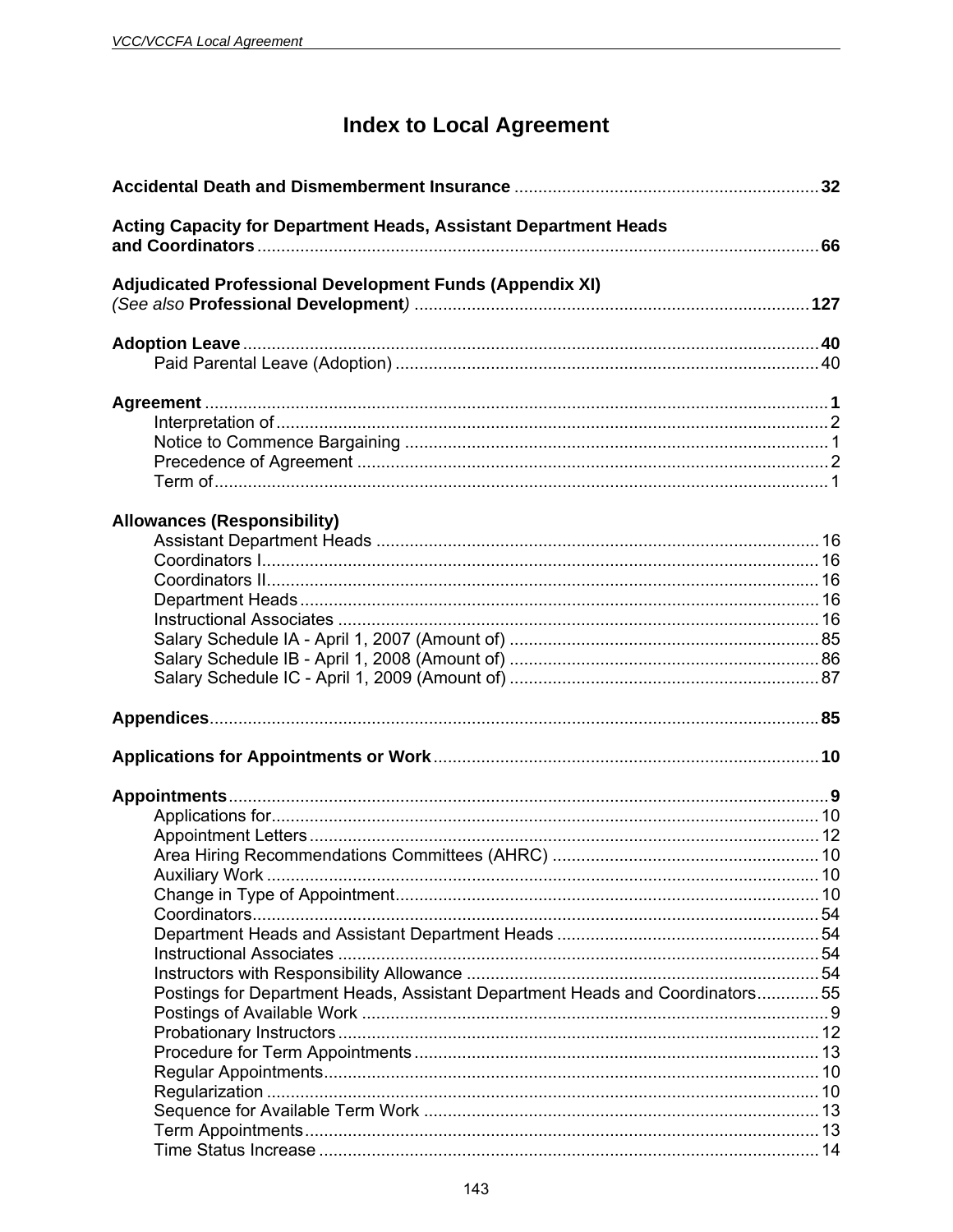| Area Hiring Recommendation Committee (AHRC)  See Appointments or Hiring             |  |
|-------------------------------------------------------------------------------------|--|
|                                                                                     |  |
|                                                                                     |  |
|                                                                                     |  |
|                                                                                     |  |
|                                                                                     |  |
|                                                                                     |  |
|                                                                                     |  |
| Assistance for Instructors Teaching Students with Disabilities (Appendix XVIII) 137 |  |
|                                                                                     |  |
|                                                                                     |  |
|                                                                                     |  |
|                                                                                     |  |
|                                                                                     |  |
|                                                                                     |  |
|                                                                                     |  |
|                                                                                     |  |
|                                                                                     |  |
|                                                                                     |  |
|                                                                                     |  |
|                                                                                     |  |
|                                                                                     |  |
|                                                                                     |  |
|                                                                                     |  |
|                                                                                     |  |
|                                                                                     |  |
|                                                                                     |  |
|                                                                                     |  |
|                                                                                     |  |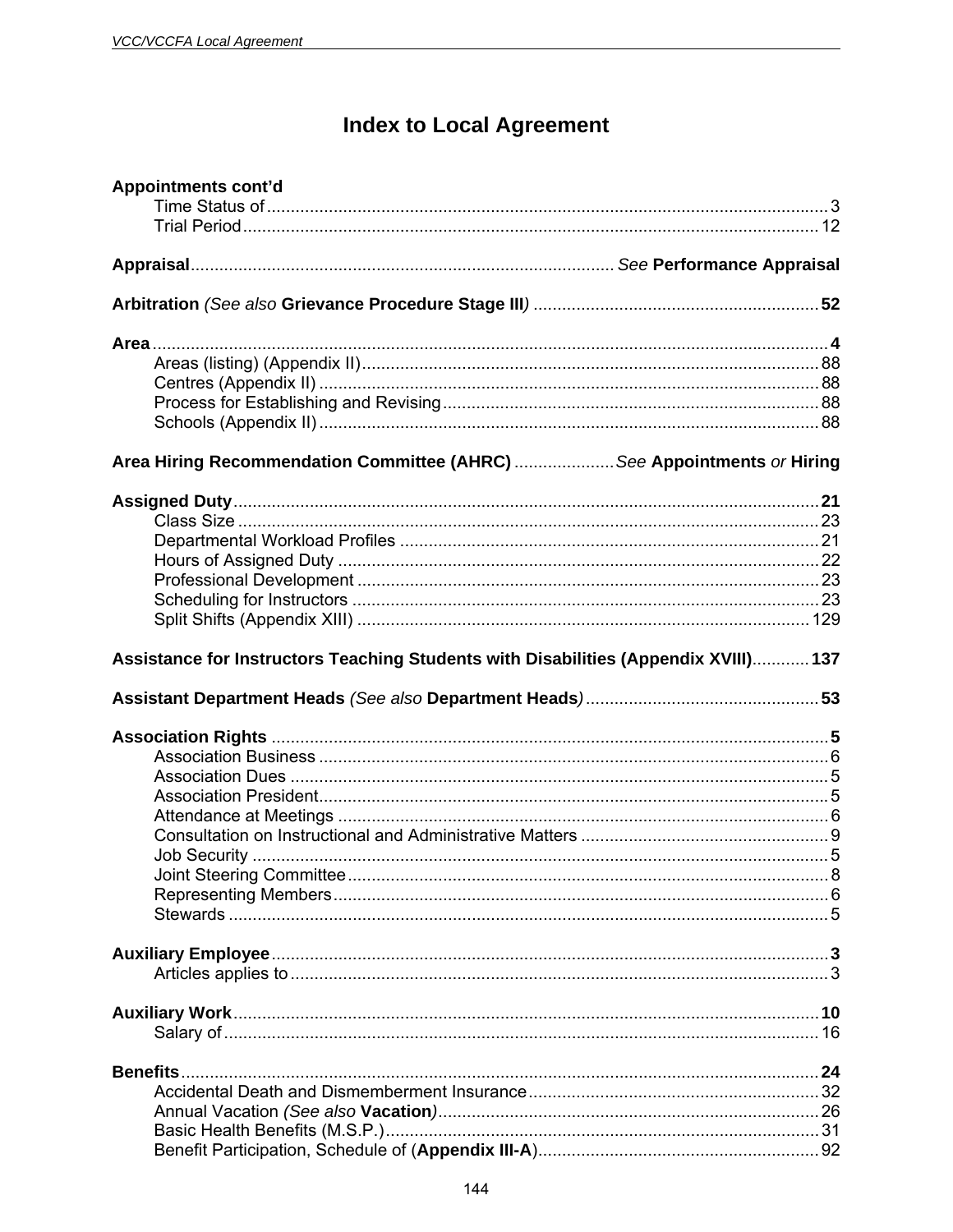| <b>Benefits cont'd</b> |
|------------------------|
|------------------------|

| Birth of a Child, Leave for (See also Leaves, Maternity Leave, Parental Leave)38 |  |
|----------------------------------------------------------------------------------|--|
|                                                                                  |  |
|                                                                                  |  |
|                                                                                  |  |
|                                                                                  |  |
|                                                                                  |  |
|                                                                                  |  |
|                                                                                  |  |
|                                                                                  |  |
|                                                                                  |  |
| <b>Committees</b>                                                                |  |
|                                                                                  |  |
| Common Faculty Professional Development Committee (Appendix XII)  128            |  |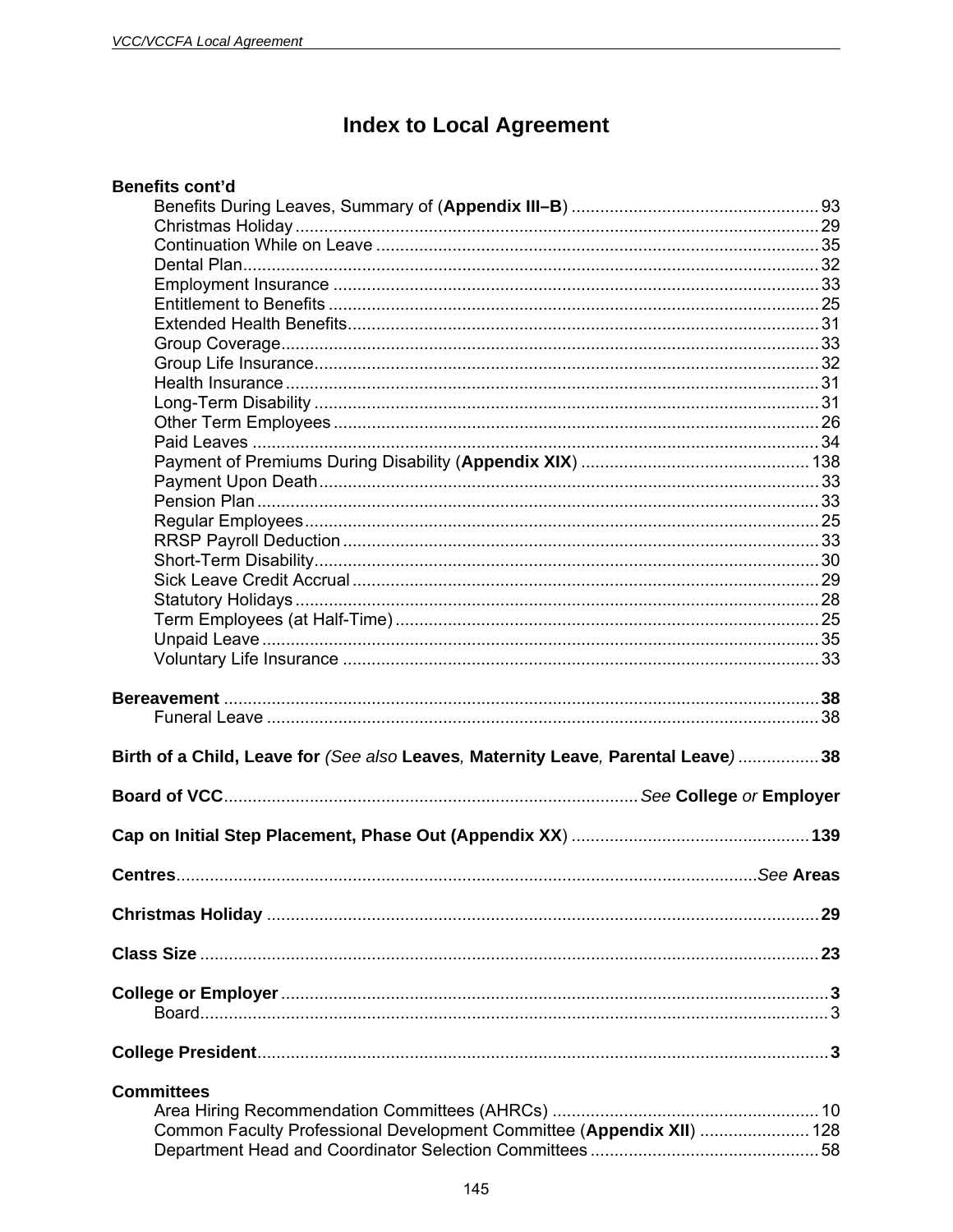| <b>Committees cont'd</b>                                         |  |
|------------------------------------------------------------------|--|
|                                                                  |  |
|                                                                  |  |
|                                                                  |  |
|                                                                  |  |
|                                                                  |  |
|                                                                  |  |
|                                                                  |  |
|                                                                  |  |
|                                                                  |  |
|                                                                  |  |
| Department Heads, Assistant Department Heads and Coordinators 53 |  |
|                                                                  |  |
|                                                                  |  |
|                                                                  |  |
|                                                                  |  |
|                                                                  |  |
|                                                                  |  |
|                                                                  |  |
|                                                                  |  |
|                                                                  |  |
|                                                                  |  |
|                                                                  |  |
|                                                                  |  |
|                                                                  |  |
|                                                                  |  |
|                                                                  |  |
|                                                                  |  |
|                                                                  |  |
|                                                                  |  |
|                                                                  |  |
|                                                                  |  |
|                                                                  |  |
|                                                                  |  |
|                                                                  |  |
|                                                                  |  |
|                                                                  |  |
|                                                                  |  |
|                                                                  |  |
|                                                                  |  |
|                                                                  |  |
|                                                                  |  |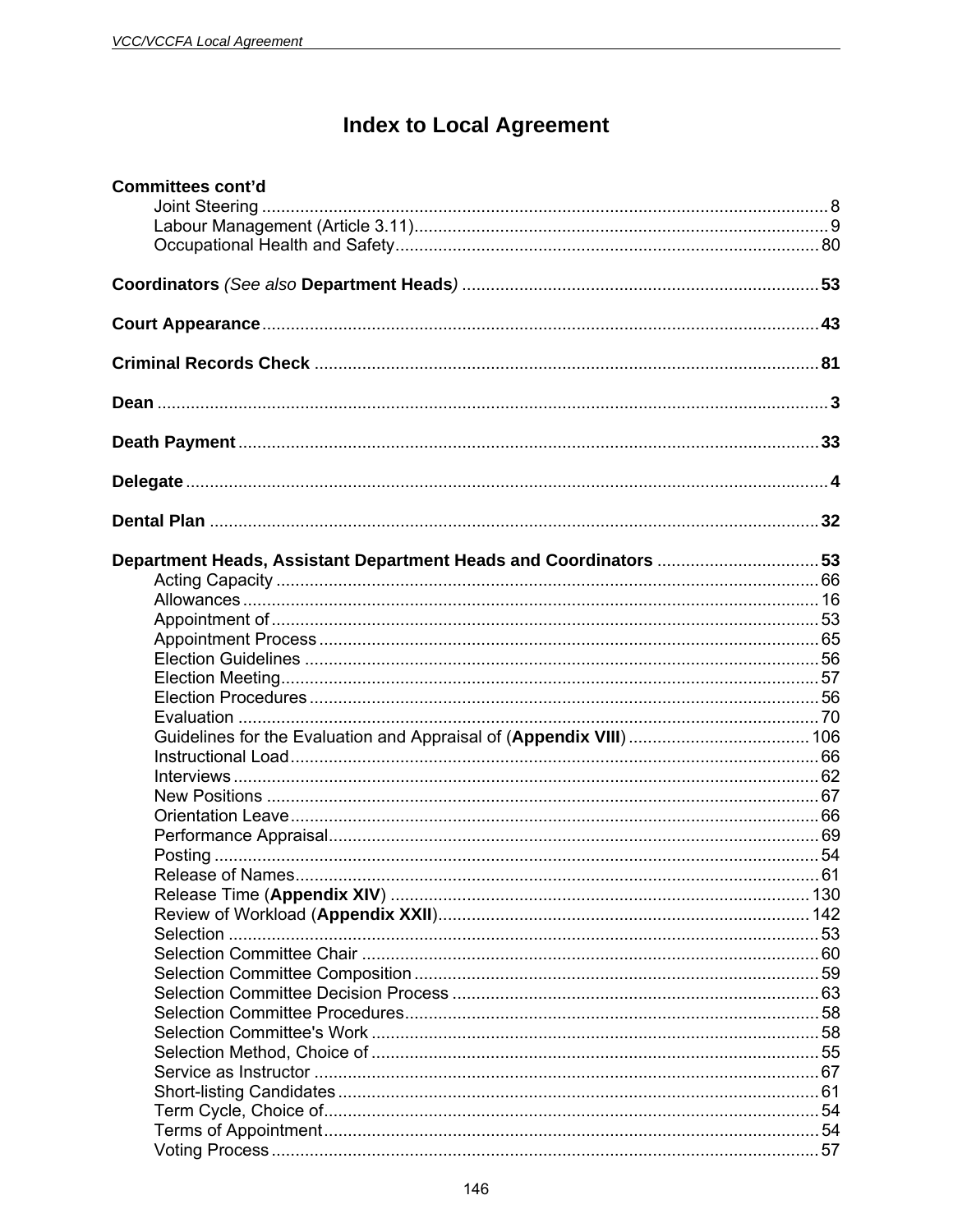| <b>Disability Benefits</b>                                                |  |
|---------------------------------------------------------------------------|--|
|                                                                           |  |
|                                                                           |  |
|                                                                           |  |
|                                                                           |  |
|                                                                           |  |
|                                                                           |  |
|                                                                           |  |
|                                                                           |  |
|                                                                           |  |
|                                                                           |  |
|                                                                           |  |
|                                                                           |  |
|                                                                           |  |
|                                                                           |  |
|                                                                           |  |
|                                                                           |  |
|                                                                           |  |
|                                                                           |  |
|                                                                           |  |
|                                                                           |  |
|                                                                           |  |
|                                                                           |  |
|                                                                           |  |
|                                                                           |  |
|                                                                           |  |
|                                                                           |  |
|                                                                           |  |
|                                                                           |  |
| Election of Department Heads, Assistant Department Heads and Coordinators |  |
|                                                                           |  |
|                                                                           |  |
|                                                                           |  |
|                                                                           |  |
|                                                                           |  |
|                                                                           |  |
|                                                                           |  |
|                                                                           |  |
|                                                                           |  |
|                                                                           |  |
|                                                                           |  |
|                                                                           |  |
|                                                                           |  |
|                                                                           |  |
|                                                                           |  |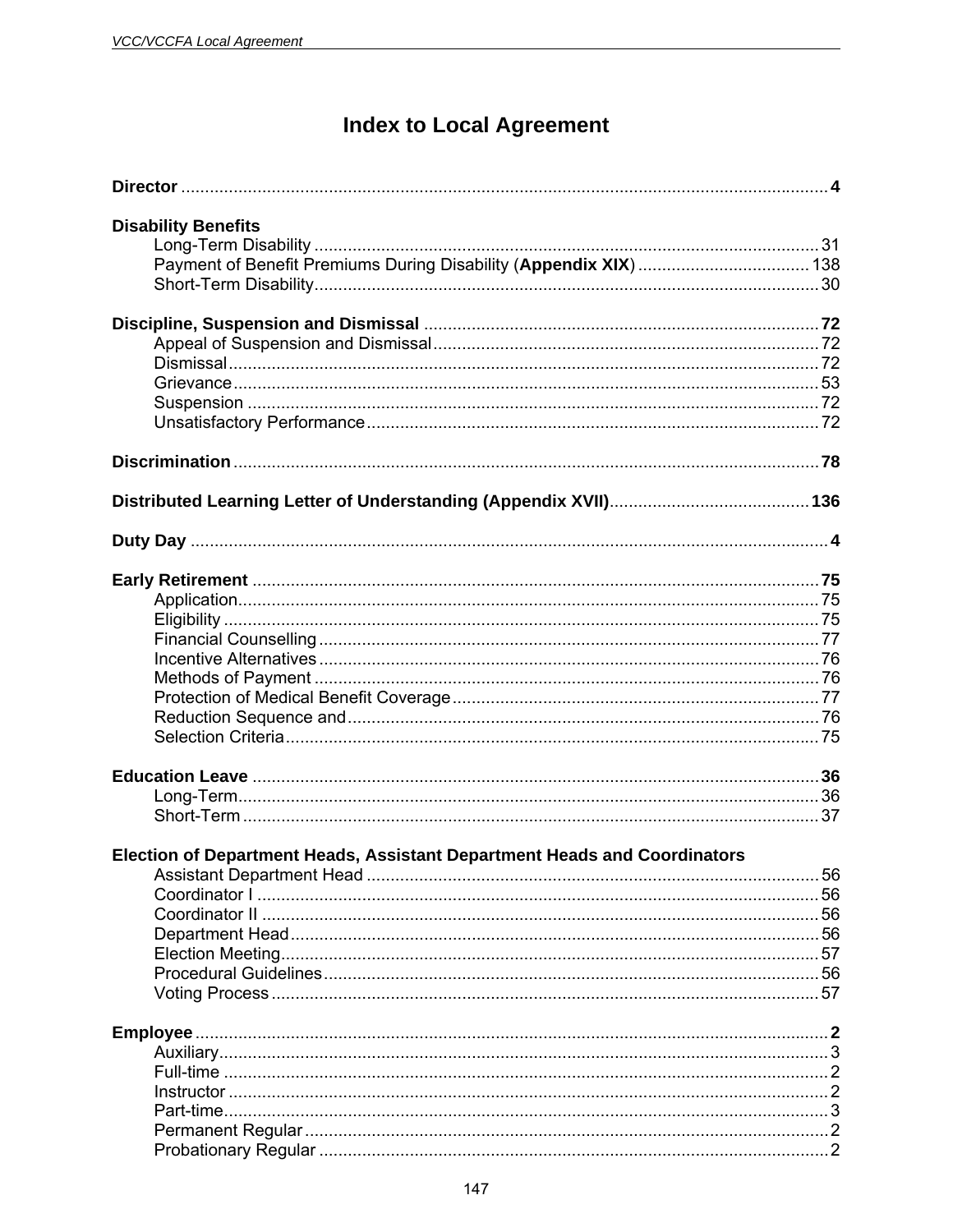| Employee cont'd                                                   |  |
|-------------------------------------------------------------------|--|
|                                                                   |  |
|                                                                   |  |
|                                                                   |  |
|                                                                   |  |
|                                                                   |  |
|                                                                   |  |
|                                                                   |  |
|                                                                   |  |
|                                                                   |  |
|                                                                   |  |
|                                                                   |  |
|                                                                   |  |
|                                                                   |  |
|                                                                   |  |
|                                                                   |  |
| Handling of Data Obtained Through Observation of Performance  105 |  |
|                                                                   |  |
|                                                                   |  |
|                                                                   |  |
|                                                                   |  |
|                                                                   |  |
|                                                                   |  |
|                                                                   |  |
|                                                                   |  |
|                                                                   |  |
|                                                                   |  |
|                                                                   |  |
|                                                                   |  |
|                                                                   |  |
|                                                                   |  |
|                                                                   |  |
|                                                                   |  |
|                                                                   |  |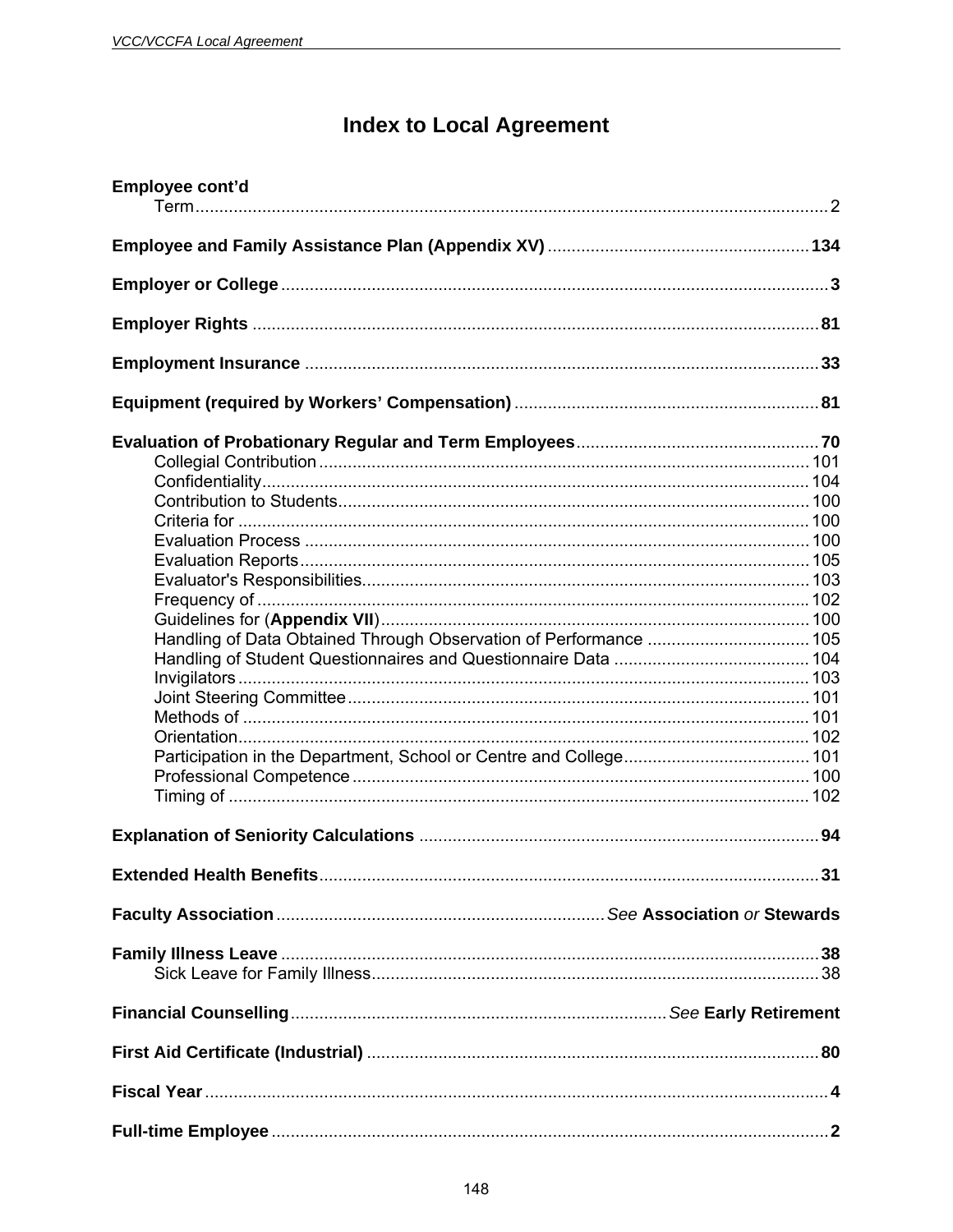| <b>Health (Insurance) Benefits</b>                              |    |
|-----------------------------------------------------------------|----|
|                                                                 |    |
|                                                                 |    |
|                                                                 |    |
|                                                                 |    |
|                                                                 |    |
|                                                                 |    |
|                                                                 |    |
|                                                                 |    |
|                                                                 |    |
| Hiring (See also Appointments)                                  |    |
|                                                                 |    |
|                                                                 |    |
| Area Hiring Recommendation Committees' (AHRC) Hiring Process 10 |    |
|                                                                 |    |
|                                                                 |    |
|                                                                 |    |
|                                                                 |    |
|                                                                 |    |
|                                                                 |    |
|                                                                 |    |
|                                                                 |    |
|                                                                 |    |
|                                                                 | 22 |
|                                                                 |    |
|                                                                 |    |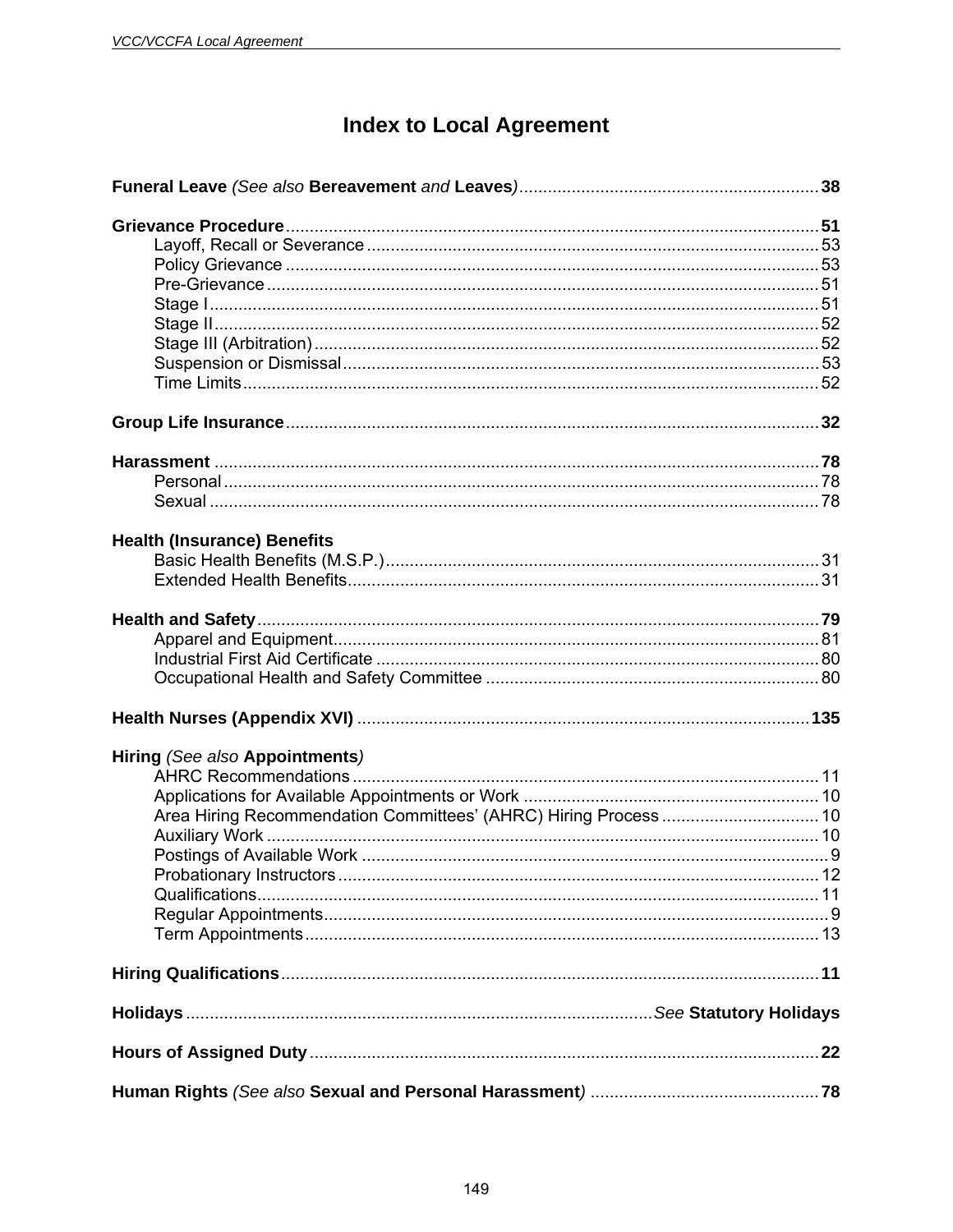| <b>Illness</b>                                                                      |  |
|-------------------------------------------------------------------------------------|--|
|                                                                                     |  |
|                                                                                     |  |
|                                                                                     |  |
|                                                                                     |  |
|                                                                                     |  |
|                                                                                     |  |
|                                                                                     |  |
|                                                                                     |  |
| Initial Placement (See also Phase Out of Initial Step Placement Cap Appendix XX) 16 |  |
|                                                                                     |  |
|                                                                                     |  |
|                                                                                     |  |
|                                                                                     |  |
| <b>Injury</b>                                                                       |  |
|                                                                                     |  |
|                                                                                     |  |
|                                                                                     |  |
|                                                                                     |  |
|                                                                                     |  |
|                                                                                     |  |
|                                                                                     |  |
|                                                                                     |  |
|                                                                                     |  |
|                                                                                     |  |
|                                                                                     |  |
|                                                                                     |  |
|                                                                                     |  |
|                                                                                     |  |
|                                                                                     |  |
|                                                                                     |  |
|                                                                                     |  |
| <b>Insurance</b>                                                                    |  |
|                                                                                     |  |
|                                                                                     |  |
|                                                                                     |  |
|                                                                                     |  |
|                                                                                     |  |
|                                                                                     |  |
|                                                                                     |  |
|                                                                                     |  |
|                                                                                     |  |
|                                                                                     |  |
|                                                                                     |  |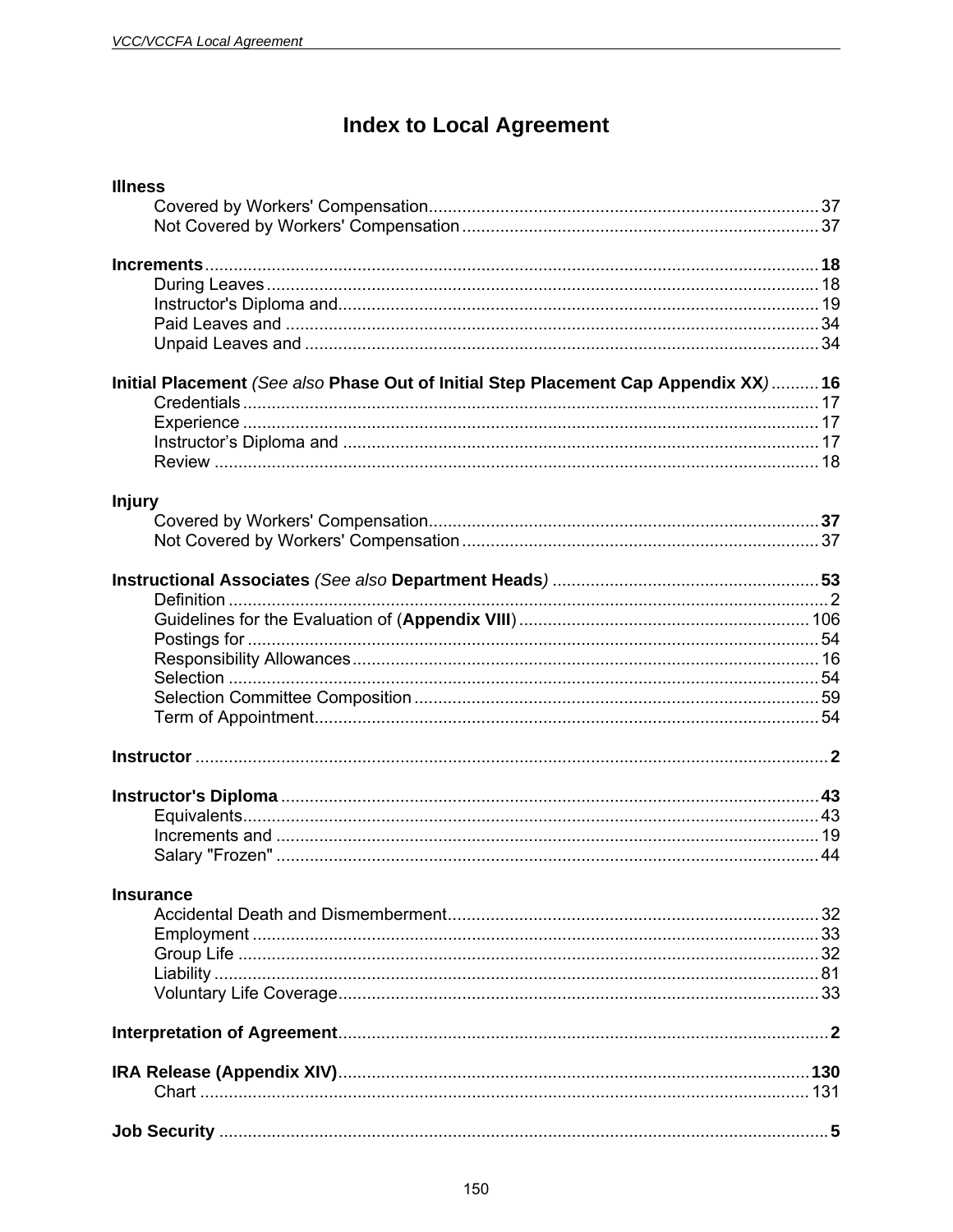| Evaluation and Appraisal of Department Heads and Coordinators |  |
|---------------------------------------------------------------|--|
|                                                               |  |
|                                                               |  |
|                                                               |  |
|                                                               |  |
|                                                               |  |
|                                                               |  |
|                                                               |  |
|                                                               |  |
|                                                               |  |
|                                                               |  |
|                                                               |  |
|                                                               |  |
|                                                               |  |
|                                                               |  |
|                                                               |  |
|                                                               |  |
|                                                               |  |
|                                                               |  |
|                                                               |  |
|                                                               |  |
|                                                               |  |
|                                                               |  |
|                                                               |  |
|                                                               |  |
|                                                               |  |
|                                                               |  |
|                                                               |  |
|                                                               |  |
|                                                               |  |
|                                                               |  |
|                                                               |  |
|                                                               |  |
|                                                               |  |
|                                                               |  |
|                                                               |  |
|                                                               |  |
|                                                               |  |
|                                                               |  |
|                                                               |  |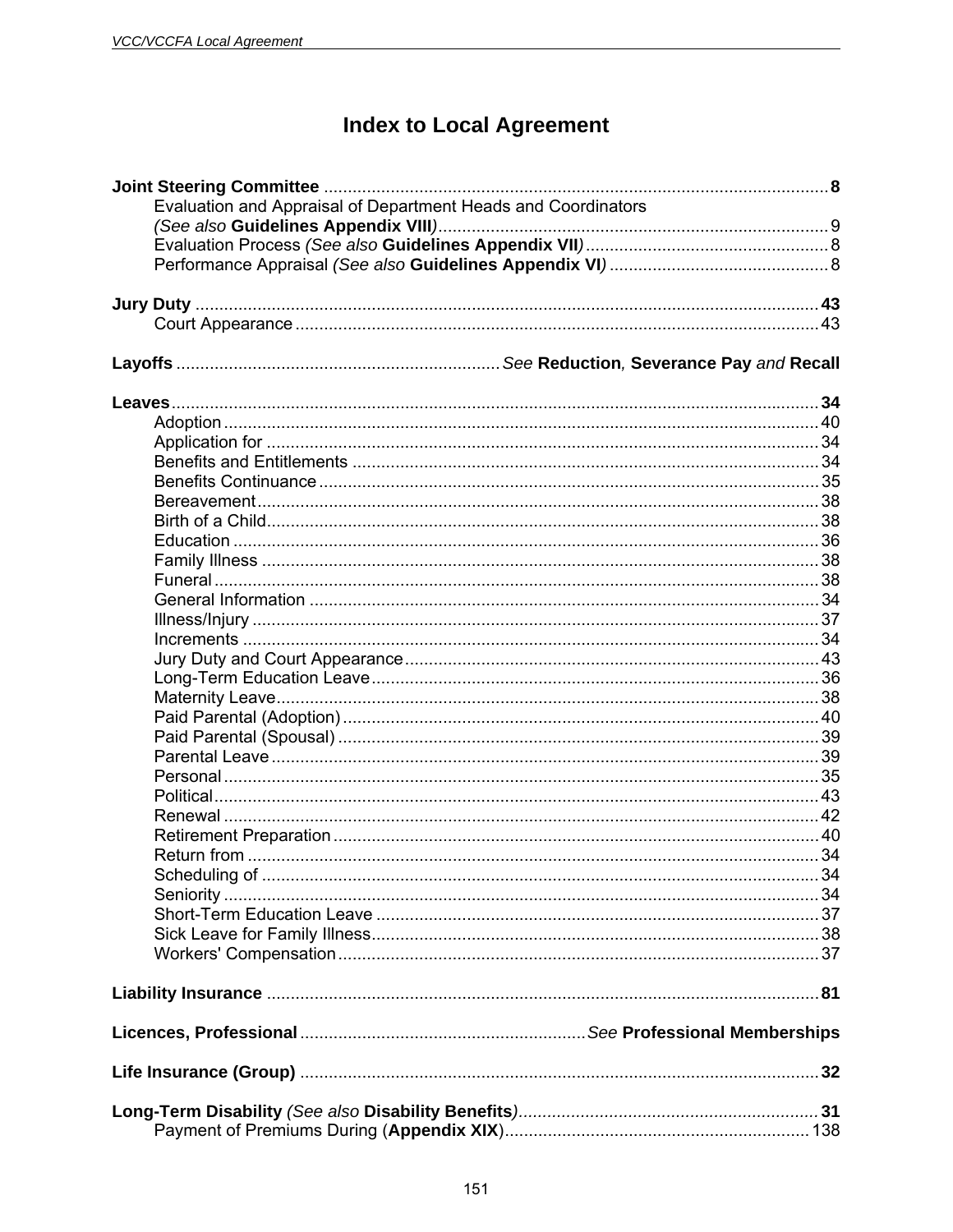| <b>Orientation</b>                                                          |  |
|-----------------------------------------------------------------------------|--|
|                                                                             |  |
| Evaluation of Term and Probationary Regular Instructors (Appendix VII)  102 |  |
|                                                                             |  |
|                                                                             |  |
|                                                                             |  |
|                                                                             |  |
|                                                                             |  |
|                                                                             |  |
|                                                                             |  |
|                                                                             |  |
|                                                                             |  |
|                                                                             |  |
|                                                                             |  |
| Per Diem RateSee Salaries and Salary Schedules (Appendices I-A & I-B)       |  |
|                                                                             |  |
|                                                                             |  |
|                                                                             |  |
|                                                                             |  |
|                                                                             |  |
|                                                                             |  |
|                                                                             |  |
|                                                                             |  |
|                                                                             |  |
|                                                                             |  |
|                                                                             |  |
|                                                                             |  |
|                                                                             |  |
|                                                                             |  |
|                                                                             |  |
|                                                                             |  |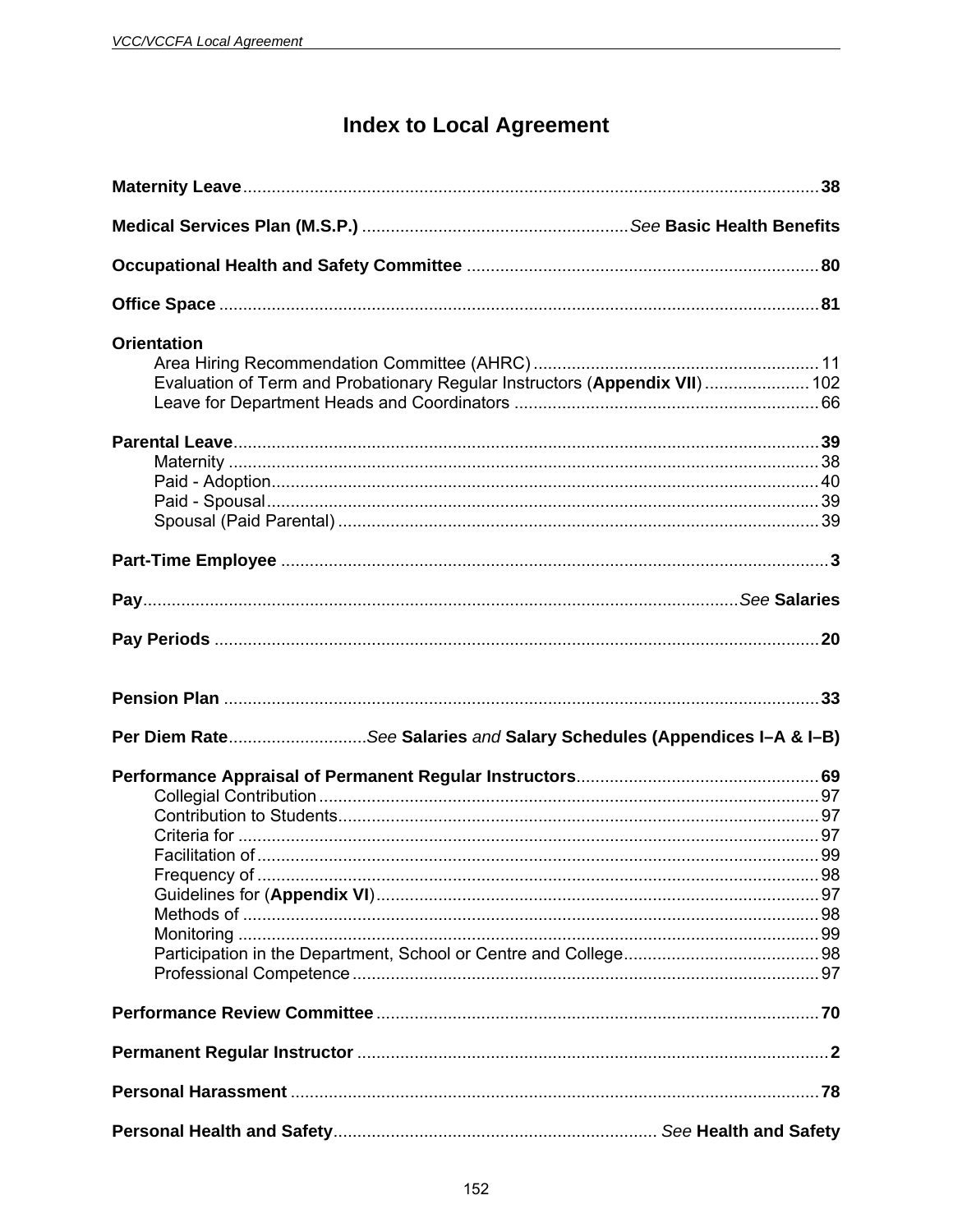| <b>President</b>                                                              |  |
|-------------------------------------------------------------------------------|--|
|                                                                               |  |
|                                                                               |  |
|                                                                               |  |
|                                                                               |  |
|                                                                               |  |
|                                                                               |  |
|                                                                               |  |
|                                                                               |  |
|                                                                               |  |
| Common Faculty Professional Development Committee (Appendix XII)  128         |  |
|                                                                               |  |
|                                                                               |  |
| Guidelines for Allocation of Professional Development Funds (Appendix X)  122 |  |
|                                                                               |  |
|                                                                               |  |
|                                                                               |  |
|                                                                               |  |
|                                                                               |  |
|                                                                               |  |
|                                                                               |  |
|                                                                               |  |
|                                                                               |  |
|                                                                               |  |
|                                                                               |  |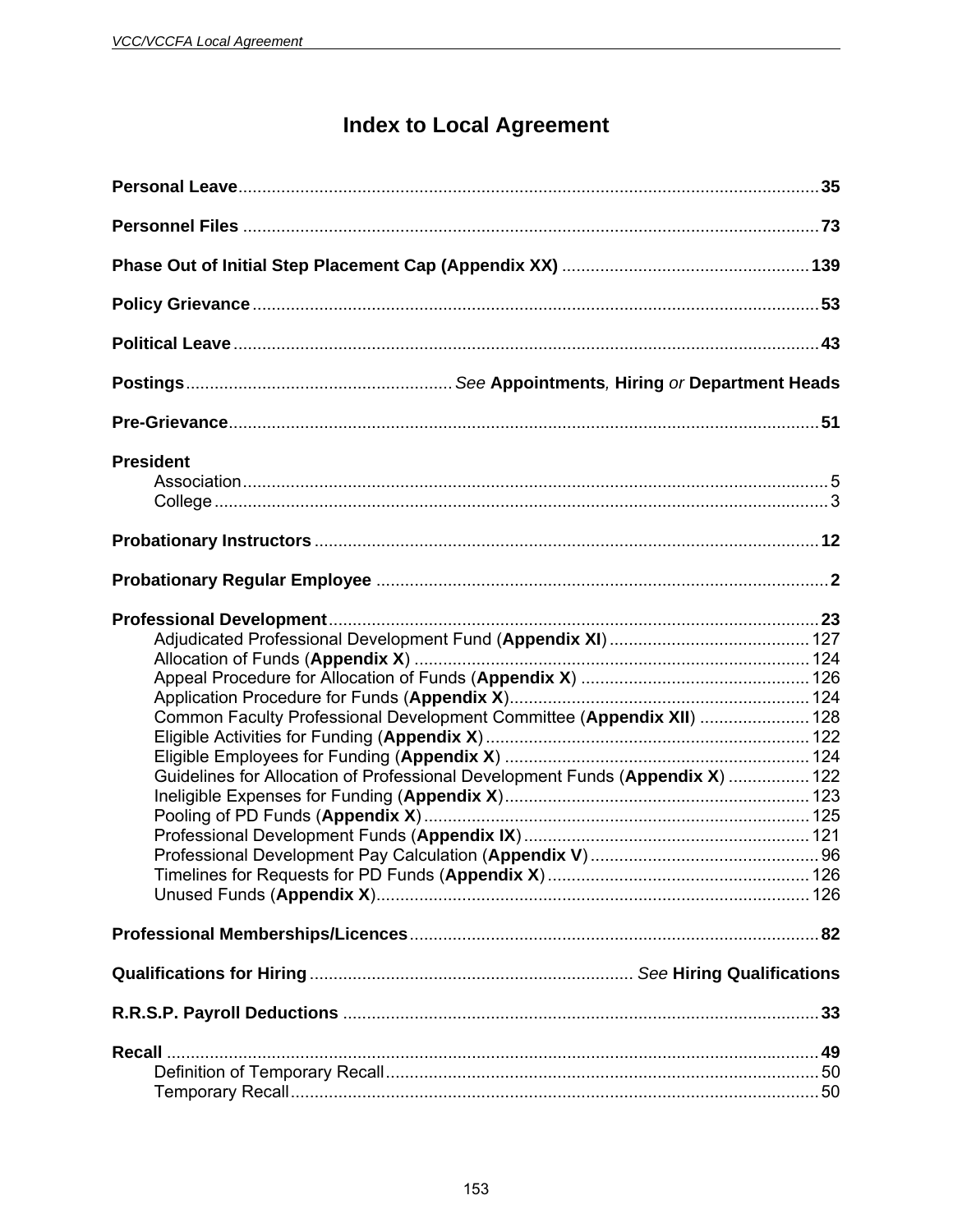| Regular Employee See Permanent Regular, Probationary Regular or Employee       |  |
|--------------------------------------------------------------------------------|--|
|                                                                                |  |
| Release Time for Instructors with Responsibility Allowance (Appendix XIV)  130 |  |
|                                                                                |  |
|                                                                                |  |
| <b>Responsibility Allowances</b>                                               |  |
|                                                                                |  |
|                                                                                |  |
|                                                                                |  |
|                                                                                |  |
|                                                                                |  |
|                                                                                |  |
|                                                                                |  |
|                                                                                |  |
|                                                                                |  |
|                                                                                |  |
|                                                                                |  |
|                                                                                |  |
| Review of Department Head and Coordinator Workload (Appendix XXII) 142         |  |
|                                                                                |  |
|                                                                                |  |
|                                                                                |  |
|                                                                                |  |
|                                                                                |  |
|                                                                                |  |
|                                                                                |  |
|                                                                                |  |
|                                                                                |  |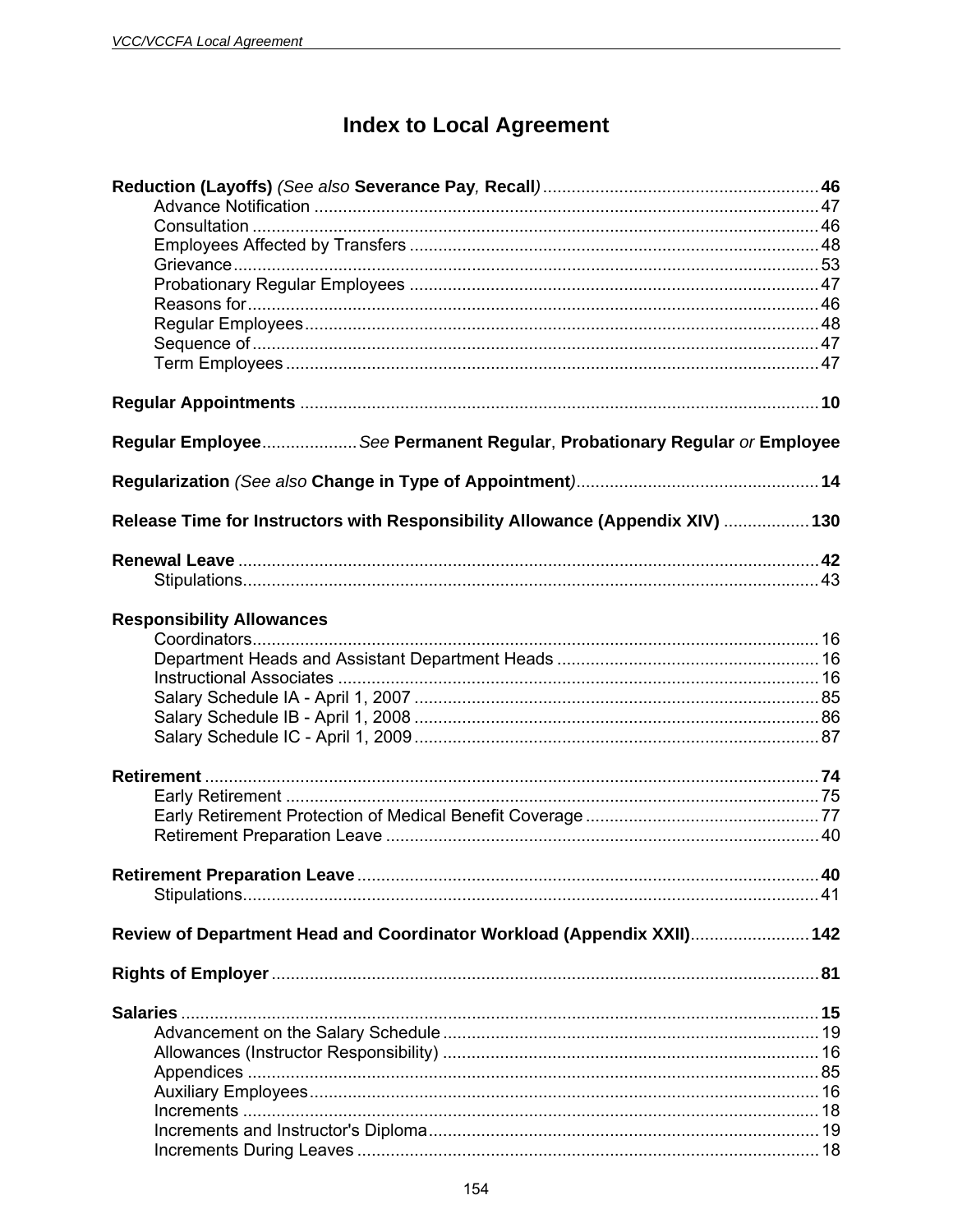| Salaries cont'd |                                                                      |  |
|-----------------|----------------------------------------------------------------------|--|
|                 |                                                                      |  |
|                 |                                                                      |  |
|                 |                                                                      |  |
|                 |                                                                      |  |
|                 |                                                                      |  |
|                 |                                                                      |  |
|                 |                                                                      |  |
|                 |                                                                      |  |
|                 |                                                                      |  |
|                 |                                                                      |  |
|                 |                                                                      |  |
|                 |                                                                      |  |
|                 |                                                                      |  |
|                 | Scheduling for Instructors  See Assigned Duty and Working Conditions |  |
|                 |                                                                      |  |
|                 |                                                                      |  |
|                 |                                                                      |  |
|                 |                                                                      |  |
|                 |                                                                      |  |
|                 |                                                                      |  |
|                 |                                                                      |  |
|                 |                                                                      |  |
|                 |                                                                      |  |
|                 |                                                                      |  |
| Seniority       |                                                                      |  |
|                 |                                                                      |  |
|                 |                                                                      |  |
|                 |                                                                      |  |
|                 |                                                                      |  |
|                 |                                                                      |  |
|                 |                                                                      |  |
|                 |                                                                      |  |
|                 |                                                                      |  |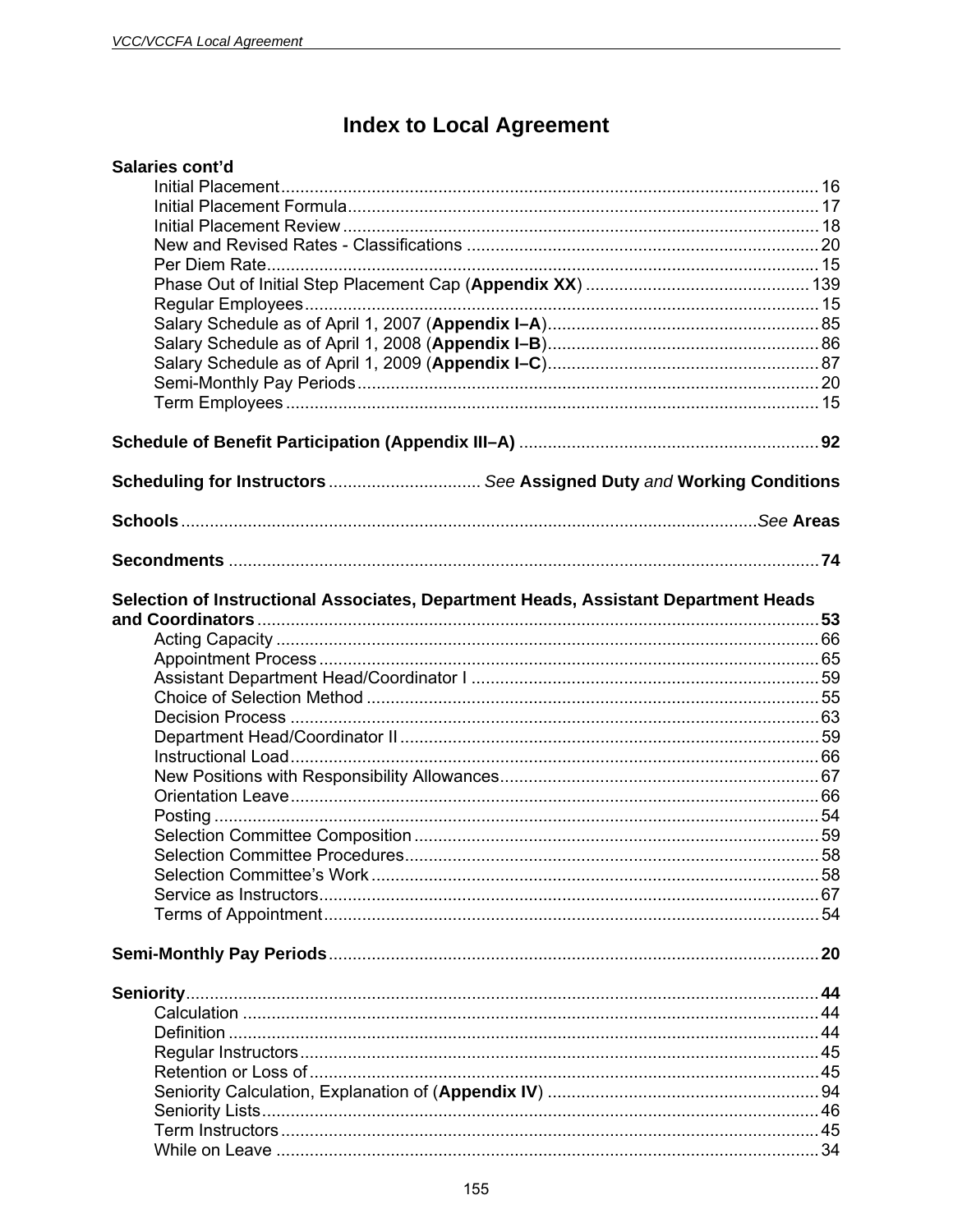| Sick Leave (See also Illness and Injury)                                     |  |
|------------------------------------------------------------------------------|--|
|                                                                              |  |
|                                                                              |  |
|                                                                              |  |
|                                                                              |  |
|                                                                              |  |
|                                                                              |  |
|                                                                              |  |
|                                                                              |  |
|                                                                              |  |
|                                                                              |  |
|                                                                              |  |
|                                                                              |  |
| Students with Disabilities, Assistance for Instructors (Appendix XVIII)  137 |  |
|                                                                              |  |
|                                                                              |  |
|                                                                              |  |
|                                                                              |  |
|                                                                              |  |
|                                                                              |  |
|                                                                              |  |
| Definition                                                                   |  |
|                                                                              |  |
|                                                                              |  |
|                                                                              |  |
|                                                                              |  |
|                                                                              |  |
|                                                                              |  |
|                                                                              |  |
|                                                                              |  |
|                                                                              |  |
|                                                                              |  |
|                                                                              |  |
|                                                                              |  |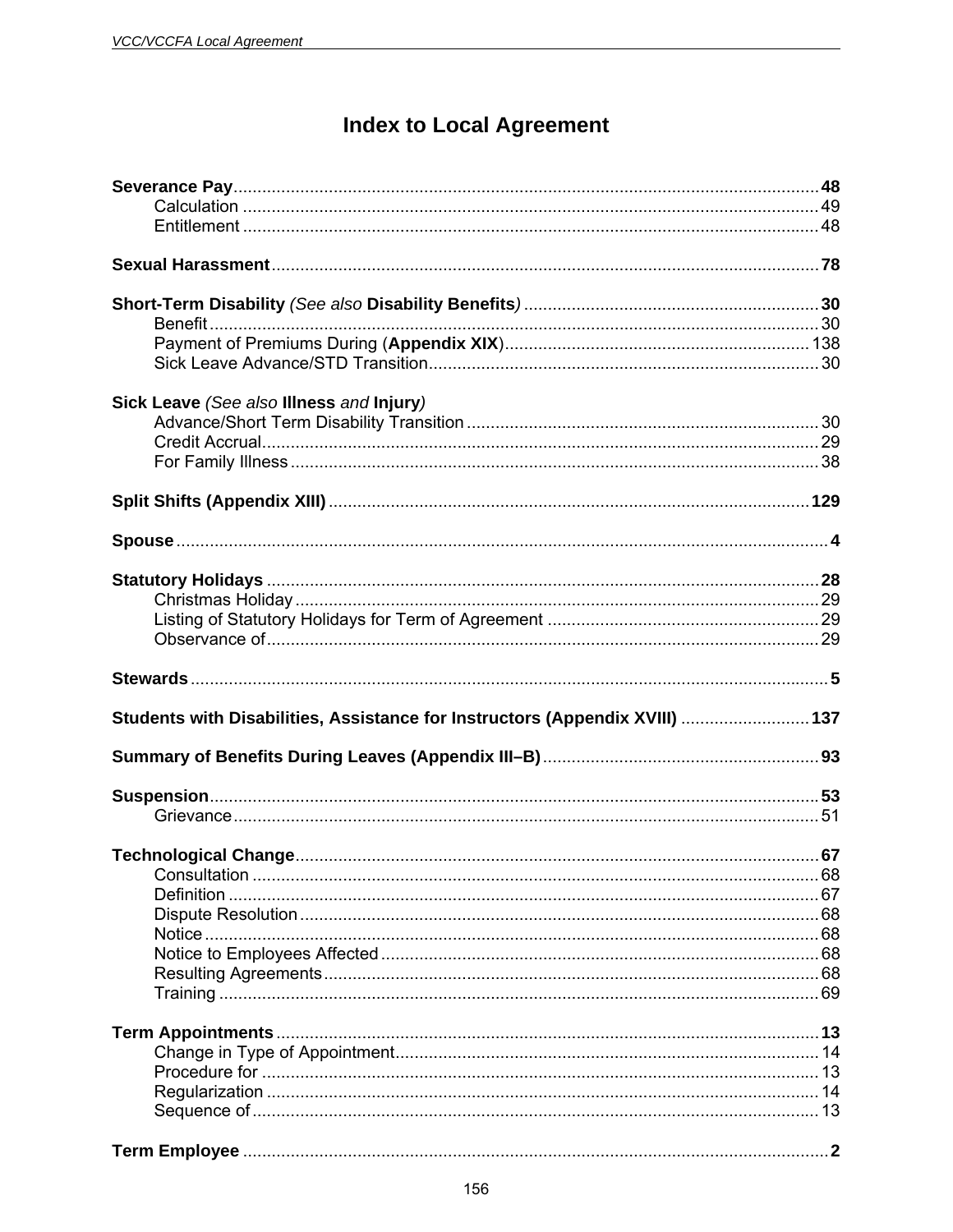| Wages. |  |
|--------|--|
|        |  |
|        |  |
|        |  |
|        |  |
|        |  |
|        |  |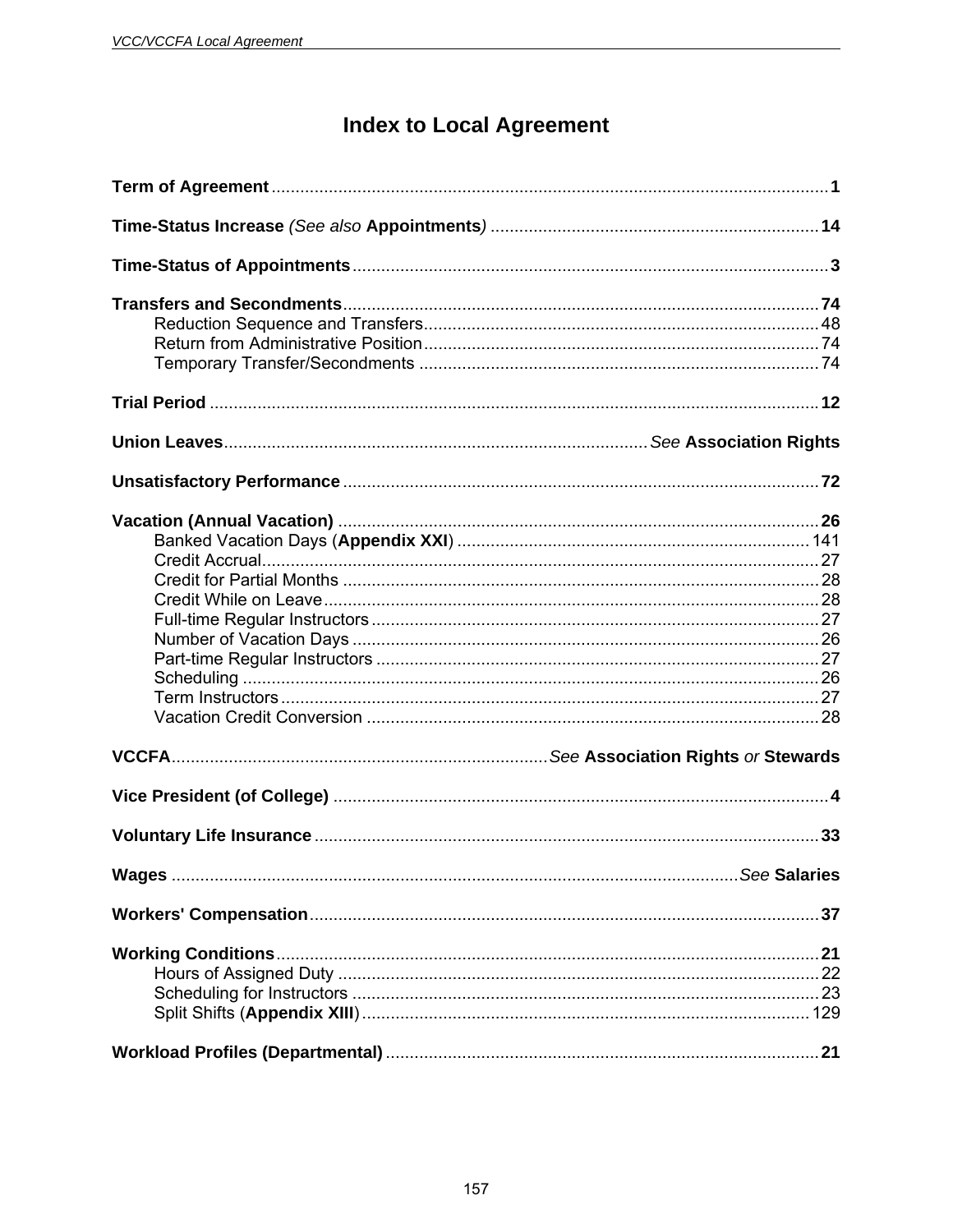| Su Mo Tu We Th Fr Sa |             |  |  |
|----------------------|-------------|--|--|
|                      | 1 2 3 4 5 6 |  |  |
| 7 8 9 10 11 12 13    |             |  |  |
| 14 15 16 17 18 19 20 |             |  |  |
| 21 22 23 24 25 26 27 |             |  |  |
| 28 29 30 31          |             |  |  |

**Su Mo Tu We Th Fr Sa 1 2 3 4 5 6 7 8 9 10 11 12 13 14 15 16 17 18 19 20 21 22 23 24 25 26 27 28** 

### **January March Construction Construction Construction Construction Construction Construction Construction March**

|             | Su Mo Tu We Th Fr Sa |             |  |
|-------------|----------------------|-------------|--|
|             |                      | $1 \t2 \t3$ |  |
|             | 4 5 6 7 8 9 10       |             |  |
|             | 11 12 13 14 15 16 17 |             |  |
|             | 18 19 20 21 22 23 24 |             |  |
| 25 26 27 28 |                      |             |  |

| Su Mo Tu We Th Fr Sa |           |  |  |
|----------------------|-----------|--|--|
|                      | 1 2 3 4 5 |  |  |
| 6 7 8 9 10 11 12     |           |  |  |
| 13 14 15 16 17 18 19 |           |  |  |
| 20 21 22 23 24 25 26 |           |  |  |
| 27 28 29 30 31       |           |  |  |

|  |  | Su Mo Tu We Th Fr Sa |             |  |
|--|--|----------------------|-------------|--|
|  |  |                      | $1 \t2 \t3$ |  |
|  |  | 4 5 6 7 8 9 10       |             |  |
|  |  | 11 12 13 14 15 16 17 |             |  |
|  |  | 18 19 20 21 22 23 24 |             |  |
|  |  | 25 26 27 28 29 30 31 |             |  |

### **April May June**

| Su Mo Tu We Th Fr Sa |  |  |            |
|----------------------|--|--|------------|
|                      |  |  | $1\quad 2$ |
| 3 4 5 6 7 8 9        |  |  |            |
| 10 11 12 13 14 15 16 |  |  |            |
| 17 18 19 20 21 22 23 |  |  |            |
| 24 25 26 27 28 29 30 |  |  |            |

**29 30** 

**Su Mo Tu We Th Fr Sa 1 2 3 4 5 6 7 8 9 10 11 12 13 14 15 16 17 18 19 20 21 22 23 24 25 26 27 28 29 30 31** 

|--|--|--|--|--|--|

|  |  | Su Mo Tu We Th Fr Sa |  |
|--|--|----------------------|--|
|  |  | $1 \t2 \t3 \t4$      |  |
|  |  | 5 6 7 8 9 10 11      |  |
|  |  | 12 13 14 15 16 17 18 |  |
|  |  | 19 20 21 22 23 24 25 |  |
|  |  | 26 27 28 29 30 31    |  |

### **July 31 Marshall August 2018 September** 31 Marshall September

|    | Su Mo Tu We Th Fr Sa |  |  |   |
|----|----------------------|--|--|---|
|    |                      |  |  | 1 |
|    | 2 3 4 5 6 7 8        |  |  |   |
|    | 9 10 11 12 13 14 15  |  |  |   |
|    | 16 17 18 19 20 21 22 |  |  |   |
|    | 23 24 25 26 27 28 29 |  |  |   |
| 30 |                      |  |  |   |

|             |  | Su Mo Tu We Th Fr Sa |  |
|-------------|--|----------------------|--|
|             |  | 1 2 3 4 5 6          |  |
|             |  | 7 8 9 10 11 12 13    |  |
|             |  | 14 15 16 17 18 19 20 |  |
|             |  | 21 22 23 24 25 26 27 |  |
| 28 29 30 31 |  |                      |  |

### **October November November December**

| Su Mo Tu We Th Fr Sa |  |             |  |
|----------------------|--|-------------|--|
|                      |  | $1 \t2 \t3$ |  |
| 4 5 6 7 8 9 10       |  |             |  |
| 11 12 13 14 15 16 17 |  |             |  |
| 18 19 20 21 22 23 24 |  |             |  |
| 25 26 27 28 29 30    |  |             |  |

|       | Su Mo Tu We Th Fr Sa |  |  |   |
|-------|----------------------|--|--|---|
|       |                      |  |  | 1 |
|       | 2 3 4 5 6 7 8        |  |  |   |
|       | 9 10 11 12 13 14 15  |  |  |   |
|       | 16 17 18 19 20 21 22 |  |  |   |
|       | 23 24 25 26 27 28 29 |  |  |   |
| 30 31 |                      |  |  |   |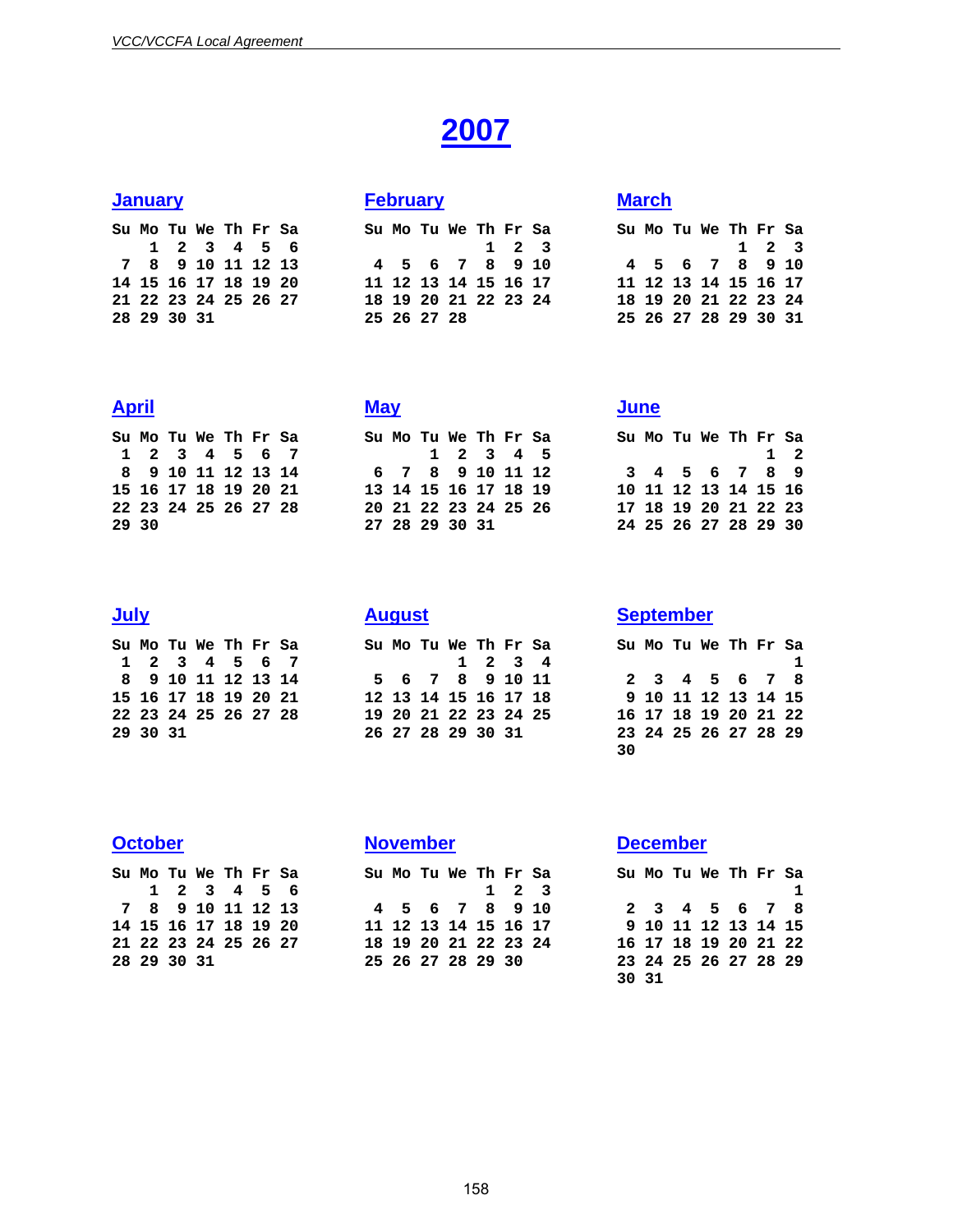| Su Mo Tu We Th Fr Sa |  |                     |  |
|----------------------|--|---------------------|--|
|                      |  | $1 \t2 \t3 \t4 \t5$ |  |
| 6 7 8 9 10 11 12     |  |                     |  |
| 13 14 15 16 17 18 19 |  |                     |  |
| 20 21 22 23 24 25 26 |  |                     |  |
| 27 28 29 30 31       |  |                     |  |

### **January March Tebruary February March**

|  | Su Mo Tu We Th Fr Sa |  |            |
|--|----------------------|--|------------|
|  |                      |  | $1\quad 2$ |
|  | 3 4 5 6 7 8 9        |  |            |
|  | 10 11 12 13 14 15 16 |  |            |
|  | 17 18 19 20 21 22 23 |  |            |
|  | 24 25 26 27 28 29    |  |            |

**Su Mo Tu We Th Fr Sa** 

 **4 5 6 7 8 9 10 11 12 13 14 15 16 17 18 19 20 21 22 23 24 25 26 27 28 29 30 31** 

 **1 2 3** 

| Su Mo Tu We Th Fr Sa |  |                     |  |
|----------------------|--|---------------------|--|
|                      |  | $1 \t2 \t3 \t4 \t5$ |  |
| 6 7 8 9 10 11 12     |  |                     |  |
| 13 14 15 16 17 18 19 |  |                     |  |
| 20 21 22 23 24 25 26 |  |                     |  |
| 27 28 29 30          |  |                     |  |

### **Su Mo Tu We Th Fr Sa 1 2 3 4 5 6 7 8 9 10 11 12 13 14 15 16 17 18 19 20 21 22 23 24 25 26 27 28 29 30 31**

|    | Su Mo Tu We Th Fr Sa |  |  |            |
|----|----------------------|--|--|------------|
|    |                      |  |  | $1\quad 2$ |
|    | 3 4 5 6 7 8 9        |  |  |            |
|    | 10 11 12 13 14 15 16 |  |  |            |
|    | 17 18 19 20 21 22 23 |  |  |            |
|    | 24 25 26 27 28 29 30 |  |  |            |
| 31 |                      |  |  |            |

| Su Mo Tu We Th Fr Sa |  |                 |  |
|----------------------|--|-----------------|--|
|                      |  | $1 \t2 \t3 \t4$ |  |
| 5 6 7 8 9 10 11      |  |                 |  |
| 12 13 14 15 16 17 18 |  |                 |  |
| 19 20 21 22 23 24 25 |  |                 |  |
| 26 27 28 29 30 31    |  |                 |  |

### **October November December**

|    |  | Su Mo Tu We Th Fr Sa |  |   |
|----|--|----------------------|--|---|
|    |  |                      |  | 1 |
|    |  | 2 3 4 5 6 7 8        |  |   |
|    |  | 9 10 11 12 13 14 15  |  |   |
|    |  | 16 17 18 19 20 21 22 |  |   |
|    |  | 23 24 25 26 27 28 29 |  |   |
| 30 |  |                      |  |   |

|       | Su Mo Tu We Th Fr Sa |  |   |
|-------|----------------------|--|---|
|       |                      |  | 1 |
|       | 2 3 4 5 6 7 8        |  |   |
|       | 9 10 11 12 13 14 15  |  |   |
|       | 16 17 18 19 20 21 22 |  |   |
|       | 23 24 25 26 27 28 29 |  |   |
| 30 31 |                      |  |   |

### **April May June**

|       | Su Mo Tu We Th Fr Sa |  |  |  |
|-------|----------------------|--|--|--|
|       | 1 2 3 4 5 6 7        |  |  |  |
|       | 8 9 10 11 12 13 14   |  |  |  |
|       | 15 16 17 18 19 20 21 |  |  |  |
|       | 22 23 24 25 26 27 28 |  |  |  |
| 29 30 |                      |  |  |  |

### **July 31 Marshall August 31 September**

|          |  | Su Mo Tu We Th Fr Sa |  |
|----------|--|----------------------|--|
|          |  | 1 2 3 4 5 6          |  |
|          |  | 7 8 9 10 11 12 13    |  |
|          |  | 14 15 16 17 18 19 20 |  |
|          |  | 21 22 23 24 25 26 27 |  |
| 28 29 30 |  |                      |  |

| Su Mo Tu We Th Fr Sa |  |             |  |
|----------------------|--|-------------|--|
|                      |  | 1 2 3 4 5 6 |  |
| 7 8 9 10 11 12 13    |  |             |  |
| 14 15 16 17 18 19 20 |  |             |  |
| 21 22 23 24 25 26 27 |  |             |  |
| 28 29 30 31          |  |             |  |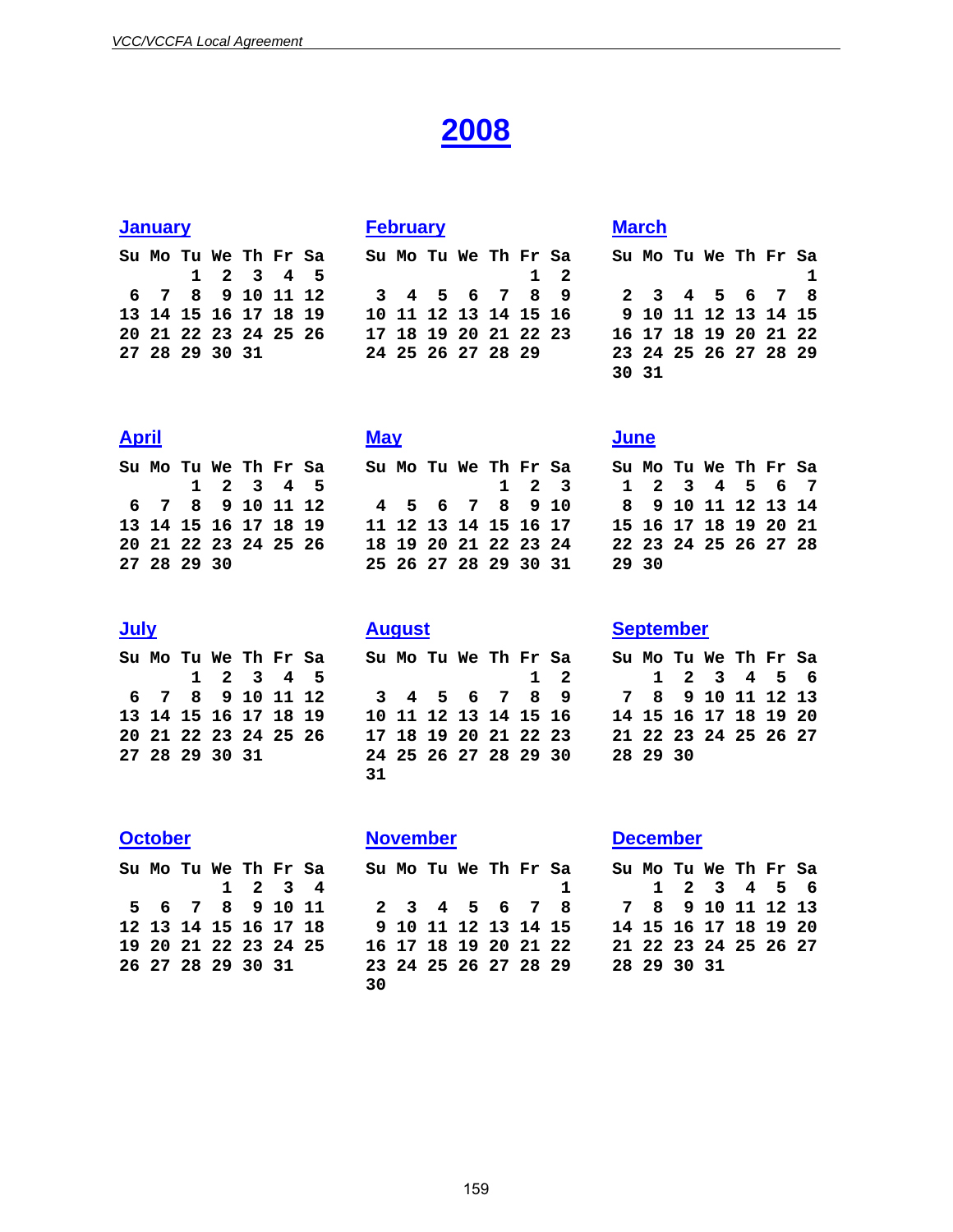| Su Mo Tu We Th Fr Sa |  |                   |  |
|----------------------|--|-------------------|--|
|                      |  | $1\quad 2\quad 3$ |  |
| 4 5 6 7 8 9 10       |  |                   |  |
| 11 12 13 14 15 16 17 |  |                   |  |
| 18 19 20 21 22 23 24 |  |                   |  |
| 25 26 27 28 29 30 31 |  |                   |  |

| Su Mo Tu We Th Fr Sa |  |                 |  |
|----------------------|--|-----------------|--|
|                      |  | $1 \t2 \t3 \t4$ |  |
| 5 6 7 8 9 10 11      |  |                 |  |
| 12 13 14 15 16 17 18 |  |                 |  |
| 19 20 21 22 23 24 25 |  |                 |  |
| 26 27 28 29 30       |  |                 |  |

### **January March Communist School February March March March**

|  |  | Su Mo Tu We Th Fr Sa |  |
|--|--|----------------------|--|
|  |  | 1 2 3 4 5 6 7        |  |
|  |  | 8 9 10 11 12 13 14   |  |
|  |  | 15 16 17 18 19 20 21 |  |
|  |  | 22 23 24 25 26 27 28 |  |
|  |  |                      |  |

|    | Su Mo Tu We Th Fr Sa |  |  |            |
|----|----------------------|--|--|------------|
|    |                      |  |  | $1\quad 2$ |
|    | 3 4 5 6 7 8 9        |  |  |            |
|    | 10 11 12 13 14 15 16 |  |  |            |
|    | 17 18 19 20 21 22 23 |  |  |            |
|    | 24 25 26 27 28 29 30 |  |  |            |
| 31 |                      |  |  |            |

### **Su Mo Tu We Th Fr Sa 1 2 3 4 5 6 7 8 9 10 11 12 13 14 15 16 17 18 19 20 21 22 23 24 25 26 27 28 29 30 31**

| Su Mo Tu We Th Fr Sa |  |  |    |
|----------------------|--|--|----|
|                      |  |  | 1. |
| 2 3 4 5 6 7 8        |  |  |    |
| 9 10 11 12 13 14 15  |  |  |    |
| 16 17 18 19 20 21 22 |  |  |    |
| 23 24 25 26 27 28 29 |  |  |    |
| 30 31                |  |  |    |

| Su Mo Tu We Th Fr Sa |  |                   |  |
|----------------------|--|-------------------|--|
|                      |  | $1\quad 2\quad 3$ |  |
| 4 5 6 7 8 9 10       |  |                   |  |
| 11 12 13 14 15 16 17 |  |                   |  |
| 18 19 20 21 22 23 24 |  |                   |  |
| 25 26 27 28 29 30 31 |  |                   |  |

|       |  | Su Mo Tu We Th Fr Sa |  |
|-------|--|----------------------|--|
|       |  | 1 2 3 4 5 6 7        |  |
|       |  | 8 9 10 11 12 13 14   |  |
|       |  | 15 16 17 18 19 20 21 |  |
|       |  | 22 23 24 25 26 27 28 |  |
| 29 30 |  |                      |  |

| Su Mo Tu We Th Fr Sa |  |  |  |
|----------------------|--|--|--|
| 1 2 3 4 5 6 7        |  |  |  |
| 8 9 10 11 12 13 14   |  |  |  |
| 15 16 17 18 19 20 21 |  |  |  |
| 22 23 24 25 26 27 28 |  |  |  |
| 29 30 31             |  |  |  |

### **April May June**

| Su Mo Tu We Th Fr Sa |             |  |  |
|----------------------|-------------|--|--|
|                      | 1 2 3 4 5 6 |  |  |
| 7 8 9 10 11 12 13    |             |  |  |
| 14 15 16 17 18 19 20 |             |  |  |
| 21 22 23 24 25 26 27 |             |  |  |
| 28 29 30             |             |  |  |

### **July August August September**

|             |  | Su Mo Tu We Th Fr Sa |  |
|-------------|--|----------------------|--|
|             |  | $1 \t2 \t3 \t4 \t5$  |  |
|             |  | 6 7 8 9 10 11 12     |  |
|             |  | 13 14 15 16 17 18 19 |  |
|             |  | 20 21 22 23 24 25 26 |  |
| 27 28 29 30 |  |                      |  |

### **October November November December**

|  | Su Mo Tu We Th Fr Sa |  |  |
|--|----------------------|--|--|
|  | $1 \t2 \t3 \t4 \t5$  |  |  |
|  | 6 7 8 9 10 11 12     |  |  |
|  | 13 14 15 16 17 18 19 |  |  |
|  | 20 21 22 23 24 25 26 |  |  |
|  | 27 28 29 30 31       |  |  |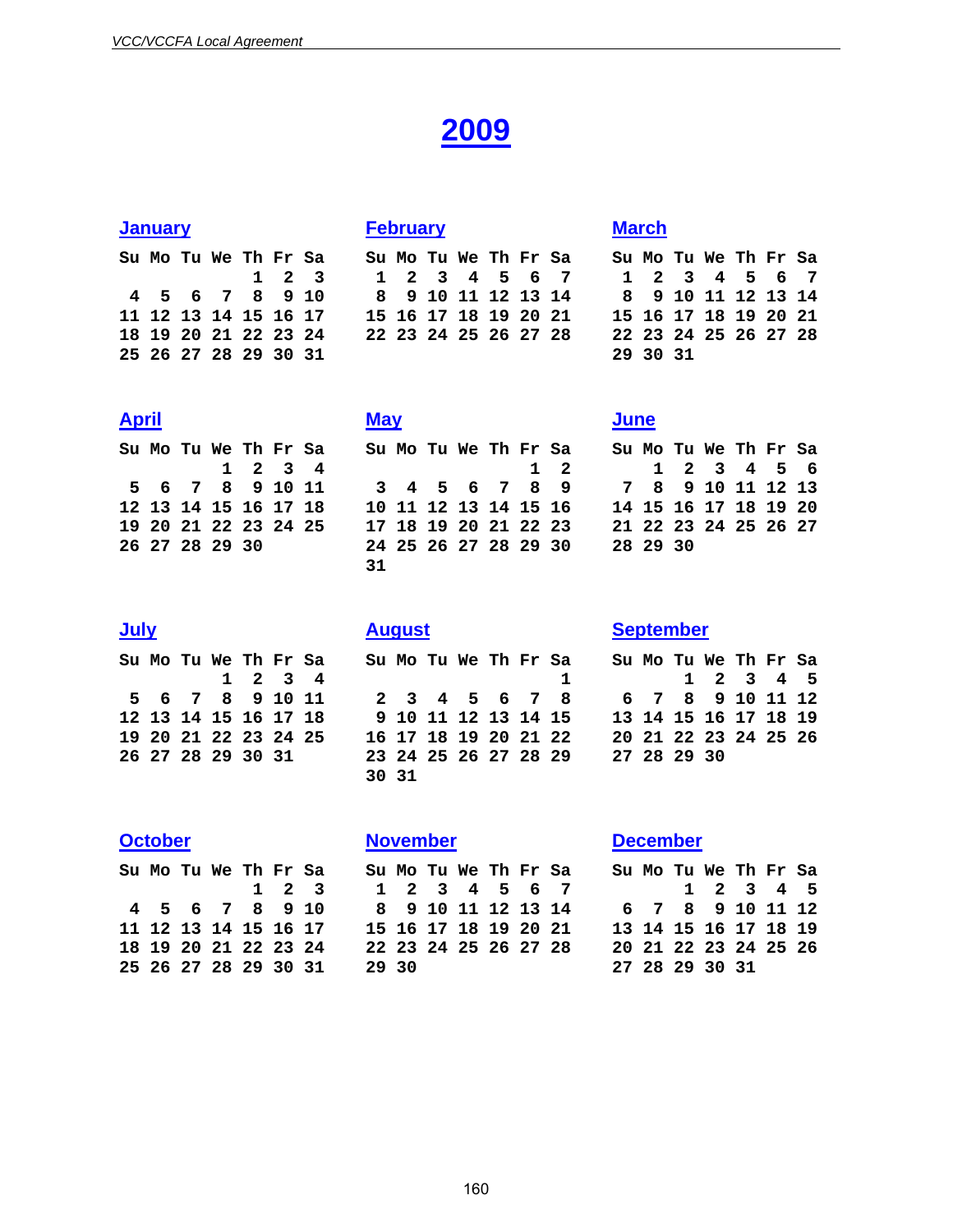|    | Su Mo Tu We Th Fr Sa |  |  |            |
|----|----------------------|--|--|------------|
|    |                      |  |  | $1\quad 2$ |
|    | 3 4 5 6 7 8 9        |  |  |            |
|    | 10 11 12 13 14 15 16 |  |  |            |
|    | 17 18 19 20 21 22 23 |  |  |            |
|    | 24 25 26 27 28 29 30 |  |  |            |
| 31 |                      |  |  |            |

### **January Communist Science Communist Science Communist Communist Communist Communist Communist Communist Communist Communist Communist Communist Communist Communist Communist Communist Communist Communist Communist Communi**

|    |  | Su Mo Tu We Th Fr Sa |  |
|----|--|----------------------|--|
|    |  | 1 2 3 4 5 6          |  |
|    |  | 7 8 9 10 11 12 13    |  |
|    |  | 14 15 16 17 18 19 20 |  |
|    |  | 21 22 23 24 25 26 27 |  |
| 28 |  |                      |  |

### **April May June**

### **Su Mo Tu We Th Fr Sa 1 2 3 4 5 6 7 8 9 10 11 12 13 14 15 16 17 18 19 20 21 22 23 24 25 26 27 28 29 30**

|       | Su Mo Tu We Th Fr Sa |  |   |
|-------|----------------------|--|---|
|       |                      |  | 1 |
|       | 2 3 4 5 6 7 8        |  |   |
|       | 9 10 11 12 13 14 15  |  |   |
|       | 16 17 18 19 20 21 22 |  |   |
|       | 23 24 25 26 27 28 29 |  |   |
| 30 31 |                      |  |   |

| Su Mo Tu We Th Fr Sa |  |                   |  |
|----------------------|--|-------------------|--|
|                      |  | $1\quad 2\quad 3$ |  |
| 4 5 6 7 8 9 10       |  |                   |  |
| 11 12 13 14 15 16 17 |  |                   |  |
| 18 19 20 21 22 23 24 |  |                   |  |
| 25 26 27 28 29 30 31 |  |                   |  |

|    | Su Mo Tu We Th Fr Sa |  |  |  |  |            |  |  |  |
|----|----------------------|--|--|--|--|------------|--|--|--|
|    |                      |  |  |  |  | $1\quad 2$ |  |  |  |
|    | 3 4 5 6 7 8 9        |  |  |  |  |            |  |  |  |
|    | 10 11 12 13 14 15 16 |  |  |  |  |            |  |  |  |
|    | 17 18 19 20 21 22 23 |  |  |  |  |            |  |  |  |
|    | 24 25 26 27 28 29 30 |  |  |  |  |            |  |  |  |
| 31 |                      |  |  |  |  |            |  |  |  |

| Su Mo Tu We Th Fr Sa |  |  |  |
|----------------------|--|--|--|
| 1 2 3 4 5 6 7        |  |  |  |
| 8 9 10 11 12 13 14   |  |  |  |
| 15 16 17 18 19 20 21 |  |  |  |
| 22 23 24 25 26 27 28 |  |  |  |
| 29 30 31             |  |  |  |

| Su Mo Tu We Th Fr Sa |  |             |  |
|----------------------|--|-------------|--|
|                      |  | 1 2 3 4 5 6 |  |
| 7 8 9 10 11 12 13    |  |             |  |
| 14 15 16 17 18 19 20 |  |             |  |
| 21 22 23 24 25 26 27 |  |             |  |
| 28 29 30             |  |             |  |

| Su Mo Tu We Th Fr Sa |             |  |  |
|----------------------|-------------|--|--|
|                      | 1 2 3 4 5 6 |  |  |
| 7 8 9 10 11 12 13    |             |  |  |
| 14 15 16 17 18 19 20 |             |  |  |
| 21 22 23 24 25 26 27 |             |  |  |
| 28 29 30 31          |             |  |  |

| Su Mo Tu We Th Fr Sa |                     |  |  |
|----------------------|---------------------|--|--|
|                      | $1 \t2 \t3 \t4 \t5$ |  |  |
| 6 7 8 9 10 11 12     |                     |  |  |
| 13 14 15 16 17 18 19 |                     |  |  |
| 20 21 22 23 24 25 26 |                     |  |  |
| 27 28 29 30          |                     |  |  |

### **July 31 Marshall August 2018 September**

|  | Su Mo Tu We Th Fr Sa |                 |  |
|--|----------------------|-----------------|--|
|  |                      | $1 \t2 \t3 \t4$ |  |
|  | 5 6 7 8 9 10 11      |                 |  |
|  | 12 13 14 15 16 17 18 |                 |  |
|  | 19 20 21 22 23 24 25 |                 |  |
|  | 26 27 28 29 30       |                 |  |

### **October November November Interventional Section**

|  |  | Su Mo Tu We Th Fr Sa |  |
|--|--|----------------------|--|
|  |  | $1 \t2 \t3 \t4$      |  |
|  |  | 5 6 7 8 9 10 11      |  |
|  |  | 12 13 14 15 16 17 18 |  |
|  |  | 19 20 21 22 23 24 25 |  |
|  |  | 26 27 28 29 30 31    |  |